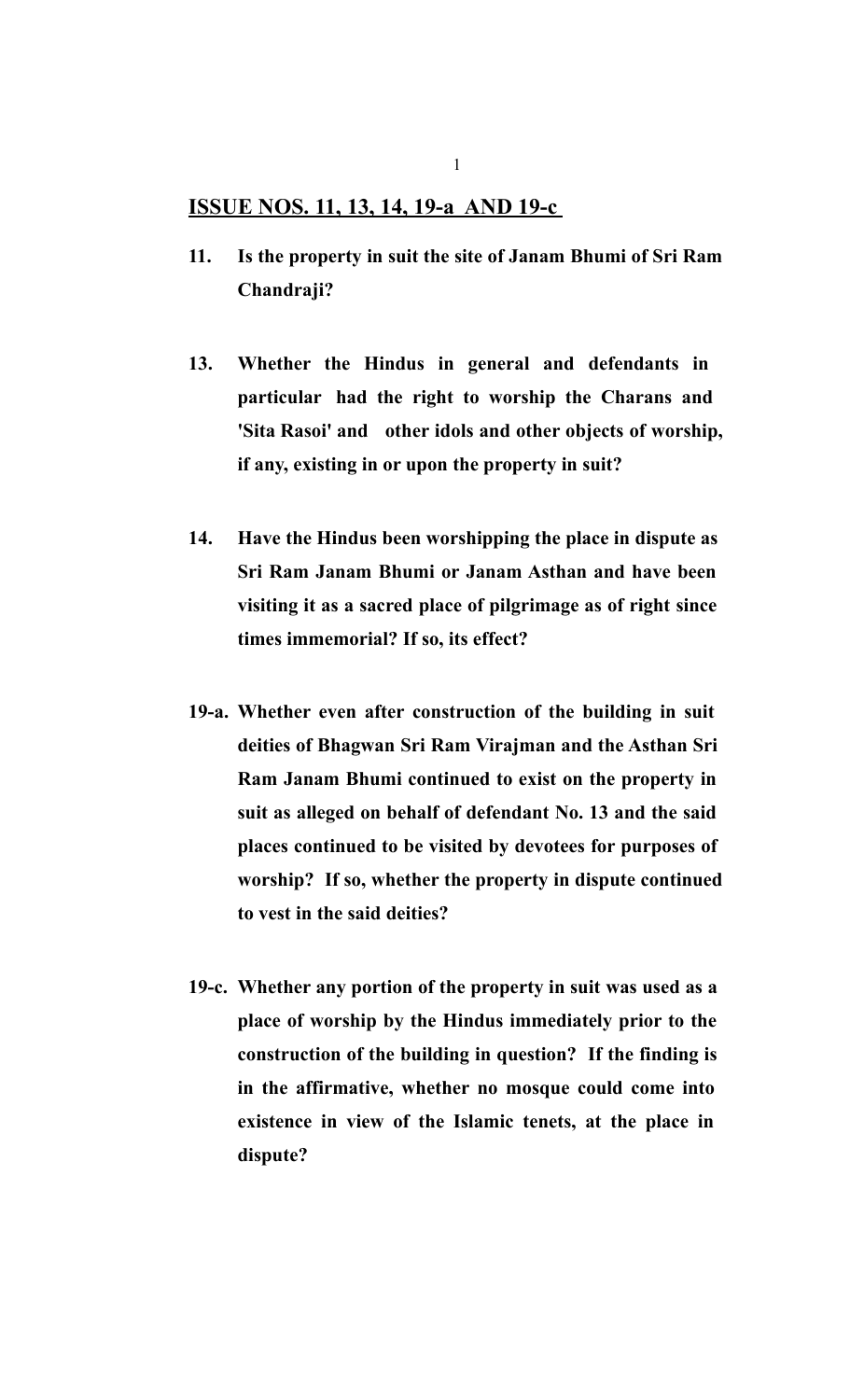### **FINDINGS**

These issues are inter related and can be conveniently disposed of at one place.

On behalf of the plaintiffs it is submitted that property in suit is not site of Janm Bhumi of Lord Ram Chandra Ji and at present, so called Ram Chabutra, Sita Rasoi and other idols are not in existence. He has further submitted that disputed place is not the birth place of Lord Ram and under false notion recently people have started considering it as a sacred place and and there is no evidence worth the name that the property in suit was used by Hindus as a place of worship immediately prior to the construction of the building in question. Sri Z. Jillani, Advocate has further submitted that assertion of the defendant no. 13 is incorrect that the deities continued to exist on the property in suit even after construction of the building. Thus, the question of vesting of property in deities does not arise and there is no material worth the name before this Court to presume that Babri mosque was constructed at the site of the Janm Bhumi of Ram Chandra Ji. Accordingly the claim as set up by the Hindus is not correct. Plaintiffs submitted that idols and object of worship were placed inside the building in the intervening night of 22/23 December, 1949, as alleged in para 11 of the plaint. Prior to it the place was used as a mosque and Muslims used to offer prayer inside the disputed structure. The Hindus have no right to retain the property and the assertion of the defendant no.3 that the deity continued to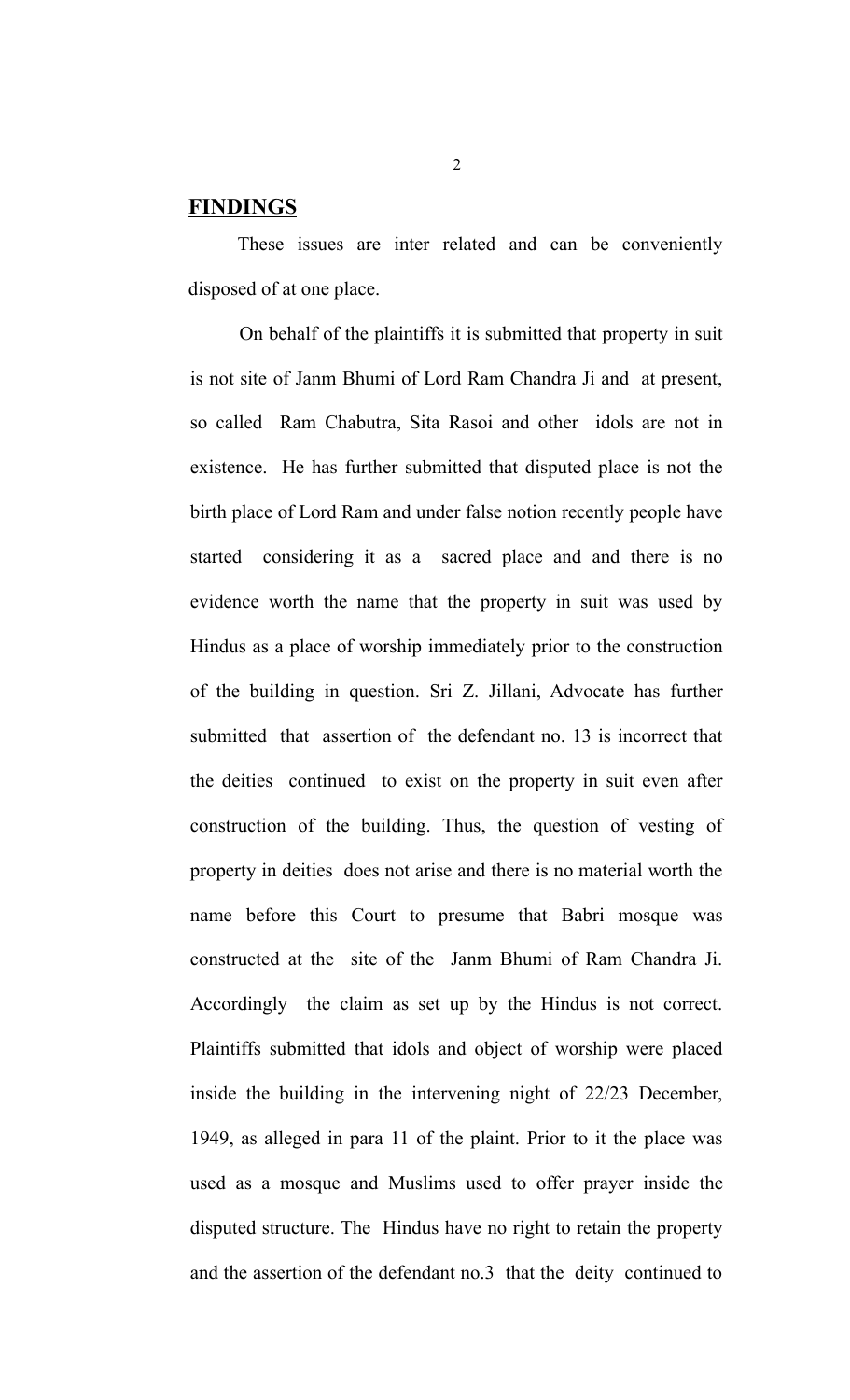exist is incorrect. No body was allowed to worship inside the mosque. Hence question of vesting of property in deities does not arise.

Sri P.N. Mishra Advocate on behalf of Hindus has submitted that the disputed structure right from the birth of Lord Ram was being considered as a sacred place of pilgrims and people were offering prayer and worshipping there. He has also submitted that the property in suit is the site of Janam Bhumi of Lord Ram. He has further contended that Hindus in general and defendants in particular had right to worship Charan Paduka and Sita Rasoi and other idols. Even after the construction of the building in suit Hindus used to offer prayer and there was no mosque like structure. It always remained a structure under the control of Hindus and place of worship of Hindus. As regards identity of land, it has been submitted that historian suggests that the place of birth of Lord Ram is the place where the disputed structure existed. He has further submitted that on the basis of scriptures like Valmiki Ramayan, Srimad Bhagwat and other religious books, it is absolutely clear that the property in suit is site of Ram Janam Bhumi. He has further referred religious books to establish his version. On the assertion of Muslims, Sri P.N.Mishra has further submitted that Ayodhya is the holy place where Lord Ram took birth, Who is incarnation of Lord Vishnu. The archeological evidence completely supports the claim of Hindus that Ram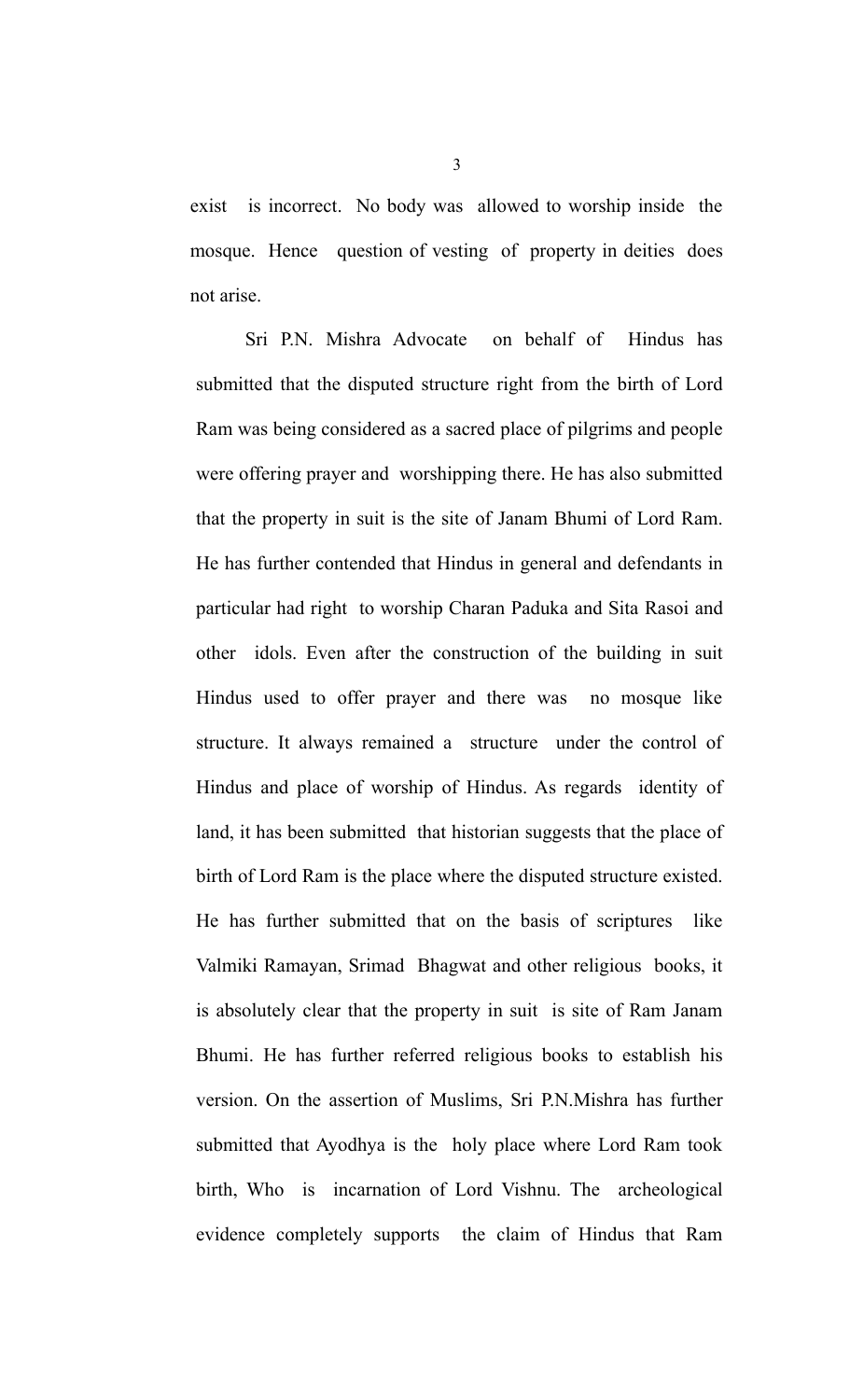Janamsthan is the place where previously a temple used to exist and this place is being worshipped from time immemorial .

Sri P.N.Mishra submits that existence of Sri Ram Janam Bhumi is evident from holy scriptures . They are as under :-

# **SRI RAMAJANMASTHAN EVIDENT FROM THE HOLY SCRIPTURES**

1. The Holy Scriptures of the *Sanatan Dharma* i.e. the *Hindu Dharma* namely: the Holy Divine *Srimad Atharvaved*, the Holy Scriptures *Srimad Skand-Puranam, Srimad Narsimh Puranam, Srimad Valmiki Ramayana* and; the Sacred Religious Book *Sri Ramacharitmanas* of Sri Goswami Tulasidas describe the Place of Birth of the Lord of Universe *Sri Rama* i.e. *Sri Ramajanmasthan* and Three-domed Temple lying thereon in the City of Ayodhya as Abode of *Brahm* (Almighty), the land wherefrom Lord of Universe *Sri Vishnu* the benefactor of *Kauslya* appeared and on her prayer subsumed therein in invisible form leaving on *Sthandil* His Incarnation Sri Ramlala as His incarnate and; further say that *Sri Ramajanmasthan* is most sacred place only by seeing which the devotees acquire salvation and all those merits which can be acquired by visiting all other *Tirthas* and thereby said holy sacred Scriptures of the *Hindu Dharma* make performance of customary rites at *Sri Ramajanmasthan* integral part of *Hidu Dharma*.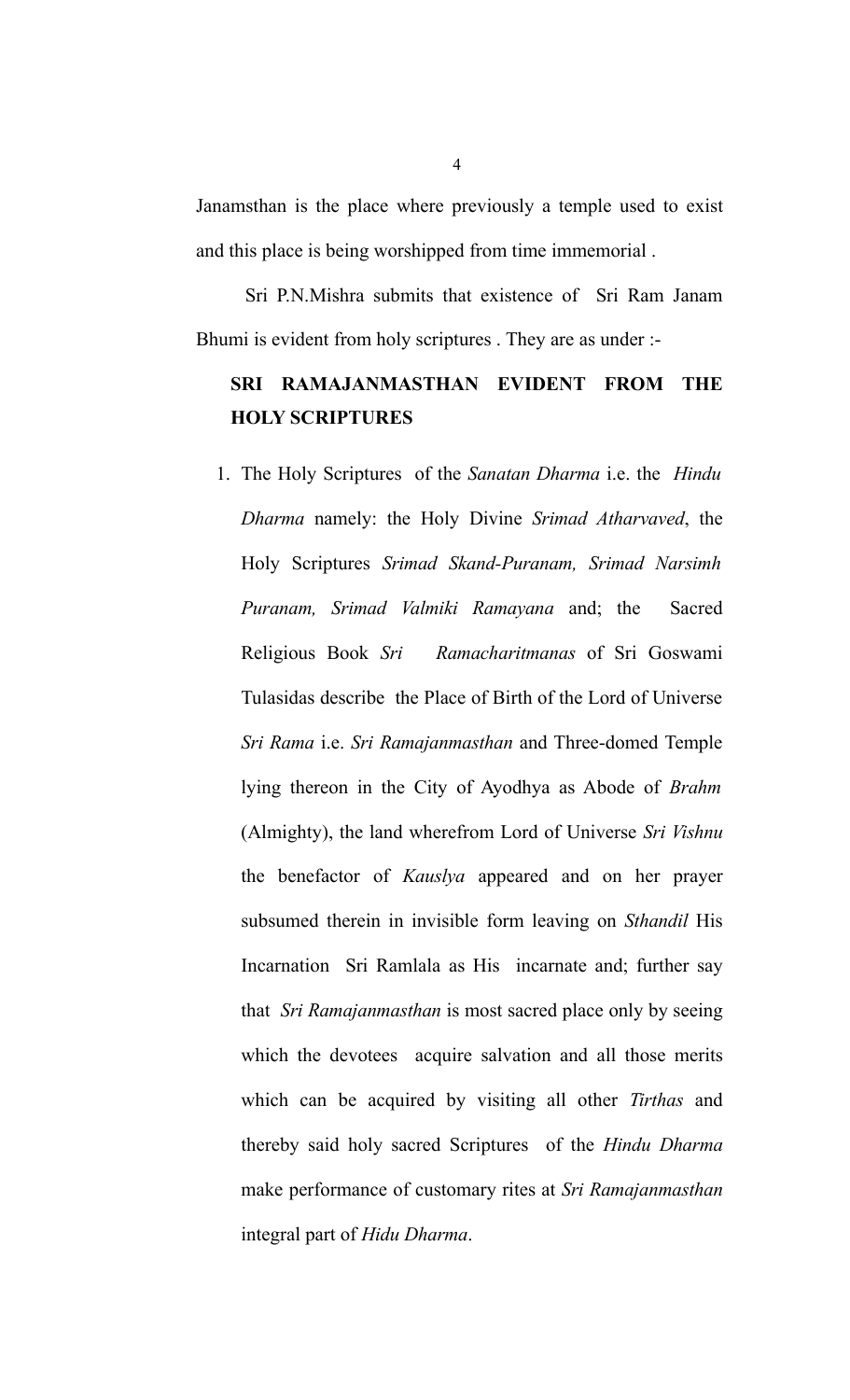- 2. The Holy Scriptures *Srimad Valmiki Ramayana* and *Srimad Skandpuranam* and the sacred book *Sri Ramacharitamanasa respectively* reveal presence of *Sri Visnu's* Temple in the Apartment of Mother *Kausalya,* temples of other Deities and tradition of pilgrimage thereto as well as celebrations of Birthday Festival at the Place of Birth of the Lord of Universe Sri Ram in Ayodhya right from the *Tretayuga*.
- 3. The Holy Spells *'Ken Suktam'* of Divine *Srimad Artharvveda* i.e*. Atharv-ved Samhita* 10.2.31-32 describes the Threedomed Temple at Sri Ramajanmasthan in Ayodhya as follows:

अध्यवंका नवंद्वारा देवानां पूर्णग्रेष्या । तस्यां हिरण्यया कोर्याः स्वर्गो ज्योतिषाऽऽपूताः ।। इशा अभिनं हिरण्यये कोश्चेत्र्वारे त्रिमसिष्ठिते । तस्मिन् यद् युक्षमारमन्वत् तद्रे ब्रह्मविदौविदुः ॥३२॥ प्रश्रावनानां इरिंजी यर्थवा संपरीवृताम् । पुरं हिरण्ययी त्रसा विवेद्यापराजिताम् 113311

"*Ayodhya,* the city of Gods is Octagonal (like Diceboard) and Nine-doored. In that golden sanctum encircled with radiance is abode of Deities.[31] In the said tri-spoked tri-supported golden sanctum resides soul-possessing *Yaksha,* that verily the knowers of *Brahm* know.[32] The *Brahm* entered in the resplendent, sindestroying, golden unconquered city that was all surrounded with glory. [33]"

Be it mentioned herein that W.D. Whitney has transalated these Holy Spellss word by word which has made said transalation obscure. For example he has transalated word *"Aashtachakra"* as "eight wheeled" while *"Aashtachakra"* has been translated as "*Ashtapadakara"* by Sri Valmiki in Ramayana English translation whereof published by Sri Gita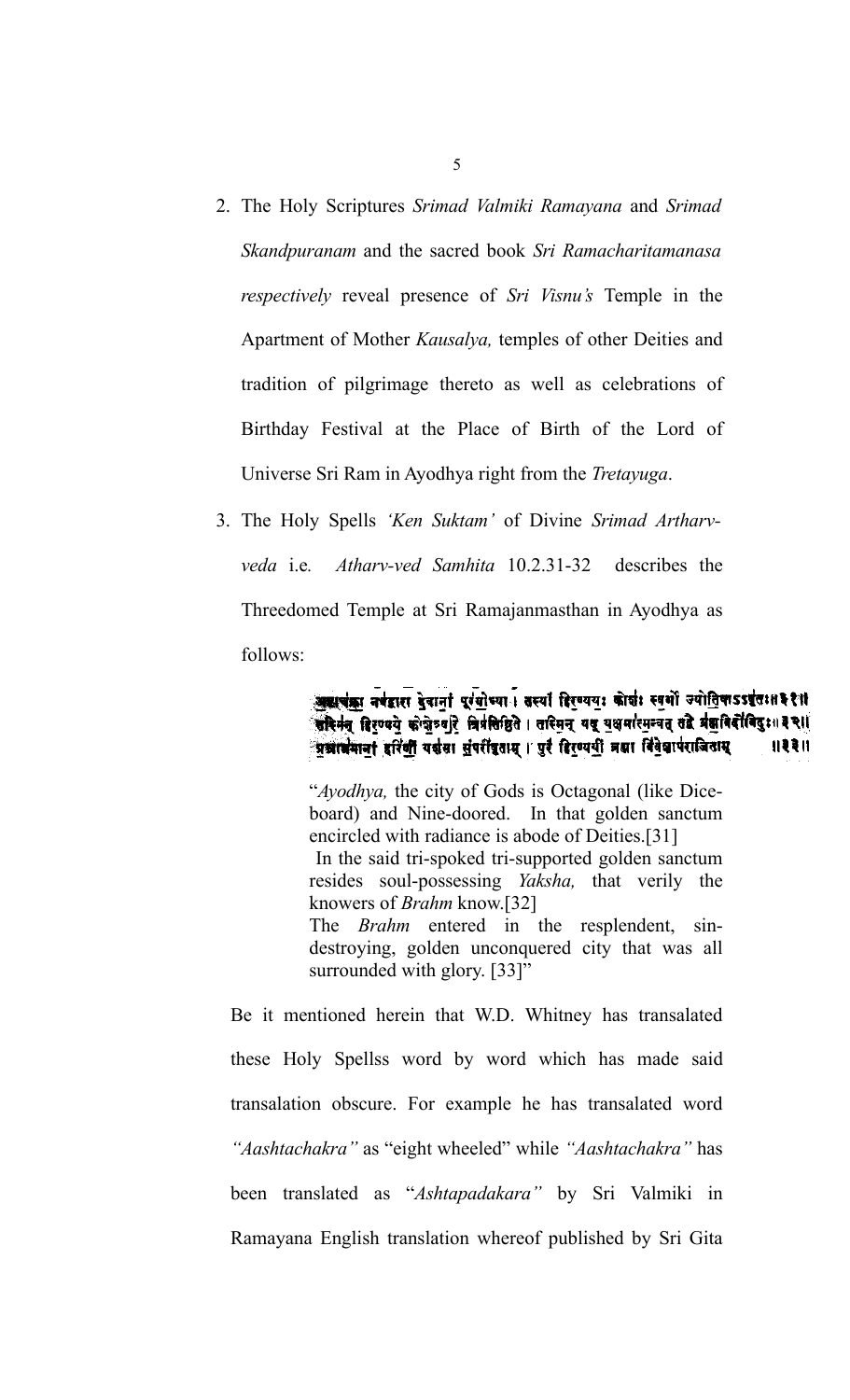Press Gorakhpur is " like Dice Board" i.e. octagonal. W.D. Whitney has translated the word "*Ayoodhya"* as *"impregnable stronghold"* while herein it has been used as proper noun which will become clear from the use of adjective *"Aparajitam puram"* for the city *"Ayodhya"* . This Translation has been given based on Hindi Translation of Padmabhushan Dr. Sreepad Damodar Satvalekar as well as Srimad Valmiki Ramayana /1/ V/6 text and English translation thereof published by Gita press Gorakhpur for the purpose of removing obscurity of English Translation of D.W. Whitney.

Amongst Western Scholars of olden days there was tradition of even translating the proper noun into English words, accordingly in her translation of *"Humayun-Nama"* Annette S. Beveridge has translated proper noun *" Gul-Badan Begam"* as "Princess Rose-Body" as also *"Dildar Begam"* as " Heart-Throwing Princess"

4. The Holy *Kena-Upanishad (3.1,2,11,12 & 4.1)* describes *Yaksha Brahm* (Translator has spelled *"Brahm"* as *"Brahman"*) itself as follows:

> "It was *Brahman*, indeed, that achieved victory for the sake of the gods. In that victory which was in fact *Brahman's*, the gods became elated. [Ken U.III.1]

> They thought, 'Ours indeed, is this victory, ours,

6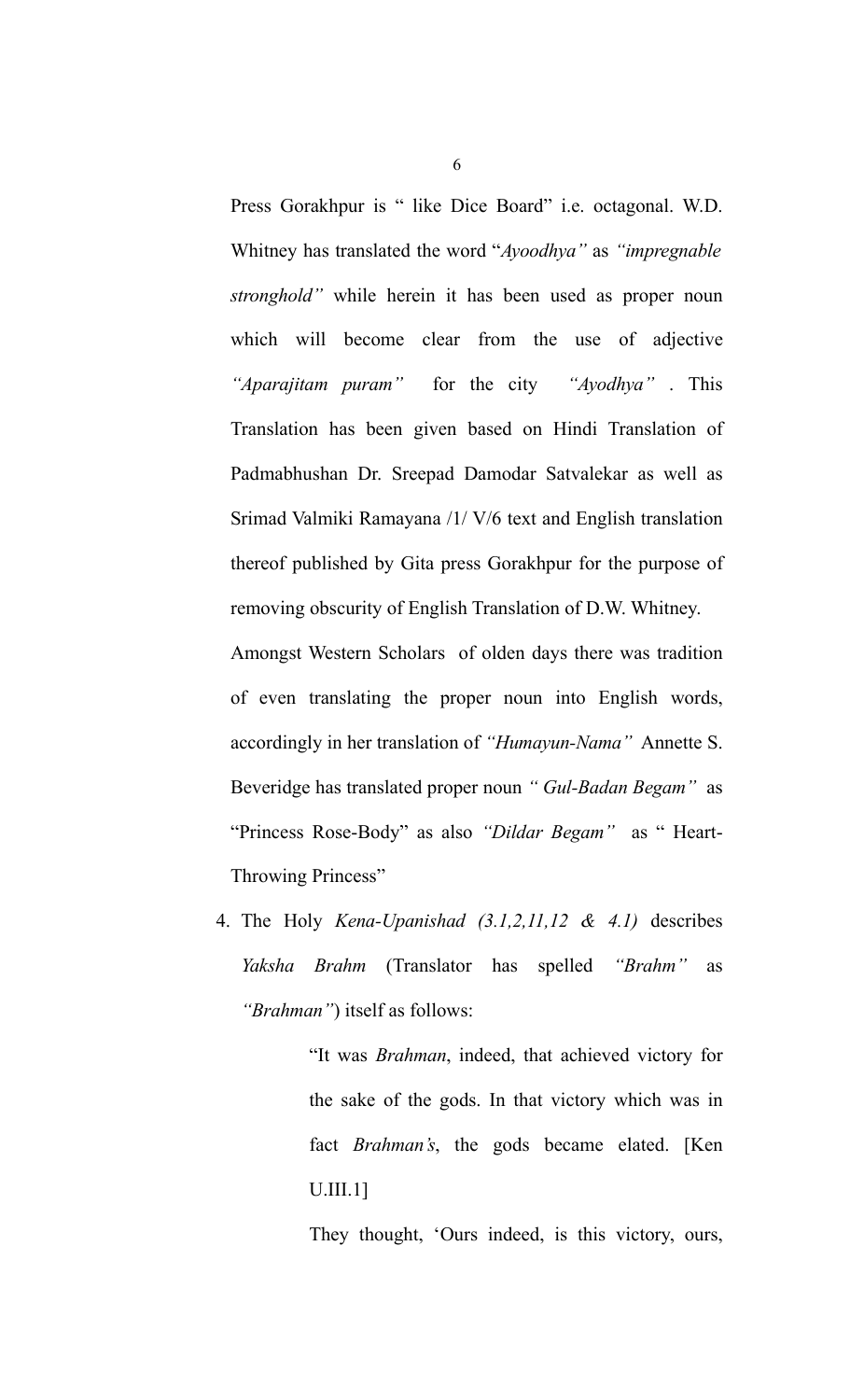indeed, is this glory,' *Brahman* knew this pretension of theirs. To them It did appear. They could not make out about that thing, as to what this *Yaksa* (venerable Being) might be. [Ken U.III.2]

Then (the gods) said to *Indra, '0 Maghava*, find out thoroughly about this thing, as to what this Yaksa is.' (He said), 'So be it.' He (*Indra*) approached It (*Yaksa*). From him (*Yaksa*) vanished away. [Ken U.III.11]

In that very Space he approached her, the superbly Charming woman, viz *Uma Haimavati*. To Her (he said), 'What is this *Yaksa?*' [Ken U.III.12]

'It was *Brahman*', said She. 'In *Brahman's* victory, indeed, you became elated thus.' From that (utterance) alone, to be sure, did *Indra* learn that It was *Brahman*. [Ken U.IV.1]"

### 5. The Holy Scripture *Srimad Skandpuranam (Part VII Page*

*142)* records Echo of the said Divine Code of Holy

Ordinances Sri Atharv-ved as follows:

"I bow down to the immutable Rama, the Supreme Brahman whose eyes resemble lotus, who is as darkblue as flower of flax (in complexion) and who killed Ravana. Great and holy is the City of Ayodhya which is inaccessible to perpetrators of evil deeds. Who would not like to visit Ayodhya wherein Lord Hari himself resided?

This divine and splendid City is on the bank of the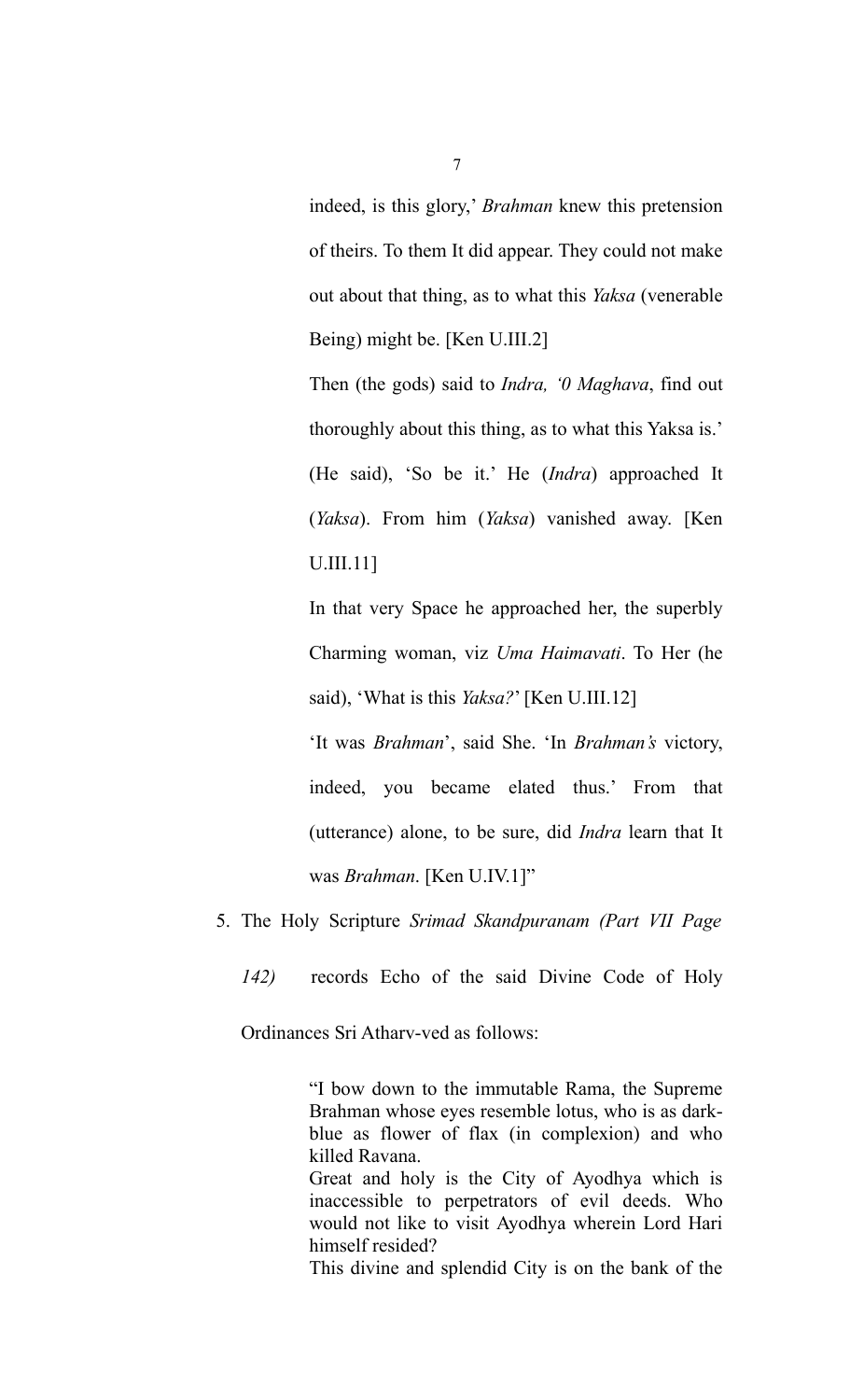river Sarayu. It is on a par with Amaravati (the capital of Indra) and is resorted to by many ascetics." (*Skandpuranam .II.VIII. .. 29 –31)*

#### 6. The Holy Scripture *Srimad Valmiki Ramayana* also describes

the City of Ayodhya as '*Astapadakara'* i.e. designed as octagonal like a dice-board and, the house of Lord of

Universe Sri Rama three enclosured one as follows:

"There is a great principality "known by the name of Kosala, extending along the bank of Sarayu. It is happy and prosperous, nay, full of abundant riches and plenty of food grains. In it stands comprised the world-renowned city, Ayodhya by name, a city which was built by dint of his own volition by Vaivaswata Manu, the ruler of mankind."

(Srimad Valmiki Ramayana/1/ V/6). "Adorned with mountain like mansions built of precious Stones, and thickly set with attics it looks like Indra's Amaravati. Presenting a colorful appearance, it is laid out after the design of a diceboard, is thronged with bevies of lovely women and full of all varieties of precious stones, and is embellished with seven-storied buildings."

 (Srimad Valmiki Ramayana/1/ V/15-16). "Reaching Sri Rama's palace resplendent like a compact mass of white clouds, Vasistha (the foremost of the ascetics) drove through its three enclosures in the chariot itself."

(Srimad Valmiki Ramayana/2/ V/5).

## 7. The Holy Scripture *Srimad Skandapuranam (II.VIII.10.1-25)*

describing the location of the birth place of Lord of Universe Sri Rama commands the devotees to visit the birth place of Lord of Universe Sri Rama in Ayodhya and to observe the Holy vow on the *Navami* day to get salvation and acquire merits of visiting of all *Tirthas.* It testifies that only by seeing the place of birth one attains the merit of performing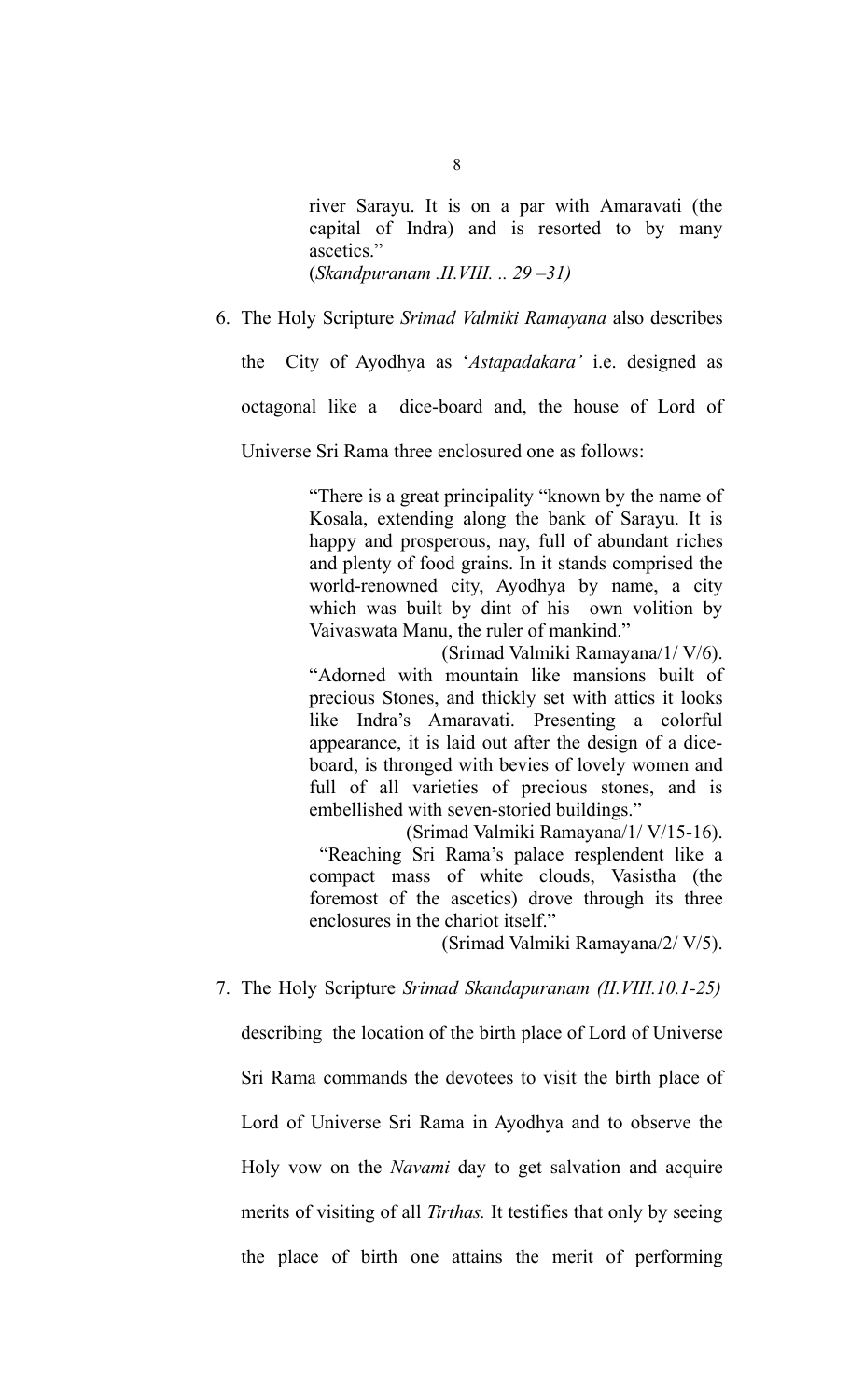penance, of thousands of *Rajasuya* sacrifices and *Agnihotra* sacrifices. It reveals that one obtains the merit of the holy men by seeing a man observing the holy right particularly in the place of birth. Thus visiting and observing the holy right in the place of birth is integral part of the *Hindu Dharma.* The Holy commands reads as follows:

> "The devotee shall take his holy bath in the waters of *Sarayu* and then worship *Pindaraka* who deludes sinners and bestows good intellect on men of good deeds always. The (annual) festival should be celebrated during *Navaratris* with great luxary. To the west of it, the devotee should worship *Vighnesvara* by seeing whom not even the least obstacle remains (in the affairs) of men *.*Hence *Vighnesvara* the bestower of all desired benefits, should be worshipped. "

> *(Srimad Skandapuranam II.VIII.10.15-17)*  "To the North-East of that spot is the place of the birth of Rama. This holy spot of the birth is the means of achieving salvation etc. It is said that the place of the birth is situated to the East of *Vighneswar,* to the North of *Vasistha* and to the West of *Laumasa.* Only by visiting it a man can get the rid of staying (frequently) in womb (i.e. rebirth). There is no necessity for making charitable gifts, performing a penance or sacrifices or undertake pilgrimage to holy spots. On the *Navami* day the man should observe the Holy vow. By the power of the holy bath and charitable gifts, he is liberated from the bondage of births. By visiting the place of birth one attains that benefit which is obtained by one who gives thousand of tawny-coloured cows every day. By seeing the place of birth one attains the merit of ascetics performing penance in hermitage, of thousands of *Rajasuya* sacrifices and *Agnihotra* sacrifices performed every year. By seeing a man observing the holy right particularly in the place of birth, he obtains the merit of the holy men endowed with devotion to mother and father as well as preceptors."

*(Srimad Skandapuranam II.VIII.10.18-25)* 8. The Holy Scripture of the The Hindus *Srimad Narsingh*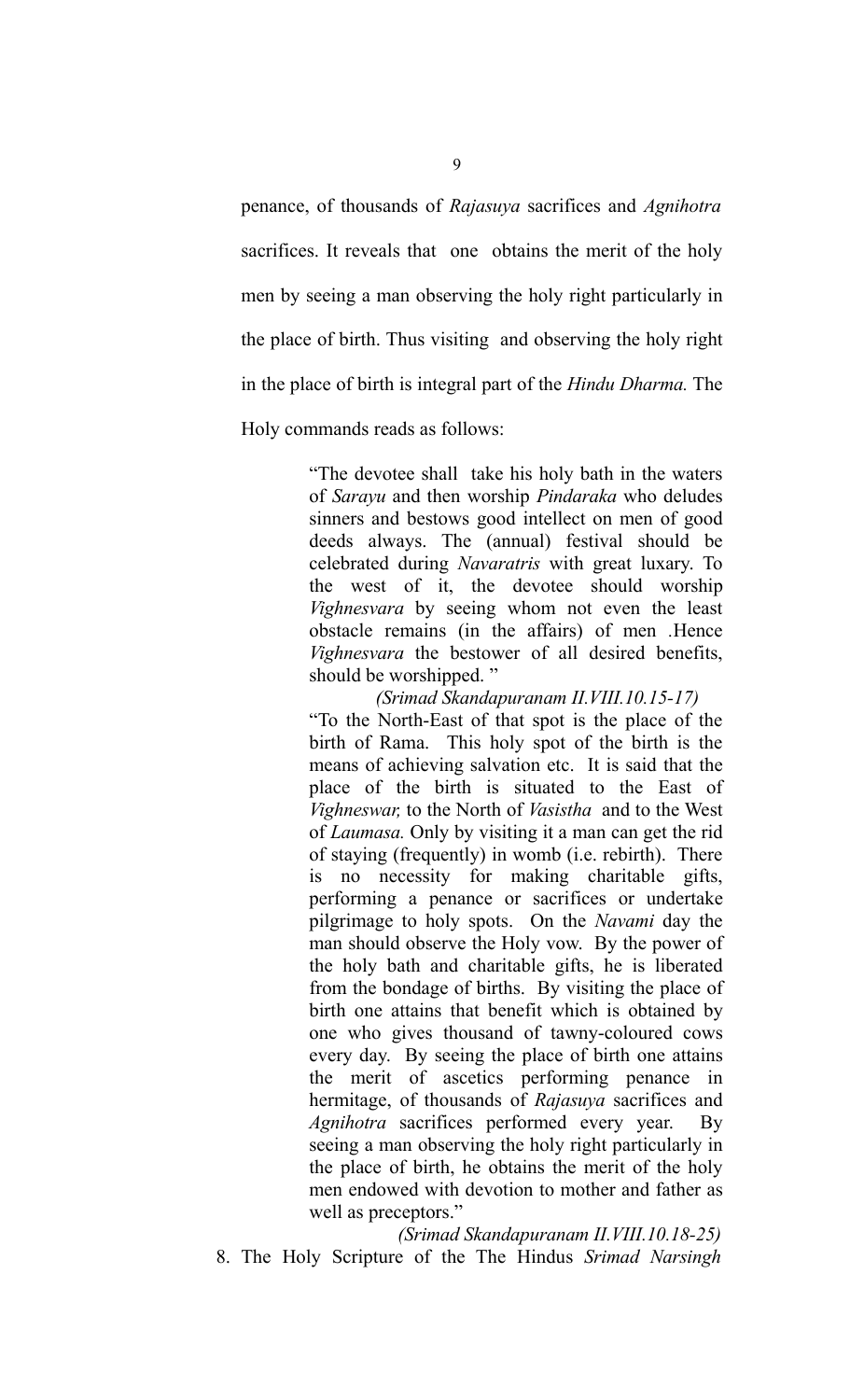*Puranam (62.4-6½ )* commands that worship of *Vishnu* in idol as well as in *Sthandil* is best. *Sthandil* means a piece of open ground leveled, squared for sacrifice (Sanskrit-English dictionary of Moniar Williams p.1261). *Sthandilam* means a piece of land leveled, and squared for sacrifice i.e. *Vedi* (Sanskrit-Hindu Kosh of Vaman Shirman Apte p.1139). "Vedi" is also translated as "Sacrificial Altar" or simply "Altar". Be it mentioned herein that *Srimad Skandapuranam (supra) and Srimad Narasinghapuranam* prescribe worshiping of Lord of Universe Sri Rama in *Vedi* at the birth place of Lord of Universe Sri Rama in Ayodhya. *Srimad Narasinghapuranam* reveals as follows:

#### श्रीमार्कण्डेय उवाच

विष्णोरमिततेजसः । सम्प्रवक्ष्यामि अर्चनं यत्कृत्वा मुनय: सर्वे परं निर्वाणमाप्नुयु:॥ X अग्नौ क्रियावतां देवो हृदि देवो मनीषिणाम्। प्रतिमास्वल्पबुद्धीनां योगिनां हृदये हरि:॥ Ч अतोऽग्नौ हृदये सूर्ये स्थण्डिले प्रतिमासु च। एतेषु च हरेः सम्यगर्चनं मुनिभिः स्मृतम्॥ Ę. तस्य सर्वमयत्वाच्च स्थण्डिले प्रतिमासु च।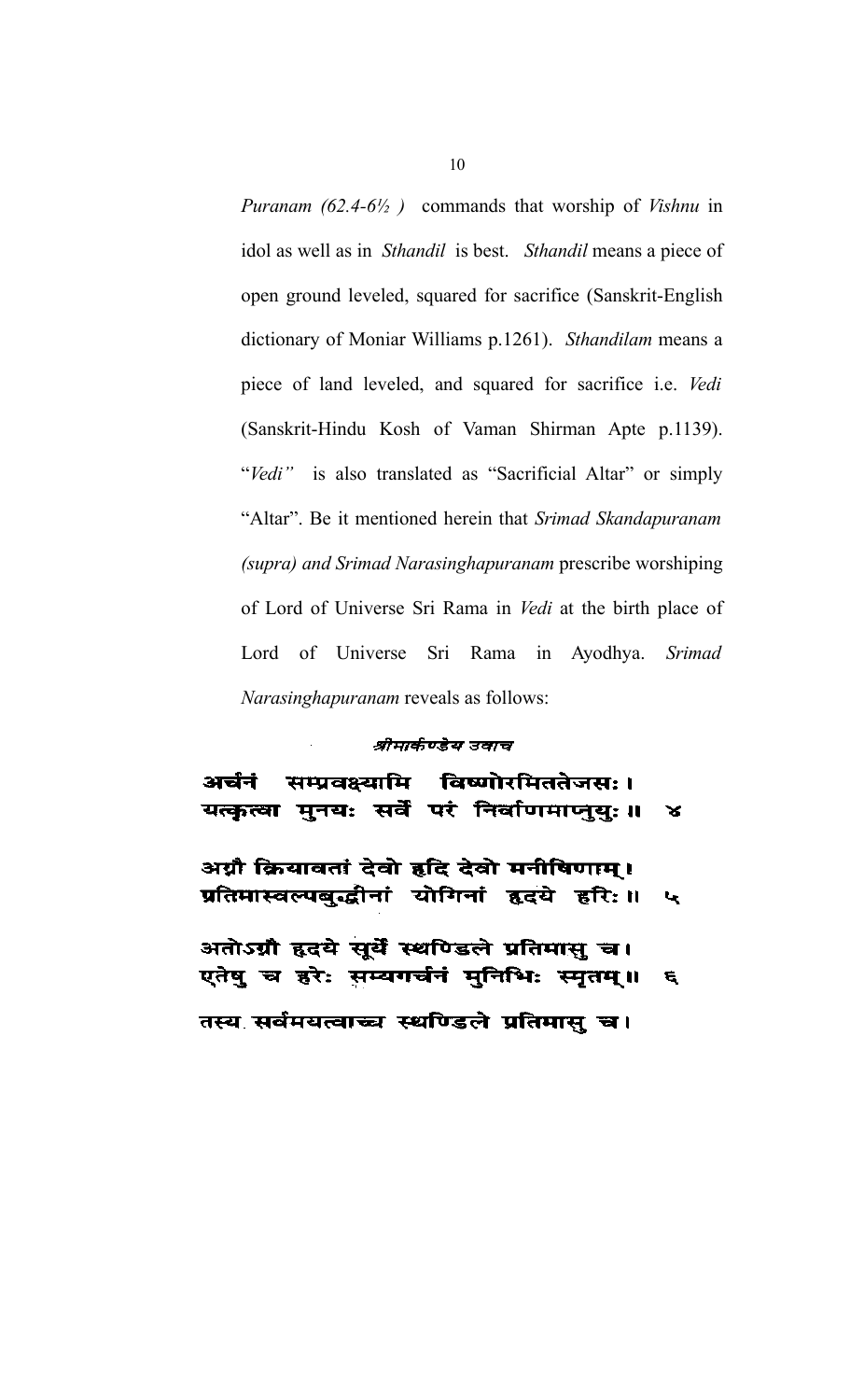श्रीमार्कण्डेयजीने कहा- अच्छा, मैं अमिततेजस्वी भगवान् विष्णुके पूजनकी विधि बता रहा हूँ, जिसके अनुसार पूजन करके सभी मुनिगण परम निर्वाण (मोक्ष) पदको प्राप्त हुए हैं। अग्निमें हवन करनेवालेके लिये भगवान्का वास अग्निमें है। ज्ञानियों और योगियोंके लिये अपने-अपने हृदयमें ही भगवान्की स्थिति है तथा जो थोड़ी बुद्धिवाले हैं, उनके लिये प्रतिमामें भगवानुका निवास है। इसलिये अग्नि, सूर्य, हृदय, स्थण्डिल (वेदी) और प्रतिमा-इन सभी आधारोंमें भगवान्का विधिपूर्वक पूजन मुनियोंद्वारा बतायां गया है। भगवान् सर्वमय हैं, अत: स्थण्डिल और प्रतिमाओंमें भी भगवत्पूजन उत्तम है ॥ ४–६′⁄, ॥

9. The Sared Religious Book of the The Hindus *Sri Ramcharitmanas* reveals the Place of Birth of the Lord of Universe Sri Ram in the City of Ayodhya as follows:

> "At the other end Sri Rama who brought delight to the soul of race as the sun to the lotus was busy saying the charming city to the monkies. Listen 'King of the monkies (*Sugriva*), *Angada* and *Vibhisana,* holy is this city and beautiful is this land. Although all after extolled *Vaikuntha* who is follower to the Vedas and Purans and known throughout the world. It is not so dear to Me as the city of Ajodhya; only some rare soul knows this secret. This beautiful city is My birthplace; to the North of it flows the Holy *Sarayu* by bathing in which men secure a home near Me without any difficulty. The dwellers here are very dear to Me; the city is only full of pleases itself, but bestows a residence in My divine *Abode.'* The monkies were all delighted to hear these words of the Lord and said that blessed indeed is Ajodhya that has evoked praise from Sri Rama Himself !"

> > *(Sri Ramcharitmanas*/ *Uttara-kanda 3.1-4)*

10.The Sacred Religious Book of the The Hindus *Sri*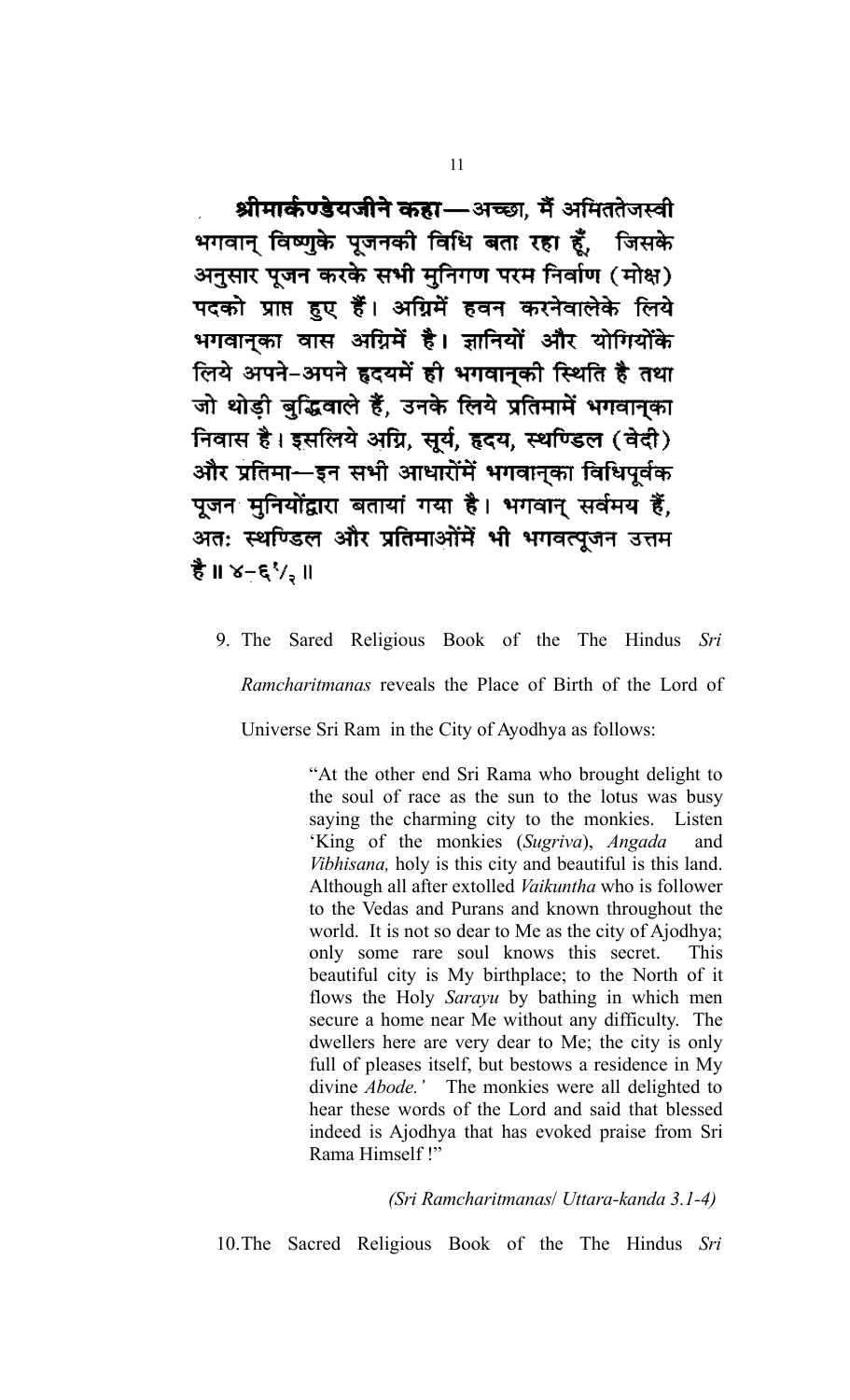*Ramcharitmanas* reveals that the Lord of Universe Sri Ram was not born in ordinary manner like other human being, but first He appeared as Lord of Universe Sri Vishnu bearing His characteristic emblems in His four-arms and later on for the sake of Mother Sri Kausalya on her prayer He assumed a form of infant which was a product of His own will. This sacred book records birth of Lord of Universe Sri Ram as follows:

> "The gracious Lord, who is compassionate to the lowly and benefactor of Kausalya appeared. The thought of His marvellous form, which stole the heart of sages, filled the mother with joy. His body was dark as a cloud, the delight of all eyes; in His four-arms He bore His characteristic emblems (a conch-cell, a discus a club and a lotus). Adorned with jewels and a garland of sylvan flower and endowed with large eyes, the Slayer of the demon Khara was an ocean of beauty. Joining both her palms the mother said ,"O infinite Lord, how can I praise you! The Vedas as well as the Puranas declare You as transcending Maya, beyond attributes, above knowledge and beyond all measures. He who is sung by the Vedas and the holy man as an ocean of mercy and bliss and a repository of all virtues, the same Lord of Laksmi, the lover of His devotees, has revealed Himself for my good. The Vedas proclaim that every pore of your body contains multitudes of universes brought forth by Maya. That such a Lord stayed in my womb-this amusing story staggers the mind of even men of wisdom." When the revelation came upon the mother, the Lord smiled; He would perform many a sportive act. Therefore He exhorted by telling her the charming account of her previous birth so that she might love Him as her own child. The mother's child was changed: She spoke again, "Give up this superhuman form and indulge in childish sports, which are so dear to a mother's heart; the joy that comes from such sports is unequalled in everyway." Hearing these words the all-wise Lord of immortal became an infant and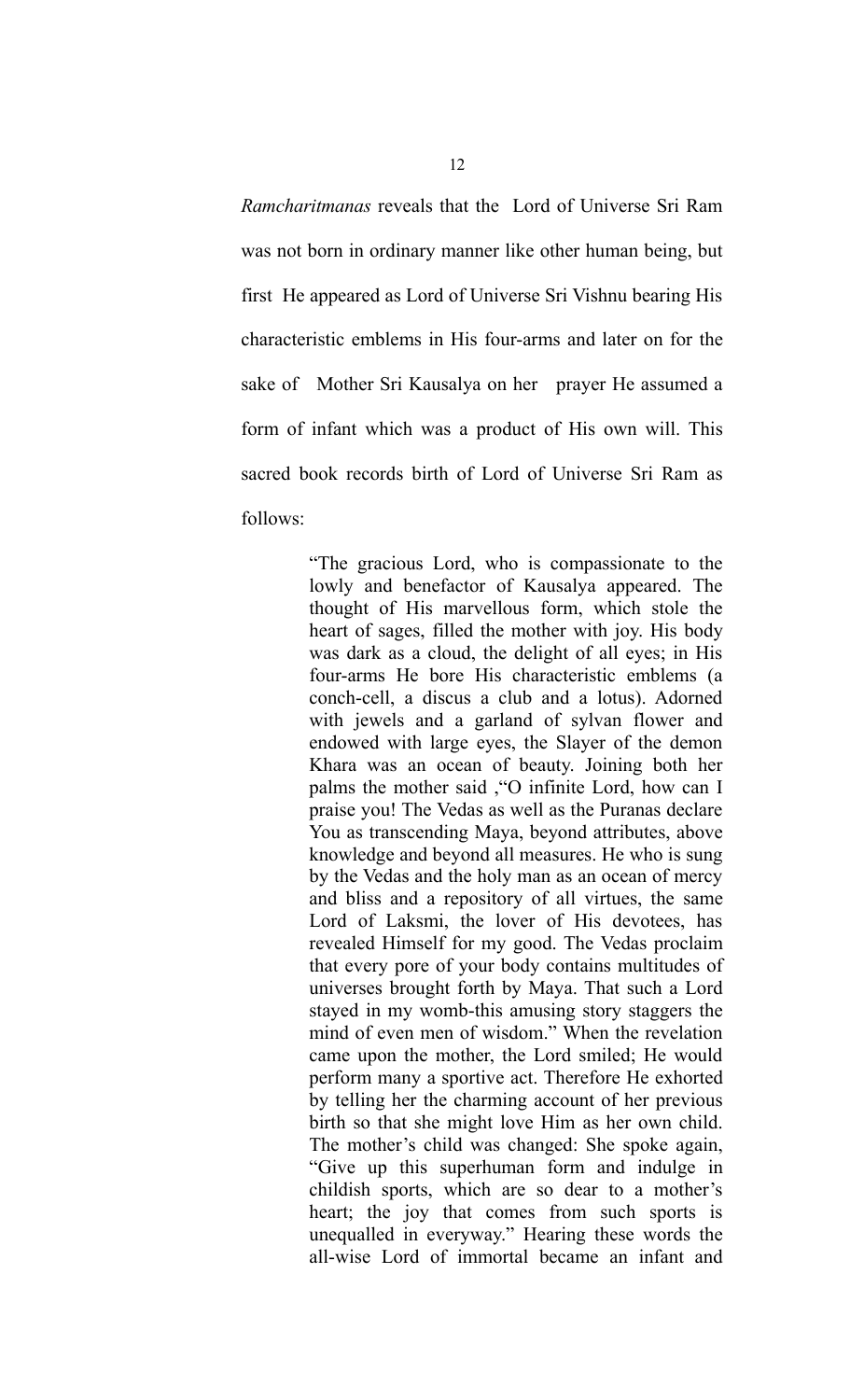began to cry. Those who sing this lay (says Tulsidasa) attain to the abode of Sri hari and never fall into the well of mundane existence."

(Sri Ramacharitamanasa/*Bala-kanda*/191/1-4) "For the sake of Brahmans, cows, gods and saints, the Lord who transcends Maya and is beyond the three modes of Prakrti (Sattva, Rajas and Tamas) as well as beyond the reach of senses took birth as a man assuming a form which is a product of His own will."

(Sri Ramacharitamanasa/ *Bala-kanda* /192)

11. Sri Golapchandra Sarkar, Sastri in his celebrated Treatise on

Hindu Law (first published in 1897) also approves the belief

of the The Hindus that their Gods did not borne like human

beings as follows:

" the Idea – that their Gods are deemed born like human beings ,-is most repugnant and abhorrent to The Hindus who have knowledge of their Shastras." (A Treatise On Hindu Law.  $6<sup>th</sup>$  edn.1927 Cha.XIV Page 785)

12.The Holy Scripture *Simad Valmiki Ramayana* reveals that

there was a temple of Lord of Universe *Sri Janardan* i.e. *Sri*

*Vishnu* in the Mother Kausalya's Palace as follows:

 " Entering in his own palace in order to break the news of the installation announced by the emperor (to Sita), but coming out instantly on not finding her in the apartments) he moved to his mother's apartment (in the gynaeceum). There he saw his aforesaid mother clad in silken robes, exclusively devoted to the worship of her chosen deity Praying for royal fortune (in favour of Sri Rama) Hearing of Sri Rama's welcome installation, Sumitra too had arrived as well as (her Son) Lakshman; and Sita (too) had been sent for (there). At that moment when (Sri Rama called on her) Kausalya remained sitting with her eyes closed and waited upon by Sumitra and Lakshman, and contemplating with suspended breath on the Supreme Person, Lord Narayana (who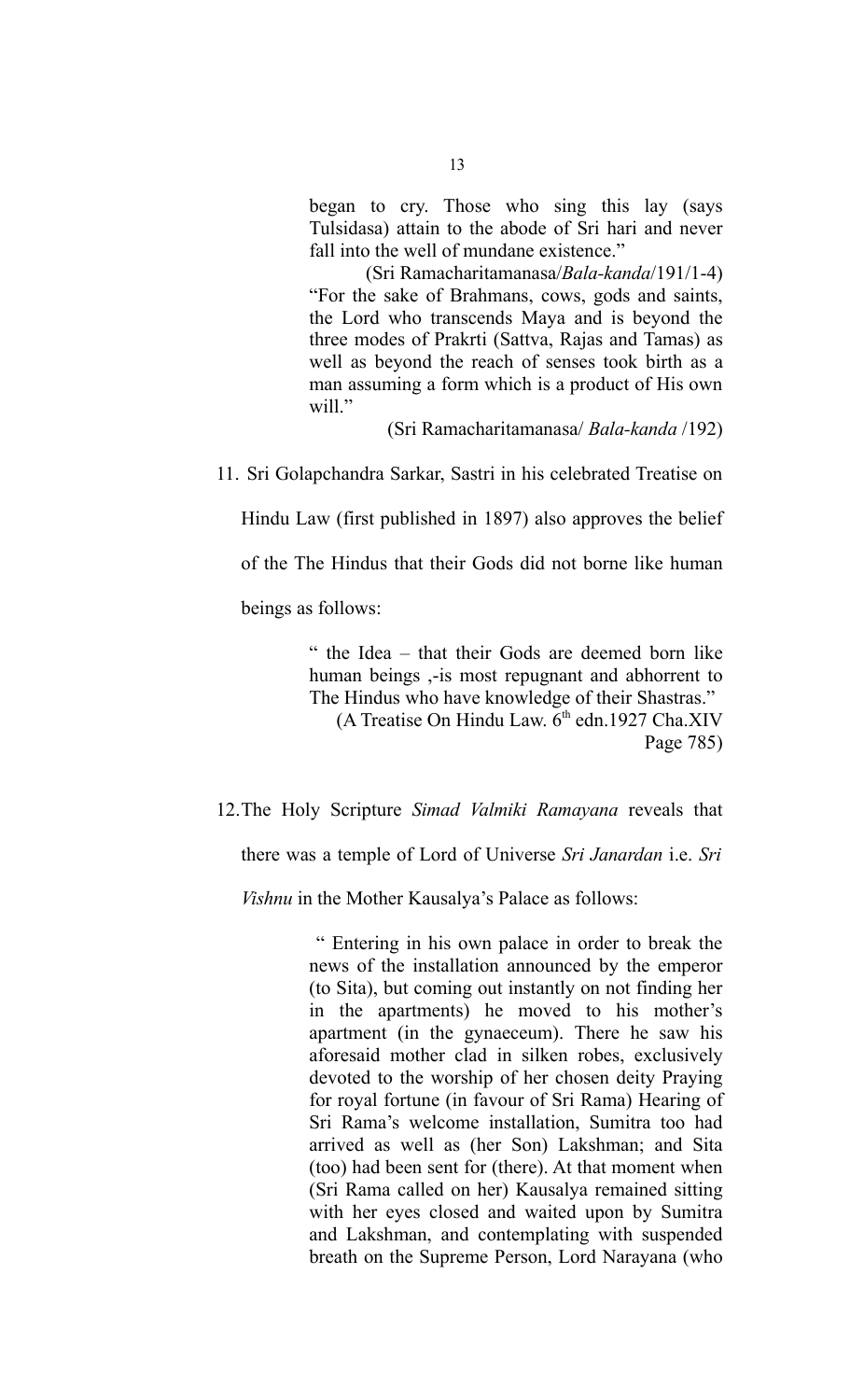is solicited by all men), having heard that her son was going to be installed in the office of Prince Regent when the asterism Pusya was in the ascendant."

(Valmiki Ramayana/1/ IV/29-33)

- 13.*Srimad Skandpuranam (II.VIII.10. 1 –87)* enumerates *Sarayu (a* river)*, Vishnuhari, Brahmkunda* (a Holy Lake)*, Mantresvara, Chakratirtha* (tirtha of holy water)*, Chakrahari, Dharmahari, Vira, Surasa, Bandi, Sitala, Batuka, Holy-lake* in front of Batuka*, Mahavidya, Pindaraka, Bhairava, Vighnesvara, Vasistha, Laumas* and *Janamsthan* of Lord of Universe *Sri Ram* as *Tirthas* and *Devasthanam* of Ayodhya and right from the *Tretayuga* these sacred places are being visited and worshiped according to Scriptural customary rituals. *.*
- 14.*Srimsad Skandpuranam [Part VII inner Page 142 i.e. ibid II.VIII......26 –31& ibid II.10.VIII.1-87]* reveals that the Tradition of Pilgrimage to the Birth Place of the Lord of Universe Sri Ram as well as other *Devasthanam* in Ayodhya according to injunctions was told by sage *Narada* to *Sri Skand.* This *Sage Narada* was of *Tretayug* and contemporary of the Lord of universe Sri Ram on whose instance *Maharshi Valmiki* wrote *Ramayana.* Then it was narrated to *Sage Agastya*. From the Tradition of *Acharyas* it came down from *Sage Agastya* to Sage *Krishna Dviapayan Vyas* who recounted it to *Suta*.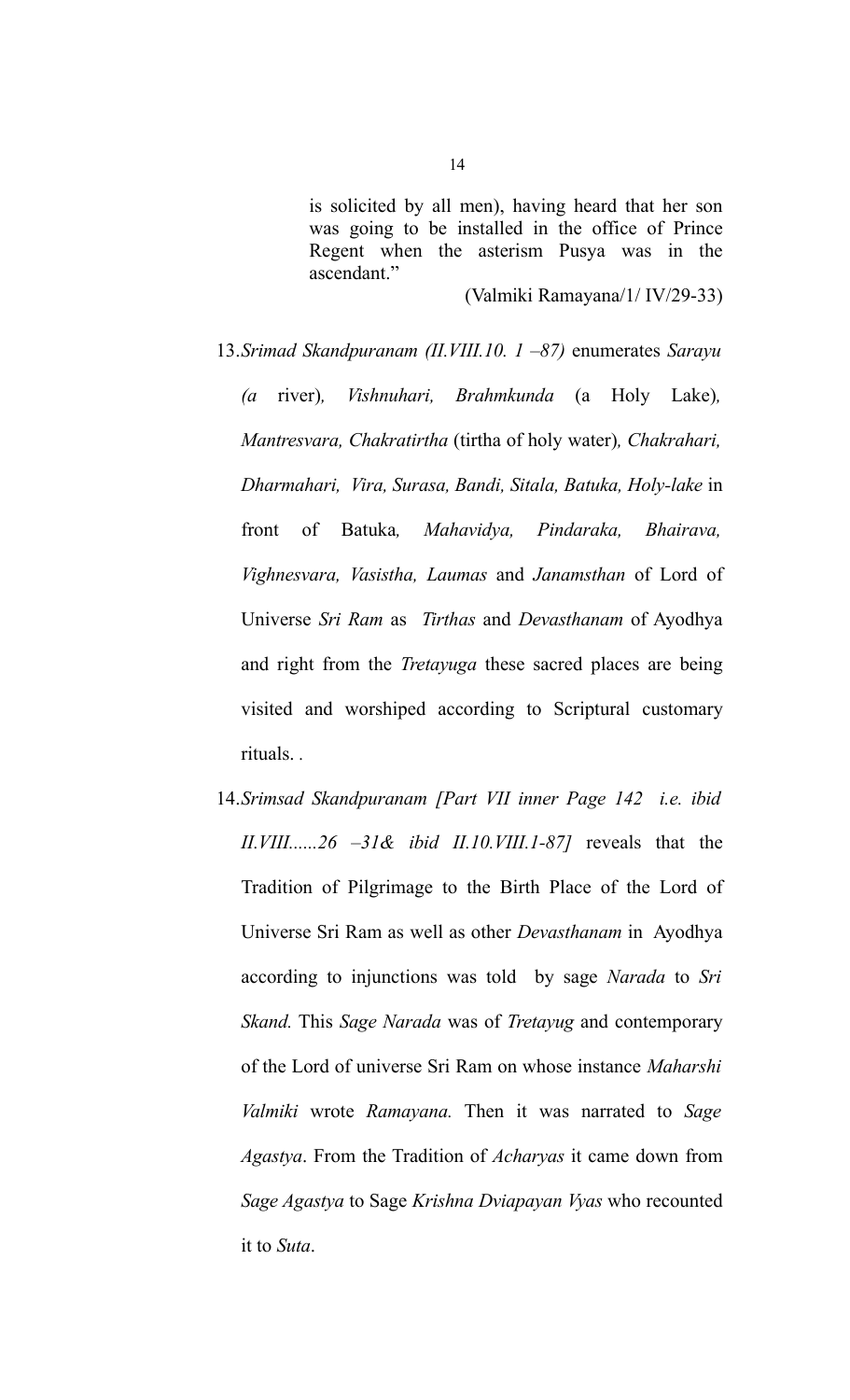15.The Sacred Religious Book of the Hindus *Sri Ramcharitmanas* records celebration of Birthday Festival of the Lord of Universe Sri Ram in the year 1574 A.D. on the day of Chaitra Shukla Navami Tuesday at His Birth Place Temple in Ayodhya as follows:

> " Reverently bowing my head to Lord Siva, I now proceed to recount the fair virtues of Sri Rama. Placing my head on the feet of Sri Hari I commence this story in the *Samvat* year 1631 (1574 A.D.). On Tuesday, the ninth of the lunar month of *Caitra,* this story shed its luster at Ayodhya. On this day of Sri Rama's birth the presiding spirits of all holy places flock there – so declares the Vedas – and demons, *Nagas,* birds, human beings, sages and Gods come and pay their homage to the Lord of Raghus. Wise men celebrate the great birthday festival and sing the sweet glory of Sri Rama."

(*Sri Ramcharitamanasa /Balkanda 33.2-4)*

16.Bharat-Ratna Mahamahopadhyay Dr. Pandurang Vaman Kane in his book Dharmashastra Ka Itihas Tritiya Bhag (3rd Edn. 1994 published by Uttar Pradesh Hindi Sansthan, Lucknow) in chapter 11 has summarised tradition, importance, spiritual merits, of the sacred places of the The Hindus as laid down in the Divine Holy Vedas, Smritis, Puranas, Ramayana, Mahabharata and other Religious books which make it crystal clear that The Pilgrimage is integral part of Hinduism. Relevant pages thereof forms part of volume I of the compilation of this defendant as document no. 19. On inner page 1371 of the said book relevant Slokes of the Holy Scriptures - Sri Brahmand Puran (4.40.91); Sri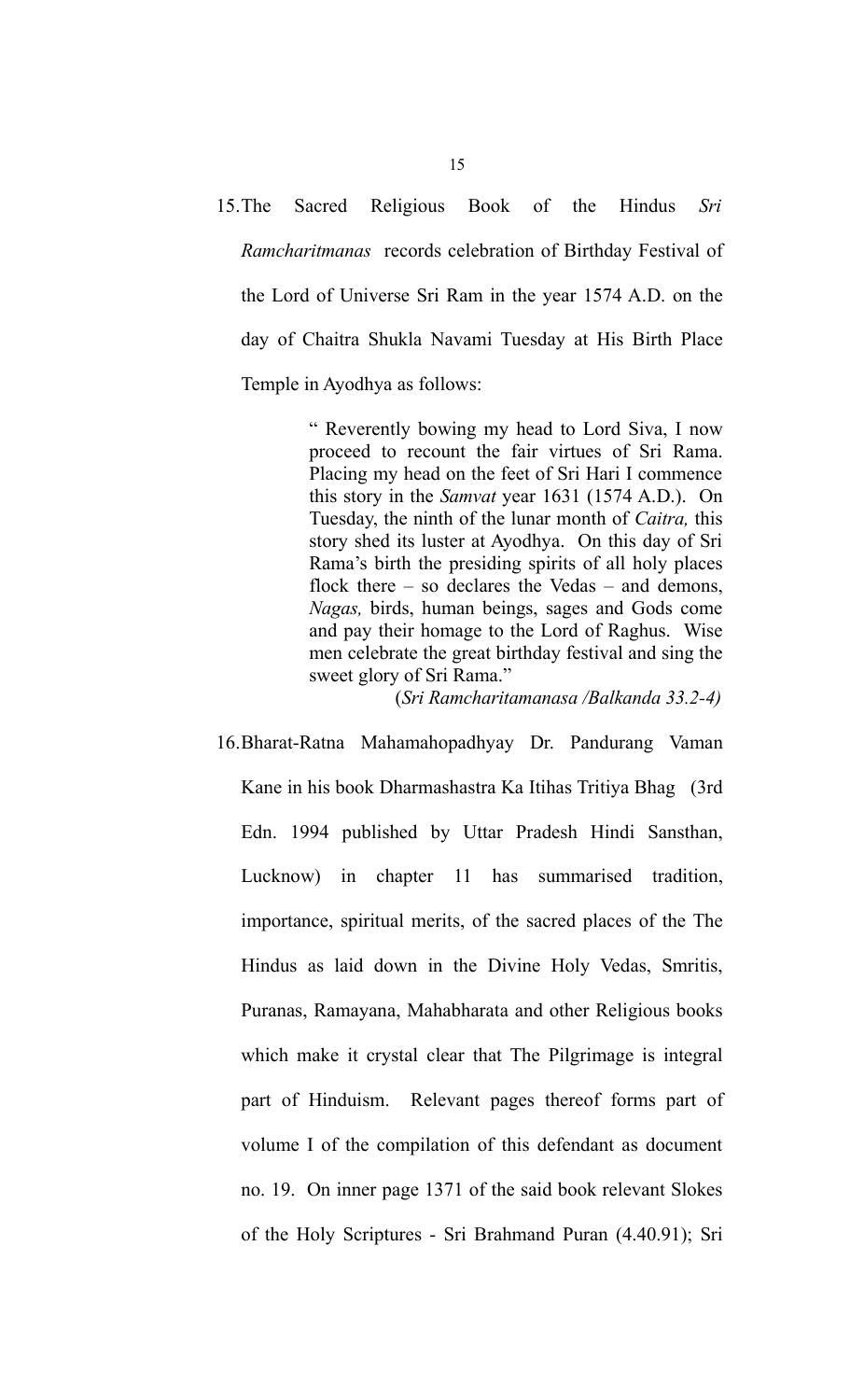Skand Puran(Kashikhand 6.68 & 23.7); Sri Garud Puran (Pretkhand 34.5-6) have been reproduced wherein amongst seven Holiest Pilgrimage Centres Ayodhya has been enumerated alongwith Mathura, Maya (Hardwar), Kashi (Varanasi), Kanchi, Avantika (Ujjain) and Dwaravati (Dwarka). On inner page 1403 of the said book in the list of Sacred Places Ayodhya has also been enlisted and described.

- 17.In the book Bharat Ka Gazetteer, Khand 1 (published by the Publication Division Ministry of Information and Broadcasting Government of India reprint 1973 of the 1<sup>st</sup> revised Edn. 1964) on its page 499 Sri Ramchandra have been described as an incarnation and on pages 698 to 701 festivals, fairs and pilgrimages have been described and recognised as age-old tradition of the Hindu faith and belief.
- 18.Three-domed Temples are characteristic features of the Hindu Architectures. The Holy Sri Agni Puran (38.8) says that one who builds *Trayatan* (Three-domed) Temple goes to the *Brahm-lok* (Abod of Almighty).

19. Ibn Battuta also mentions a Three-domed Hindu Temple in Kachrad now known as Khajrawan towards 27 miles east from Chhatrapur City in Bundelkhand region. He writes that the said Three-domed Temple was built of red-stone in the centre of a lake and Yogis were living therein. Eyes, ears and noses of the Idols of the Temple had been mutilated by the Muslims. Relevant extract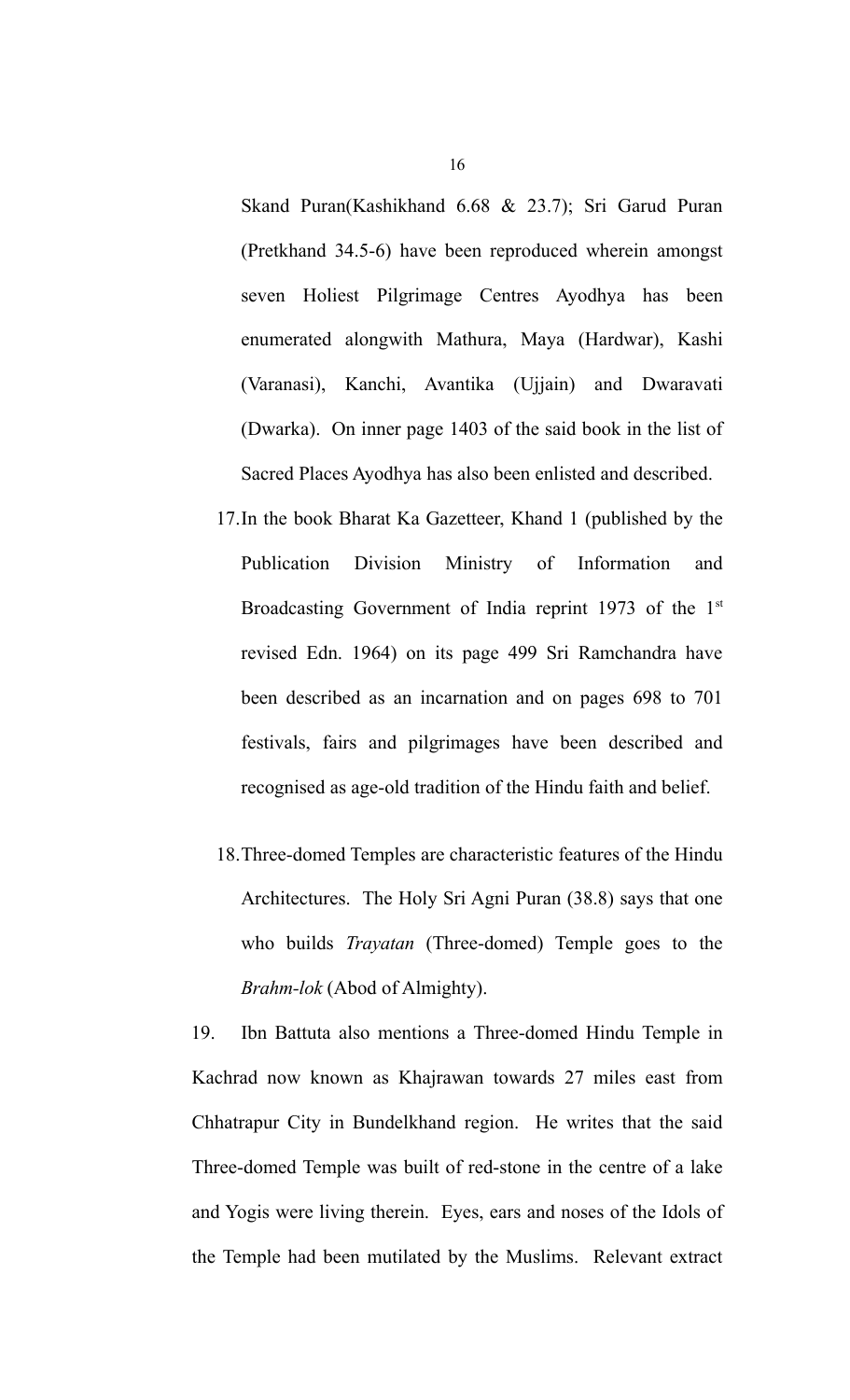from Pages 181 & 182 of the book Ibn Battuta Ki Bharat Yatra translated into Hindi by Madan Gopal. First Edition 1933 Reprinted in 1997 by National Book Trust India, New Delhi reads as follows:

# बरौन नामक नगर से चलकर, अमवारी' होते हुए, हम कचराद' नामक स्थान में पहुंचे। यहां पर एक मील लंबे सरोवर के किनारे बहुत से मंदिर बने हुए हैं, परंतु इन मंदिरों की

प्रत्येक प्रतिमा की आंख, नाक और कान मुसलमानों ने काट लिए हैं।

सरोवर के मध्य में रक्तपाषाण के तीन गुंबद बने हुए हैं। इनके अतिरिक्त प्रत्येक कोण पर भी इसी प्रकार के गुंबद निर्मित हैं जिनमें योगी लोग निवास करते हैं। योगियों के केश पैर तक लंबे होते हैं; सारे शरीर में भभूत लगी रहती है और तपस्या के कारण उनका वर्ण तक पीत हो जाता है। चमल्कार दिखाने की शक्ति प्राप्त करने के इच्छुक बहुत से मुसलमान भी इनके पीछे पीछे लगे फिरते हैं। लोगों का तो यह कथन है कि गलित तथा श्वेतकुष्ठ तक से पीड़ित पुरुष योगियों की सेवा में उपस्थित होने पर ईश्वर-कृपा से आरोग्य लाभ करते हैं। मावरा उन्नहर के सम्राट 'तरम शीरी' के कैंप में मुझको इनके सर्वप्रथम दर्शन हुए। गिनती में ये पूरे पचास थे। इनके रहने के लिए धरती के मीतर गुहाएं बनी हुई थीं और वहीं धरातल के नीचे ये अपना जीवन व्यतीत करते थे, केवल शीच के लिए बाहर आते थे और प्रातः, सायं तथा रात्रि में शृंग के सदृश किसी वस्तु को बजाया करते थे। इन लोगों की जीवनचर्या भी अतीव विचित्र थी।

Sri Hari Shanker Jain, Advocate on behalf of Hindu Mahasabha has submitted that this historical issue relates to 500 years back for which there is no direct evidence and parties have to depend on religious books, gazetteers and other testaments which fall within the ambit of Section 57 (13) of Indian Evidence Act and the Court can take judicial notice and the relevant facts contained in gazetteers, religious books are admissible evidence and they can be relied upon to establish the place of birth of Lord Ram. He has placed reliance on AIR 1951 Supreme Court page 288 **Sukh Deo Singh Vs. Mahraja Bahadur of Gidhaur.** At para 10 Hon'ble the apex court held that gazetteer is an official document . It is compiled by experienced official with great care after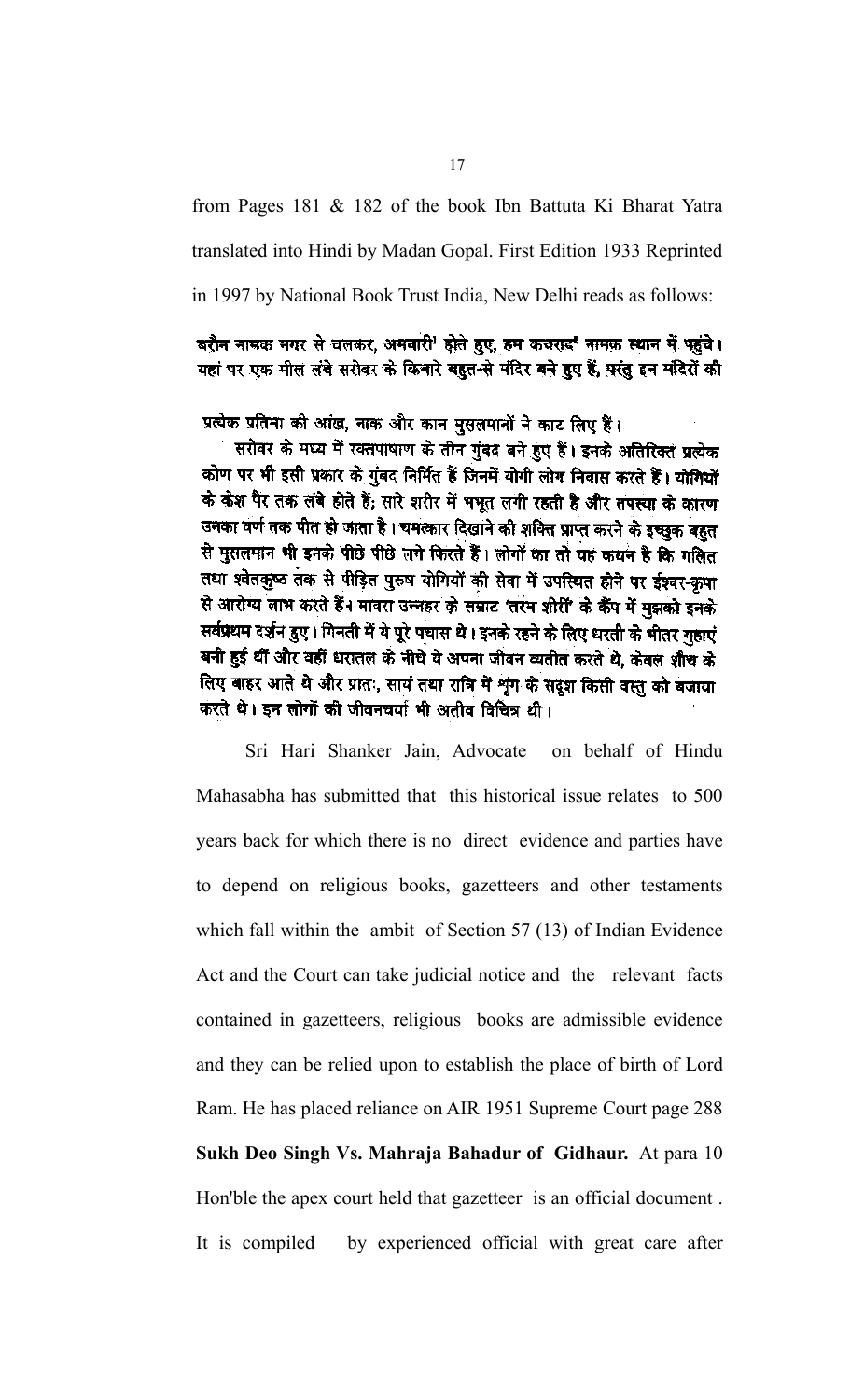obtaining the facts from official records.

Sri H.S. Jain has further relied on AIR 1995 Supreme Court page 167**Bala Shankar Maha Shankar Bhattajee Vs. Charity Commissioner, Gujrat** wherein Hon'ble Apex Court has held gazetteer is admissible evidence under Section 35 read with Section 81 of Indian Evidence Act. Thereafter Sri Jain has relied over **AIR 1967 Supreme Court 256 Mahant Shrinivas Ramanuj Das Vs. Surajanar**ayn Das in para 25 that a gazetteer can be consulted in the matter of public history and statement in such gazetteer can be relied upon as they prove historical facts. Sri Jain has further submitted that Section 57 of the Indian Evidence Act inter alia says that the Court shall take judicial notice of all laws, public acts, public festivals and public history and the Court may resort for its aid to appropriate books and documents. These papers require no proof. Thus, Court can take judicial notice of the gazetteer and other religious books etc. under Section 57 of the Indian Evidence Act and in view of Section 81 of the Evidence Act the Court shall presume the genuineness of these official gazetters.

Sri Jain submits that William Finch who travelled India in the reign of Emperor Nuruddin Mohammad Jahangir from 1608 A.D. to 1611 A.D. saw the Hindus visiting the Birth Place of the Lord Sri Ram Chandra in Ramkot where Brahmins used to note down names of the visitors to that sacred place. Be it mentioned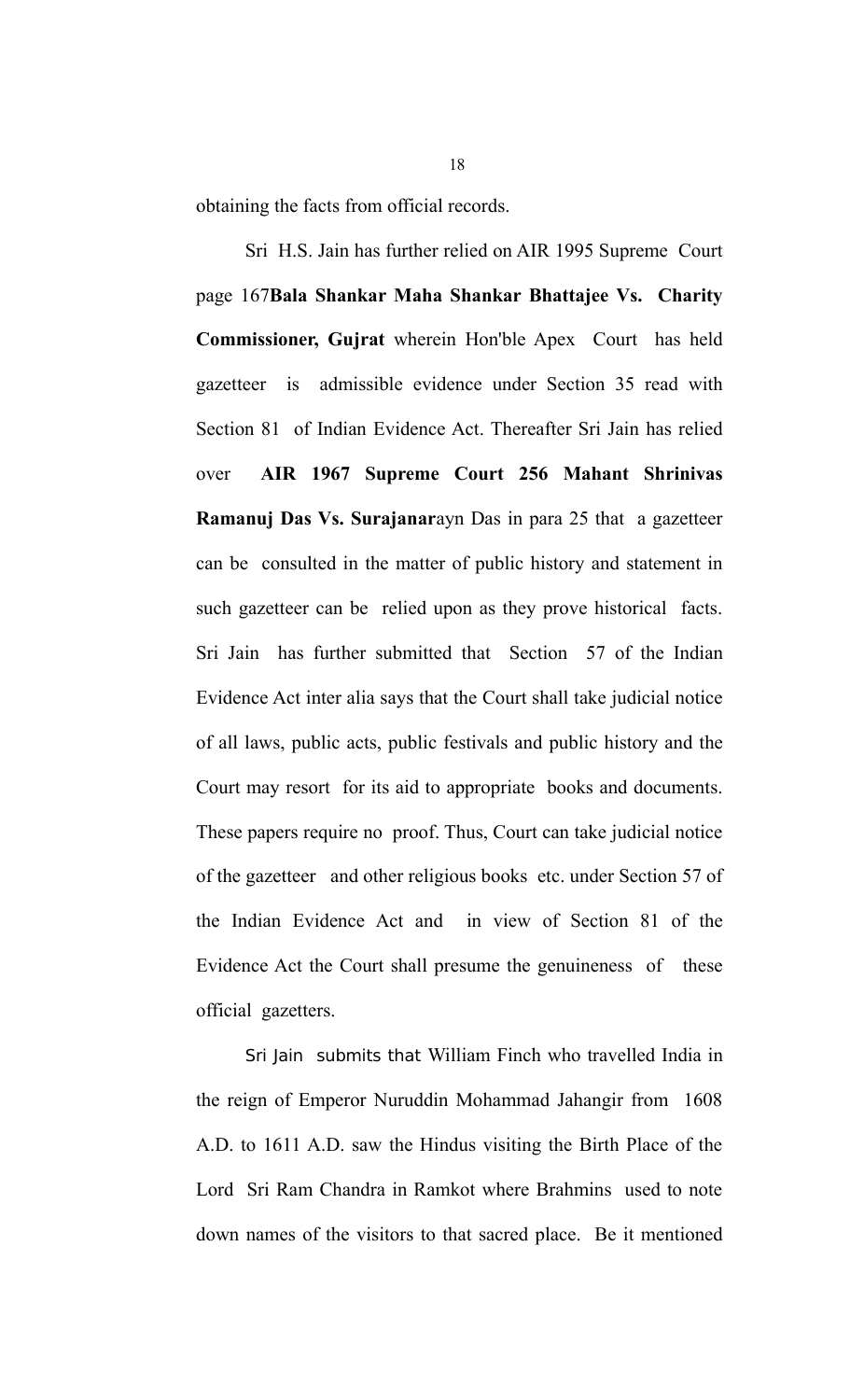herein that in each and every prominent sacred places of the Hindus since time immemorial a class of Brahmins known as Pandas have been helping the devotees to perform customary rites as also noting down names of the devotees. As such presence of Brahmin Pandas at Sri Ramjanmsthan during the visit of William Finch is conclusive proof that Hindus were performing their traditional customary rites as laid down in Sri Skanda Puran. Relevant extract from page 176 of the book Early Travels in India 1583 – 1619 by William Foster reads as follows:

> "To Oudh [Ajodhya] from thence are 50c; a citie of ancient note, and seate of a Polan king, now much ruined; castle built foure hundred yeeres agoe. Heere are also the ruines of Ranichand [S] castle and houses, which the Indians acknowled[g]e for the great God, saying that he tooke flesh upon him to see the Tamasha of the World. In these ruines remayne certaine Bramenes, who record the names of all such Indians as wash themselves in the river running thereby, which custome, they say hath continued foure lackes of yeeres (which is three hundred ninetie foure thousand five hundred yeeres before the world's creation). Some two miles on the further side of the river is a cave of his with a narrow entrance but so spacious and full of turnings within that a man may well lose himselfe there, if he take not better heed; where it is thought his ashes were buried. Hither resort many from all parts of India, which carry from hence in remembrance, certaine grains of rice as blacke as gun-powder which they say have been reserved ever since. Out of the ruines of this castle is yet much gold tryed. Here is great trade and such abundance of Indian asse-horne that they make here of bucklers and divers sorts of drinking cups. There are of these hornes, all the Indian affirme, some rare of great price, no jewell comparable, some esteeming them the right unicorns horne".

> (Early Travels in India 1583 – 1619 by William Foster p.176).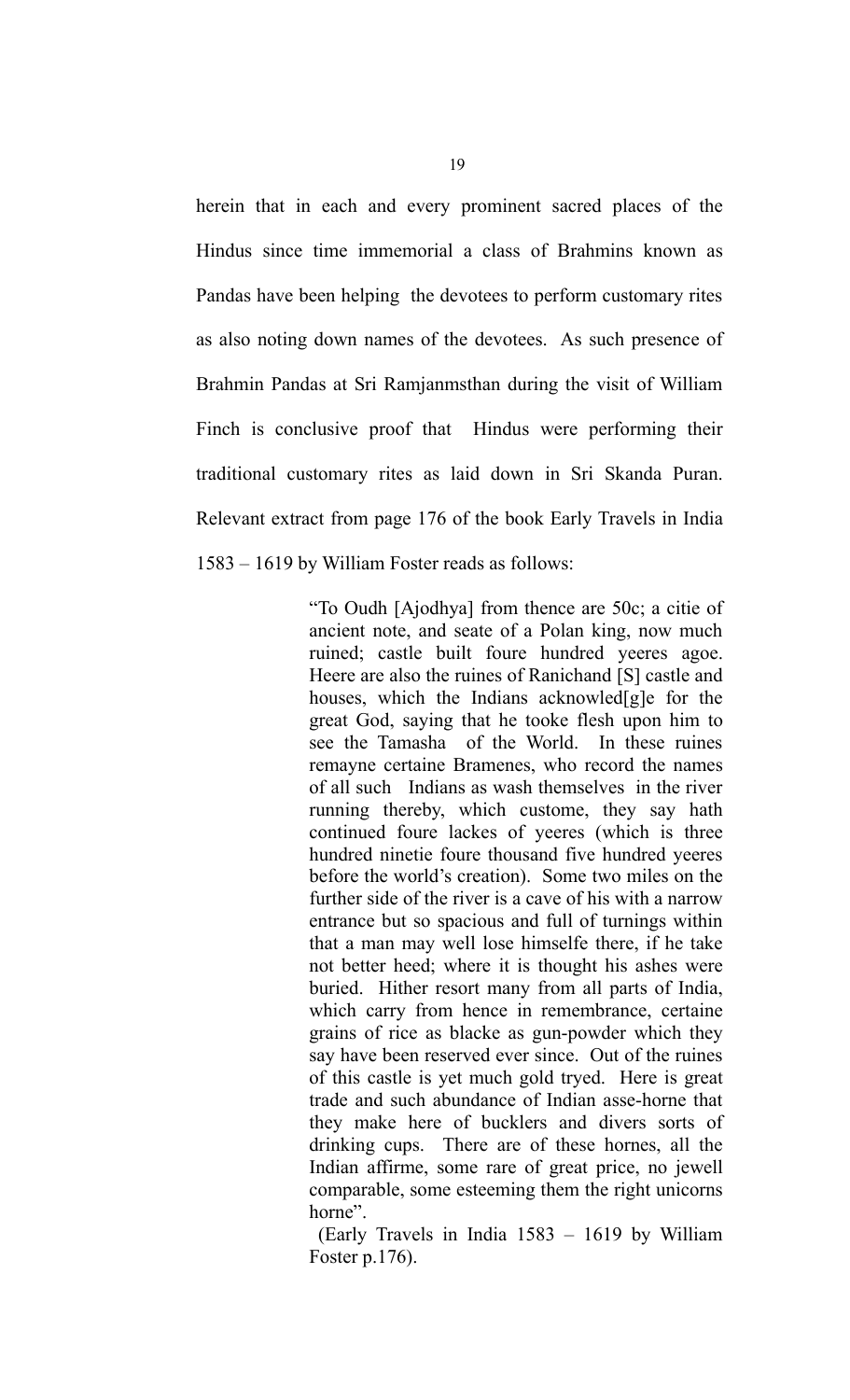1. In his book Description Historique Et Geographique De l' Inde, Joseph Tieffenthaler who visited Sri Ramjanmsthan in the year 1770 A.D. during the reign of Emperor Shah Alam II (1759-1806 A.D.) evidenced the performance of customary rites by the Hindus in the central & left Halls of the Sri Ramjanmsthan Temple, Ajodhya in India. Tieffenthaler says that there was a *Vedi* i.e. *Sthandi*l inside the said Temple which was being worshipped by the Devotees by prostrating and circumambulating it thrice, but he did not mention offering of prayer therein by the Muslims; from the said facts made available by an eye witness it becomes crystal clear that in the 1770 the Hindus were in use and occupation of the Sri Ramjanmsthan as their sacred shrine which has been described as Babari Mosque by the plaintiffs in their pleadings and it was not being used as a Mosque by the Muslims. The said book is written in Latin language, an English translation of his narrative of Ajodhya find place in the book Modern Traveler, a Popular Description, Geographical, Historical and Topographical of the Various Country of the Globe – India Vol-III published by James Duncan in the year 1828. Relevant extracts containing translation of Tieffenthaler's account from pages 312, 313, 314, 316 and 317 read as follows:

"Its appearance, in 1770, is thus described by *Tieffen*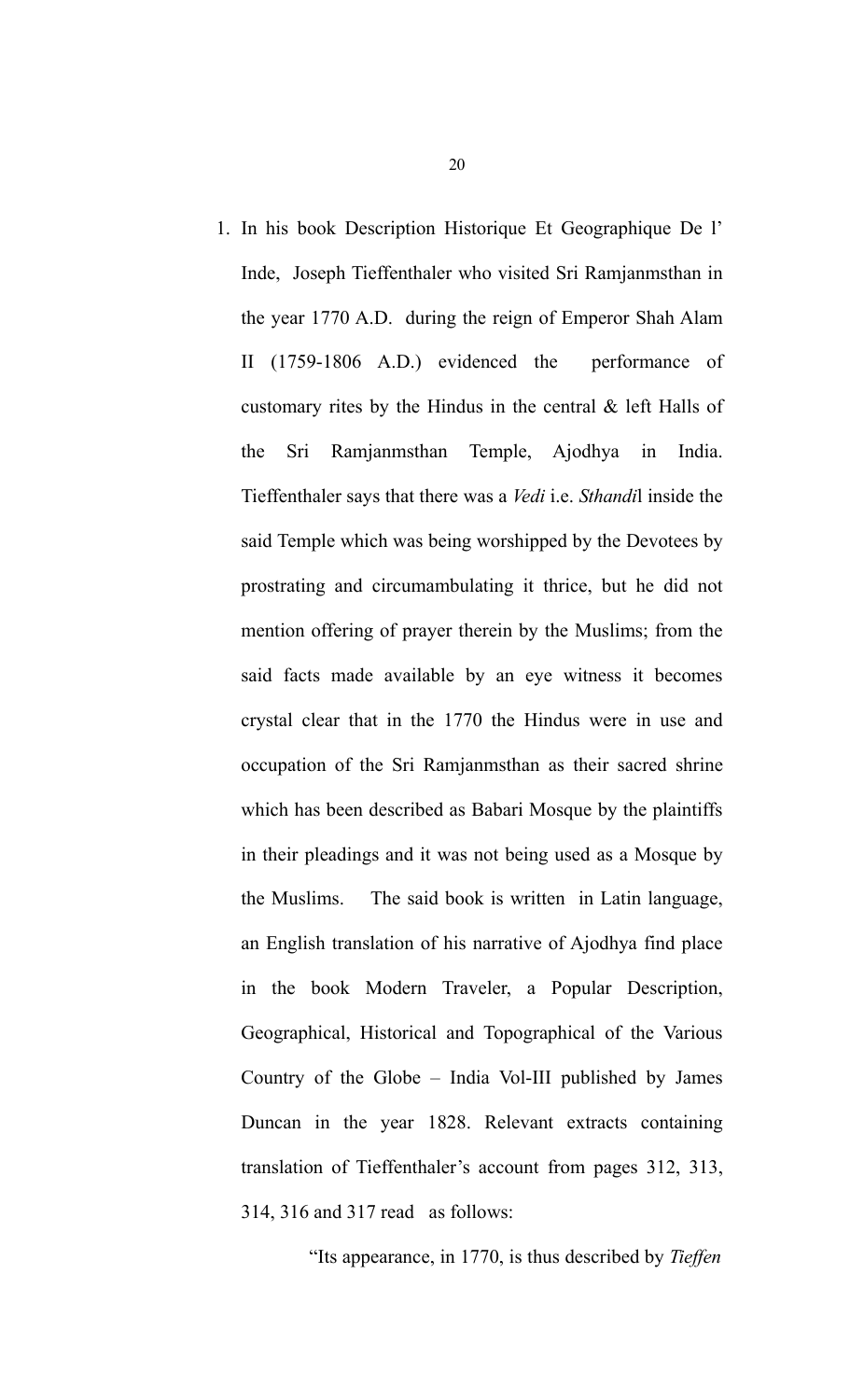*theler: "Avad, called Adjudea by the Learned Hindoos i*s a city of the highest antiquity. Its houses are, for the most part, only on mud, covered with straw or with tiles; many, however, are of brick. The principal street, running from S. to N., is about a *league* (mille) in length; and the breadth of the city is somewhat less. Its western part, as well as the northern, is situated on a hill; the north-eastern quarter rests upon *eminences;* but towards *Bangla,* it is level. This town has now but a scanty population, since the foundation of *Bangla* or *Fesabad; a* new town where the Governor has established his residence, and to which a great number of inhabitants of *Oude* have removed. On the southern bank of *Deva (or Goggrah),* are found various buildings erected by the *Gentoos* in memory of Ram, extending from east to west. The more remarkable place is that which is called *Sorgodoari,* that is to say, the heavenly temple; because they say, that Ram carried away from thence to heaven all the inhabitants of the city. The deserted town was repeopled and restored to its former condition by *Bikaramajit,* the famous King of *Oojain.* There was a temple here on the high bank of the river; but *Aurangzebe,* ever attentive to the propagation of the faith of Mohammed, and holding the heathen in abhorrence, caused it to be demolished, and replaced it with a mosque with minarets, in order to abolish the very memory of the Hindoo superstition. Another mosque has been built by the Moors, to the east of this. Near the *Sargodoari* in an edifice erected by *Nabalroy* a former Hindoo governor. But a place more particularly famous is that which is called *Sitha Rassoee,* the table of *Sitha* (Seeta), wife of Ram; situated on an eminence to the south of the city. The emperor Aurangzebe demolished the fortress called Ramcote, and erected on the site, a *Mohammedan* temple with a triple dome. According to others, it was erected by Baber. There are to be seen fourteen columns of black stone, five spans in height, which occupied the site of the fortress. Twelve of these columns now support the interior arcades of the mosque: the two other form part of the tomb of a certain Moor. They tell us, that these columns, or rather these remains of skilfully wrought columns, were brought from Isle of *Lanca* or *Selendip (Ceylon)* by *Hanuman,* king the of monkeys. On the left is seen a square chest, raised,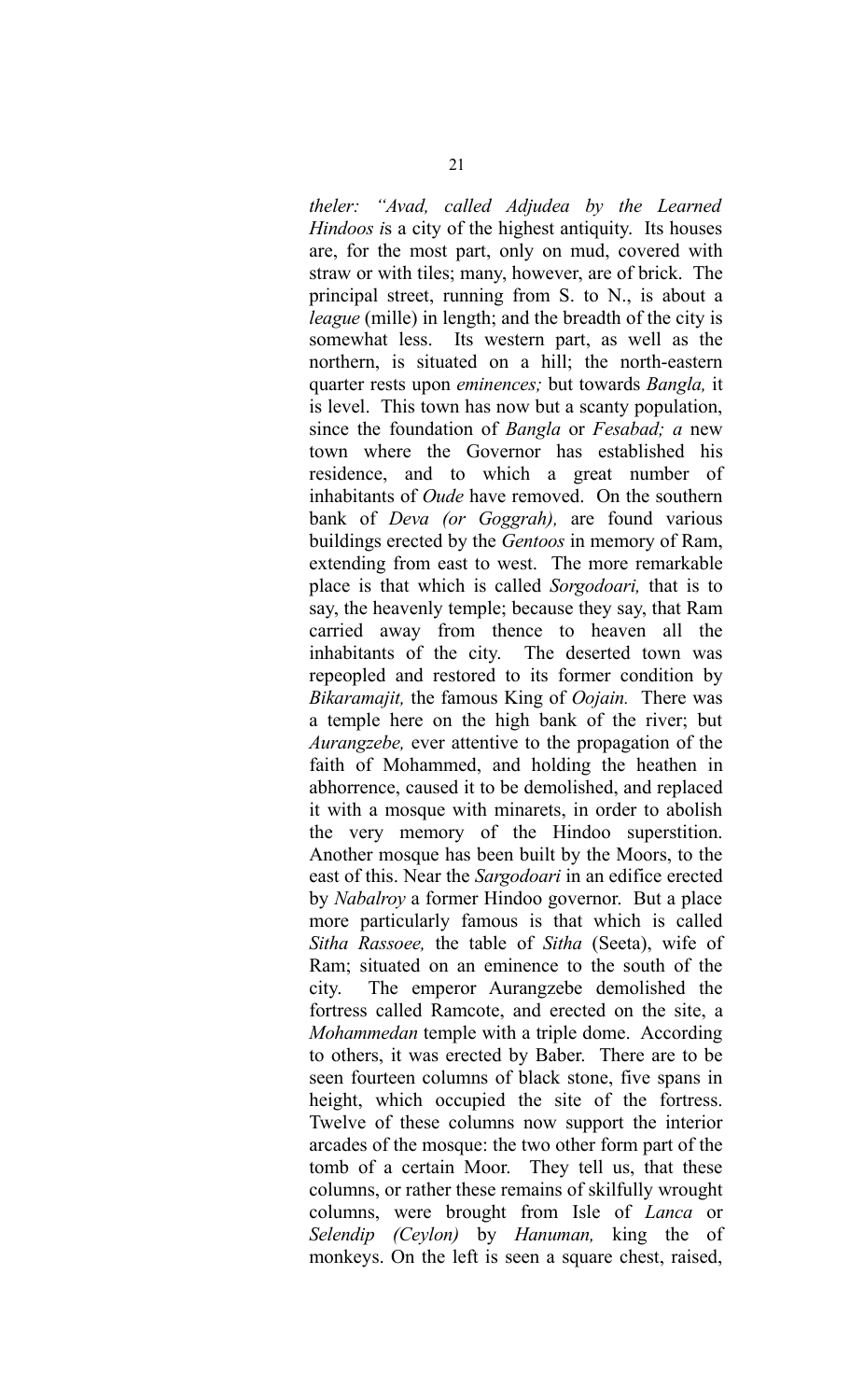five inches from the ground covered with lime, about 5 *ells* in length by not more than four in breadth. The Hindoos call it *Bedi,* the cradle; and the reason is, that there formerly stood here the house in which *Beshan (Vishnoo)* was born in the form of Ram and were also, they say, his three brothers were born. Afterwards, Aurangzebe, or, according to others, Baber, caused the place to be destroyed, in order to deprive the heathen of the opportunity of practicing there their superstitions. Nevertheless, they still pay a superstitious reverence to both these places; namely, to that on which the *natal* dwelling of Ram stood, by going three times round it, prostrate on the earth. The two places are surrounded with a low wall adorned with battlements. Not far from this is a place where they dig up grains of black rice changed into little stones, which are affirmed to have been hidden underground ever since the time of Ram. On the  $24<sup>th</sup>$  of the month *Tshet (Choitru),* a large concourse of people celebrate here the birth-day of Ram, so famous throughout India. This vast city is only a mile distant from *Bangla (Fyzabad)* towards the E.N.E."

(Ibid. 312-314)

"…Between three and four miles from *Fyzabad,* on the Southern bank of the *Goggrah,* there is a remarkable place planted with bushy trees, of which *Tieffenthaler* gives the following account:

"It is seated upon a hill somewhat steep, and fortified with little doors of earth at the four corners (of the enclosure). In the middle it is seen a subterranean hole, covered with a dome of moderate dimensions. Closed by is a lofty and very old tamarind-tree. A p*iazza* runs round it. It is said that Ram, after having vanquished the giant Ravan, and returned from Lanka descended into this pit, and there disappeared: hence, they have given to this place the name of *Gouptar (or Gouptargath).* You have here, then, a descent into hell, as you had at *Oude and* ascension to heaven". "As the scene of many of the leading events in the great epic poem of the *Ramayuna, Oude* might be expected to abound with sports of traditional sanctity

(Ibid.p.316-317)

Principal submission of Sri H.S. Jain is that place of birth of

Lord Ram was previously Janamsthan temple which was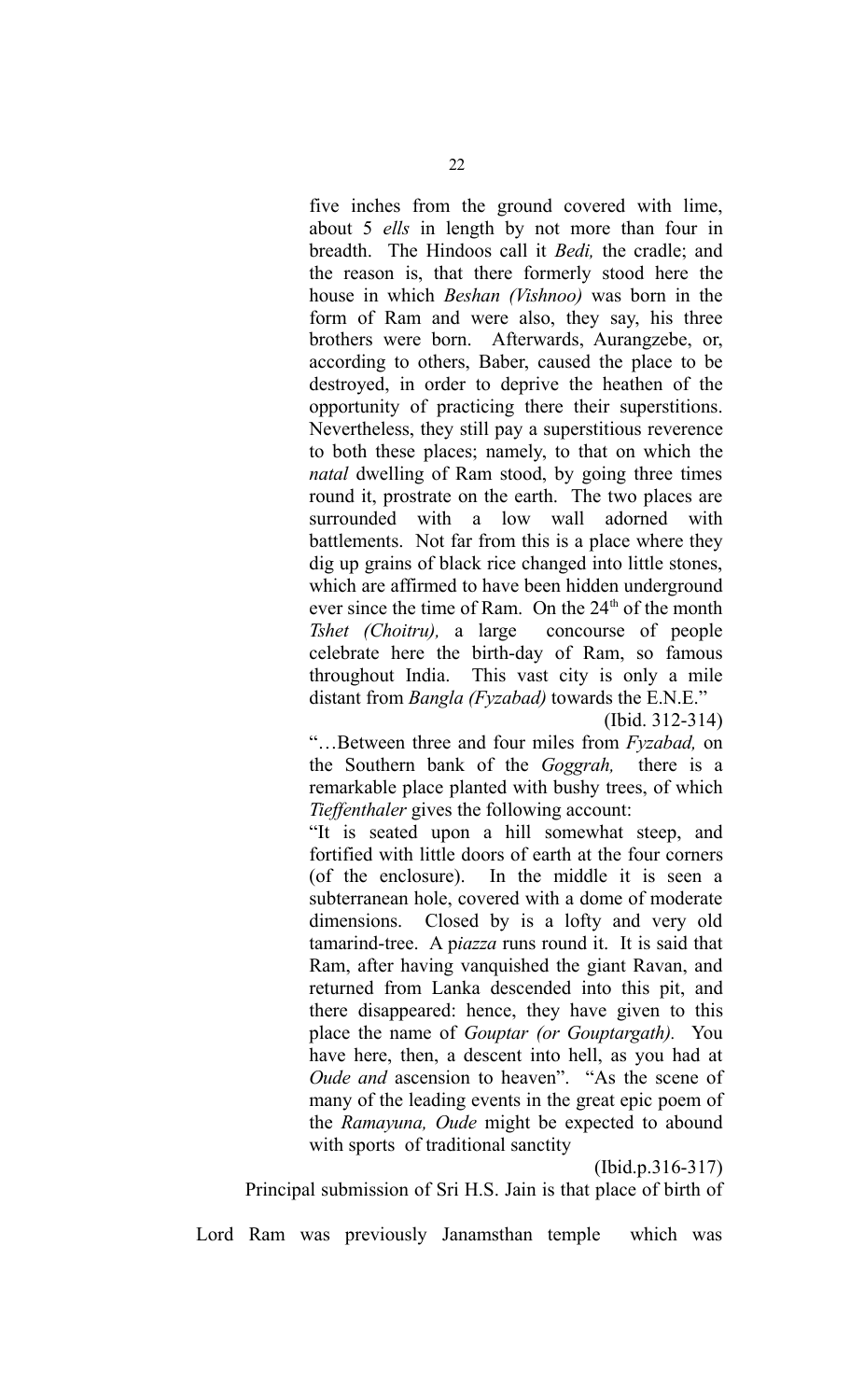demolished and Babri mosque was constructed at the site which is also reflected from the gazetteers,prepared by P. Carnegi, Millet, Fuhror, Newill and E.B.Joshi. They are Exts. O.O.S. -57, Ext. 7, Ext.8, Ext.9, Ext.10, Ext. 11, Ext. 12 and Ext. 13 in O.O.S. 5-7. He has further submitted that Encyclopedia of India and Eastern and Southern India by Surgeon General Edward Balfour referred Janmsthan which shows that Muslims destroyed Hindu temple and converted into a mosque. He has further urged that according to Tiffen Thaler at the site of Ram Janam Bhumi, mosque was constructed after demolishing Hindu temple. He has also referred Ayodhya by Hans Bakker which reveals that place of birth of Lord Ram is identifiable and was used to be a place of worship and old temple was renovated which was demolished at the command of Babur in the year 1528 by Mir Baki at the behest of Muslim Saint Kwaja Fazal Abbas. Mr Jain has further submitted that Tiffen Thaler had not given reference of Babur but of Aurangzeb. He has also pointed out that in O.S.No. 280 of 1885 Mahant Raghubar Das Vs. Secretary of State the place was identified as birth spot of Lord Ram and in view of historical background it is crystal clear Ram Janam bhumi temple was demolished by Muslims. There is clinching evidence that Ram Janam Bhumi is the place where the temple was built by King Govind Chandra but the same was demolished at the command of Babur by Mir Baki. 12 line inscription in dev nagri script written in  $11<sup>th</sup>$  and  $12<sup>th</sup>$  century was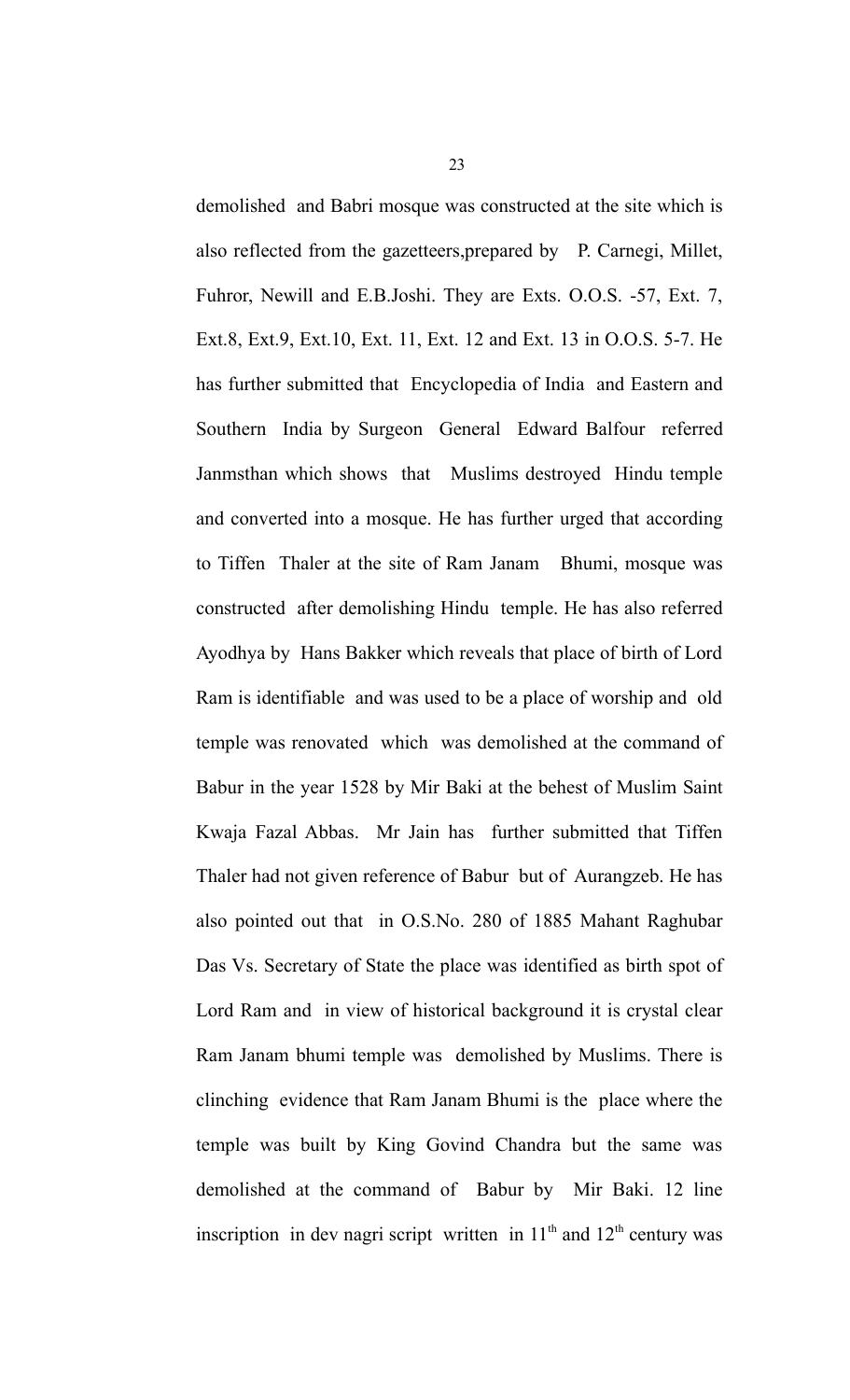also recovered. This is fully established by Paleography (Science of of old writing). He has further submitted that besides the above inscription even from the ruins of the disputed structure certain archaeological remains of pre Babri Hindu temple were recovered and they establish that there was a Janamstan temple prior to construction of Babri mosque and 14 black stone pillars were recovered in the construction of the mosque and they are embellished with different Hindu Iconography,repeatedly found in all Hindu temples. He has further argued that different objects of archeological importance were recovered from the debris of the demolished disputed structure. Sri Jain has further stressed that Hindu temple of  $12<sup>th</sup>$  century constructed during the reign of Govind Chand was destroyed at the command of Babur and mosque was erected on it , which was site of Ram Janam Bhumi. Parts of the temple were re-used in the construction of Babri mosque. Accordingly at the time of demolition of disputed structure 260 artifacts were recovered. They denote Aamlak, part of Hindu temple, lotus, part of Shikhar, dorgem etc. Further Shvi Parti images were also found. Inscription of Hindu Vishnu temple establishes that disputed place is Ram Janam bhumi and there used to be temple. Thus, on the basis of descriptions gazetteers and other historical accounts, it is established that the mosque was constructed at the site of Ram Janambhumi. It was considered as sacred place of Hindus and it was worshipped like a deity and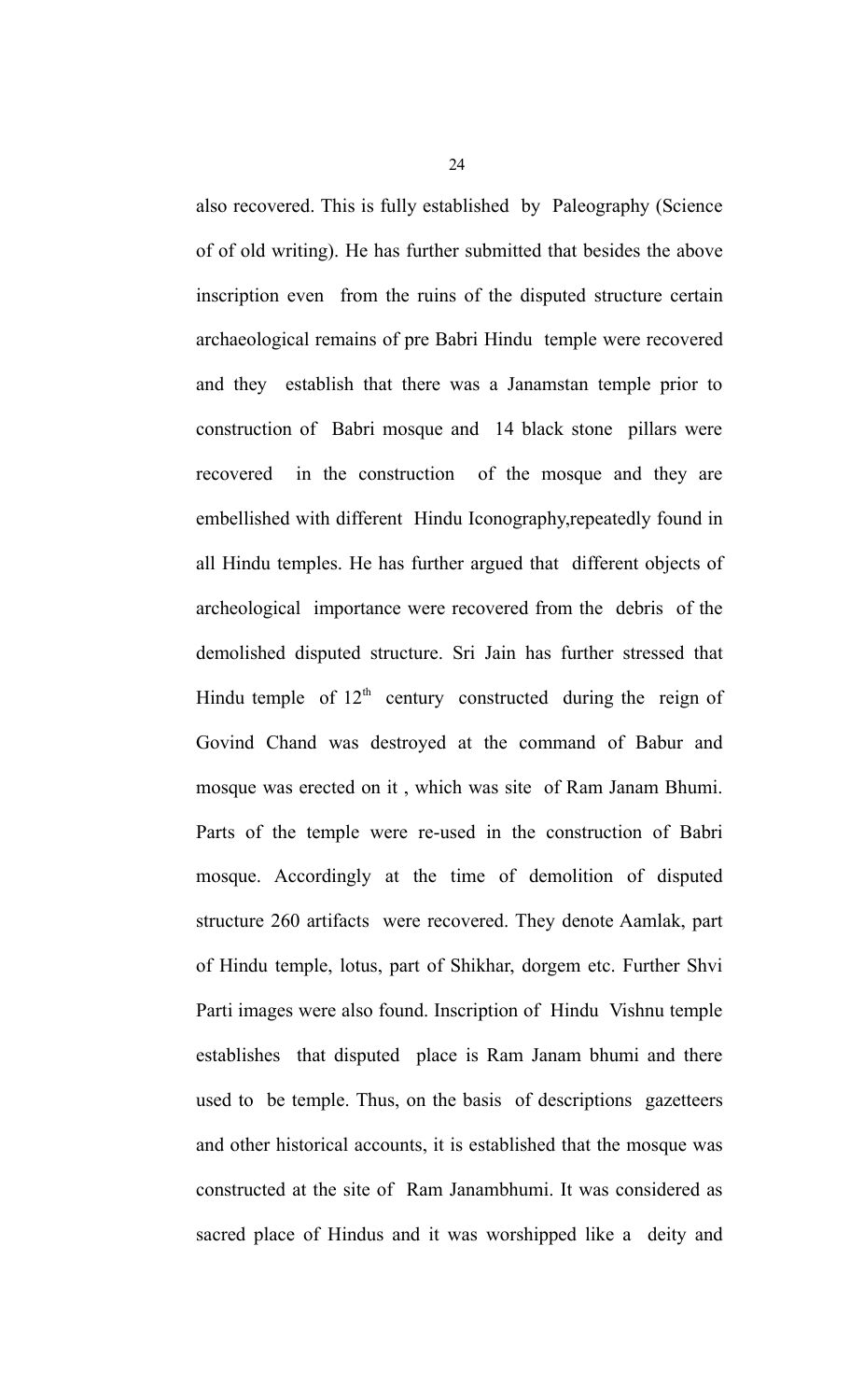incarnation of birth place of Lord Ram Chandra . Thus, this pious place was all the time worshipped and kept in high esteem by Hindus even after the construction of the disputed structure. Thus, Hindus have always attached sacred character of birth spot of Lord Ram. The defendants have proved the existence of Ram Janambhumi temple at the place of birth of Lord Ram . Accordingly they have discharged their duties and this fact should be admitted in evidence and now burden lies on the plaintiffs to show otherwise that it was not a Hindu temple. He has heavily relied over the conclusion of archeological team consisting of 14 members which transparently worked under the control of this Court as two Judicial Officers were the observers and team was composed of officers of both communities . The scientific report of experts which is data base fully establishes the existence of Ram Janambhumi and accordingly the defendants have successfully established the prior construction of temple which was demolished for the construction of the mosque by Muslim under the command of Babur which was prevalent practice among Muslims to destroy Hindu temples and the numerous instances for the destruction of the Hindu temples which was the order of the day during those days are established from historical records. Thus, looking to the place from any angle even prior to the construction of Babri mosque it transpires from archeological evidence that there was a Ram Janambhumi temple .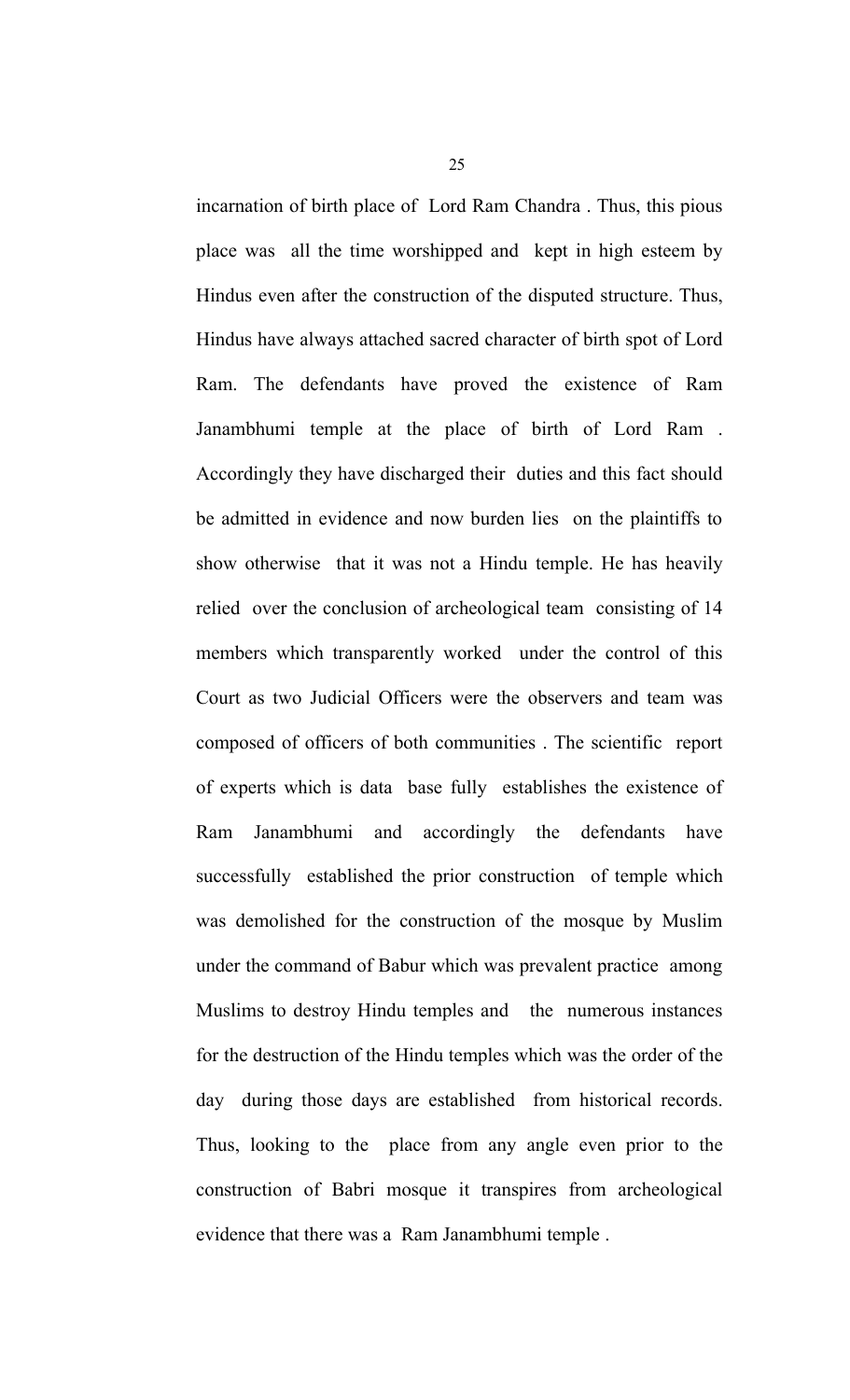# Sri Jain has relied upon para 78 of Dr. **M. Ismail Faruqui and others Vs, Union of India and others 1994(6) SCC 360** which is reproduced as under :

"While offer of prayer or worship is are religious practice, its offering at every location where such prayers can be offered would not be an essential or integral part of such religious practice unless the place has a particular significance for that religion so as to form an essential or integral part thereof. Places of worship of any religion having particular significance for that religion, to make it an essential or integral part of the religion, stand on a different footing and have to be treated differently and move reverentially. "

Sri H.S. Jain, Advocate has further argued that since birth place of Lord Ram was considered as a place of worship which was integral part of religious practice of Hindu from times immemorial. It is deity and it stands on a different footing and have to be treated reverentially. Sri Jain has further urged that in view of the constitutional mandate as provided under Article 25 of the Constitution this place which was all the time being worshipped has be treated by this Court as a place of worship because of the belief of the Hindu based on religious book and religious practice to be birth place of Lord Ram as the temple was constructed in the  $12<sup>th</sup>$  century. It is expedient to say that prior to  $12<sup>th</sup>$  century there is evidence that earlier temples were also constructed at the site .Thus, according to Sri H.S.Jain, Advocate there is overwhelming evidence to establish the site of Ram Janambhumi and the Court has to recognize the same. Thus, the suit of the plaintiffs which causes hindrance for worship of Hindu is liable to be dismissed on this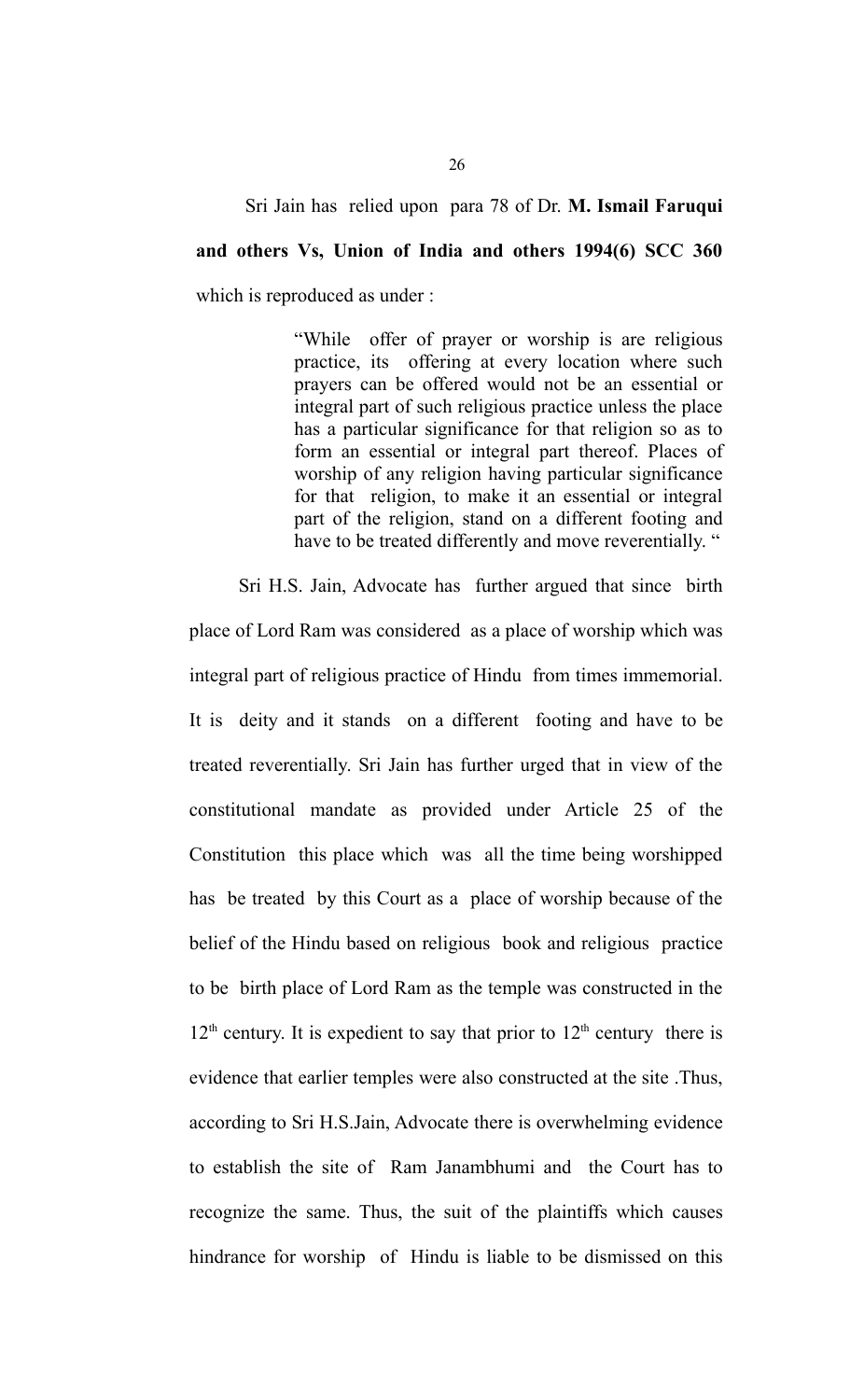count as no relief can be granted under Section 42 of the Specific Relief Act,1877, now Section 34 of the Specific Relief Act,1963.

Sri Ravi Shanker Advocate has also advanced argument in support of the claim of Hindus. He has submitted that it is established from the gazetteers, Hindu religious books and belief of Hindus and sacred character of the birth place of Lord Ram which was worshipped like a God. The plaintiffs have no claim over the property in suit and Hindus have fundamental rights to retain the same.

The learned counsel Shri Ravi Shanker Prasad has further submitted that in the present case, the adjudication has to be made in a matter relating to Hindu faith. His submissions are as under:-

Basic submission is that Hindus have been worshiping the place in dispute as Sri Rama Janma Bhumi or Janamasthan and visiting it as a sacred place of pilgrimage as of right since times immemorial.

**The following facts are undisputed-**

- **(a) That Ayodhya is a sacred place for Hindus;**
- **(b) That Bhagwan Sri Rama was born in the said Ayodhya;**
- **(c) That Bhagwan Sri Rama is incarnation of God as per Hindu belief;**

**The relevant voluminous documentary evidence concerning the sacred character of Ayodhya being the place of**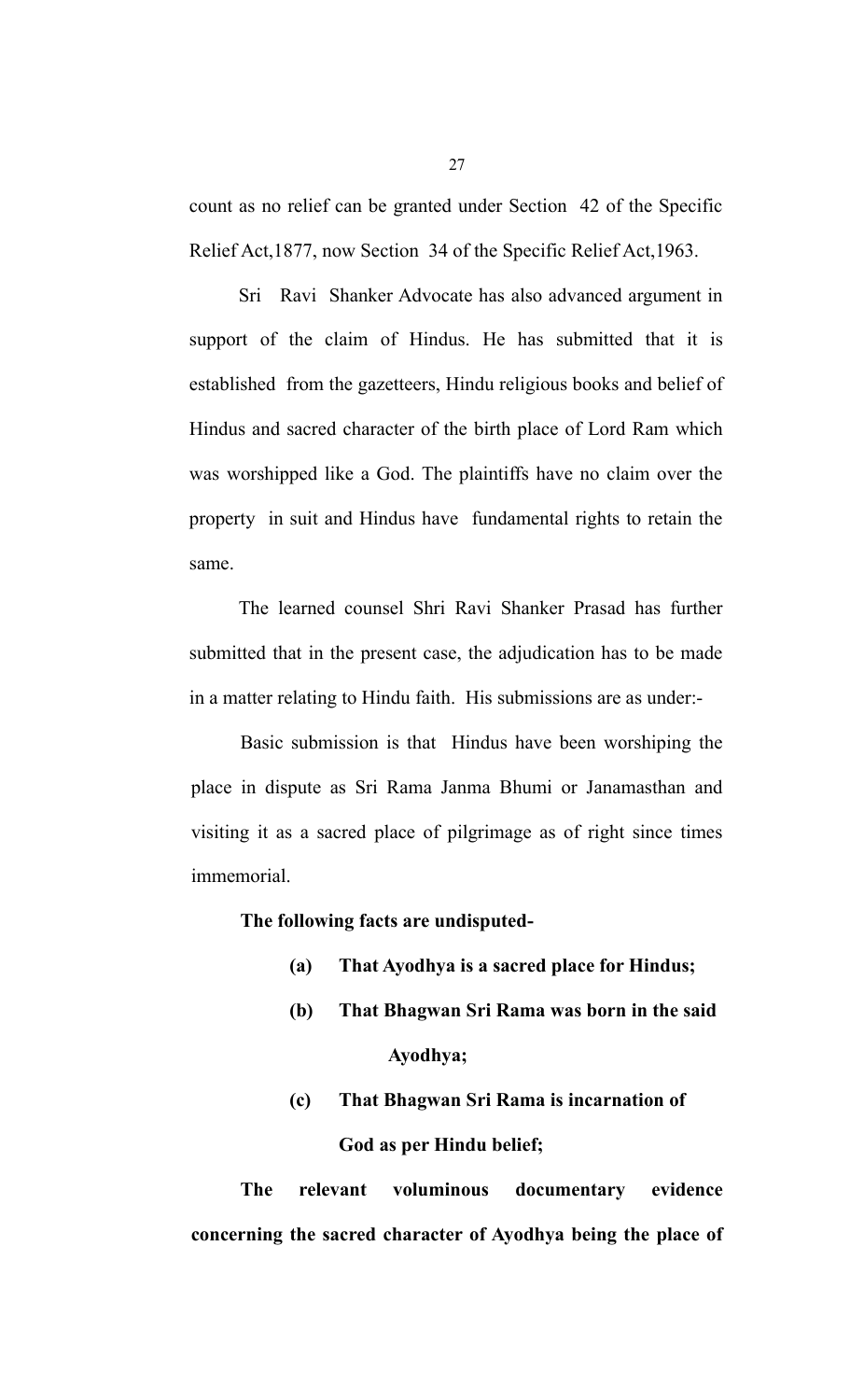**birth of Lord Sri Ram and, therefore, which is held in high esteem by the Hindus even after the construction of the disputed structure.**

**In the present case the plaintiffs though have made statements regarding an alternative birthplace of Bhagwan Sri Ram but they have not led any evidence whatsoever to prove the same. The defendants have discharged their burden of proof by showing that there was a temple of Bhagwan Sri Rama under the present disputed structure. It is for the plaintiffs to prove to the contrary.**

> **(d)Under the above-mentioned circumstances, the question which arises is whether Hindus believe that Bhagwan Sri Ram was born at the impugned/disputed site in issuing known as Sri Rama Janma Bhumi.**

It is apparent from prima facie examination of the facts that the dominant issue in the present dispute pertains to the legal adjudication of matters relating to the Hindu faith.

It has been held by the Supreme Court in **AIR 1953 Supreme Court 491- Saraswathi Ammal Vs. Rajagopal Ammal,** in paragraph 6 that to find out that religious purpose under Hindu law must be determined according to Hindu notions which in turn has been variously recognized by the Court in a large number of decisions.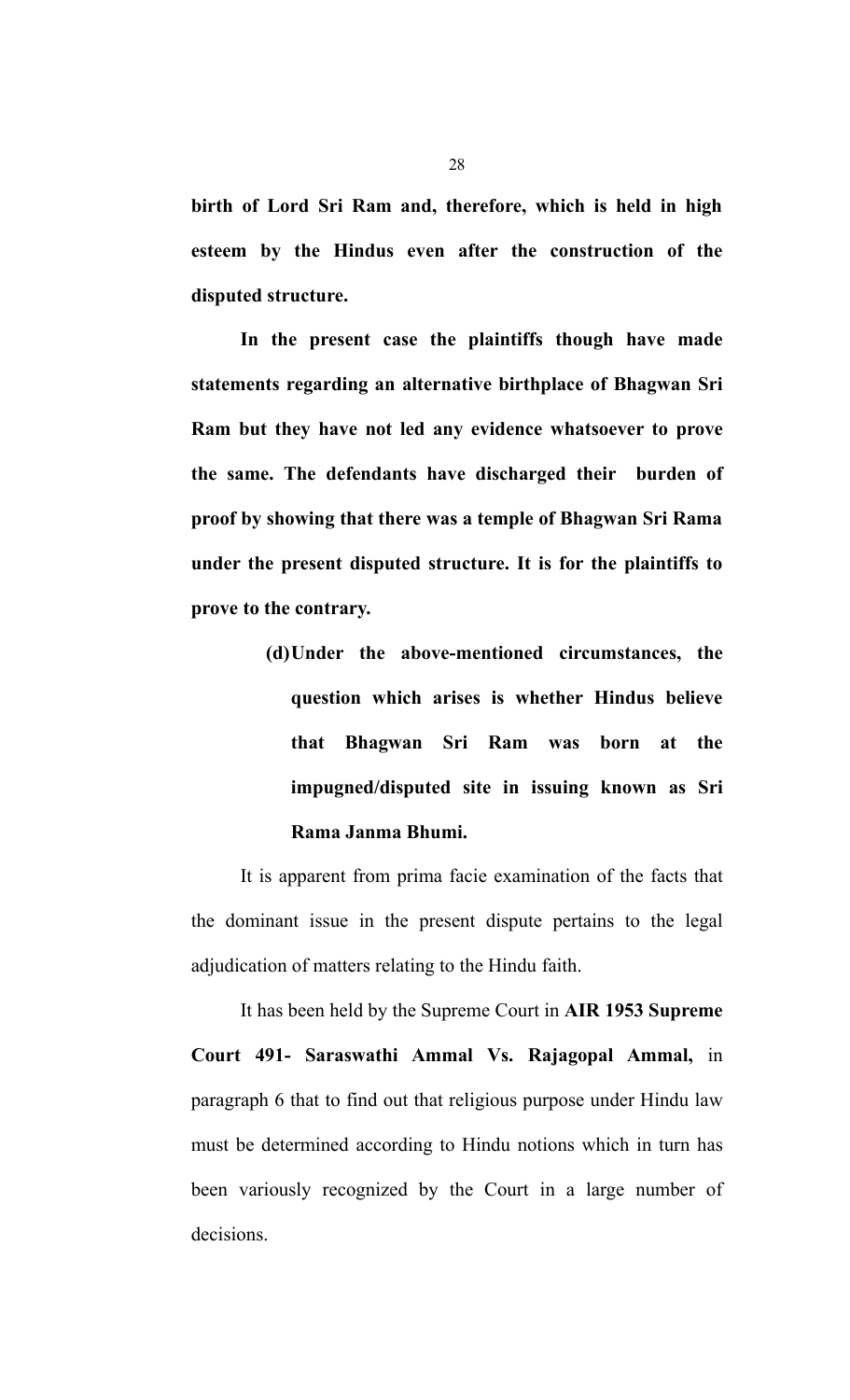In this connection one of the most important books universally acknowledged and recognized as an authority by the Courts in India and abroad is "**The Hindu Law of Religious and Charitable Trusts" by B.K. Mukherji**- a very renowned and outstanding jurist of the country who is an authority on the subject and is widely quoted. It may be relevant to refer to few pages of the said book, fifth edition, by A.C. Sen, a former judge of Calcutta High Court. The first edition which in fact was a compendium of Tagore Law Lectures series was published in the year 1952 and at Page 75 of the book there is a very significant paragraph which throws light on the interpretation of issues in the present suit:

"2.27. These observations, if I may say so, apply with full force to trusts created by Hindus for religious purposes. Undoubtedly the court and not the donor is the judge, of whether an object is charitable or not, but the court cannot enter into the merits of particular religious doctrine, and therefore must remain neutral. The divine service of a particular religion is defined by the doctrines of the religion itself and no court can appreciate their spiritual efficacy, unless it knows there doctrines and hypothetically admits them to be true. In controversial matters the court cannot possibly decide whether the doctrines are beneficial to the community or not. **It has got to act upon the belief of the members of the community concerned, and unless these beliefs are per se immoral or opposed to public policy, it cannot**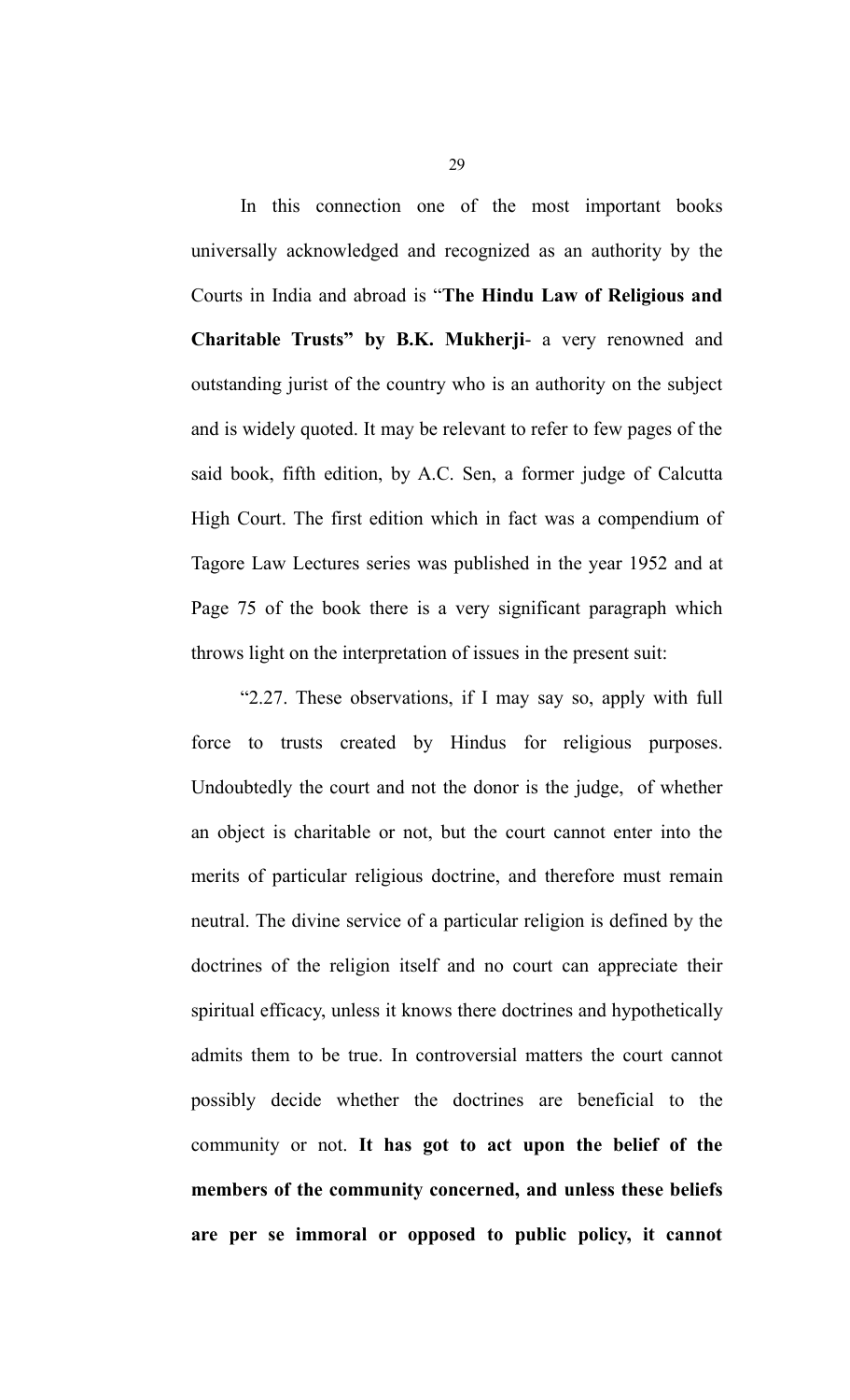**exclude those who profess any lawful creed from the benefit of charitable gifts..."**

#### **THE CONCEPT OF DEITY IN HINDU FAITH**

1. As the Hindus have since times immemorial and for many generations consistently held in great esteem and reverence the Rama Janmasthan in Ayodhya where they believe Sri Ram was born, this at once requires an understanding and recognition of the Hindu concept of deity as recognized by law and whether the Rama *Janmasthan* where *Ram Lala is Virajman* is in accordance with the said concept of deity.

2. The concept of deity which is a very distinguishing feature of the Hindu faith is one that is eternal, permanent and omnipresent wherein the deity is the image of the Supreme Being. The temple is the home of the deity and to constitute a temple it is enough if the people believe in its religious efficacy, i.e., there is some supreme super human power existing there whom they need to worship and invoke its blessings. As a result, the existence of an idol, though desirable, is not a legal precondition. The worship of such a divinity can also be formless or without any image, the only criteria being that people must believe in its divinity and seek its blessings.

3. There are many examples of this concept, Hindu worships Agni, Vayu and many sacred rivers like Ganga which do not resemble the traditional image of a deity yet the Hindus believe in their power of divinity. If such experience and the invocation of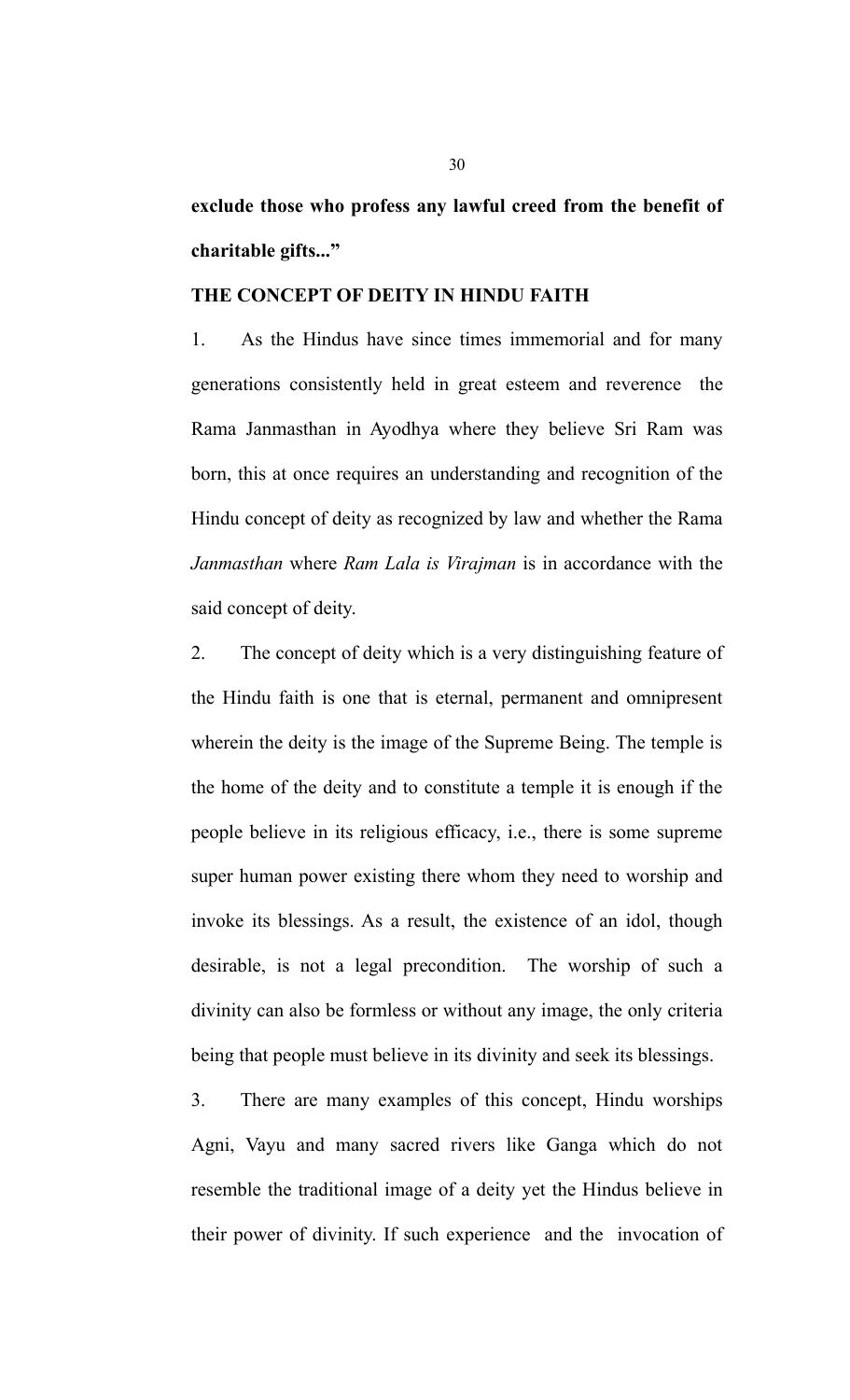blessings are possible even in the case of a log of wood or a simple stone, it acquirees the sacred character of divinity. The *Sangam* (confluence) at Prayag is another example which is supposed to be a holy place where three rivers *Ganga, Yamuna and Saraswati* (which is invisible) meet and for the last thousands of years its sacred character remains intact where millions of people believe that by taking a bath there they wash off their sins. The recent *Kumbha Mela* in Haridwar where nearly 8 crore people visited further reinforces the divine character of the river Ganga at Haridwar which is highly sacred and its blessing is sought. The famous *Vishnupad Mandir in Gaya again has no image at all except a small image of two* 'Charan" only which is being worshipped for the last hundreds of years as *Vishnupad.*

*4.* The traditional and classical legal literature relating to Hindus has also duly sanctified such belief and faith which has been exalted to a juristic status requiring legal recognition. In this connection, "**the Hindu Law of Religious and Charitable Trusts" by B.K. Mukherjea** lays down some of the relevant concepts relating to deity and the temple along with concerned page number which are consistently being recognized as judicial authorities, not only in India but also abroad. The concept mentioned therein along with concerned page numbers are being quoted below:

**Page 26-27 – Para "1.33: Idols representing same divinity –** One thing you should bear in mind in connection with image worship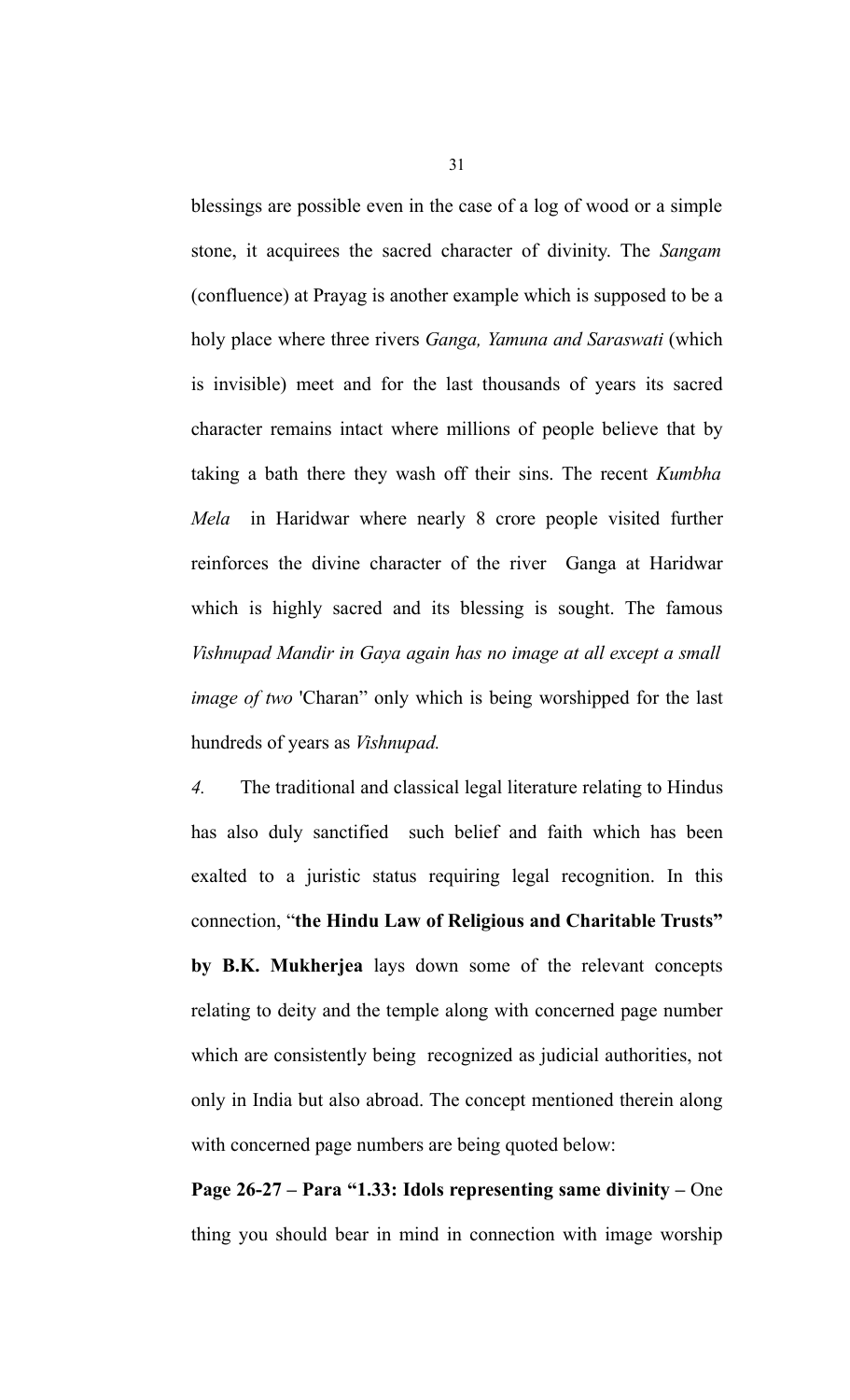viz. That the different images do not represent separate divinities; they are really symbols of the one Supreme Being, and in whichever name and form the deity might be invoked, he is to the devotee the Supreme God to whom all the functions of creation, preservation and destruction are attributed. In worshipping the image therefore the Hindu purports to worship the Supreme Deity and none else. **The rationale of image worship is thus given in a verse which is quoted by Raghunandan:**

*"Chinmayasyaadwitiiyasya Naskalashariirina Saadhakaanaam Hinaathayi Brahmanii Roopakalpanaa."*

"**It is for the benefit of the worshippers that there is conception of images of Supreme Being which is bodiless, has no attribute, which consists of pure spirit and has got no second."**

Temples and mutts are the two principal religious institutions of the Hindus. There are numerous texts extolling the merits of founding such institutions. In *Sri Hari Bhaktibilash a* passage is quoted from Narsingha Purana which says that "whoever conceives the idea of erecting a divine temple, that very day his carnal sins are annihilated; what then shall be said of finishing the structure according to rule …......... He who dies after making the first brick obtains the religious merits of a competed Jagna."

"1.34. **Other kinds of religious and charitable benefactions.- "**A person consecrating a temple", says Agastya, "also one establishing an asylum for ascetics also, one consecrating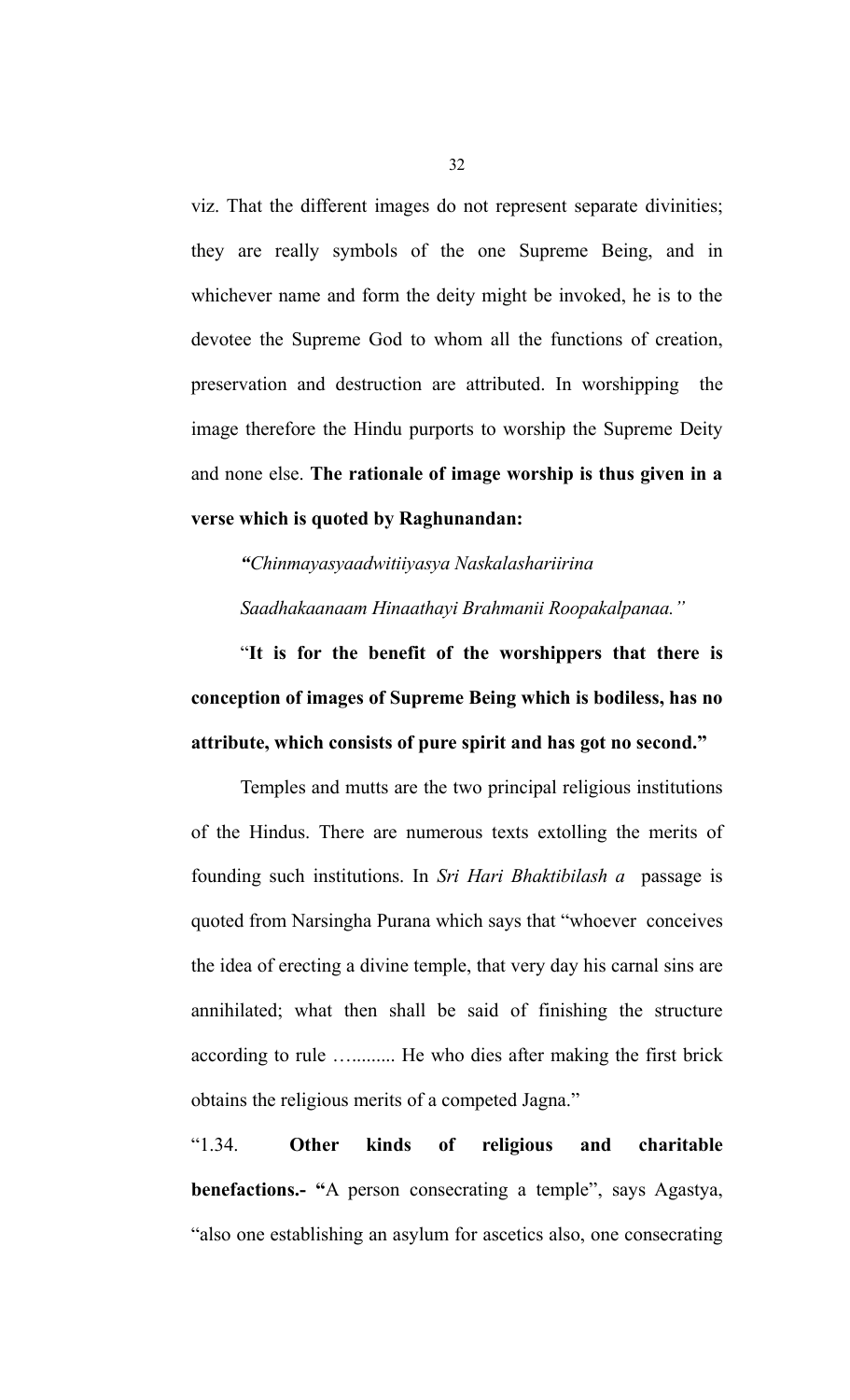an alms house for distributing food at all times ascend to the highest heaven."

Besides temples and mutts the other forms of religious and charitable endowments which are popular among the Hindus are excavation and consecration of tanks, wells and other reservoirs of water, planting of shady trees for the benefit of travellers, establishment of *Choultries, satras or alms* houses and Dharamsala for the neefit of mendicants and wayfarers, Arogyasalas or hospitals, and the last though not the least, Pathshalas or schools for giving free education. Excavation of tanks and planting of trees are Purtta works well known from the earliest times. I have already mentioned that there is a mention of rest houses for travellers even in the hymns of the *Rigveda*. The Propatha of the Vedas is the same thing as Choultrie or sarai and the name given to it by subsequent writers is *Pratishraygrih*. They were very popular during the Buddhist tie. In *Dana Kamalakara*, a passage is quoted from Markandeya Puran which says that one should make a house of shelter for the benefit of travellers; and inexhaustible is his religious merit which secures for him heaven and liberation. There are more passages than one in the Puranas recommending the establishment of hospitals. "One must establish a hospital furnished with valuable medicines and necessary utensils placed under an experienced physician and having servants and rooms for the shelter of patients. This text says further that a man, by the gift of the means of freeing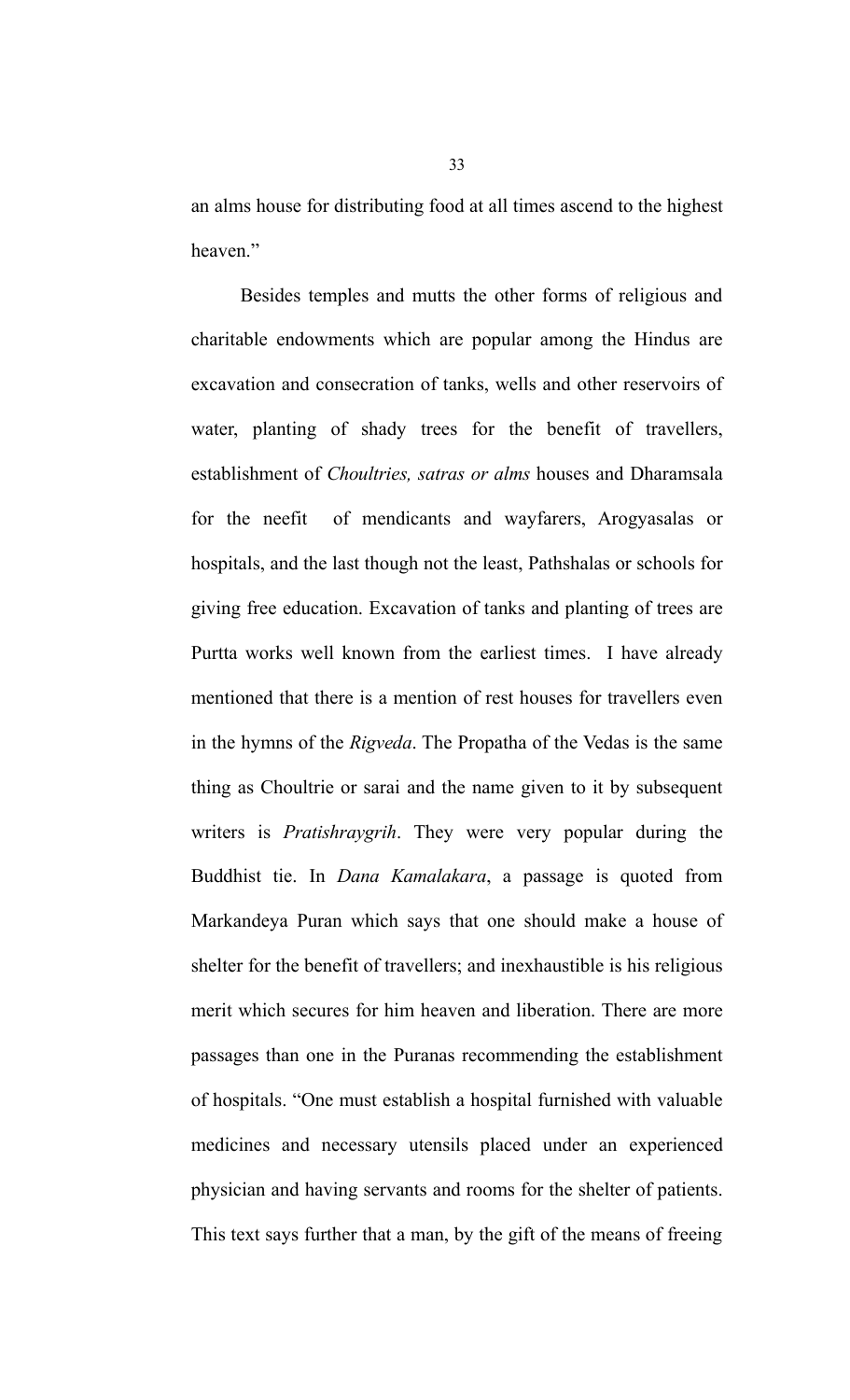others from disease, becomes the giver of everything. The founding of educational institutions has been praised in the highest language by Hindu writers. Hemadri in his *Dankhanda* has quoted a passage from Upanishad according to which gifts of cows, land and learning are said to constitute *Atihaan* or gifts of surpassing merit. In another text cited by the same author, it is said that those excluded from education do not know the lawful and the unlawful; therefore no effort should be spared to cause dissemination of education by gift of property to meet its expenses".

**Page 38-Para "1.50. The idol as a symbol and embodiment of the spiritual purpose is the juristic person in whom the dedicated property vests:-** As you shall see later on the decision of the Courts of India as well as of the Privy Council have held uniformly that the Hindu idol is a juristic person in whom the dedicated property vests. "A Hindu idol", the Judicial Committee observed in one of its recent pronouncements, "is according to long established authority founded upon the religious customs of the Hindus and the recognition thereof by Courts of Law, a juristic entity. It has a juridical status with the power of suing and being sued." You should remember, however, that the juridical person in the idol is not the material image, and it is an exploded theory that the image itself develops into a legal person as soon as it is consecrated by the *Pran Pratistha* ceremony. It is not also correct that the Supreme Being of which the idol is a symbol or image is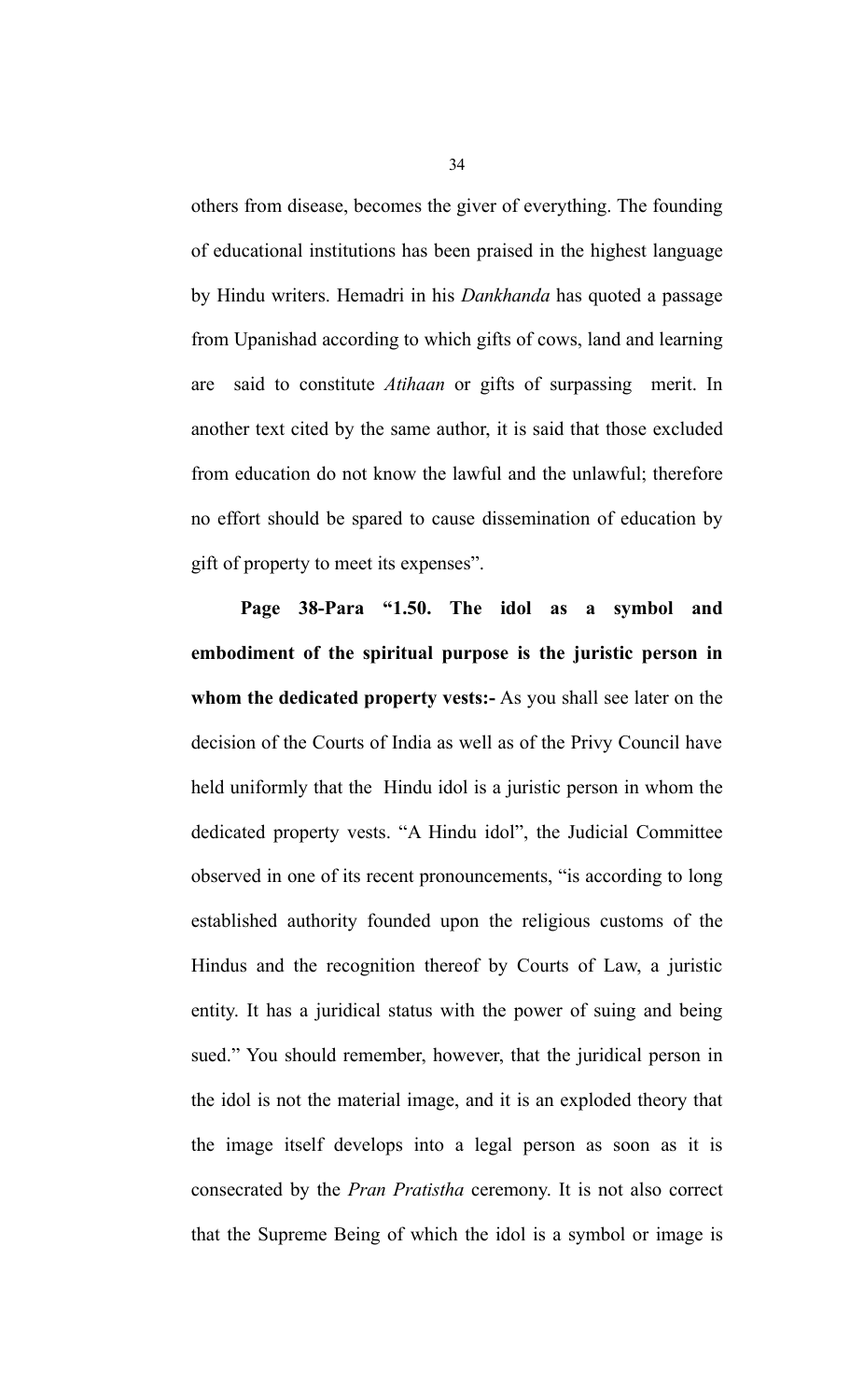the recipient and owner of the dedicated property. The idol as representing and embodying the spiritual purpose of the donor is the juristic person recognized by law and in this juristic person the dedicated property vests."

**Page 38-39-Para "1.51. Deity owner in a secondary sense.-** The discussions of several Hindu sages and commentators point to the conclusion that in case of dedicated property the deity is to be regarded as owner not in the primary but in the secondary sense. All the relevant texts on this point have been referred to by Sir Asutosh Mookerjee in his judgment in Bhupati v Ramlal and I will reproduce such portions of them as are necessary for my present purpose."

Sulapani, a reputed Brahminical Jurist, in his discourse on Sraddha thus expresses his views regarding the proper significance of gift to God:- "in 'Donation' having for its dative case, the Gods like the Sun, etc., the term 'donation' has a secondary sense. The object of this figurative use being extension to it of the inseparable accompaniment of that (gift in its primary sense), viz., the offer of the sacrifical fee etc. it has already beeb remarked in the chapter on the Bratis that such usage as Devagram, Hastigram, etc., are secondary". Sree Krishna in commenting on this passage thus explains the meaning of the expression Devgram: "Moreover, the expression cannot be used here in its primary sense. The relation of one's ownership being excluded, the possessive case affix (in Devas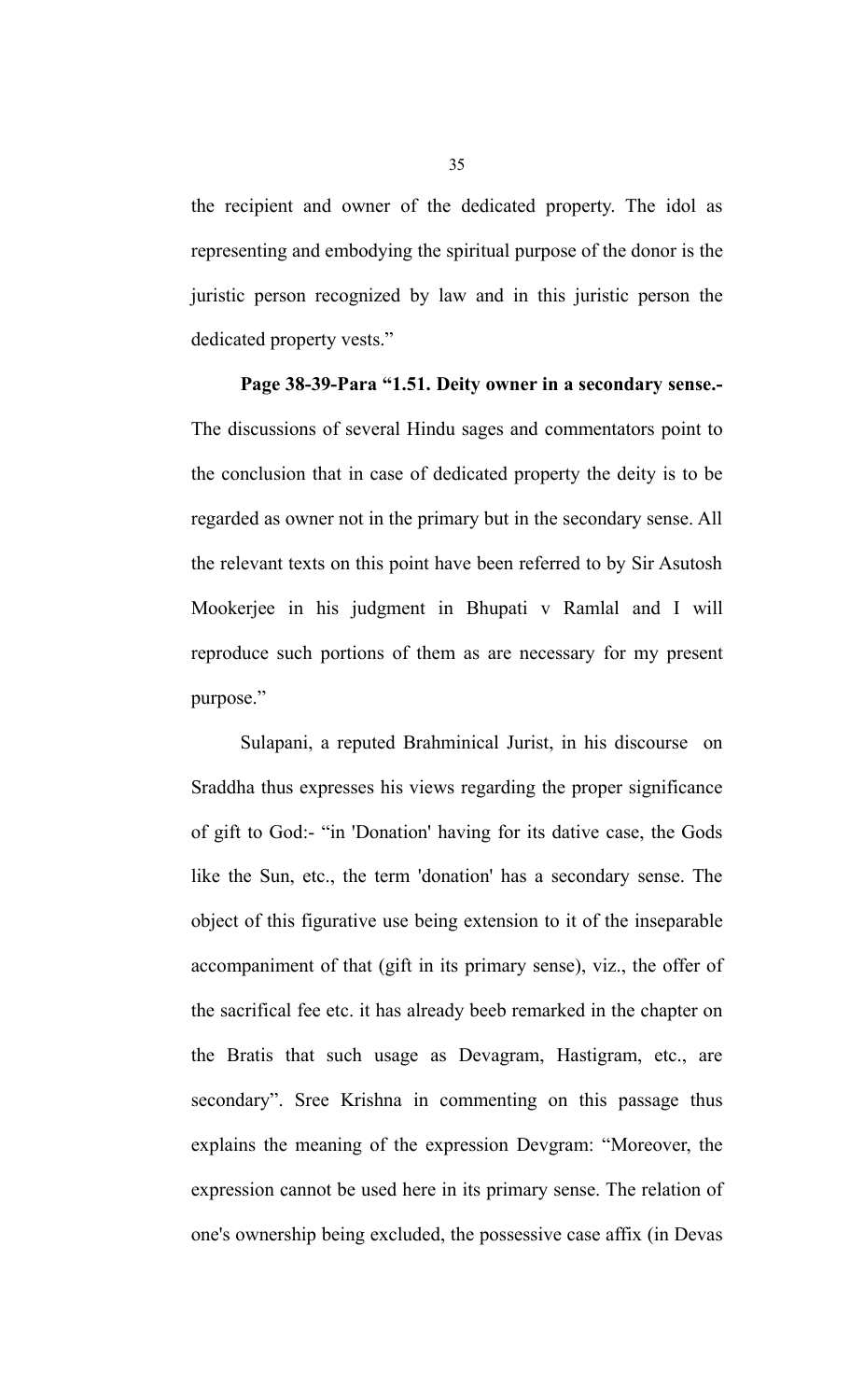in the term Devagram) figuratively means abandonment for them (the Gods)". Therefore, the expression is used in the sense of "a village which is the object of abandonment intended for the Gods". This is the purport. According to Savar Swami, the well-known commentator on Purba Mimansa, Devagram and Devakhetra are figurative expressions. What one is able to employ according to one's desire is one's property. The Gods however do not employ a village or land according to their use."

Page 39-Para "1.52. These discussions are not free from obscurity but the following conclusions I think can be safely drawn from them:-(1) According to these sages the deity or idol is the owner of the dedicated property but in a secondary sense. The ownership in its primary sense connotes the capacity to enjoy and deal with the property at one's pleasure. A deity cannot hold or enjoy property like a man, hence the deity is not the owner in its primary sense. (2) Ownership is however attributed to the deity in a secondary or ideal sense. This is a fiction (Upchaar) but not a mere figure of speech, it is a legal fact; otherwise the deity could not be described as owner even in the secondary sense. (3) The fictitious ownership which is imputed to the deity is determined by the expressed intentions of the founder; the debutter property cannot be applied or used for any purpose other than that indicated by the founder. The deity as owner therefore represents nothing else but the intentions of the founder. Although the discussions of the Hindu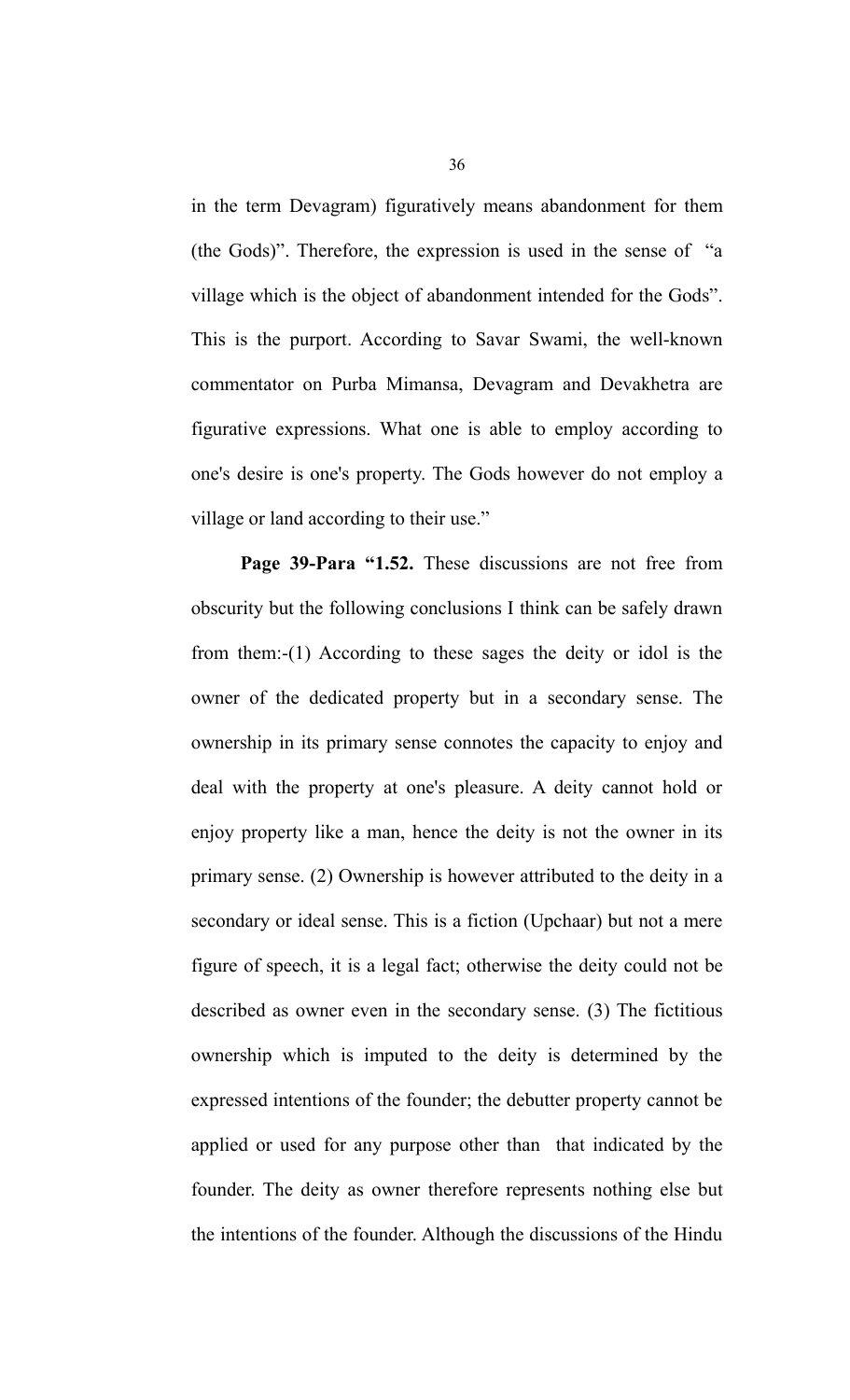Jurists are somewhat cryptic in their nature, it is clear that they did appreciate the distinction between the spiritual and legal aspects of an idol. From the spiritual standpoint the idol might be to the devotee the very embodiment of Supreme God but that is a matter beyond the reach of law altogether. Neither God nor any supernatural being could be a person in law. So far as the deity stands as the representative and symbol of the particular purpose which is indicated by the donor, it can figure as a legal person and the correct view is that in the capacity alone the dedicated property vests in it."

**Page 152-153-Para "4.3B. Sources of Puranas.-** It is said sometimes that the Vedic mythology was merely elaborated in the Puranas. This is not wholly or even substantially true. The sources of some of the legendary stories occurring in the Puranas can, no doubt, be traced in the Vedas but it would not be correct to say that the Pouranic gods were mere reproductions of the Vedic gods. There is nothing in the Vedas corresponding to the Pouranic Trinity of Brahma, Vishnu and Siva. Brahma in the Vedic text signified the Sun, or was a synonym of prayer. Vishnu in the Rigveda occupied a rather subordinate position. He was also identified with the Sun, and his three strides encompassing the three spheres of existence, as suggestive of all pervasiveness constituted the foundation of the Pouranic legend of the three steps of Vishnu in his incarnation of the "Dwarf." Siva hardly appears as the name of any deity in Vedic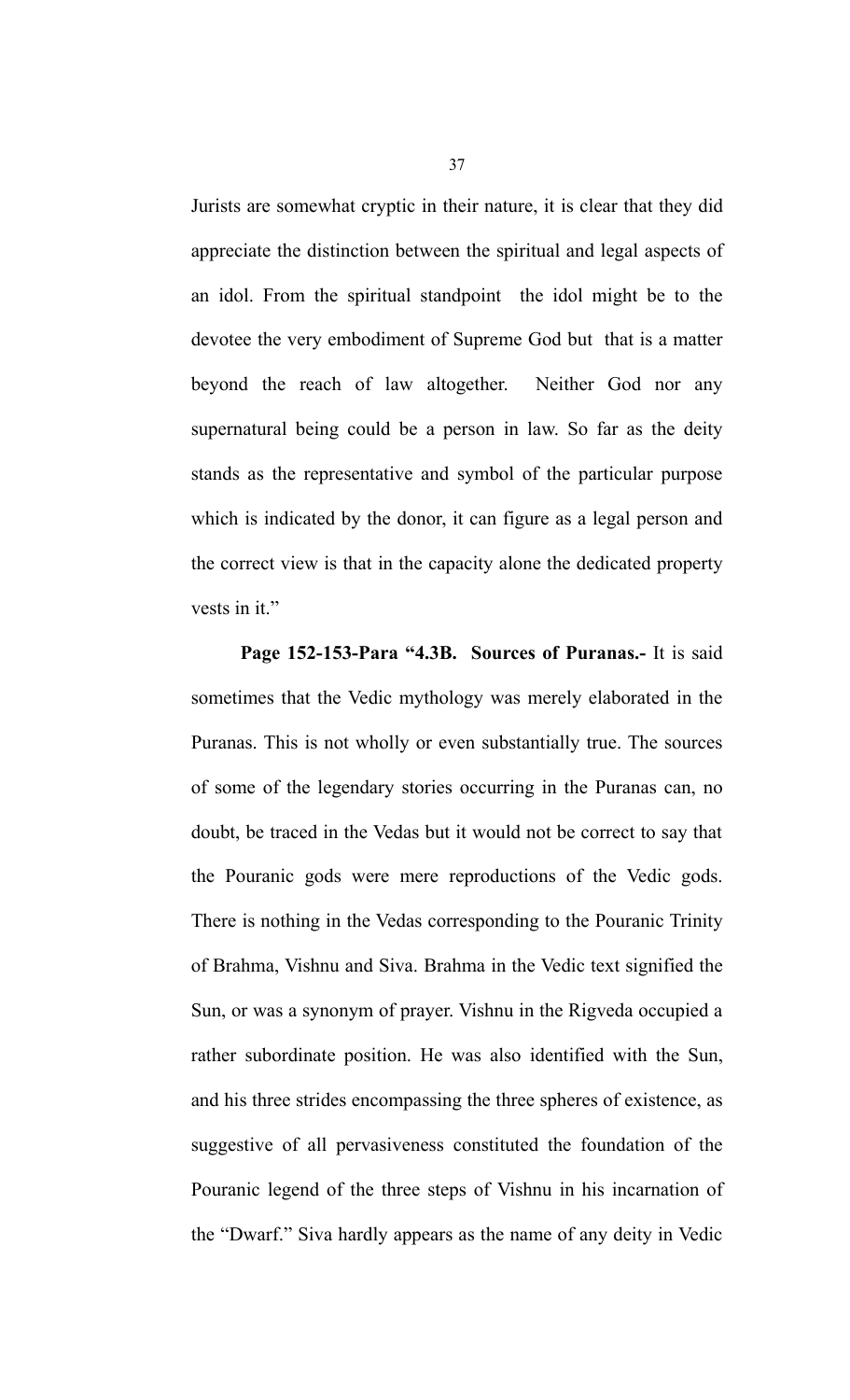time. The expression "Siva" means propitious or benignant. Rudra, one of the Vedic deities, was in all probability, another name of Agni or fire, and the Puranas identified Siva with Rudra. We hear very little of Ganpati or Kartikeya in the Vedas. Kali, who is described in the Puranas as a consort of Siva, was spoken of in Mandukopanishad as one of the seven tongues of fire, while the name of "Uma occurs in the Kenopanishad, where she is described as a resplendent lady who gave lessons in divine knowledge to the gods. Sri Krishna, who looms so large in the Pouranic literature, is mentioned only as a scholar and not as a deity in the Vedas, though many of the legendary stories attributed to him in the Puranas are traceable to similar legends associated with Indra in the Vedic literature.

It is not necessary for our present purpose to pursue these discussions any further. Though the Puranas are by no means uniform, the legends associated with the various gods are fairly well known and have been the basis of a considerable mass of poetic literature in later times. **One cardinal principle underlying idol worship you would always bear in mind – and this has some bearing on the law relating to gift of property to idols – that whichever god the devotee might chose for purposes of worship and whatever image he might est up and consecrate with that object, the image represents the Supreme God and none else. There is no superiority or inferiority amongst the different**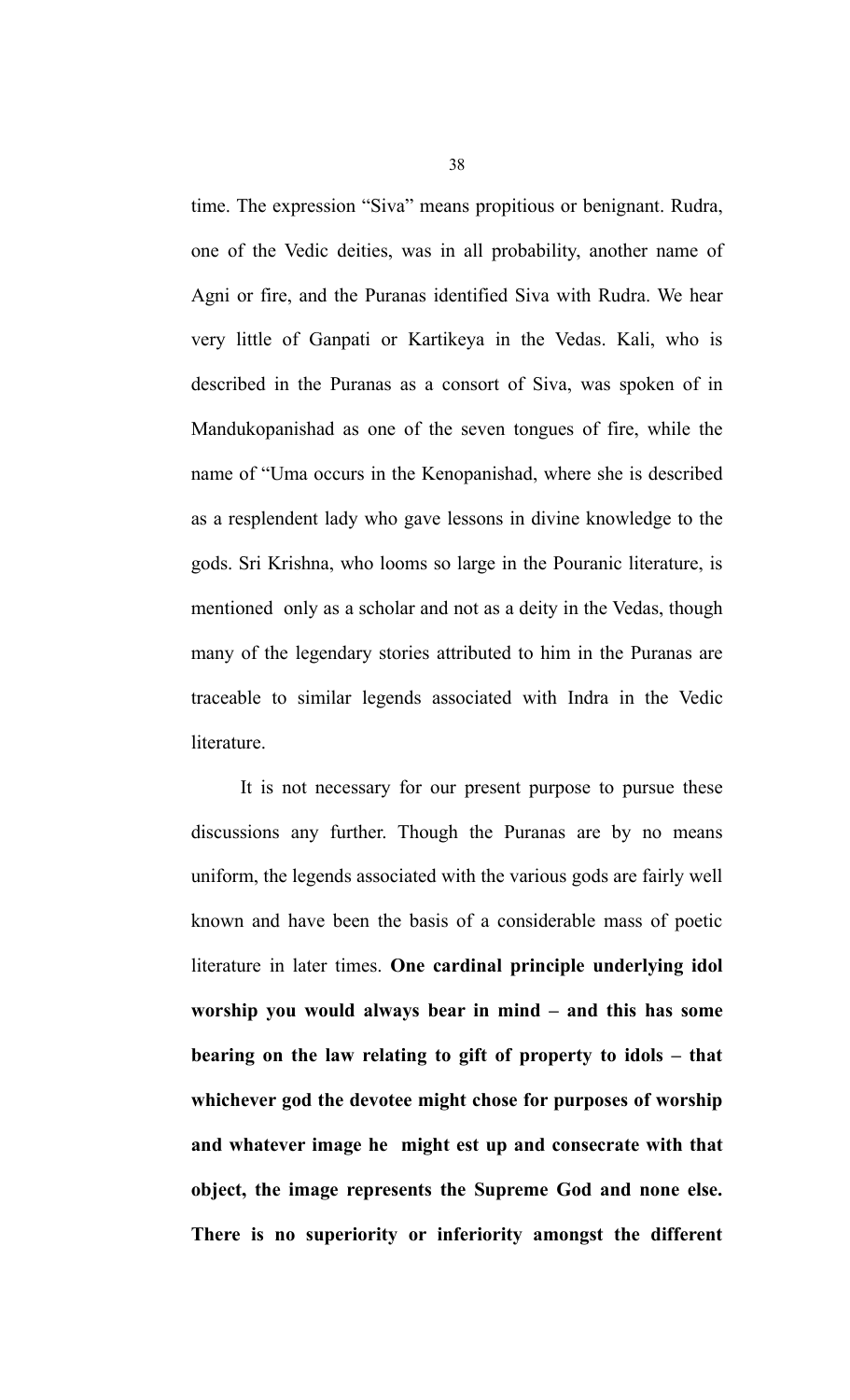**gods. Siva, Vishnu, Ganapati or Surya is extolled each in its turn as the creator, preserver and supreme lord of the universe. The image simply gives a name and form to the formless God and the orthodox Hindu idea is that conception of form is only for the benefit of the worshipper and nothing else."**

**Page 153-Para "4.4. Building and consecration of temples.-**Along with the establishment of idol worship, in Hindu religion, elaborate rites and ceremonies, it seems, were introduced by Brahminical writers in regard to building of temples and consecration and purification of idols. I will touch these matters very briefly. A temple is the house of the deity and many of the rules of construction of a temple are practically the same as are prescribed for construction of a dwelling house, the additional rules being laid down to ensure greater sanctity of the structure that is meant for the abode of a deity. One who wants to build a temple has got to select the proper time for building with reference to astrological calculations. There are detailed rules relating to selection of the site which include examination of the nature and colour of the soil, its odour, taste, solidity, etc. after the site is selected, it is ploughed up and seeds are sown in it. As soon as the seeds germinate, the crop is allowed to be grazed over by cows. The cardinal points are then to be ascertained for giving this structure an auspicious aspect and there are rules to be observed regarding the material to be used and the location of doors, windows, etc. the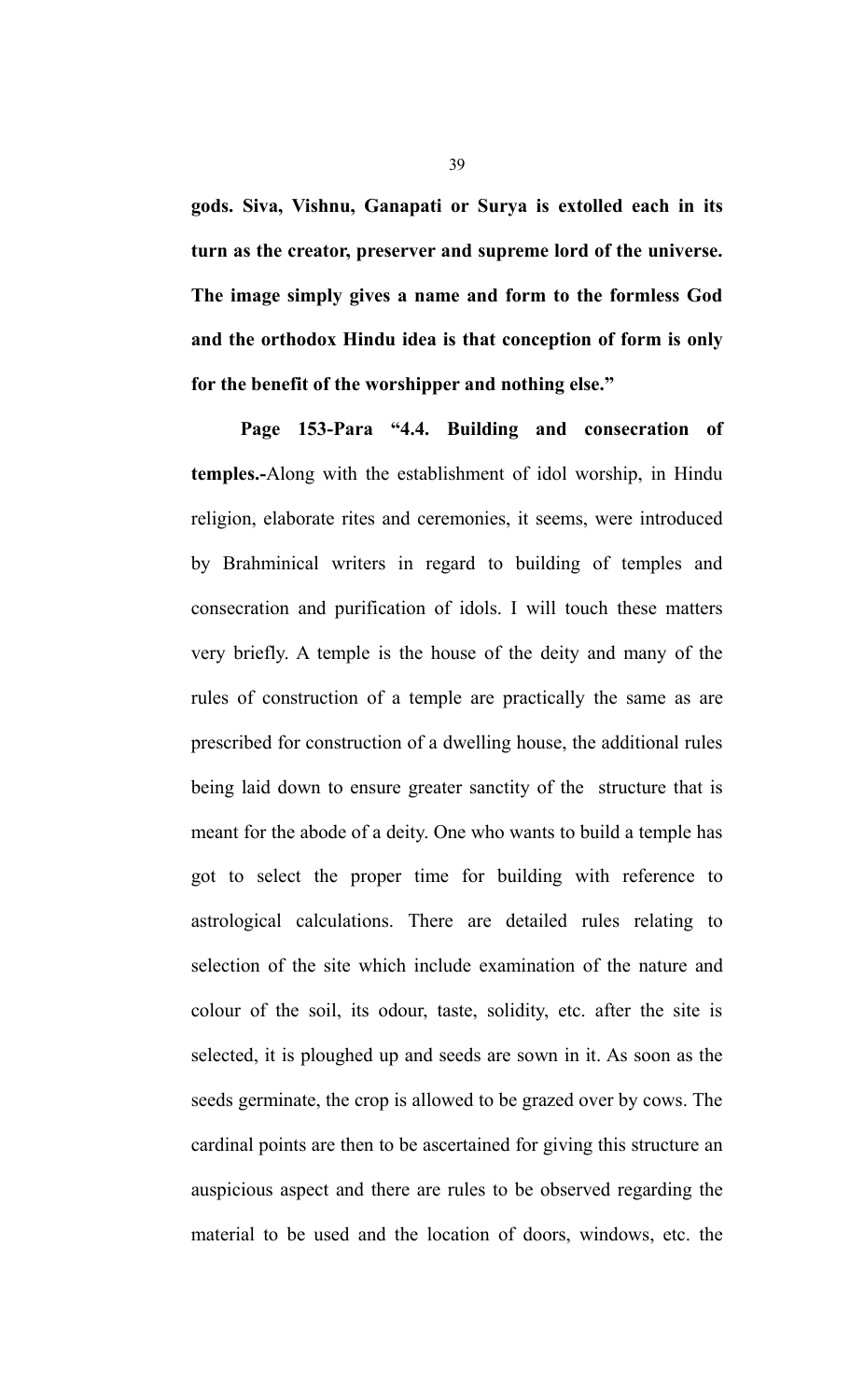important religious ceremony is the Vastu Jaga in honour of Vastu Purusha or Vastu Debta who presides over dwelling house, with oblations of milk, rice and sugar. This Vastu Gaja is a very ancient ceremony which dates from the Grihya Sutras of Aswalayan and Goville. The Puranas, however, contain a mythological legend regarding the Vastu Purusha and the modern form of the sacrifice in honour of this deity is described among others in Matsya Purana, Brihat Samhita and Devi Purana. All these ceremonies in connection with the building of a temple have been described with elaborate by Pandit Prana Nath Saraswati in his Tagore Lectures on the Hindu Law of Endowment. They are of little importance to a lawyer, as no question of law could possibly turn upon the manner in which a temple has been consecrated. Even if the rules prescribed by the Smriti writers are not obeyed, the founder of the temple may incur sin but the legal rights over or in respect of the temple cannot in any way be affected by thee omissions."

**Page 154-Para "4.5. Images – their description.-** Image, according to Hindu authorities, are of two kinds: the first is known as Swayambhu or self-existent or self-revealed, while the other is Pratisthita or established. The **Padma Puran says: "The image of Hari (God) prepared of stone, earth, wood, metal or the like and established according to the rites laid down in the Vedas, Smritis and Tantras is called the established; …...... where the self possessed Vishnu has placed himself on earth in stone or**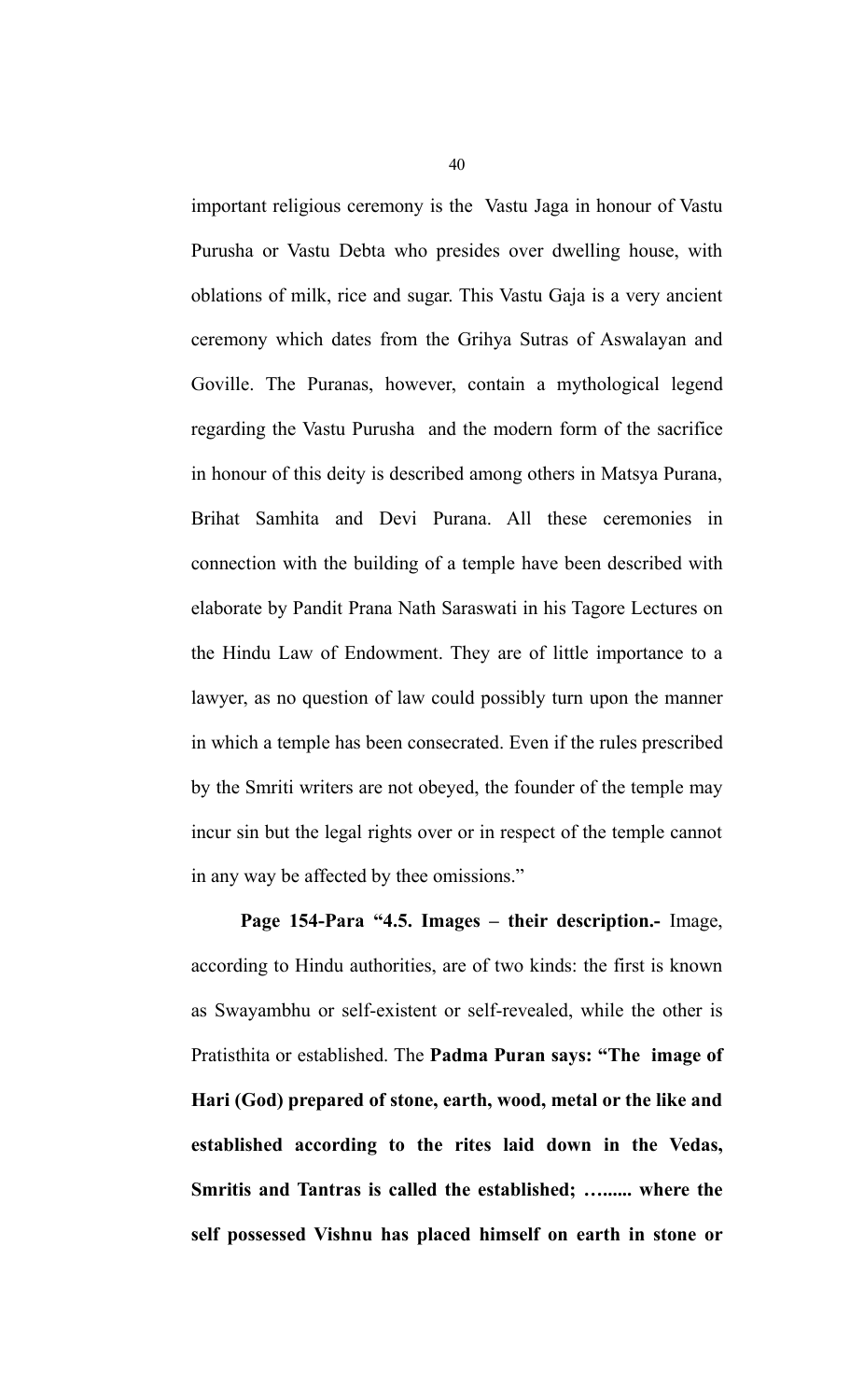**wood for the benefit of mankind, that is styled the self revealed."** A Swyamhu or self-revealed image is a product of nature, it is Anadi or without any beginning and the worshippers simply discover its existence. Such image does not require consecration of Pratistha. All artificial or man-made images require consecration. An image according to Matsya Purana may properly be made of gold, silver, copper, iron, brass or bell metal or any kind of gem, stone or wood, conch shell, crystal or even earth.

**Some persons worship images painted on wall or canvas, says the Brihata Purana and some worship the spheroidical stones known as Salgram. Generally speaking, the Pouranic writers classify artificial images under two heads: viz. (1) Lepya and (2) Lekhya. Lepya images are moulded figures of mental or clay, while Lekhyas denote all kinds of pictorial images including chiselled figures of wood or stone not made by moulds. In the case of Goswami Geeridhariji v. Ramanlalji which went up to the Privy Council, the subject matter of dispute was the pictorial image of the head of the Ballavacharya Sect and not of any deity.** Images again may be permanent or temporary. Temporary images which are set up for periodical Pujas like Durga, Saraswati, etc. are generally made of clay and are immersed in a river or tank after the puja is over."

**Page 156 – Para "4.7. Worship of the Idol.-After** a deity is installed, it should be worshipped daily according to Hindu Sastras.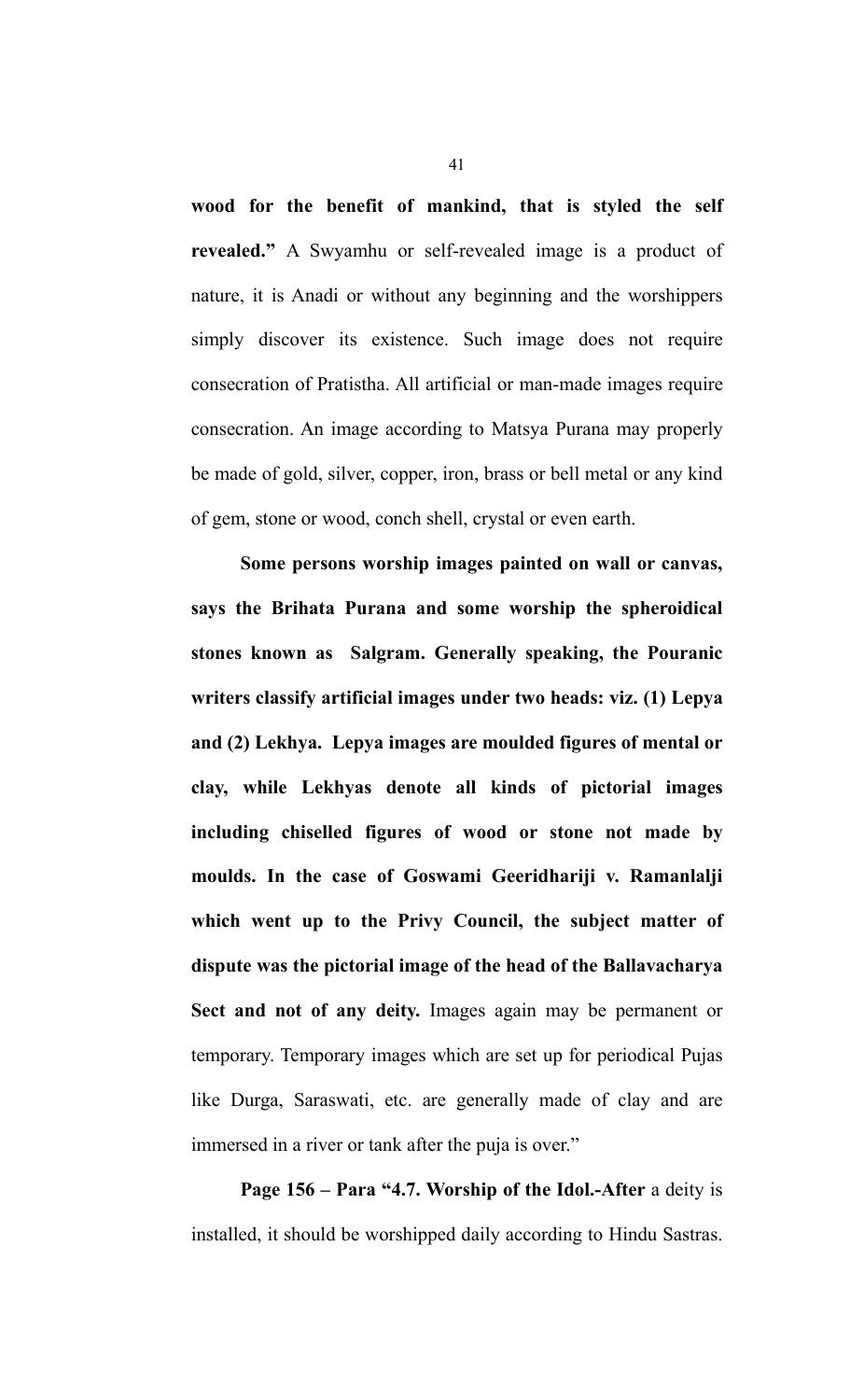The person founding a deity becomes morally responsible for the worship of the deity even if no property is dedicated to it. This responsibility is always carried out by a pious Hindu either by personal performance of the religious rites or, in the case of Sudras, by the employment of a Brahmin priest. The daily worship of a consecrated image includes the sweeping of the temple, the process of smearing, the removal of the previous day's offerings of flowers, the presentation of fresh flowers, the respectful oblation of rice with sweets and water and other practices." **The deity in short is conceived of as a living being and is treated in the same way as the master of the house would be treated by his humble servant.** The daily routine of life is gone through, with minute accuracy, the vivified image is regaled with necessaries and luxuries of life in due succession even to the changing of clothes, the offering of cooked and uncooked food and the retirement to rest."

**Page 156-157 – Para "4.8. Reconstruction or purification of idols in case of defilement or destructions.-**According to Hindu sages, an image becomes defiled if it is not worshipped regularly. Reconstruction or purification of the image is ordained in cases where the image is mutilated, broken, burnt, fallen down or removed from its place or is defiled by a beast or the touch of an out-caste or even when hymns appropriate to other gods are recited before it. The rules for reconstruction or replacement of an idol are thus laid down in Hayasirsha Pancharatram. "Whatever is the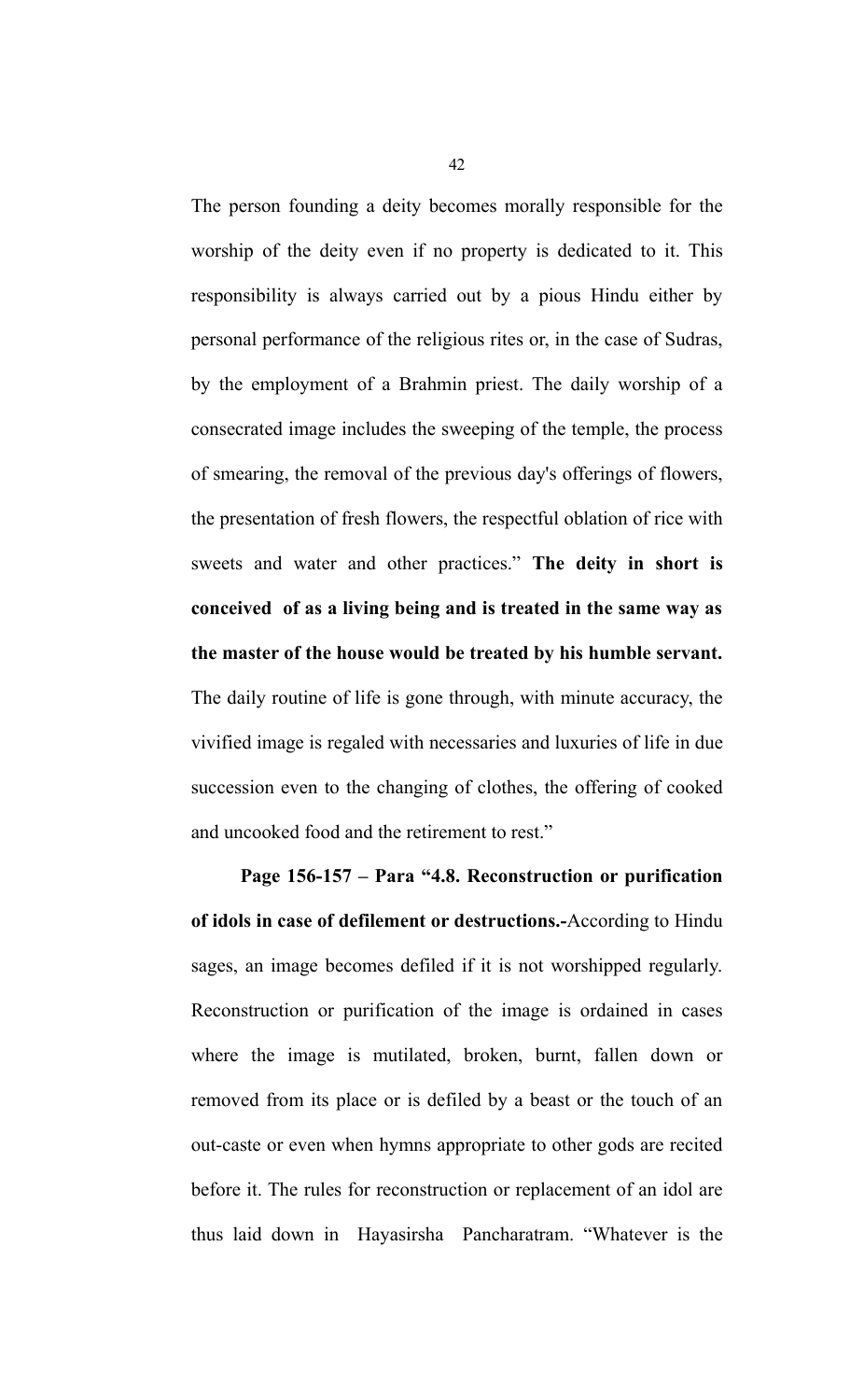material and whatever the size, of the image of Hari (God), that is to be renewed; of the same material and of the same size, an image is to be caused to be made; of the same size, of the same form and of the same material, should be placed, there, either on the second or the third day (the image of) Hari should be established; if it be established after that, even in the prescsribed mode, there would be blame." **The destruction of an image, as you will see presently, does not cause an extinction of the religious trust that is created in its favour; the rules of construction or replaacement of an idol as set out above are most liberally construed. It is enough if an image is established substantially representing the old or is treated as such, and the fact that the replacement was not made within the prescribed time, though blamable from the orthodox point of view, does not affect the validity of replacement. When** the settler had provided for Puja being performed in a specified Bhajana Matam, and subsequently that building was lost to the trust, it was held that did not extinguish the trust, as a new Bhajana Matam could be constructed and Puja performed there."

**Page 158 - Para "4.10. Dedicated property vests in the idol as a juristic person.-**When property is given absolutely by a pious Hindu for worship of an idol, the property vests in the idol itself as a juristic person. This view, as I have explained in the first lecture, is quite in accordance with Hindu ideas and has been uniformly accepted in a long series of decisions of the different High Courts in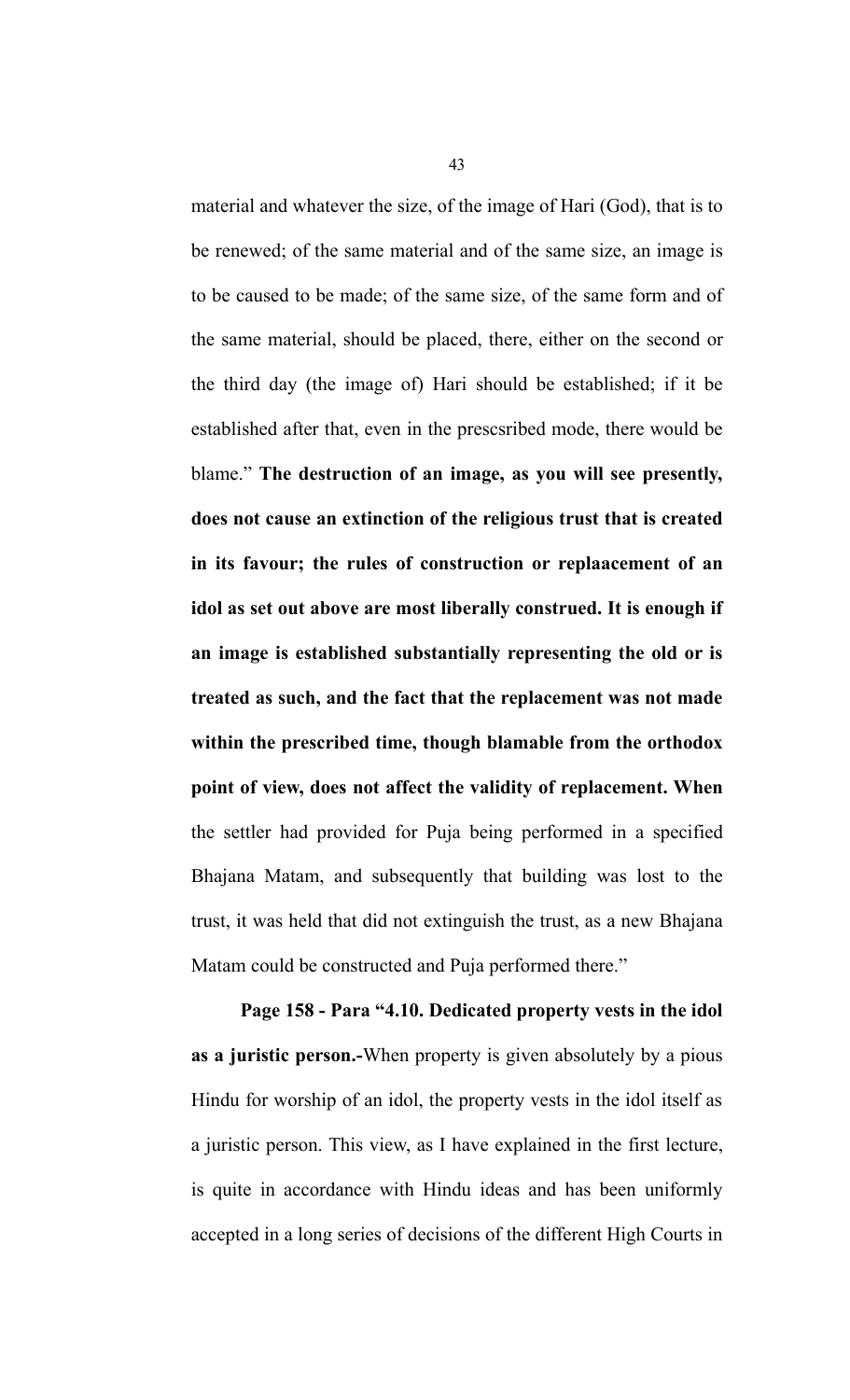India as well as by the Judicial Committee. As West, J. observed in Manohar Ganesh v. Lakshmi Ram: "The Hindu law recognises not only corporate bodies with rights of property vested in the corporation apart from its individual members, but also juridical subjects or persons called foundations."

The Hindu idol is juridical subject, and the pious idea that it embodies is given the status of a legal person and is deemed capable in law of holding property in the same way as a natural person.

"The idol, deity or religious object," observed West and Buhler in their Digest on Hindu Law, "is looked upon as a kind of human entity." It is a sacred entity and ideal personality possessing proprietary rights. The Judicial Committee has pointed out on more occasions than one that it is only an ideal sense that property can be said to belong to an idol and the possession and management of it must, in the nature of things, be entrusted to some persons as Shebait or manager. The legal principle has thus been summed up in one of the pronouncements of the Judicial Committee:

"**A Hindu idol is, according to long-established authority, founded upon the religious customs of the Hindus, and the recognition thereof by courts of law, a 'juristic entity'. It has a juridical status, with the power of suing and being sued. Its interests are attended to by the person who has the deity in his charge and who in law is its manager, with all the powers which**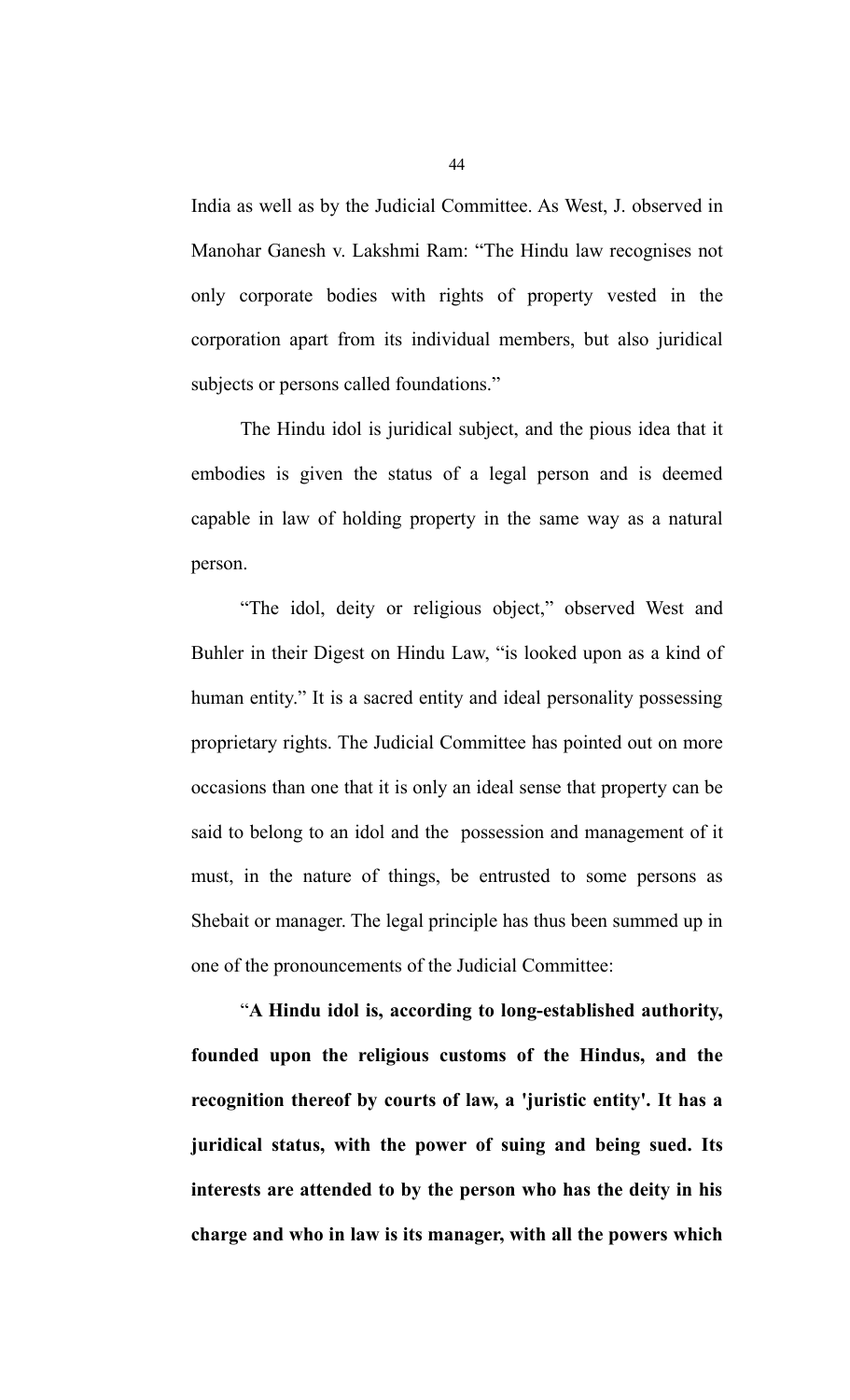**would, in such circumstances, on analogy, be given to the manager of the estate of an infant heir. It is unnecessary to quote the authorities; for this doctrine, thus simply stated, is firmly established."**

### *Page 158-159 – Para "4.10A. Existence of idol is necessary for temple.-*

**While usually an idol is instituted in a temple, it does not appear to be an essential condition of a temple as such. In an Andhra case, it was held that to constitute a temple, it is enough if it is a place of public religious worship and if the people believe in its religious efficacy, irrespective of the fact whether there is an idol or a structure or other paraphernalia. It is enough if the devotees or the pilgrims feel that there is one superhuman power which they should worship and invoke its blessings. However, in almost all cases the temple does possess an idol."**

**Page 160-162. Para "4.13. The principle of Hindu Law that a donee must be in existence at the time of gift whether applicable to the creation of a Dubutter endowment?** In a Debutter endowment, as you have seen, the deity or idol is the recipient or donee of the endowed property which vests in it as a juridical person. To constitute a valid gift under Hindu law it is necessary that it must be accepted by a sentient being who is in existence at the time of the gift. This rule which was authoritatively laid down by the judicial Committee in the case of Tagore v. Tagore has been scrupulously followed ever since by all the High Courts in India. An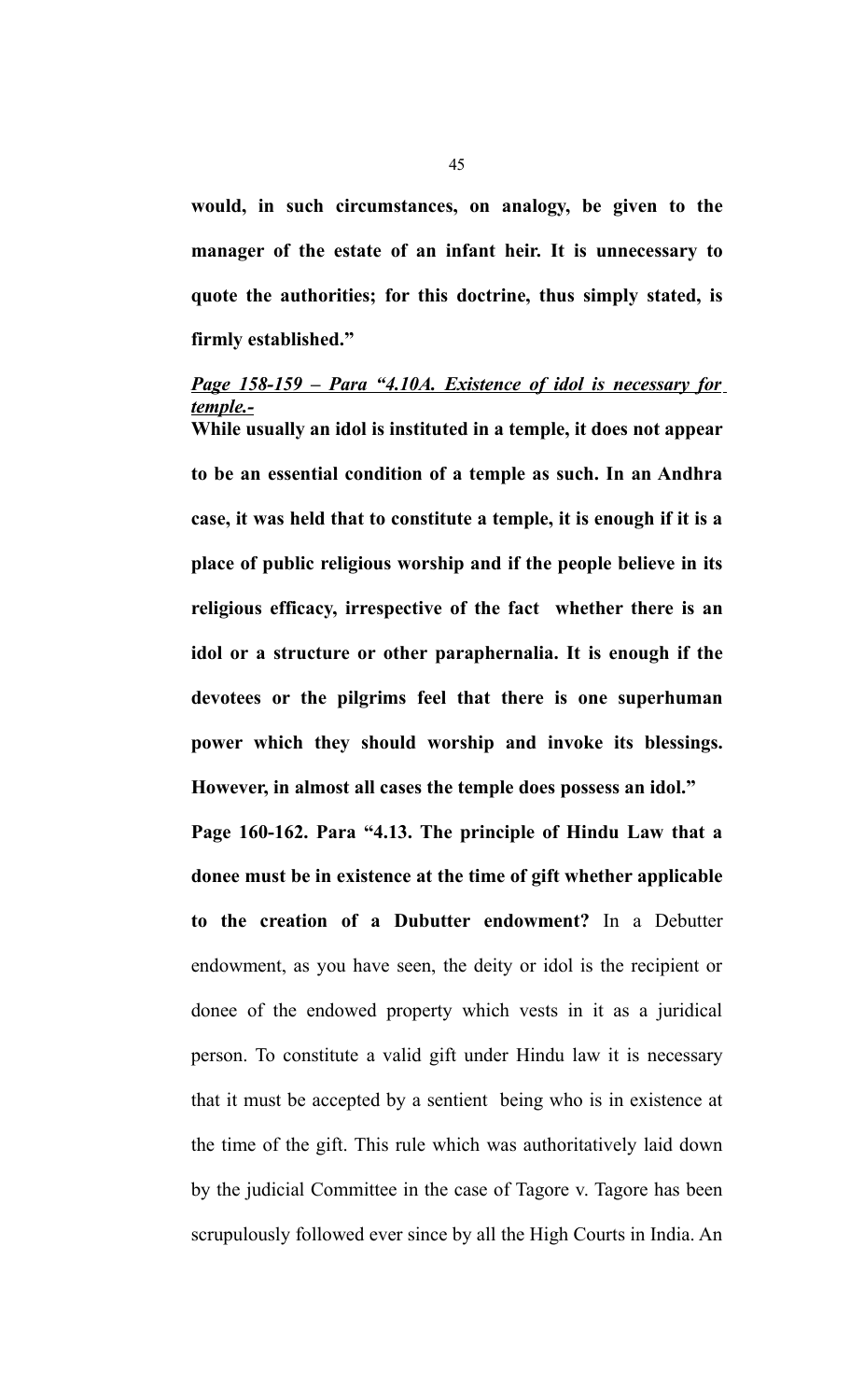attempt was made however in some of the decisions of the Calcutta High Court to carry the rule too far, and to hold that a gift to an idol which is not consecrated or in existence at the time of dedication is not valid. Thus, in Upendra Lal Boral v. Hem Chandra where one of the question raised related to the validity of a bequest in favour of a non-existent idol, it was held by the learned Judges that "if there was a gift to the idol, it was bad, because there was no idol in existence at the time of his death, and further if there was a oer to make such a gift the power was ineffective because on the authority of Bai Malivahu v. Mamubai we think that " a power must be to convey to a person who was in existence either actually or in contemplation of law at the death of the testator and the idol to which the dedication is sought to have been made was not then in existence." the learned Judges proceeded to say, "the deity no doubt is always in existence but there could be no gift to the deity as such and there was no personification of the deity to whom the gift could have been made, or who was capable of taking it." The same view was taken by Stanley, J. in Rojomoyi v. Troylukho and it was held that a direction in the will of a testator to establish a 'thakur' to whom the entire residuary estate was to go was invalid. "Whether a gift be in presenti or in futuro", thus observed the learned Judge, "it is settled that the donee must be a person in existence and capable of accepting the gift at the time it takes effect – Tagore v. Tagore. That which cannot be done directly by gift cannot be done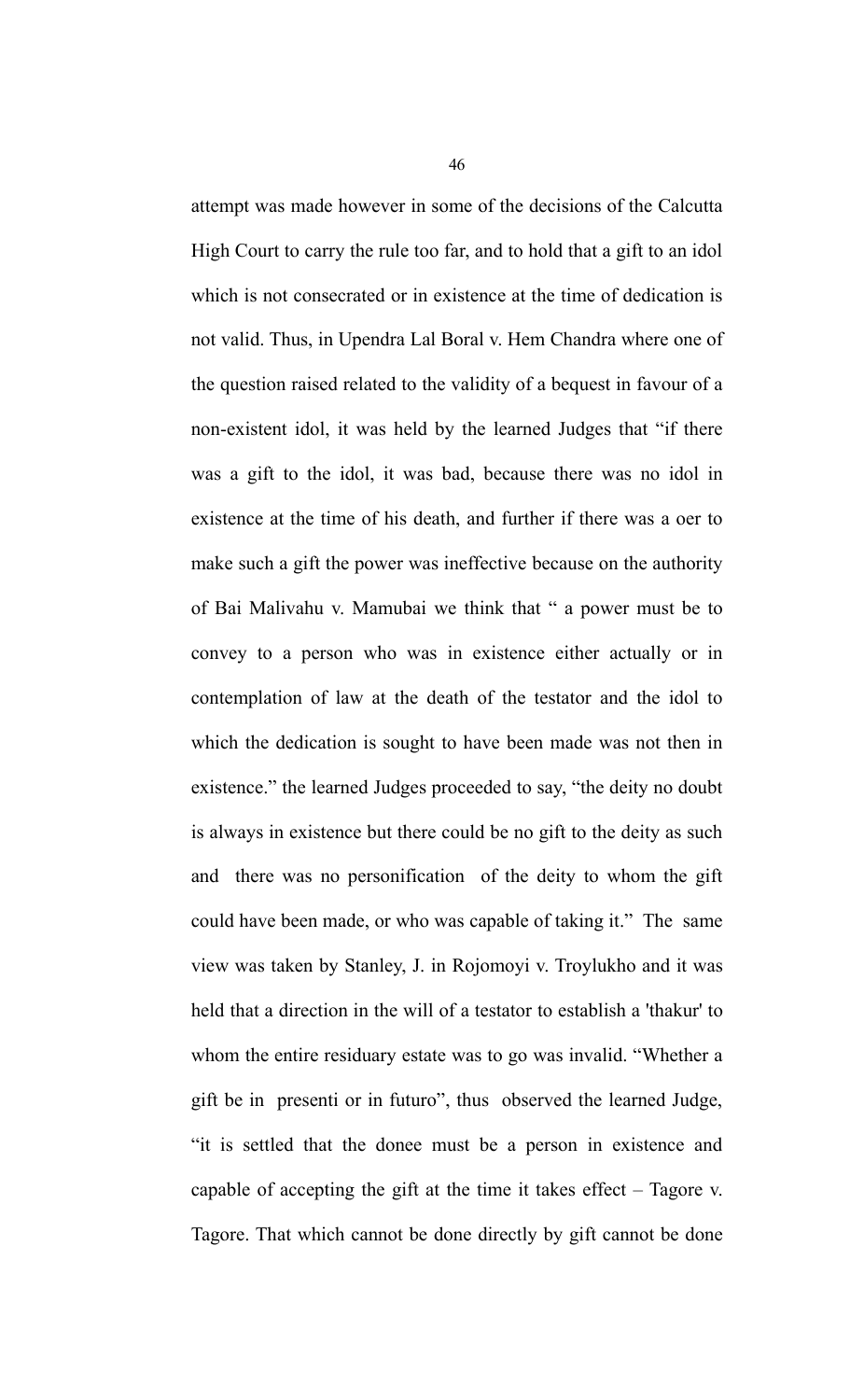by the intervention of a trustee; Krishna Ramani v. Ananda; Rajendra Dutt v. Sham Chand. An idol cannot be said to have juridical existence unless it has been consecrated by the appropriate ceremonies, and so has become spiritualised. Before this, the deity of which the idol is the visible image does not reside in the idol: Doorga Pershad v. Sheo Pershad. In Nagendra Nandini v. Binoy Krishna, Stephen, J. took it to be a settled law that a bequest to a thankur not in existence at the date of the death of the testator was not valid. It may be noticed here that the case of Doorga Pershad v. Sheo Pershad, to which reference was made by Stanley, J., is of a different type altogether. In that case an image of Vishnu, as also the Debotter property dedicated to it, were sold in execution of a money decree against the Shebait, and the purchaser brought the image to his house and continued to conduct its worship. The Shebait's son set up another image of the god, and instituted a suit against the purchaser to recover the property but not the original image. It was contended on his behalf that the removal of the original image destroyed its sanctity and justified its replacement by another image, and in any event the property should be devoted to the worship of the second image also. The first contention was negatived and with it the second contention fell also. It was held by the learned judges and quite rightly that no second image could be set up when an existing image continues fit for worship, the deity being intended by the founder to be worshipped by one image and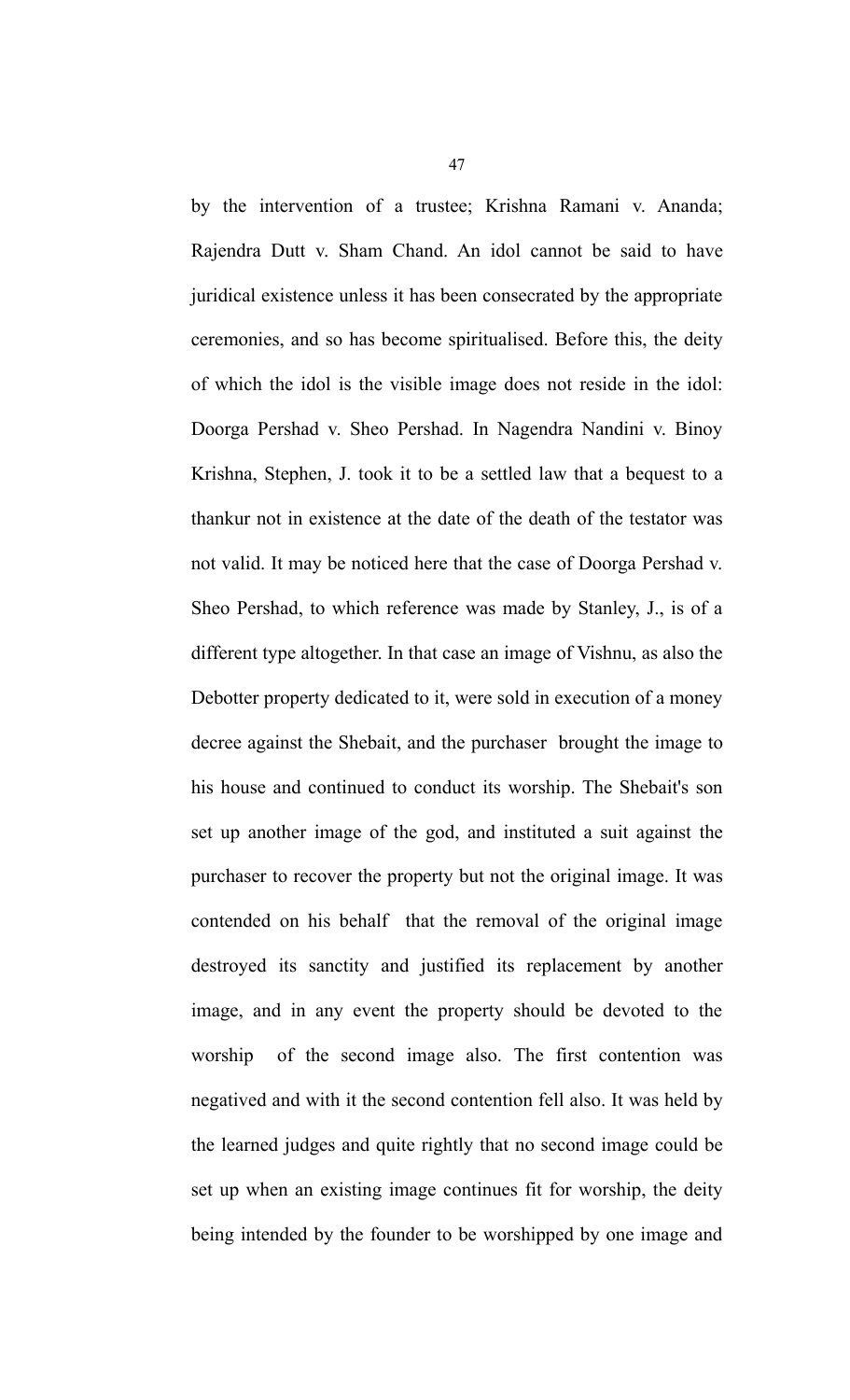not simultaneously by two. No doubt the learned judges observe in the course of their judgment that according to Hindu rites when an idol has been consecrated by appropriate ceremonies and pronunciation of Mantras, then and then only the deity of which the idol is the visible image could reside in it. But there is nothing in the decision which might be taken to lay down that a dedication is not valid unless a consecrated image is in existence at the date of dedication. This question was neither considered nor decided by the learned Judges. The authority of the cases referred to above has been overruled by the pronouncement of Full Bench of the Calcutta High Court in Bhupati Smrititirtha v. Ram Lal. The main question referred to the Bull Bench was: "Does the principle of Hindu Law which invalidates a gift other than to sentient being capable of accepting it, apply to a bequest to trustees for the establishment of an image and the worship of a Hindu deity after the testator's death, and make such a bequest void?" The Full Bench answered the question in the negative. Sir Lawrence Jenkins who presided over the Full Bench in the course of his judgment observed that the "rule which requires relinquishment should be to a sentient person does not forbid the gift of property to trustees for a religious purpose though that purpose cannot in strictness be called a 'sentient person'. It would seem that the rule propounded by Jinutabahan had regard rather to the general proposition for he was contending, i.e., the act of the giver is the cause of property, than to its application to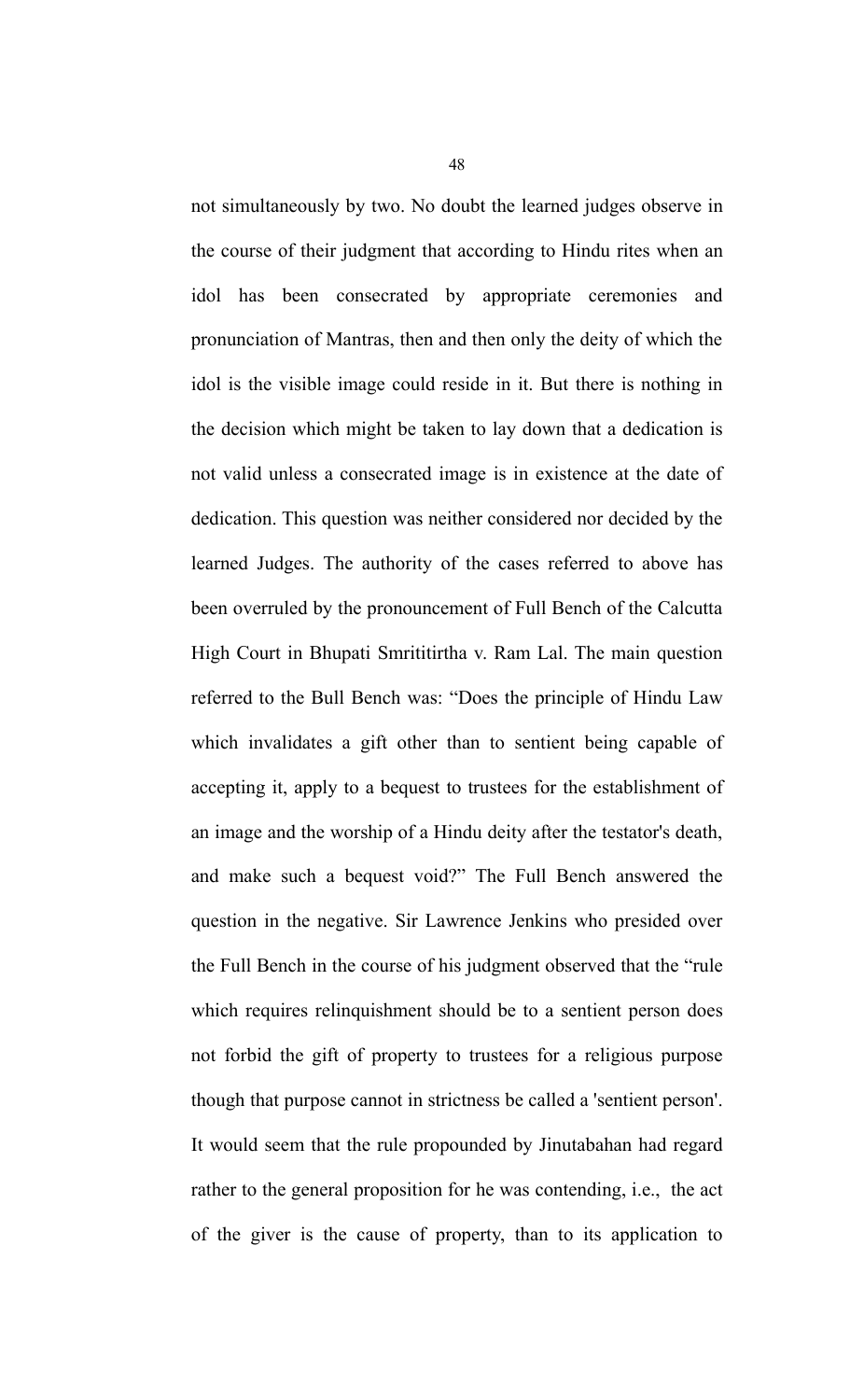particular objects of benevolence. The fiction that an idol is a person capable of holding property must be kept within its proper limits, and were we to accede to the argument that has been advanced before us, we should be allowing fiction to be built on fiction to the hindrance and not for the furtherance of justice." Mookerjee, J. in the same case held on a review of all the relevant texts that according to Hindu law the rule about the acceptance of a gift as a necessary condition for its validity was applicable to secular gifts only. There is no foundation for the assumption that the dedication to deity or for religious purpose stands on the same footing. In summing up the legal position the learned Judge observed as follows: "The view that no valid dedication of property can be made by a will to a deity the image of which is not in existence at the time of the death of the testator is based upon a double fiction, namely, first that the Hindu deity is for all purposes a juridical person and secondly that a dedication to the deity has the same characteristics and is subject to the same restrictions as a gift to a human being. The first of these propositions is too broadly stated, and the second is inconsistent with the first principles of Hindu Jurisprudence." The provisions of Hindu law relating to secular gifts are therefore not applicable when the dedication is to the idol. Moreover,-and this was pointed out by Chatterjee, J., who was a member of the Full Bench-the conception of Hindu jurists was not that the image of clay or stone constituted the juristic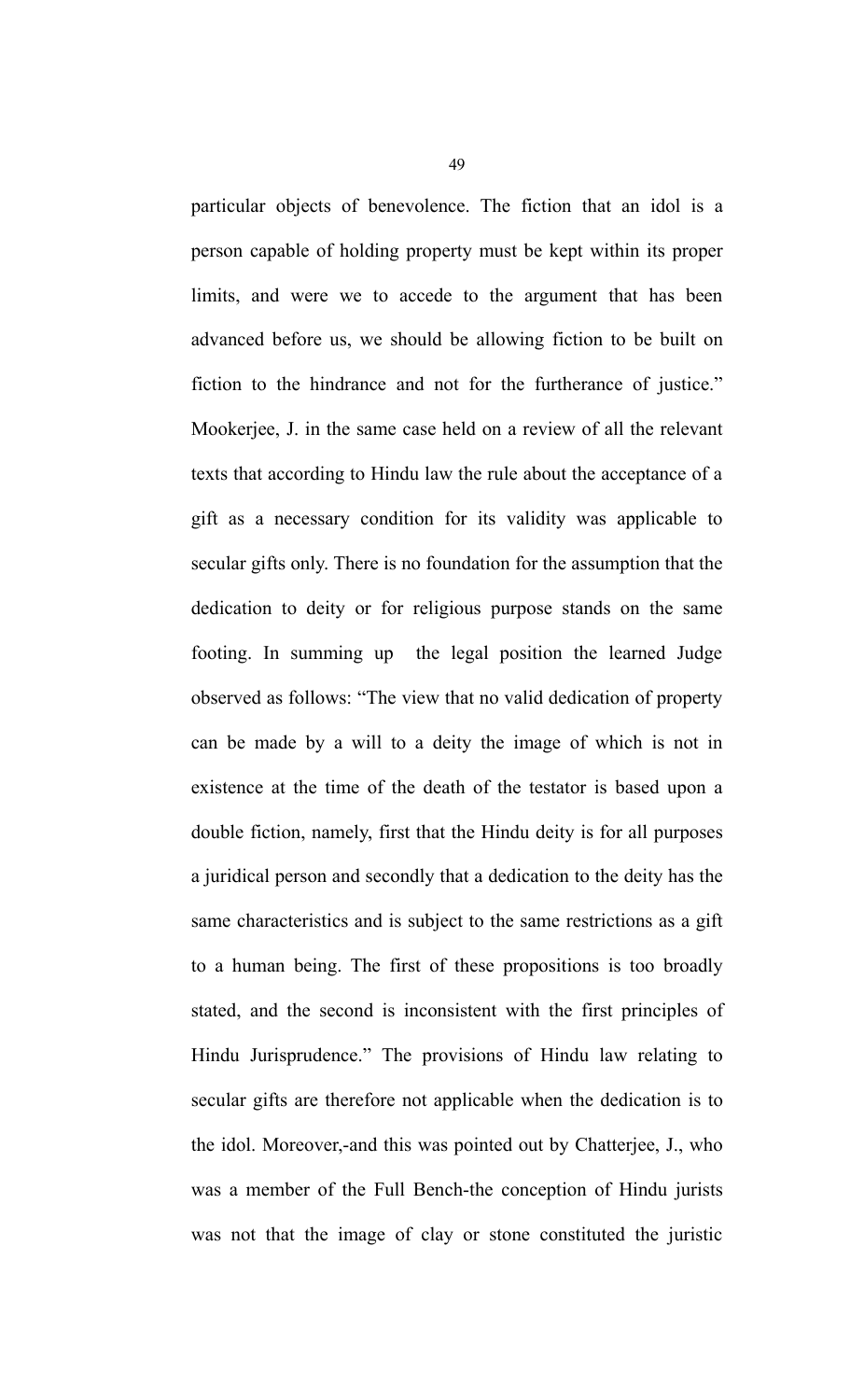person. **The Smriti writers have laid down that if an image is broken or lost another may be substituted in its place; when so substituted it is not a new personality but the same deity, and properties vested in the lost or mutilated thakur become vested in the substituted thakur. Thus, a dedication to an idol is really a dedication to the deity who is ever-present and ever-existent, the idol being no more than the visible image through which the deity is supposed specially to manifest itself by reason of the ceremony of consecration. The decision in Bhupati Smrititirtha v. Ramlal has been followed by other High Courts in India, and it has been held by the Allahabad High Court in Mohor Singh v. Het Singh that a bequest to complete the building of a temple which was commenced by the testator and to install and maintain an idol therein was a valid bequest under the Hindu Law. The fact that the gift is made by a deed inter vivos and not by a will does not make any difference."**

I may quote relevant case law;

**(i) 1999 (5) SCC Page 50 (Ram-Janki Deity Vs. State of Bihar):** *Paragraphs 13 to 19-An Idol is not a precondition. Even a piece of stone may become the idol. Agni and Vayu are worshipped. They are shapeless and formless. Even a simple piece of wood can attain divinity. If the public goes for worship and consider that there is a divine presence, then it is a temple.*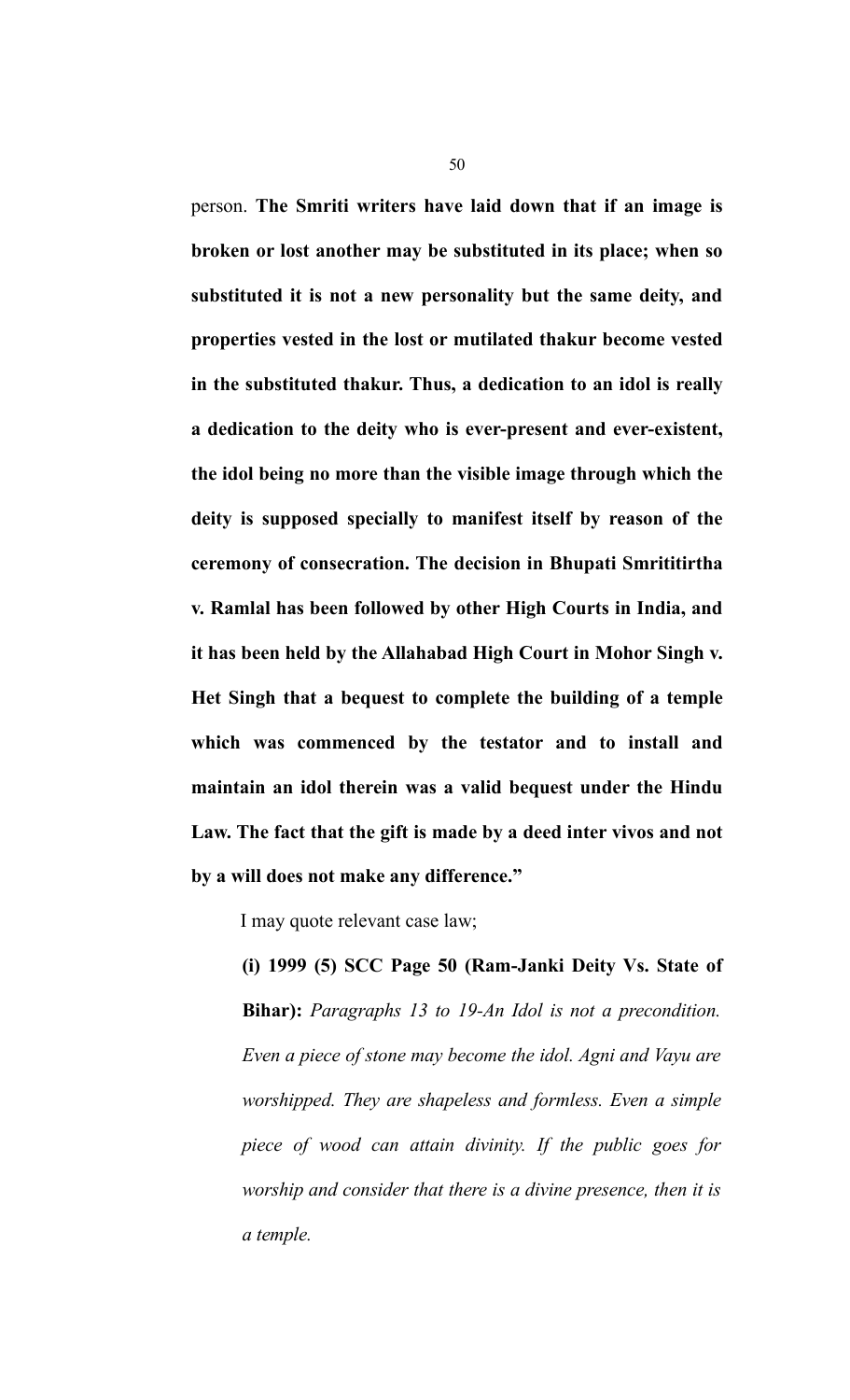**16.** The observations of the Division Bench has been in our view true to the Shastras and we do lend our concurrence to the same. If the people believe in the temples' religious efficacy no other requirement exists as regards other areas and the learned Judge it seems has completely overlooked this aspect of Hindu Shastras - In any event, Hindus have in Shastras "Agni" Devta; "Vayu" Devta - these deities are shapeless and formless but for every ritual Hindus offer their oblations before the deity. The Ahuti to the deity is the ultimate - the learned Single Judge however was pleased not to put any reliance thereon. It is not a particular image which is a juridical person but it is a particular bent of mind which consecrate the image.

**17.** One cardinal principle underlying idol worship ought to be borne in mind:

"that whichever god the devotee might choose for purposes of worship and whatever image he might set up and consecrate with that object, the image represents the Supreme God and none else. There is no superiority or inferiority amongst the different gods. Siva, Vishnu, Ganapati or Surya is extolled, each in its turn as the creator, preserver and supreme lord of the universe. The image simply gives a name and form to the formless God and the orthodox Hindu idea is that conception of form is only for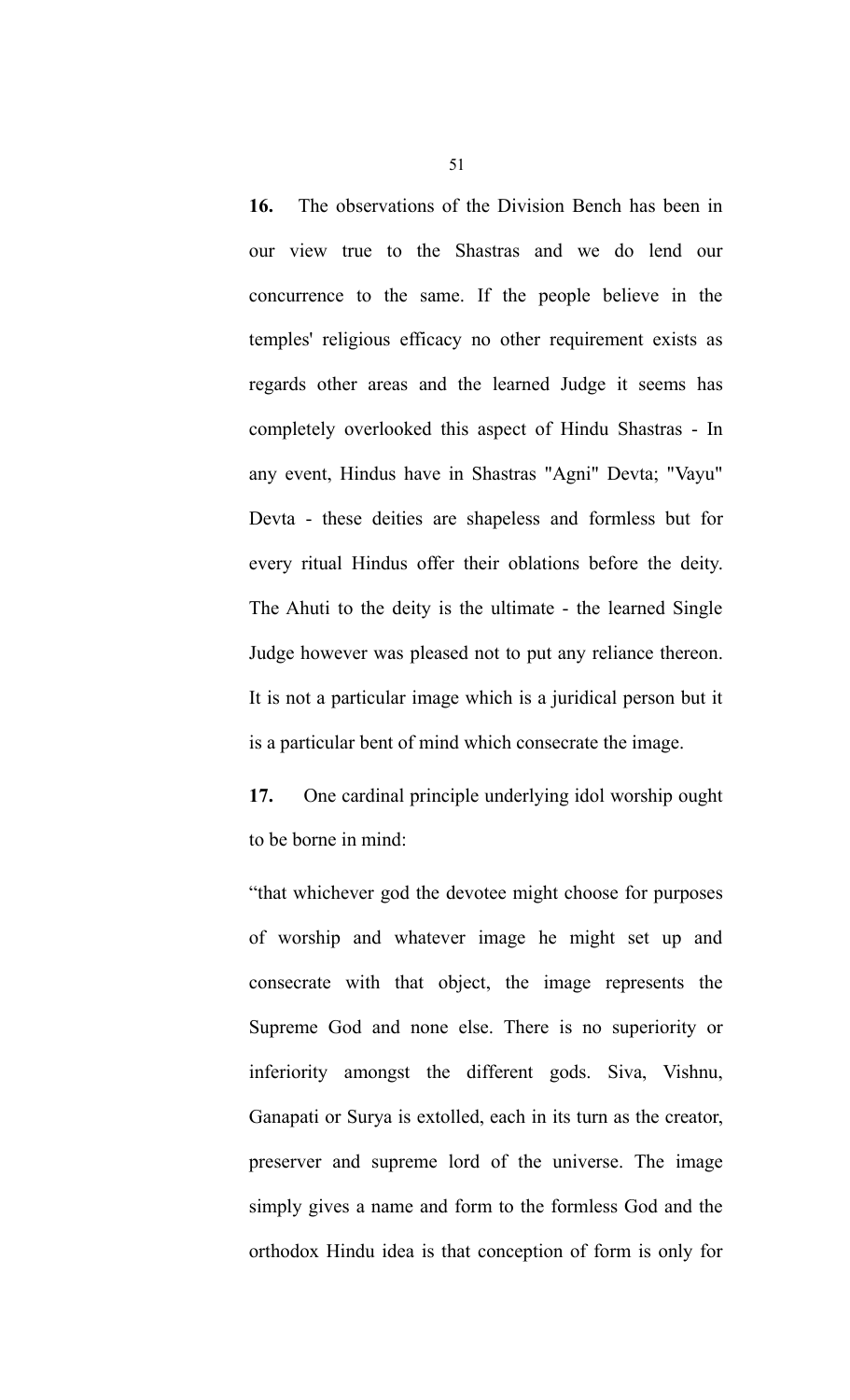the benefit of the worshipper and nothing else."

(B.K. Mukherjea - on Hindu Law of Religious and Charitable Trusts - 5th Edn.).

18. In this context reference may also be made to an earlier decision of the Calcutta High Court in the case of Bhupatinath v. Ramlal Maitra , wherein Chatterjee, J. (at page 167) observed:

"A Hindu does not worship the "idol" or the material body made of clay or gold or other substance, as a mere glance at the mantras and prayers will show. They worship the eternal spirit of the deity or certain attributes of the same, in a suggestive form, which is used for the convenience of contemplation as a mere symbol or emblem. It is the incantation of the mantras peculiar to a particular deity that causes the manifestation or presence of the deity or according to some, the gratification of the deity."

A simple piece of wood or stone may become the image or idol and divinity is attributed to the same. As noticed above, it is formless, shapeless but it is the human concept of a particular divine existence which gives it the shape, the size and the colour. While it is true that the learned Single Judge has quoted some eminent authors but in our view the same does not however, lend any assistance to the matter in issue and the Principles of Hindu Law seems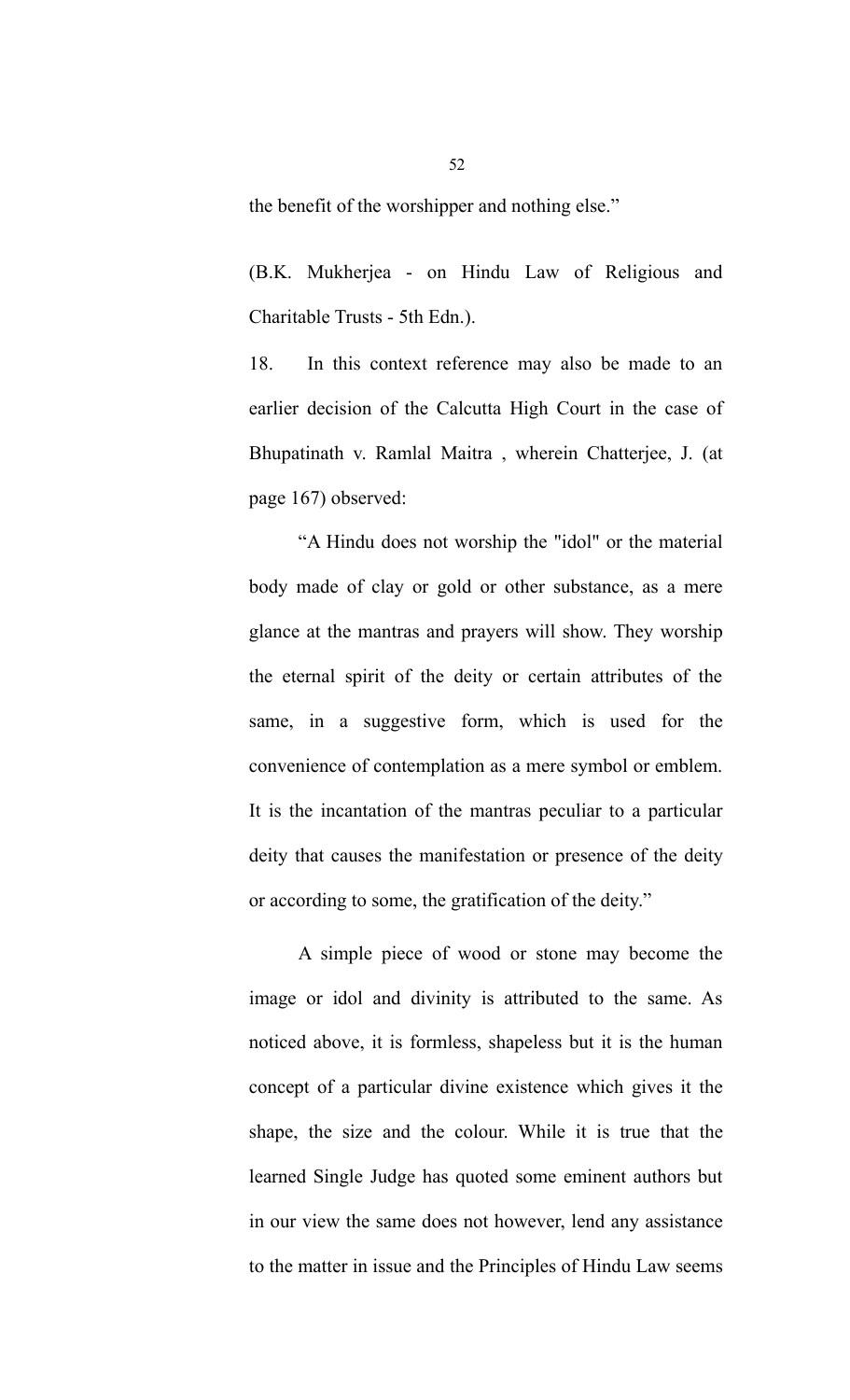to have been totally misread by the learned Single Judge.

## (ii) **2000 (4) SCC, Page 146 – Shiromani Gurudwara Prabandhak Committee Vs. Somnath Das:** Para 30 to 42- Guru Granth Sahib is a juristic person.

35. Now, we proceed to examine the judgment of the High Court which had held to the contrary. There was difference of opinion between the two Judges and finally the third Judge agreed with one of the differing Judges, who held Guru Granth Sahib to be not a "Juristic Person". Now, we proceed to examine the reasonings for their holdings so. They first erred, in holding that such an endowment is void as there could not be such a juristic person without appointment of a Manager. In other words, they held that a juristic person could only act through some one, a human agency and as in the ease of an Idol, the Guru Granth Sahib also could not act without a manager. In our view no endowment or a juristic person depends on the appointment of a Manager, It may be proper or advisable to appoint such a manager while making any endowment but in its absence, it may be done either by the trustees or Courts in accordance with law. Mere absence of a-manager (does not) negative the existence of a juristic person. As pointed out in Manohar Ganesh v. (approved in Yogendra Nath Naskar's case ) referred to above, if no manager is appointed by the founder, the ruler would give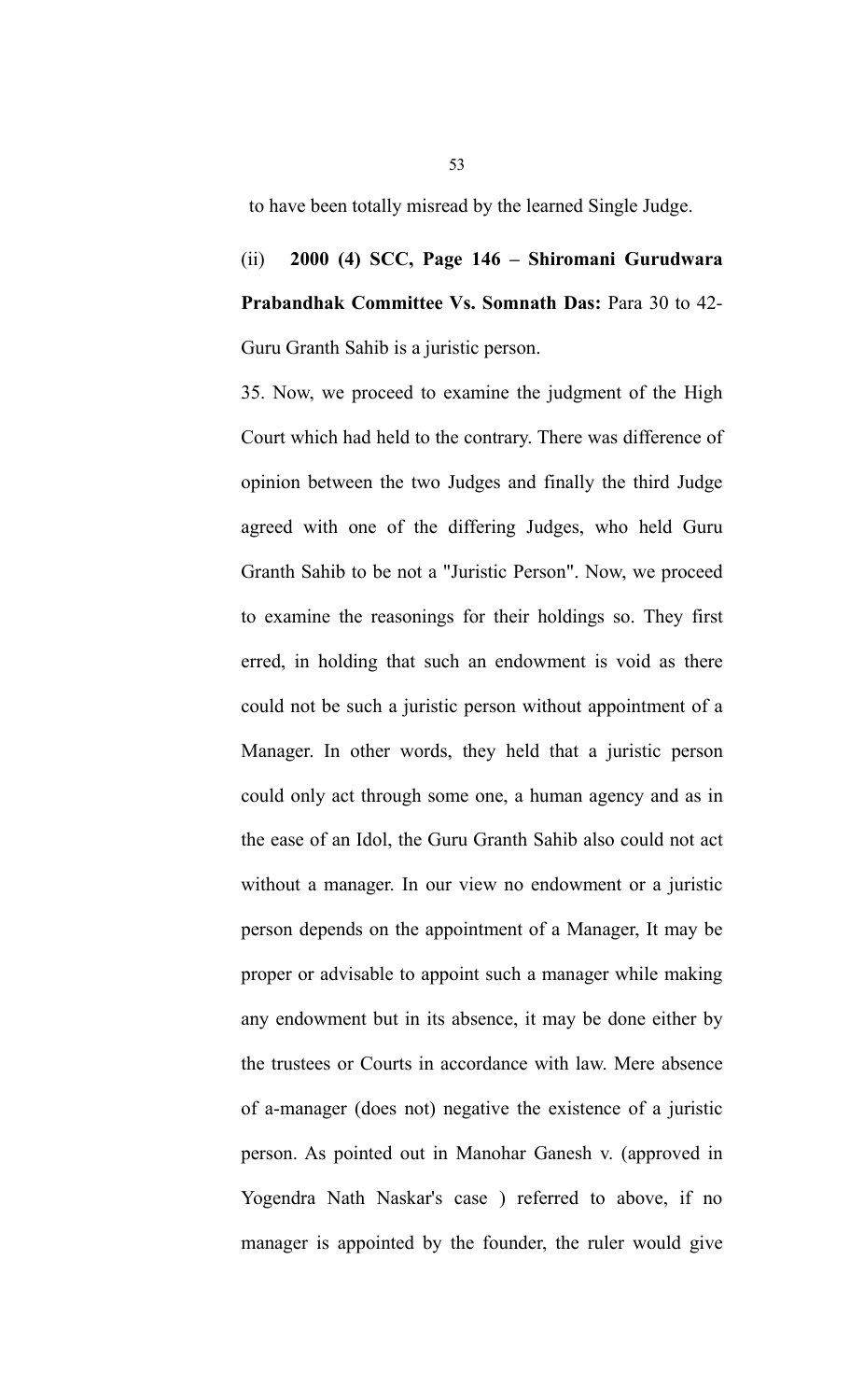effect to the bounty. As pointed in Vidyapurna Tirtha Swami v. Vidyanidhi Tirtha Swami ,ILR Mad. (at p. 457), by Bhashyam Ayyangar, J (approved in Yogendra Nath Naskar's case : the property given in trust becomes irrevocable and if none was appointed to manage, it would be managed by the "Court as representing the sovereign." This can be done by the Court in several ways under Section  $92$ , C.P.C. or by handing over management to any specific body recognised by law. But the trust will not be allowed by the Court to fail. Endowment is when donor parts with his property for it being used for a public purpose and its entrustment is to a person or group of person in trust for carrying out the objective of such entrustment. Once endowment is made, it is final and it is irrevocable. It is the onerous duty of the persons entrusted with such endowment, to carry out the objectives of this entrustment. They may appoint a manager in the absence of any indication in the trust or get It appointed through Court. So, if entrustment is to any juristic person, mere absence of manager would not negate the existence of a Juristic person. We, therefore, disagree with the High Court on this crucial aspect.

(iii) AIR **1963 Supreme Court, Page 510-Para 8, The Poohari Fakir Sadavarthy of Bondilipuram v. The Commissioner, Hindu Religious and Charitable**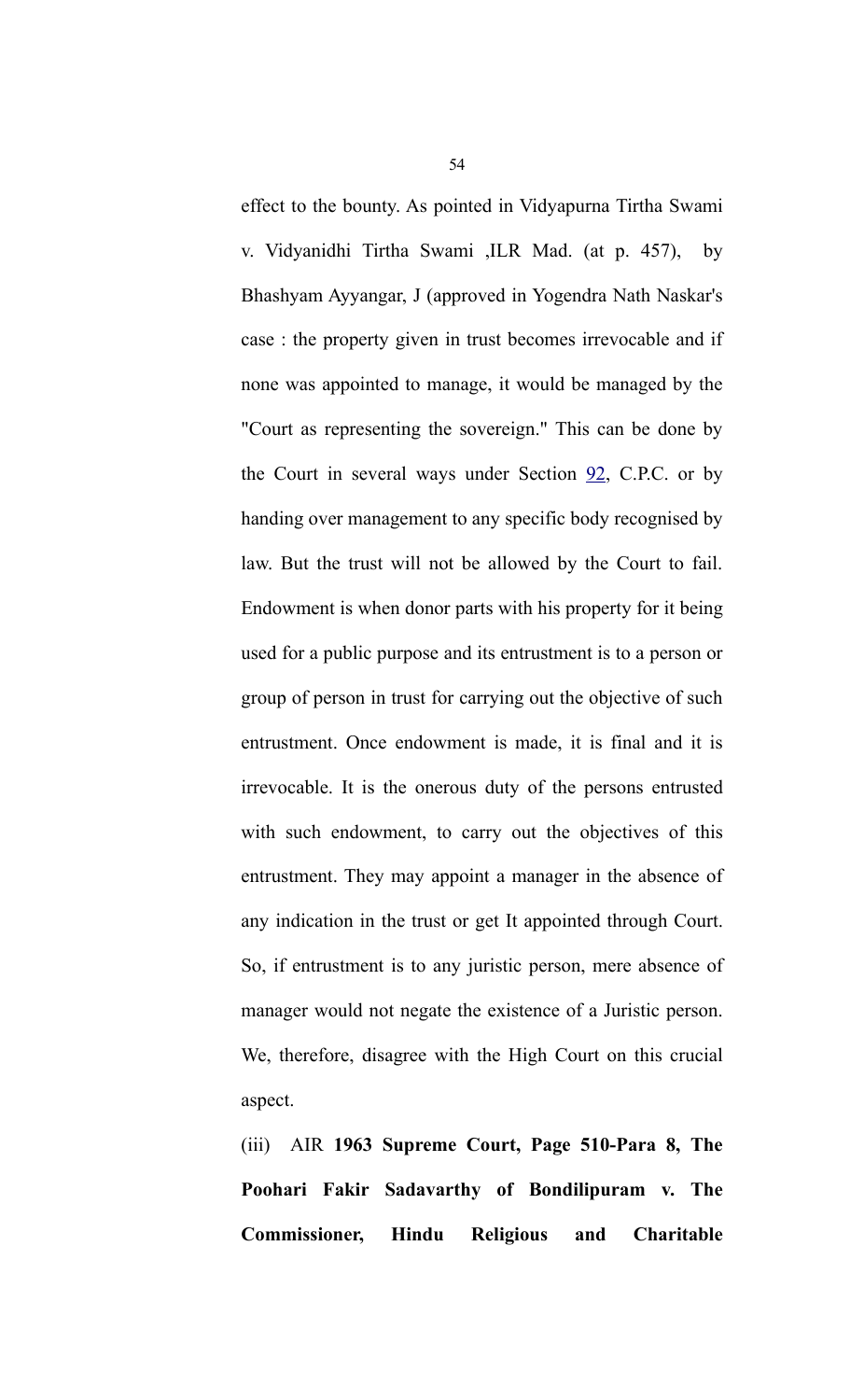**Endowments.** The institution will be a temple if two conditions are satisfied-one-it is a place of public religious worship-and and other- it is used as of right by the Hindu community or any section thereof as a place of worship.

(iv) 2005 **(1) SCC, Page 457-Thayarammal Vs. Kanakammal and Others-**Para 16 at Page 463: When property is dedicated for a particular purpose the property itself upon which the purpose is impressed is raised to the category of a juristic person.

(v) (1888) **ILR 12 Bombay, Page 247, Manohar Ganesh Tambekar Vs. Lakhmiram Govindram***–Property dedicated to a pious purpose is by the Hindu as by the Roman Law placed extra-commercium*. Para-11 reads as under:-

"**11. The Hindu law, like the Roman law and those derived from it, recognizes, not only corporate bodies with rights of property vested in the corporation apart from its individual members, but also the juridical persons or subjects called foundations West and Buhler, H.L., 201, 185, 553, 555. A Hindu, who wishes to establish a religious or charitable institution, may, according to his law, express his purpose and endow it West and Buhler, H.L., 99, 197, 216, and the ruler will give effect to the bounty, or at least protect it so far, at any rate, as it is consistent with his own dharma or conceptions of**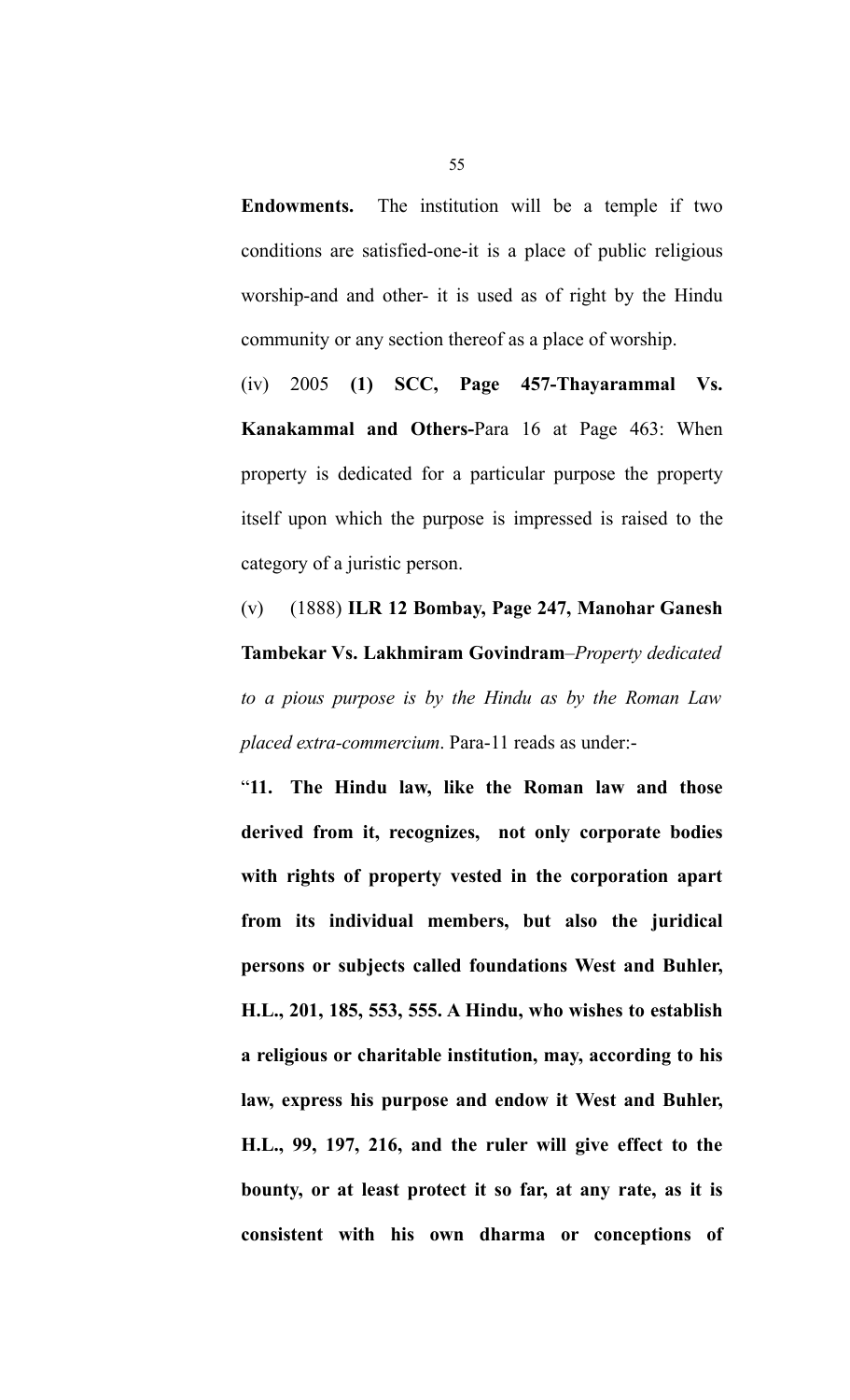**morality West and Buhler, H.L., 33, Mann VIII, 41, Coleb. Dig., B. III, Ch. II, T. 28. A trust is not required for this purpose: the necessity of a trust in such a case is indeed a peculiarity and a modern peculiarity of the English law Spence Eq. Juris., 440; Sav. Syst., Section.**

This principle is recognized in the law of England as it was in the Roman law, whence indeed it was derived by the modern codes of Europe. It is equally consistent with the Hindu law, which, as we have seen, undoubtedly recognizes artificial juridical persons See Rupa Jagset v. Krishnaji Govind, I.L.R., 9 Bom., p. 169 such as the institution at Dakor, and could not, any more then any other law, support a foundation merely as a means of squandering in waste or profligacy the funds dedicated by the devout to pious uses.

(vi) **AIR 1959 Supreme Court 951-Mahant Ram Swarup Vs. S.P. Sahi – Page 958-959 – Para 10 & 12 –** *It is difficult to visualize that a Hindu private Debuttar will fail for a deity is immortal. Even if the idol gets broken or lost or stolen another image may be consecrated and it cannot be said that the original object has ceased to exist. Para 12-B.K. Mukherjee quoted*.

10. We now turn to some of the other provisions of the Act, which we have earlier quoted. Section 29(1) which talks of supervision of a religious trust being vested in any committee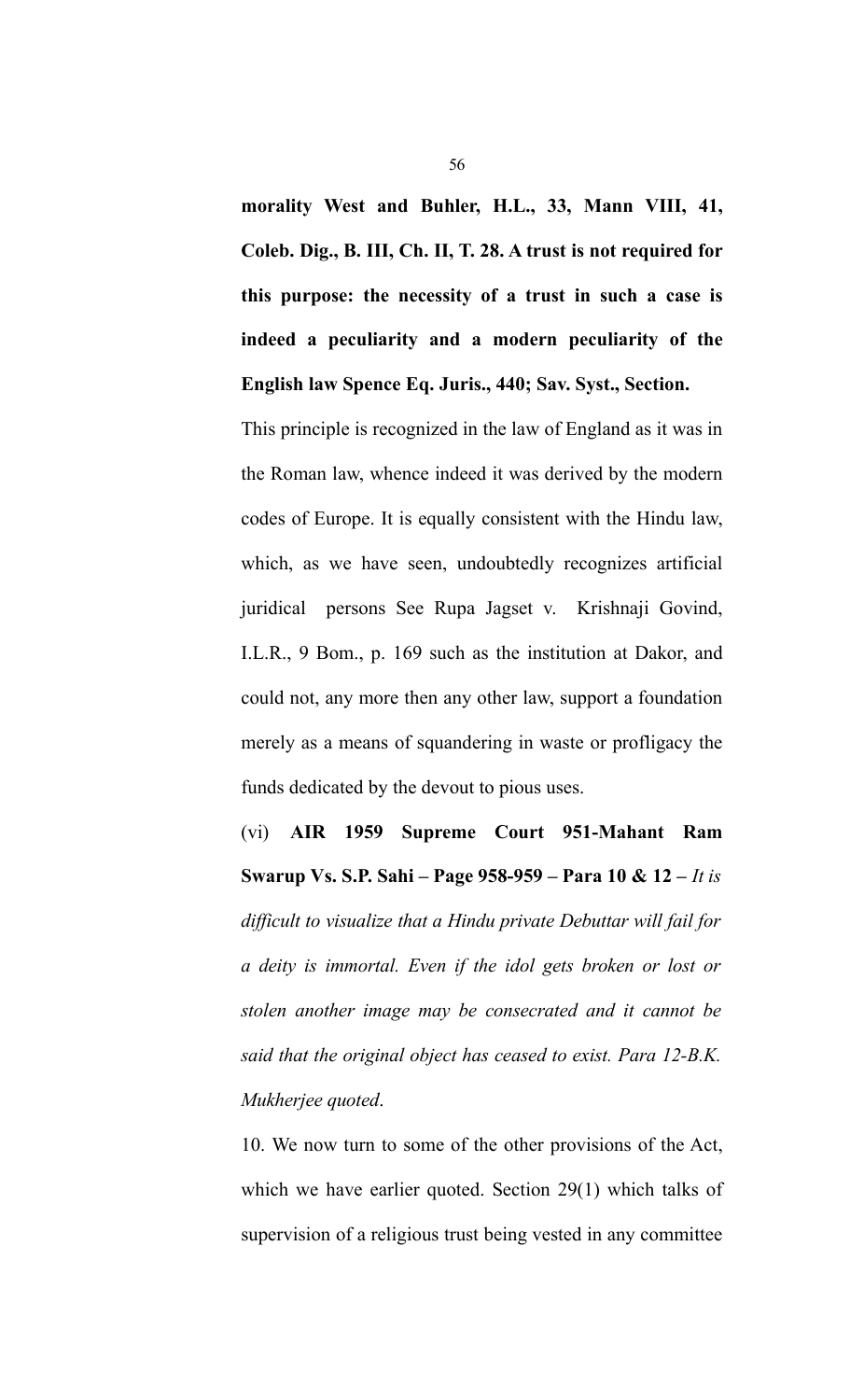or association appointed by the founder or by a competent court or authority is ordinarily appropriate in the case of a public trust only. Section 30(1) which embodies the doctrine of cypres permits any Hindu to make an application for invoking the power of the Board to determine the object to which funds, property and income of a religious trust shall be applied where the original object of the trust has ceased to exist or has become impossible of achievement. This section is also inappropriate in the case of a private trust, the obvious reason being that any and every Hindu cannot be interested in a private trust so as to give him a locus standi to make the application. Further, it is difficult to visualise that a Hindu private debutter will fail, for a deity is immortal. Even if the idol gets broken or is lost or stolen, another image may be consecrated and it cannot be said that the original object has ceased to exist. Section 32 is an important section of the Act and confers power on the Board to settle schemes for proper administration of religious trusts. Now, the section says that the Board may exercise the power of its own motion or on application made to it in this behalf by two or more persons interested in any trust. The language of the section follows closely the language of Section 92 Civil Procedure Code, so far as the phrase "two or more persons interested in any trust" is concerned.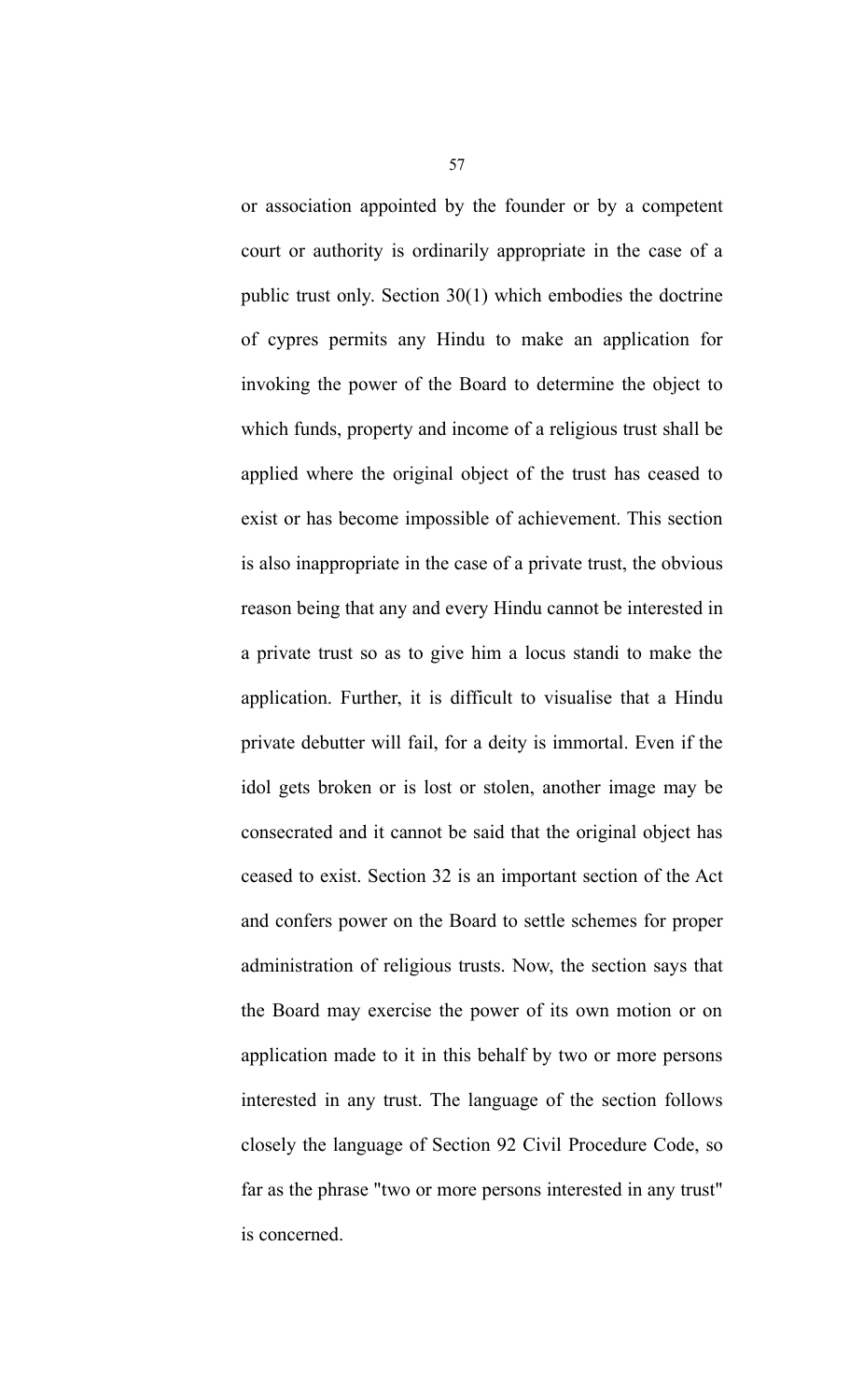# (vii) **AIR 1965 Supreme Court 906 - Idol of Thakur Sri Govind Dev Ji Maharaj Vs. Board of Revenue -** Page 908- Para-6 - *An idol which is a juridical person is not subject to death because the Hindu concept is that the idol lives for ever.*

6. The question which arises is, can the grant made to the appellant be said to attract the operation of rule 5 ? Rule 5 prescribes for the levy of Matmi in respect of State grants and if the said rule applies, the appellant would have no case. In deciding the question as to whether the appellant's estate is liable to pay Matmi under r. 5 it is necessary to examine the nature of this Matmi, and find out whether a claim in respect of it can be made against the appellant. We have already noticed that Matmi means mutation of the name of the successor to a State grant on the death of the last holder. It is obvious that in the case of a grant to the Idol or temple as such there would be no question about the death of the grantee and, therefore, no question about its successor. **An Idol which is a juridical person is not subject to death, because the Hindu concept is that the Idol lives for ever, and so, it is plainly impossible to predicate about the Idol which is the grantee in the present case that it has died at a certain time and the claims of a successor fall to be determined.** That being so, it seems difficult to hold that any claim **for Matmi can be made against the appellant,** and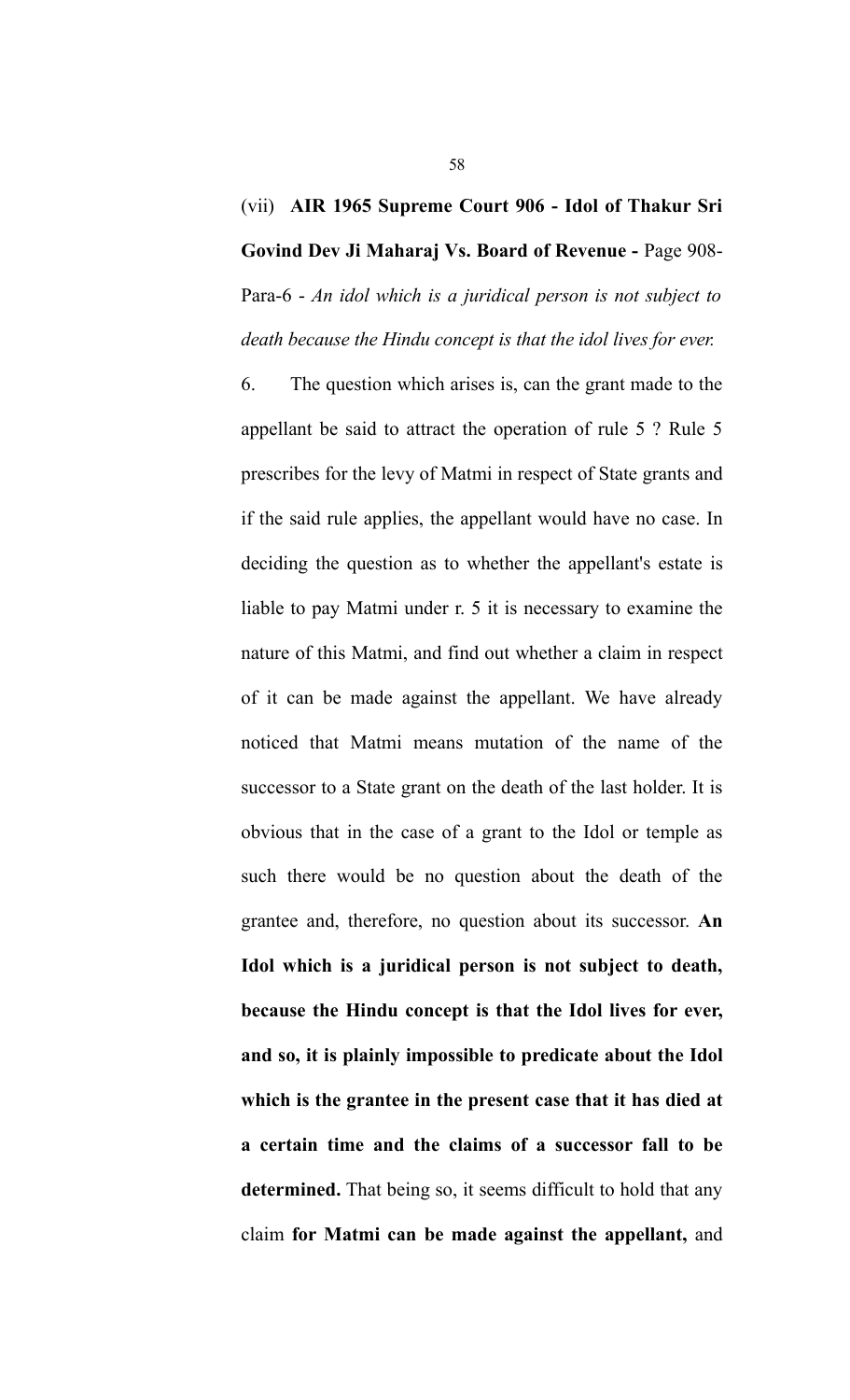that must clearly lead to the inference that no amount can be recovered from the properties belonging to the **Idol on the ground that Matmi** is claimable against a person who claims to be the successor of the Shebait of the appellant.

 It is next contended by Mr. Muthiah Mudaliar that there is no "institution' in this case so as to attract the operation of Section 84 (1), the institution, according to him, coming into existence only if and when the building is completed and the idol installed and consecrated in the manner prescribed by the Agama Sastras, and described by Satyanarayana Rao J. in his judgment. Consecration, according to the ceremonial rites prescribed by the Agama.

(viii) **AIR 1951 Madras Page 473 – T.R.K. Ramaswamy Servai and Anr. Vs. The Board of Commissioners –** *Para 47- Existence of idol not necessary if the public which go there consider that there is a divine presence in a particular place and by offering worship at that place they are likely to be the recipient of the bounty or blessing of God, then you have got the essential feature of a temple. The test is not the installation of an idol and the mode of its worship.* 

47. It is next contended by Mr. Muthiah Mudaliar that there is no "institution' in this case so as to attract the operation of Section 84 (1), the institution, according to him, coming into existence only if and when the building is completed and the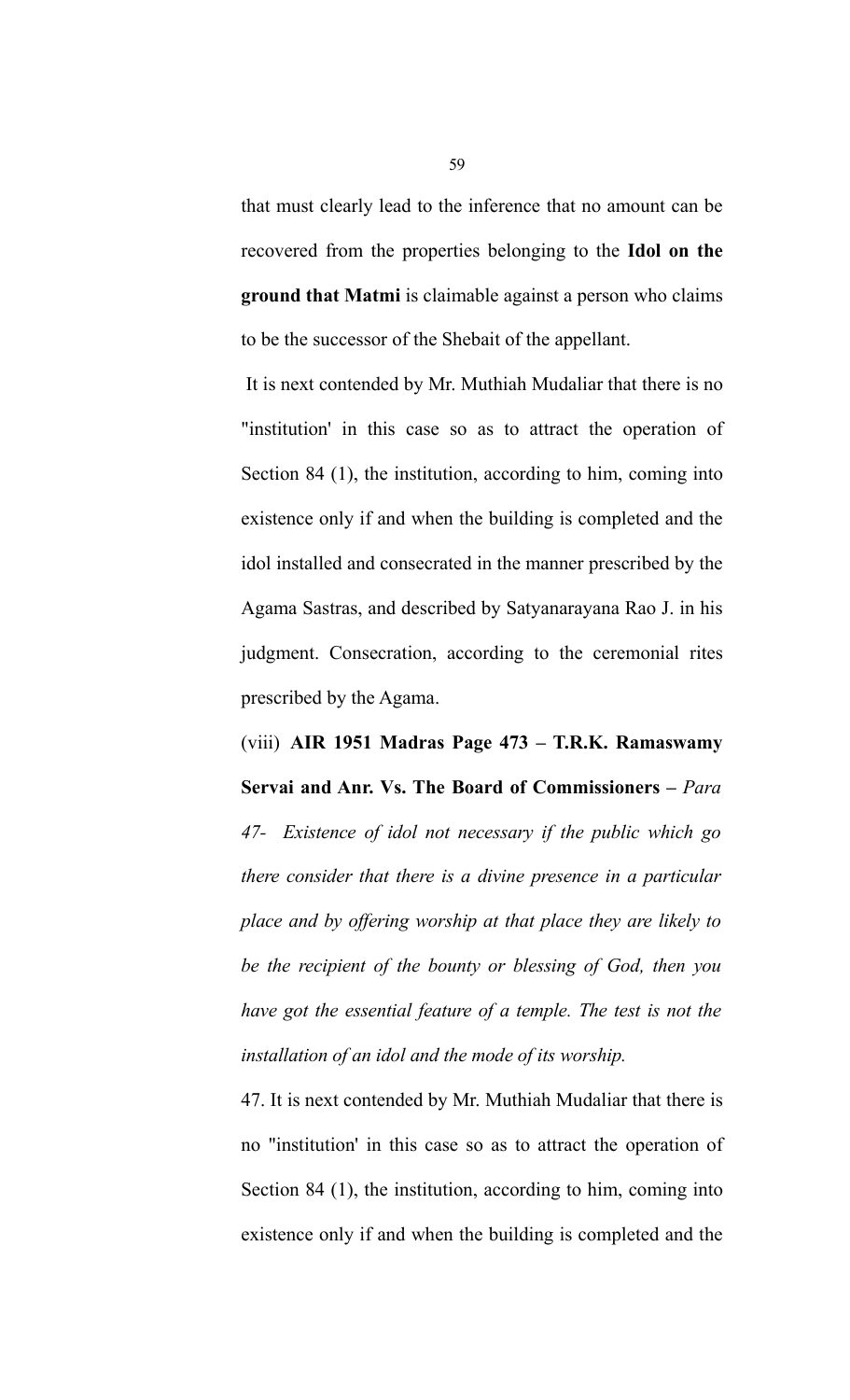idol installed and consecrated in the manner prescribed by the Agama Sastras, and described by Satyanarayana Rao J. in his judgment. Consecration, according to the ceremonial rites prescribed by the Agama Sastras, is not a legal requisite, though it is a sacredotal necessity according to the views of the orthodox. The test is not whether the installation of an idol and the mode of its worship conform to any particular school of Agama Sastras. If the public or that section of the public who go for worship consider that there is a divine presence in a particular place and by offering worship at that place, they are likely to be the recipients of the bounty or blessings of God, then, you have got the essential features of a temple as defined in Section 9, Clause (12) of the Act. The presence of an idol, though an invariable feature of Hindu temples, is not a legal requisite under the definition of a temple in Section 9, Clause (12) of the Act. The word "institution" which is used in Section 84 (1) of the Act is a term of very wide import, capable of different meanings according to the context in which it is used. It means, among other things, a foundation, a system, a constitution, an establishment, or organisation, a place designed for the promotion of some. religious, charitable or other object of public utility and so on. In this case, the place for the construction of the temple had been fixed, the building had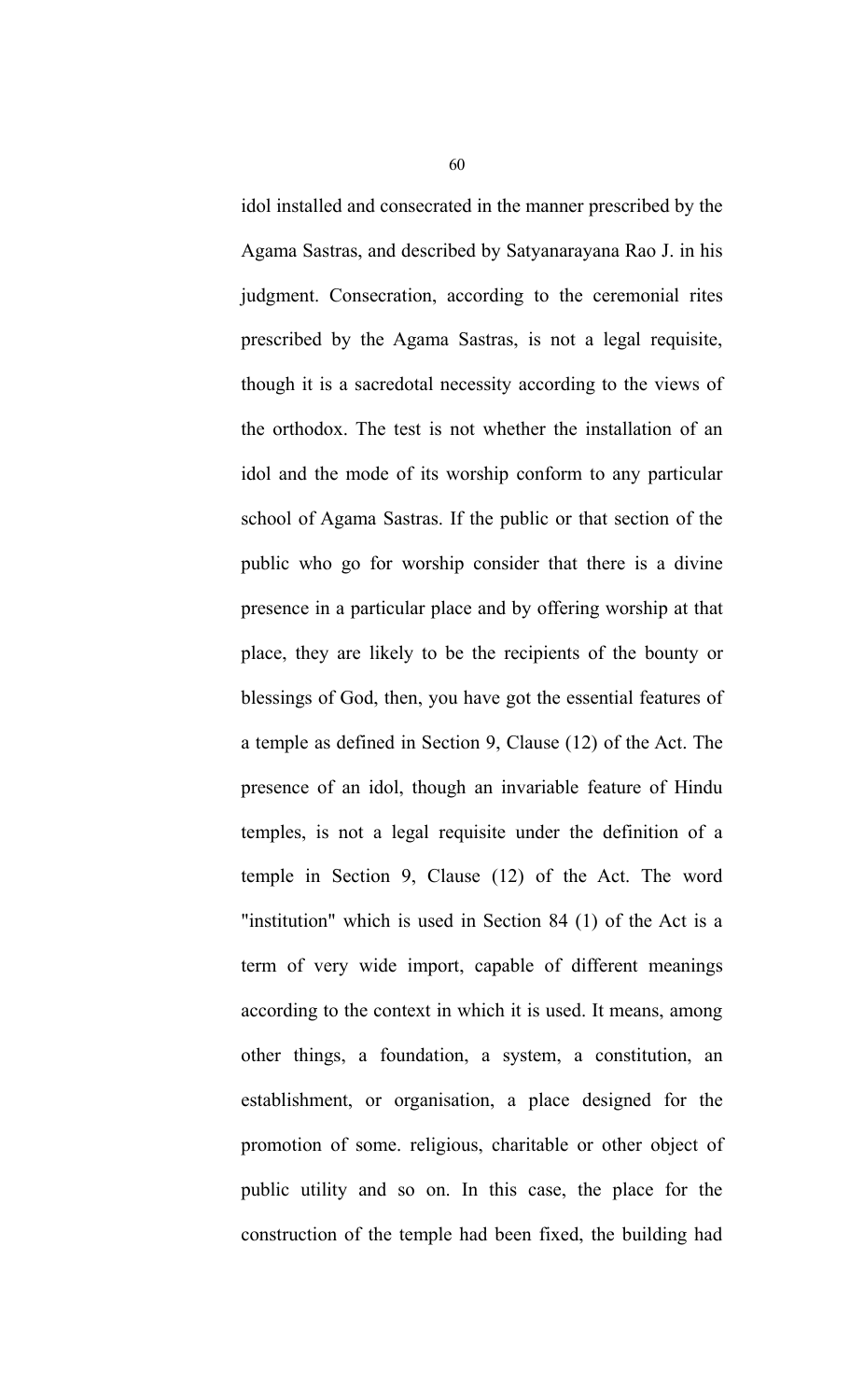been substantially erected though not completed, the idol was ready to be installed, properties had been endowed and trustees appointed for the conduct of the worship and the management of the properties. The Board had jurisdiction to decide the preliminary fact, whether there was an institution within the meaning of Section 84 (1) and whether it was a temple as defined in the Act. It decided in the affirmative an its order Ex. R-1, dated 27-9-1938. Its decision has not been sot aside in the only manner permitted by law and has now become final and binding on the trustees. Merely because I would have come to a different conclusion from the Board, I cannot treat the order of the Board as null and void.

(ix) **AIR 1939 Madras Page 134 – Board of Commissioners of Hindu Endowment Vs. P. Narasimha – Para 5** at Page 135 – The Hindu Religious Endowments Act, no doubt, speaks of a temple as a place of "public religious worship". That what the evidence in this case describes as taking place in connection with the institution is public worship can admit of no doubt. We think it is also religious. The test is not whether it conforms to any particular school of Agama Sastras; we think that the question must be decided with reference to the view of the class of people who take part in the worship. If they believe in its religious efficacy, in the sense that by such worship, they are making themselves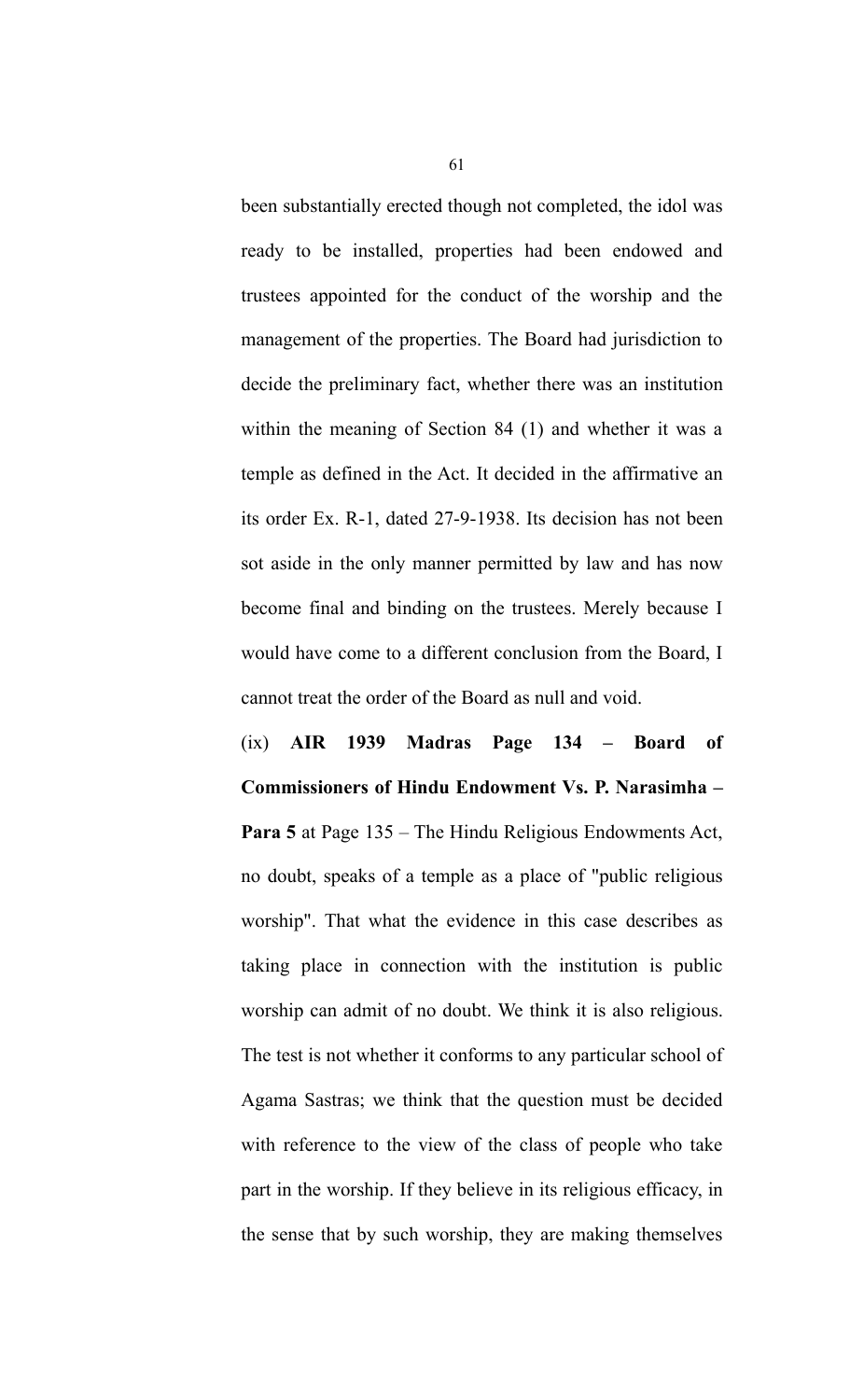the object of the bounty of some superhuman power, it must be regarded as "religious worship". In this view, the learned District Judge was not justified in holding that the appellant Board had no power under the Act to frame the scheme. The appeal must be allowed with costs here and in the Court below - costs to be paid by respondent 1."

(x) **2007 (5) SCC – Page 677 – Gedala Stachidanand Murti Vs. Commissioner,** confirms the above view.

(xi) **AIR 1989 Madras – Page 60 – P.V. Durrairajulu Vs. Commissioner of Hindu Religious Trusts –** Para 18 – Presence of Idol is not necessary. It is in this background that I will analyse the various clauses in Ex. A. 1. Veeraswami Naidu, the founder of this temple was a Police Inspector. Therefore one could take it that he was wordly wise. He had already built this Sri Ramar Madalayam. According to him it was built as a charity for the salvation of his soul. He dedicates the same to the Public and requires under the will to use as a temple and a mutt. I do not think anything more necessary than this unequivocal dedication for the public to enjoy as of right. In several places he uses the word "Sannathi"; firstly with regard to the homums; secondly with regard to the lighting during pooja days, offering prasadam and distribution of the same, the cooked rice being distributed as Prasadam. Therefore, I am unable to accept the contention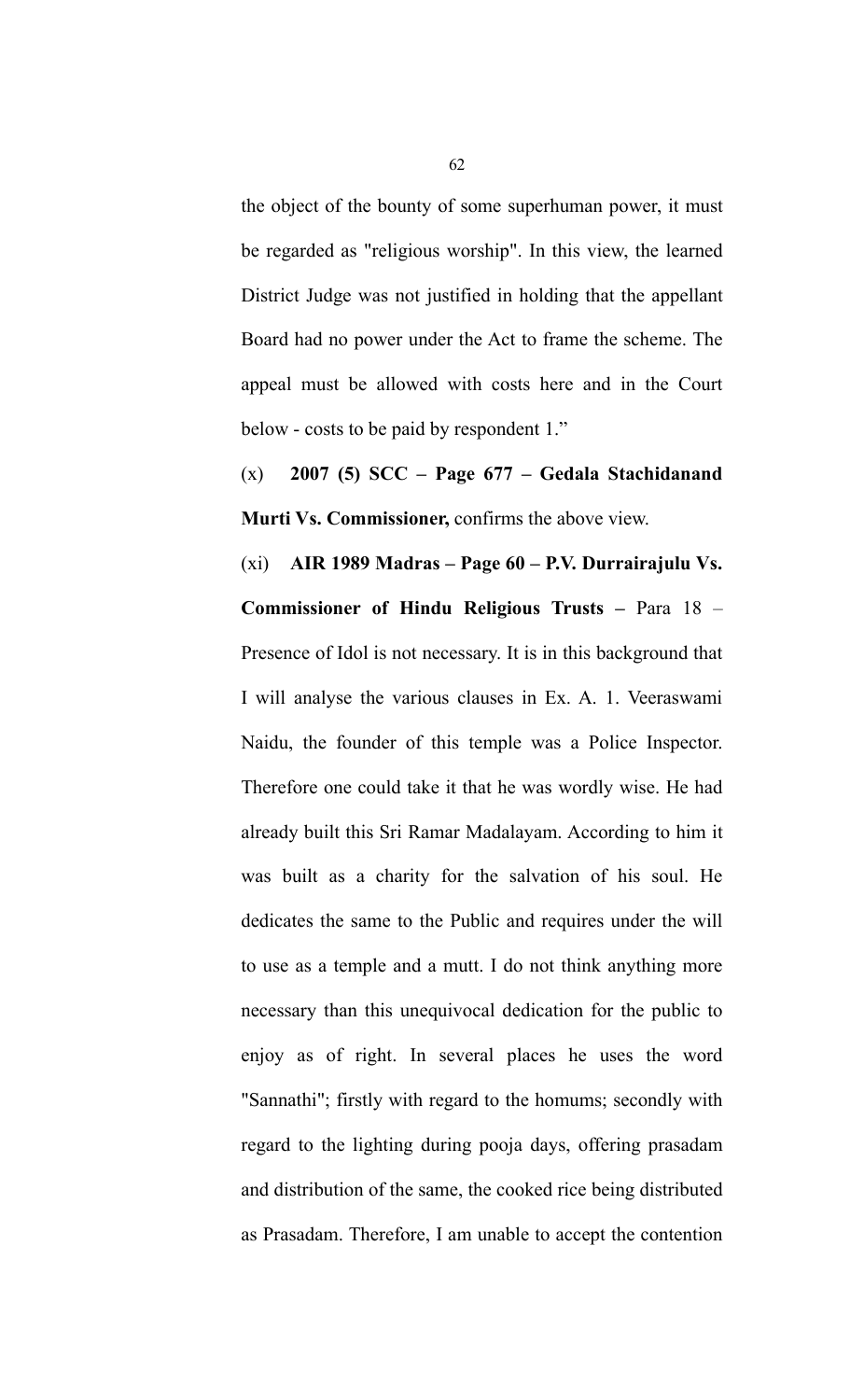of Mr. T. R. Rajagopalan, that there is no picture of Sri Rama which has come to be installed. As a matter of fact, it came to be installed even during the lifetime of Veeraswamy, the founder, and pooja was being performed. As Viswanatha Sastri, J., pointedout in T.R.K. Ramaswami Servai v.Board of Commissioner for the Hindu Religious Endowments, Madras ILR (1950) Mad  $779 \div (AIR1951 \text{ Mad } 473)$  the presence of idol is solely unnecessary, I should think this Mutt in question should answer the definition of "temple, which definition, I have already analysed. If a sense of reverence is created by the place in the belief that God resides there or if an edifice devoted to divine worship, that would be enough to attract the definition of "Temple" under Section 6(20) of the Act. In other words, it is a sense of reverence that is very important. It may be stated that this very definition has been repeated under the Act right from Act 2 of 1927, again in Act 19 of 1951 and also the present Act (Tamil Nadu Act 22 of 1959). Nowhere the requirements as are ordinarily expected of a temple are insisted upon. It is a faith that it is the abode of God that matters. It is that compelling faith, that by offering prayers, one will be the object of bounty, that is important. I consider these elements being present in this case.

(xii) **1997 (4) SCC Page 606 – Sri Adi Vishweshara of**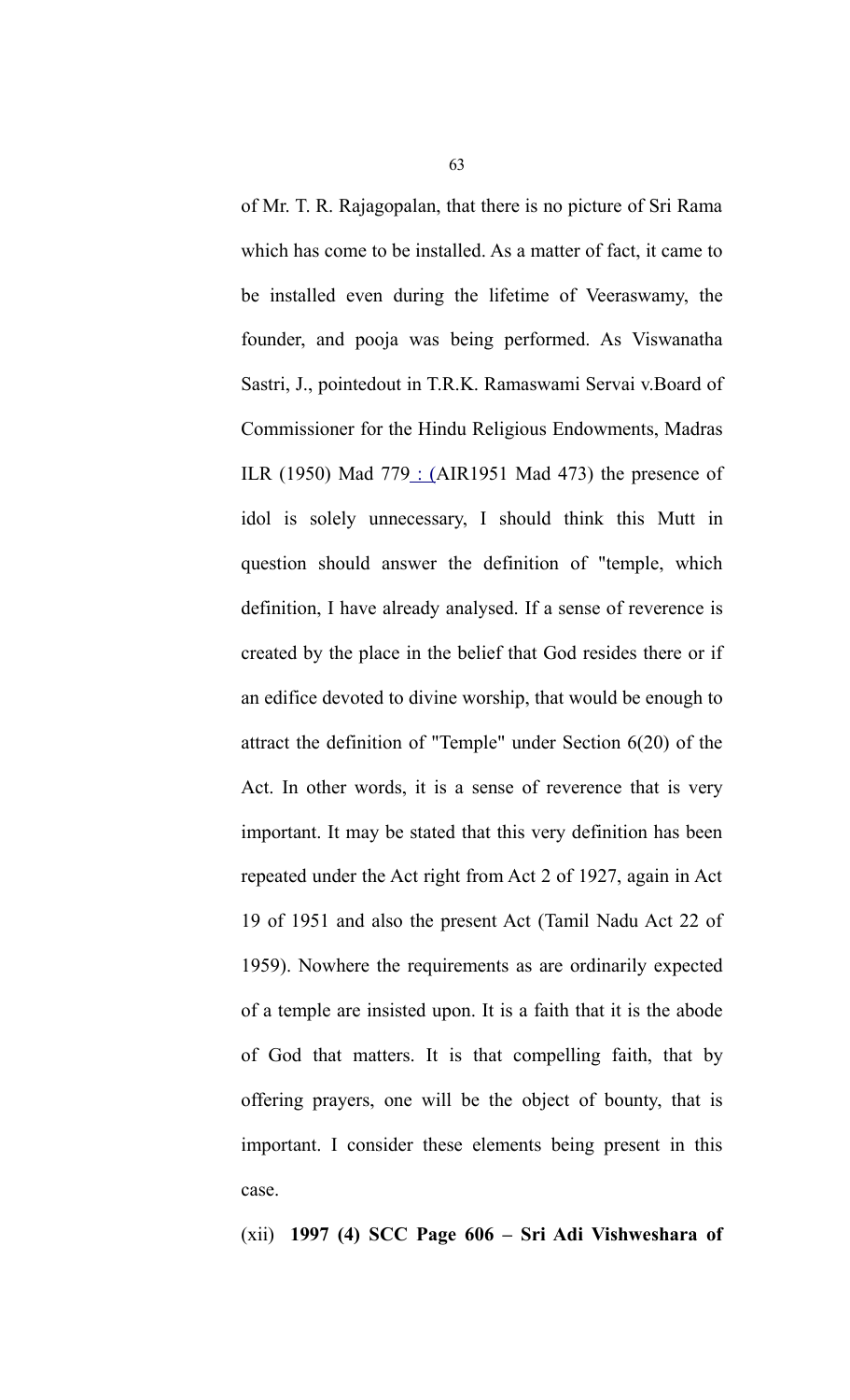**Kashi Vishwanath Temple v. State of U.P.-Paragraph 30 at Page 631-**The nature of Hindu religion is monism. It believes in one supreme-being who manifests himself in many forms. This is the reason why Hindus start adoring any deity either handed down by tradition or brought by a Guru, Swayambhu and seek to attain the ultimate supreme.

(xiii) **AIR 1953 Allahabad – 552 – Gokul Nath Ji Maharaj Vs. Nathji Bhogilal** -According to Hindu notion what is worshipped in a temple is not the stone image or image made of wood. It is the God behind the image which is the object of worship. The real owner of the property dedicated to a temple is deemed to be God himself represented through a particular idol or deity which is merely a symbol.

**Para 4** – Property worshipped for more than 300 years there can be no direct evidence of consecration.

**Para 5** – After the length of time it is impossible to prove by affirmative evidence that there was consecration. However, the idol was duly recognized by all who believed it is an idol of Lord Krishna.

(xiv) **AIR 1925 Privy Council -139 – Pramathanath Mullick Vs. Pradhyumna Kumar Mullick and Others:** Para 9 – Deity is a living being to be treated like a master**. Para 29** – It is not a moving chattel.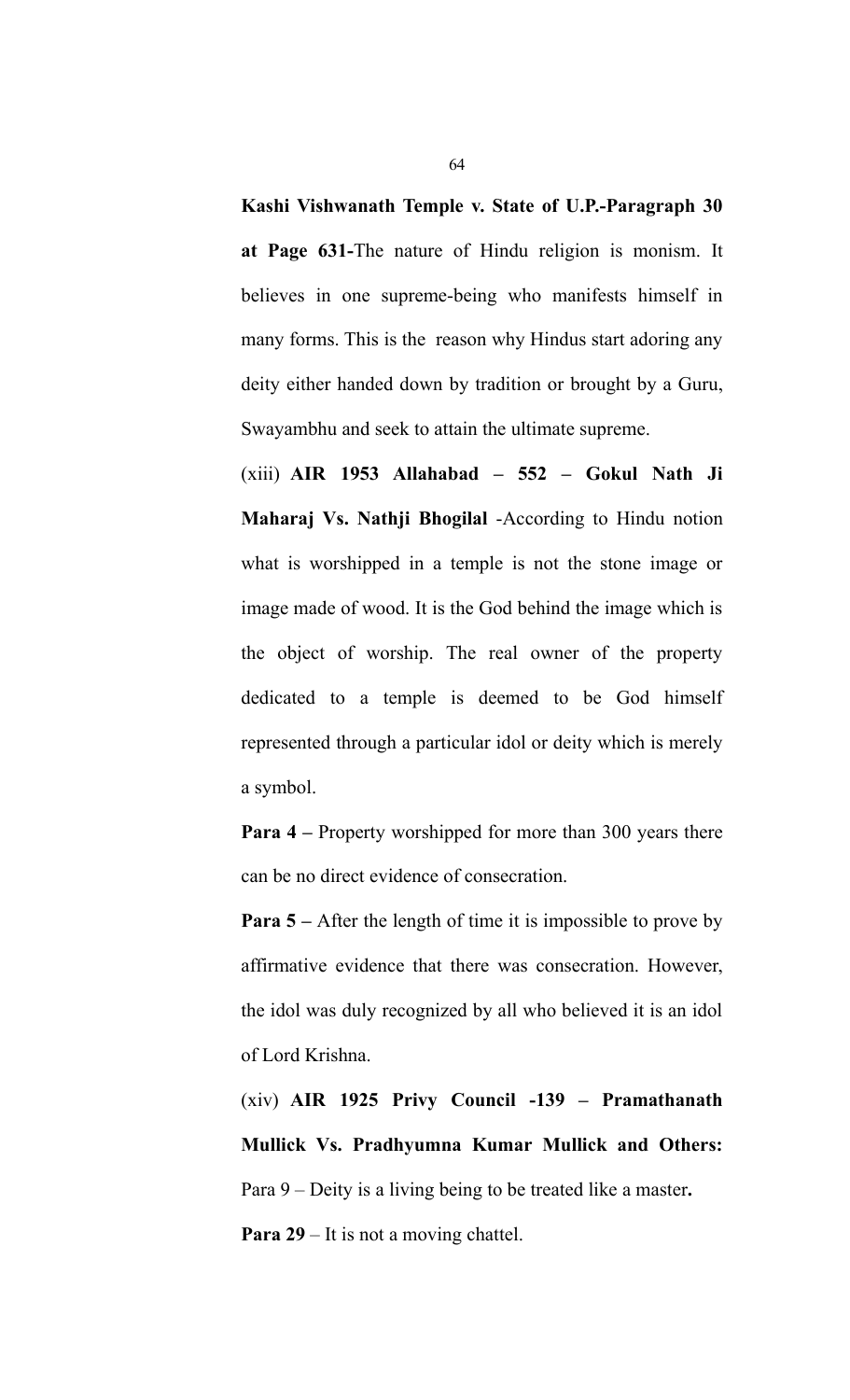**Para 31** – Hindu idol is not property. Custodian cannot destroy or cause injury.

(xv) **3 Indian Cases 642 - Full Bench of Calcutta High Court – Bhupati Nath Smrititirth Bhattacharjee Vs. Ram Lal Mitra and Ors.** *As per Shastric Hindu Law if the image is broken or lost another may be substituted in its place and when so substituted it is not a new personality but the same deity and properties previously vested in the lost or mutilated Thakur. Para 73 reads as under;*

*"73.* Sastri's Hindu Law page 420 shows the Hindu idea of the forms attributed to God for the convenience of worship a particular image may be insentient until consecrated but the deity is not. If the image is broken or lost, another may be substituted in its place and when so substituted it is not a new personality but the same deity and properties previously vested in the lost or mutilated Thacoor become vested in the substituted Thacoor. A Hindu does not worship the "idol" or the material body made of clay or gold or other substance, as a mere glance at the mantras and prayers will show. They worship the eternal spirit of the deity or certain attributes of the same in a suggestive form which is used for the convenience of contemplation as a mere symbol or emblem. It is the incantation of the mantras peculiar to a particular deity that causes the manifestation or presence of the deity or,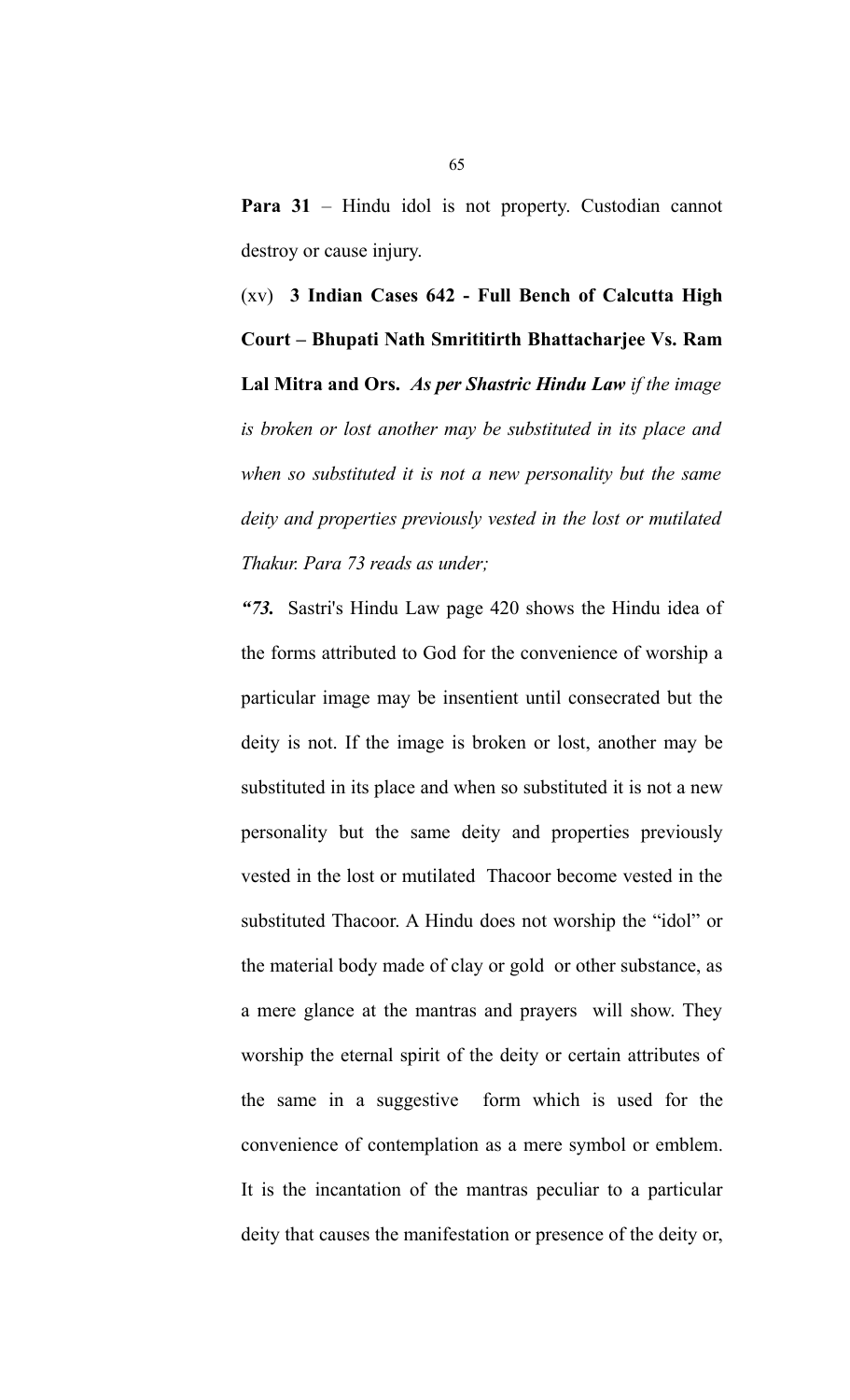according to some, the gratification of the deity. According to either view, it is the relinquishment of property in the name of the deity for securing its gratification that completes the gift and such relinquishments are valid according to Hindu Law even if made by dying man. It may be true that the illiterate Hindu thinks of the consecrated symbol as the deity and has not any clear idea of the particular attribute of the God-head that is worshipped in a particular form, but it cannot be said with any approach to truth that the great Rishis and their commentators who declared the Hindu Law had such a gross idea of the divinity they worshipped. In this view of the case also the text of the Dayabhaga relied on in the Tagore case 9 B.L.R. 377 : 18 W. R. 359 cannot invalidate the gift in favour of a deity whose image is consecrated after the death of the door."

#### **OWNERSHIP OF PROPERTY BY A DEITY**

The right of a deity of being worshipped by its followers can never be confused with secular laws relating to management of deities since they are fundamentally different. In the present case, the question which is before this Court is that whether the site/place of Sri Rama Janma Bhumi which is believed to be the birthplace of Lord Ram by Hindus and is, therefore, a deity in itself and cannot be alienated in any manner. The law on the said point is very clear as has been explained above. It is undoubtedly apparent that the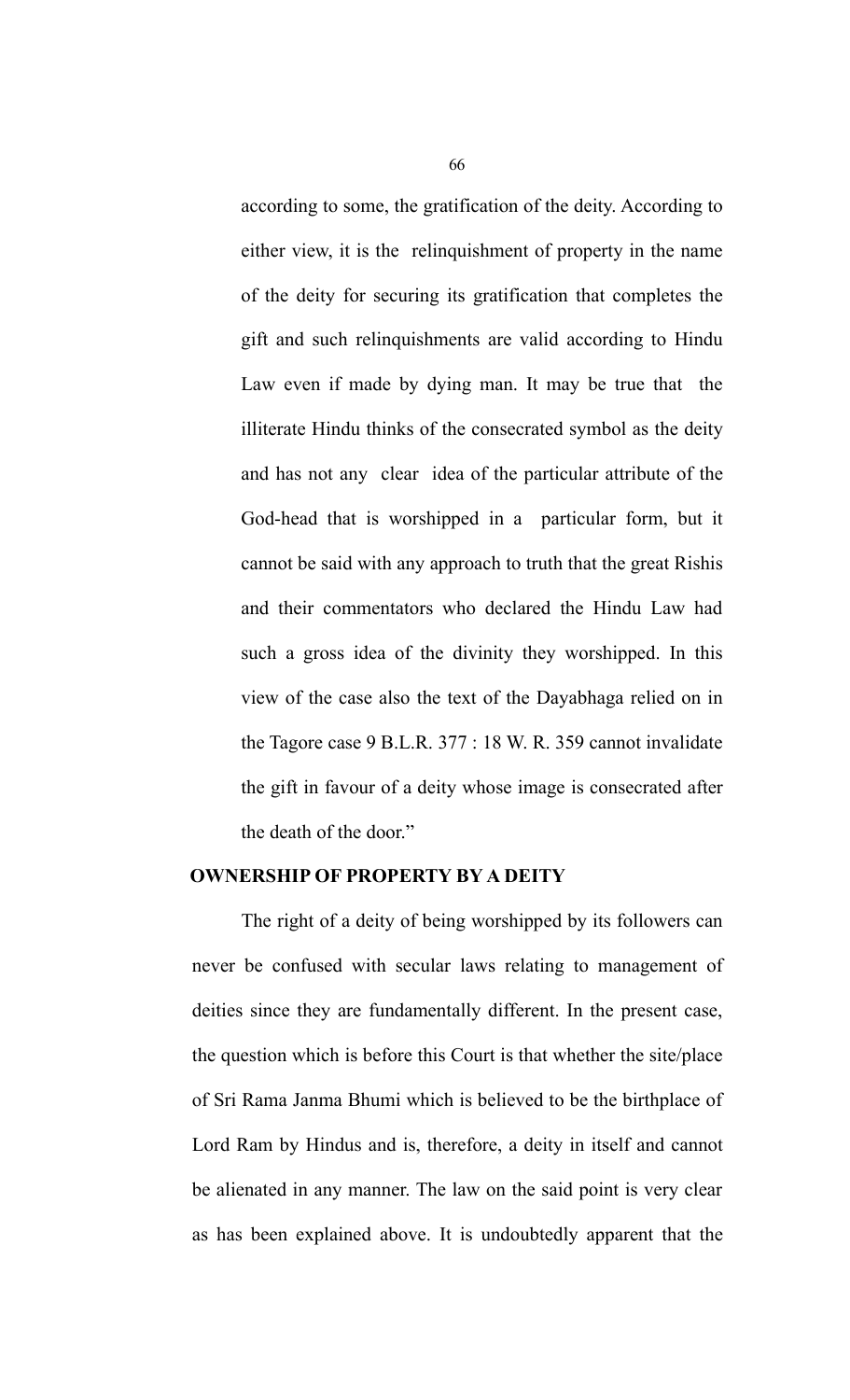said site cannot be alienated, even by the manager or the Shebait.

### **RELEVANT CASE LAWS RELIED BY SHRI RAVI SHANKER ARE AS UNDER:**

**(i) 1969 (1) SCC Page 555 (Jagendra Nath Naskar Vs. Commissioner of Income Tax)** *Para 5 & 6-A Hindu idol owns property only in a figurative sense.*

**"5.** It is well established by high authorities that a Hindu idol is a juristic person in whom the dedicated property vests. fit Manohar Ganesh v. Lakshmiram called the Dakor temple case, West and Birdwood, JJ. state :

"The Hindu Law, like the Roman Law and those derived from it, recognises not only incorporate bodies with rights of property vested in the corporation apart from its individual members but also juridical persons called foundations. A Hindu who wishes to establish a religious or charitable institution may according to his law express his purpose and endow it and the ruler will give effect to the bounty or at least, protect it so far at any rate as is consistent with his own Dharma or conception or morality. A trust is not required for the purpose; the necessity of a trust in such a case is indeed a peculiarity and a modern peculiarity of the English Law. In early law a gift placed as it was expressed on the altar of God, sufficed it to convey to the Church the lands thus dedicated. It is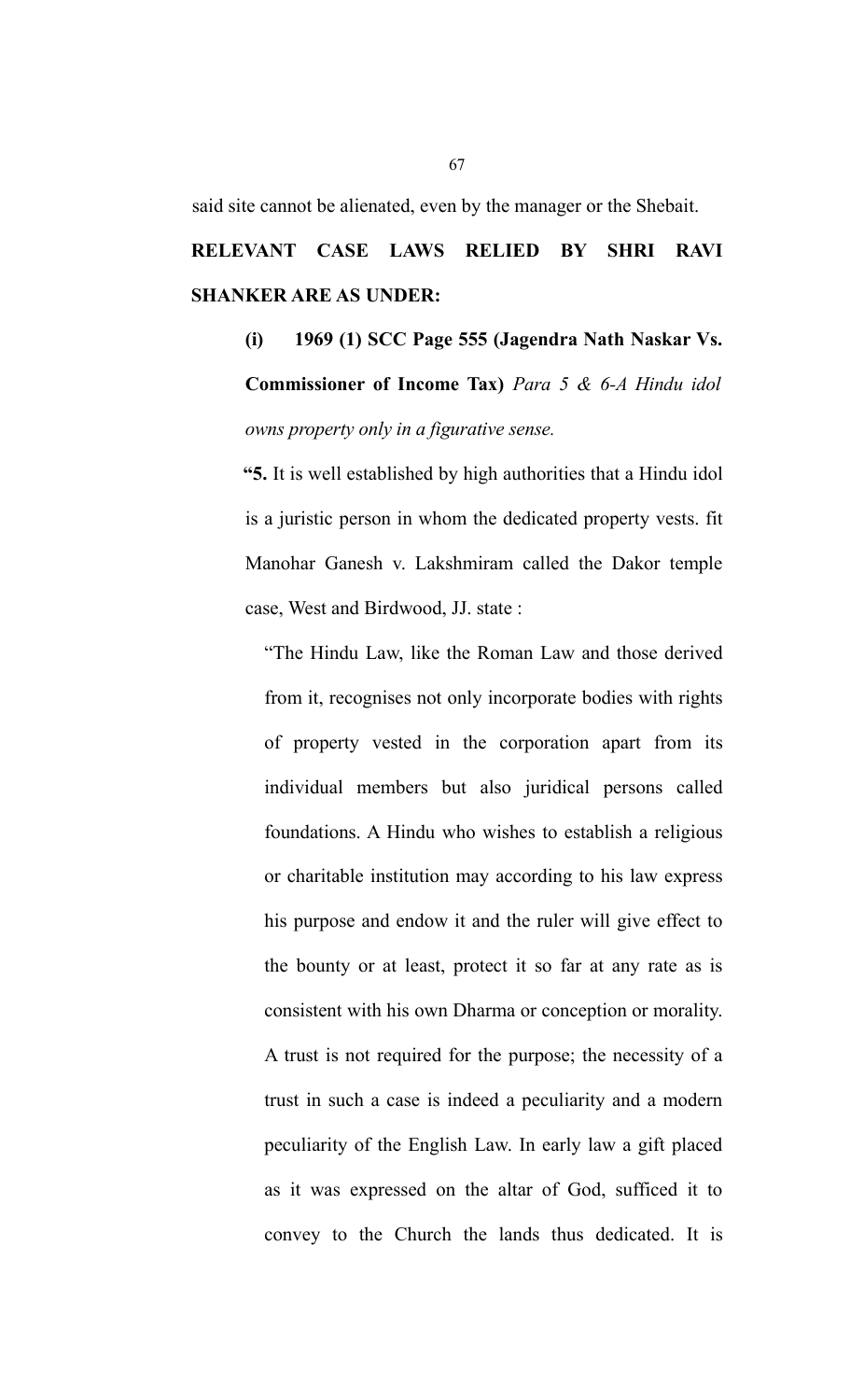consistent wit the grants having been made to the juridical person symbolised or personified in the idol."

The same view has been expressed by the Madras High Court in Vidyapurna Tirtha Swami v. Vidyanidhi Tirtha Swami and Ors. in which Mr. Justice Subrahmania Ayyar stated :

> "It is to give due effect to such a sentiment, widespread and deep-rooted, as it has always been, with reference to something not capable of holding property as a natural person, that the laws of most countries have sanctioned the creation of a fictitious person in the matter as is implied in the felicitous observation made in the work already cited "Perhaps the oldest of all juristic persons is the God, hero or the saint" (Pollock and Maitland's History of English Law, Volume I, 481)."

> **"6.** The consecrated idol in a Hindu temple is a juridical person has been expressly laid down in Manohar Ganesh's case, which Mr. Prannath Saraswati, the author of the 'Tagore Lectures on Endowments' rightly enough speaks of as one ranking as the leading case on the subject, and in which West J., discusses the whole matter with much erudition. And in more than one case, the decision of the Judirial Committee proceeds on precisely the same footing (Maharanee Shibessourec Dehia v. Mothocrapath Acharjo and Prosanna Kumari Debya v. Golab Chand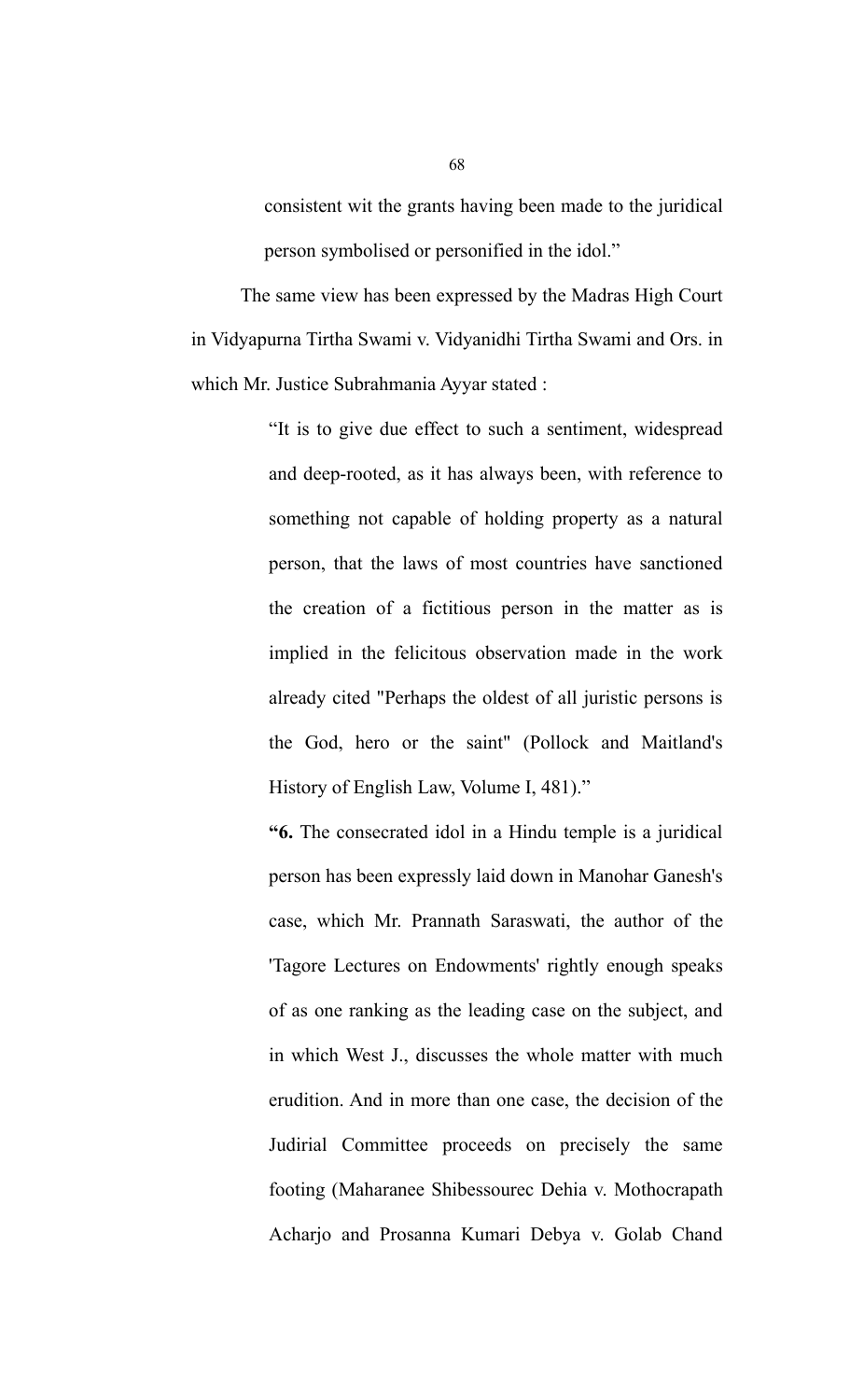Baboo Such ascription of legal personality to an idol must however be incomplete unless it be linked of human guardians for them variously designated in Debya v. Golab Chand Baboo the Judicial Committee observed thus : 'It is only in an ideal sense that property can be said to belong to an idol and the possession and management must in the nature of things be entrusted with some person as shebait or manager. It would seem to follow that the person so entrusted must be necessity be empowered to do whatever may be required for the service of the idol and for the benefit and preservation of its property at least to as great a degree as the manager of an infant heir'-words which seem to be almost on echo of what was said in relation to a church in a judgment of the days of Edward I: 'A church is always under age and is to be treated as an infant and it is not according to law that infants should be disinherited by the negligence of their guardians or be barred of an action in case they would complain of things wrongfully done by their guardians while they are under age' (Pollock and Maitland's 'History of English Law', Volume I, 483."

(ii) **AIR 1957 Supreme Court 133 - Deoki Nandan Agrawal Vs. Murlidhar –** Para 6 – Endowment of property in case of an idol is only in an ideal sense and it cannot have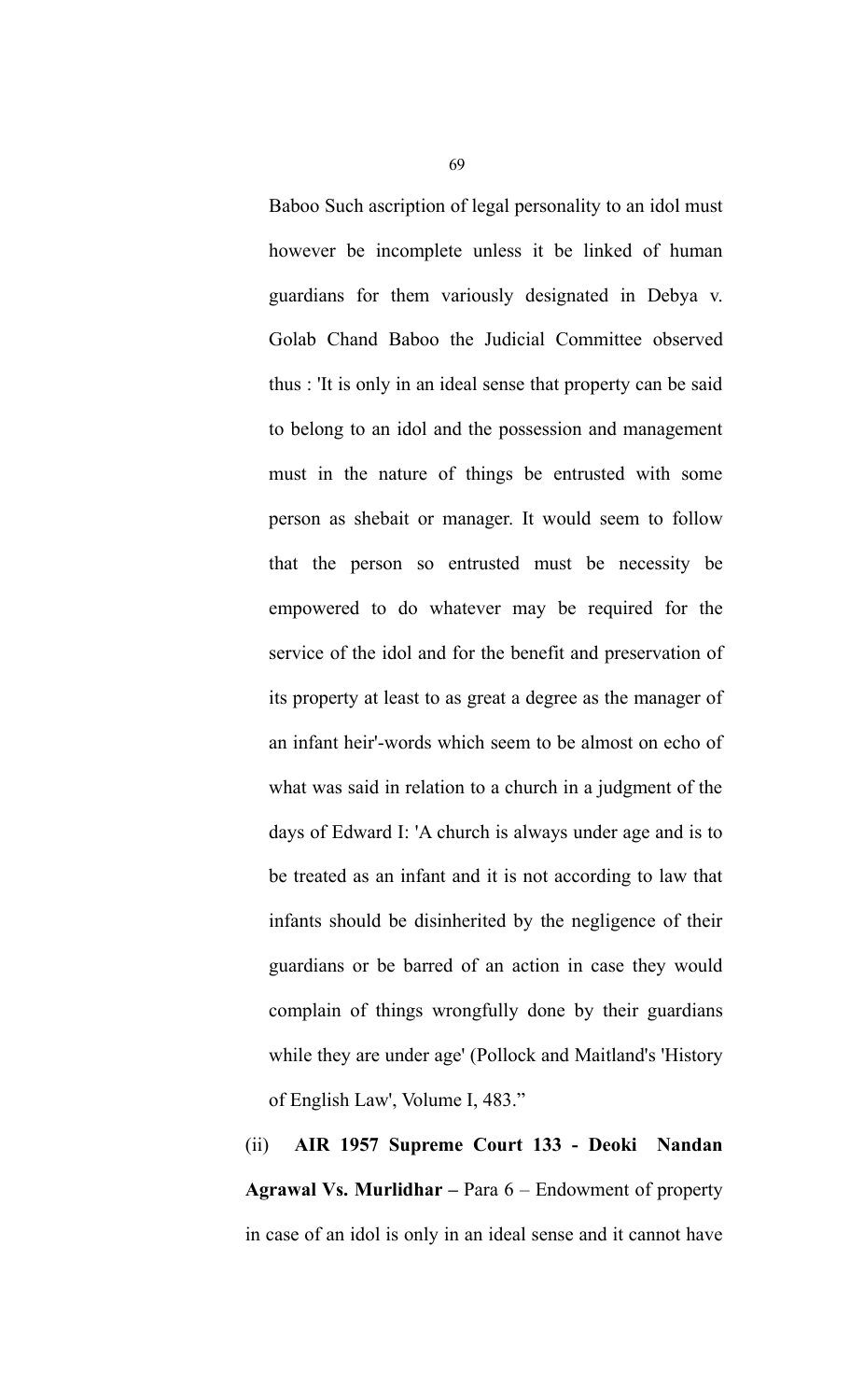any beneficial interest in the endowment. This is for the worshipper. Para-6 reads as under:-

**"6.** Then the question is, who are the beneficiaries when a temple is built, idol installed therein and properties endowed therefore ? Under the Hindu law, an idol is a juristic person capable of holding property and the properties endowed for the institution vest in it. But does it follow from this that it is to be regarded as the beneficial owner of the endowment ? Though such a notion had a vogue at one time, and there is an echo of it in these proceedings (vide para 15 of the plaint), it is now established beyond all controversy that this is not the true position. It has been repeatedly held that it is only in an ideal sense that the idol is the owner of endowed properties. Vide Prosunno Kumari Debya v. Golab Chand Baboo ; Maharaja Jagadindra Nath Roy Bahadur v. Rani Hemanta Kumari Debi and Pramatha Nath Mullik v. Pradhyumna Kumar Mullik . It cannot itself make use of them; it cannot enjoy them or dispose of them, or even protect them. In short, the idol can have no beneficial interest in the endowment. This was clearly laid down in the Sanskrit Texts. Thus, in his Bhashya on the Purva Mimamsa, Adhayaya 9, Pada 1, Sabara Swami is the authenticity on the subject.

"Words such as 'village of the Gods', 'land of the Gods'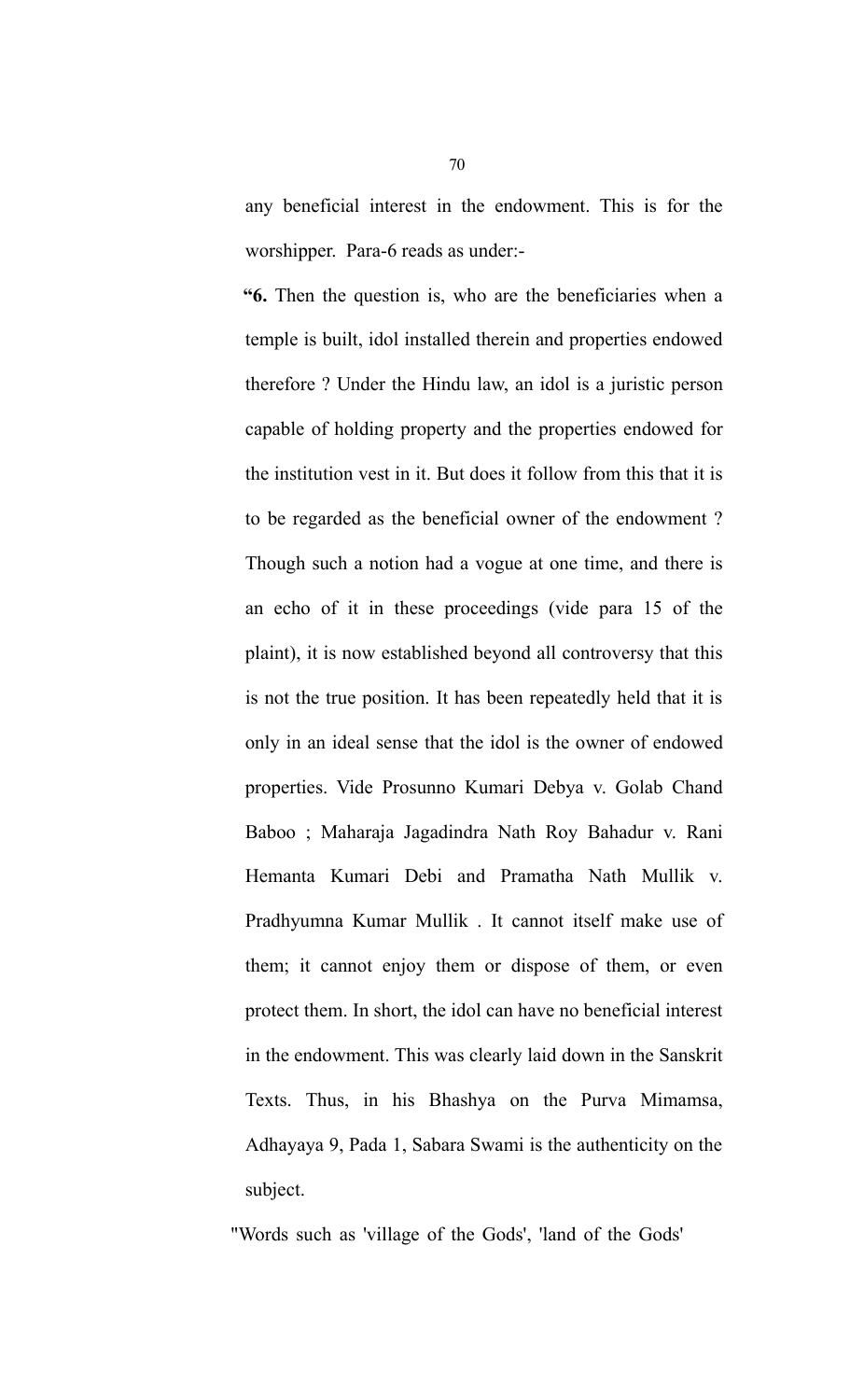are used in figurative sense. That is property which can be said to belong to a person, which he can make use of as he desires. God however does not make use of the village or lands, according to its desires. Therefore nobody makes a gift (to Gods). Whatever property is abandoned for Gods, brings prosperity to those who serve Gods".

 Likewise, Medhathithi in commenting on the expression "Devaswam" in Manu, Chapter XI, Verse 26 is as under:-

"Property of the Gods, Devaswam, means whatever is abandoned for Gods, for purposes of sacrifice and the like, because ownership in the primary sense, as showing the relationship between the owner and the property owned, is impossible of application to Gods. For the Gods do not make use of the property according to their desire nor are they seen to act for protecting the same".

 Thus, according to the texts, the Gods have no beneficial enjoyment of the properties, and they can be described as their owners only in a figurative sense (Gaunartha), and the true purpose of a gift of properties to the idol is not to confer any benefit on God, but to acquire spiritual benefit by providing opportunities and facilities for those who desire to worship. In Bhupati Nath Smrititirtha v. Ram Lal Maitra , it was held on a consideration of these and other texts that a gift to an idol was not to be judged by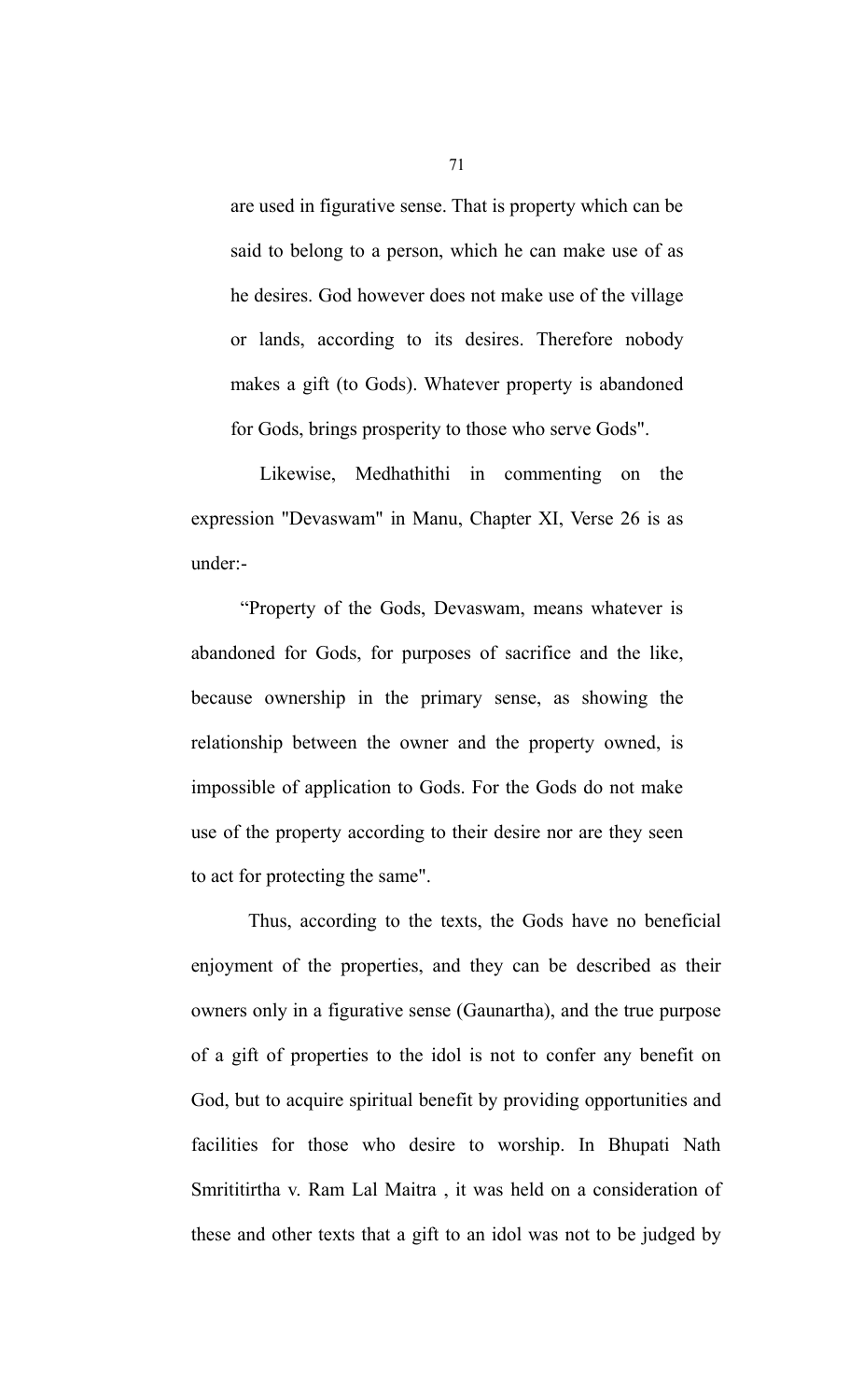the rules applicable to a transfer to a 'sentient being', and that dedication of properties to an idol consisted in the abandonment by the owner of his dominion over them for the purpose of their being appropriated for the purposes which he intends. Thus, it was observed by Sir Lawrence Jenkins C. J. at p. 138 that "the pious purpose is still the legatee, the establishment of the image is merely the mode in which the pious purpose is to be effected" and that "the dedication to a deity" may be "a compendious expression of the pious purposes for which the dedication is designed". Vide also the observations of Sir Ashutosh Mookerjee at p. 155. In Hindu Religious Endowments Board v. Veeraraghavachariar Varadachariar J. dealing with this question, referred to the decision in Bhupati Nath Smrititirtha v. Ram Lal Maitra (supra) and observed :

> "As explained in that case, the purpose of making a gift to a temple is not to confer a benefit on God but to confer a benefit on those who worship in that temple, by making it possible for them to have the worship conducted in a proper and impressive manner. This is the sense in which a temple and its endowments are regarded as a public trust".

(iii) **AIR 1970 Supreme Court 439 – Kalanka Devi Sansthan Vs. Maharashtra Revenue Tribunal –** Para 5 at Page 442 – *The properties of an idol do not vest in the*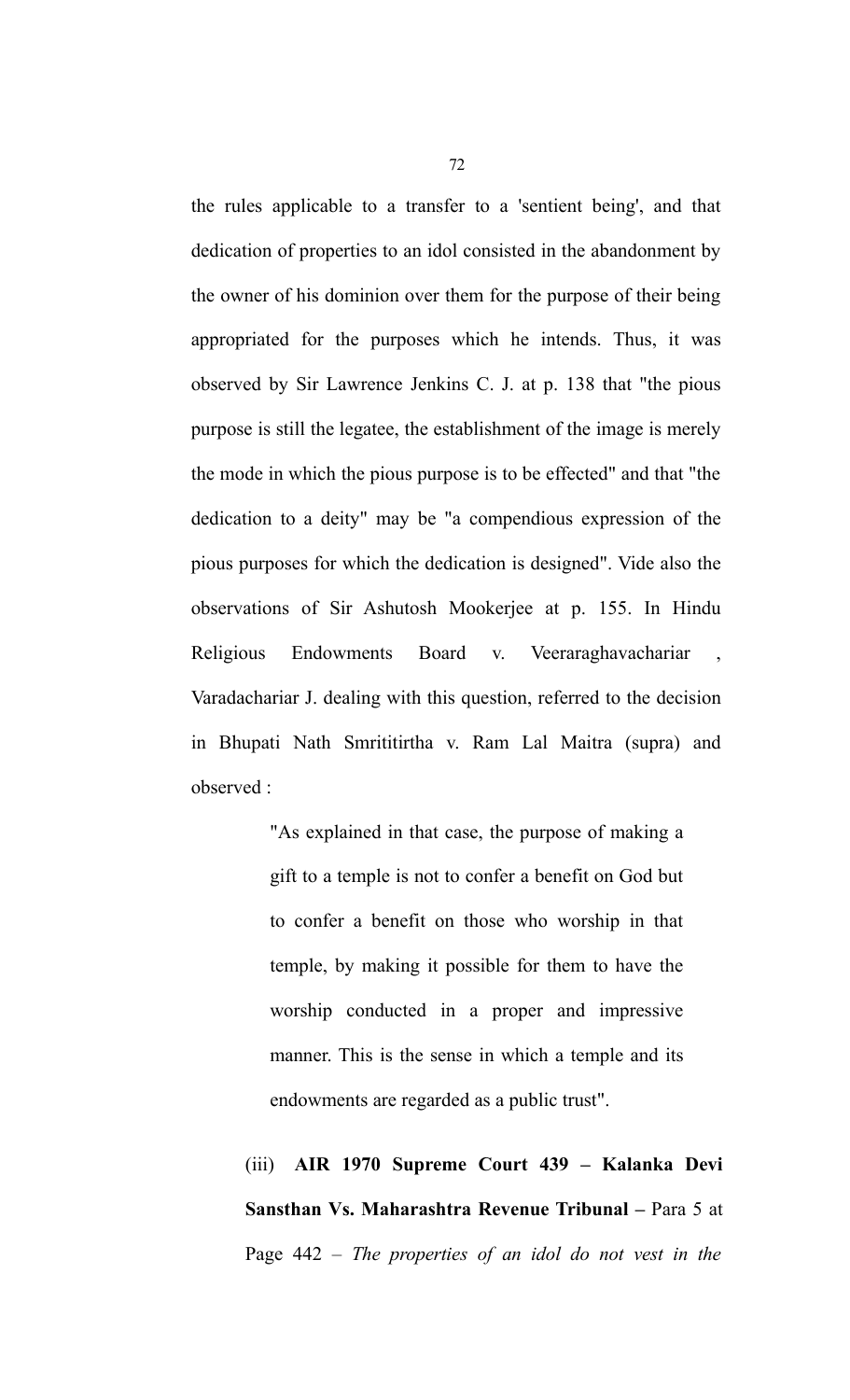*manager or Shevait. It is the deity or the Sansthan which owns and holds the property. It is only the possession and management which vests with the manger.* 

Para 5 reads as under:

**"5.** It has next been contended that in the provisions of the Berar Regulation of Agricultural Leases Act, 1951 public trusts of charitable nature were included among those who could claim possession from a tenant on the ground of personal cultivation. It is not possible to see how the provisions of a repealed statute which was no longer in force, after the enactment of the Act, could be of any avail to the appellant. The decision in Ishwardas v. Maharashtra Revenue Tribunal and Ors.:  $[1968]$ 3 SCR 441 = (AIR 1968 SC 1364) has also been referred to by the counsel for the appellant. In that case it was said that under Section 2(18) of the Bombay Public Trusts Act a trustee has been defined as meaning a person in whom either alone or in association with other persons the trust property is vested and includes a manager. In view of this definition the properties of the trusts vest in the managing trustee and he is the landlord under Clause 32 of Section 2 of the Act. As he is the landlord, he can ask for a surrender from the tenant of the lands of the trust "to cultivate personality". In the present case it is common ground that the Sansthan is a private trust and is not governed by the provisions of the Bombay Public Trusts Act. The manager of the Wahiwatdar of the Sansthan cannot, therefore, fall within the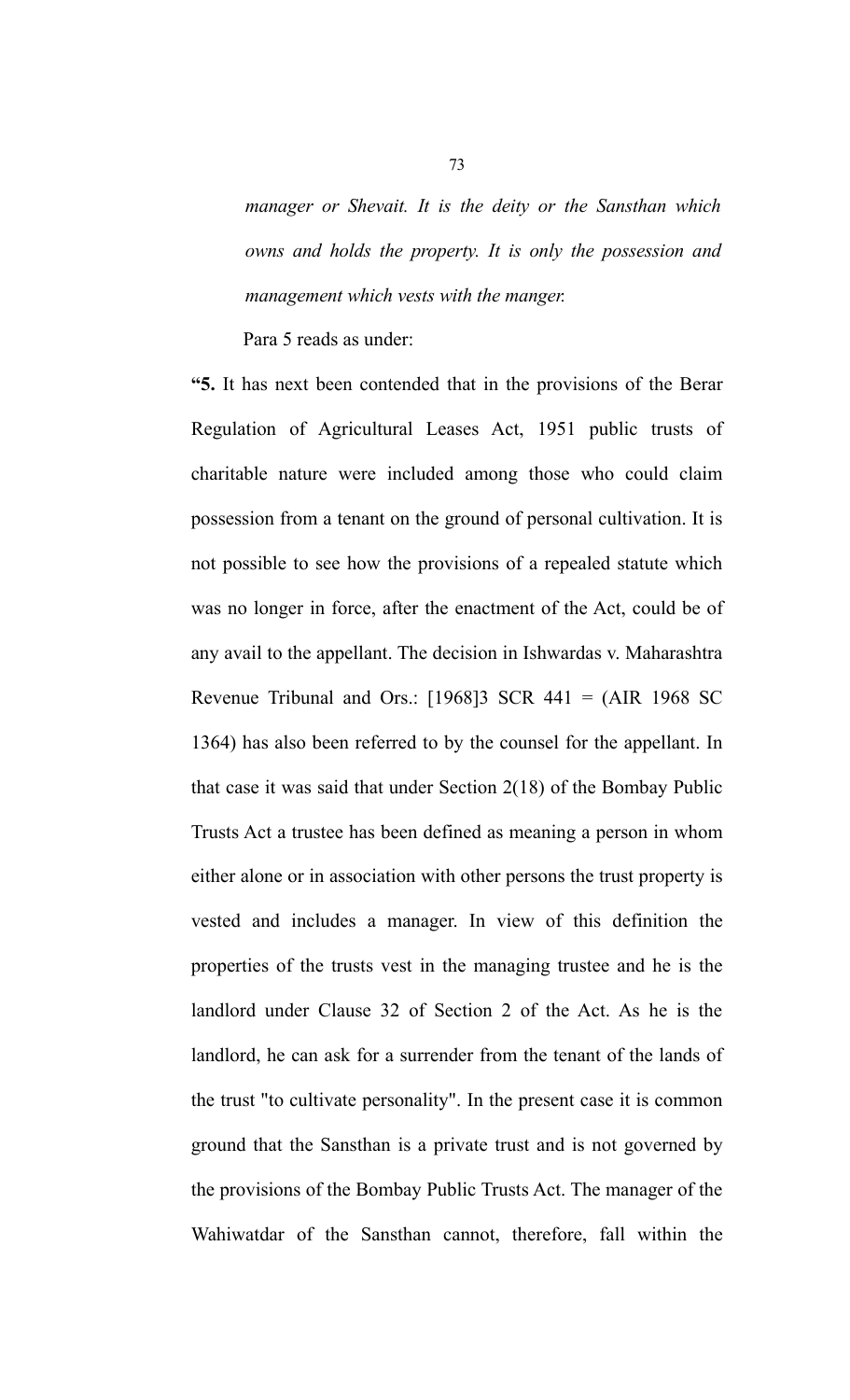definition of the word "trustee" as given in Section 2(18) of that Act. It may be mentioned that in Ishwardas, case : [1968]3 SCR441 = (AIR 1968SC 1364) the court refrained from expressing any opinion on the question whether a manager or a Shebait of the properties of an idol or the manager of the Sansthan can or cannot apply for surrender by a tenant of lands for personal cultivation. The distinction between a manager or a Shebait of an idol and a trustee where a trust has been created is well recognised. The properties of the trust in law vest in the trustee whereas in the case of an idol or a Sansthan they do not vest in the manager or the Shebait. It is the deity or the Sansthan which owns and holds the properties. It is only the possession and the management which vest in the manager."

**(iv) AIR 1960 Supreme Court Page 100 -(Narayan Vs. Gopal)** Para 35 to 38 – A manager of a public temple has no right to remove the idol especially when majority of the worshippers object to it. It quotes Kane – an idol is not to be removed permanently because that would tantamount to establishing a new temple. However, if the public agreed to temporary removal it could be done for a valid reason. Paras-35 to 38 read as under:-

**"35.** There are, however, cases in which this matter has come up for consideration before the Courts. In Ram Soondur Thakoor v. Taruck Chunder Turkoruttun , there was a destruction of the temple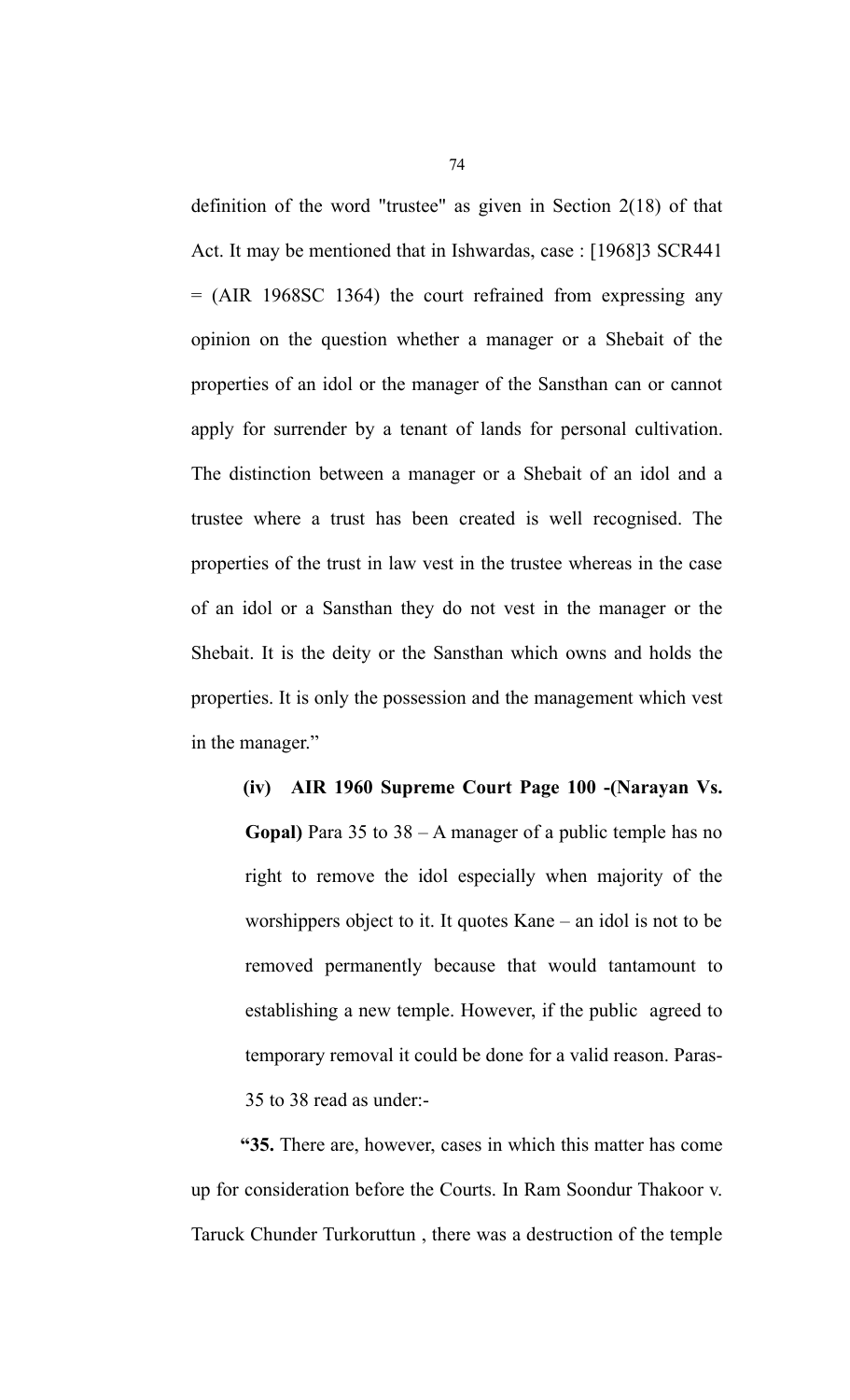by the erosion of the river on the banks of which the idol was installed. The suit was filed by the plaintiffs for a declaration of their right to remove the idol to their own house and to keep it there for the period of their turn of worship. This claim was decreed. On appeal, Dwarknath Mitter and Ainslie, JJ., interfered only to the extent that the lower Court ought to have defined the precise period for which the plaintiffs were entitled to worship the idol before it could make the declaratory decree, which it had passed in their favour. They also directed that if it was found by the lower appellate Court that the plaintiffs and the defendants were jointly entitled to worship the idol during any part of the period mentioned by the plaintiffs, the lower appellate Court should not allow the plaintiffs to remove the idol to their own house at Khatra for that portion of time. It appears from the judgment that though the plaintiffs were allowed to remove the idol to their own house, they were to reconvey it at their own expense to the place where it was at the time of the institution of the suit. The learned Judges, however, qualified their judgment by saying that it was not contended in the case before then that the idol was not removable according to the Hindu Shastras.

> 36. In Hari Raghunath v. Anantji Bhikaji , ILR 44 Bom. 466 (AIR 1920 Bom. 67 (2), the temple was a public one. It was held by the High Court that under Hindu law, the manager of a public temple has no right to remove the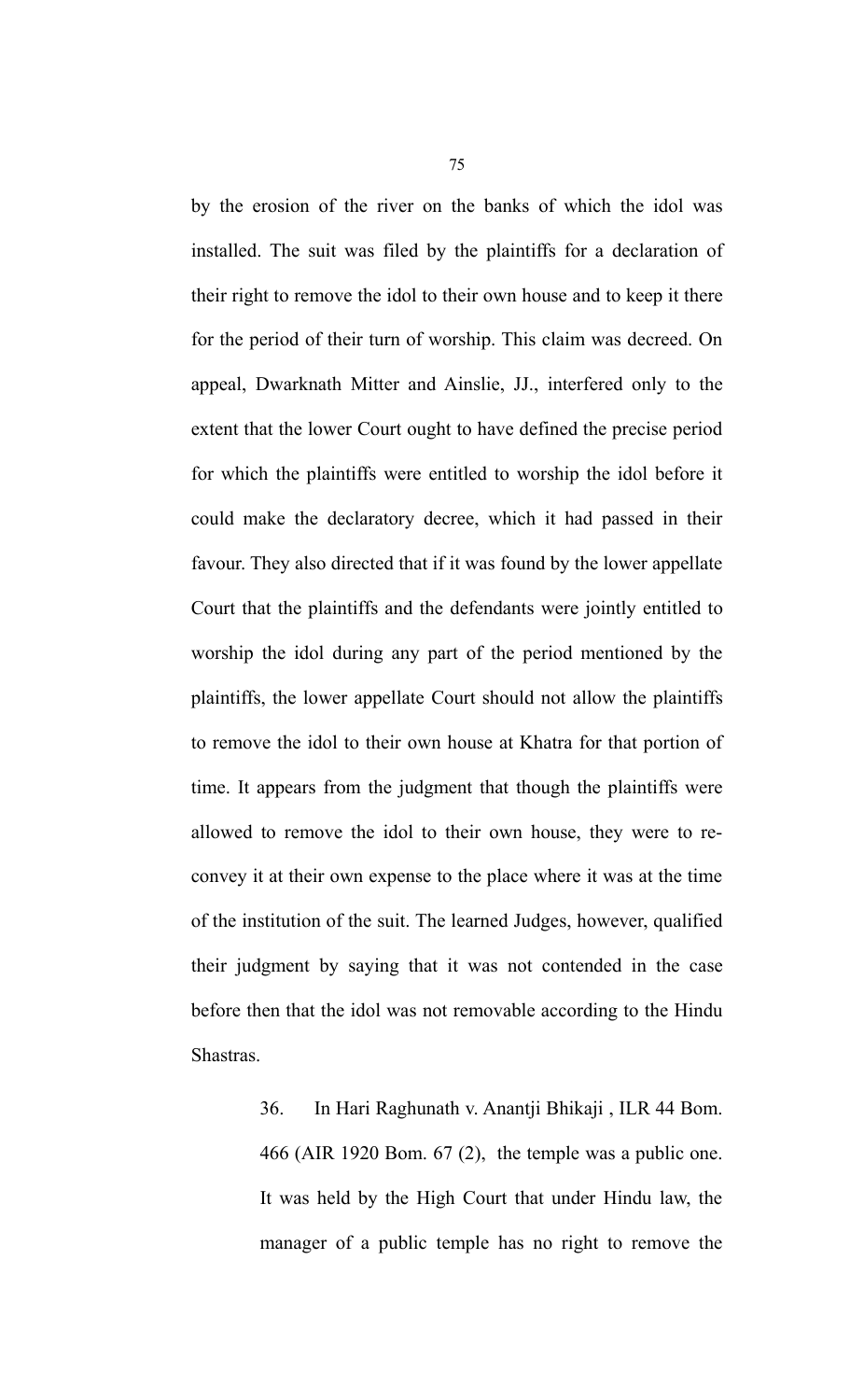image from the old temple and install it in another new building, especially when the removal is objected to by a majority of the worshippers. It is interesting to note that in this case Dr. P. V. Kane appeared, and in the course of his argument, he stated as follows :

"According to the Pratishtha-Mayukha of Nilkantha and other ancient works an image is to be removed permanently only in case of unavoidable necessity, such as where the current of a river carries away the image. Here the image is intact. It is only the temple that is dilapidated. For repairing it, the image need not necessarily be removed. Even if it may be necessary to remove the image, that will be only temporarily. The manager has under Hindu law no power to effect permanent removal of an image in the teeth of opposition from a large number of the worshippers. In the instances cited by the appellant, worshippers had consented to the removal. Permanent removal of an image without unavoidable necessity is against Hindu sentiment."

(Italics hereto supplied)

#### **Shah, J. (Crump J. concurring) observed as follows:**

"It is not disputed that the existing building is in a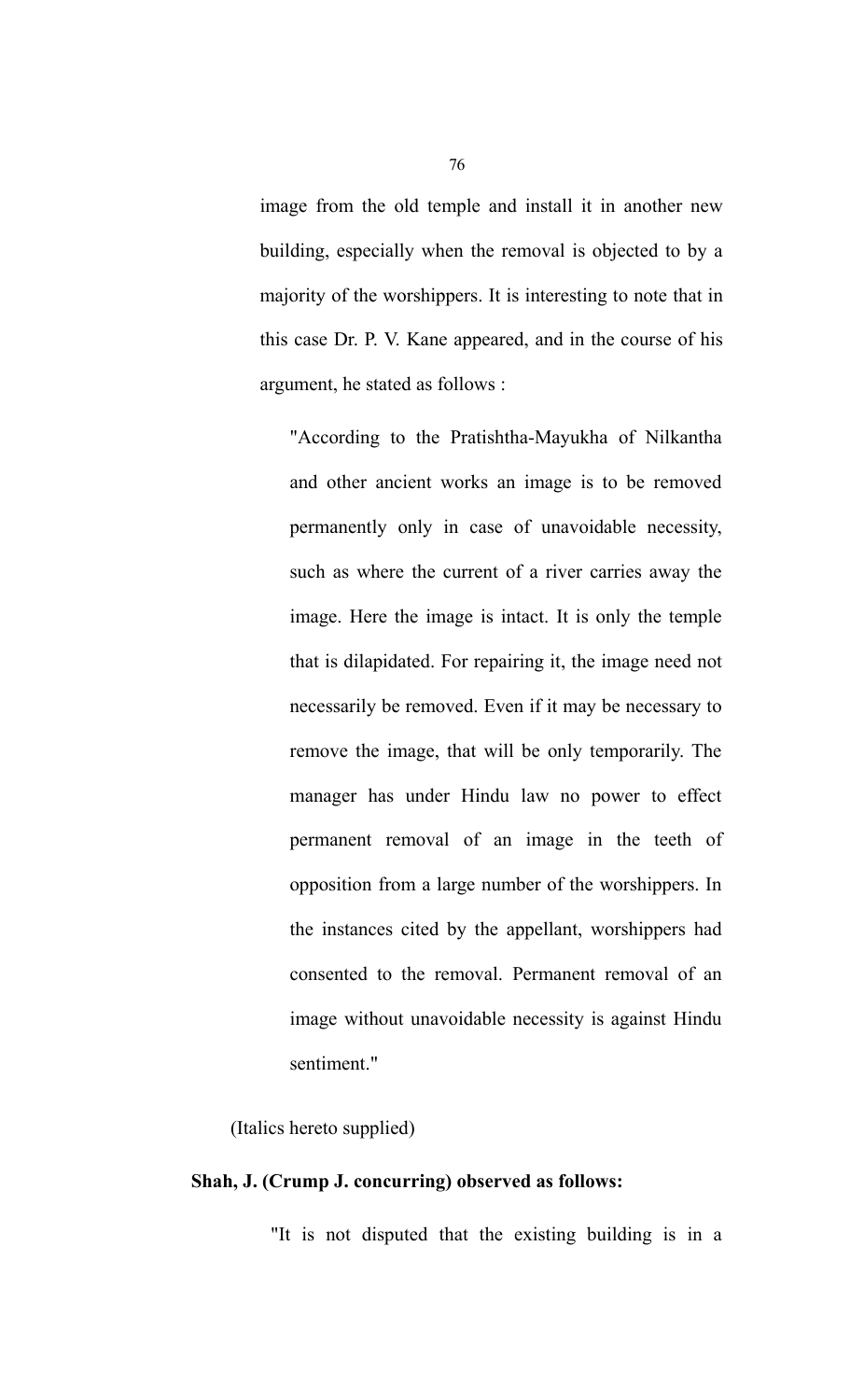ruinous condition and that it may be that for the purpose of effecting the necessary repairs the image may have to be temporarily removed. Still the question is whether the defendant as manager is entitled to remove the image with a view to its installation in another building which is near the existing building. Taking the most liberal view of the powers of the manager, I do not think that as the manager of a public temple he can do what he claims the power to do, viz., to remove the image from its present position and to instal it in the new building. The image is consecrated in its present position for a number of years and there is the existing temple. To remove the image from that temple and to instal it in another building would be practically putting a new temple in place of the existing temple. Whatever may be the occasions on which the installation of a new image as a substitute for the old may be allowable according to the Hindu law, it is not shown on behalf of the defendant that the ruinous condition of the existing building is a ground for practically removing the image from its present place to a new place permanently. We are not concerned in this suit with the question of the temporary removal which may be necessary when the existing building is repaired."

The case is an authority for the proposition that the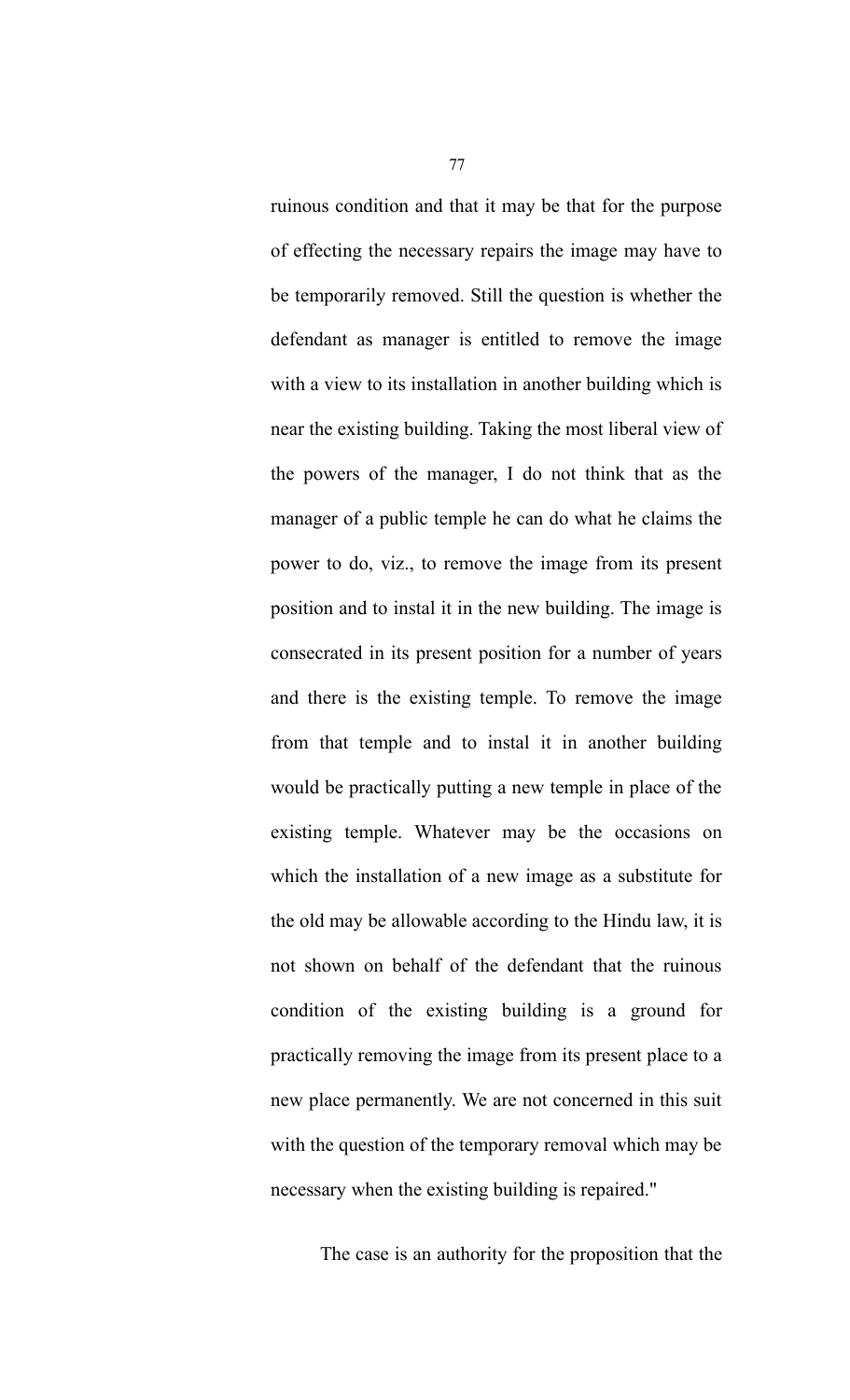idol cannot be removed permanently to another place, because that would be tantamount to establishing a new temple. However, if the public agreed to a temporary removal, it could be done for a valid reason.

37. In Pramatha Nath Mullick v. Pradyumna Kumar Mullick, 52 Ind App 245 (AIR 1925 PC 139), the deed of trust created an injunction against the removal of the deity. The following quotation from that deed of trust shows the powers of the manager :

"Shall be for ever held by the said Jadulal Mullick, his heirs, executors, administrators and representatives to and for the use of the said Thakur Radha Shamsunderji to the intent that the said Thakur may be located and worshipped in the said premises and to and for no other use or intent whatsoever provided always that if at any time hereafter it shall appear expedient to the said Jadulal Mullick, his heirs, executors, administrators or representatives so to do it shall be lawful for him or them upon his or their providing and dedicating for the location and worship of the said Thakur another suitable Thakur Bari of the same or greater value than the premises hereby dedicated to revoke the trusts hereinbefore contained and it is hereby declared that unless and until another Thakur Bari is provided and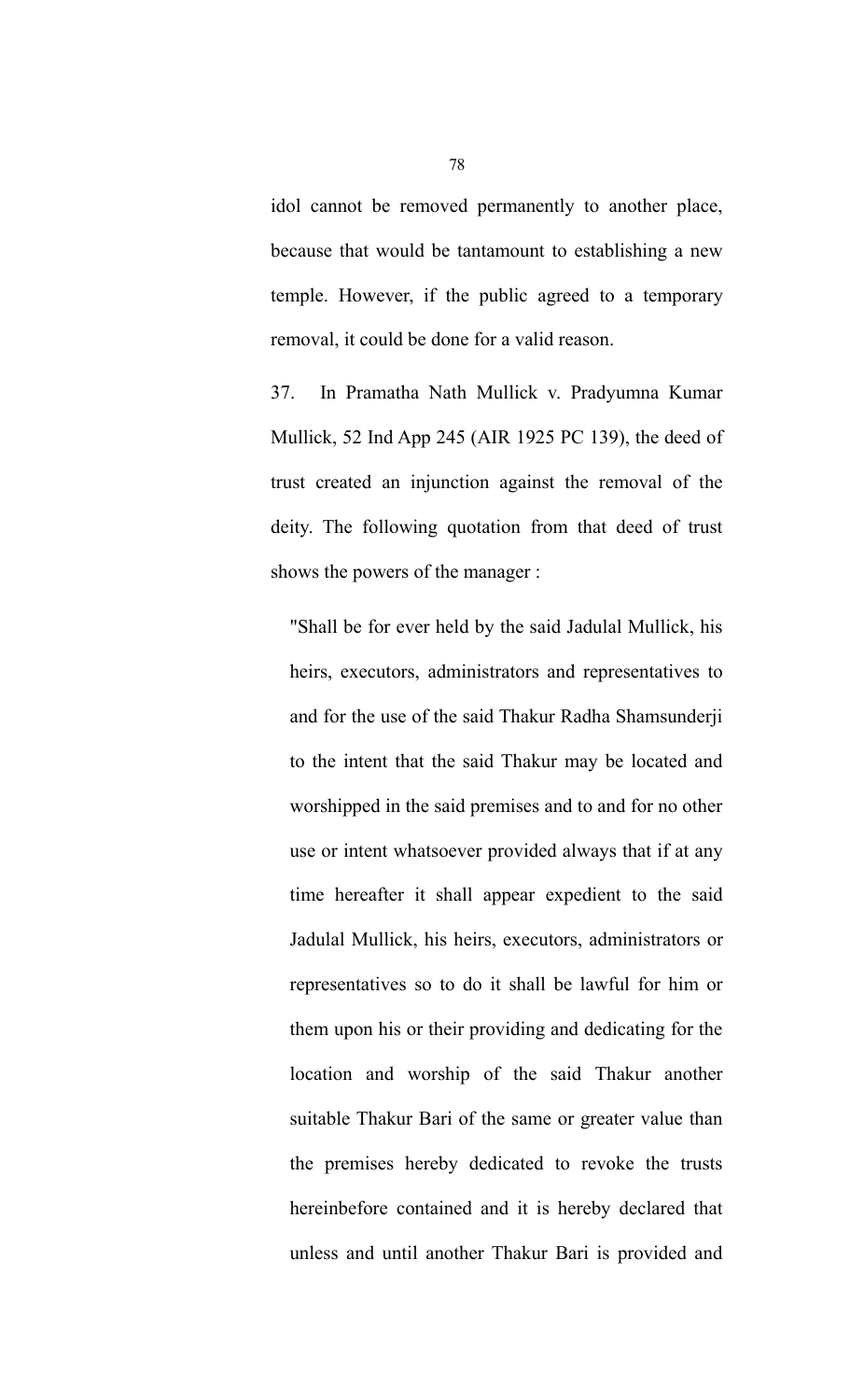dedicated as aforesaid the said Thakur shall not on any account be removed from the said premises and in the event of another Thakur Bari being provided and dedicated as aforesaid the said Thakur shall be located therein, but shall not similarly be removed therefrom on any account whatsoever."

The Privy Council analysed this provision, and stated that the last condition made the idol immovable, except upon providing for the dedicate another Thakur Bari of the same or larger value. It observed :

"The true view of this is that the will of the idol in regard to location must be respected. If, in the course of a proper and unassailable administration of the worship of the idol by the Shebait, it be thought that a family idol should change its location, the will of the idol itself, expressed through his guardian, must be given effect to."

Their Lordships ordered the appointment of a disinterested next friend, who was to commune with the deity and decide what course should be adopted, and later the instructions of the deity vouchsafed to that representative were carried out. In this case, there was a family deity and there was a provision for removing the idol to another better and more suitable Thakur Bari, if it appeared necessary. The wishes of the deity were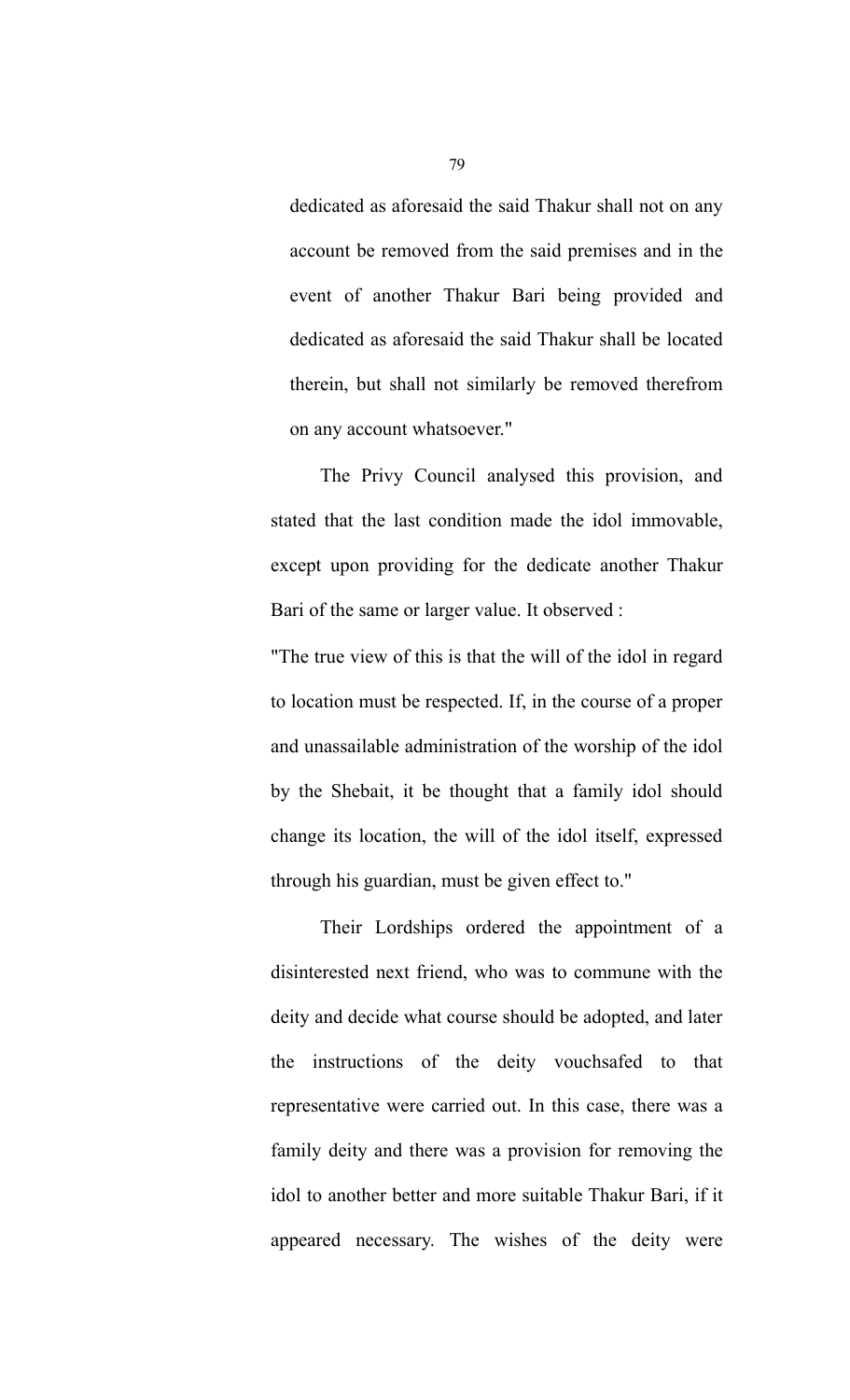considered and consulted. The case, however, is not quite clear as to whether in all circumstances the idol can be removed from one place to another.

38. The last case on the subject is Venkatachala v. Sambasiva, AIR 1927 Mad. 465: 52 Mad. LJ 288. The headnote quite clearly gives the decision, and may be quoted here :

"Where all the worshippers of a temple, who are in management of it, decide to build a new temple, the old one being in ruins and the site on which it stood becoming insanitary and inconvenient for worshippers, then, unless there is clear prohibition against their demolishing the old temple and building a new temple, the Court is not entitled to prevent the whole body from removing the temple with its image to a new site in the circumstances."

 Devadoss, J., quoted passages from Kamika Agama, and referred to Prathista Mayukha by Nilakanta, Purva Karana Agamam and Nirnaya Sindhu. He, however, relied upon certain passages from Purva Thanthiram by Brighu, Kamika Agama, Siddhanta Sekhara and Hayasirsha Pancharatra, and came to the above conclusion. The effect of the decision is that the whole body of worshippers, if they are of one mind, can even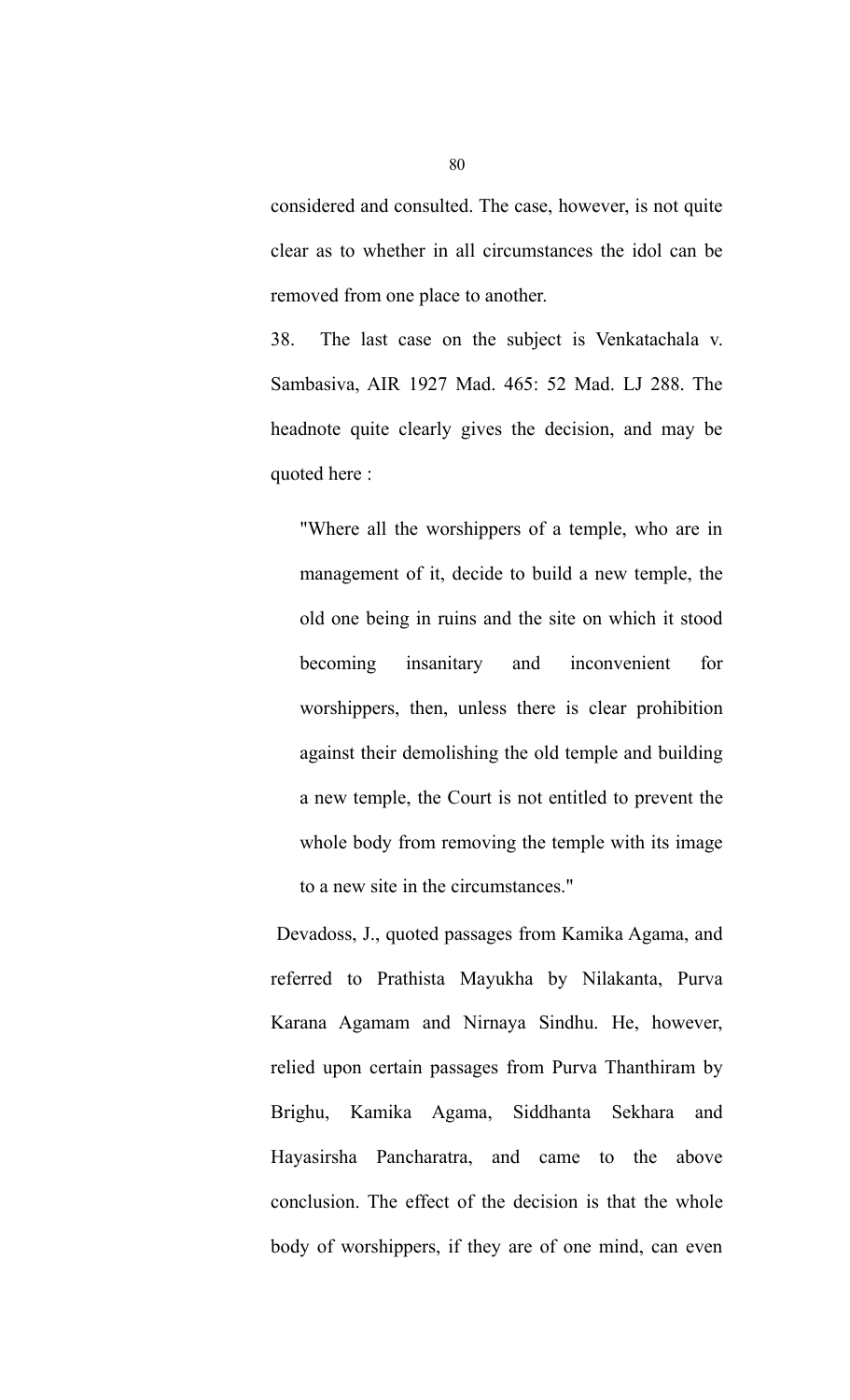permanently remove an idol to another habitation.

## **AN IDOL/PUBLIC TEMPLE IS NOT SUBJECT TO ALIENATION (Res extra-commercium)**

It is a well known legal proposition that temples are sancrosanct and there cannot be alienation of a public temple under any circumstance being res extra commercium. Shri Ravi Shanker has relied over following cases:-

**(i) AIR 1957 Allahabad – 77 : Mukundji Mahraj Vs. Persotam Lalji Mahraj -Para 28-29 –** A temple has a special sanctity distinct from other endowed property. To alienate a temple itself is to cut at the root of the very existence of the idol. Hindu sentiments view the alienation of a temple as a sacrilege. The sale of temple and an execution of a deed are totally void.

28. Whatever may be said about a permanent alienation of endowed property other than a temple, in the very nature of things, having regard to the duties of a Manager or a Shebait towards the idol or institution, there can be no necessity of alienating the temple or any portion of it in which the idol is installed. The maintenance of the entire building is the prime concern of the Manager or the Shebait.

(ii) The temple has a special sanctity distinct from other endowed property. To alienate the temple itself is to cut at the root of the very existence of the idol in the habitation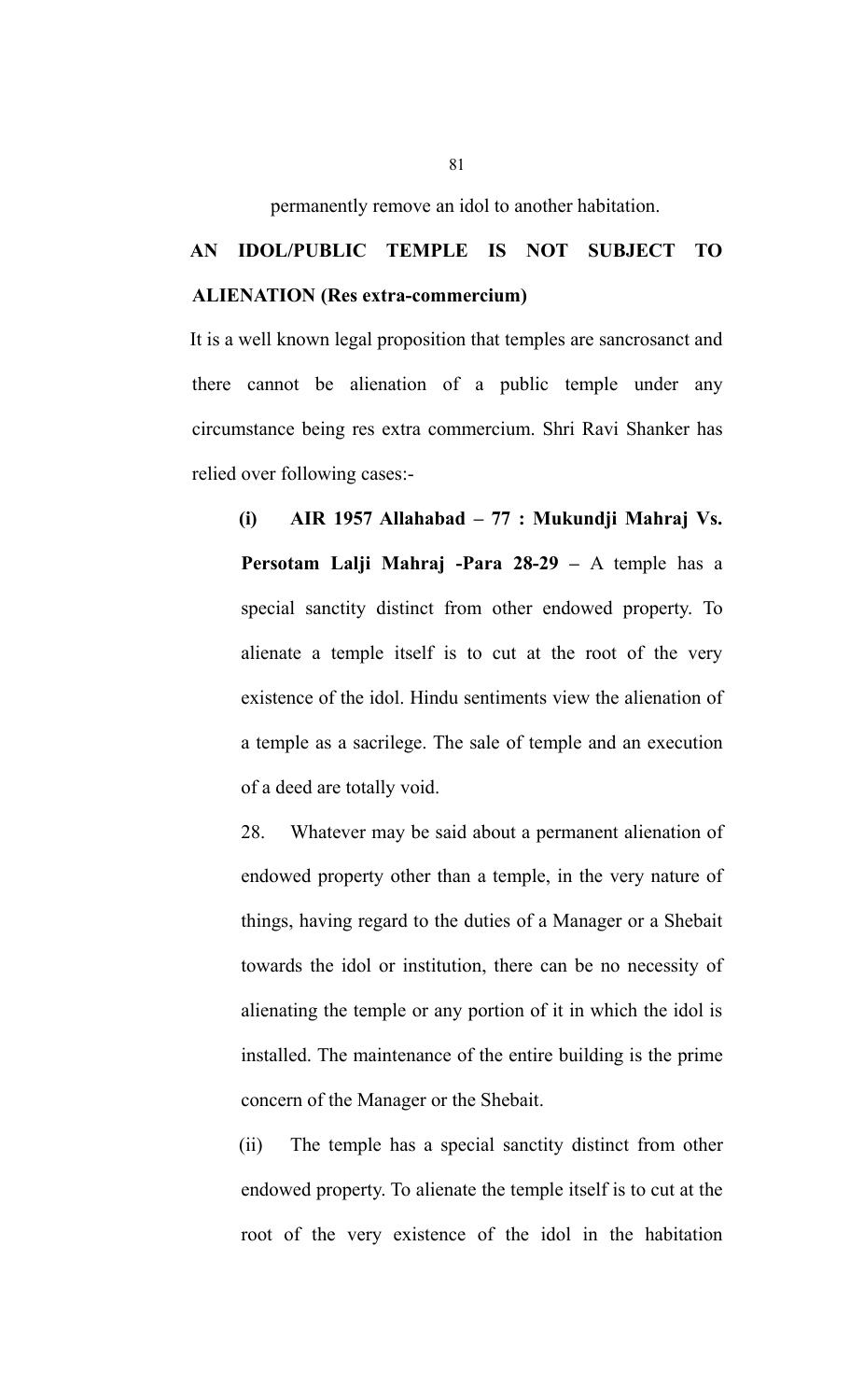intended by the founder. Hindu Sentiment views the alienation of a temple as a sacrilege. Not until the idol has been removed from the temple in accordance with shastric rites and has assumed a new habitation and the temple abandoned as a place of worship may the temple be alienated or sold in execution of a decree.

**Para 31 –** Idol was not a party and hence the decree is nullity. This brings us to the question of limitation. As the idol was not properly represented in the aforesaid suits, the decrees were nullities as against the idol. , In such cases the principle laid down by the Privy Council in Rashidunnisa v. Muhammad Ismail, ILR 31 All 572 (PC) (I) and by this Court in Dwarika Halwai v. Sitla Prasad, AIR1940 All 256 (J) applies. The decree is not merely voidable, but null and void. The decrees being nullities can be ignored and the plaintiff is not under the necessity of having them set aside before suing for possession.

Limitation would run against the plaintiff from the date on which the defendant took effective possession over the property, see Sudarsan Das v. Ram Kirpal Das, AIR 1950 PC 44 (K). This possession was taken in 1936. The period of limitation would be 12 years under Article 142, Limitation Act. The suit was, therefore, well within time.

#### (ii) **AIR 1940 Madras – 208 - Kashi Mangal Nath IIIath**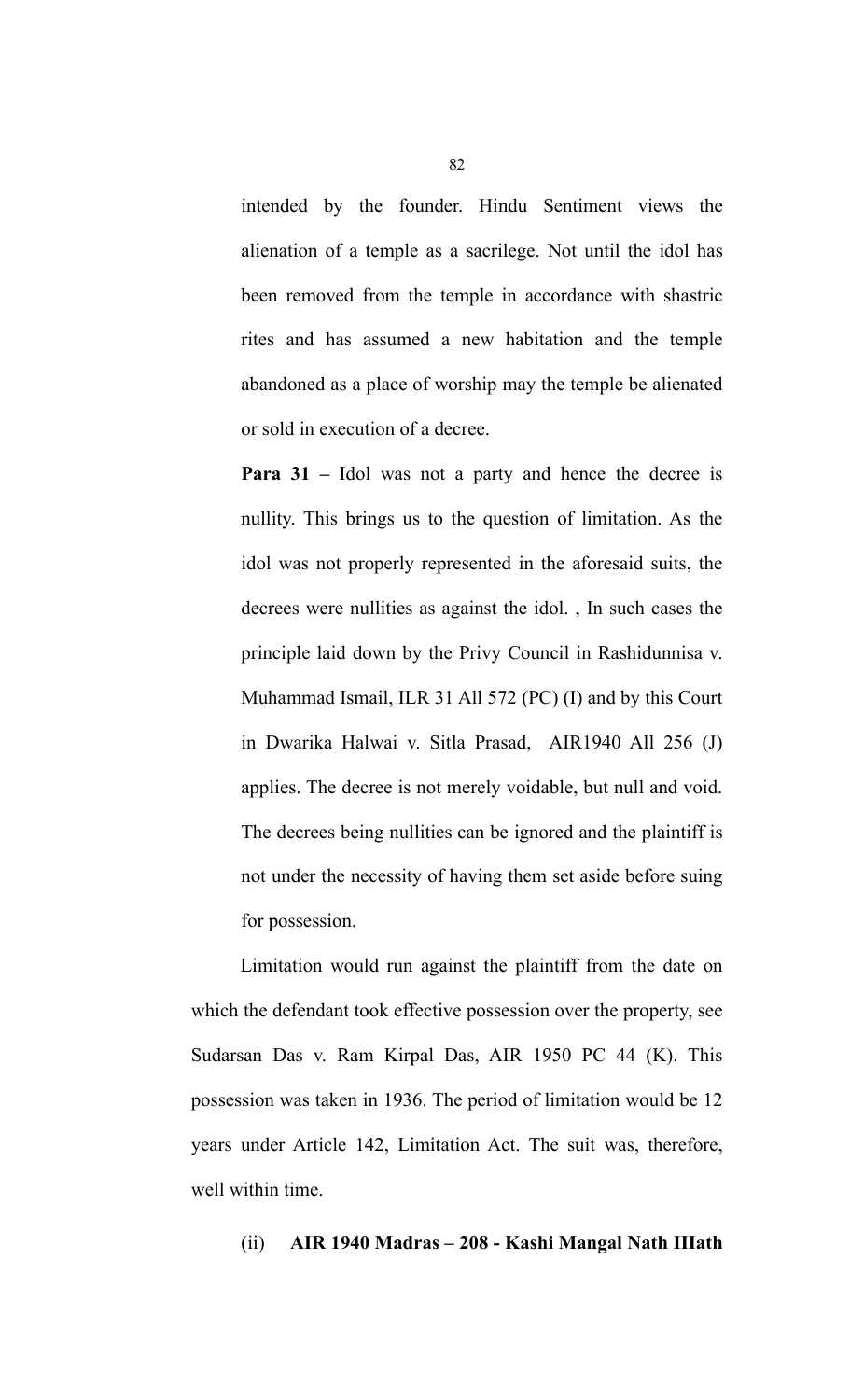**Vishnu Namboodiri vs. Pattah Ramamuni Mara –** Para 2 – Public temple is res extra-commercium, i.e., cannot be alienated, hence no adverse possession.

(iii) **(1888) ILR 12 Bombay 247 – (Manohar Ganesh Tambekar Vs. Lakhmiram Govindram)** Para 88 – Temple property is res extra-commercium.

**(iv) AIR 1974 Calcutta 126 -Smt. Panna Banerjee Vs. Kali Kinkar – para 65-66 –** *An idol can never be made a subject matter of commerce. It is opposed to the fundamental concept of Hindu jurisprudence. It is so repulsive to judicial mind that every court is bound to strike it down. The deity cannot be sold. It is not a property and none can be its owner not even its founder.*

**65.** Moreover the alleged custom, if any, as to the sale of these deities is wholly void. An idol can never be the subjectmatter of commerce. The sale of an idol is prohibited by Hindu Law, (See Khettar Chunder Ghose v. Haridas Bundopadhyay, (1890) ILR 17 Cal 557 at p. 559). A deity is not a chattel but a juridical person. No custom can ever validate a sale of any deity. The legal necessity of the deity cannot destroy the very existence of the deity by selling it in the open market. The very thought of It is opposed to the fundamental concept of the Hindu Jurisprudence. It is against public policy. It is wholly unreasonable. It is absolutely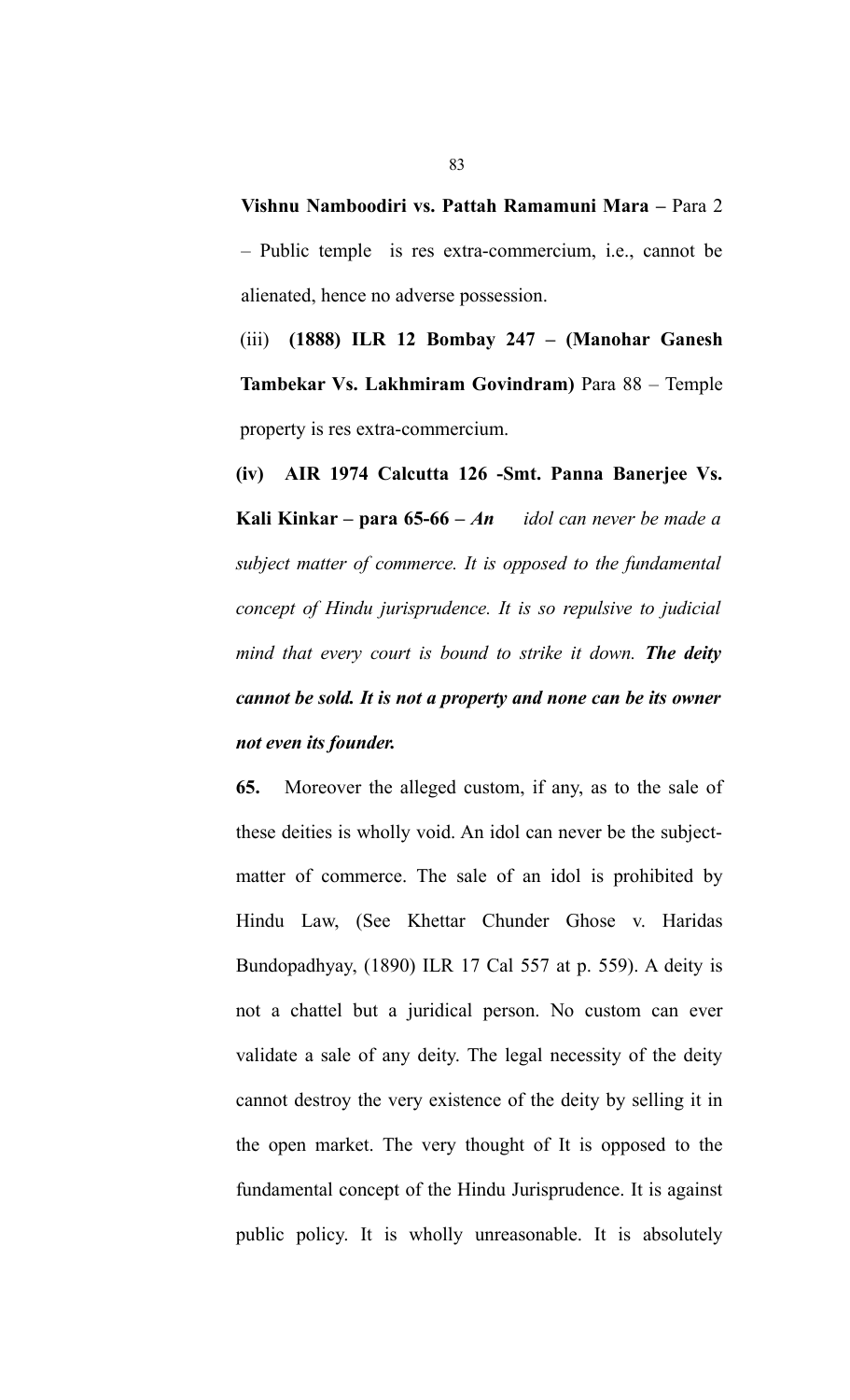repugnant to the Hindu Law. It is so repulsive to the judicial mind that every Court is bound to strike it down in limine.

(v) **(1890) ILR 17 Calcutta 557 at 559 (Khittar Chander Ghosh Vs. Haridas Bandopadhyay) –** Para 66 – The deity is not a property. None can own it. Para 126 – idol is not a transferable property.

(vi) **AIR 1974, Supreme Court, 1932, Kali Kinkar Ganguli Vs. Panna Banerji, Para 24-25, at Page 1936 –** Neither the temple nor the deities nor the Shevaiti right can be transferred by sale for pecuniary consideration. **The transfer by sale is void in its inception.**

Dr. B. K. Mukherjea doubted the propriety of these decisions. Shri Venkatarama Aiyar as the editor of the Second Edition of Dr. B. K. Mukherjea's Tagore Law Lectures also expressed the same view at pages 219-220 even if the transfer is for no consideration the transfer would be bad if it is not in favour of those next in the line of succession.

# **INDIAN CLASSICAL TEXTS, THE DHARMA SHASTRAS AND OTHER COMMENTARIES FORM THE BASIS OF THE HINDU FAITH WHICH ARE DULY RECOGNISED IN LAW.**

The above proposition of the sanctity of Hindu Temples have also been given recognition by Hindu scriptures and legal texts from ancient times and have been accepted by both modern Hindu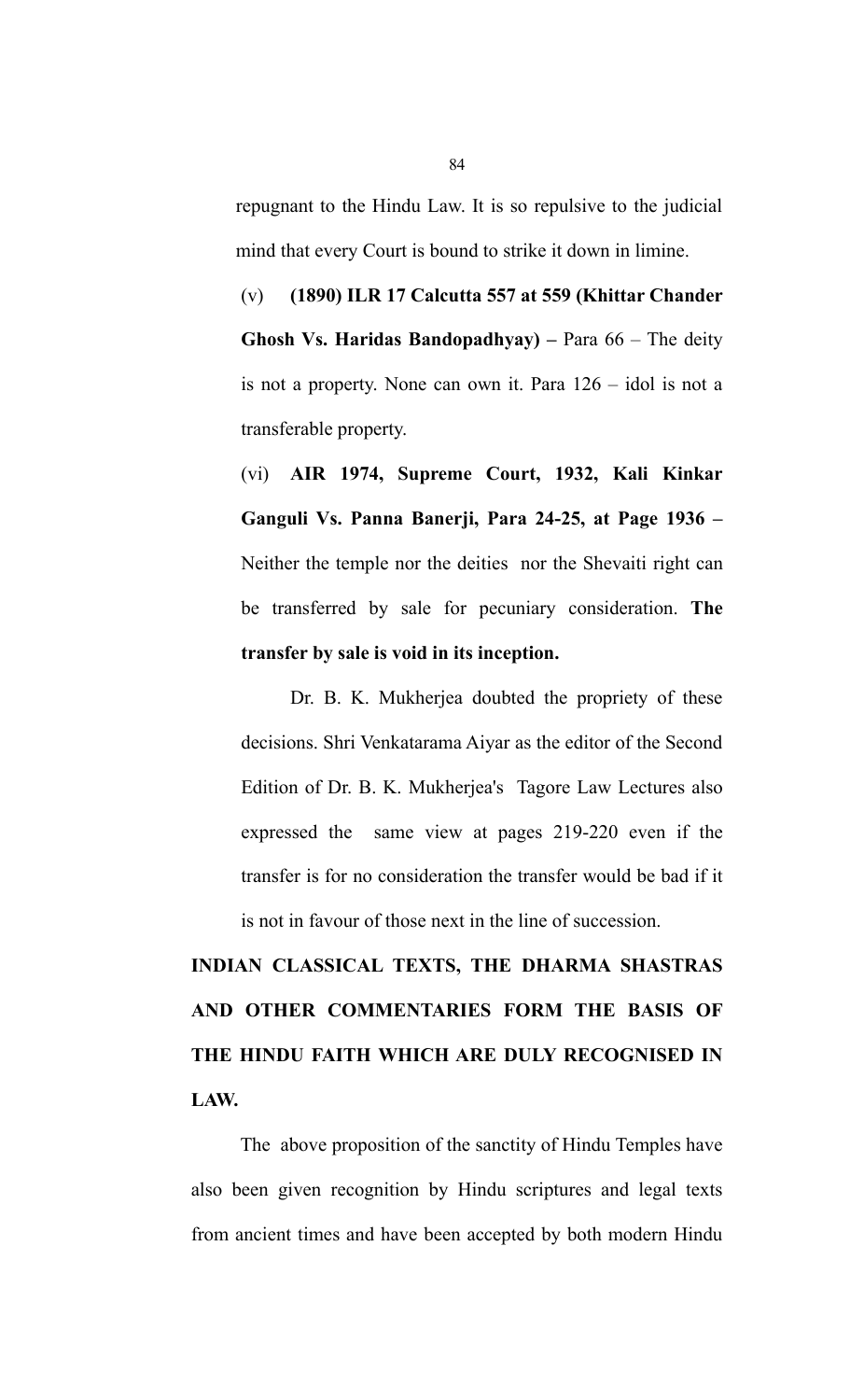texts as well as the Courts who have stressed that the conception of Hindu Law must be judged in terms of Hindu world views very specifically.

### **THE RELEVANT CASE LAWS ARE AS UNDER:-**

**(i) AIR 1953 Supreme Court 491 – Saraswathi Ammal and another Vs. Rajagopal Ammal –** *Para 6 – Page 494 – It is correct to say that what is a religious purpose under the Hindu Law must be determined according to Hindu notions. So far as the textual Hindu law is concerned what acts conduce to religious merit and justify a perpetual dedication of property therefore is fairly definite.*

"6. Now, it is correct to say that what is a religious purpose under the Hindu law must be determined according to Hindu notions. This has been recognised by courts from very early times. Vide Fatma Bibi v. Advocate General of Bombay, 6 Bom. 42(D). It cannot also be disputed that under the Hindu law religious or charitable purposes are not confined to purposes which are productive of actual or assumed public benefit. The acquisition of religious merit is also an important criterion. This is illustrated by the series of cases which recognize the validity of perpetual endowment for the maintenance and worship of family idols or for the continued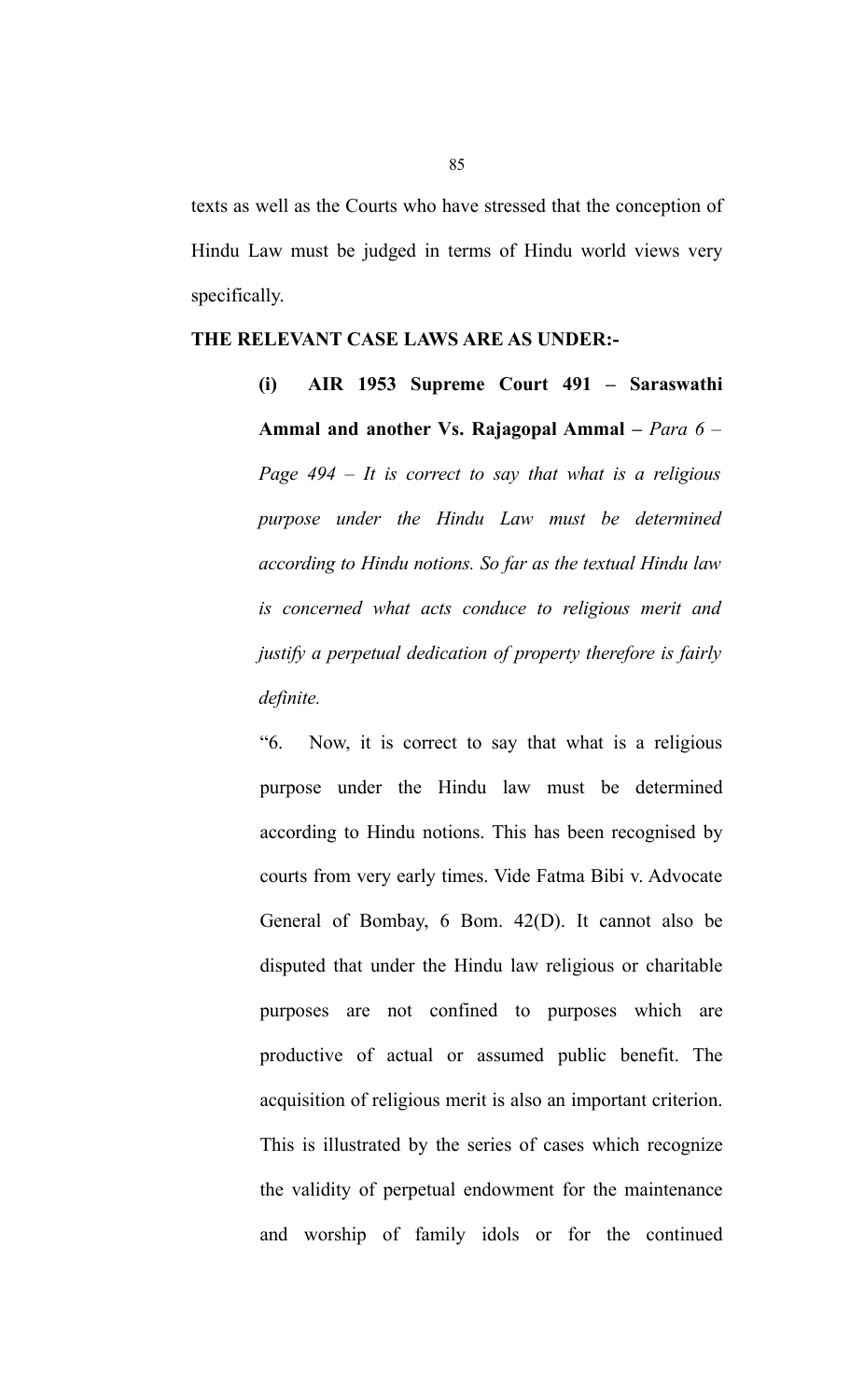performance of annual sradhs of an individual and his ancestors. See Dwarkanath Bysack and another v. Burroda Persaud Bysack and Rupa Jagashet v. Krishnaji . So far as the textual Hindu law is concerned what acts conduce to religious merit and justify a perpetual dedication of property therefore is fairly definite. As stated by the learned author Prananath Saraswathi on the Hindu Law of Endowments at page 18 -

"From very ancient times the sacred writings of the Hindus divided works productive of religious merit into two divisions named ishta and purtta, a classification which has come down to our own times. So much so that the entire object of Hindu endowments will be found included within the enumeration of ishta and purtta."

 The learned author enumerates what are ishta works at pages 20 and 21 and what are purtta works at page 27. This has been adopted by later learned authors on the law of Hindu Religious Endowments and accepted by Justice Subrahmania Ayyar in his judgment in Parthasarathy Pillai and another v. Thiruvengada Pillai and others . These lists are no doubt not exhaustive but they indicate that what conduces to religious merit in Hindu law is primarily a matter of Shastraic injunction. To the extent, therefore, any purpose is claimed to be a valid one for perpetual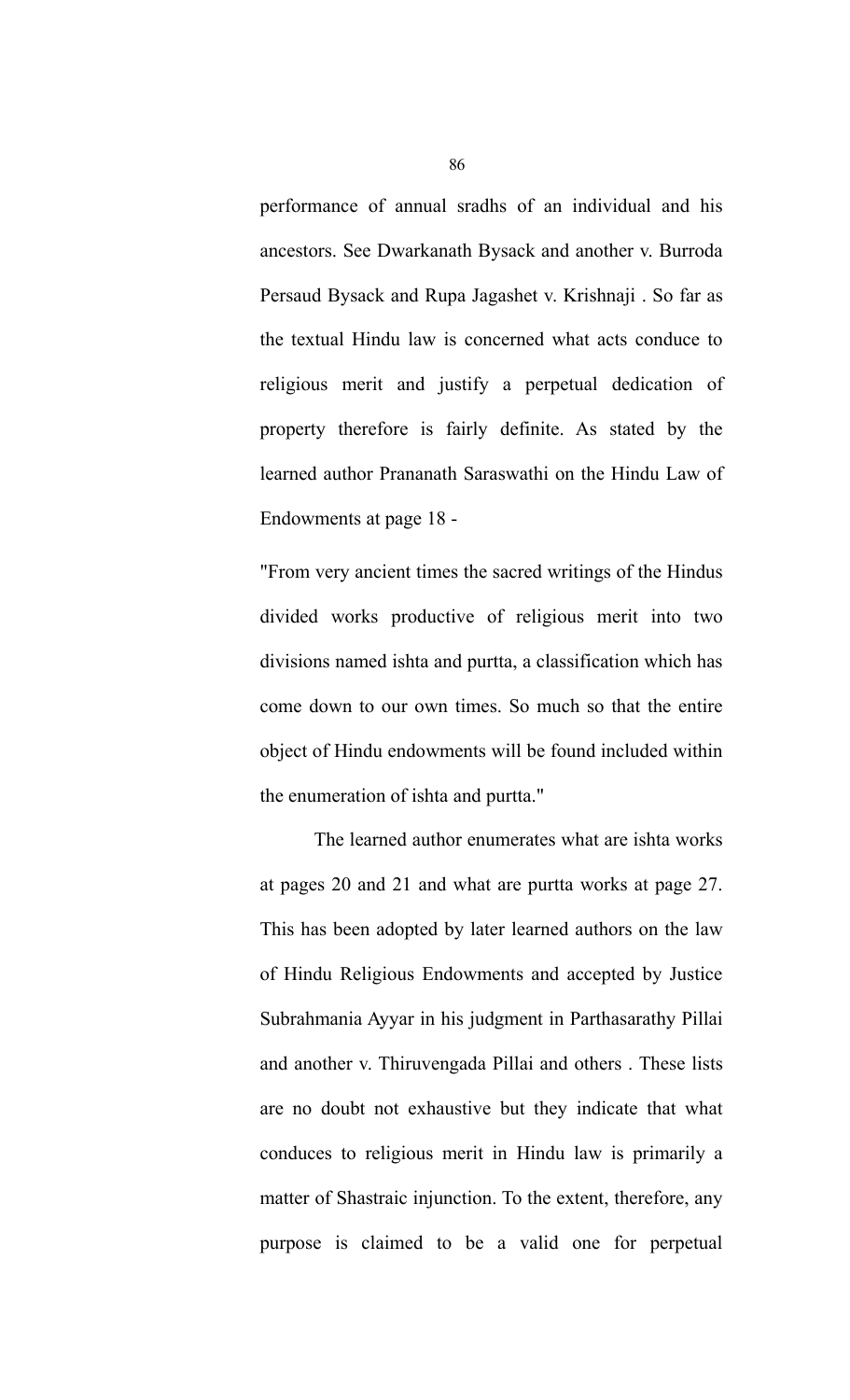dedication on the ground of religious merit though lacking in public benefit, it must be shown to have a Shastraic basis so far as Hindus are concerned. No doubt since then other religious practices and beliefs may have grown up and obtained recognition from certain classes, as constituting purposes conducive to religious merit. If such beliefs are to be accepted by courts as being sufficient for valid perpetual dedication of property therefore without the element of actual or presumed public benefit it must at least be shown that they have obtained wide recognition and constitute the religious practice of a substantial and large class of persons. That is a question which does not arise for direct decision in this case. But is cannot be maintained that the belief in this behalf of one or more individuals is sufficient to enable them to make a valid settlement permanently tying up property. The heads of religious purposes determined by belief in acquisition of religious merit cannot be allowed to be widely enlarged consistently with public policy and needs of modern society."

**(ii) AIR 1952 Supreme Court – Page 75 – The State of West Bengal Vs. Anwar Ali Sarkar –** At para 84 – Page 103 – Much of the existing Hindu law has grown up in that way from instance to instance the threads being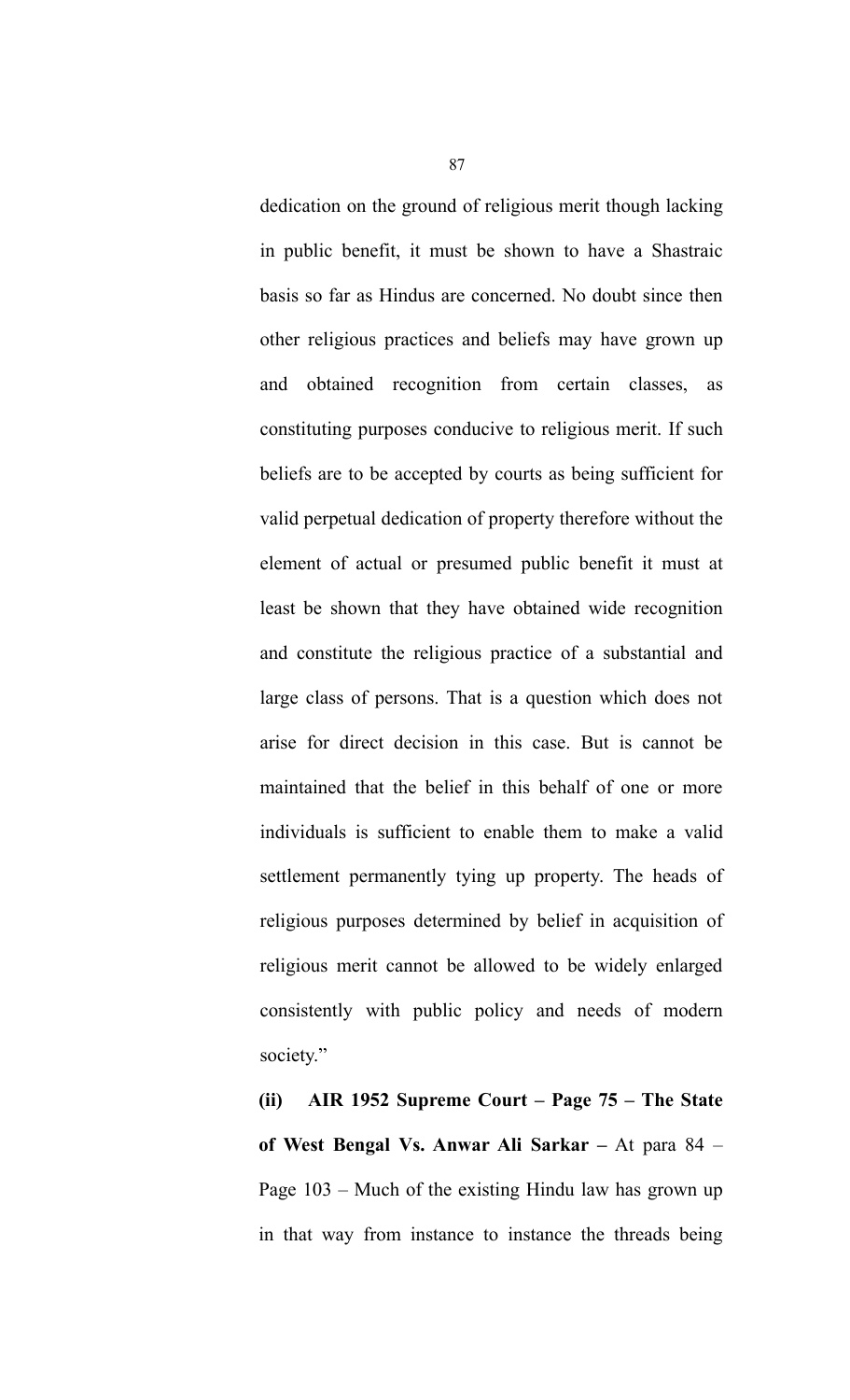gathered now from the Rishis, now from custom, now from traditions.

84. "I realise that this is a function which is incapable of exact definition but I do not view that with dismay. The common law of England grew up in that way. It was gradually added to as each concrete case arose and a decision, was given ad hoc on the facts of that particular case. It is true the judges who thus contributed to its growth were not importing personal predilections into the result and merely stated what was the law applicable to that particular case. But though they did not purport to make the law and merely applied what according to them, had always been the law handed down by custom and tradition, they nevertheless had to draw for their material on a nebulous mass of undefined rules which though they existed in fact and left a vague a awareness in man's minds, nevertheless were neither clearly definable not even necessarily identificable, until crystalised into concrete existence by a judicial decision; not indeed is it necessary to travel as far afield. Much of the existing Hindu law has grown up in that way from instance to instance, the threads being gathered not from the rishis, now from custom, now from tradition. In the same way, the laws of liberty, of freedom and of protection under the Constitution will also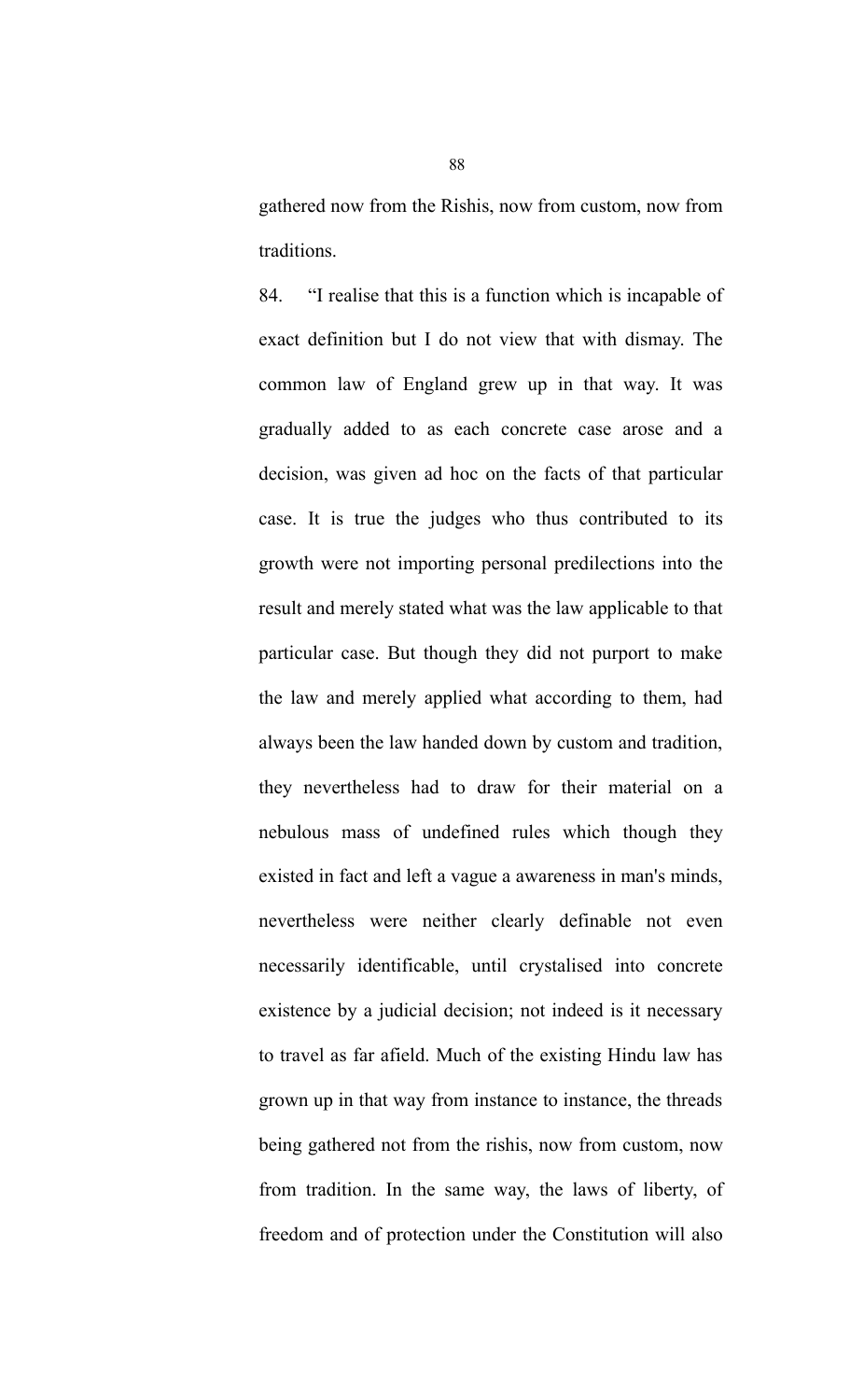slowly assume recognisable shape as decision is added to decision. They cannot, in may judgment, be enunciated in static from by hidebound rules and arbitrarily applied standards or tests."

#### **TEXTUAL AUTHORITIES**

## **(1) Relevant quotations from the book "History of Dharma Shastra" by P.V.Kane -**

P.V. Kane was not only an outstanding jurist and a brilliant lawyer. His seminal contribution in collecting all the relevant Dharma Shastras, Shruti and Smritis and commentaries of great saints, Rishis, thinkers and men of great learning who have defined the contours of Hindu law in the last thousands of years, till date remains one of the most authoritative expositions of Hindu law and widely quoted by Supreme Court and other High Courts. In many ways he remains the last word on such interpretations.

#### **(i) Quotation from Vol. II Part II – Chapter XXVI-**

**Page 911 –** The *Mitakshara* on Yajnavalkya II 186 says that the king should sedulously safeguard all rules about the pastures for cows (in a village) or about the preservation of tanks and temples.

**Page 911 –** Manu IX 280 requires the king to pronounce the death sentence on those who break into a royal store house or an armoury or a temple and prescribed that the breaker of an image shall repair the whole damage and also pay a fine of 500 Panas.

**Page 911 and 912 –** Kautilya III 9 prescribes punishment for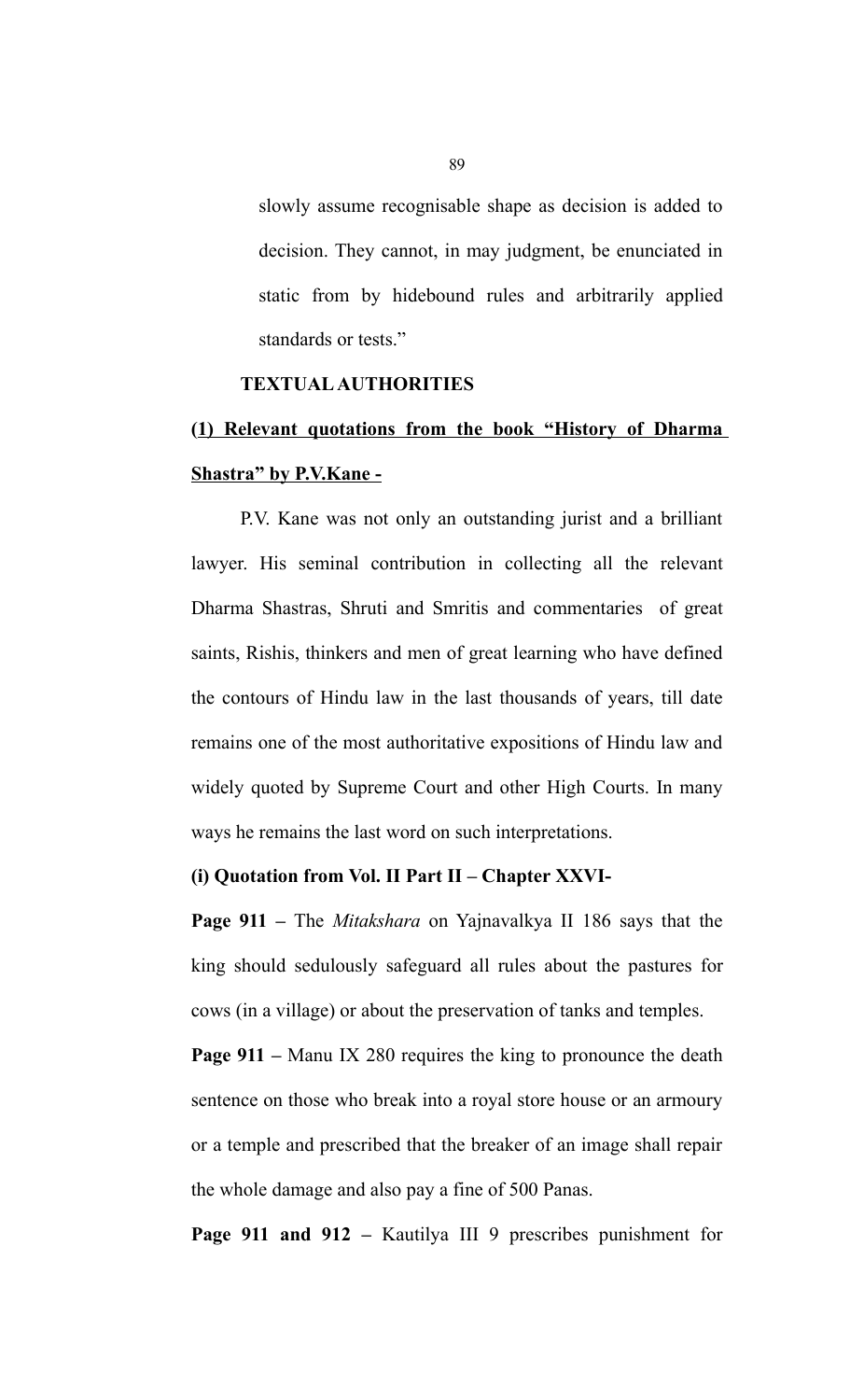encroachment on temple.

**(ii) Vol. III Page 327-328 – Narad IV, Page-83,** emphatically states that women's property (*Streedhana)* and stated property (land) is not lost even after hundreds of years when it is enjoyed without title. **Katyayana (330) adds to the above list Temple Property and what is inherited from the father or mother. All systems of jurisprudence throw protection round the interests of minors, persons of unsound mind and others similarly situated and provide longer periods of possession for loss of their right.**

**(1991) 4 All England Reports 638 – Bumper Development Corporation Vs. Commissioner of Police of the Metropolis and Other (Union of India and Others Claimants).** In this case, the Court of Appeal in England held that a ruined Hindu temple had a better title over Shiv Nataraja than a British company which has purchased it for the purpose of auction.

# (2) **Quotation from Yajnavalkya Smriti from its translation into English by Manmatha Nath Dutt**

**Sutra 343 –** When a foreign kingdom is brought under subjection he should observe the conduct, law and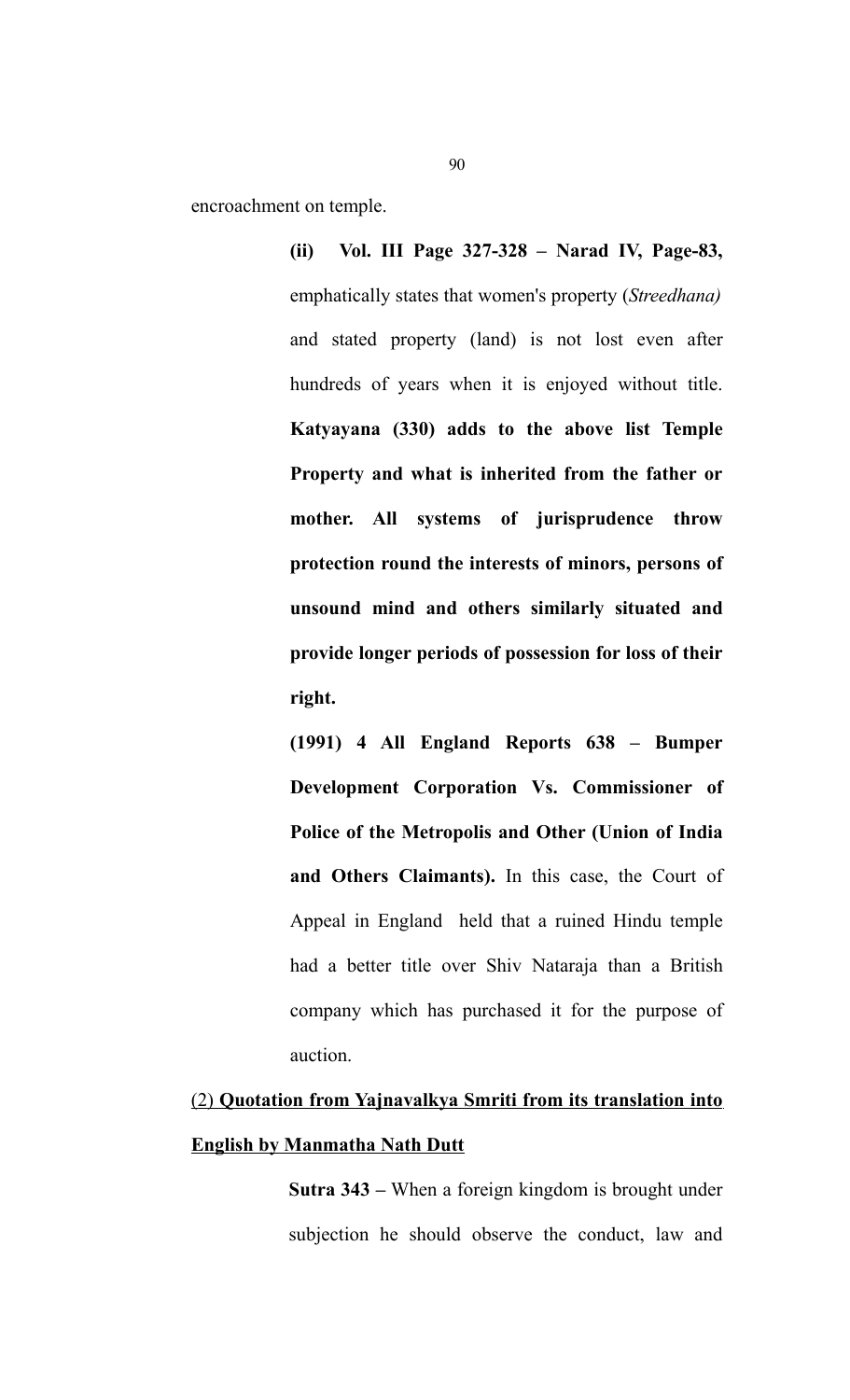family practices obtaining in the4 same kingdom. Even in the Mulla's Hindu Law at Page 84, Chapter-II, **Source of Hindu Law, Yajnavalkya 343 is quoted - "Whatever customs, practices and family usages prevail in a country shall be preserved intact when it comes under subjection by conquest."**

**THE ABOVE AUTHORITY BY EMINENT SAINTS AND RISHIS WHO WERE GREAT JURISTS OF HINDU LAW HAS ALSO BEEN RECOGNISED BY MODERN COMMENTARIES.**

Even the latest research and the modern historical view of Hindu Law clearly upholds that the sacredness and sanctity of Hindu Temples were protected during Islamic Rule in India, or where the temples were and the classical Hindu literature and customary law was protected both during Islamic Rule and British Rule.

**RELEVANT TEXTS AND CASE LAW RELIED BY SHRI RAVI SHANKER ARE AS UNDER:-**

> **(I) Mayne's Hindu Law & Usage (16th Edition) – Chapter II, Page 16, Para 13 – The list of law givers** – The Smriti of Yajnavalkya gives a list of 20 sages as law givers – Manu, Atri, Vishnu, Harita, Yajnavalkya, Usana, Angiras, Yama, Apastamba, Samvarta, Katyayana, Vrihaspati, Gautama, Vasistha and others as the propounders of Dharma Shastra.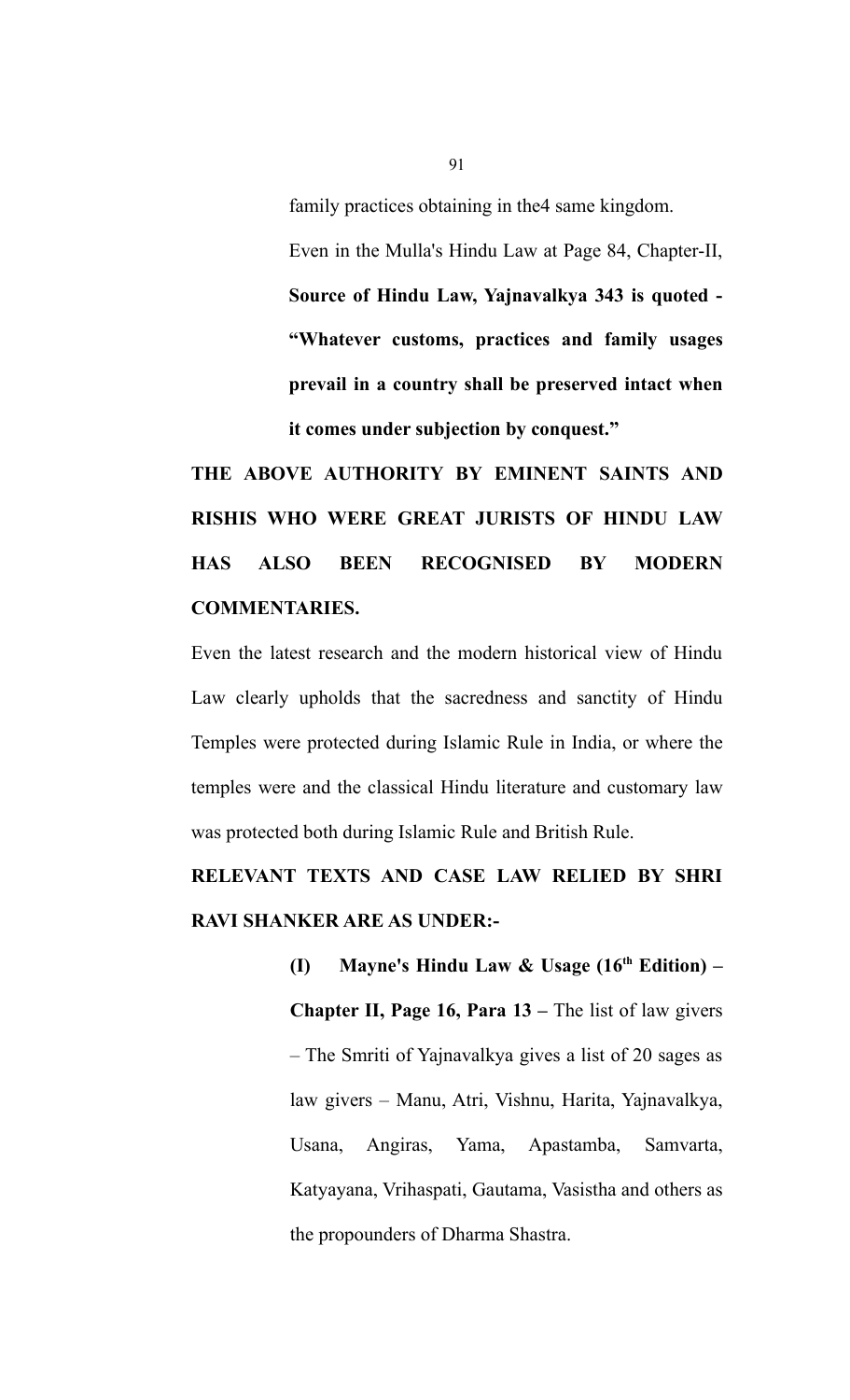This quote clearly shows the authority of the earlier scriptures cited above even in today's Hindu Law.

> (ii) In the same book, in Chapter-I (**The Nature and Origin of Hindu Law)** at Para 4, Page 3, it is clearly mentioned that even after the establishment of Mohammedan rule in the country the Smriti law continued to be fully recognized and enforced.

> (iii) There is a very extraordinary book (**The Classical Law of India by Robert Lingat translated by J. Duncan M. Derrett).** It is to be noted that Robert Lingat who was a professor at Sorbonne University, Paris, was a very well-known author of many works on Hindu law. He is rated very high. Similarly, Duncan Derrett is equally a highly respected jurist widely recognized and he has written among others two wellknown books – Hindu Law – Past and Present (Calcutta 1957) and Religion, Law and State in India (1968).

> (iv) Therefore, the work of an outstanding authority on Hindu law which was written in French has been translated by equally outstanding jurists on Hindu law. The conclusion portion of the said book is to be found from pages 257 to 272. Their conclusion is the same that the classical Hindu law also remained operational during the Mughal period.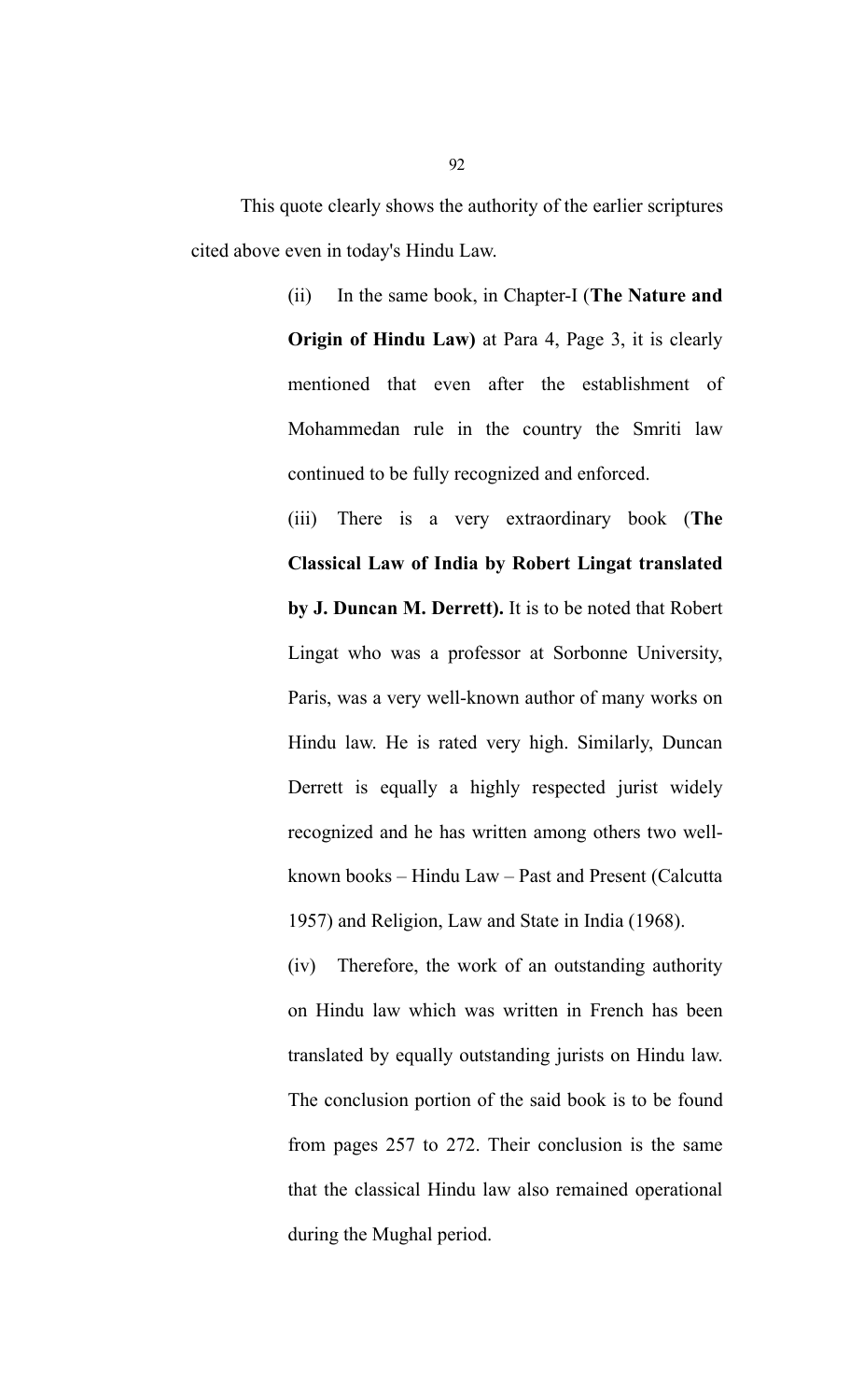### (V) **AIR 1952, Allahabad 825-S. Darshan Lal Vs.**

**Dr. R.E.S. Daliwall,** Para 15-16. The same principle is applicable in English law as well.

16. "The matter may be considered upon broader principles. According to English law, Englishmen carry English law with them in countries which were formerly uninhabited and are peopled by them. English common law as well as Statute law brought into force up to the date of the settlement is applicable to such colony to the extent to which such laws are suitable to the conditions of the colony. Statutes passed subsequently apply to the colony only if they are made expressly applicable to it. In an inhabited country, however, obtained by conquest or cessation, law already prevalent therein continues to prevail except to the extent to which English law has been introduced and also except to the extent to which such law is not civilised law at all, vide Yeap Cheah Neo v. Ong Cheng Neo (1875) 6 p. c. 381. India fell in the category of conquered or ceded country because it was already inhabited and civilised law prevailed therein before the advent of the British and, therefore, prima facie there can be no presumption that English law applied to Indians in India."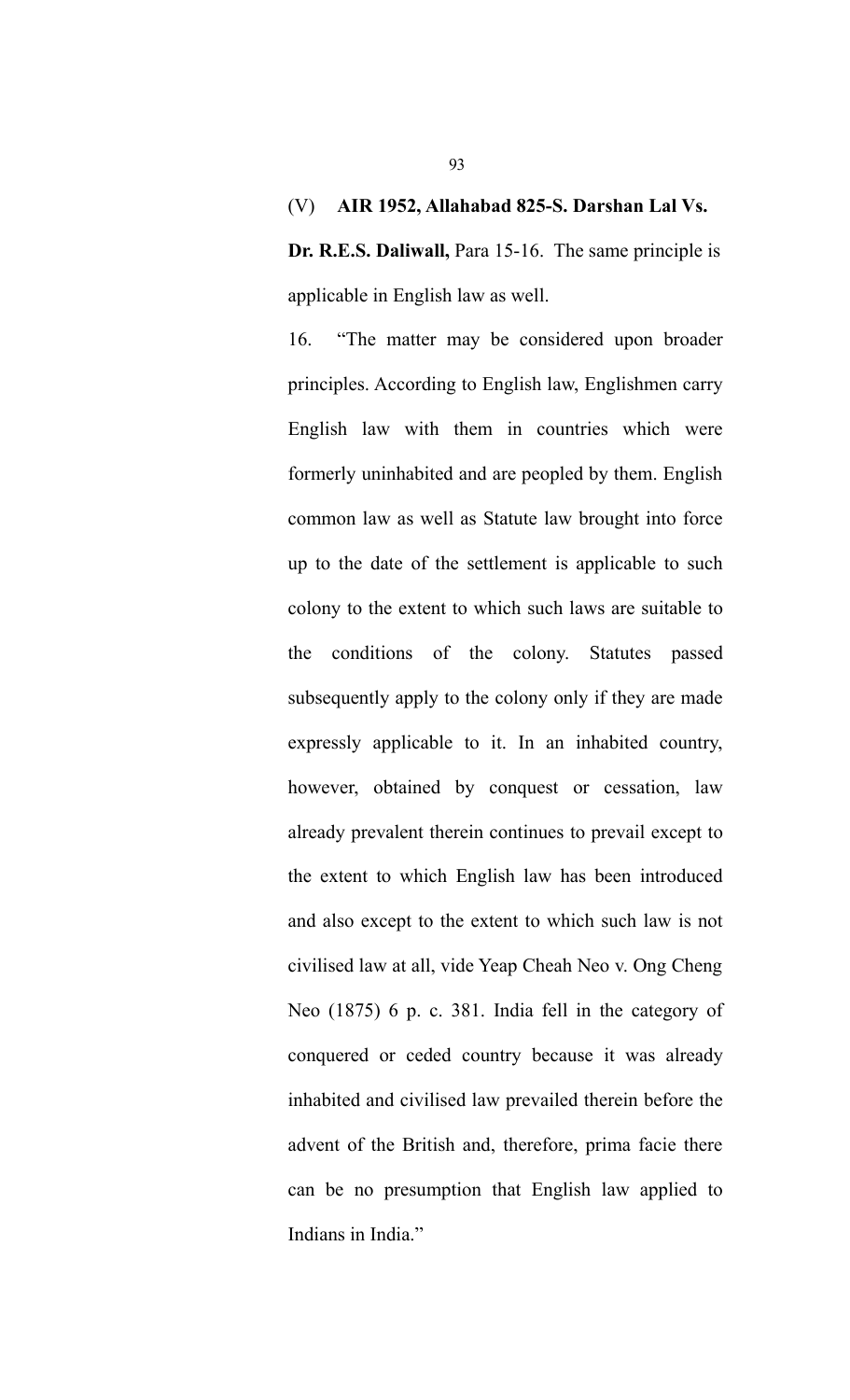## (VI) **84 Ind. Cas. 759- Advocate General of Bombay Vs. Yusuf Ali Ebrahim,** Para 95 to 109:

95. Now coming down to first principles, British Government brings to its subjects, as a general rule, liberty of the person, liberty of conscience, liberty of speech, liberty to own property, and last, but perhaps not least, equality of man in the sight of the law. But the liberty granted to one subject must not be used to the detriment of another subject. The principle sic utere tuo ut alienum non loedas is applicable to rights as well as property. In other words, liberty must not degenerate into license. Hence the law has to impose restraints on those who misuse the privileges of a free citizen. The slanderer, for instance, is restrained by the law of libel, the thief by the Indian Penal Code. But the fact that such restraints exist and apply to all citizens alike is not a slur upon the honest citizen. It is unthinkable that His Grace the Archbishop of Canterbury, for instance, would commit a criminal offence, but he is subject to the Criminal Law all the same, and this act involves no slur. So, too, in theory the Mullaji Saheb is amenable to the Criminal and Civil Law of this country, through it is unthinkable that he would commit any offence. A striking instance of his is the attempt made by the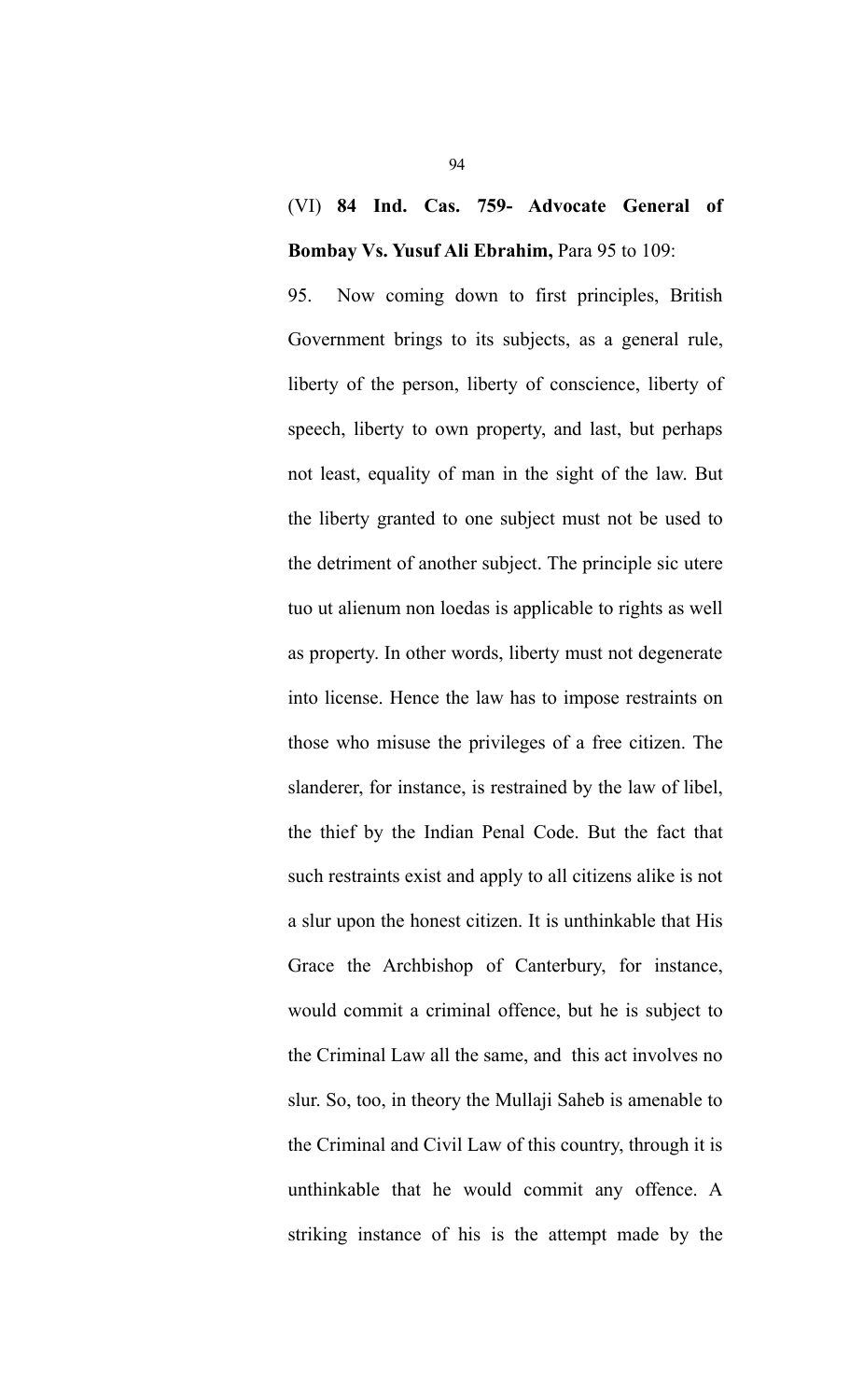Dawoodi Borah Priest to put the 49th Dai into prison for failure to pay a judgment debt, and which I have already referred to. (See Ex. B. E5)

96. Similar principles apply, I think, to trustees. The foundation of the law of trusts is that the trustee is trusted. Hence the greater the trust, the more unthinkable does it become that the trustee will violate it. And yet the law has to impose restraints on the guilty or negligent trustee and to give its assistance to any honest trustee who requires it. But the existence of these civil restraints is no more a slur upon the honest trustee, than the existence of criminal restraints is upon the honest citizen. Hence in my judgment the infallibility of any particular individual does not affect his theoretical legal position in the slightest. In short the test of a trust is not whether the alleged trustee can ever commit a breach of trust, which is what the defendants contention in effect amounts to. His Holiness the Pope of Rome claims to be infallible and immaculate, and Iris followers are numbered by the million and are found in ail parts of the globe. And yet in Moore v. The Pope (1919) 1 Ir. R. 316, His Holiness submitted to the jurisdiction of the Irish Courts and contented that a bequest to him to be applied at his sole, discretion in carrying out the duties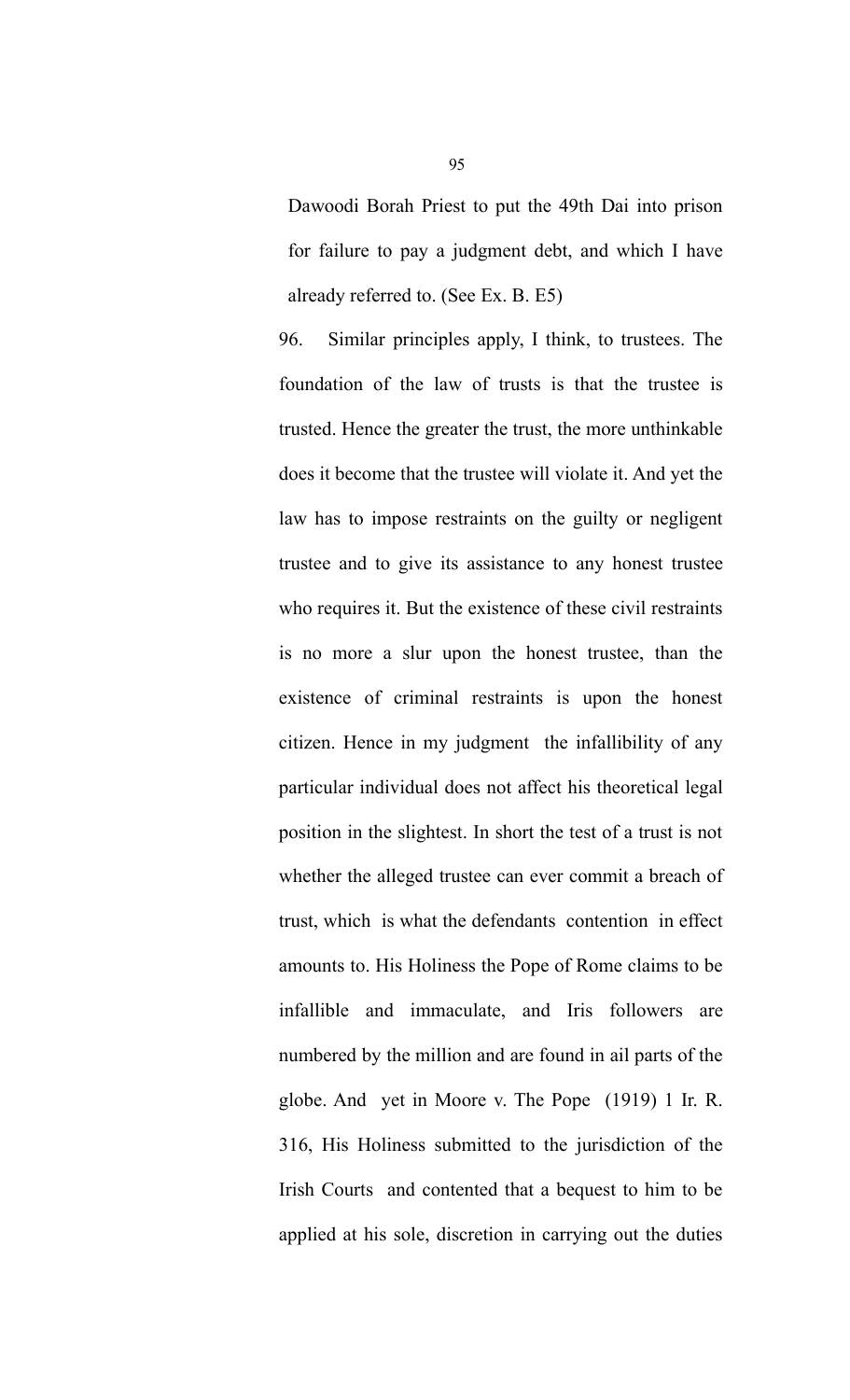of his sacred office was a valid charitable bequest. If the defendants are correct, the Holy Father ought to have strongly protested against any suggestion that he could be a trustee of a charitable fund. He was held to be a trustee but that the trust was invalid.

97. In 1 Blackstone's Commantaries 112 (which is quoted in Halsbury's Laws of England, Volume 11, page 717), I find the following passage:

In respect of these lands the King as supreme Ecclesiastical head was entitled to the Ecclesiastical emoluments in trust that he should

distribute the same for the good of the Church.

98. This, of course, was before the days of Governors of Queen Anne's Bounty and Ecclesiastical Commissioners and Charity Commissioners, who now relieve the burden which would otherwise fall upon the Crown, but it shows that even in olden days the Crown thought it no slur to be regarded as a trustee. As the present is not a case of Sovereign rights, I need not consider what remedies, if any would be open in such a case to a subject who alleged a misapplication of such emoluments.

99. Nor has the Mullaji or his predecessors been ashamed in other days to be called trustees. In the book,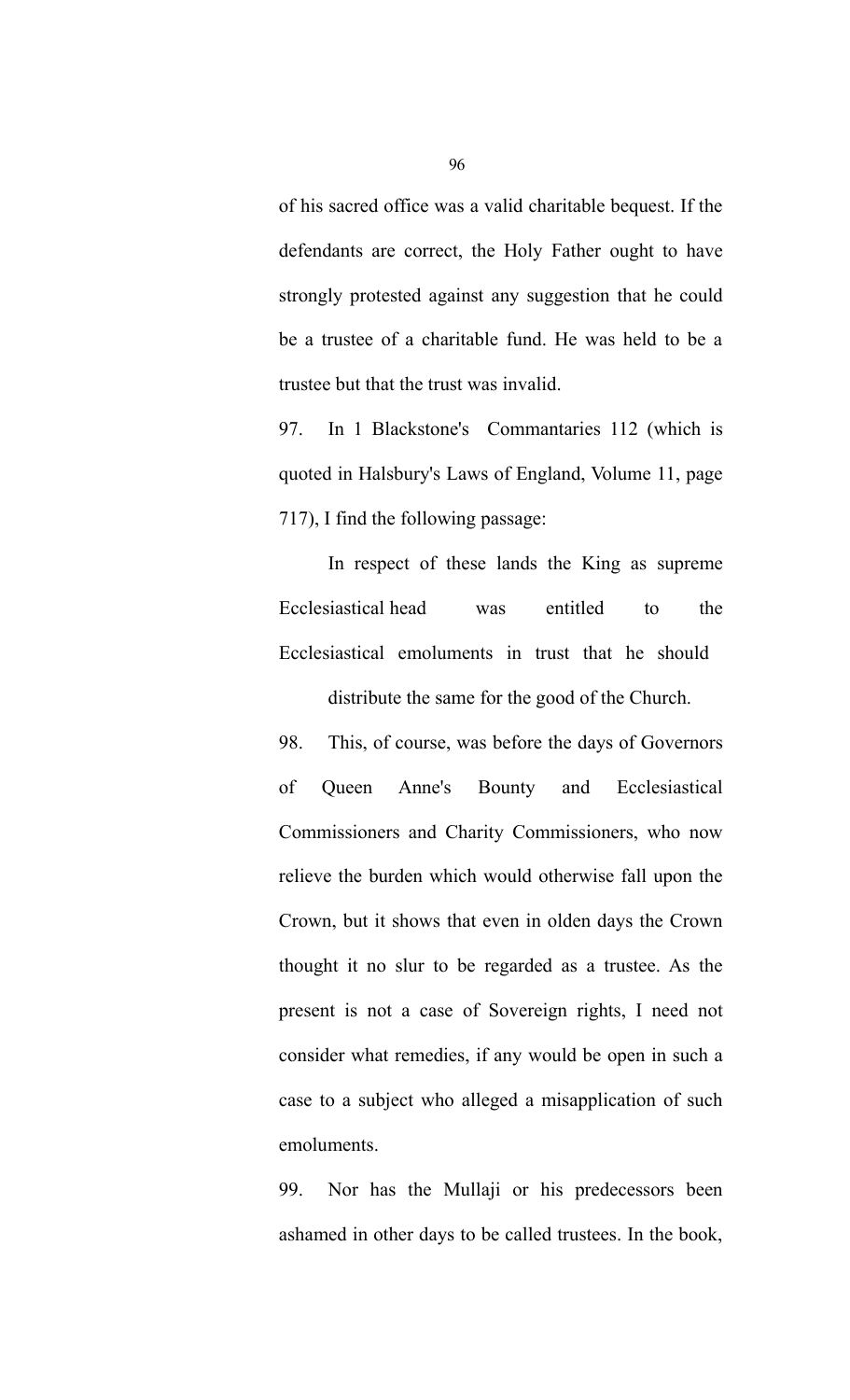Ex. A. L., to which I attach great importance, the  $48<sup>th</sup>$ Dai describes the Dai and his duties as follows:

He is the trustee of the public funds which it is his duty to dispose of economically and at his discretion as directed by the sacred rules, in relieving the distressed and needy so as to save them from sordid beggary, and paying the expenses incurred by them and his deputies and discharging their sacred duties and in keeping schools and institutions for religious and secular instructions.

100. In Ex. 16, which is a later edition by the present Mullaji, the corresponding passage runs:

He is the trustee of the public funds of the community which it is his duty to dispose of economically as directed by the sacred Laws of Islam.

101. The defendants have relied on Her late majesty Queen Victoria's Proclamation of November, 1, 1858.

102. His Lordship quoted the portion of the Proclamation dealing with religious toleration and then proceeded as follows.

103. If, in the words of the Proclamation, all alike are to enjoy the equal and impartial protection of the law, charitable trusts must be protected just as other trusts are. This is no breach of the rest of the Proclamation.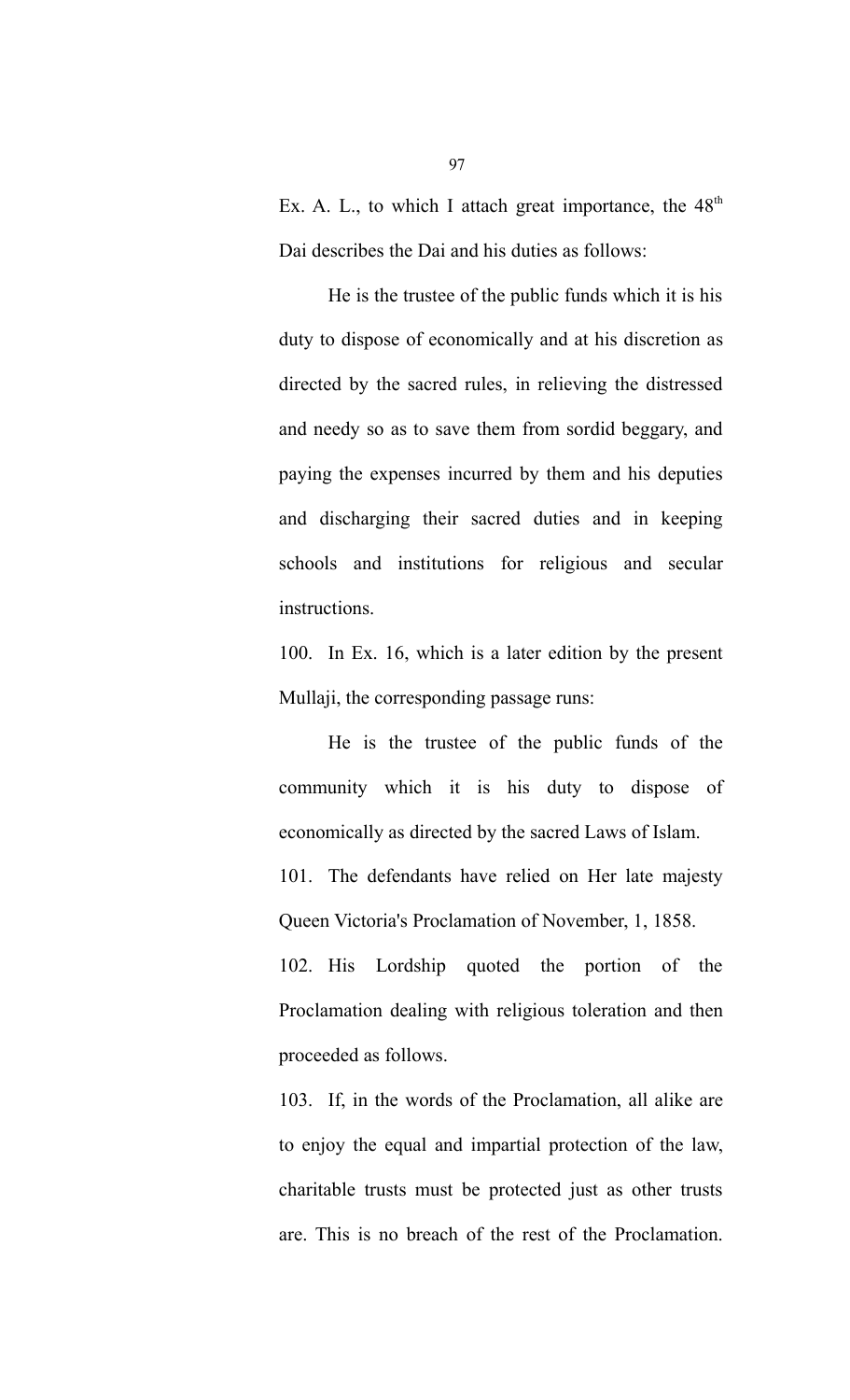Accordingly, Section 14 of the Religious Endowments Act, 1863, gives some protection as regards certain mosques and other places of worship. Section 92 of the C.P.C. Is still wider in its application. And recently in response to a public demand for still greater protection for Indian religious and other charities, the Charitable and Religious Trust Act, 1920, has been passed. Nowhere do I find any express exemption of Dawoodi Borah mosques or other charities.

104. But speaking very generally, the protection of the law in religious matters of confined to the protection of religious property or a religious office. The Court will not decide mere questions of religious rites or ceremonies (see C.P.C. Section 9), nor will it, I think, pronounce on any religious doctrine see Attorney-General v. Pearson (1917) 3 Mer. 353 at P. 409 : 17 R. R. 100 : 36 E. R. 135 unless it is necessary to do so in order to determine rights to property, as in Free Church of Scotland (General Assembly of ) v. Oyertoun (Lord) (1904) A.C. 515 : 91 L. T. 395 : 20 T. L. P. 730. As put by Mr. Justice Melvill in Vasudev v. Vamnaji (5 B. 80 at PP. 81, 82 : 5 Ind. Jur. 427 : 3 Ind. Dec. (N. S.) 55. It is the policy of the State to protect all religious, but to interfere with none.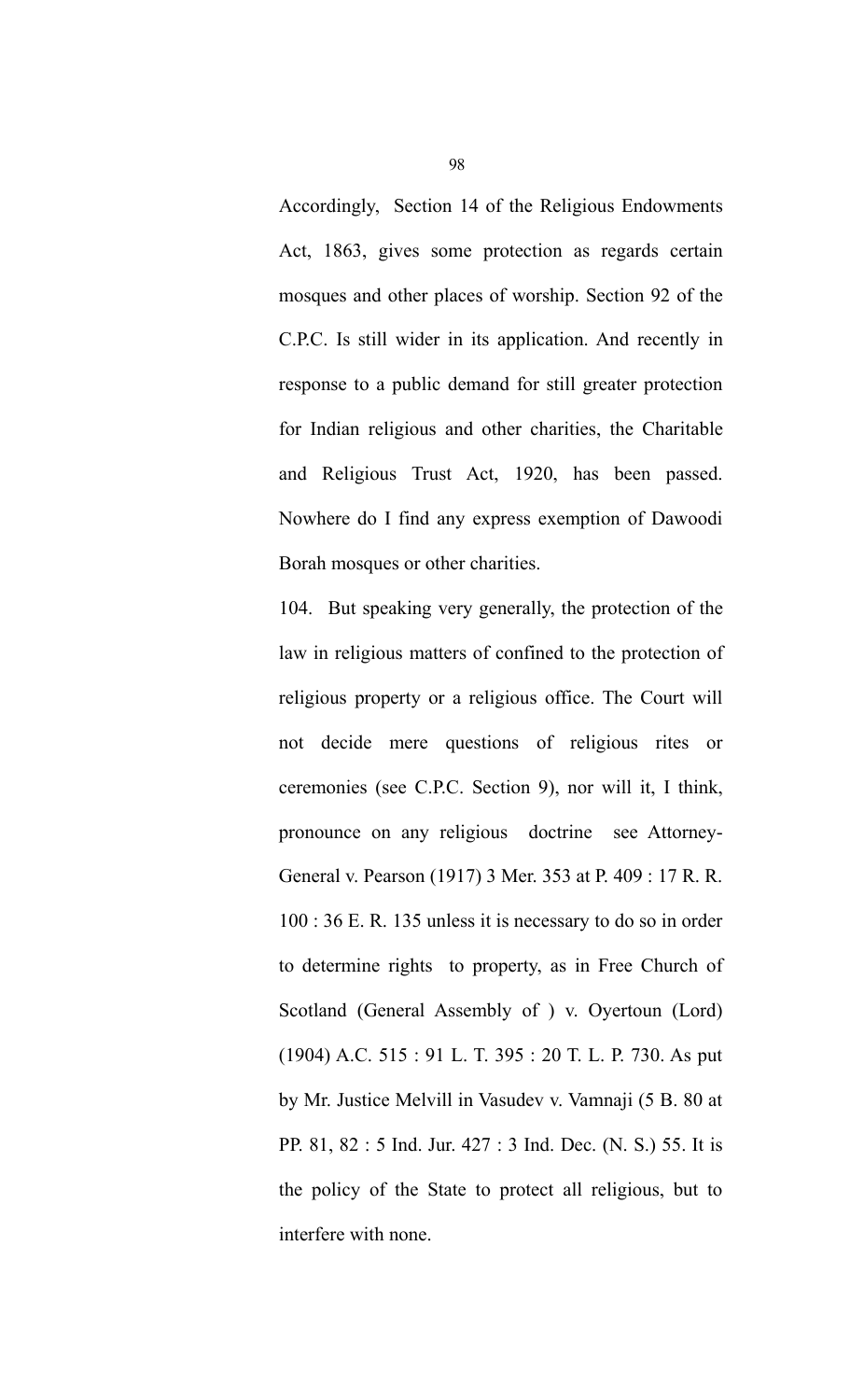### (VII) **1 Ind. Cases 834-Jamshedji Cursetjee Tarachand Vs. Soonabai,** Paras 166 to 171:

166. Now, in this case it is proved beyond doubt that according to the doctrines of the Zoro astrian religion the performance of the Muktad ceremonies is enjoined-- that it is the duty of all Zoroastrians to have these ceremonies performed. The Court has before it the knowledge what ceremonies are obligatory and what are optional-- the Court has before it the prayers ordained to be recited during the ceremonies-- the Court has before it the evidence of witnesses proving that these ceremonies have to be performed by priests who are paid for doing so and such honoraria as they receive form a portion of their income, and are their ordinary means of livelihood. The Court is then in a position to judge how far the witnesses are right, when they say the performance of such religious ceremonies amounts to an Act of Divine worship which is believed by the community to bring down to the world both temporal and spiritual benefits- not only on those that perform the ceremony--but on the whole community--on their country and their Sovereign--on all mankind—on the Universe. If this is the belief of the community--and it is proved undoubtedly to be the belief of the Zoroastrian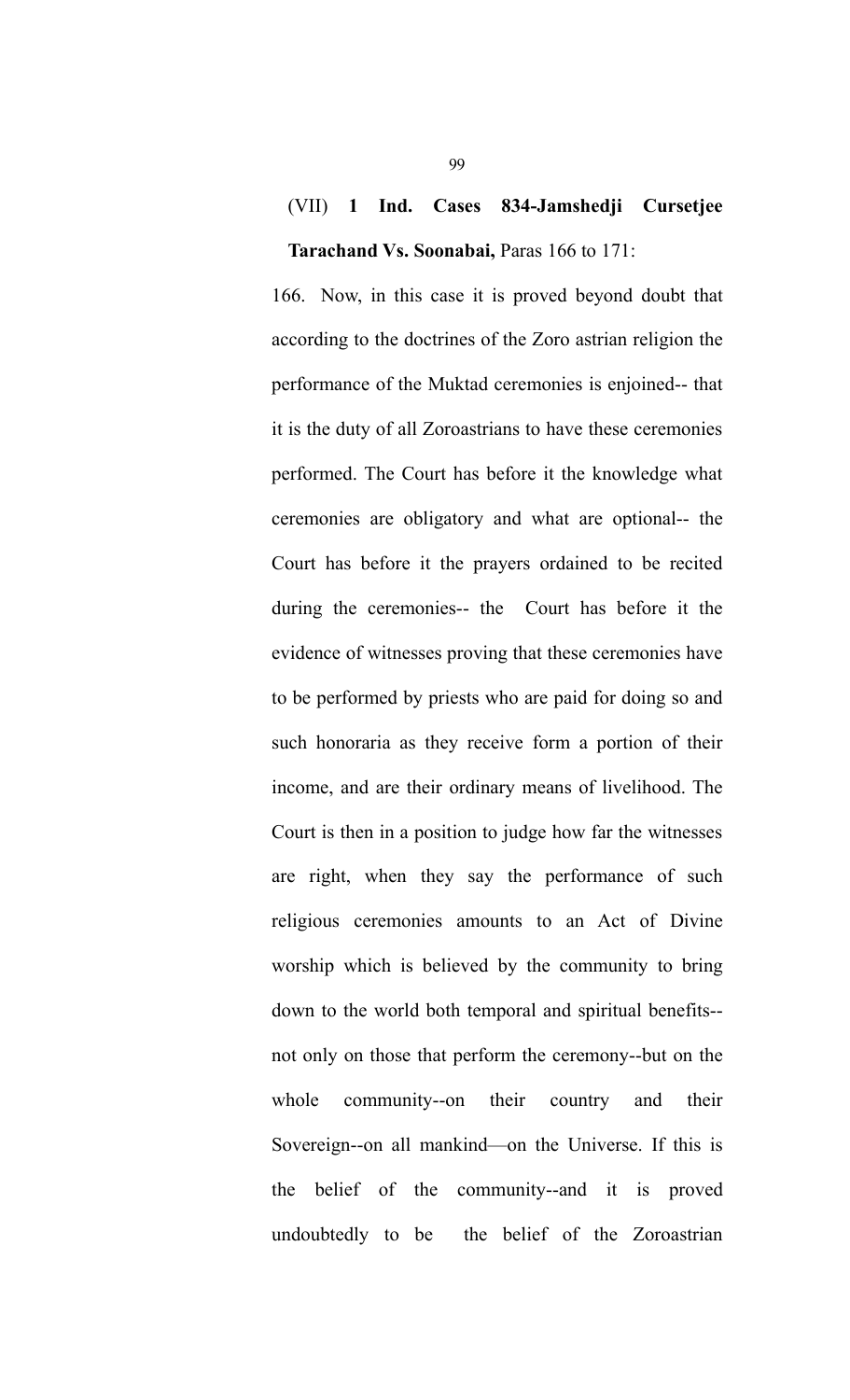community--a secular judge is bound to accept that belief--it is not for him to sit in judgment on that belief- he has no right to interfere with the conscience of a donor who makes a gift in favour of what he believes to be in advancement of his religion and for the welfare of his community or of mankind, and say to him, "You shall not do it." This court can only judge of the efficacy of such gifts in procuring public benefits by the belief of the donor and of the community to which he belongs--the belief of those who profess the religion-- the ordained ceremonies of which the donor desires performance.

167. Lord Justice Fitz Gibbon, speaking on the point, says (at p. 279):

In determining whether the performance of any particular rite promotes any particular religion, and benefits the members of the Church or denomination, or body, who profess it, the secular Court must act upon evidence of the belief of the members of the community concerned. It can have no other guide upon that subject.

The exclusiveness, the vagueness, or the self-sufficiency of principles religiously held by particular creeds, whether they rest on dogma, or on conscience, cannot exclude those who profess any lawful creed from the benefits of charitable gifts.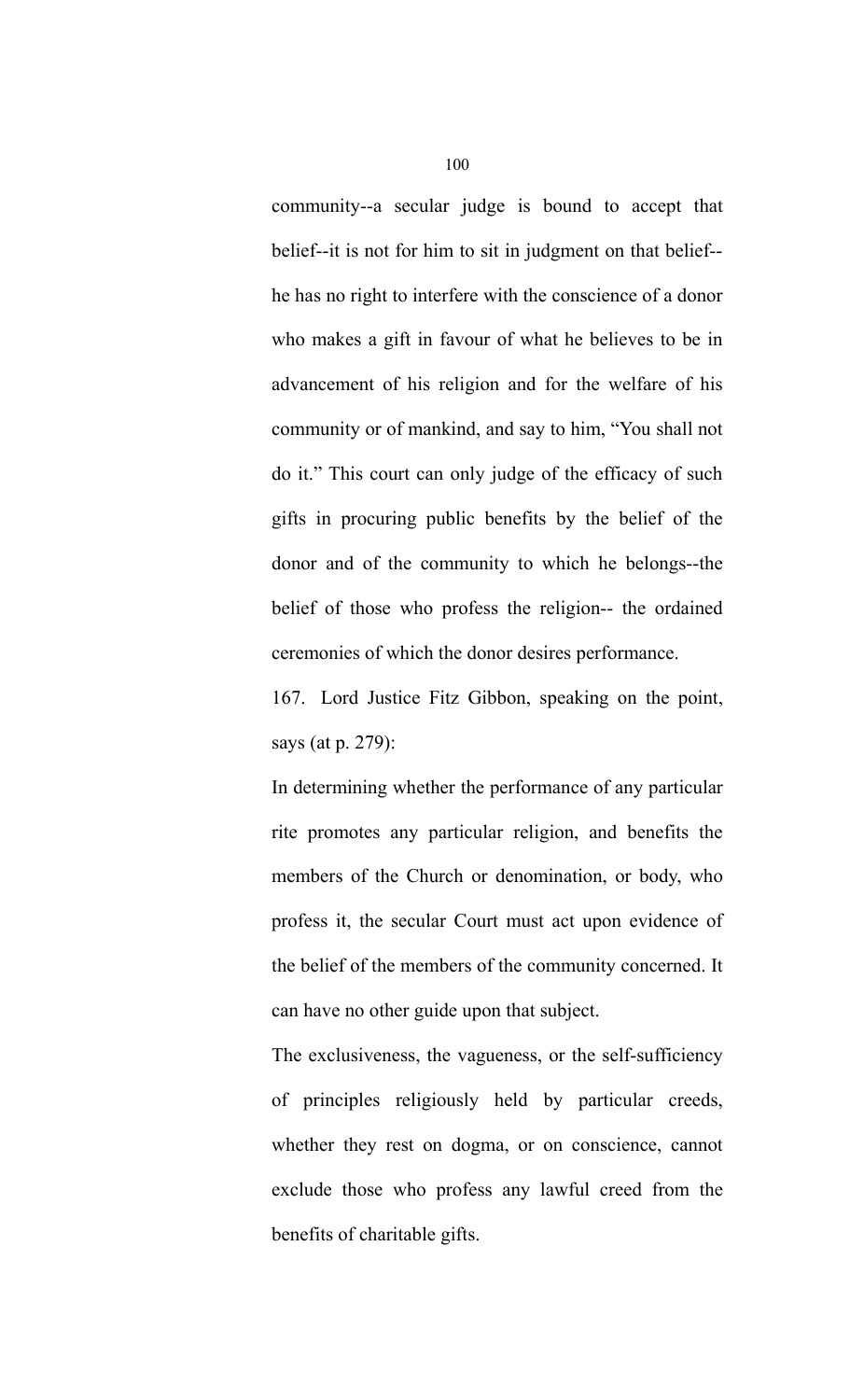It would be strange, indeed, if bequests for the promotion of total abstinence, or even vegetarianism; for the maintenance of a place of worship, or of a minister for a small congregation of peculiar people; for the dissemination of the works of Joanna Southcote; or for the prevention of cruelty to animals, should be held, as they have been, to be charitable objects, if a provision by a Roman Catholic, for Roman Catholics, for the celebration of the Mass, more especially in Ireland, where 'Superstitious Uses' are not mala prohibits, were to be excluded from that category.

168. To this I would add that it would be stranger still in a country like India, where superstition abounds, where each community is by the Crown left free to profess what religion it pleases-- from where the doctrine of superstitious uses is rigorously excluded, where trusts of lands and moneys in perpetuity for idols and similar trusts are recognised and enforced by the Courts-- that a Parsi professing the Zoroastrian religion should be precluded from making a gift for the performance of religious rites and ceremonies, which he is enjoined by the religious he professes to perform, and the nonperformance of which, according to his religion, is a great sin. Why should he be precluded from setting apart a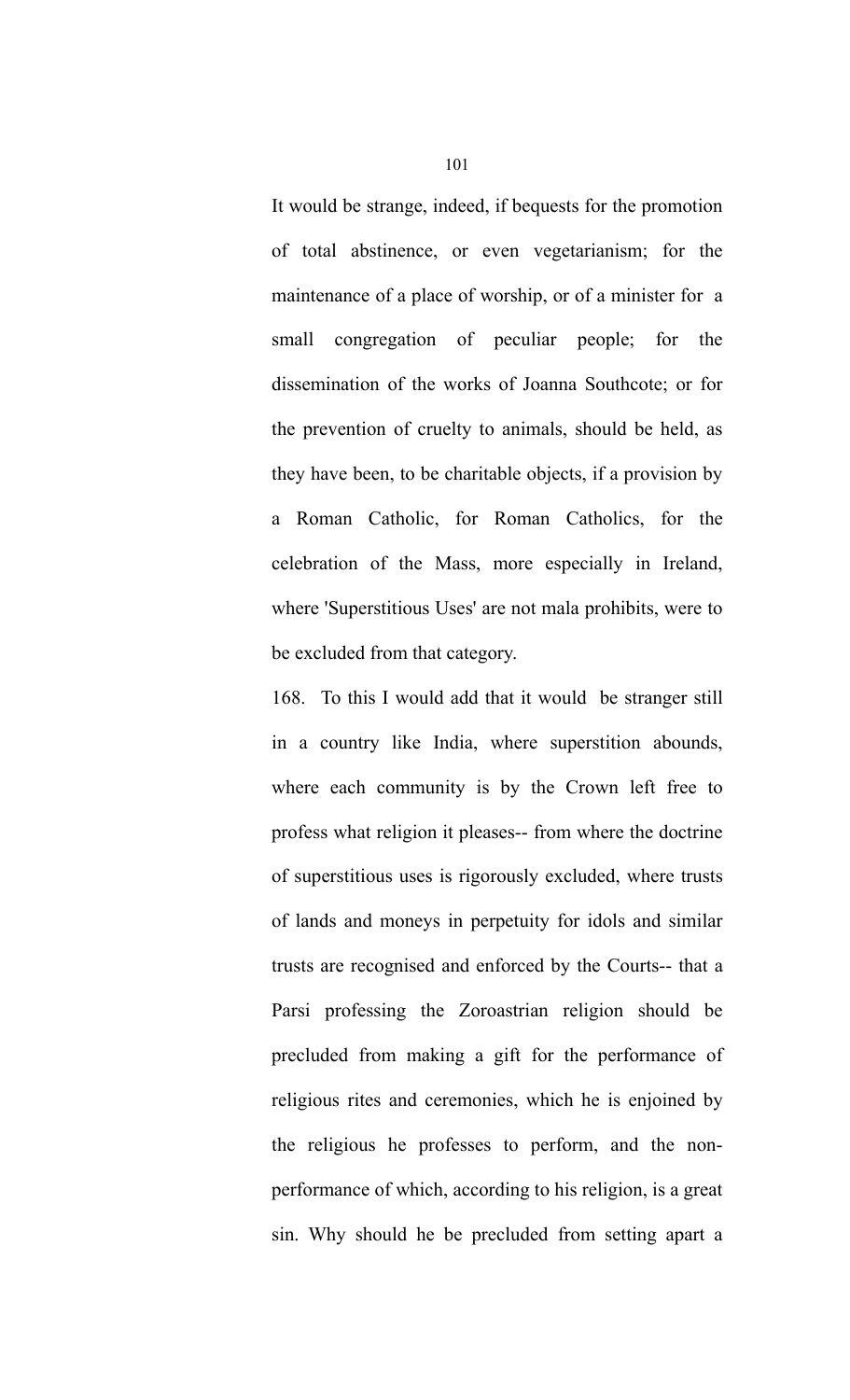portion of his property and devoting it to a purpose which he believes would result in benefits to himself, his family and his community-- in promoting the religion he professes and saving his descendants from committing a sin should circumstances place them in a position of inability to perform these ceremonies for want of means. On this point in the same case Lord Justice Fitz Gibbon, a Protestant Judge, observes (at p. 280):

Speaking with all reverence of a faith which I do not hold, touching the very 'Mystery of Godliness', I could not impute to any individual professing the Roman Catholic religion that he regarded a gift of money for Masses as a means of seeming from such a Sacrifice a private and exclusive benefit for himself alone, as being much less than blasphemy; and, as I understand the proved doctrine of the Church, it would certainly be heresy. But the hope or belief that, in some shape or form, her or hereafter, a man's good works will follow him-- an ingredient of selfishness in that sense-- enters into almost every set of charity; and if the act is done in the belief that it will benefit others; for example, in the belief that he that gives to the poor lends to the Lord, it can be none the less charitable because the giver looks for his reward in heaven.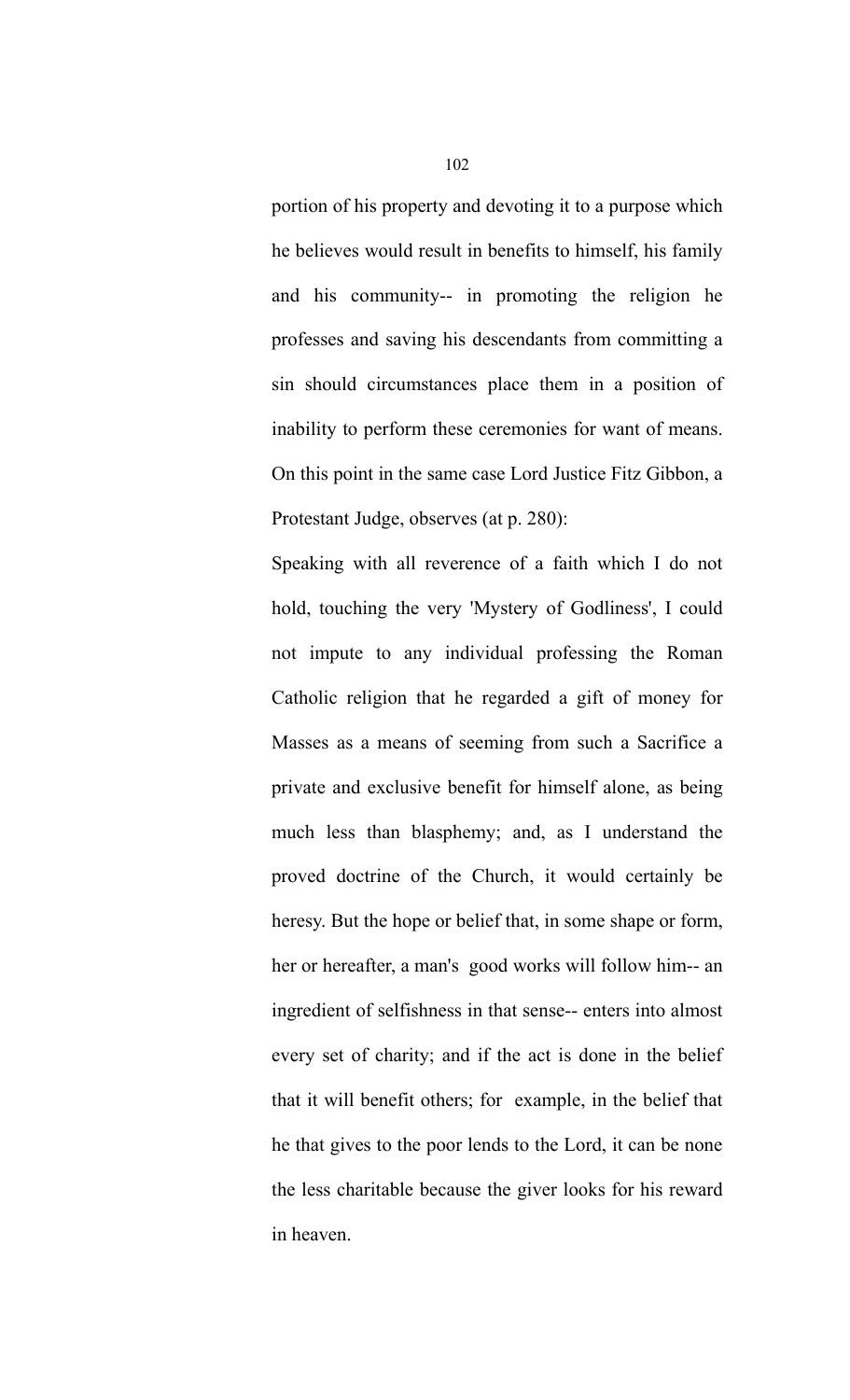169. Lord Justice Fitz Gibbon ends his judgment by saying:

The fruition of faith, 'the evidence of things not seen', is hidden from humanity. It is not within the power of any earthly tribunal to entertain the question whether these propositions are true. But it is for us to decide that belief in their truth is part of the faith of the members of the Church which has laid them down.

170. Speaking of the belief of the Roman Catholics in the efficacy of the performance of Masses being benefits to the community, Lord Justice Holmes says (at p. 286):

A temporal Court in Ireland, having no authority to decide for itself whether it was true or not, must take as its guide the belief of the Church of which the testatrix is a member.

171. I would like here to say that so far as I am concerned, I have scarcely ever come across a case in a Court in another country bearing closer resemblance to facts and contentions of a case before our Courts than the case of O'Hanlon v. Logue (1861) 30 Beav. 360 at p. 362 bears to the present case. It must be remembered that it is decided by the tribunal having the highest jurisdiction in a country in which religious matters bear remarkable analogy to this country-- Ireland like India having no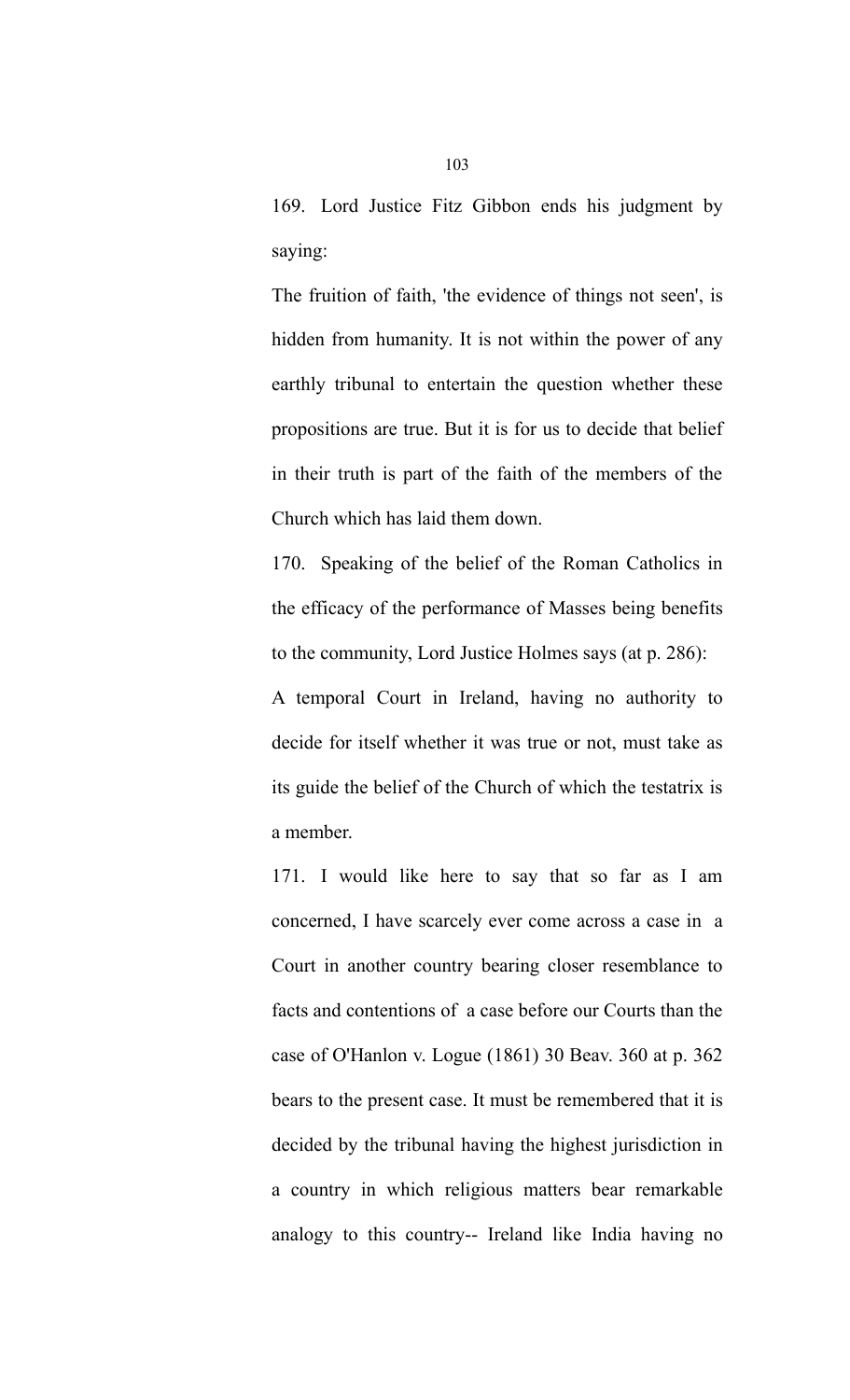established Church, no State religion, and where the doctrine of superstitious uses has no application. It is decided as recently as 1906, its pronouncements are clear and emphatic; there is no element of doubt or a note of uncertainty in the judgments pronounced; every case of importance on the subject, ancient or modern, is carefully considered and the question before the Court finally and definitely settled. Judgments such as those pronounced in this case must command the respectful attention of other Courts deciding similar questions. This case alone is sufficient to set at rest all doubts and remove all difficulties in the decision of this case, and enables me to answer the question before me-:

Whether the Trust declared in respect of the Government Promissory Notes for 15,000 Rupees mentioned in the plaint are valid in the affirmative with considerable confidence. I hold that Trusts and bequests of lands or money-- for the purpose of devoting the incomes thereof perpetuity for the purpose of performing Muktad, Baj, Yejushni and other like ceremonies, are valid "charitable" bequests, and as such exempt from the application of the Rule of Law forbidding perpetuities.

It is, therefore, very clear that the injunction against destruction of Hindu temples has been maintained even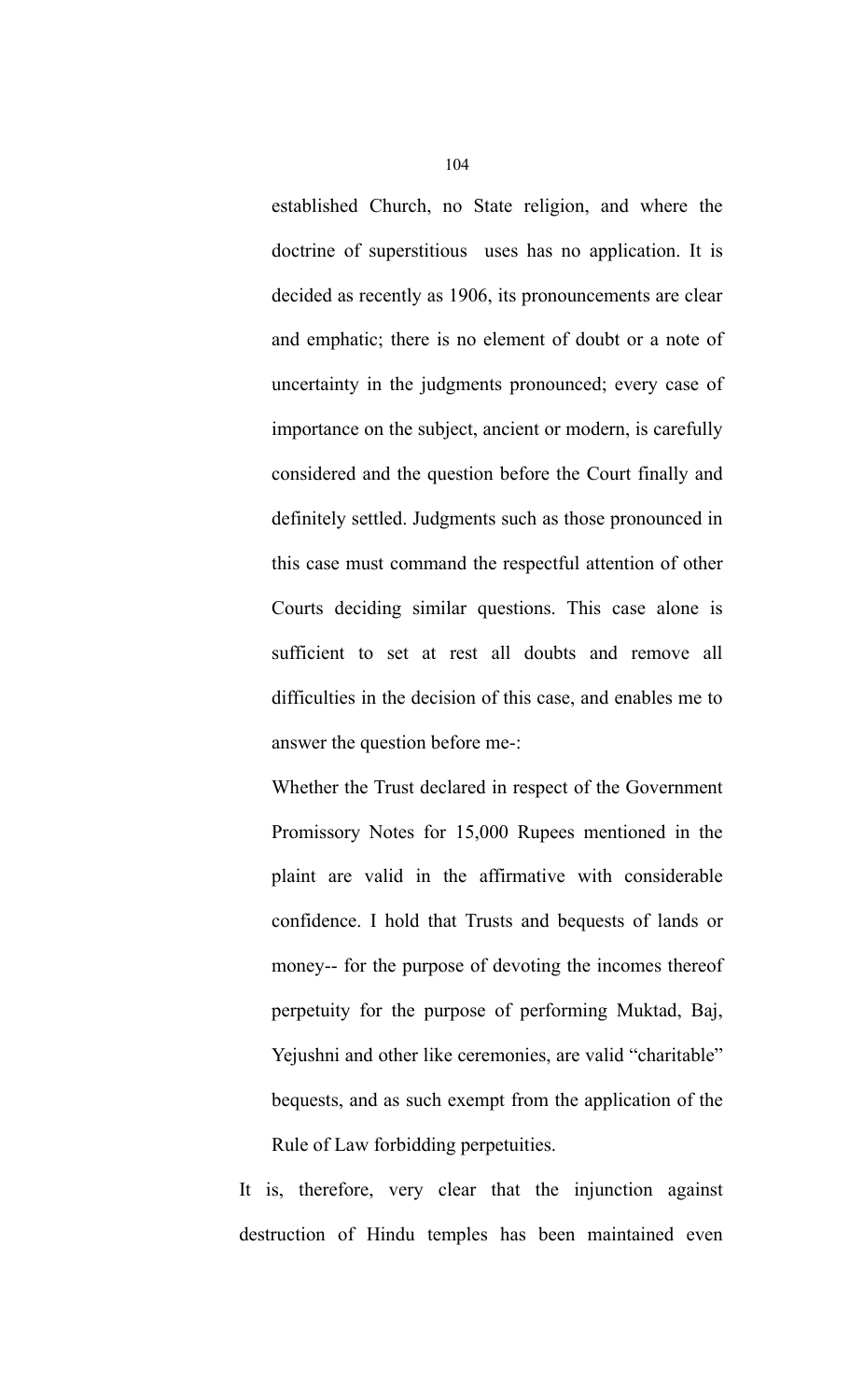during the times of Muslim rule in India and, therefore, the question of destruction of the preexisting Hindu temple and construction of the mosque on the said spot therefore cannot be said to be acceptable and is null and void.

### **IMPORTANCE OF RAM JANMASTHAN IN HINDU RELIGION**

There is voluminous evidence available on record both documentary and oral which substantially establish that Lord Ram was born at the place which the Hindus believe to be the Rama Janmasthan since times immemorial. The worship, divine character and sacred status has been recognized not only be the classical literature, tradition but also by series of travel records of foreigners, gazetteers as also foreign authorities. Some of the said Hindu authorities and scriptures are quoted below:

#### **SACRED SCRIPTURES**

(ii) **Valmiki Ramayana-** The Vlamiki Ramayana is integral to Hindu faith and ethos which deals elaborately with the birth of Lord Ram and the entire life of Prabhu Ram thereafter becomes a part of Indian psyche passed on from generations to generations. There is a very famous book **"Sanskriti Ke Chaar Adhyay" by the very well-known Hindi poet and writer ramchari Singh Dinkar.** The foreword of this book was written by Jawahar Lal Nehru as the Prime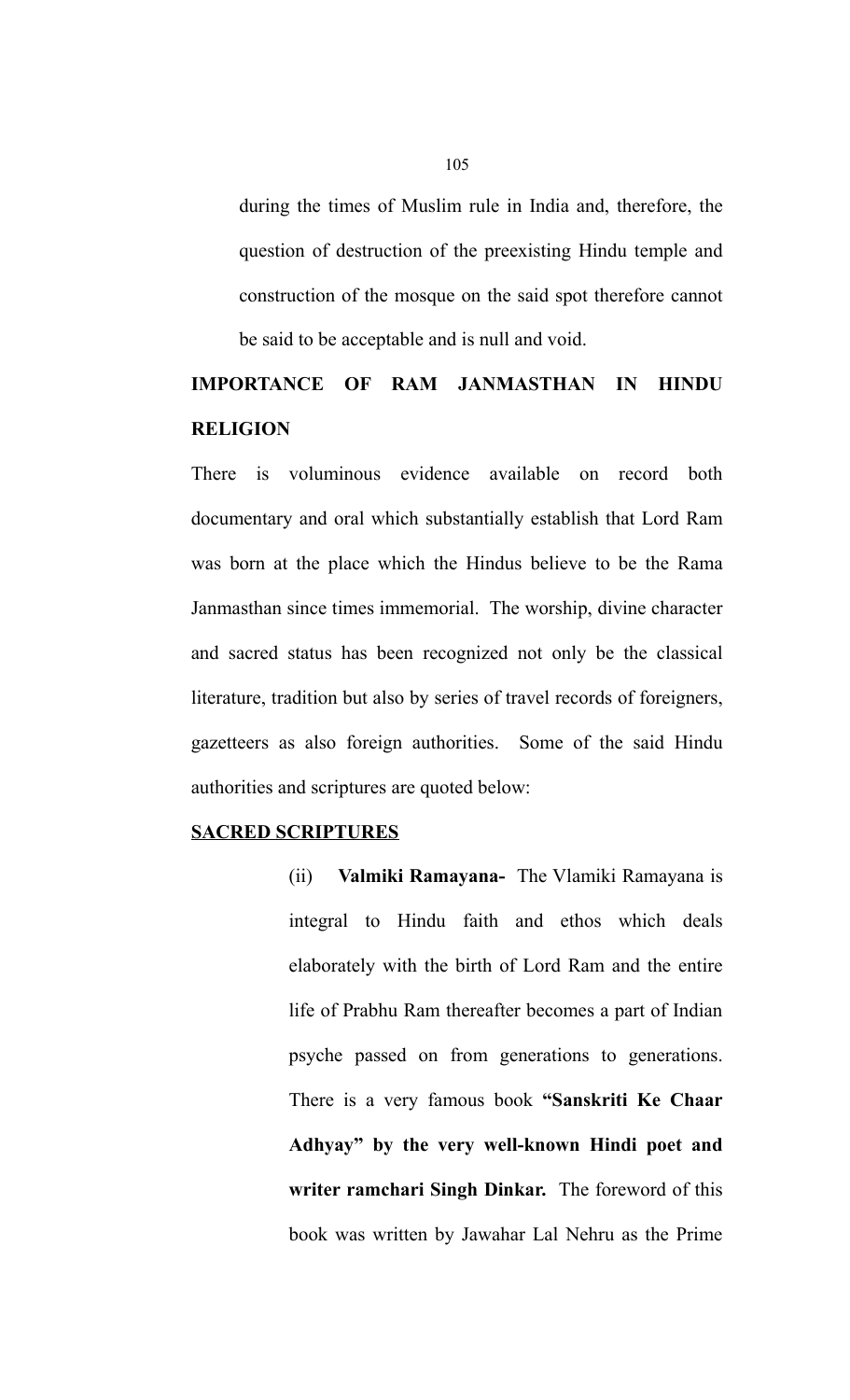Minister when the book was first published in 1956. The learned author in his book, reprinted in 2009, at page 72, has mentioned the profound impact which Valmiki Ramayana had created in the entire country leading to the story of Lord Rama being reproduced in many languages of India and outside. He particularly mentions Kamban Ramayana (Tamil), 12<sup>th</sup> Century, Telugu Dwipad Ramayana  $(12<sup>th</sup> Century)$ , Malayalam Ramacharitam  $(14<sup>th</sup>$  Century), Bangla Kritibas Ramayana  $(15<sup>th</sup>$  Century), Oriya Balaram Das Ramayana (15th Century), Kannada Torave Ramayana  $(16<sup>th</sup> Century)$ , Hindi Ramcharit Manas  $(16<sup>th</sup> Century)$ and Marathi Bhavarth ramayana  $(16<sup>th</sup>$  Century). The learned author also quotes that Rama Kavya was equally popular in the literature of Tibet, Sri Lanka, Khotan Indo-China, Burma and Sumatra and Kashmir and Indonesia.

Therefore, the Valmiki Ramayana, in fact became the symbol of India's cultural unity and shining symbol of Hindu faith. In effect, if became the pivot of Sanatana Dharma much before the arrival of Mughals in India. The impact of valmiki Ramayana was felt whereever the Sanatana Dharma went.

> (iii) Quotations from **Valmiki Ramayana: Chaturvedi Dwarka Prasad Sharma** has translated Valmiki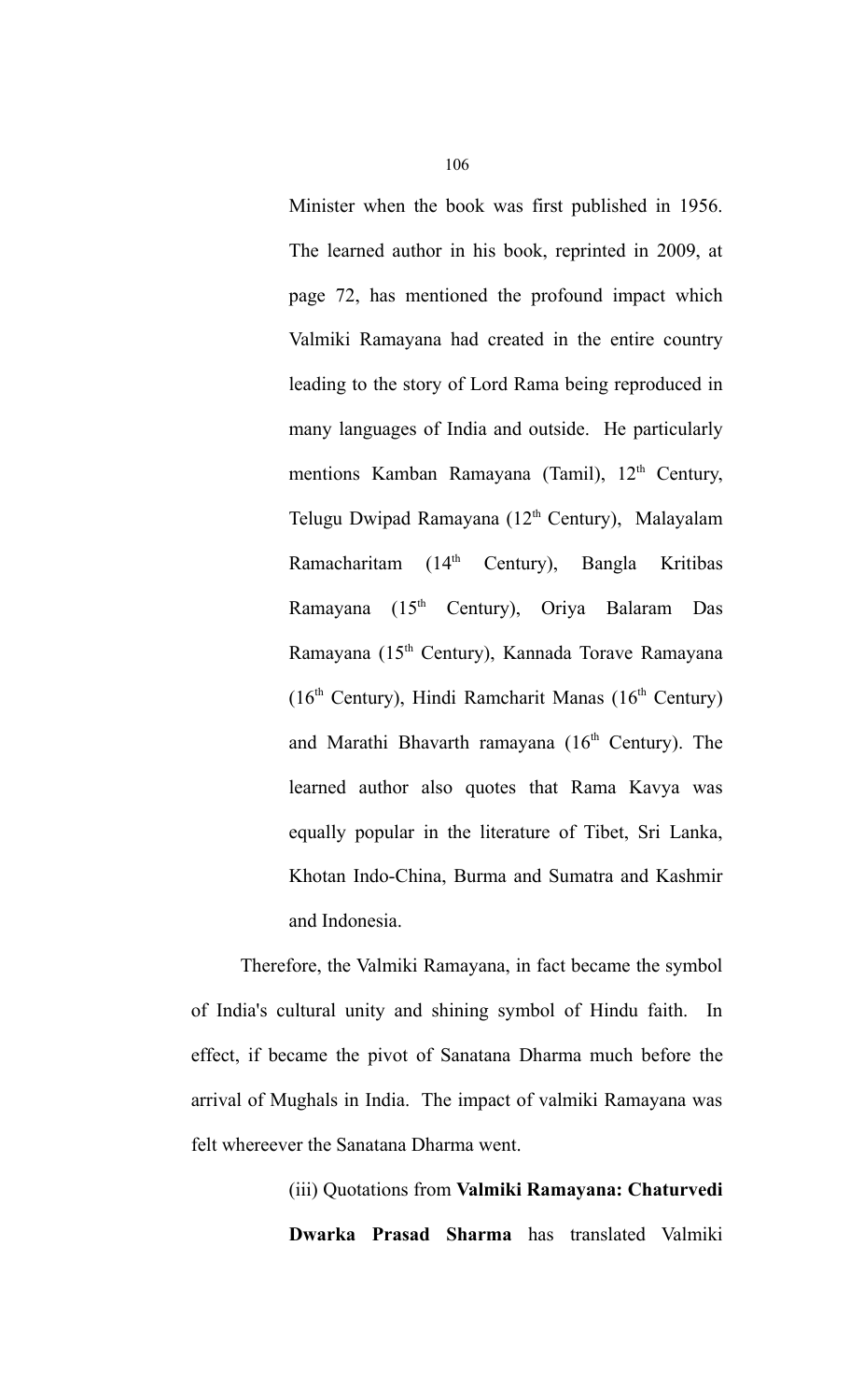Ramayana which was published in the year 1982 by Ram Narayan Lal Publisher, Allahabad. It contains the relevant Shlokas as also its Hindi translation. In the Bal Kand, Chapter-18, Shlok Nos. 8 to 18, at Pages 144 and 145 of the said book, contains the entire story as recited in Valmiki Ramayana about the birth of Lord Ram. It specifically mentions about the astrological alignment at the time of Lord Ram's birth, the celebrations in Ayodhya. Shlok 12 particularly mentions that He was the manifestation of Lord Vishnu.

(iv) There is another book "**Sri Ramayana Mahakavya" by Mahakavi Valmiki,** edited by Pt. Shripad Damodar Satvalekar. It also mentions the same thing, i.e. the relevant Sanskrit Shloka of Valmiki Ramayana and its Hindi translation.

 (v) **In the Skanda Puran,** in Chapter *"Ayodhya Mahatmya",* the entire Shloka 13 to 20 mention the details about birth of Lord Ram and the highly sacred and divine character of Ayodhya and the *janmasthan.*

 (vi) In fact, the **English translation of the Skanda Puran has been published by Motilal Banarsidas** as a part of Ancient Indian Tradition and Mythology series. In fact the book has been recognized by the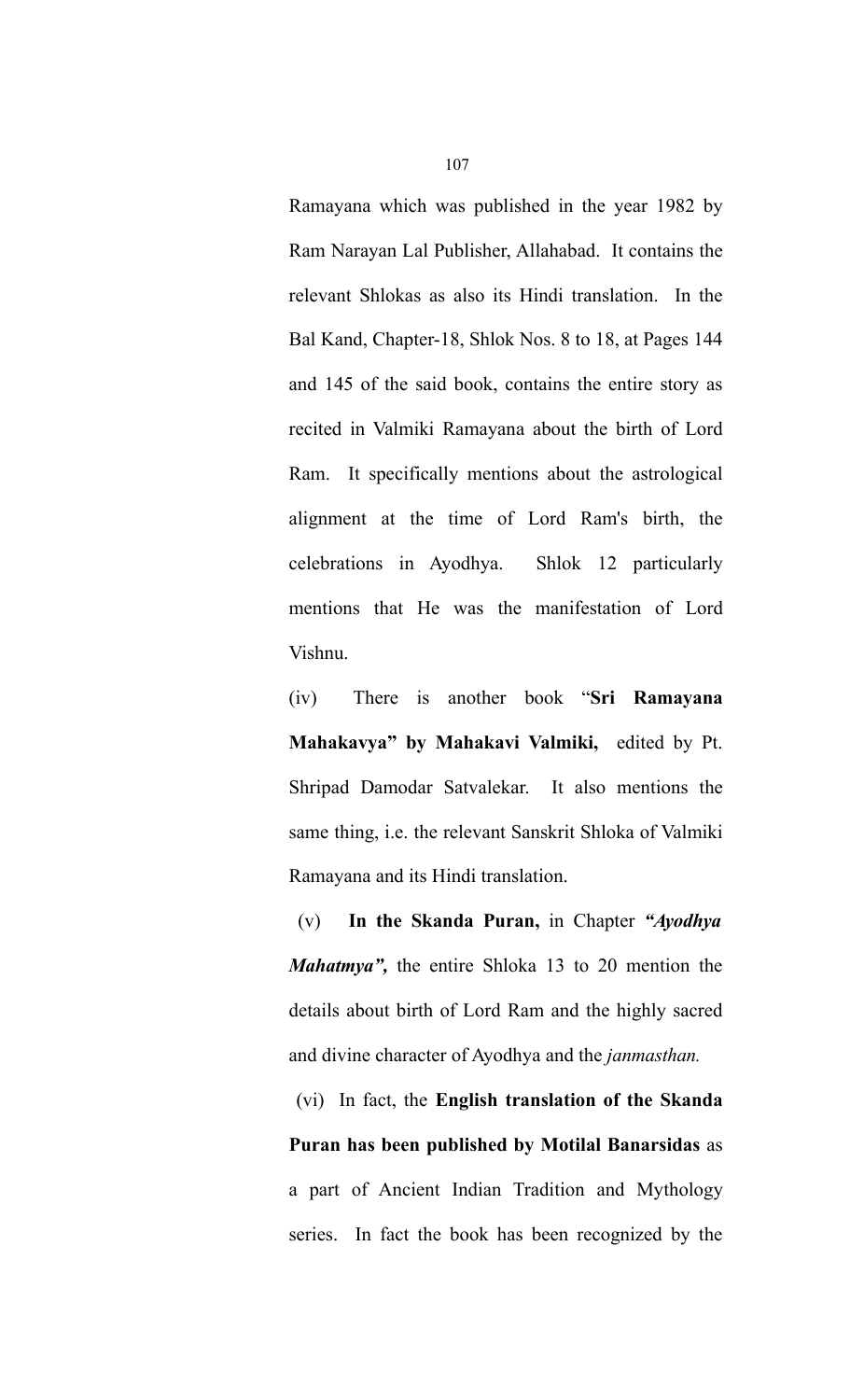UNESCO Collection of Representative Works and also jointly sponsored by the Government of India. It has been translated and annotated by Dr. G.V. Tagare. Vol. 55, Part-VIII, Chapte-X, Pages 216 to 218, Shlokas 13 to 25, mentions specifically vide Sholka 18-19 by Agastaya that to the North-East of that spot is the place of birth of Rama. This holy spot of the birth is, it is said, is the means of achieving salvation. It further says, in Shlokas 22-25, that visiting the place of birth one attains the merits of ascetics. Further, vide Shloka 20, it is specifically mentioned that by visiting it one attains Moksha, i.e., escape from rebirth.

 (vii) The above two scriptures and texts embody not only the essence of the birth of Lord Ram, but highlight with due sanction of Shastric texts the divinity and sanctity which attaches to the place of birth of Lord Ram and the blessings one attains by having the Darshan of the same. They form an integral part of Hindu faith and practiced as such even till today.

 (viii) The Bhagavad Gita, as is well known, is the word of God. In fact, Sri Sri Paramahansa Yogananda of the Yogada Satsang Society of India, has published the **Bhagavad Gita** in two volumes along with the Sanskrit verse and its english translation. The two-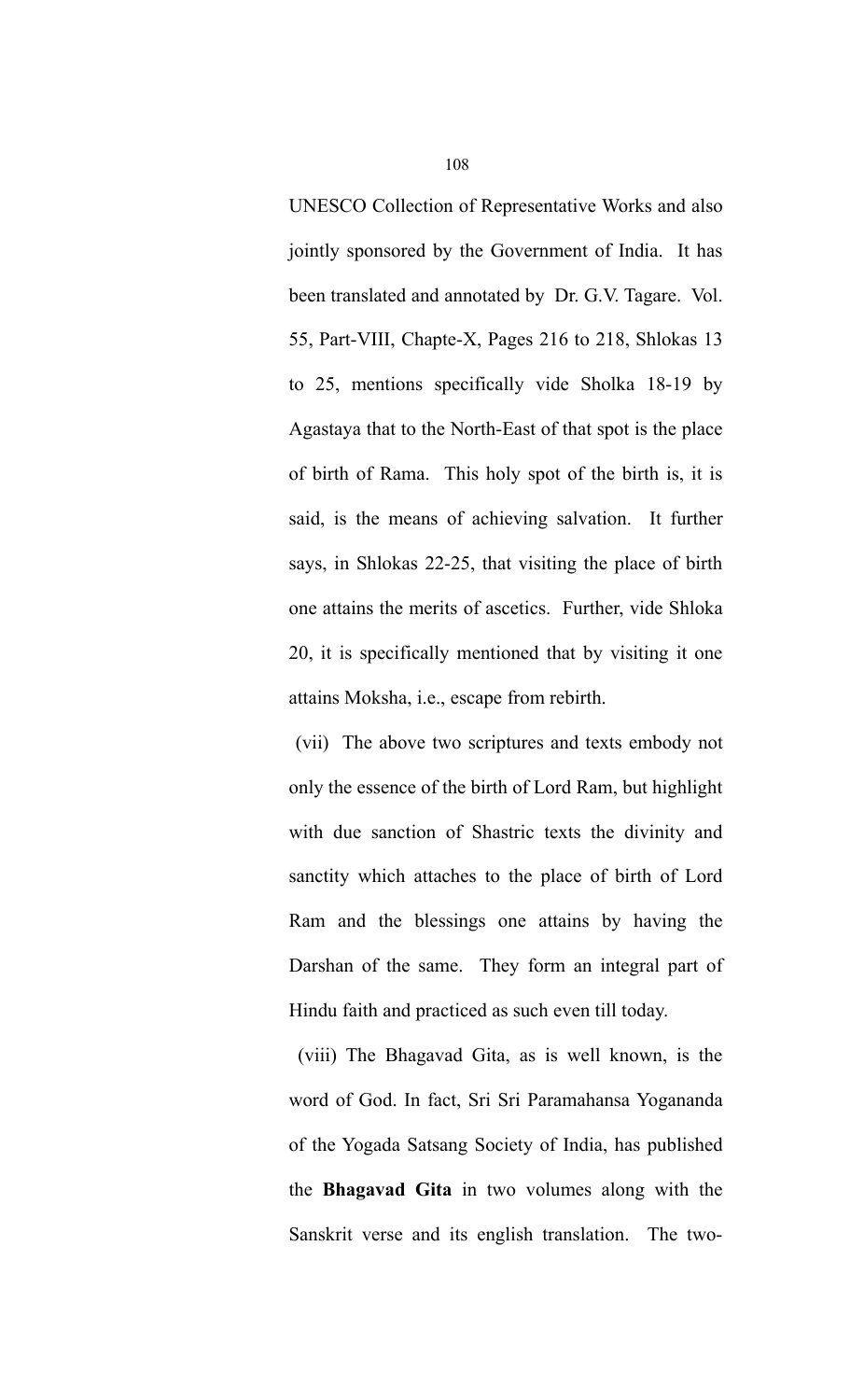volume book was published in the year 2002. **In Chapter-X, Verse 31, Page 797, Bhagwan tells Arjun like this: "***Among purifiers I am the breeze; among wielders of weapons, I am Rama; among aquatic creatures, I am Makara (Vehicle of the god of the ocean); among streams, I am Jahnavi (the Ganges)."* Same text with the same meaning quoted in Bhagvad Gita by Swami Prabhupad at pages 541 and 542 Chapter 10.

### **SOME OTHER DOCUMENTARY EVIDENCE ABOUT PLACE OF BIRTH OF LORD RAM**

There are also numerous accounts which clearly evidence that the Hindus continued to worship the Ram Janambhumi holy and sacred even after the disputed structure was constructed on it. These accounts are by foreign travelers and British officials who however shocked to see the continued struggle the Hindus waged to recover their holiest of holy shrines, and who were not Hindus, and therefore, could be termed as **independent observers**.

## **SOME ACCOUNTS OF THE SANCTITY AND SACREDNESS OF THE RAM JANAMBHUMI**

(ix) The sacred character of such faith and its continued practice has also been confirmed by historical accounts as also by public gazetteers. In this connection, the **account of Le Pere Joseph Tieffenthaler, during his visit to**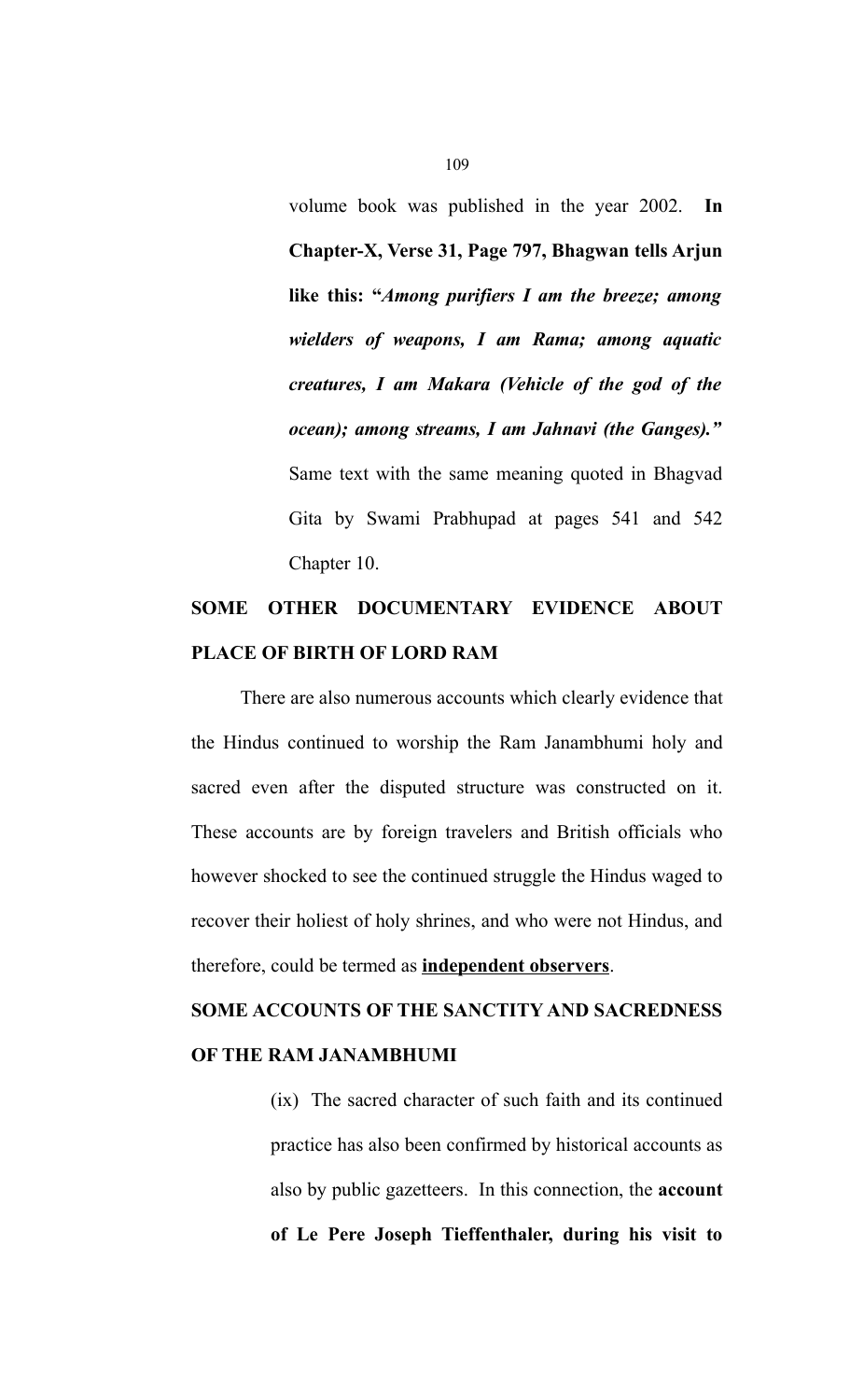**India is the 18th Century, (Exhibit No. OOS-5-133)** is of great significance. He had written the account of his travel in a book in French which was published in the year 1786 CE. He was an Austrian Jesuit priest. He also visited Ayodhya. The relevant pages of this book were also translated into English by the Government of India under orders of the Court. At page 254, it clearly mentions what Hindu calls "Bedi" that is the cradle where Befchen was born in the form of Ram besides his three brothers. According to another belief, Babur got this place destroyed in order to deny them the opportunity of practicing their superstitions. He also mentions the place where the native house of Ram existed people go around and prostrate on the floor. On the  $24<sup>th</sup>$  of Chait Month, a big gathering of people takes place to celebrate the birthday of Ram, so famous in entire India.

**Therefore, the above documentary evidence shows that even after more than 258 years of the construction of the disputed structure, people of the country held it to be sacred, prostrated and there was big assembly in the month of Cahitra, i.e., Ram** *Navami***. This account is confirmed by a non-Indian.** 

(x) **A Gazetteer of the territories under the Government of the East India Company, by Edward**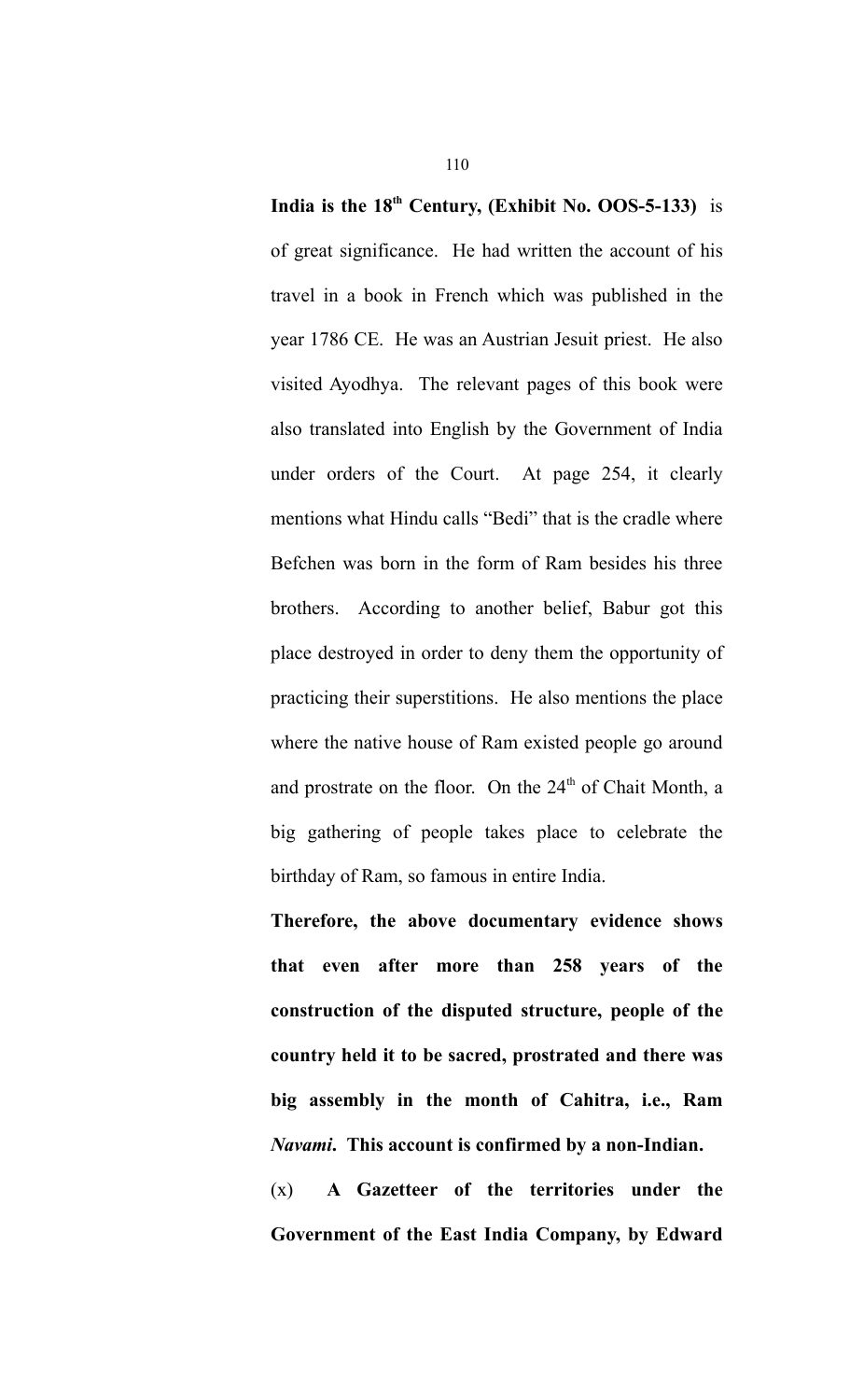**Thornton (Exhibit No. OOS-5-5),** was published in 1858. At page 739 about Oud, there is a mention of the cradle where Lord Rama was born as the  $7<sup>th</sup>$  Avatar of Vishnu and is abundantly honoured by the pilgrimages and devotions of Hindus. It also mentions that Ayodhya is considered by the best authorities to be the most ancient city in Hindustan.

(xi) **The P. Carnegie Report (1870), (Exhibit No. OOS-5-49):** It mentions at Page 5 that Ajudhia is to Hindus what Mecca is to Mohammedans, Jerusalem to Jews.

(xii) **Gazetteer of Province of Oud, Vol.-I, 1877, (Exhibit No. OOS-5-7).** It clearly mentions the *Janmasthan* temple on which Babur built the mosque, i.e. at the *Janamsthan,* It also mentions about the continuous struggle of Hindus to reclaim it.

(xiii) Report of the **Settlement of Land Revenue in the Faizabad District by A.F. Millett, Officiating Settlement Officer, 1880: At Page 234, (Exhibit NO. OOS-5-8),** the report mentions about the *Janamasthan* temple wherein Emperor Babur built the mosque.

(xiv) **The Imperial Gazetter of India, Provincial Series,** 1905, (**Exhibit No. OOS-5-10)** The present town stretched island from a high bluff overlooking the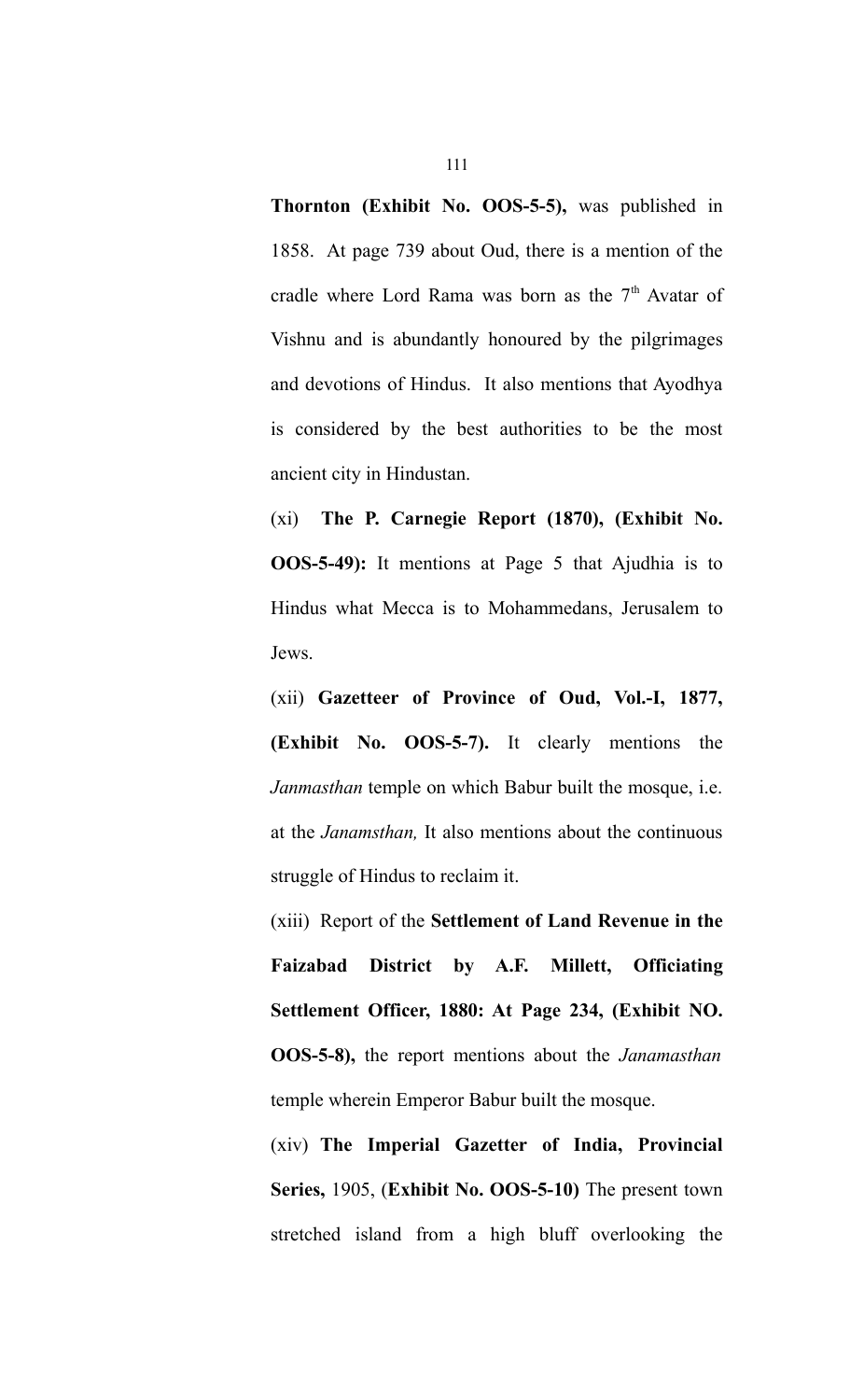Ghaghra. At one corner of the vast mound is the holy spot where Rama was born where Babur built a mosque.

(xv) **Faizabad Gazetteer by H.R. Nevill, ICS, 1905, at page 173, (Exihibit No. OOS-5-11),** specifically mentioned that the Janmasthan was in Ramkot, the birthplace of Rama and Babur in 1528 destroyed the ancient temple and on its site built a mosque known as Babur's mosque.

(xvi) **Barabanki Gazetteer edited by H.R. Nevill, 1903, Page 169,** reiterated that there was continuous struggle of Hindus to reclaim the ground on which formerly stood the Janmasthan temple.

(xvii) **Faizabad Gazeeteer by H.R. Nevill, ICS 1905, Pages 173-174, (Exhibit NO. OOS-5-11),** reiterates the facts of the existence of the Rama Janmasthan temple and destruction of the same by Babur in 1528 and the continuous struggles of Hindu to reclaim the same.

(xviii) **Faizabad Gazetteer by H.R. Nevill, 1928, (Exhibit NO. OOS-5-12),** the said story is reiterated.

(xix) **Uttar Pradesh District Gazetteers Faizabad, (Exhibit No. OOS-5-13),** published by the Government of Uttar Pradesh in 1960 reiterated the same fact in page 352.

(xx) An article titled "**Babur and the Hindus"** by S.K.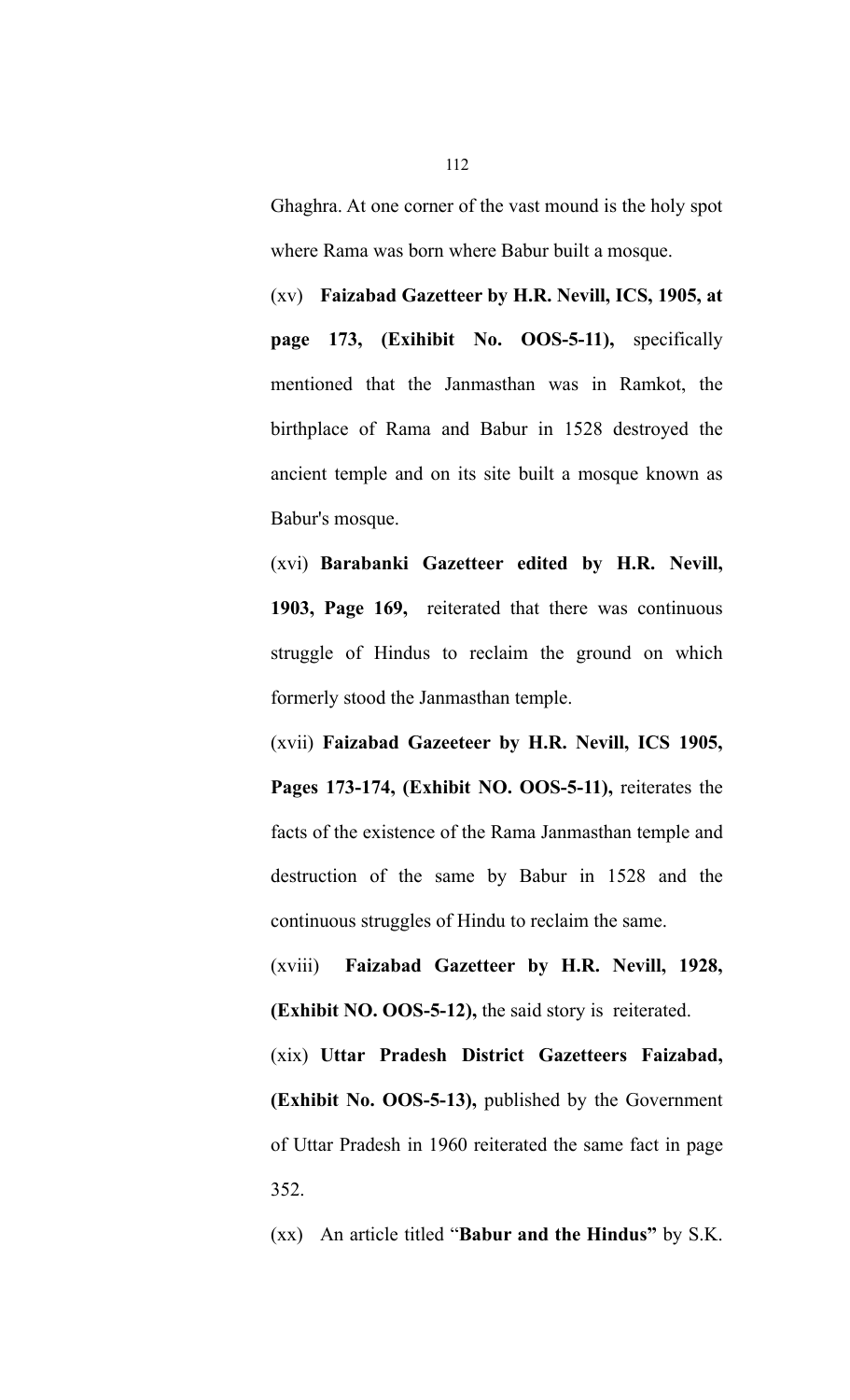Banerji, published in the **Journal of the United Provinces Historical Society published in July 1976 at Page 76,** specifically mentions: "*The present Jami Masjid at Ayodhya was built in Babur's time on a site sacred to the Hindus as Rama's birthplace."*

*(*xxi) Even the **New Encyclopedia Britannica, Vol. IX, 15th Edition, at page 916,** describes Rama as the seventh incarnation of Lord Vishnu which appears as such in the Ramayana. Similarly, in Volume-I, at page 751, Ayodhya is mentioned wherein it is specifically mentioned that the Baburi Masjid was built in the early  $16<sup>th</sup>$  Century by the Mughal Emperor Babur on a site traditionally identified as Rama's birthplace and at the location of an ancient Hindu temple, the Rama Janma Bhumi.

The above are only a sample of evidence available on record. Yet, they show a continuity since times immemorial about the divinity attached to the place Rama Janmasthan not only in the scriptures, worship and devotion in practice, but also a recurring continuity even after the construction of the disputed structure.

**Under the orders of this Hon'ble Court, the Archaeological Survey of India was directed to undertake an exhaustive excavation to find out as to whether there existed any temple/structure underneath the disputed structure. The report of the expert agency, that is the ASI, clearly confirms the**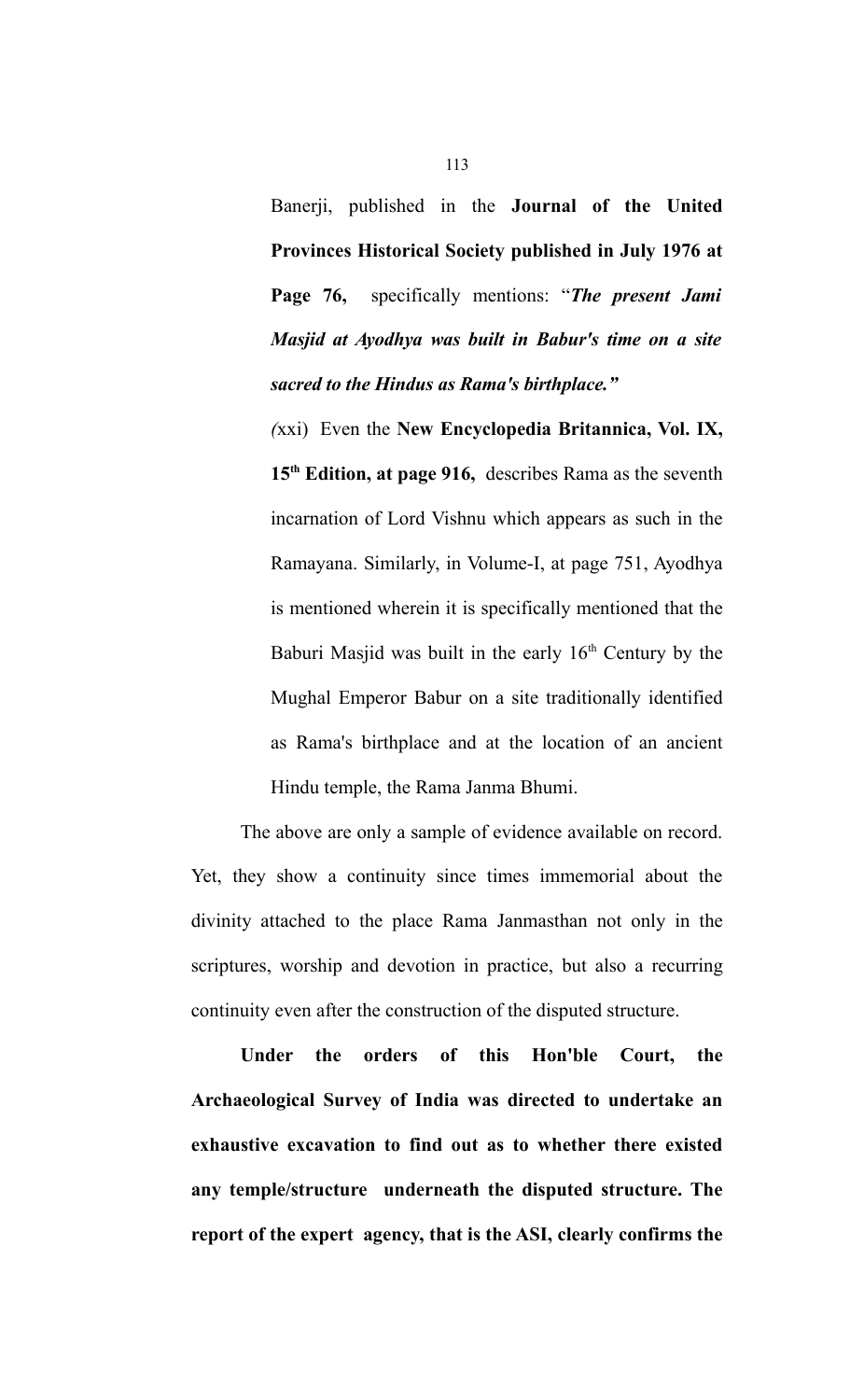**existence of a Hindu religious structure dating back to thousands of years. This evidence too confirms that the disputed site was and is the site of a temple and the Hindus have always believed the same to be the birthplace of Lord Ram.**

#### **EVIDENTIARY VALUE OF THE ABOVE DOCUMENTS**

The said documents being official documents of the Government have been consistently held by the Court that they are admissible in Court as evidence.

> **(1) Section 57 of the Indian Evidence Act, 1872,** mentions the facts of which Court must take judicial notice. Section 57(13) further provides that in all these cases and also on all matters of public history, literature, science or art the Court may resort for its aid to appropriate books and documents of reference.

> (ii) The entire Valmiki Ramayana, Skanda Puran, Gita and the Traveller's accounts mentioned above fall in that category.

> (iii) Further, **under Section 81 of the Evidence Act,** there is a presumption as to Gazettes.

> (iv) **RELEVANT CASE LAW ON THE SUBJECT ARE AS UNDER:-**

> **(a) (1990) 2 SCC, Page 22, Vimla Bai Vs. Hiralal Gupta, Para 4 & 5, at Pages 27-28 –** *The statement of fact contained in the official Gazettee in the course of the*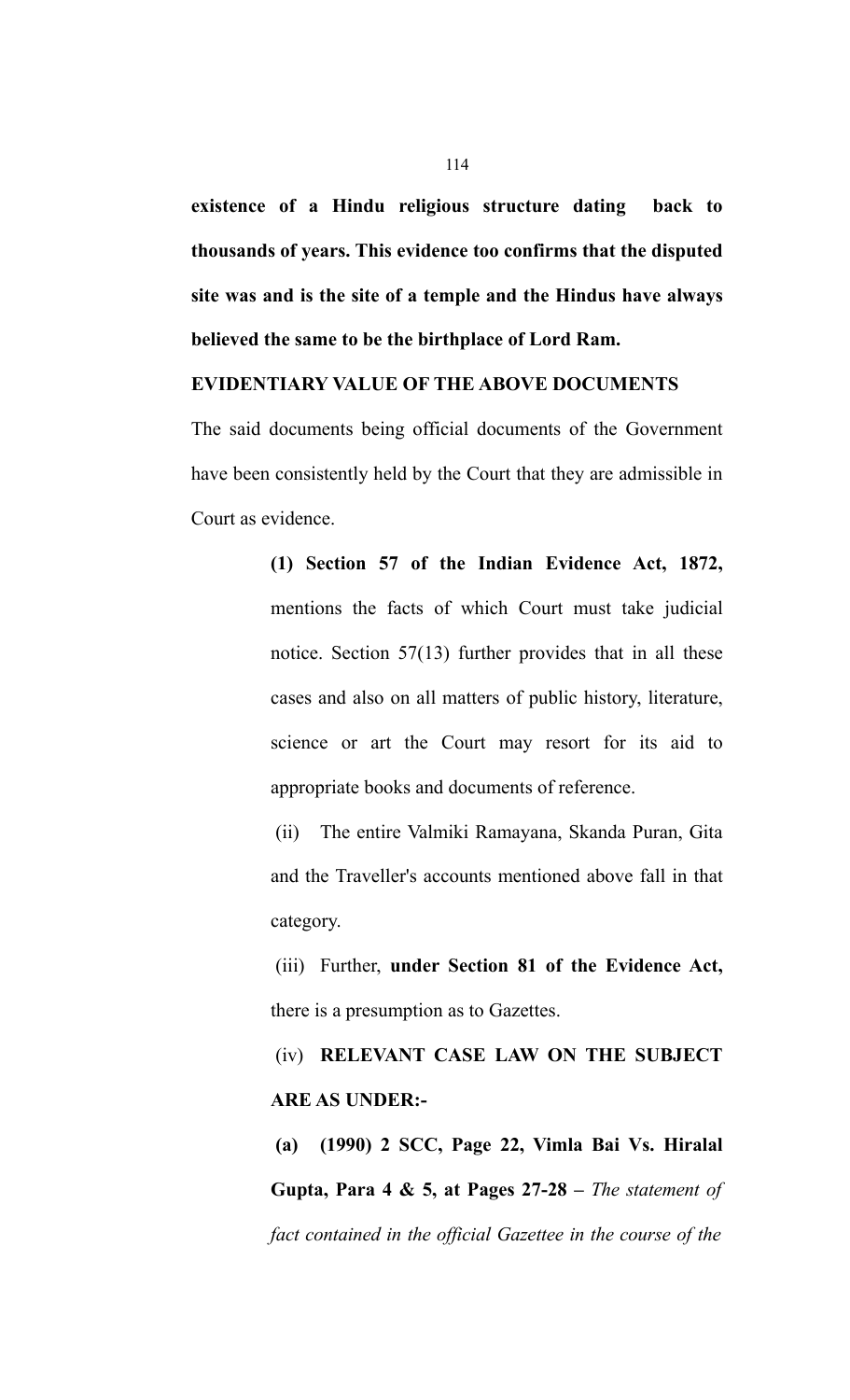*discharge of official duties or on historical facts in some cases is best evidence of facts stated therein.*

*5.* The Statement of fact contained in the official Gazette made in the course of the discharge of the official duties on private affairs or on historical facts in some cases is best evidence of facts stated therein and is entitled to due consideration but should not be treated as conclusive in respect of matters requiring judicial adjudication. In an appropriate case where there is some evidence on record to prove the fact in issue but it is not sufficient to record a finding thereon, the statement of facts concerning management private temples or historical facts of status of private persons etc. found in the Official Gazette may be relied upon without further proof thereof as corroborative evidence. Therefore, though the statement of facts contained in Indore State Gazette regarding historical facts of Dhangars' social status and habitation of them may be relevant fact and in an appropriate case the Court may presume to be genuine without any further proof of its contents but it is not conclusive.

 (b) **1995 Supplementary (1) SCC Page 485, Balashankar Mahasankar Bhattjee and Others Vs. Charity Commissioner, Gujarat, Para 22,** *The Gazettee of the year 1879 is admissible being official*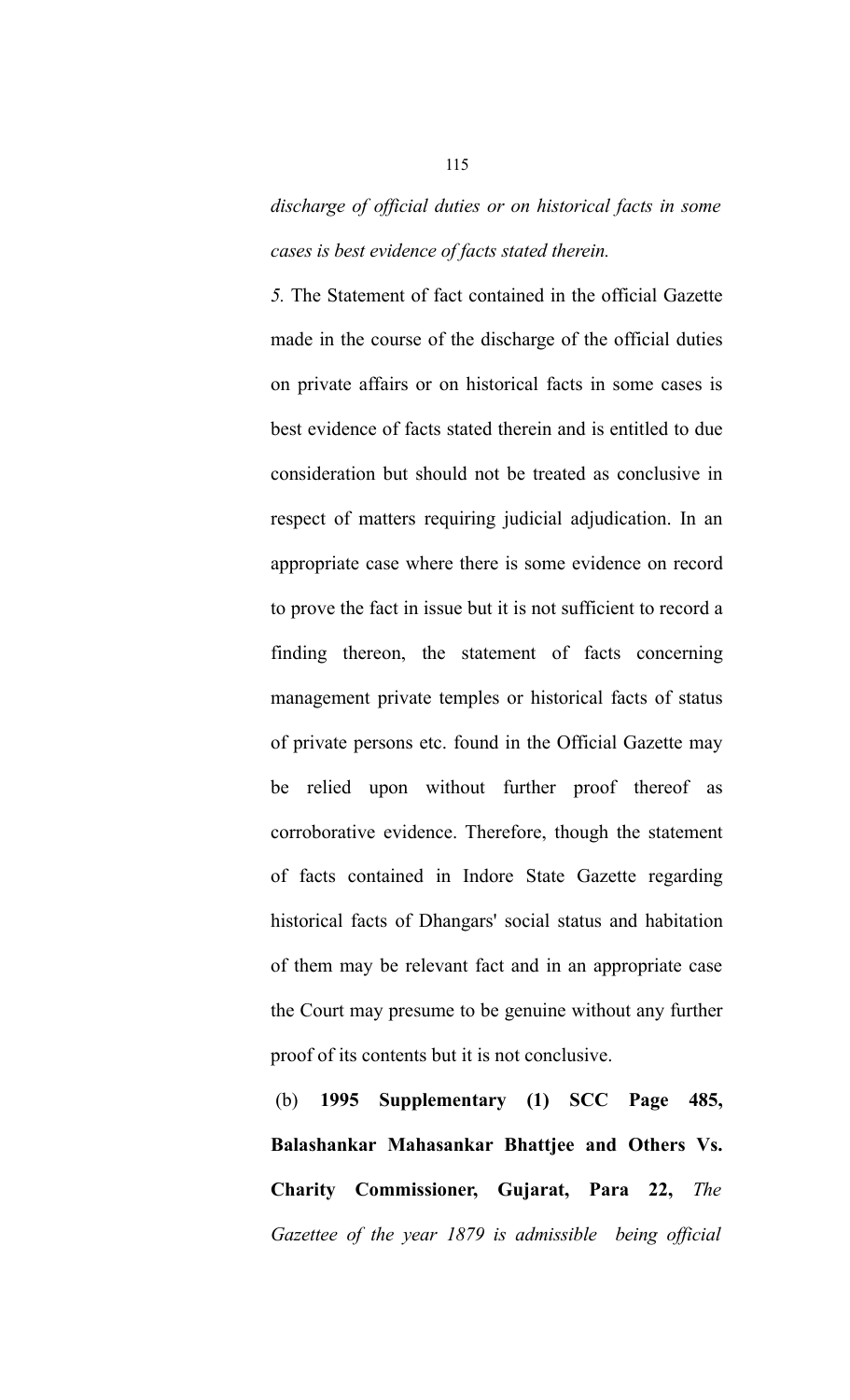*record evidencing public affairs and the Court may presume their contents as genuine especially about the existence of an old temple.*

22. The contention of Sri Yogeshwar Prasad that the Asstt, Charity Commissioner has failed to prove that Kalika Mataji temple is a public trust; contrarily the evidence on records, namely the 'Will' of Bai Diwali, widow of N. Girjashankar, establishes that the lemple and its properties Were always treated as private properties. It would get fortified and gets corroborated by decrees in civil suit No. 439/1985, one of the legatees sought to annual the Will in Exhibits 10, 59 and the decree in that behalf. The Civil Suits Nos. 353/93, Ex. 24 and the Civil Suit No. 439 of 1885, Ex 26 and the Civil Suit Nos. 904 of 1903 and 910 of 1903: Ex 52 and Ex. 54, Civil Suit No, 912 of 1903, Ex 55 would establish that the appellant's family had always treated the temple and the lands attached to temple as private properties. It has also been further contended that the entry into the temple was subject to permission and the devotees were not allowed to have pooja, but have darshan Only. These circumstances have duly been taken into consideration by the District Judge while the High Court had not considered them in proper perspective. We find no force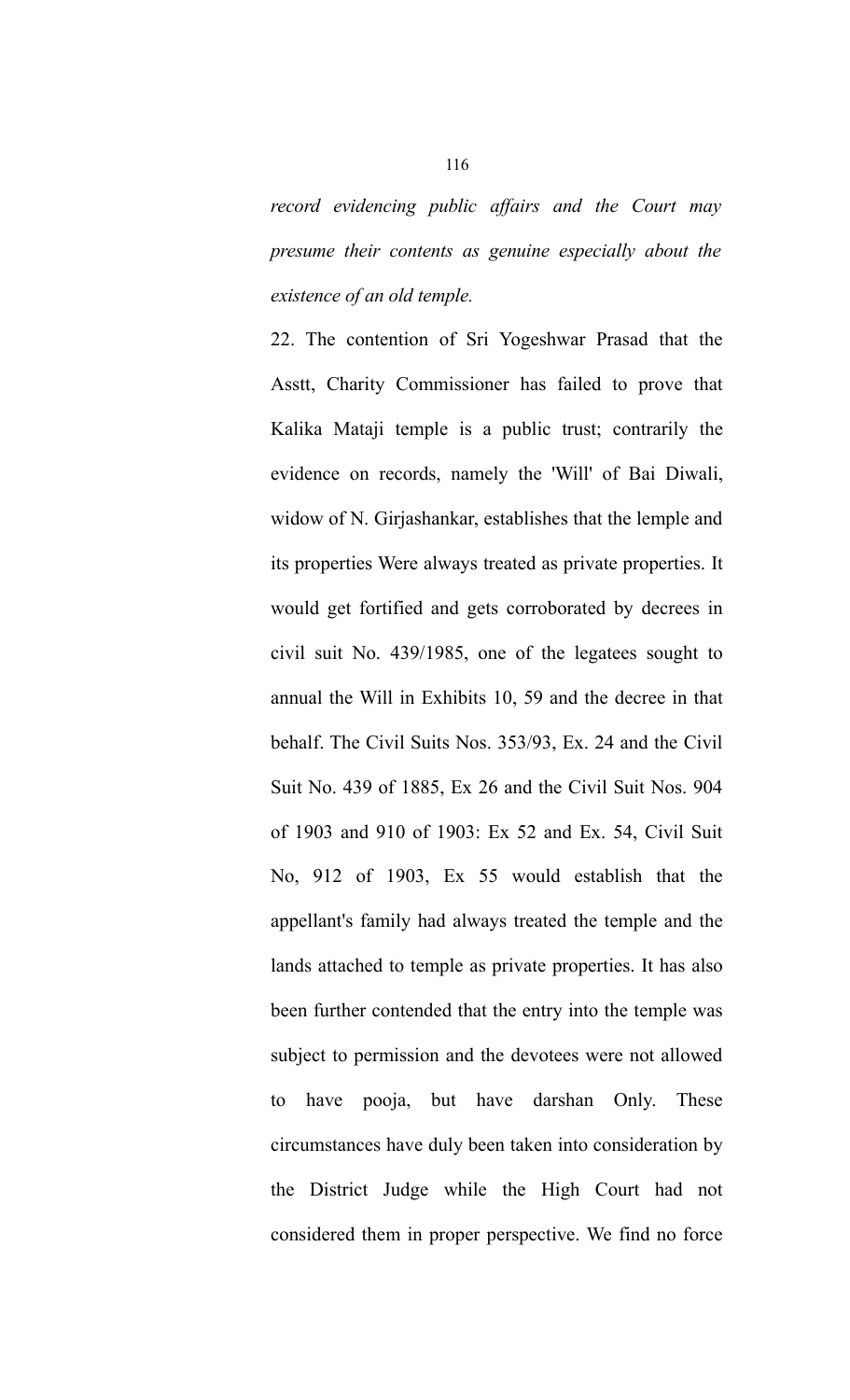in the contention, It is seen that the Gazette of the Bombay Presidency, Vol. Ill published in 1879 is admissible under s.35 read with s.81 of the Evidence Act, 1872. The Gazette is admissible being official record evidencing public affairs and the court may presume their contents as genuine. The statement contained therein can be taken into account to discover the historical material con-tained therein and the facts stated therein is evidence under s.45 and the court may inconjunction with other evidence and circumstance take into consideration in adjuding the dispute in question though may not be treated as conclusive evidence. The recitals in the Gazette do establish that Kalika Mataji is onlhe lop of the hill. Mahakali temple and Bachra Mataji on the right and left to the Kalika Mataji. During Moughal rule another Syed Sadar Peer was also installed there, but Kalika Mataji was the chief temple. Hollies and Bills are the main worshipers. Oh full Moon of Chaitra (April) and Dussehra (in the month of October), large number of Hindus of all classes gather there and worship Kalika Mataji, Mahakali, etc. After the downfall of Moughal empire, Marathas took over and His Highness Scindias attached great importance to the temple. One of the devotees in 1700 offered silver doors. The British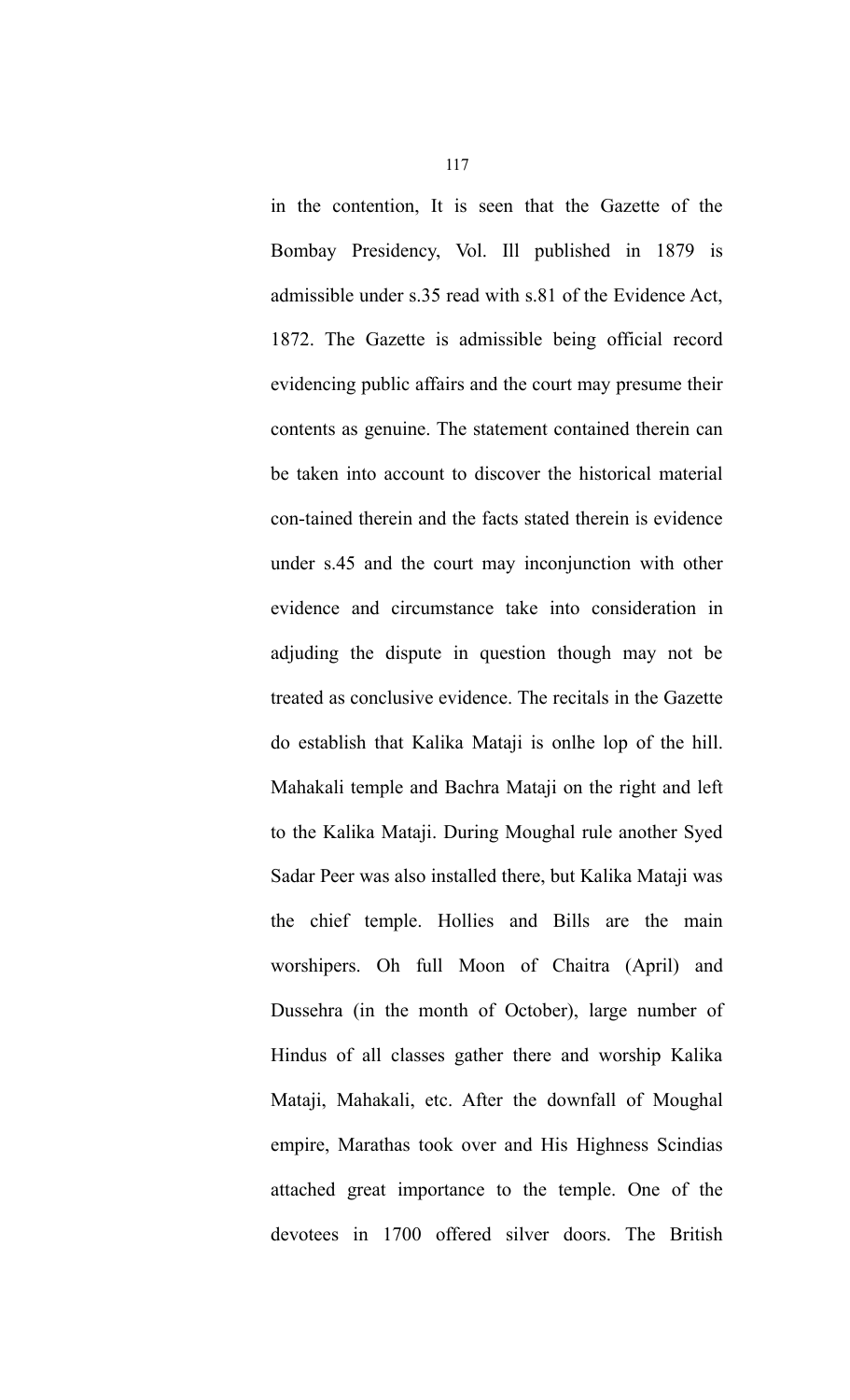annexed the territory pursuant to the treaty between Her Majesty's Government of India and His Highness Scindia on the 12th December, I860, A condition was imposed in the treaty for continued payment of fixed cash grants to all the temples from the Treasury and that British emperors accepted the condition. Regular cash grants of fixed sums were given to all the temples by Scindias and British rulers, as evidence by exhibits 27, 29 and 30. The historical statement of noted historian, stated by the High Court, by name M.S. Commissionaria in his Vol. I of 1938 Edition corroborates the Gazette on the material particulars, which would established that the temple was constructed on the top of the hill around 14th century and the people congregate in thousands and worship, as of right, to Kalika Mataji and other deities. R.N. Jogelkar's Alienation manual brought up in 1921 in the Chapter 5 Devas-tbana also corroborates the historical evidence. It is true that Bai Diwali in her Will, Ex.22 treated the temple and the properties to be private property and bequeathed to her brother and the litigation ensued in that behalf. At that time, as rightly pointed out by the High Court, the concept of public trust and public temple was not very much in vogue. Therefore, the treatment meted out to these properties at that time is not conclusive. On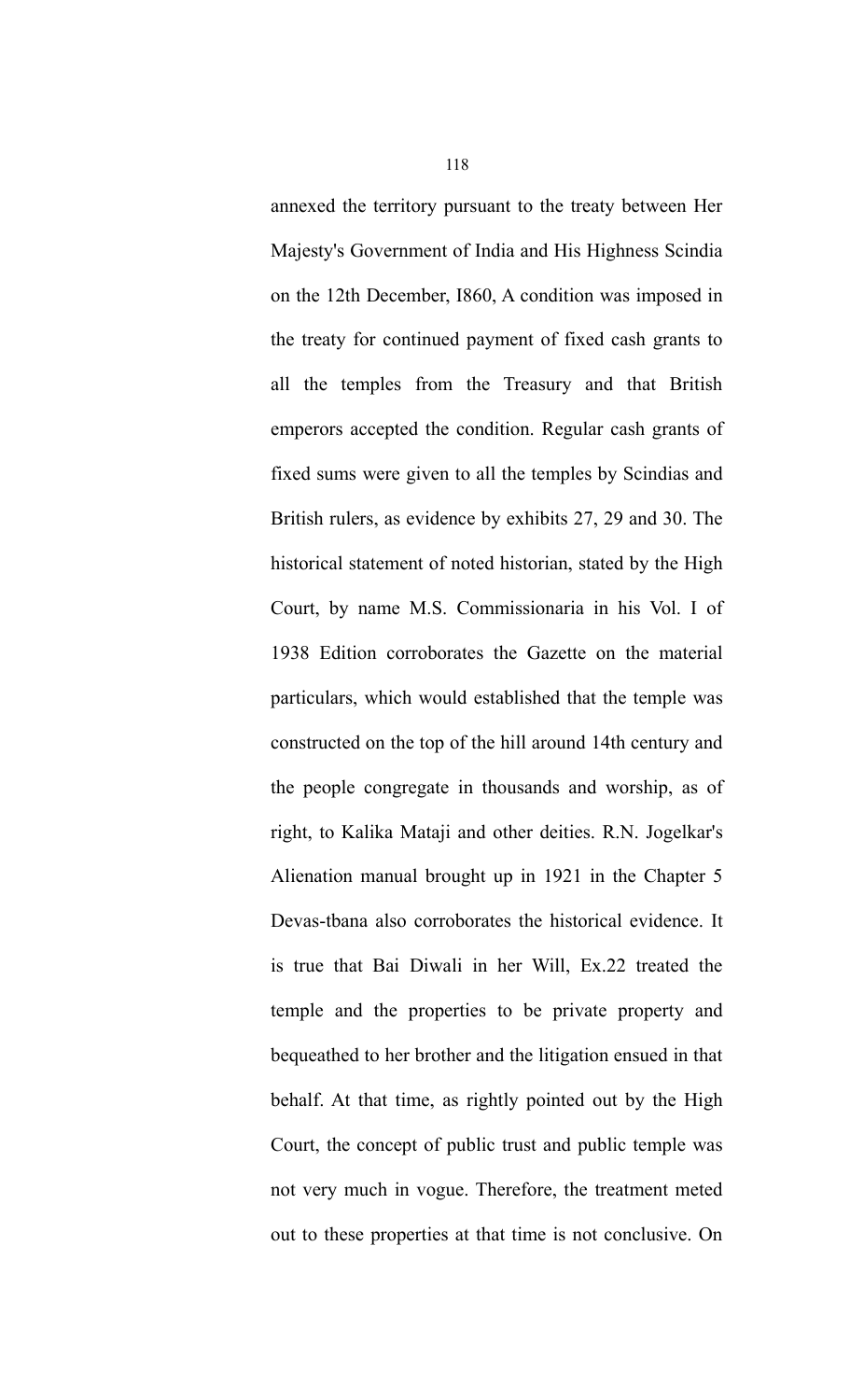the other hand the fixed cash grants given by a Rulers Scindias and the successor British emperors, the large endowment of lands given to Kalika Mataji temple by the devotees do indicate that the temple was treated as public temple. The appropriation of the income and the inter se disputes in that behalf are self serving evidence without any probative value. Admit-tedly, at no point of time, the character of the temple was an issue in any civil proceedings. All the lands gifted to the deity stand in the name of the deities, in particular large extent of agricultural lands belong to Kalika Mataji. The entries in Revenue records corroborated it. The Gazette and the historical evidence of the temple would show that the village is the pilgrimage centre. Situation of the temples on the top of the hill away from the village and worshiped by the people of Hindus Community at large congregated in thousand without any let or hindrance and as of right; devotees giving their offerings in large sums in discharge of their vows, do establish that it is a public temple. It is true that there is ho proof of dedication to the public. It is seen that it was lost in antiquity and no documentary evidence in that behalf is available. Therefore, from the treatment meted out to the temple and aforesaid evidence in our considered view an irresistible inference would be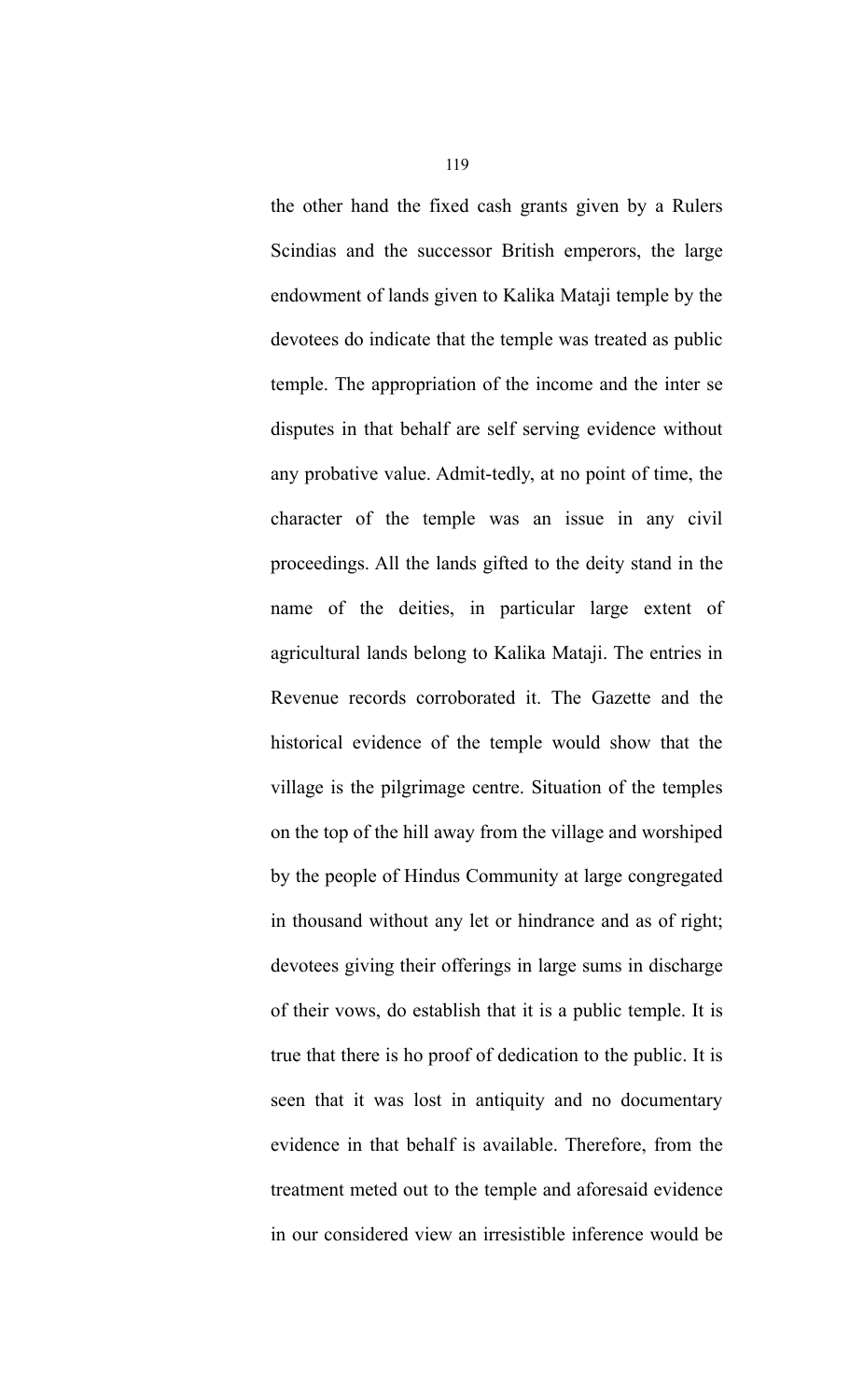drawn that the temple was dedicated to the Hindu public or a section thereof and the public treat the temple as public temple and worship thereat as of right. It is true that there is evidence on record to show that there was a board with inscription thereon that "no entry without permission" and that only Darshan was being had and inside pooja was no permitted. But that is only internal regulation arranged for the orderly Darshan and that is not a circumstance to g o against the conclusion that it is a public temple. Enjoyment of the properties and noninterference by the public in the management are not sufficient to conclude mat the temple is a private temple. It is found by the District Court and the High Court that the appellants are hereditary priests and when the public found that they are in the management of the properties, they obviously felt it not expedient to interfere with the management of the temples. It is seen that the High Court considered the evidence placed on record and has drawn the necessary conclusions and inferences from the proved facts that kalika Mataji temple is a public temple. It is a finding of fact. As regard the oral evidence the High Court rightly appreciated the evidence and it being a question of fact, we find no error in the assessment of the evidence by the High Court.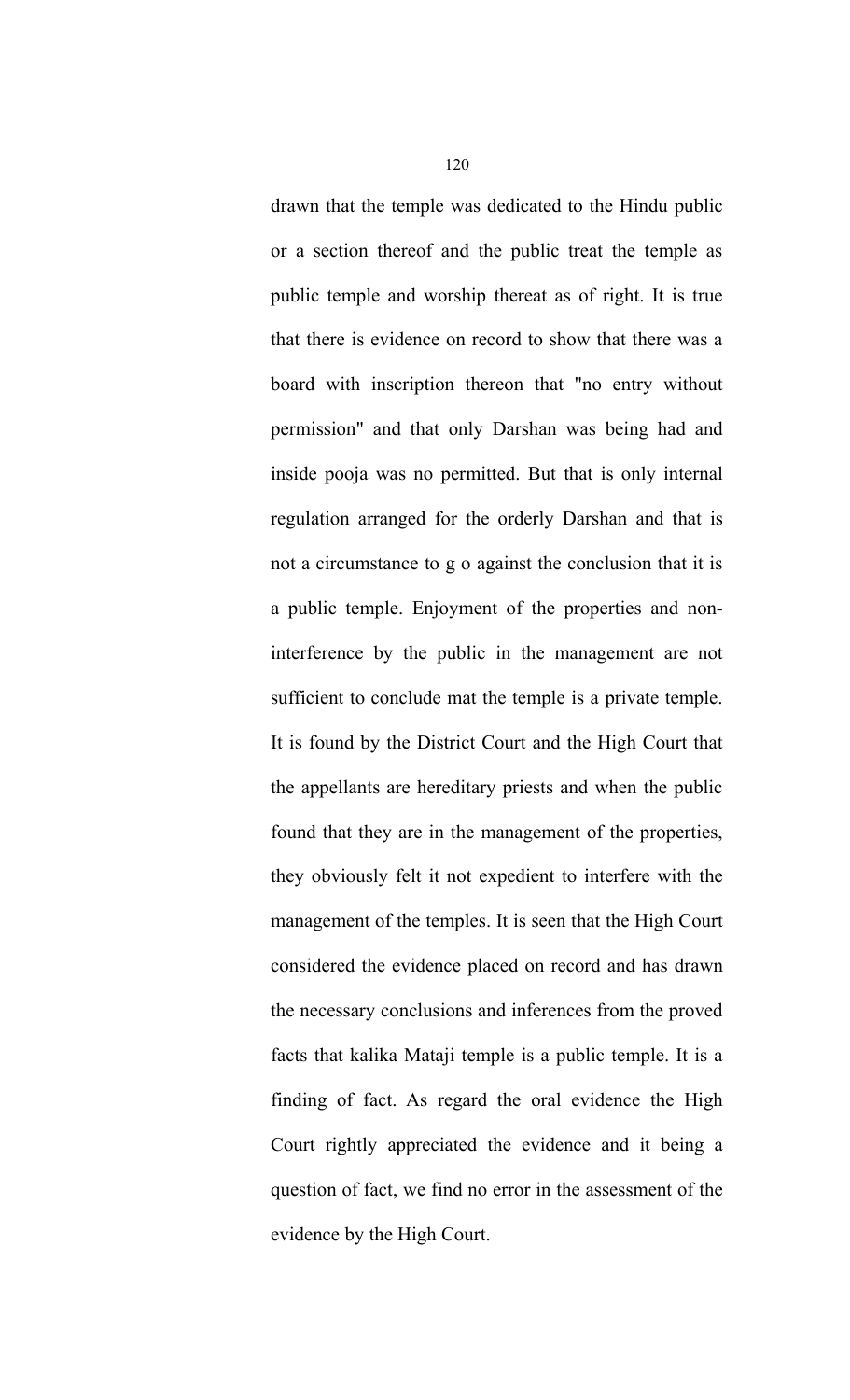(c) **AIR 1967 Supreme Court, 256, Srinivas Das Vs. Suraj Narayan Das, Para 26 –** The Gazetteer can be consulted as providing historical material and the practice followed by the Math and its head. The Gazetteers can be consulted on matters of public history.

**LORD RAM AS THE AVATAR OF VISHNU HAVING BEEN BORN AT AYODHYA AT THE JANMASTHAN IS ADMITTEDLY THE CORE PART OF HINDU BELIEF AND FAITH WHICH IS IN EXISTENCE AND PRACTICED FOR THE LAST THOUSANDS OF YEARS. THE HINDU SCRIPTURES ALSOS SANCTIFY IT. ARTICLE 25 OF THE CONSTITUTION BEING A FUNDAMENTAL RIGHT ENSURES ITS PRESERVATION AND NO RELIEF CAN BE TAKEN BY THE COURT WHICH SEEKS TO RESTRICT OR ALTOGETHER EXTINGUISH THIS RIGHT.**

The fact that Ram Janambhumi is an integral part of Hindu Religion and the right to worship there is a fundamental right of the Hindu religion and can be enforced through a suit can be clearly made out through a number of decisions of the Hon'ble Supreme Court. **RELEVANT CASE LAW**

> **(i) 1995 Supplementary (4) SCC, Page 286 – Most Rev. P.M.A. Metropolitan and Others Vs. Moran Mar Marthoma and Another,** Para 43 at Page 327 and Para 89, Page 361 – the Civil Courts have jurisdiction to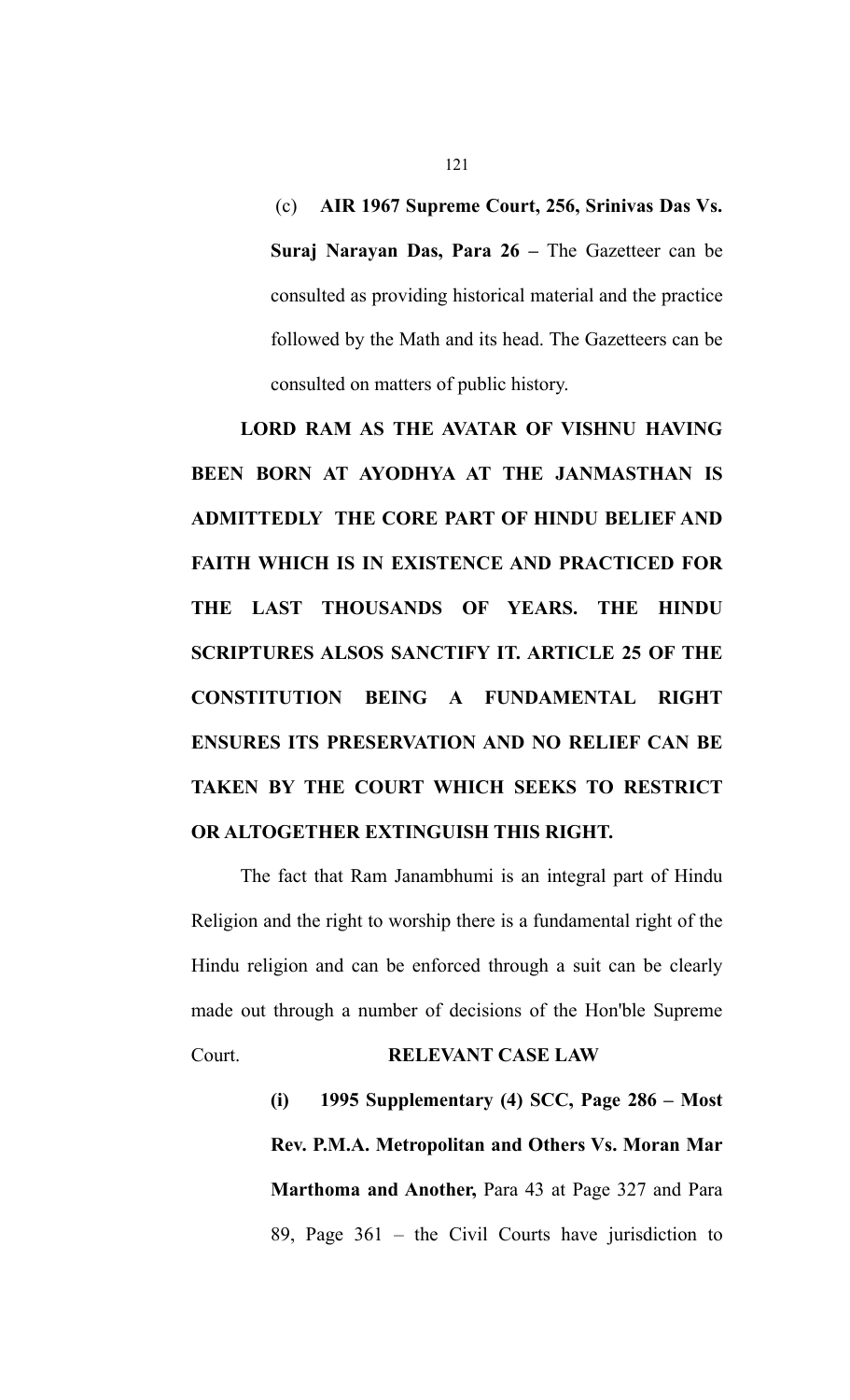entertain the suits for violation of rights guaranteed under Article 25 and 26 of the Constitution of India. The expression 'civil nature" used in Section IX of the Civil Procedure Code is wider than even Civil Proceedings and thus extends to such religious matters which have civil consequences.

43. In reading Section 9 widely and construing it expansively the jurisdiction to entertaina suit for declaration whether the Church was episcopal or congregational and whether the appellants could have been ordained by the Patriarch when it was contrary to the earlier decision given by this Court that the ordination was required to be approved by Synod, the court is not being asked to adjudicate on faith but whether the exercise of right in respect of faith was valid. The Grace no doubt comes from Patriarch and on that there is no dispute but whether the Grace came in accordance with the Canon or the Constitution is certainly a matter which would fall within Section 9 C.P.C. Status and office are no doubt different but what was challenged is not the status or faith in Patriarch but the exercise of right by Patriarch which interfered with the Office of Cathelico held validly. Apart from it, as stated earlier, after coming into force of the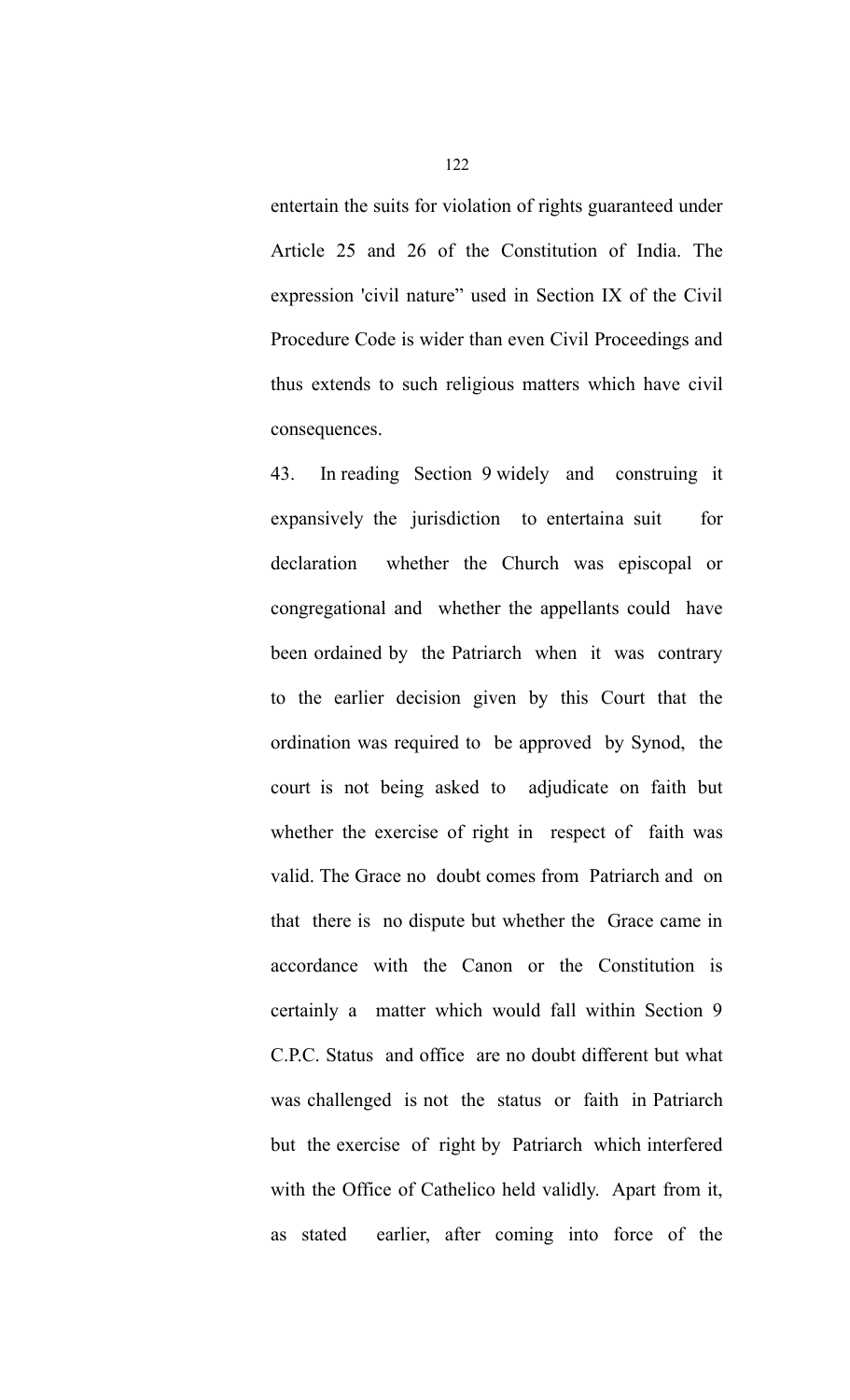Constitution Article 25 guarantees a fundamental right to every citizen of his conscience, faith and belief, irrespective of cast, creed and sex, the infringement of which is enforceable in a court of law and such court can be none else except the civil courts. It would be travesty of justice to say that the fundamental right guaranteed by the constitution is incapable of enforcement as there is no court which can take cognisance of it. There is yet another aspect of the matters that Section 9 debars only those suits which are expressly or impliedly barred. No such statutory bar could be pointed out. Therefore, the objection that the suit under Section 9 C.P.C. was not maintainable cannot be accepted.

 **89.** The conclusions thus reached are:

1. (a) The civil courts have jurisdiction to entertain the suits for violation of fundamental rights guaranteed under Articles 25 and 26 of the Constitution of India.

(b) The expression 'civil nature' used in Section 9 of the Civil Procedure Code is wider than even civil proceedings, and thus extends to such religious matters which have civil consequence.

(c) Section 9 is very wide.In absence of any ecclesiastical courts any religious dispute is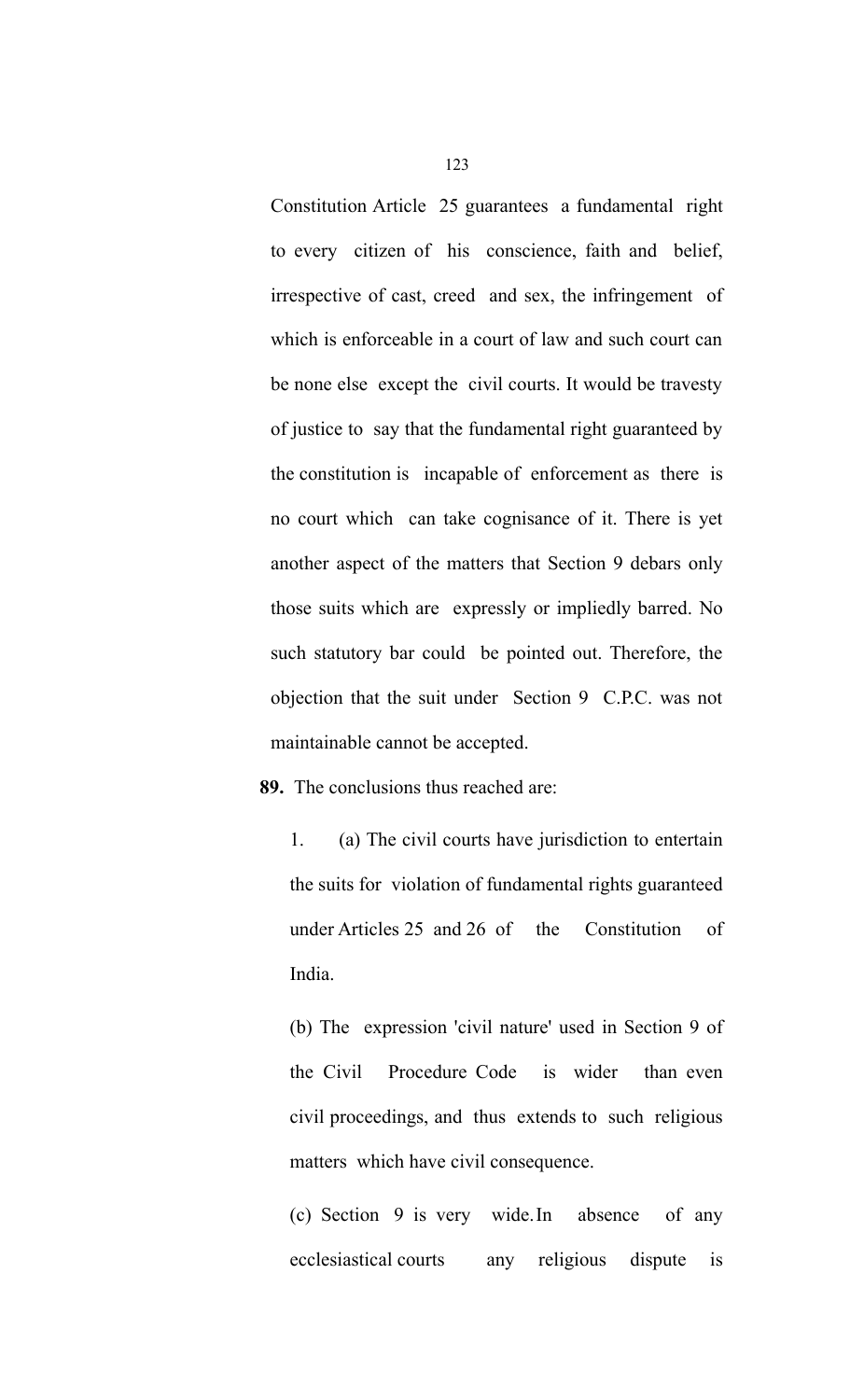congnizable, except in very rare cases where the declaration sought may be what constitutes religious rite. Places of Worship (Special Provisions) Act, 1991 does not debar those cases where declaration is sought for a period prior to the Act came into force or for enforcement of right which was recognised before coming into force of the Act.

3. The following findings in Moran Mar Basselious (supra) have become final and operate as res judicata:-

 (a). The Catholicate of the East was created in Malankara in 1912.

(b). The Constitution framed in 1934 by Malankara Association is valid.

(c). The Catholicos werenot heretics nor they had established separate church.

 (d). The meeting held by Patriarch Group in 1935 was invalid.

4 (a). The effect of the two judgments rendered by the Appellate Court of the Royal Court and in Moran Mar Basselios (supra) by this Court is that both Catholicos and Patriarch Group continue to be members of the Syrian Orthodox church.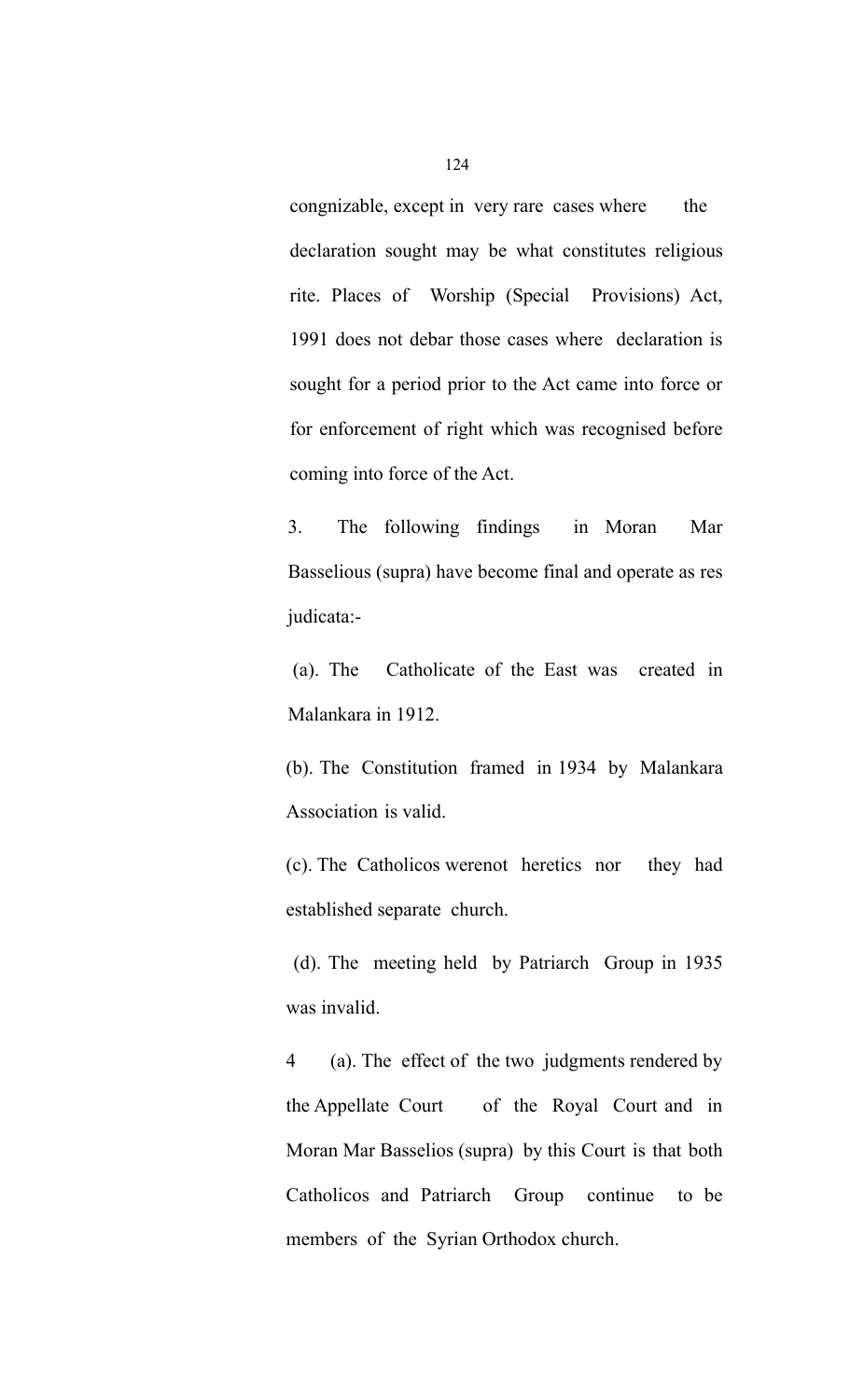(b) The Patriarch of Antioch has no temporal powers over the churches.

 (c) Effect of the creation of Catholicate at Malankara and 1934 Constitution is that the patriarch can exercise spiritual powers subject to the Constitution.

 (d) The spiritual powers of the patriarch of Antioch can be exercised by the Catholico in accordance with the Constitution.

5. (a) The Hudaya Canon produced by the Patriarch is not the authentic version.

(b) There is no power in the Hudaya Canon to excommunicate Catholicos.

6. The ex-communication of the Catholicos by the Patriarch was invalid.

7. All churches, except those which are of

Evangelistic Association or Simhasna or St. Mary are under spiritual and temporal control of the Malankara Association in accordance with 1934 Constitution.

 (ii) **AIR 1954 Supreme Court 388 (Ratilal Panachand Gandhi and Others Vs. State of Bombay)-** Constitution Bench – Para 10, Page 391, Article 25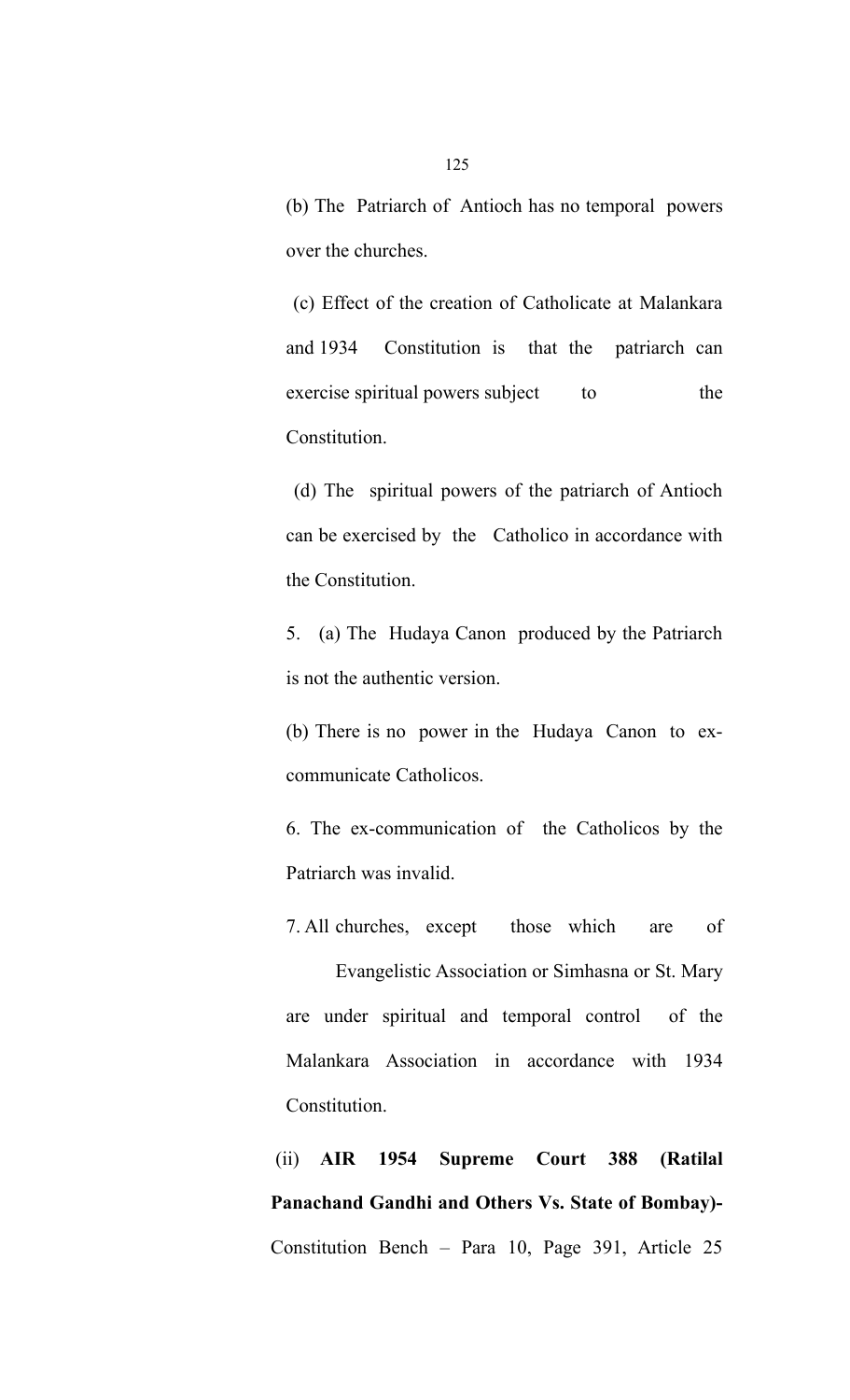protects not only the right to practice or freedom of religion but to exhibit his belief in such overt acts as are sanctioned by his religion.

**Para 12, 13, Page 392 –** *A religion is not merely an opinion, doctrine or belief. It has its outward expression as well. Religious practices are as much part of religion as faith or belief in actual doctrine.*

12. The moot point for consideration, therefore, is where is the line to be drawn between what are matters of religion and what are not ? Our Constitution-makers have made no attempt to define what 'religion' is and it is certainly not possible to frame an exhaustive definition of the word 'religion' which would be applicable to all classes of persons. As has been indicated in the Madras case referred to above, the definition of the 'religion' given by Fields J. in the American case of Davis v. Beason , does not seem to us adequate or precise. "The term 'religion'", thus to observed the learned Judge in the case mentioned above, "has reference to one's views of his relations to his Creator and to the obligations they impose of reverence for His Being and character and of obedience to His Will. It is often confounded with cults or form of worship of a particular sect, but is distinguishable from the latter". It may be noted that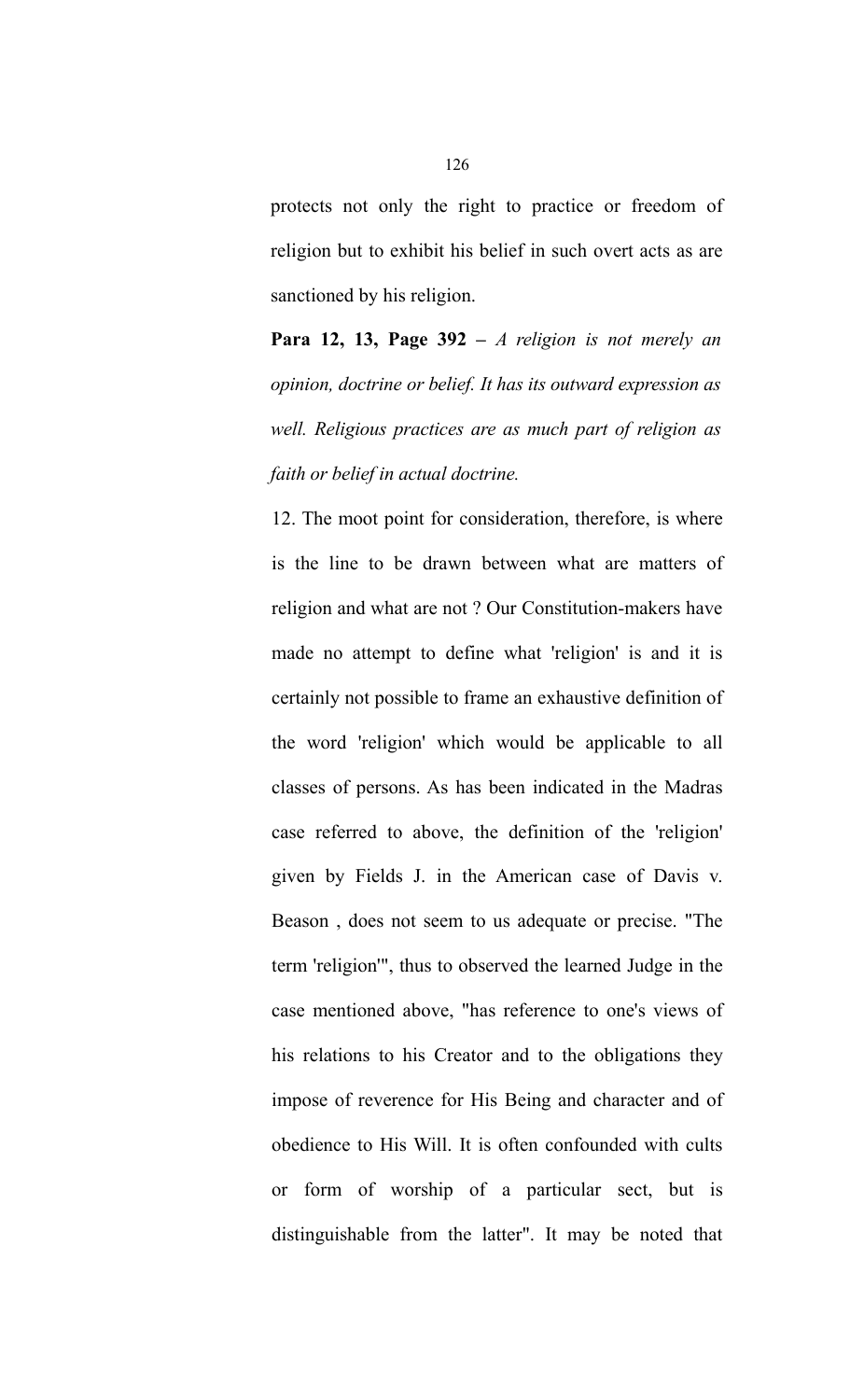'religion is not necessarily theistic and in fact there are well known religions in India like Buddhism and Jainism which do not believe in the existence of God or of any Intelligent First Cause. A religion undoubtedly has its basis in a system of beliefs and doctrines which are regarded by those who profess that religion to be conducive to their spiritual well being, but it would not be correct to say, as seems to have been suggested by one of the learned Judges of the Bombay High Court, that matters of religion are nothing but matters of religious faith and religious belief. A religion is not merely an opinion, doctrine for belief. It has its outward expression in acts as well. We may quote in this connection the observations of Latham C.J. of the High Court of Australia in the case of Adelaide Company v. The Commonwealth , 124.), where the extent of protection given to religious freedom by section 116 of the Australian Constitution came up for consideration.

"It is sometimes suggested in discussion on the subject of freedom of religion that, though the civil Government should not interfere with religious opinions, it nevertheless may deal as it pleases with any acts which are done in pursuance of religious belief without infringing the principle of freedom of religion. It appears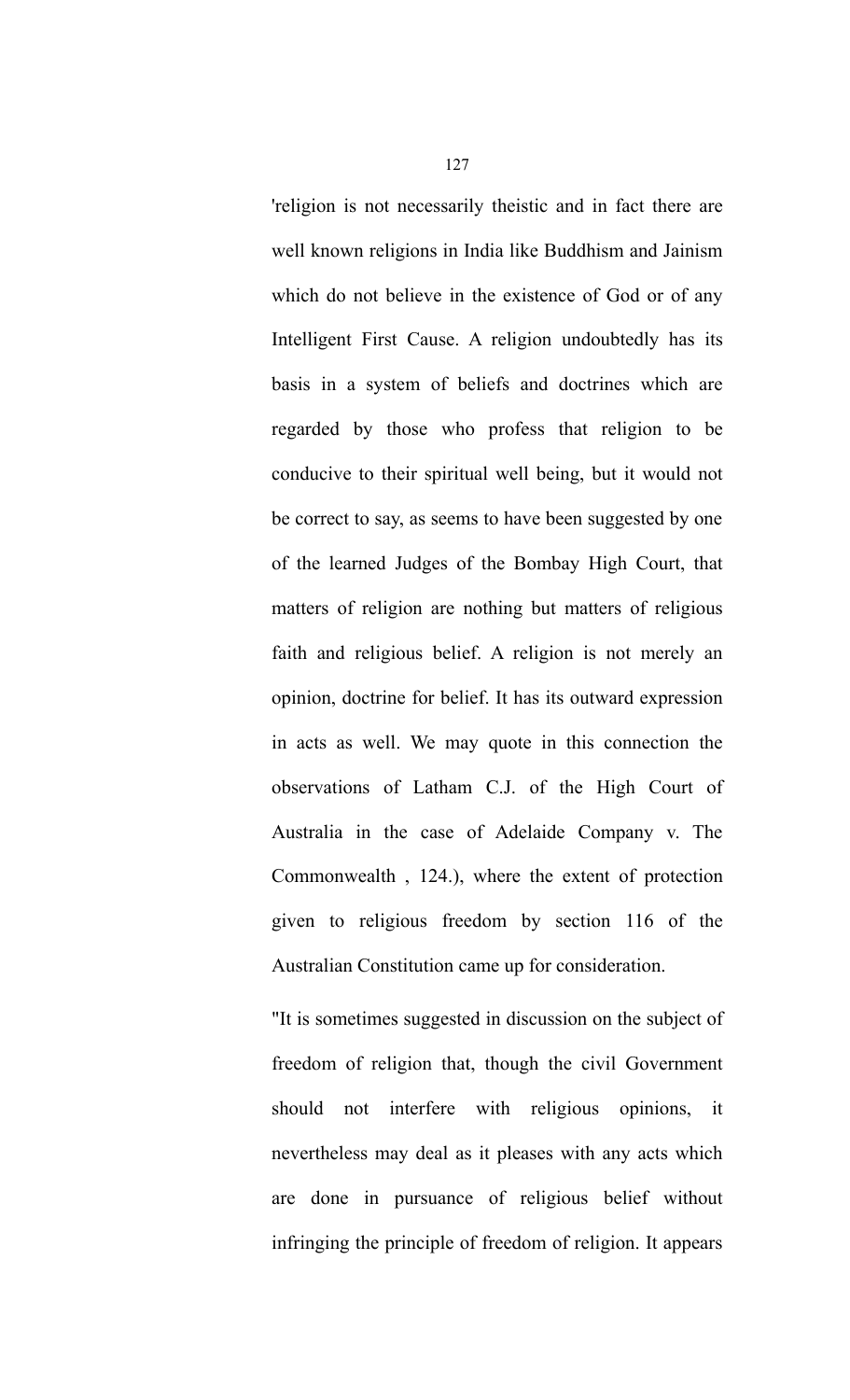to me to be difficult to maintain this distinction as relevant to the interpretation of section 116. The section refers in express terms to the exercise of religion, and therefore it is intended to protect from the operation of any Commonwealth laws acts which are done in the exercise of religion. Thus the section goes far beyond protecting liberty of opinion. It protects also acts done in pursuance of religious belief as part of religion."

In our opinion, as we have already said in the Madras case, these observations apply fully to the provision regarding religious freedom that is embodied in our Constitution.

13. Religious practices or performances of acts in pursuance of religious belief are as much a part of religion as faith or belief in particular doctrines. Thus if the tenets of the Jain or the Parsi religion lay down that certain rites and ceremonies are to be performed as certain times and in a particular manner, it cannot be said that these are secular activities partaking of commercial or economic character simply because they involve expenditure of money or employment of priests or the use of marketable commodities. No outside authorities has any right to say that these are not essential parts of religion and it is not open to the secular authority of the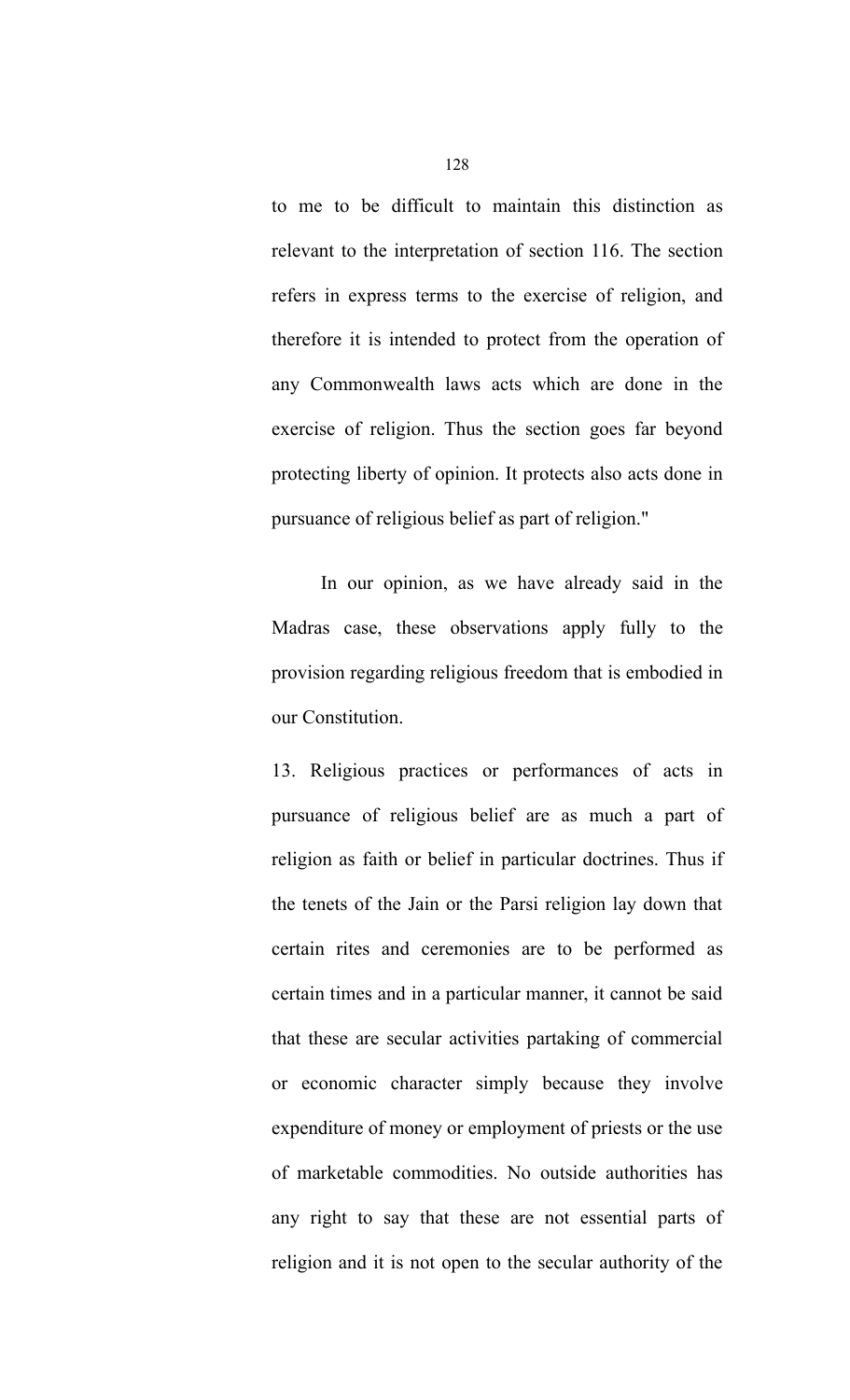State to restrict or prohibit them in any manner they like under the guise of administering the trust estate. Of course, the scale of expenses to be incurred in connection with these religious observances may be and is a matter of administration of property belonging to religious institutions; and if the expenses on' these heads are likely to deplete the endowed properties or affect the stability of the institution, proper control can certainly be exercised by State agencies as the law provides. We may refer in this connection to the observation of Davar J. in the case of Jamshedji v. Soonabai , and although they were made in a case where the question was whether the bequest of property by a Parsi testator for the purpose of perpetual celebration of ceremonies like Muktad baj, Vyezashni, etc., which are sanctioned by the Zoroastrian religion were valid charitable gifts, the observations, we think, are quite appropriate for our present purpose. "If this the belief of the community" thus observed the learned Judge, "and it is proved undoubtedly to be the belief of the Zoroastrian community, - a secular Judge is bound to accept that belief - it is not for him to sit in judgment on that belief, he has no right to interfere with the conscience of a donor who makes a gift in favour of what he believes to be the advancement of his religion and the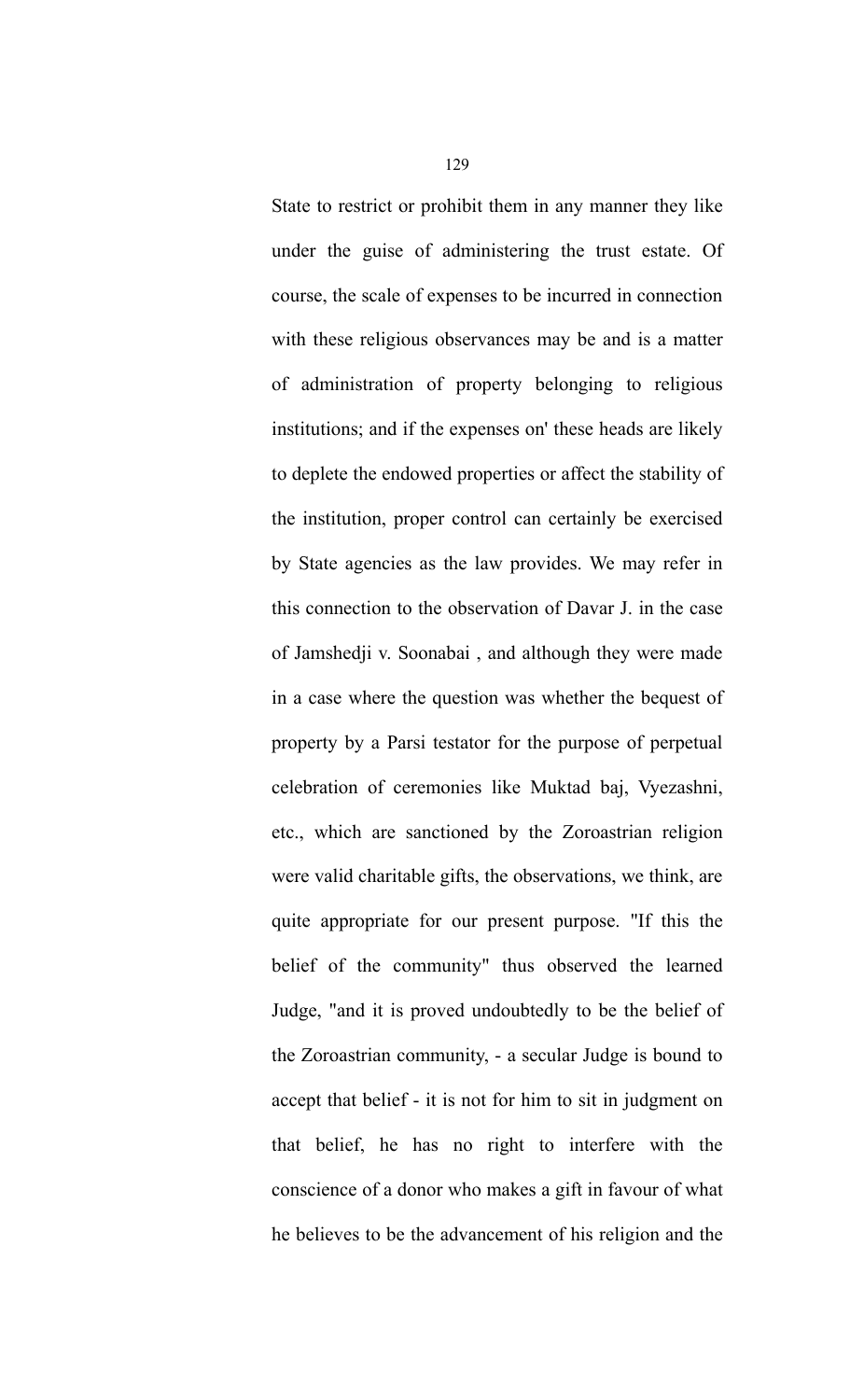welfare of his community or mankind". These observations do, in our opinion, afford an indication of the measure of protection that is given by article 26(b) of our Constitution.

**(iii) AIR (1954) Supreme Court 282 (The Commissioner Hindu Religious Endowments Vs. Shri Lakshmendra Tirtha Swami, Para 17 at page 290):** Religion is certainly a matter of faith with individuals or communities and it is not necessarily theistic. There are well known religions in India like Buddhism and Jainism which do not believe in God or in any Intelligent First Cause. A religion undoubtedly has its basis in a system of beliefs or doctrines which are regarded by those who profess that religion as conducive to their spiritual well being, but it would not be correct to say that religion is nothing else but a doctrine of belief. A religion may not only lay down a code of ethical rules for its followers to accept, it might prescribe rituals and observances, ceremonies and modes of worship which are regarded as integral parts of religion, and these forms and observances might extend even to matters of food and dress.

(iv) **AIR 1959, SC Page 860, Saroop Singh Vs. State of Punjab, Para 7 –** We are unable to accept this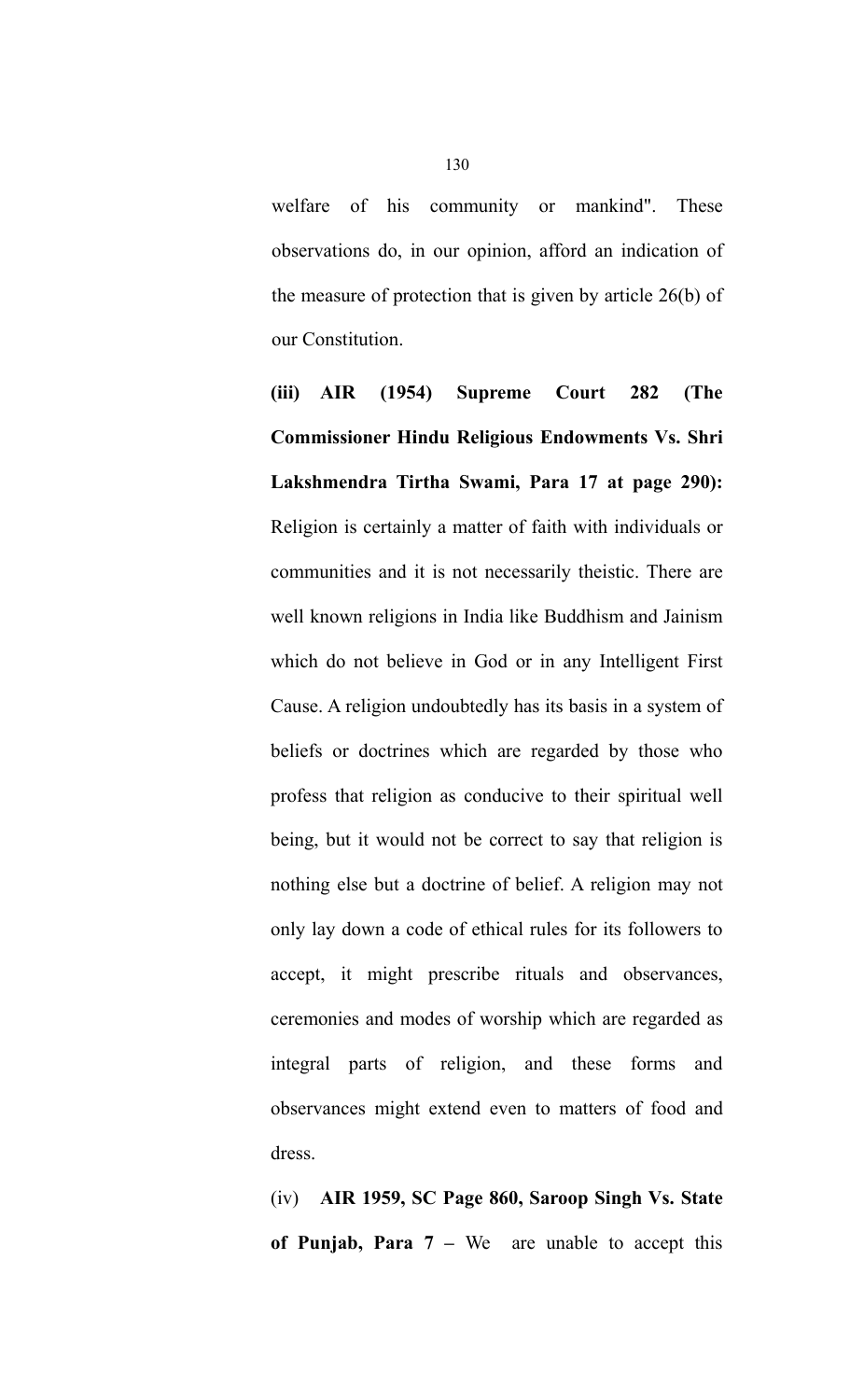argument as correct. Article 26 of the Constitution, so far as it is relevant for our purpose, says-

" Art. 26. Subject to public order, morality and health, every religious denomination or any section thereof shall have the right-

(a)...........................

(b) to manage its own affairs in matters of religion

(c) ….....................

(d) to administer such property in accordance with law."

The distinction between cls. (b) and (d) strikes one at once. So far as administration of its property is concerned, the right of a religious denomination is to be exercised in " accordance with law ", but there is no such qualification in cl. (b). In The Commissioner, Hindu Religious Endowments, Madras v. Sri Lakshmindra Thirtha Swamiar of Sri Shirur Mutt (1), this distinction was pointed out by this Court and it was there observed: " The administration of its property by a religious denomination has thus been placed OD a different footing from the right to manage its own affairs in matter of religion. The latter is a fundamental right which no legislature can take away, whereas the former can be regulated by laws which the legislature can validly impose ". Secondly, the expression used in cl. (b)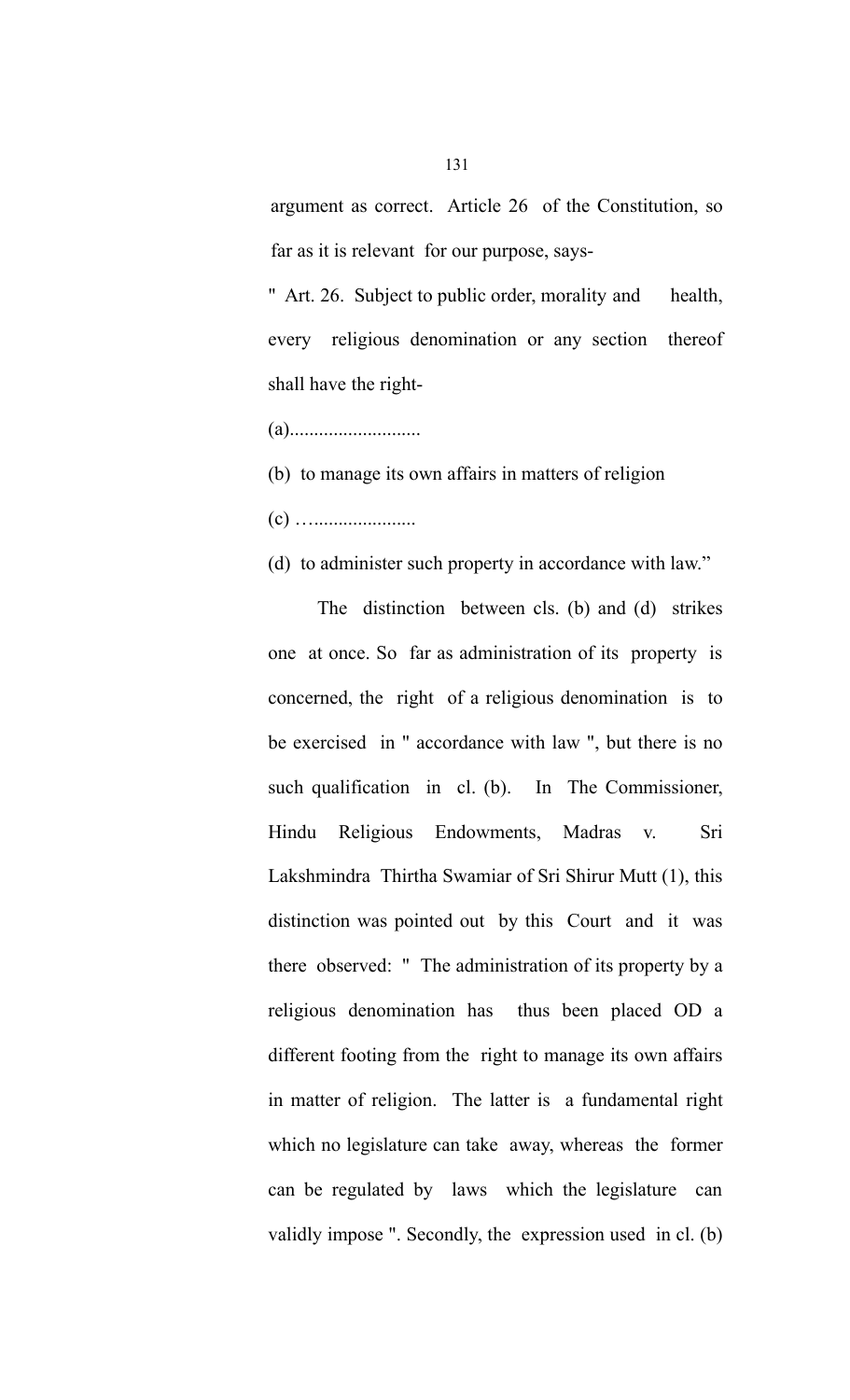is 'in matters of religion'. In what sense has the word 'religion ' been used ? This was considered in two decisions of this Court: The Commissioner, Hindu Religious Endowments, Madras v. Sri Lakshmindra Thirtha Swamiar of Sri Shiru Mutt (1) and Sri Venkataramana Devaru v. The State of Mysore (2), and it was hold that freedom of religion in our Constitution is not confined to religious beliefs only, but extends to essential religious practices as well subject to the restrictions which the Constitution has laid down. In The Commissioner, Hindu Religious Endowments, Madras v. Sri Lakshmindra Thirtha Swamiar of Sri Shirur Mutt (1) it was observed at p. 1026 that under Art. 26(b), a religious denomination or Organisation enjoys complete autonomy in the matter of deciding as to what rites and ceremonies are essential according to the tenets of the religion they hold (we emphasise here the word 'essential'). The same emphasis was laid in the later decision of Sri Venkataramana Devaru v. The State of Mysore (2), where it was said that matters of religion in Art. 26(b) include

practices which are regarded by the community as part of its religion.

(v) **AIR 1962 SC, 853 Sardar Syedna Vs. State of**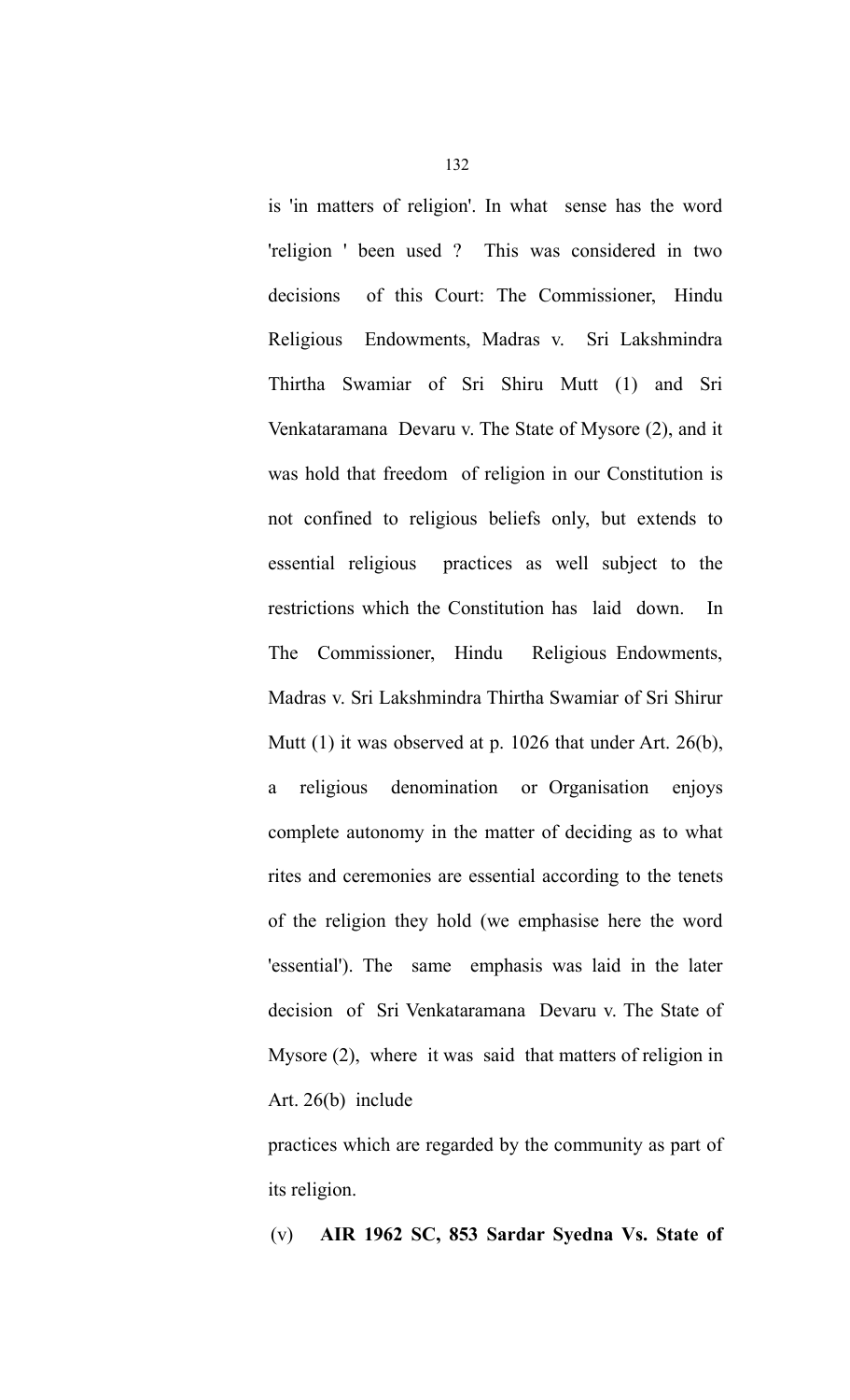**Bombay –** *A law prohibiting the right to excommunicate a Bohra Muslim held violative of Art. 25 & 26 because this is a part of their religion.*

40. Let us consider first whether the impugned Act contravenes the provisions of Article 26(b). It is unnecessary for the purpose of the present case to enter into the difficult question weather every case of excommunication by the Dai on whatever grounds inflicted is a matter of religion. What appears however to be clear is that where an excommunication is itself based on religious grounds such as lapse from the orthodox religious creed or doctrine (similar to what is considered heresy, apostasy or schism under the Cannon Law) or breach of some practice considered as an essential part of the religion by the Dawoodi Bohras in general, excommunication cannot but be held to be for the purpose of maintaining the strength of the religion. It necessarily follows that the exercise of this power of excommunication on religious grounds forms part of the management by the community, through its religious head, "of its own affairs in matters of religion." The impugned Act makes even such excommunications invalid and takes away the power of the Dai as the head of the community to excommunicate even on religious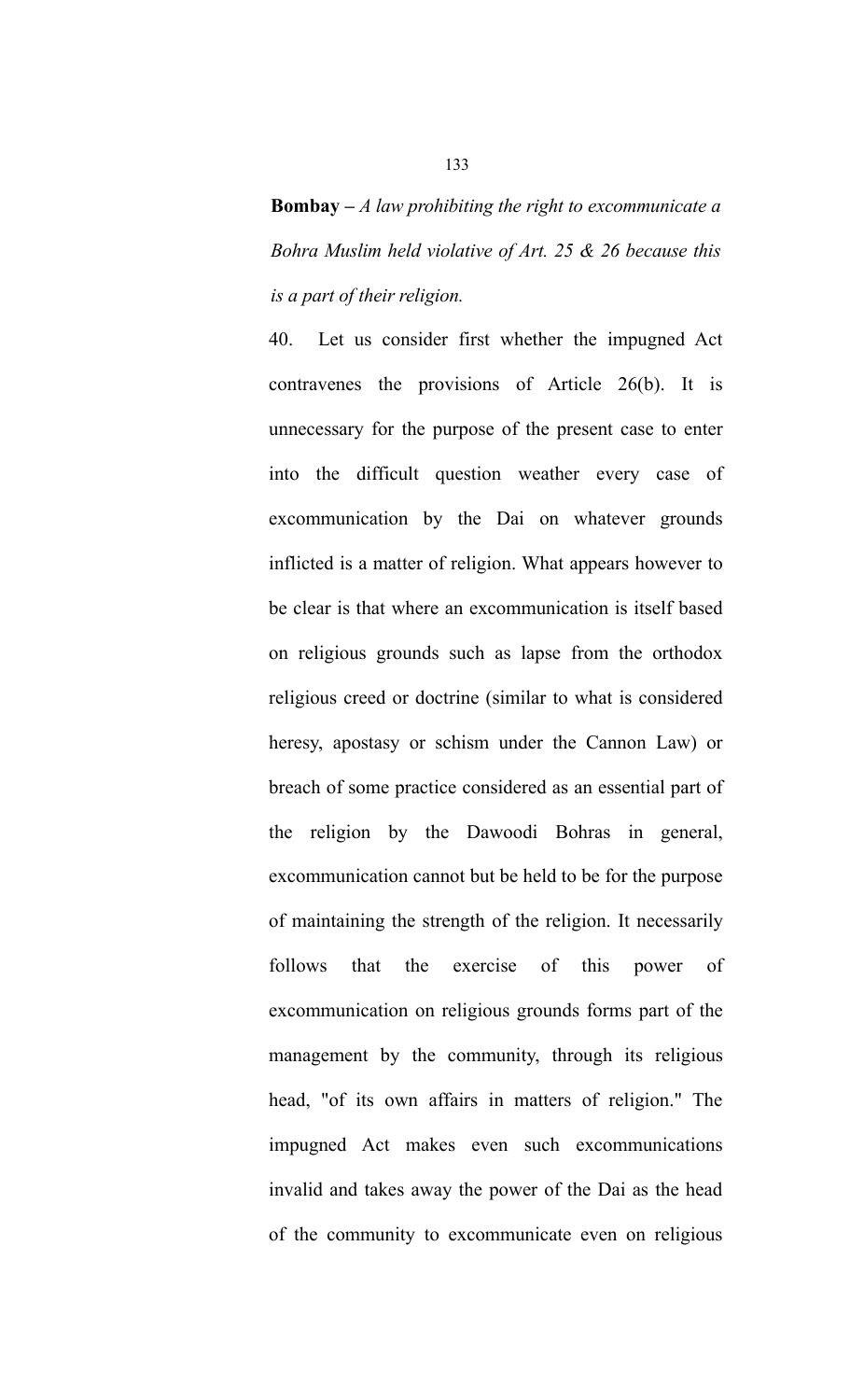grounds. It therefore, clearly interferes with the right of the Dawoodi Bohra community under clause (b) of Article26 of the Constitution.

41. That excommunication of a member of a community will affect many of his civil rights is undoubtedly true. This particular religious denomination is possessed of properties and the necessary consequence of excommunication will be that the excommunicated member will lose his rights of enjoyment of such property. It might be thought undesirable that the head of a religious community would have the power to take away in this manner the civil right of any person. The right given under Article 26(b) has not however been made subject to preservation of civil rights. The express limitation in Article 26 itself is that this right under the several clauses of the article will exist subject to public order, morality and health. It has been held by this Court in Sri Venkataramana Devaru v. [The State of Mysore](javascript:fnOpenGlobalPopUp() : [1958]1SCR895, that the right under Article 26(b) is subject further to clause 2 of Article 25 of the Constitution.

42. We shall presently consider whether these limitations on the rights of a religious community to manage is own affairs in matters of religion can come to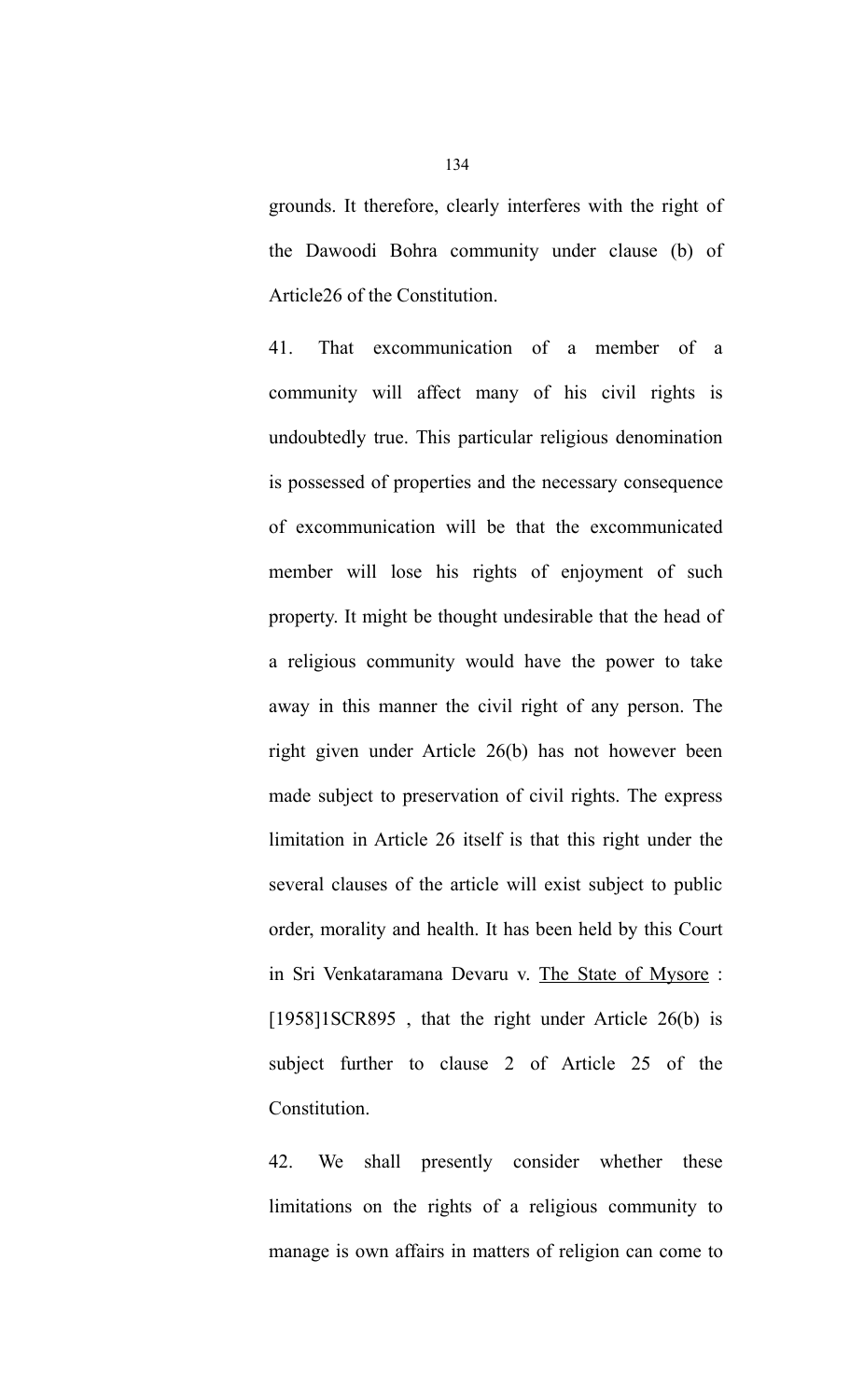the help of the impugned Act. It is clear however that apart form these limitations the Constitution has not imposed any limit on the right of a religious community to manage its own affairs in matters of religion. The fact that civil rights of a person are affected by the exercise of this fundamental right under Article 26(b) is therefore of no consequence. Nor it is possible to say that excommunication is prejudicial to public order, morality and health.

56. ….If the property belongs to a community and if a person by excommunication ceased to be a member of that community, it is a little difficult to see how his right to the enjoyment of the denominational property could be divorced from the religious practice which resulted in his ceasing to be a member of the community. When once it is conceded that the right guaranteed by Article 25(1) is not confined to freedom of conscience in the sense of the right to hold a belief and to propagate that belief, but includes the right to the practice of religion, the consequences of that practice must also bear the same complexion and be the subject of a like guarantee.

(vi) **AIR 1962 SC 1106, Dalbir Singh Vs. State of Punjab, Para 8 –** The Act prohibited or penalized and public order must be proximate and intimate.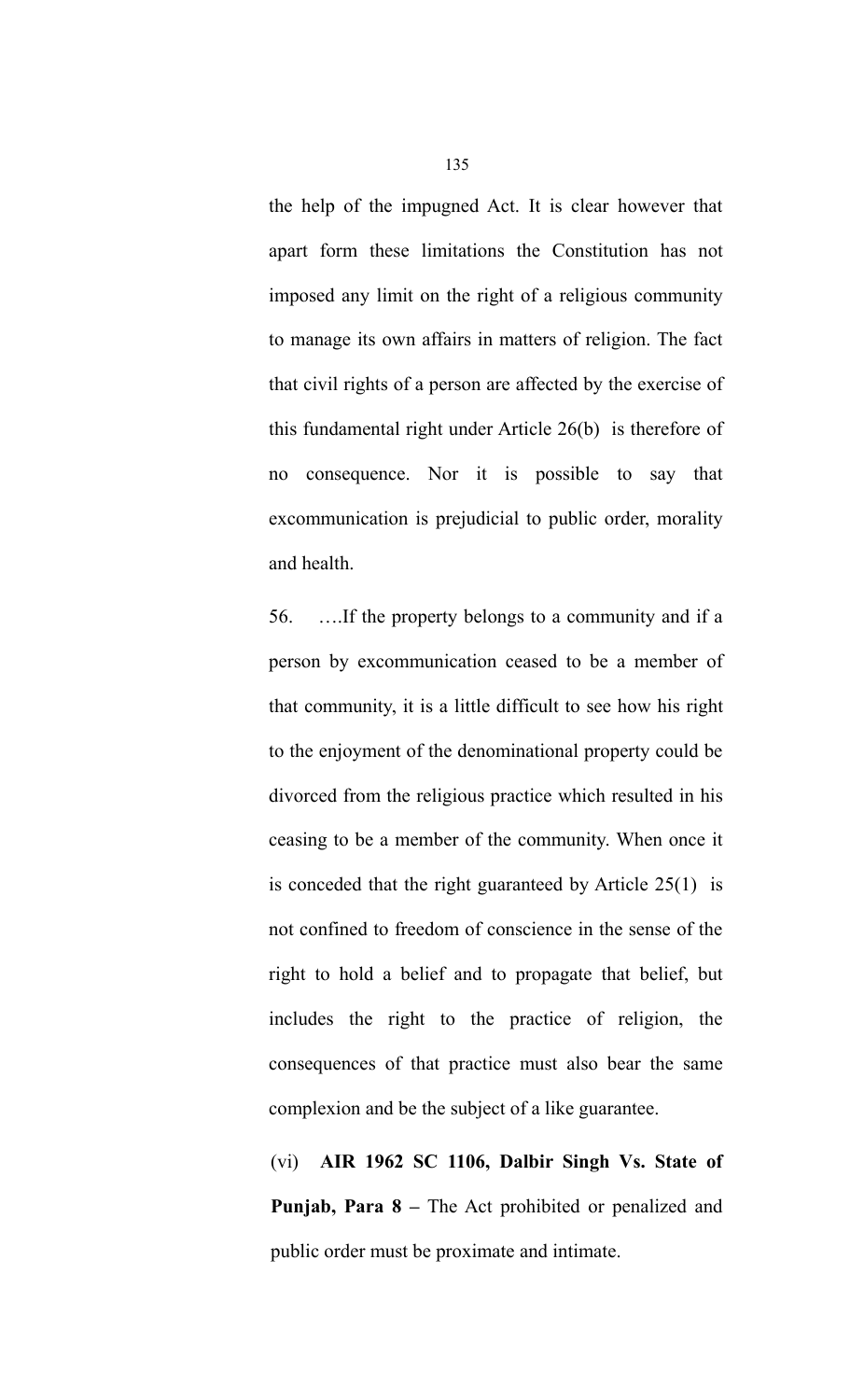8. The content of the expression "in the interests of ........... public order" has been the subject of detailed and elaborate consideration by this Court in Superintendent, Central Prison, Fatehgarh v. Ram Manohar Lohia, (1960) 2 SCR 821 : (AIR 1960 SC 633) where the effect of the First (Constitution) Amendment by which the words "for the maintenance of public order" were replaced by the words "in the interests of public order" was considered in the light of the previous decisions of this Court on that topic, Subba Rao, J., speaking for this Court said that the expression "public order" in the juxtaposition of the different grounds set out in Article 19(2) was synonymous with "public peace, safety and tranquility". He also pointed out that the expression "in the interests of public order" though undoubtedly wider than the previous phrasing "for the maintenance of public order" could not mean that the existence of any remote or fanciful connection between the impugned act and public order was sufficient to sustain the validity of the law, but that on the other hand, the connection between the act prohibited or penalized and public order should be intimate; in other words there should be a reasonable and rational relation between it and the object sought to be achieved, viz., public order.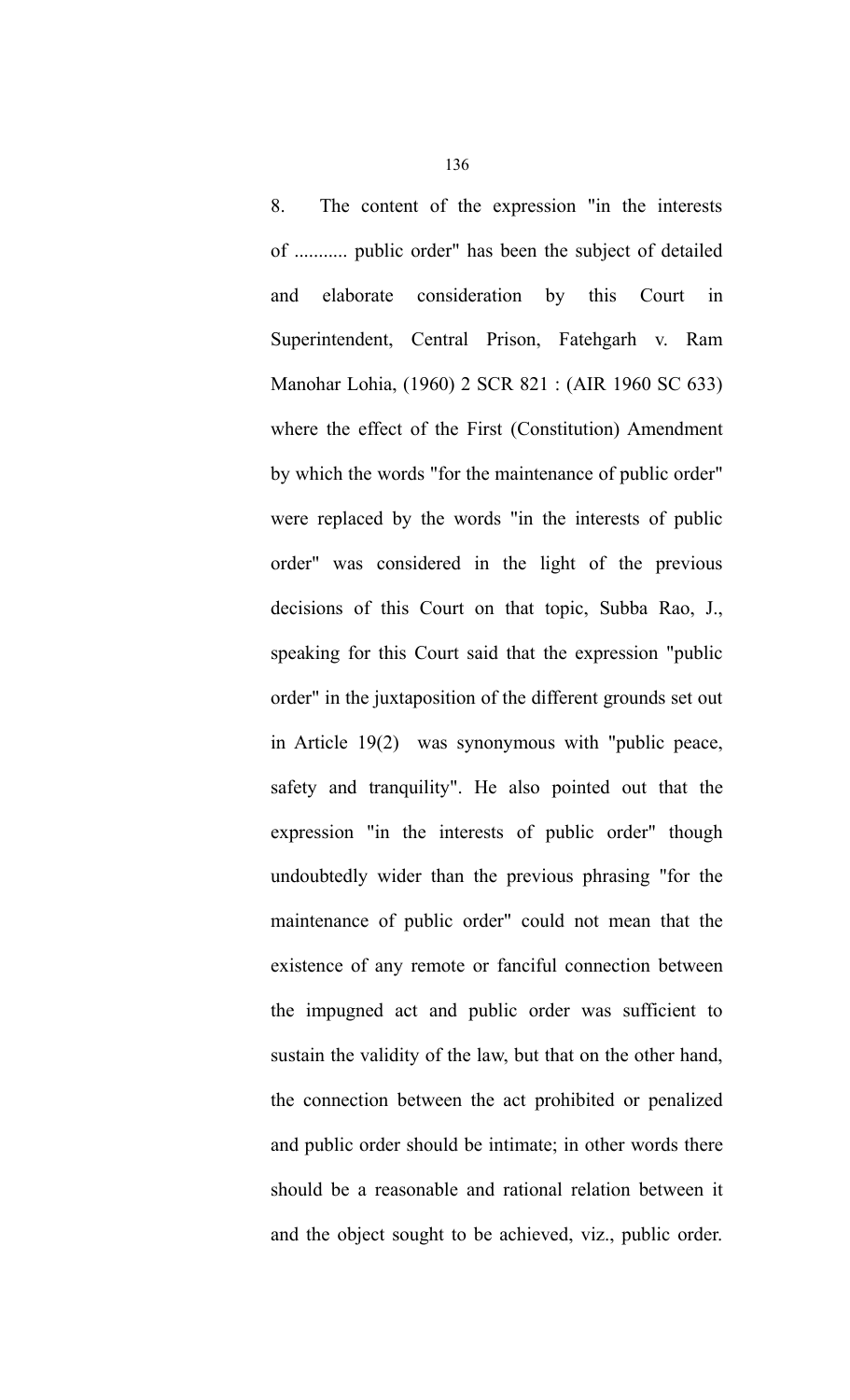The nexus should thus be proximate - not far-fetched, problematical or too remote in the chain of its relation with public order.

(vii) **1986 (3) SCC Page 615, Bijoe Emmanneul Vs. State of Kerala, Para 20 –** *If the belief is genuinely and conscientiously held as part of religion or its profession, then regardless of our personal views, it attracts the protection of Art. 25 subject to the inhibition mentioned therein.*

20. The meaning of the expression 'Religion' in the context of the Fundamental Right to freedom of conscience and the right to profess, practise and propogate religion, guaranteed by Article 25 of the Constitution, has been explained in the well known cases of The Commissioner, Hindu Religious Endowments, Madras v. Sri Lakshmindra Thirtha Swamiar of Sri Shirur Mutt [1954]1SCR1005 ; Rati Lal Panachand Gandhi v. [State of Bombay](javascript:fnOpenGlobalPopUp() : [1954]1SCR1055 and S. P. Mittal v. [Union of India](javascript:fnOpenGlobalPopUp() : [1983]1SCR729 . It is not necessary for our present purpose to refer to the exposition contained in these judgments except to say that in the first of these cases Mukherjea, J. made a reference to "Jehova's Witnesses" and appeared to quote with approval the views of Latham, C.J. of the Australian High Court in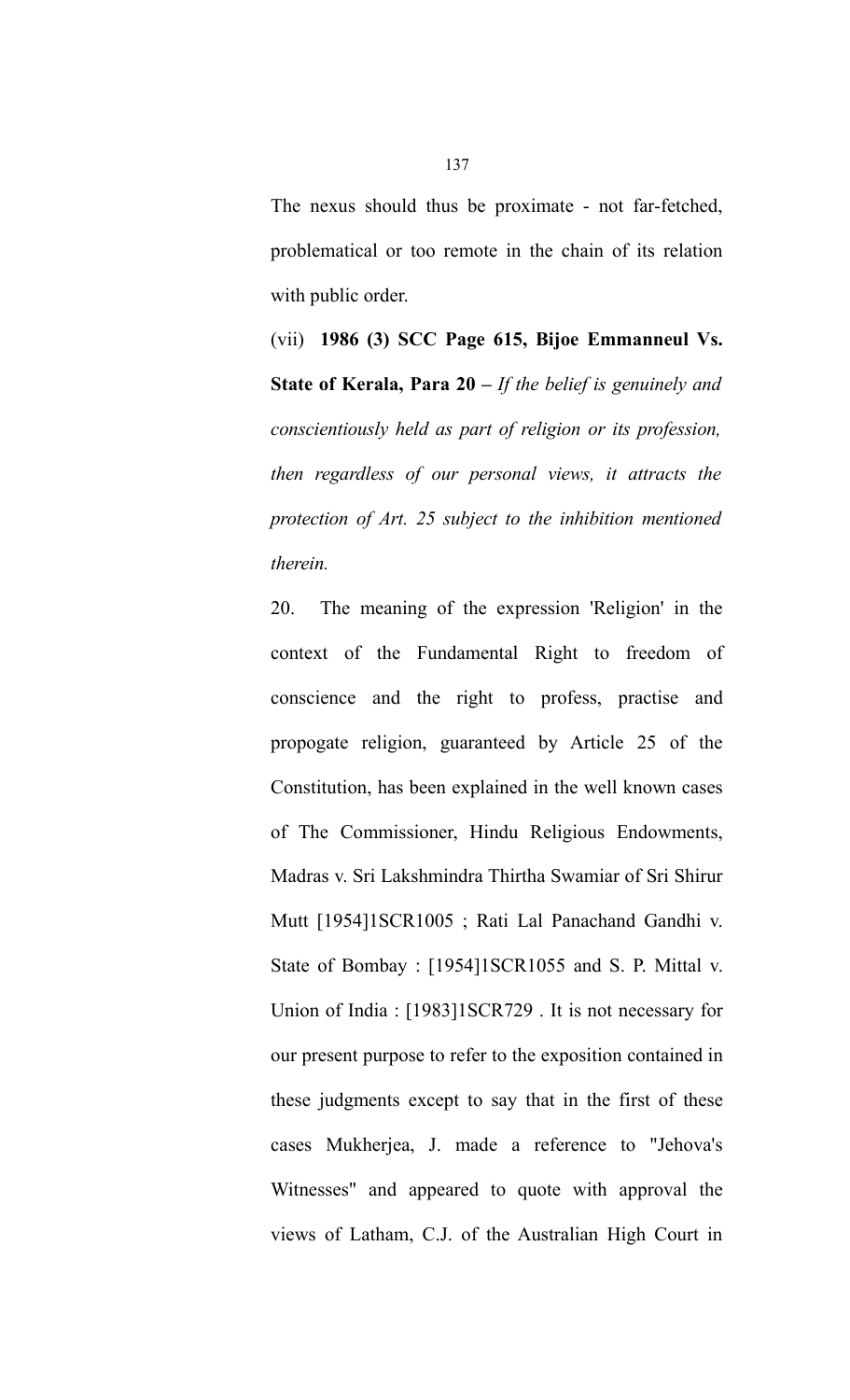Adelaide Company v. The Commonwealth (supra) and those of the American ' Supreme Court in West Virginia State Board of Education v. Barnette (supra). In Ratilal's case we also notice that Mukherjea, J. quoted as appropriate Davar, .'s following observations in Jamshedji v. Soonabai :

> If this is the belief of the Community and it is proved undoubtedly to be the belief of the Zoroastrian community,—a secular Judge is bound to accept that belief—it is not for him to sit in judgment on that belief, he has no right to interfere with the conscience of a donor who makes a gift in favour of what he believes to be the advancement of his religion and the welfare of his community or mankind.

We do endorse the view suggested by Davar J.'s observation that the question is not whether a particular religious belief or practice appeals to our reason or sentiment but whether the belief is genuinely and conscientiously held as part of the profession or practice of religion. Our personal views and reactions are irrelevant. If the belief is genuinely and conscientiously held it attracts the protection of Article [25](javascript:fnOpenGlobalPopUp() but subject, of course, to the inhibitions contained therein.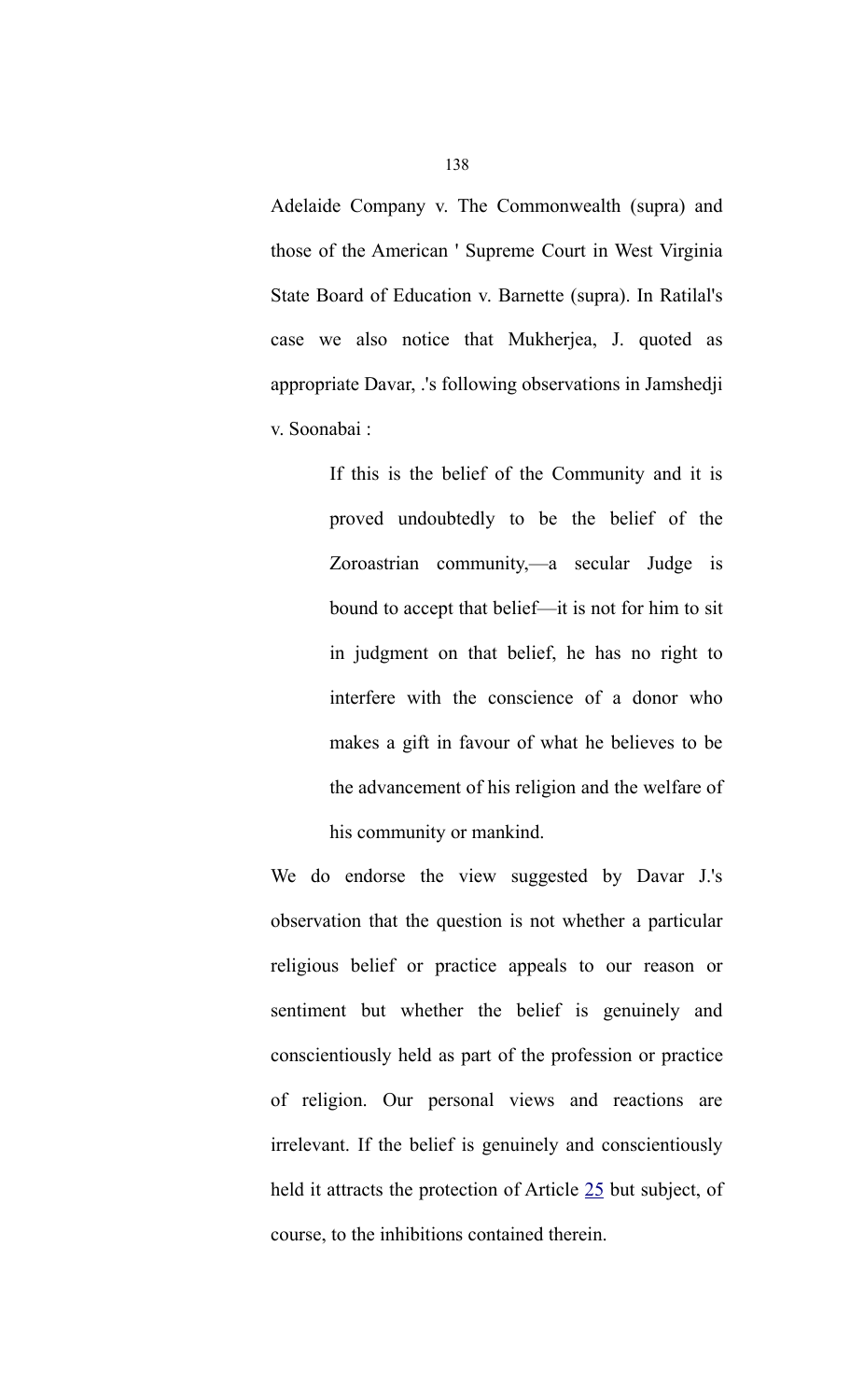(viii) **2004 (12) SCC, Page 770, Commissioner of Police Vs. Acharya J. Avadhutananda, Para 9, Page 782 (Majority view) –** *The protection under Art. 25 & 26 is not confined to matters of doctrine or belief, but extends to acts done in pursuance of religion. What constitutes an essential part of religion has to be determined with reference to doctrine, practice, tenets, historical background of that religion. Essential part of religions means the core belief upon which a religion is founded. It means those practices that are fundamental to follow a religious belief.*

9. The protection guaranteed under Articles 25 and 26 of the Constitution is not confined to matters of doctrine or belief but extends to acts done in pursuance of religion and, therefore, contains a guarantee for rituals, observances, ceremonies and modes of worship which are essential or integral part of religion. What constitutes an integral or essential part of religion has to be determined with reference to its doctrines, practices, tenets, historical background etc. of the given religion. (See generally the Constitution bench decisions in The Commissioner v. L T Swamiar of Srirur Mutt 1954 SCR 1005, SSTS Saheb v. State of Bombay 1962 (Supp) 2 SCR 496, and Seshammal v. State of T.N. regarding those aspects that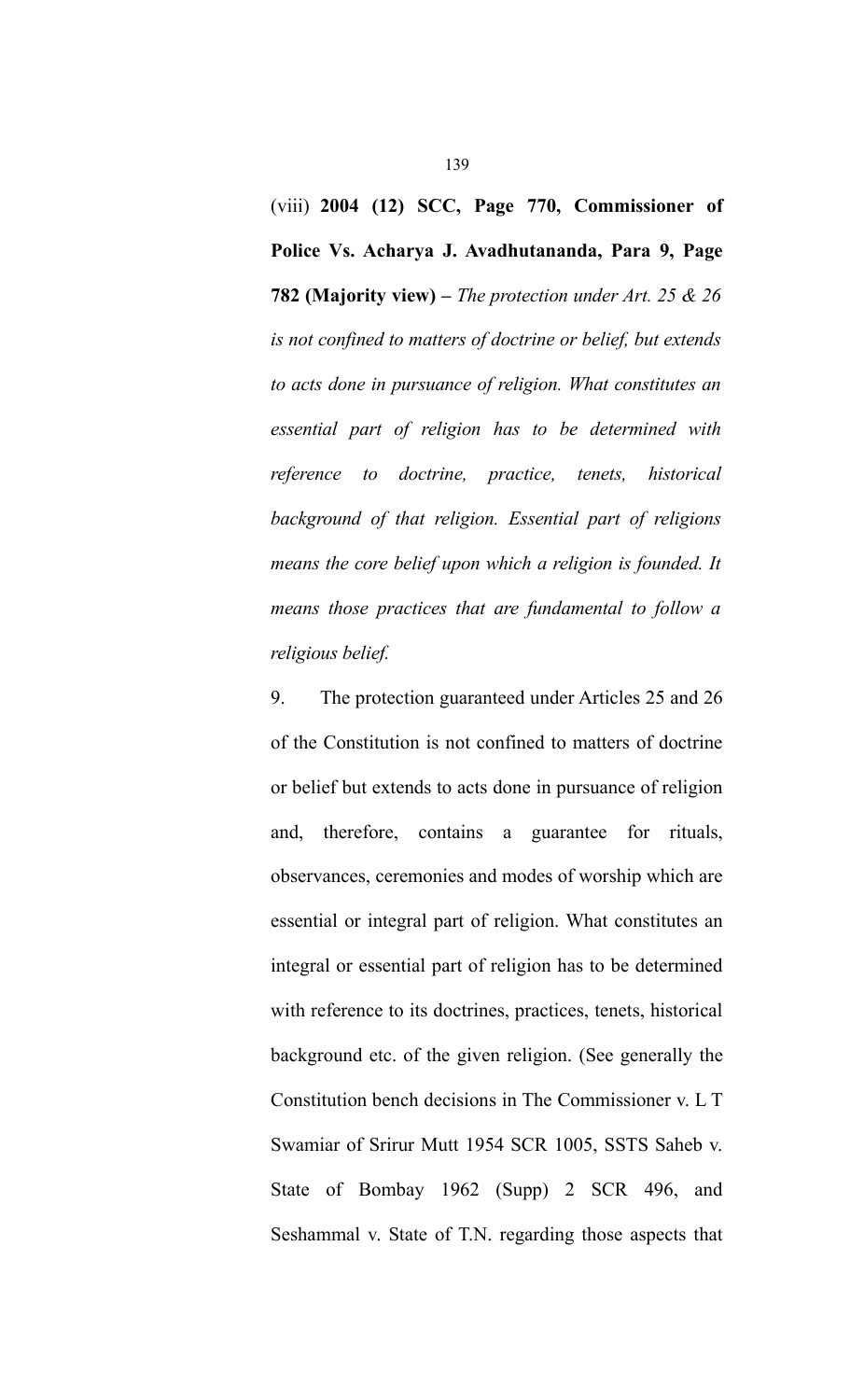are to be looked into so as to determine whether a part or practice is essential or not). What is meant by 'an essential part or practices of a religion' is now the matter for elucidation. Essential part of a religion means the core beliefs upon which a religion is founded. Essential practice means those practices that are fundamental to follow a religious belief. It is upon the cornerstone of essential parts or practices the superstructure of religion is built. Without which, a religion will be no religion. Test to determine whether a part or practice is essential to the religion is - to find out whether the nature of religion will be changed without that part or practice. If the taking away of that part or practice could result in a fundamental change in the character of that religion or in its belief, then such part could be treated as an essential or integral part. There cannot be additions or subtractions to such part. Because it is the very essence of that religion and alterations will change its fundamental character. It is such permanent essential parts is what is protected by the Constitution. No body can say that essential part or practice of one's religion has changed from a particular date or by an event. Such alterable parts or practices are definitely not the 'core' of religion where the belief is based and religion is founded upon. It could only be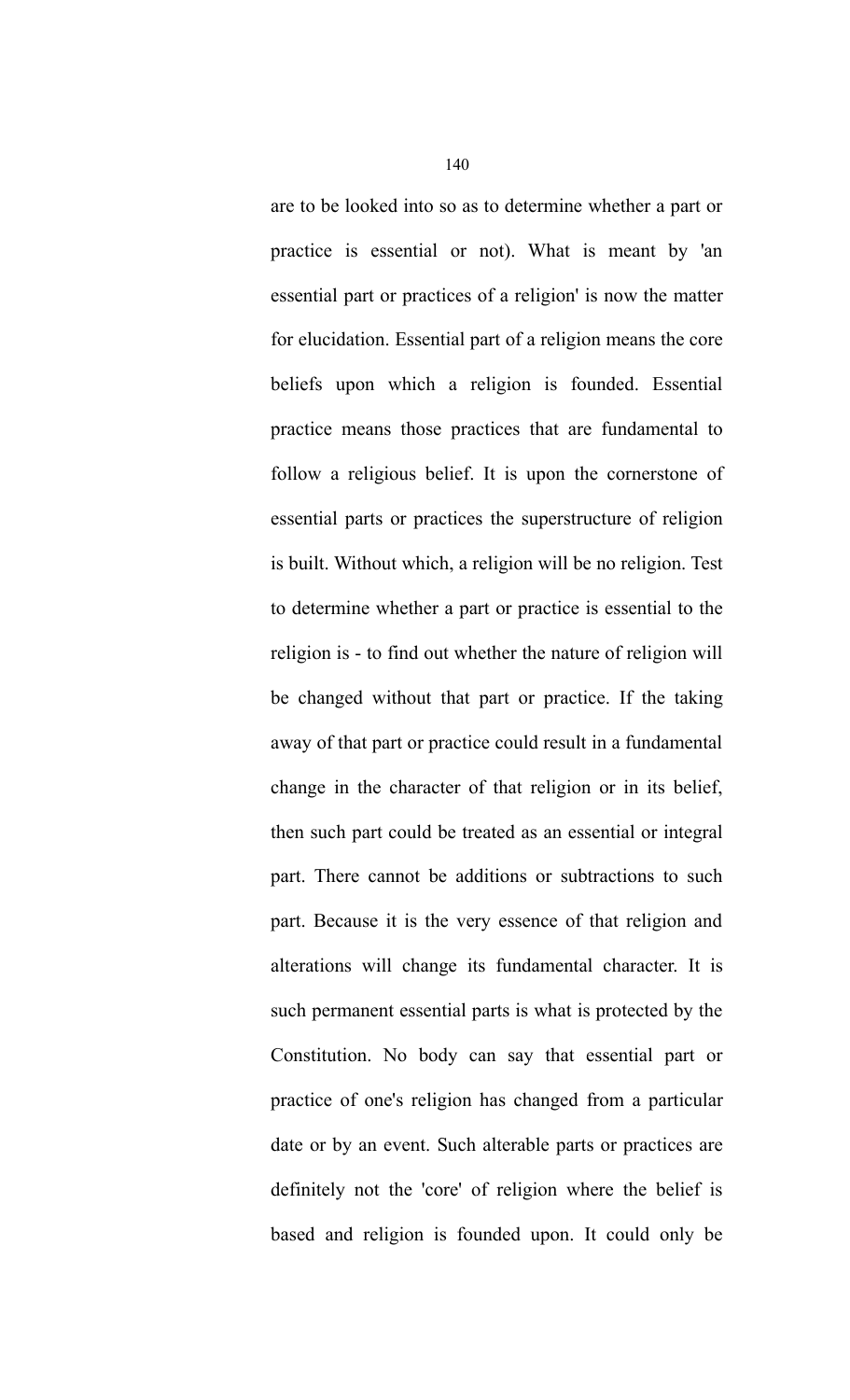treated as mere embellishments to the non-essential part or practices.

 (ix) **1997 (4) SCC, 606, Sri Adi Vishweshwar of Kashi Vishwanath Temple and Others Vs. State of U.P. And Others, at Para 28, Page 631 –** *The practice in question is religious in character and whether it could be regarded as an integral and essential part of religion and if the Court finds upon evidence adduced before it that it is an integral part of religion, Art. 25 accords protection to it.*

30. Hindusim cannot be defined in terms of Polytheism or Henotheism or Monotheism. The nature of Hindu religion ultimately is Monisim/Advaita, This is in contradistinction to Monotheism which means only one God to the exclusion of all others. Polytheism is a belief of multiplicity of Gods. On the contrary, Monism is a spiritual belief of one Ultimate Supreme and manifests Himself as many. This multiplicity is not contrary to ondualism. This is the reason why Hindus start adoring any Deity either handed down by tradition or brought by a Guru or Swambhuru and seek to attain the Ultimate Supreme.

31. The protection of Articles 25 and 26 of the Constitution is not limited to matters of doctrine. They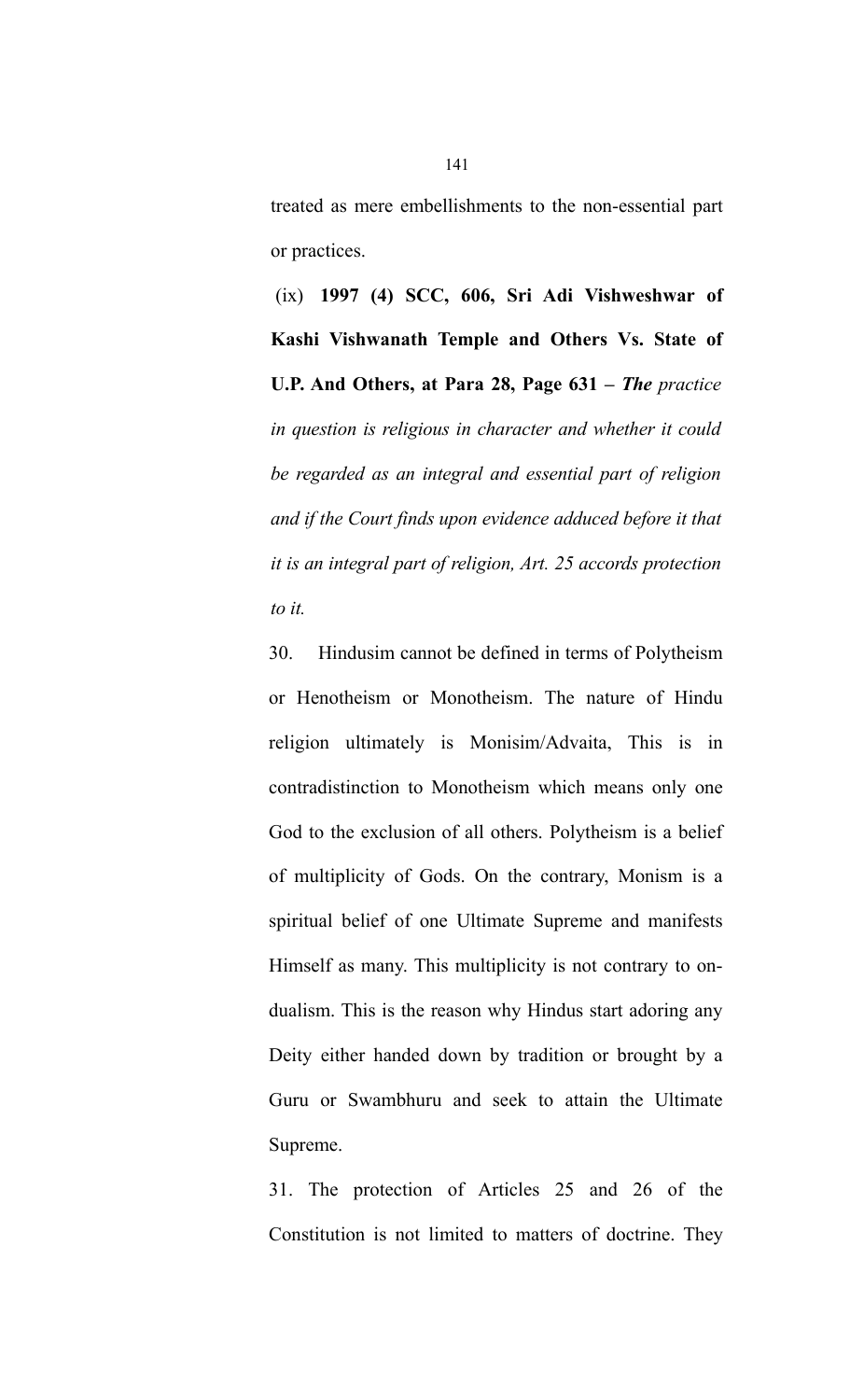extend also to acts done in furtherance of religion and, therefore, they contain a guarantee for rituals and observances, ceremonies and modes of worship which are integral parts of the religion. In Sehsammal case on which great reliance was placed and stress was laid by counsel on either side, this Court while reiterating the importance of performing rituals in temples for the idol to sustain the faith of the people, insisted upon the need for performance of elaborate ritual ceremonies accompanied by chanting of mantras appropriate to the Deity. This Court also recognised the place of an archaka and had held that the priest would occupy place of importance in the performance of ceremonial rituals by a qualified archaka who would observe daily discipline imposed upon him by the Agamas according to tradition, usage and customs obtained in the temple. Shri P.P. Rao, learned senior Counsel also does not dispute it. It was held that Articles 25 and 26 deal with and protect religious freedom. Religion as used in those Articles requires restricted interpretation in etymological sense. Religion undoubtedly has its basis in a system of beliefs which are regarded by those who profess religion to be conducive to the future well-being. It is not merely a doctrine. It has outward expression in acts as well. It is not every aspect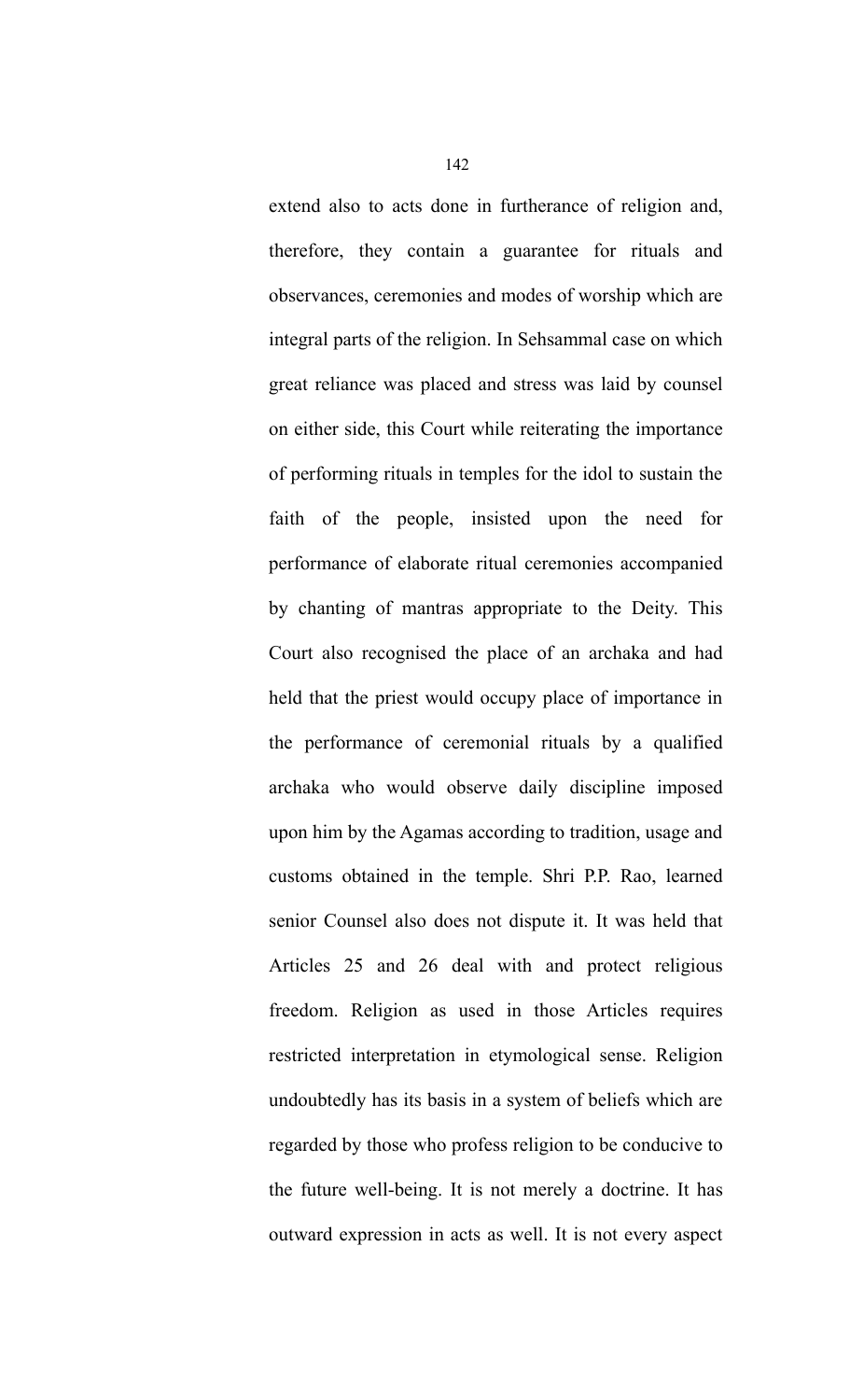of the religion that requires protection of Articles 25 and 26 nor has the Constitution provided that every religious activity would not be interfered with. Every mundane and human activity is not intended to be protected under the Constitution in the garb of religion. Articles 25 and 26 must be viewed with pragmatism. By the very nature of things it would be extremely difficult, if not impossible, to define the expression "religion" or "matters of religion" or "religious beliefs or practice". Right to religion guaranteed by Articles 25 and 26 is not absolute or unfettered right to propagate religion which is subject to legislation by the State limiting or regulating every nonreligious activity. The right to observe and practise rituals and right to manage in matters of religion are protected under these Articles. But right to manage the Temple or endowment is not integral to religion or religious practice or religion as such which is amenable to statutory control. These secular activities are subject to State regulation but the religion and religious practices which are integral part of religion are protected. It is well settled law that administration, management and governance of the religious institution or endowment are secular activities and the State could regulate them by appropriate legislation. This Court upheld the A.P. Act which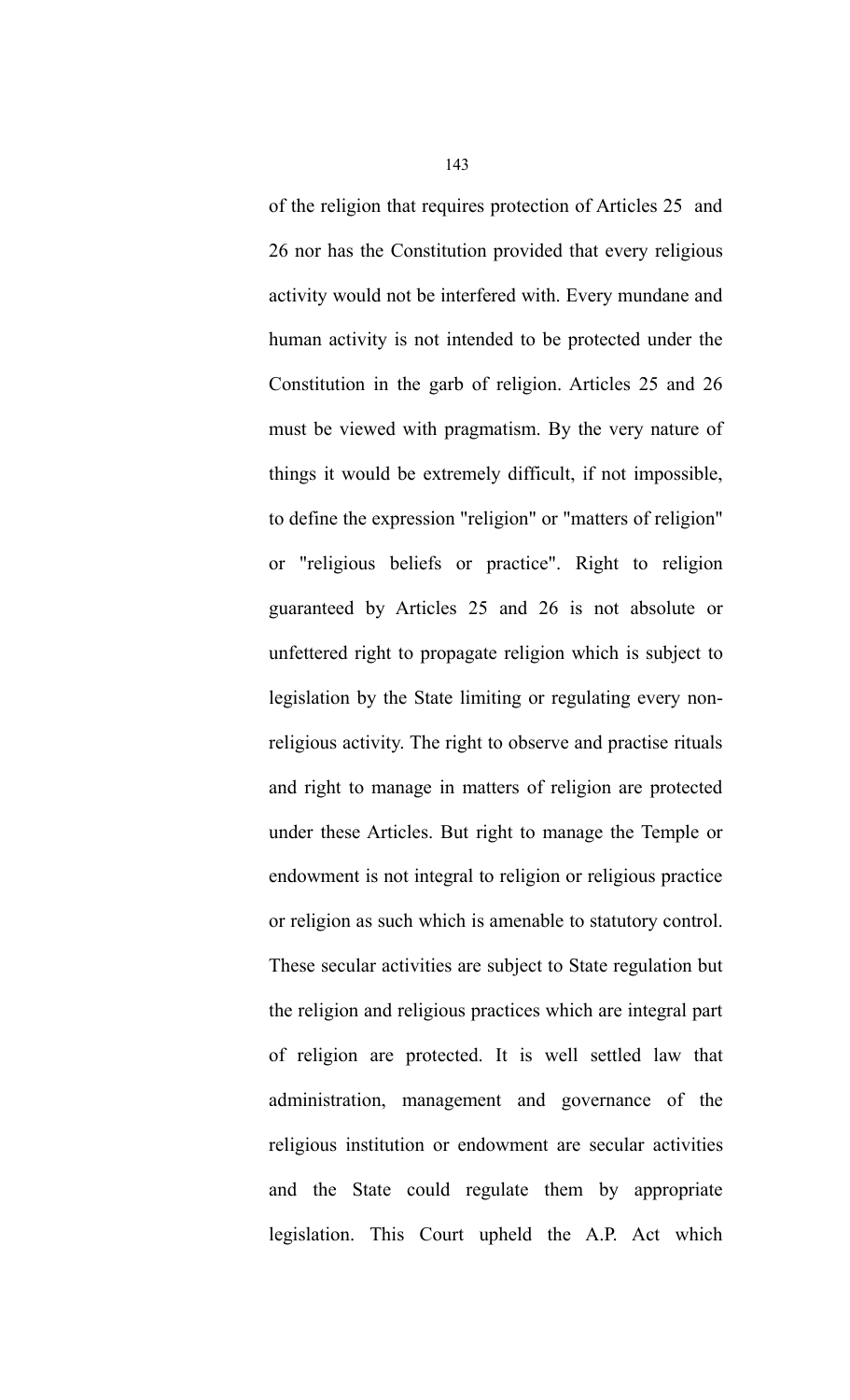regulated the management of the religious institutions and endowments and abolition of hereditary rights and the right to receive offerings and plate collections attached to the duty.

# **A SOVEREIGN GOVERNMENT EVEN BY EXERCISING THE POWER OF EMINENT DOMAN CANNOT EXERCISE THE POWER OF ACQUISITION OF LAND OR PROPERTY WHICH EXTINGUISHES THE CORE OF THE FAITH OR THE PLACE OR THE INSTITUTION WHICH IS HELD TO BE SACRED.**

What clearly follows is that a sovereign government cannot extinguish the core of the Hindu religion which is the Ram Janambhumi, let alone the same be extinguished through a suit, by transferring the same to some other party in this case the plaintiff thereby ensuring that the said fundamental right to worship at the Ram Janambhumi is extinguished forever.

#### **RELEVANT CASE LAW**

**(a) 1975 (1) SCC, Page 11 (Acharya Maharshi Narendra Prasadji Vs. State of Gujarat), at Para 26, Page 18 –** *If on the other hand acquisition of property of a religious denomination by the State can be proved to be such as to destroy or completely negative its right to own and acquire movable and immovable property for even the survival of a religious institution the question may have to*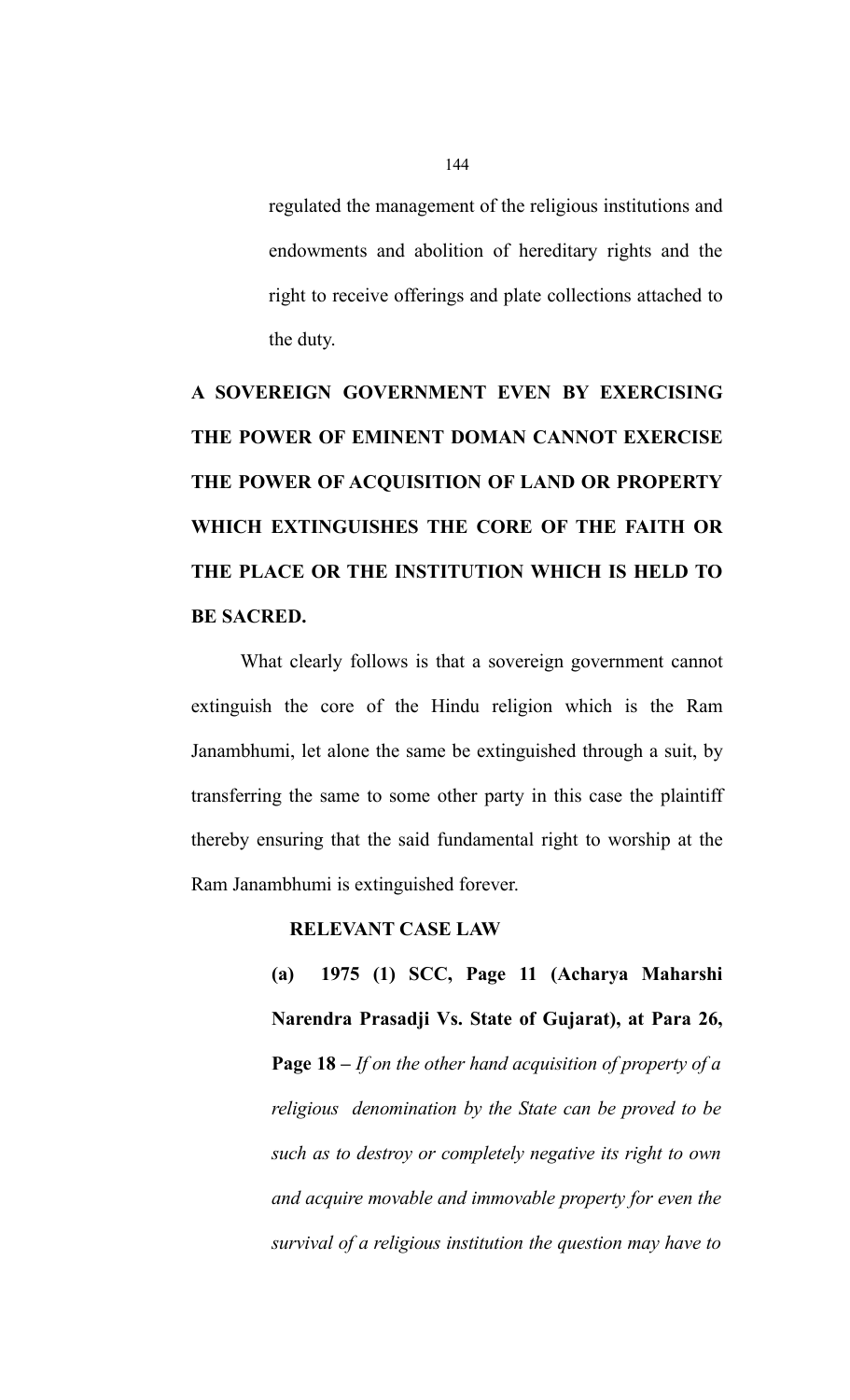### *be examined in a different light.*

26. 26. While Article 25, as stated earlier, confers the particular rights on all persons, Article 26 is confined to religious denominations or any section thereof. Article 19(1) confers the various rights specified therein from (a) to (g) on citizens. A religious denomination or a section thereof as such is not a citizen. In that sense the fields of the two Articles may be to some extent different. Again while Article 26(c) refers to the right "to own and acquire movable and immovable property", Article 19(1)(f) confers the right on citizens "to acquire, hold and dispose of property". We are not required to consider in this case why the same expression is not used in the said two clauses of the two Articles. One thing is, however, clear that Article 26 guarantees interalia the right to own and acquire movable and immovable property for managing religious affairs. This right, however, cannot take away the right of the State to compulsorily acquire property in accordance with the provisions of Article 31(2). If, on the other hand, acquisition of property of a religious denomination by the State can be proved to be such as to destroy or completely negative its right to own and acquire movable and immovable property for even the survival of a religious institution the question may have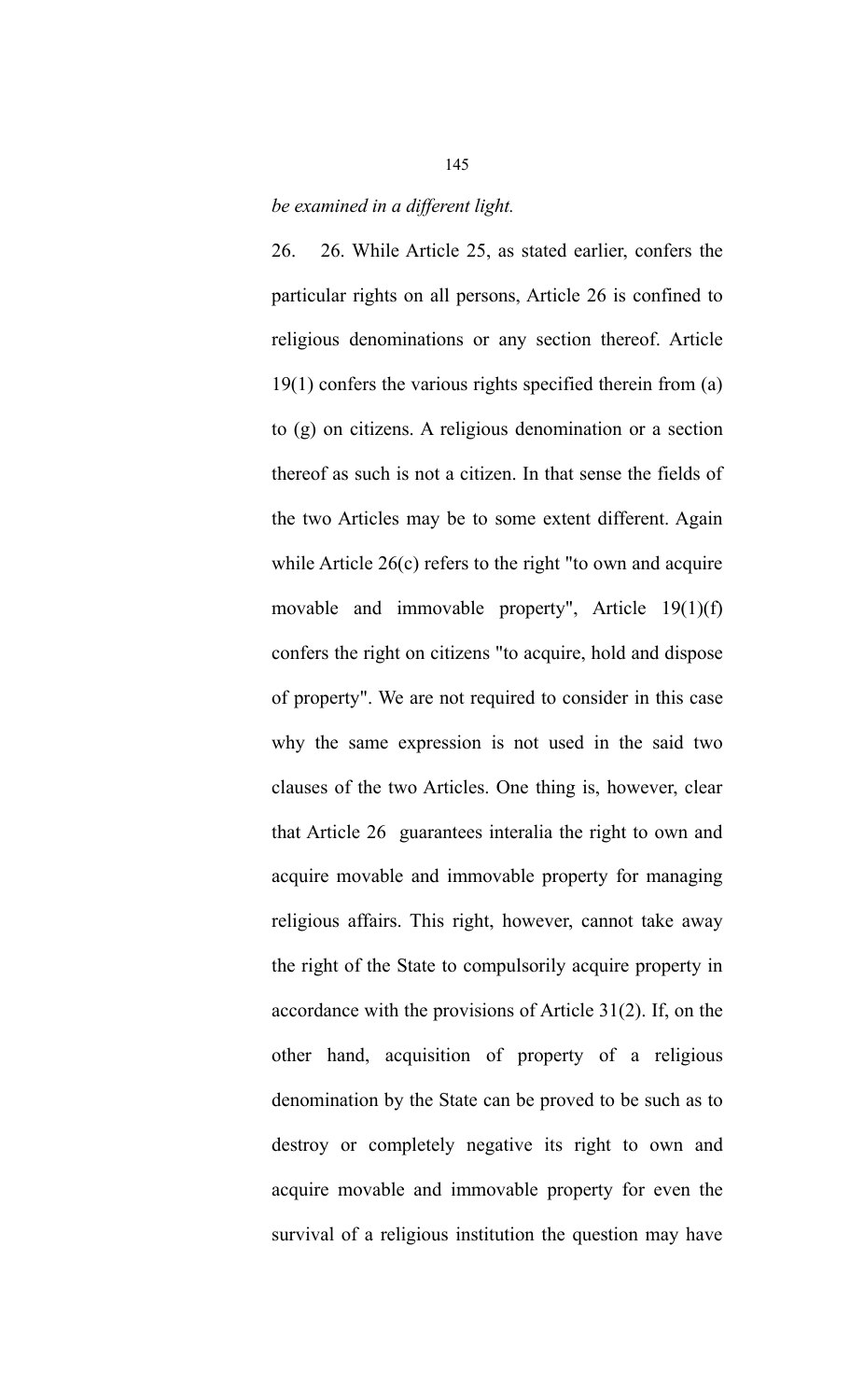to be examined in a different light. That kind of a factual position, however, is not taken in these appeals before us. When, however, property is acquired by the State in accordance with law and with the provisions of Article 31(2) and the acquisition cannot be assailed on any valid ground open to the person concerned, be it a religious institution, the right to own that property vanishes as that right is transferred to the State. Thereafter there is no question of any right to own the particular property subject to public order, morality and health and Article 26 will in the circumstances be of no relevance. This being the legal position, there is no conflict between Article 26 and Article 31.

**(b) 1994 (6) SCC, Page, (Dr. M. Ismail Faruqui and Others Vs. Union of India & Others), Para 76, Page 416 –** Acharya Maharajshri Narendra Prasadji Anand Prasadji Maharaj v. State of Gujarat, (1976) 2 SCR 317 at pages 327-328 : (AIR 1974 SC 2098 at p. 2103), has held :

" One thing is, however, clear that Article 26 guarantees inter alia the right to own and acquire movable and immovable property for managing religious affairs. This right, however, cannot take away the right of the State to compulsorily acquire property ......If, on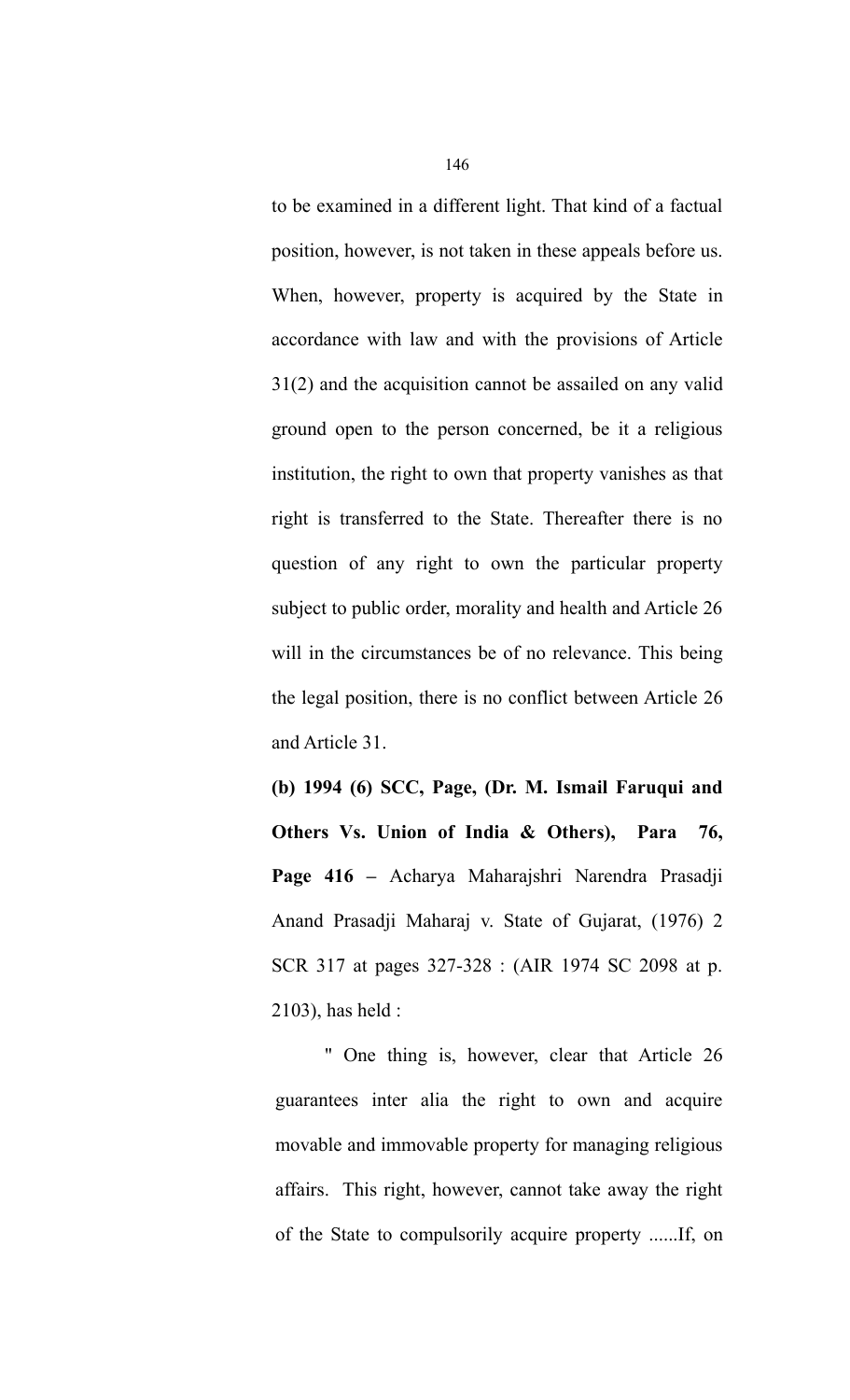the other hand, acquisition of property of a religious denomination by the State can be proved to be such as to destroy or completely negative its right to own and acquire movable and immovable property for even the survival of a religious institution the question may have to be examined in a different light.:" (Emphasis supplied)

**Para 82 -** A mosque is not an essential part of the practice of religion of Islam and Namaz by Muslims can be offered anywhere, even in the open. Accordingly, its acquisition is not prohibited by the provisions in the Constitution of India. Obviously, the acquisition of any religious place is to be made only in unusual and extraordinary situations for a larger national purpose. **Keeping in view that such acquisition should not result in extinction of the right to practice the religion if the significance of that place be such.**

**Note (i) Ram Janmasthan in Ayodhya where Ram Lala is Virajman is a place of religious significance as described in the above judgment. If the sovereign authority, under the power of eminent domain, cannot acquire it, can a plea at the instance of plaintiffs who are private persons in Suit No. 4 be entertained, upholding of which would lead to denial of such sacred place altogether to the Hindus.**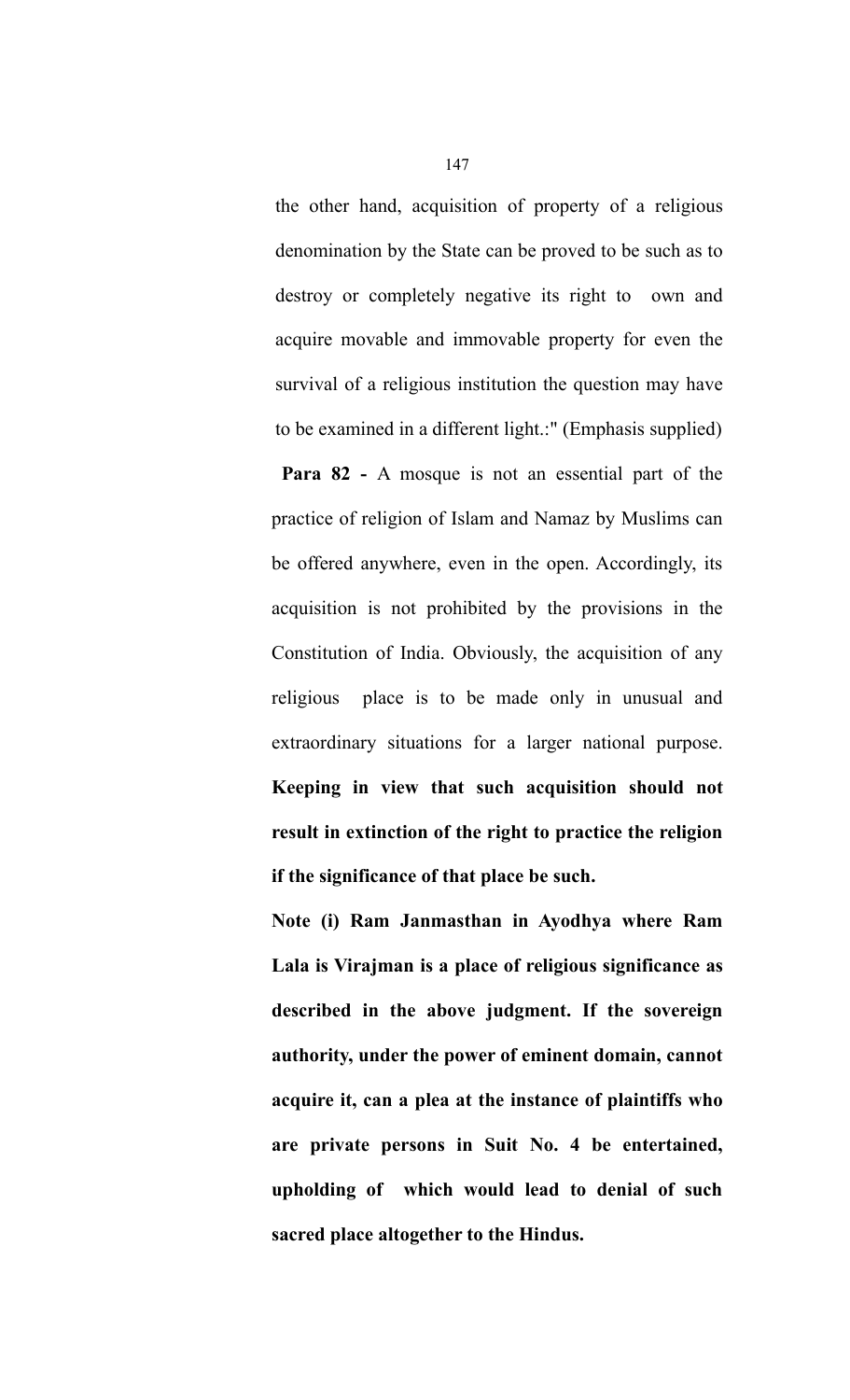**Note (ii) At page 413, Para 65 of Ismail Faruqui – No argument made about a mosque of special significance which forms an essential part of Islam. Hence, no question raised about Baburi Mosque as integral to Islam and it has not been raised in the plaint here or evidence laid or any contention ever made that the said mosque was of any significance to the practice of Islam as a religion.**

**(c) 1995 Supplementary (1) SCC, 596, Jilubhai Nanbhai Khachar and Others Vs. State of Gujarat, Para 34, at Page 622 – The right of eminent domain is** the right of sovereign state through its regular agencies to reassert either temporarily or permanently its dominion over any soil of the state including private property without its owner's consent.

**(d) 2008 (9) SCC 552, Suraram Pratap Reddy and Others Vs. District Collector Ranga Reddy, Para 43 is as under:-**

"43`Eminent domain' may be defined as the right or power of a sovereign State to take private property for public use without the owner's consent upon the payment of just compensation. It means nothing more or less than an inherent political right, founded on a common necessity and interest of appropriating the property of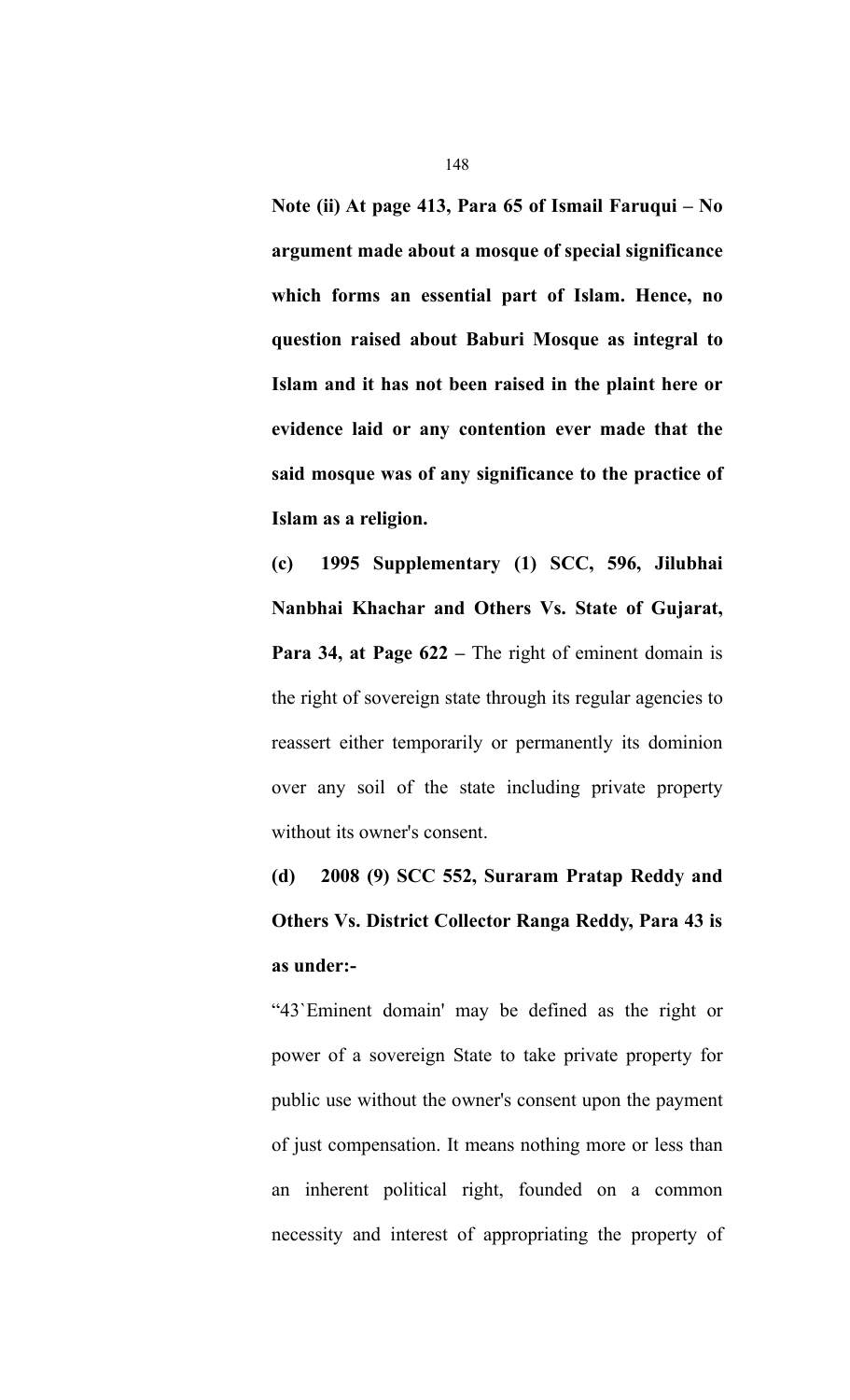individual members of the community to the great necessities and common good of the whole society. It embraces all cases where, by the authority of the State and for the public good, the property of an individual is taken without his consent to be devoted to some particular use, by the State itself, by a Corporation, public or private or by a private citizen for the welfare of the public [American Jurisprudence, 2d, Volume 26, pp. 638- 39, para 1; Corpus Juris Secundum, Volume 29, p. 776, para 1; Words & Phrases, Permanent Edition, Volume 14, pp. 468-70].

**THE RELIGIOUS RIGHT OF HINDUS TO WORSHIP RAM LALA AT THE JANMASTHAN BECAME CONCRETISED BEFORE THE CONSTITUTION CAME INTO BEING AND THE SAME REQUIRES TO BE PROTECTED.**

It is well-known that the Constitution of India was enacted, i.e. given to ourselves, w.e.f.  $26<sup>th</sup>$  January, 1950. Before it, the right of Hindus to worship was duly sanctified and recognized by judicial orders.

In fact, the Supreme Court records in the Ismail Faruqui case above the contention in paragraph 1.2 of the White Paper of the Government of India as recorded in Paragraph 9, Page 380, of the said judgment. It reads as follows: "*Interim orders in these civil*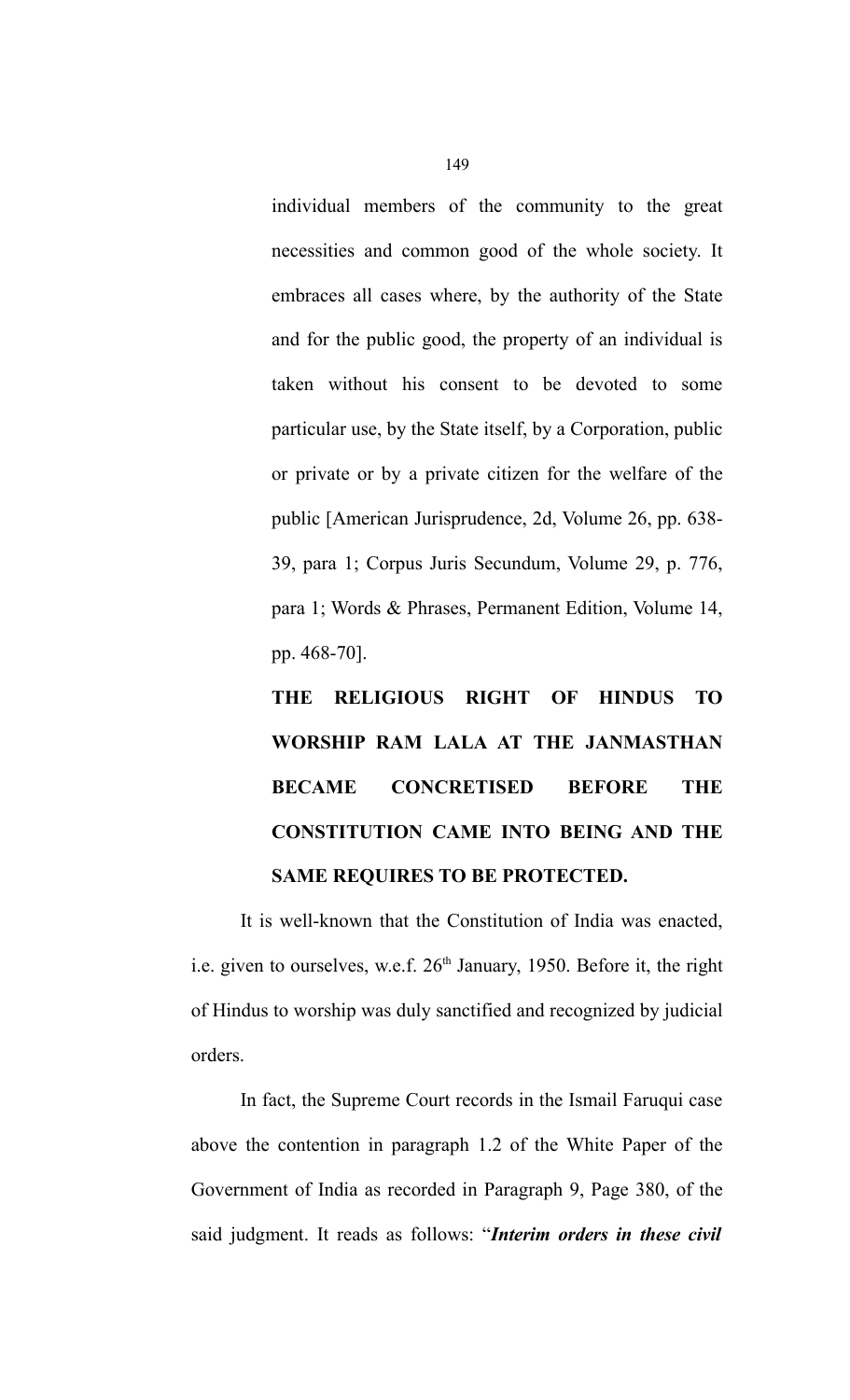*suuits restrained the parties from removing the idols or interfering with their worship. In effect, therefore, from December 1949 till 6.12.1992 the structure had not been used as a mosque."*

It is further very significant to note that the Muslims for the first time, after 1949, assert their right howsoever unsustainable, *only in 18th December, 1961.*

Therefore, the right of the Hindus to worship at the Rama Janma Bhumi, continuing since times immemorial as an integral part of their religious right and faith was also sanctified by judicial orders form 1949 continuously. This right has concretised and remains an integral part of Hindu religion and has to be protected.

**IN SUCH A CASE NO PLEA CAN BE ENTERTAINED THE EFFECT OF WHICH WOULD BE TO GRANT INJUNCTION AGAINST THE HINDUS TO PRACTICE THEIR RELIGIOUS BELIEFS AT THE SACRED PLACE.** 

## **RELEVANT CASE LAW**

**(i) 1976 (2) SCC, Page 58, Executive Committee of Vaish Degree College, Shamli and Others Vs. Lakshminarayana and Others.**

**Para 20 at Page 72 –** *It is well settled that a relief under the Specific Relief Act is purely discretionary and can be refused where the ends of justice do not require the relief to be granted.* 

Assuming for the sake of arguments, but not deciding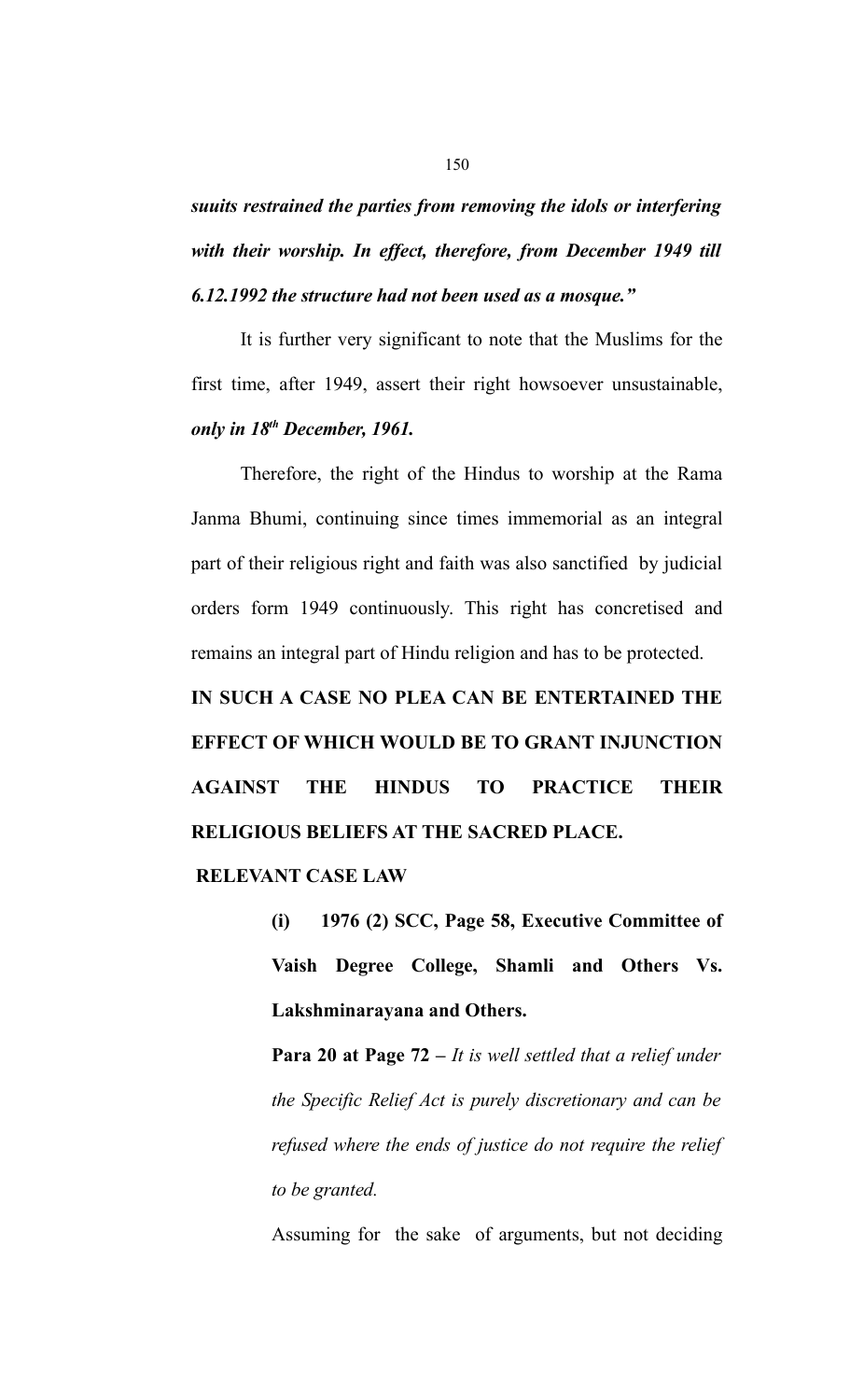that this decision has extended the scope of the exceptions, so that the appellant Executive Committee though a non-statutory body will still be bound by the statutory provisions of law, let us see what is the position. It would appear that under s. 25-C (2) of the Agra University Act corresponding to similar provisions in Kanpur and Meerut Universities Act of 1965 which runs thus:

"Every decision by the Management of an affiliated college, other than a college maintained by Government, to dismiss or remove from service a teacher shall be reported forthwith to the Vice-Chancellor and subject to provisions to be made by the Statutes shall not take effect until it has been approved by the Vice-Chancellor." it was incumbent on the Executive Committee of the College to have taken the previous approval of the Vice-Chancellor before terminating the services of the plaintiff/respondent. Reliance was placed by the learned counsel for the respondent on the words "shall not take effect until it has been approved by the Vice-Chancellor". It was urged that there has been an infraction of a mandatory provision of the Act itself which is undoubtedly binding on the appellant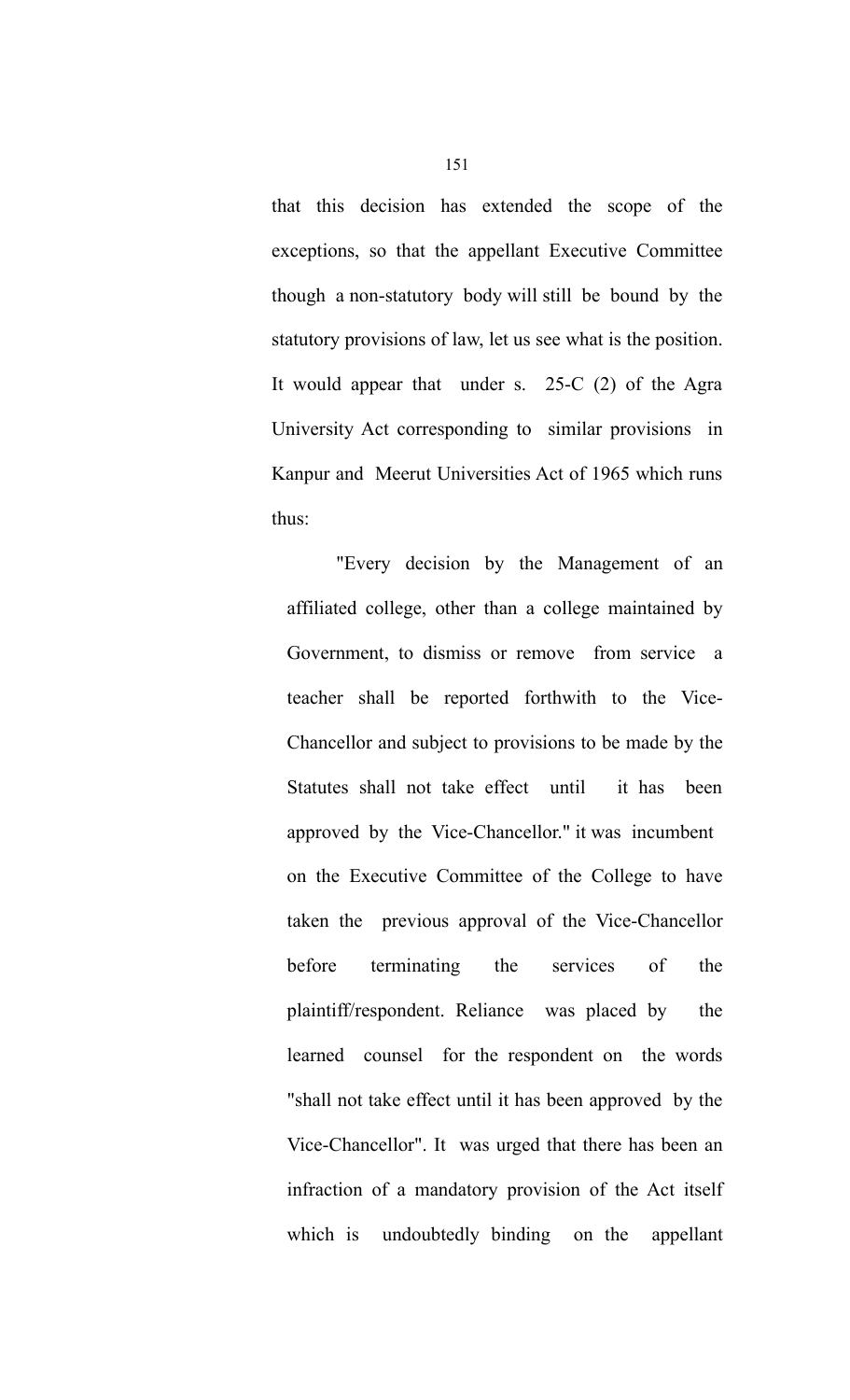Executive Committee and the resolution of the Executive Committee terminating the services of the respondent is not only invalid but completely without jurisdiction, and, therefore, the plaintiff/respondent is entitled to the injunction sought for. It is common ground that the procedure enjoined in sub-s. (2) of s. 25-C of the Agra University Act was not at all followed by the Executive Committee and there can be no doubt that the Executive Committee has been guilty of this default. The question remains whether even if there has been a violation of the mandatory provisions of the statute, should we in the exercise of our discretion grant a declaration or an injunction to the plaintiff/respondent in the peculiar facts and circumstances of the present case ? It is well settled that a relief under the Specific Relief Act is purely discretionary and can be refused where the ends of justice do not require the relief to be granted. Mr. Ramamurthi learned counsel for the plaintiff/respondent submitted that the question of discretion would arise only in case where the High Court or this Court is acting in a writ jurisdiction and not in a suit. We are, however, unable to agree with 1022 this argument because the exercise of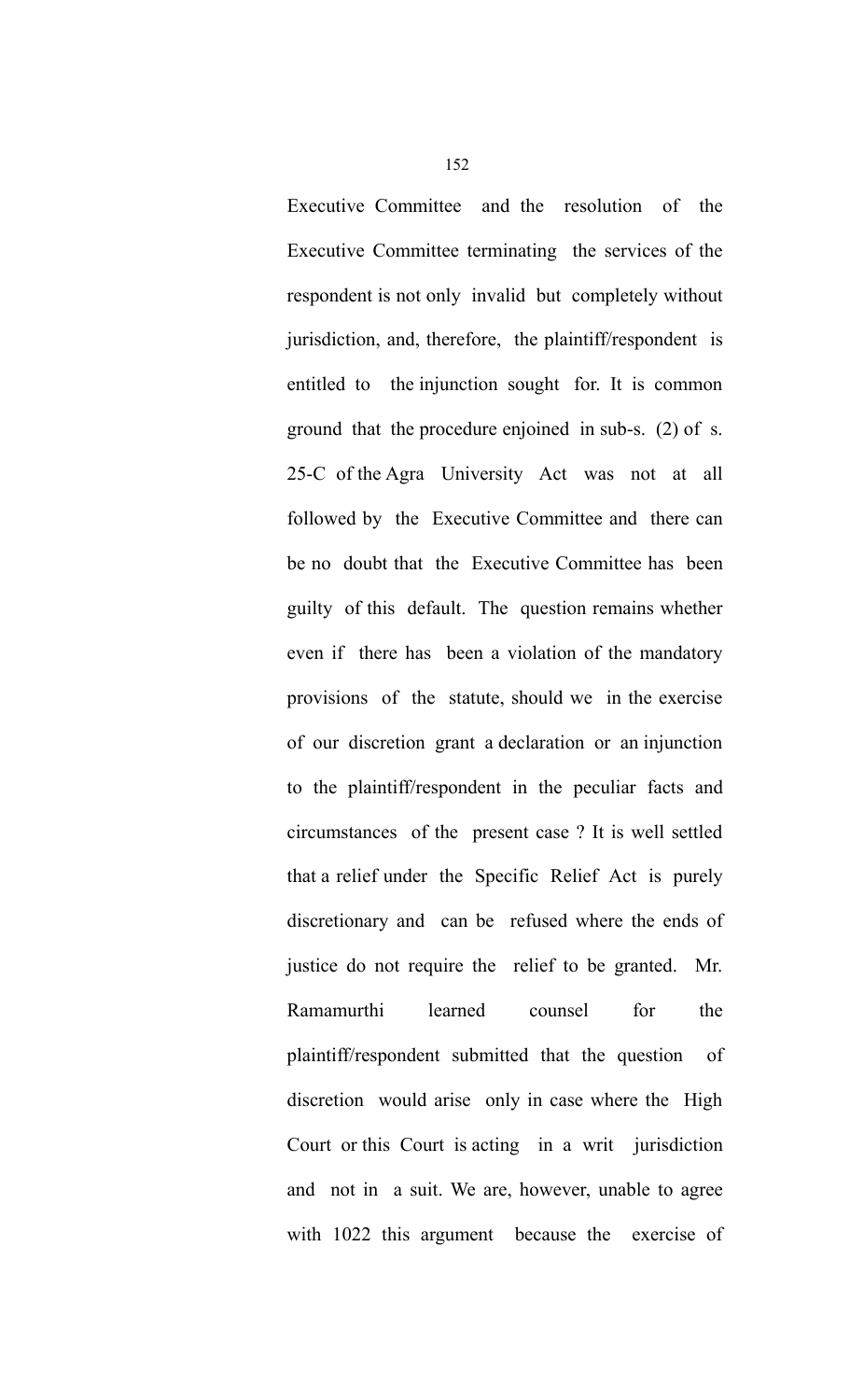discretion is spelt out from the provisions of the Specific Relief Act and the common law and it applies as much to the writ jurisdiction as to other action at law.

Para 27 at Page 74 – The relief of declaration and injunction under the provisions of the Specific Reliefs Act is purely discretionary and the plaintiff cannot claim it as of right. The relief has to be granted by the Court according to sound legal principles and ex debito justitiae the Court has to administer justice between the parties and cannot convert itself into an instrument of injustice or an engine of oppression.

(ii) **1993 (2) SCC, Page 199, American Express Bank vs. Calcutta Steel Company, Para 22, Page 213** – Undoubtedly declaration of the rights or status is one of discretion of the court under Section 34 of the Specific Relief Act, 1963. Equally the grant or refusal of the relief of declaration and injunction under the provision of that Act is discretionary. The plaintiff cannot claim the relief as of right. It has to be granted according to sound principles of law and ex debito justicia. The court cannot convert itself into an instrument of injustice or vehicle of oppression. While exercising its discretionary power, the court must keep in its mind the well settled principles of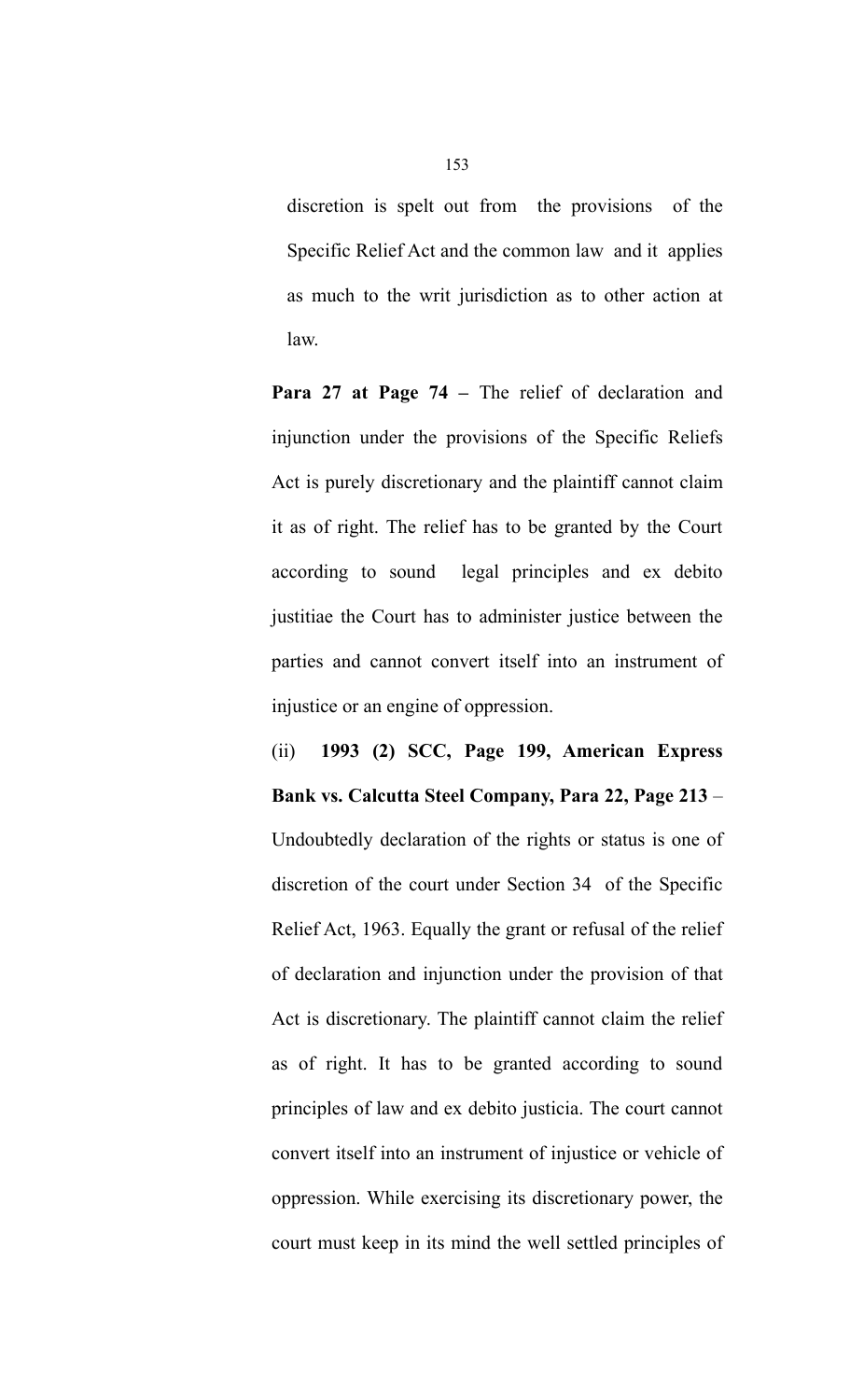justice and fair play and the discretion would be exercised keeping in view the ends of justice since justice is the hall mark and it cannot be administered in vacuum. Grant of declaration and injunction relating to commercial transactions tend to aid dishonesty and perfidy. Conversely refusal to grant relief generally encourages candour in business behaviour, facilitates free Row of capital, prompt compliance of covenants, sustained growth of commerce and above all inculcates respect for the efficacy of judicial adjudication. Before granting or refusing to grant of relief of declaration or injunction or both the court must weigh pros and cons in each case, consider the facts and circumstances in its proper perspective and exercise discretion with circumspection to further the ends of justice. From the back-drop fact situation we have no hesitation to hold that the relief of declaration granted is unjust and illegal. It tended to impede free flow of capital, thwarted the growth of merchantile business and deflected the course of justice.

**THE ALLEGED BABRI MOSQUE IS NOT A VALIDLY CONSTITUTED MOSQUE UNDER MOHAMMADAN LAW AND THE TENETS OF ISLAM, AND THEREFORE THE CLAIM OF THE PLAINTIFF IS CONTRARY TO LAW.**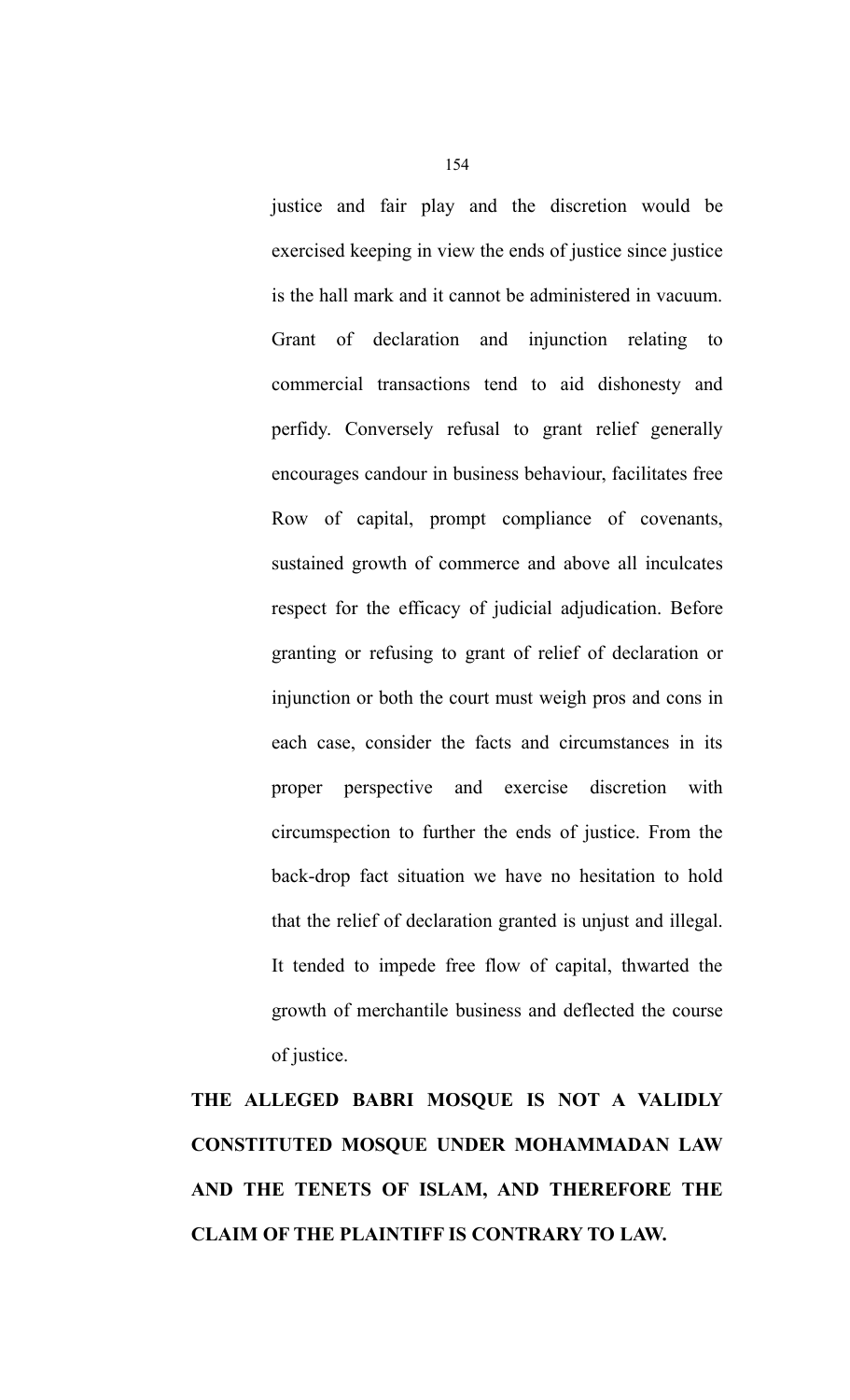It is submitted that in any case the Babri Masjid is contrary to Koranic injunctions and cannot be termed as a mosque in terms of Islamic Law. Some of the most eminent commentators have been quoted below to illustrate the Islamic Law on the point.

# **RELEVANT EXTRACTS OF EMINENT COMMENTATORS OF ISLAMIC LAW.**

**(i)** There are many eminent jurists who are authorities on Islamic Law. In the "**Mulla Principles of Mahomedan Law"** edited by the equally well-known jurist M. Hidayatullah, the former Chief Justice of India, in its  $19<sup>th</sup>$  edition, has cited the names and the works of such authorities which includes Macnaghten, Ameer Ali, Baillie and Hedaya as translated by Hamilton. **There is consistent view of these authorities that if the title of the land is disputed then no valid mosque can be constructed there.**

**(ii) Name of the Book - "Principles and Precedents of Moohummudan Law" by W.H. Macnaghten, Esq., 1825 (2nd Edition) -** 

**Chapter – X on Endowments – Case No. V at page 335 –** Case of a mosque built without the consent of the land owner-

"*Both land and building are included in the term mosque.*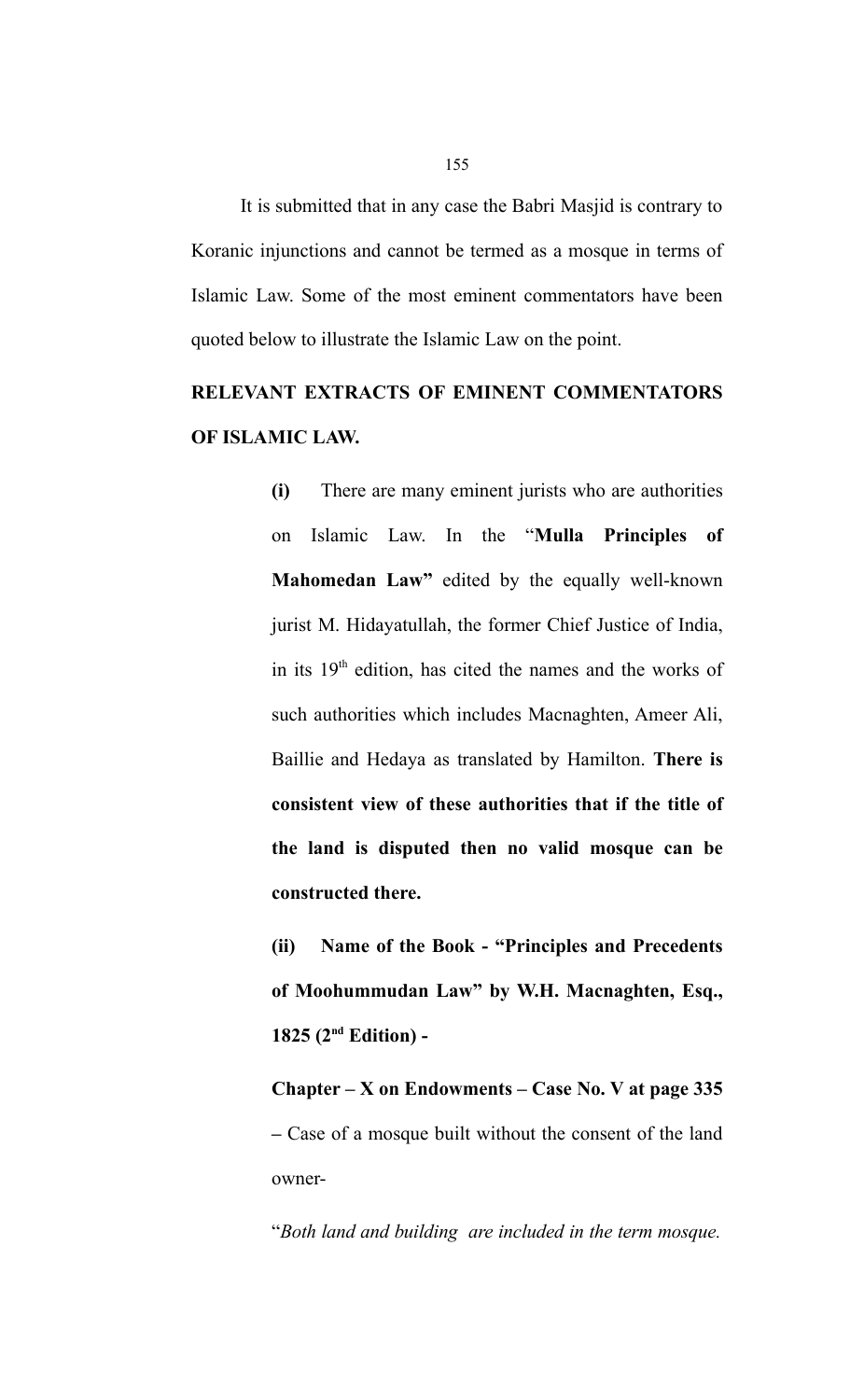*It is neither simply land nor simply building but it comprises both. The land is the chief part of it because the foundation of the mosque stands upon it and the superstructure is dependant on the land. Under these circumstances without the consent of the Fakeer who is the landlord, the building cannot in the legal sense be termed a mosque because no one is at liberty to erect a building on the land of another without that other's consent and if he do so the law sanctions its being razed to the ground."*

*At Page 336-337, in this book the author quotes Kazee Khan – The appropriation of a superstructure without its basis is not allowable, an edifice independently of its founder is not a mosque. Further as per Shurhi Viqya if anyone build or plant on the land of another let the thing built or planted be razed or rooted out.*

**Note:- In Qutlines of Muhammadan Law by Asaf A. Fyzee, published from Oxford University, 1949, in the Appendix-E (Page 418) – Mohammadan Law, the above work of Macnaghten has been described as a work of great authority.**

**It is to be noted that this book was written in 1825 when the Mughal rule was still there.**

**(iii) "The law relating Gifts, Trusts and**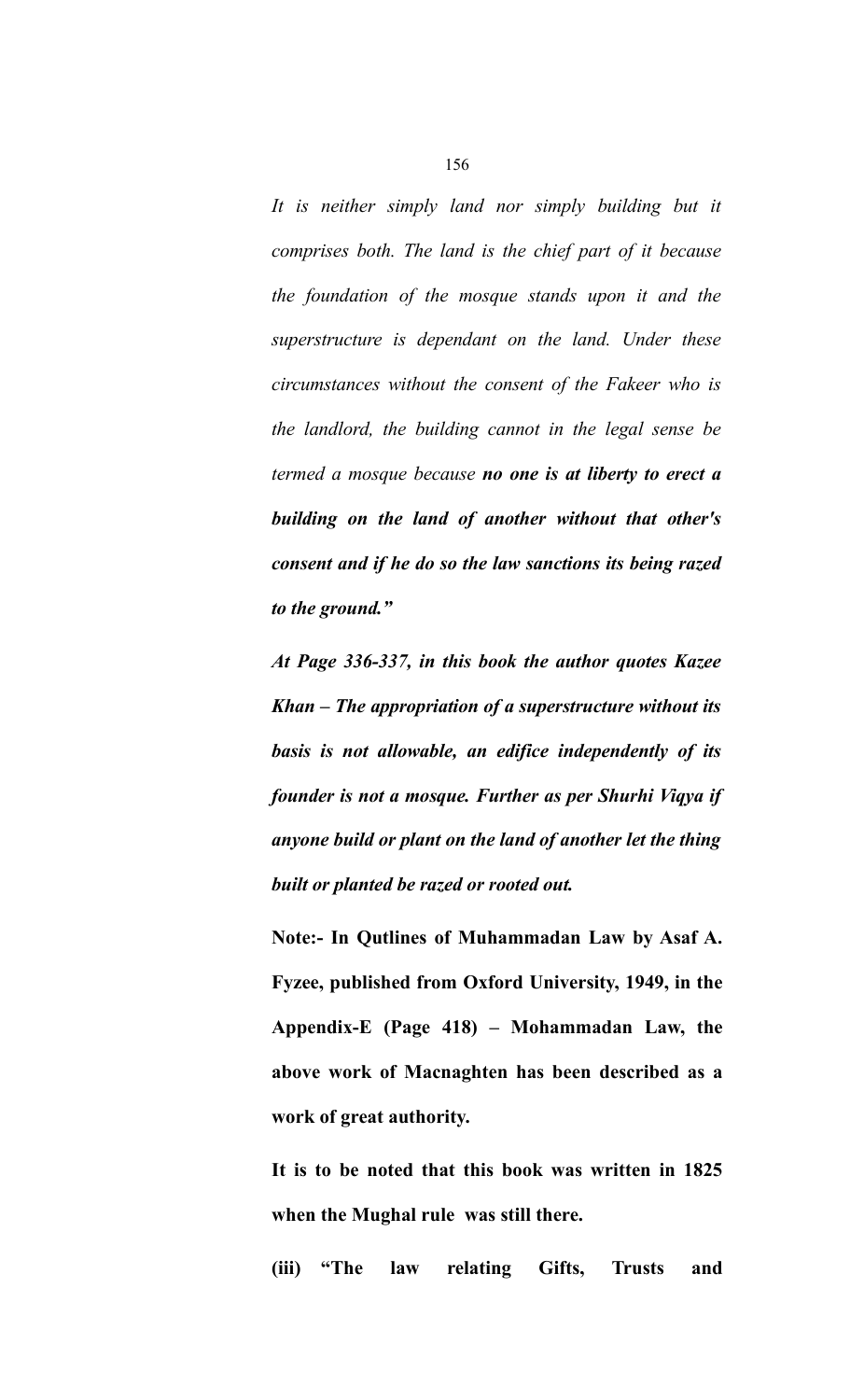**Testamentary Dispositions among the Mahommedans"** by Syed Ameer Ali (**Tagore Law Lectures, 1884**)-

**At page 236 –** A sovereign cannot give any portion of the land acquired by treaty and negotiation to be converted into a mosque without the consent of the owners, but he can give any portion of the land acquired by war, provided it does not interfere with the rights of way possessed by any individual.

**At page 337 –** Hedaya is quoted as "if a person usurps land and build and plant thereon, he will be desired to eradicate and raise his plants or buildings."

**Therefore, if the right of way of an individual is important, then the right of an entire community to offer worship at the land in question is of greater sanctity.**

(iv) "**A Digest of Moohummudan Law" by Neil B.E. Baillie (1875), Chapter-VII, Page 615 (How a Musjid is Constituted), Page 615 at Page 616-**

"*A sick man has made his mansion a Musjid and died but it neither falls within a third of his property nor is allowed by his heirs: the whole of its is heritage and the making of it a Musjid is void because the heirs having a right in it*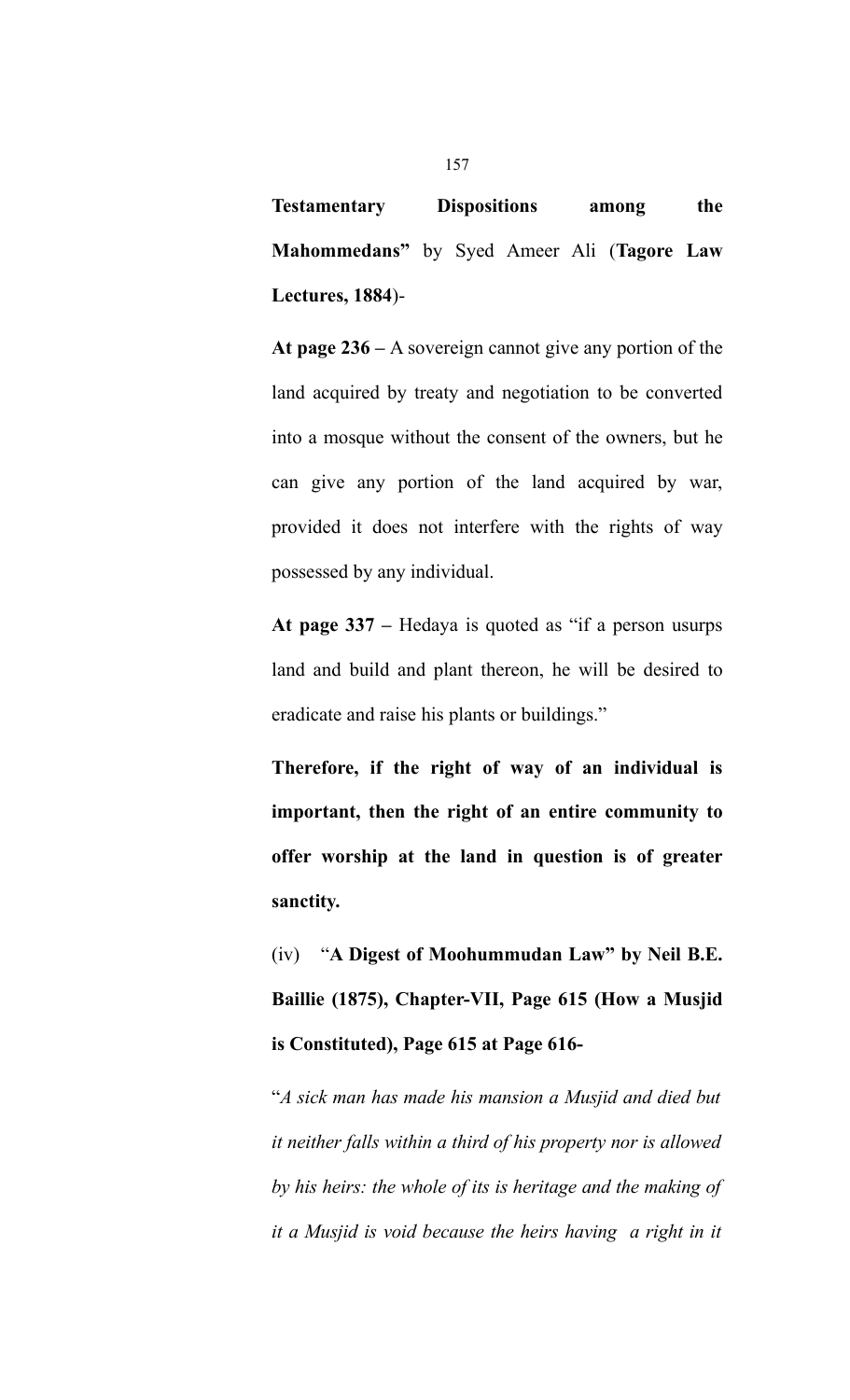*there has been no separation from the rights of mankind and a confused portion has been made a Musjid which is void."*

(v) **"The Hedaya" (A Commentary on the Mussulman Laws)** translated by the order of the Governor General by Charles Hamilton (Premier Book House, Lahore) – If a person convert the centre hall of his house into a mosque giving general admission into it, still it does not stand as a mosque but remains saleable and inheritable because a mosque is a place in which no person possesses any right of obstruction; and wherever a man has such a right with respect to the surrounding parts the same must necessarily affect the place enclosed in them. The place, therefore, cannot be a mosque; besides it is necessarily a thoroughfare for the family and consequently does not appertain solely to God.

(vi) **In 1976 (4) SCC, Page 780 (Syed Md. Salie Abbas Vs. Md. Hanifa), Para 34-35 –** The above authorities have been quoted to construe as to what is a mosque.

(vii) "**The history of Islam" by Akbar Shah Najeebabadi, Revised by Safi-ur-Rahman Mubarakpuri, published by Darussalam, Riyadh, Saudi Arabia -**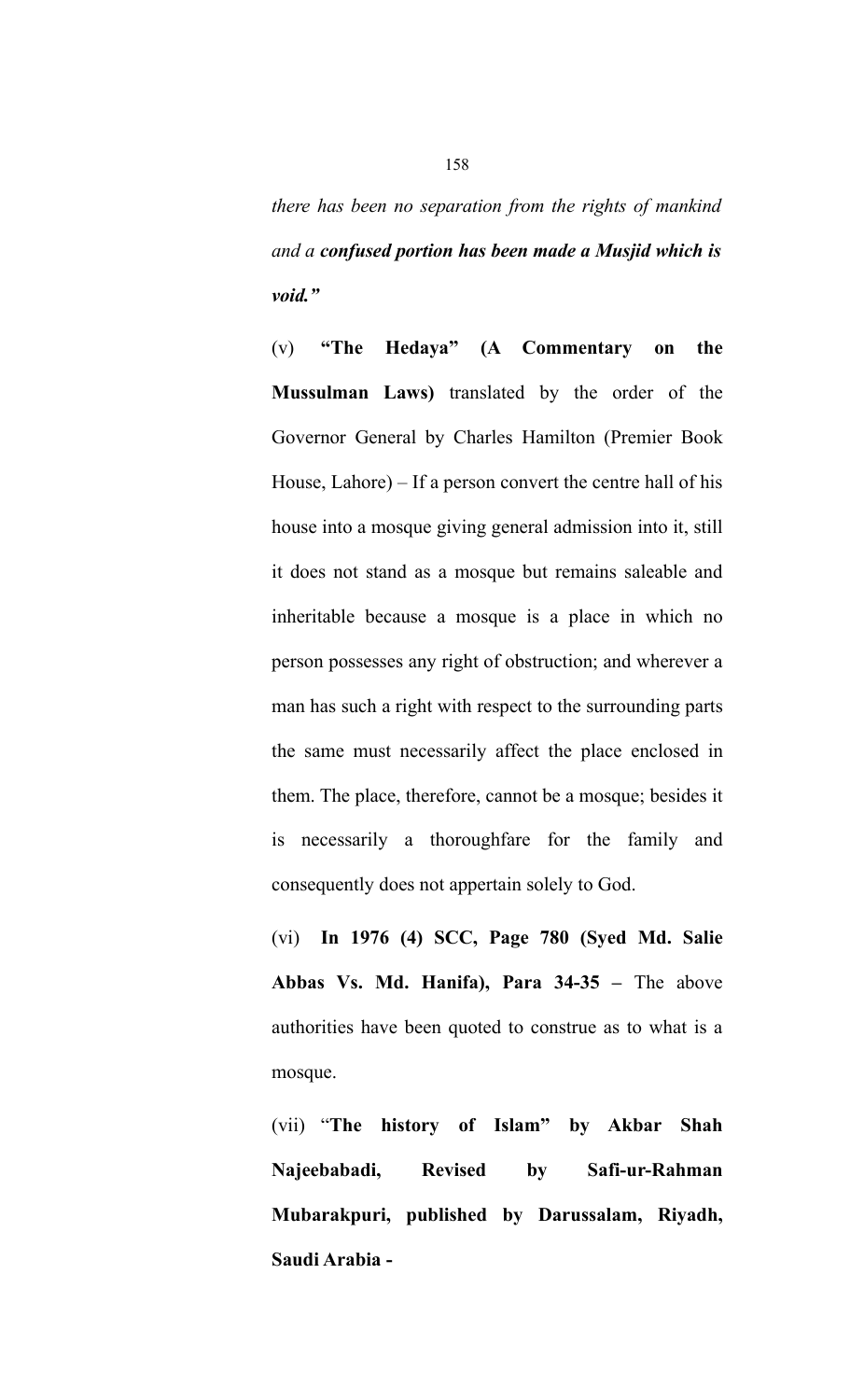The said book was written in Urdu language in 1922 and became a classic thereafter. It contains authentic events in concise form from the famous histories of Islam written in Arabic and Persian languages. Its English translation was done by Darussalam in three volumes.

**At page 147 and 148, Vol.I,** contains the entry of Prophet into Al-Madinah. At Page 148, there is a specific reference about a deserted land being the property of two orphan boys Sahl and Suhail. The said land was offered by Muadhbin Afra for building a mosque as the two orphan boys were related to him and he would make them part of the land. **But the Prophet asserted** *"I want to buy it and will not take it without paying the price"***.**

**Note:- If from the authentic real life of Prophet he imposed such an injunction that for building a mosque the land of an orphan in spite of the consent of their guardian shall not be taken unless price is paid for; could the Babri mosque erected forcibly by breaking a temple at a place held sacred by Hindus be at all described as a valid mosque and can the plaintiff seek any declaration as such when the disputed structure is not a valid mosque in terms of Islamic law.**

In view of the arguments referred to, I find that on behalf of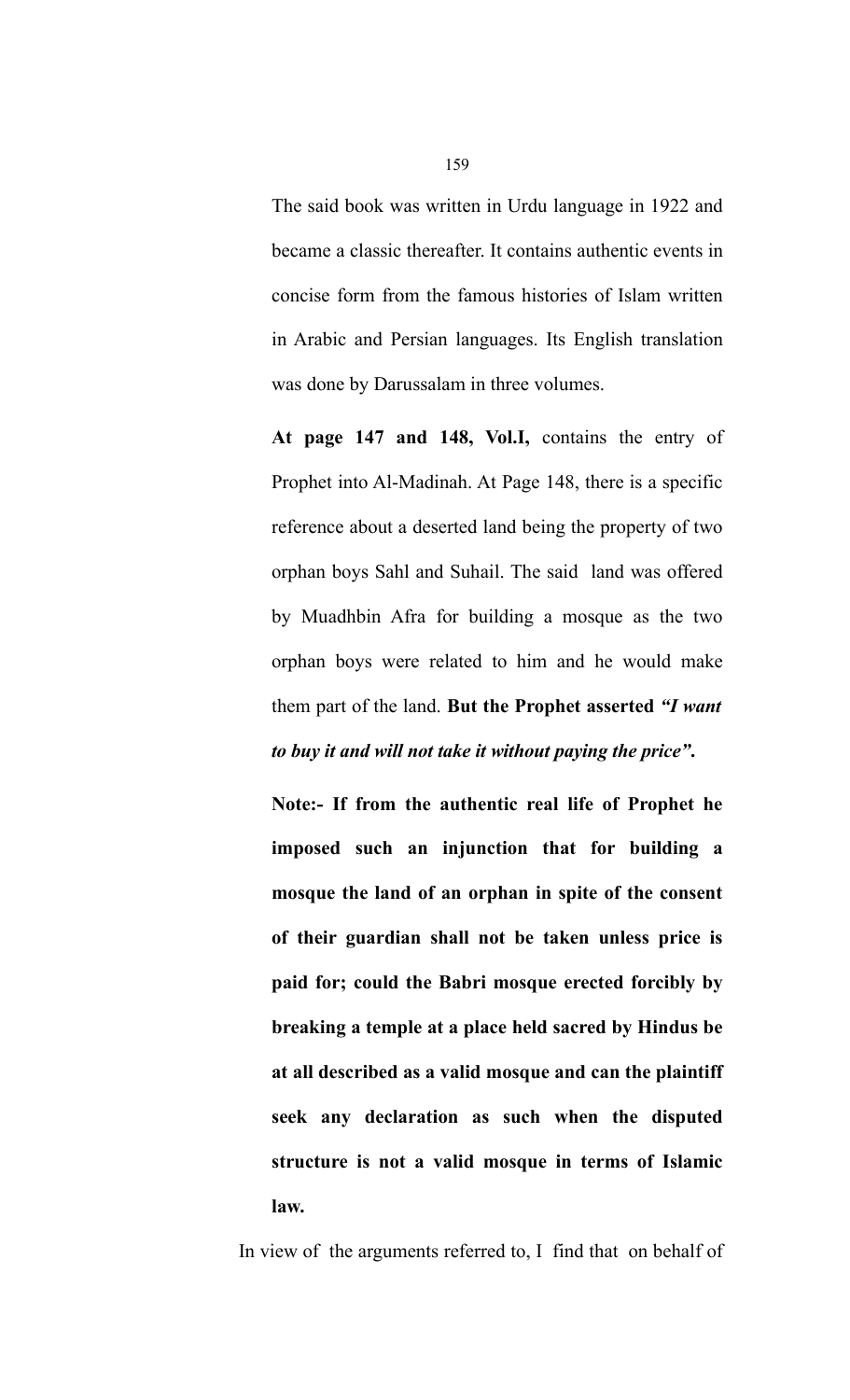the evidence that has been produced before this Court is of convincing nature that temple was destroyed and the mosque was erected on the site of the temple. Historical account as available in gazetteers etc. has already been referred while deciding issue nos.1 and 1-A by me. I crave to refer the same, but otherwise also it transpires that on the basis of archeological evidence that has been referred while deciding issue no. 1-B leaves no room for doubt that on the site of the old Hindu temple the mosque was constructed. In this reference P. Carnegy has given in detail data based finding and thereafter another gazetteer has specifically mentioned that at the site of the Ram Janam Bhumi Mandir the mosque was constructed after destruction of the temple but Hindus were worshipping the place like a deity and they were offering prayers with a belief as birth place of Lord Rama. I have already referred that in view of statement of O.P.W,14 Dr. Rakesh Tiwari, Director State Archaeological Organization 265 pieces of broken images of different idols of Hindus and broken pieces of temples were collected from the debris after  $6<sup>th</sup>$  December, 1992. Thus, on the basis of the historical account which has been given in the epigraphical evidence which was found after the demolition of disputed structure referred to above do not leave a doubt that finding of Archeological survey of India about the site of old temple is fully corroborated by other circumstantial evidence which has been referred to above. Account of Tieffen Thaler that the temple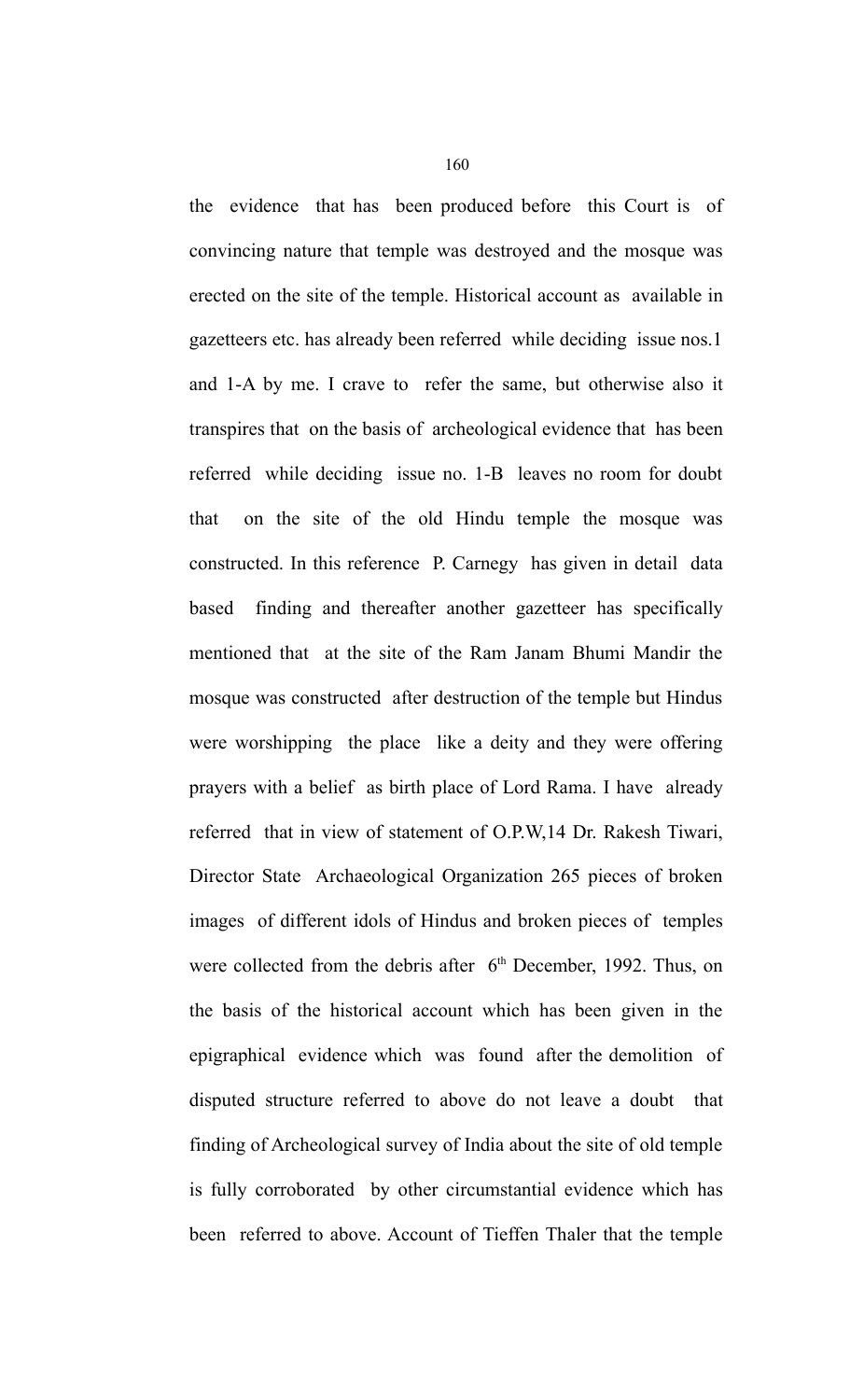was destroyed by Aurangzeb appears to be a clerical error who as a foreigner could have committed mistake because Aurangzeb was a descendant of Babur and coming out from his family. Thus, his one mistake about mentioning of the name could not make his description in this account useless. He has referred that Ram Naumi was birth day of Lord Ram and it was celebrated by Hindus as a festival day. Hindus used to offer prayer doing Parikrama and observing religious rites at Babri mosque. This fact gets strength from the site plan, prepared by Vakil Commissioner in O.O.S. No. 61/280 of 1885 and O.S 2 of 1950.

I further find that in the above case there is judicial pronouncement in the aforesaid case showing that the District Judge was also of the view that Babri mosque was constructed at the site of Ram Janam bhumi.

I have already referred that in Hindu mythology a deity can be formless also. Brahm is considered as formless but it is always being worshipped like God. There are certain idols which are also worshipped . There are certain places which are worshipped like deity like Kedarnath, Govardhan, Vishnupad and kamadgiri. Even fire is considered as a God. Gangotri and other places are also considered like deities .

Thus idol is the object which is worshipped. Deity may be like idol or otherwise also but is being worshipped religiously in accordance with the faith by Hindus. This has been recognized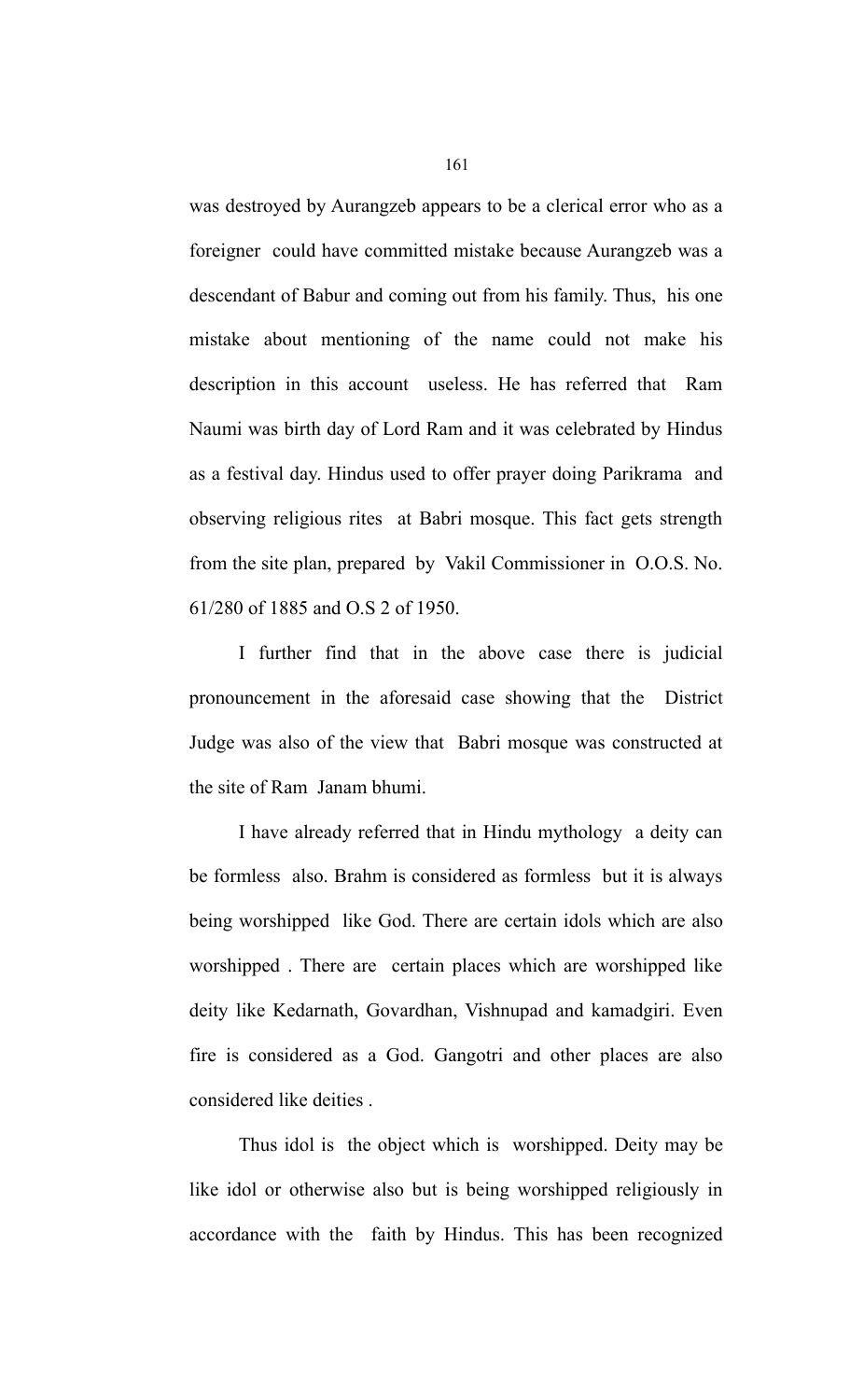under the Hindu text which have been referred to by Mr Ravi Shanker Advocate and Sri H.S, Jain Advocate. I do not want to further reproduce for the sake of brevity and I agree with their contention that the defendants have successfully placed the material before the Court to arrive at a decision that there was strong belief of Hindu from times immemorial that Lord Ram's birth took place at the place where the old temple was constructed and same was of 12<sup>th</sup> century which was destroyed by Babur.

Hans Bakker has completed his research work in most methodical and scientific manner . He has devoted much time in his studies. He formed his opinion about the Janamsthan .Part II chapter 21 page 143-145 deal with the Janamsthan. For convenience I am reproducing the same:-

"The most conspicuous fact with respect to the textual evidence relating to the *tirtha* Rama-janmasthana (Janmabhumi) is that on the one hand a description of this principle holy place is found in all MSS of the AM used for this edition, and on the other hand that the *tirtha* is not mentioned in other classical sources (e.g. Puranas, Laksmidhara's TVK, *Nrsimhapurana* MS, Jinaprabhasuri's TK, Bhusram., and Mitra Misra's TP). Such a silence is all the more surprising in view of the fact that archaeological evidence indicates the existence of a temple at this *tirtha* in the eleventh century. A reason for the omission of this holy place in the Bhusram and TP might be that at the time these texts were written the site was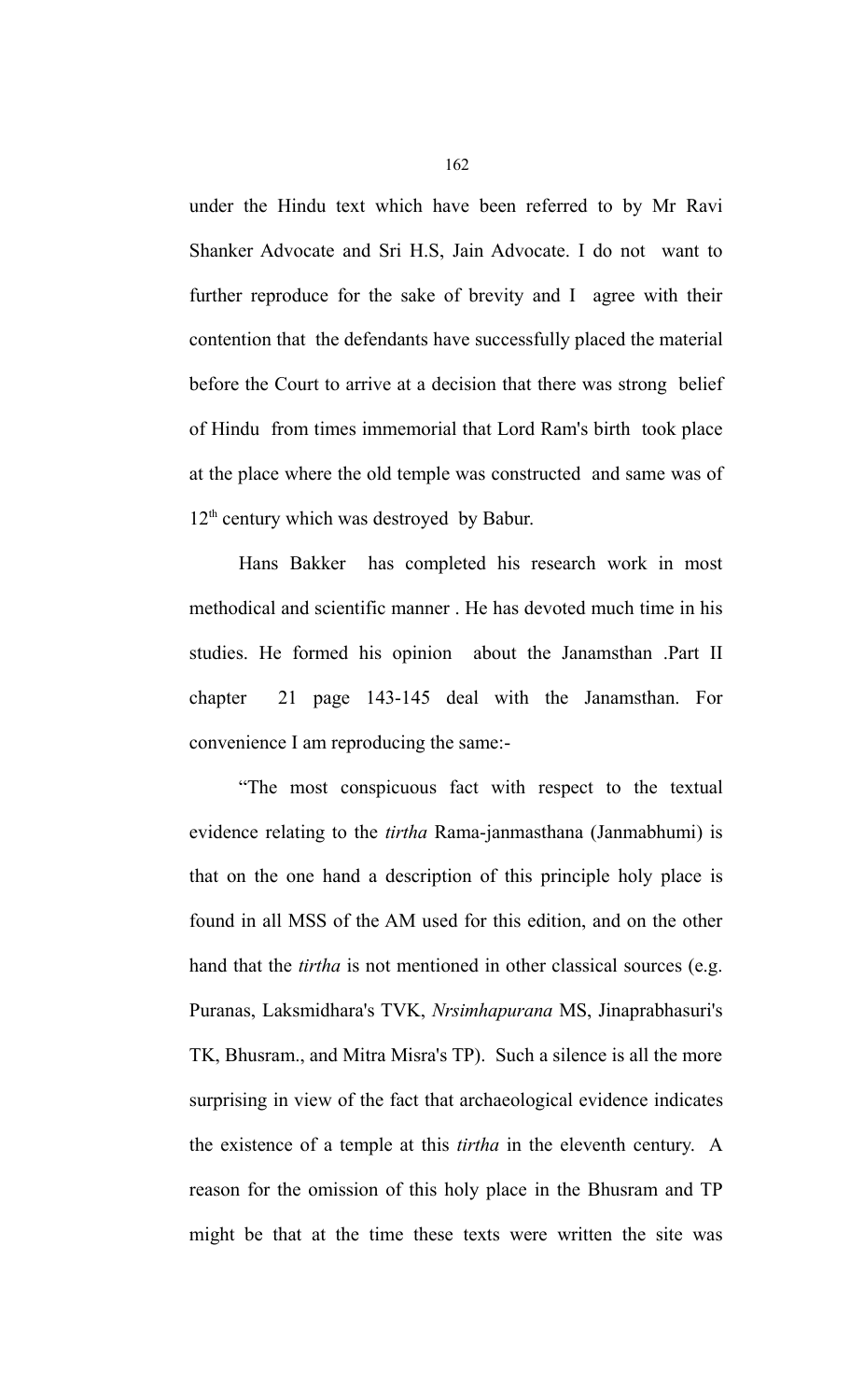occupied by a mosque (built by Babur in AD 1528)."

The DA recension, which presumably also dates from after the destruction of the original Janmabhumi temple, has merely taken over the description of the place as found in s and B, without adding more details and praise, yet it has connected the Janmasthana with an elaborate description of Ramanavami (OA 22, OA 23).

This chapter is interesting for text-criticism in that it illustrates the relationship between OA, B,and S. The analysis of this relationship in II, XXIXF.leads to the conclusion that, since OA is not directly based on B and S but goes back to an a-type-of-text which comprised the textual materials of B and S, both agreement between B and S against OA (AM 21. 2d), as well as agreement between OA and B against S (AM 21, 1cd/4cd,2b,7b,9/15), are likely to occur. Since B rests on a later version of the 1-type-of-text than S, a version that stands nearer to the OA recension, a greater affinity of B with OA than with S can be expected, especially in regard to the sequence and the occurrence of verses (see 21.1cd/4cd and 21.9/15 (sequence of OAB vs. S), and 21.3-4, 8-11 (occurring in OAB missing in S) vs. 21.13ab (occurring in BS missing in OA)).

The fact that B represents the most direct or crudest version of the a-type-of-text, which was edited in S and in OA, while the latter has not extended the description of the birthplace (possibly for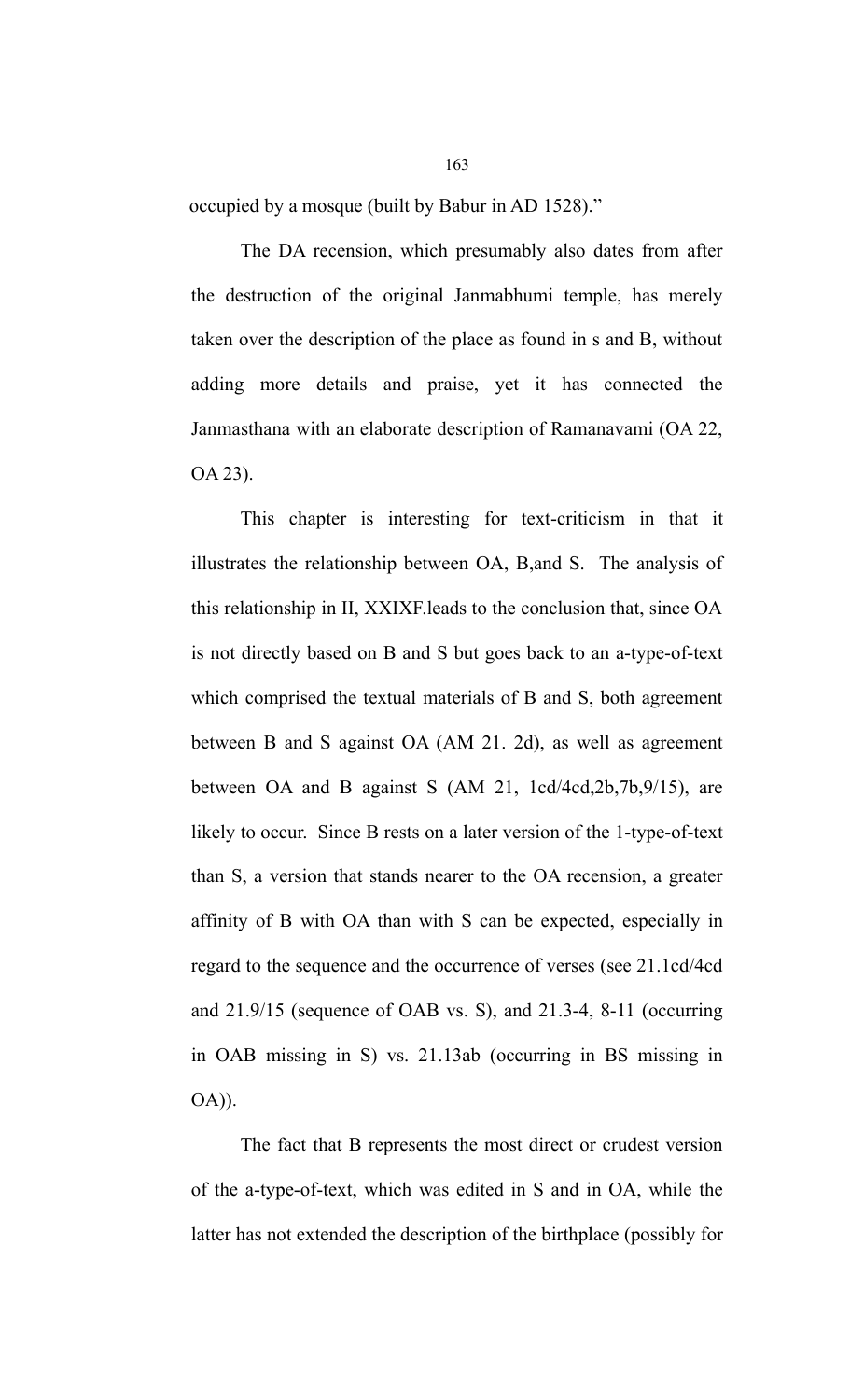reasons advanced above), accounts for the given evidence that MS B actually contains the most complete version of this section of the Mahatmya. The incongruity of S with the a-type-of-text may have prompted the author of B(P), at variance with his normal procedure, to include the entire description of the Janmasthana, thus rewriting a passage of S that was felt to be insufficient. The omission in S of DAB 21.8-11 may have been caused by homoeoteleuton (OABS) 21.7cd=OAB 21.11cd).

MS P, which omits several *slokas* ocurring in B (B 21.2-4) and replaces B 21.8 by another *sloka,* contains a hiatus after B 21.9 which is indicated by a sign …. *truti. Slokas* 11 and 12 are corrupt and rendered incompletely in Mss O1 and O2, and BS 21.12abcd seems to be an anacoluthon. Obviously this passage had become corrupt in an early stage of its transmission and the clumsiness of the Sanskrit that remained my have led the editor of A to delete it altogether.

Page 147 further deals about Janam Bhumi. Chapter 28 further deals with location which he had prepared indicating the reason as to how he could come to a conclusion about the Ram Janambhumi. Relevant extracts of chapter 28 are as under:

## **CHAPTER 28**. SVARNAKHANI.

#### **Introduction**

Textual evidence.

AM MSS; 10.44abcd, 11.1-61: O2 10.43abcd, 11.1-60ab: A 10.46abcd, 11.1-61; C 5.37ab-40ab; K 5.37ab-40ab; S 4.30-71,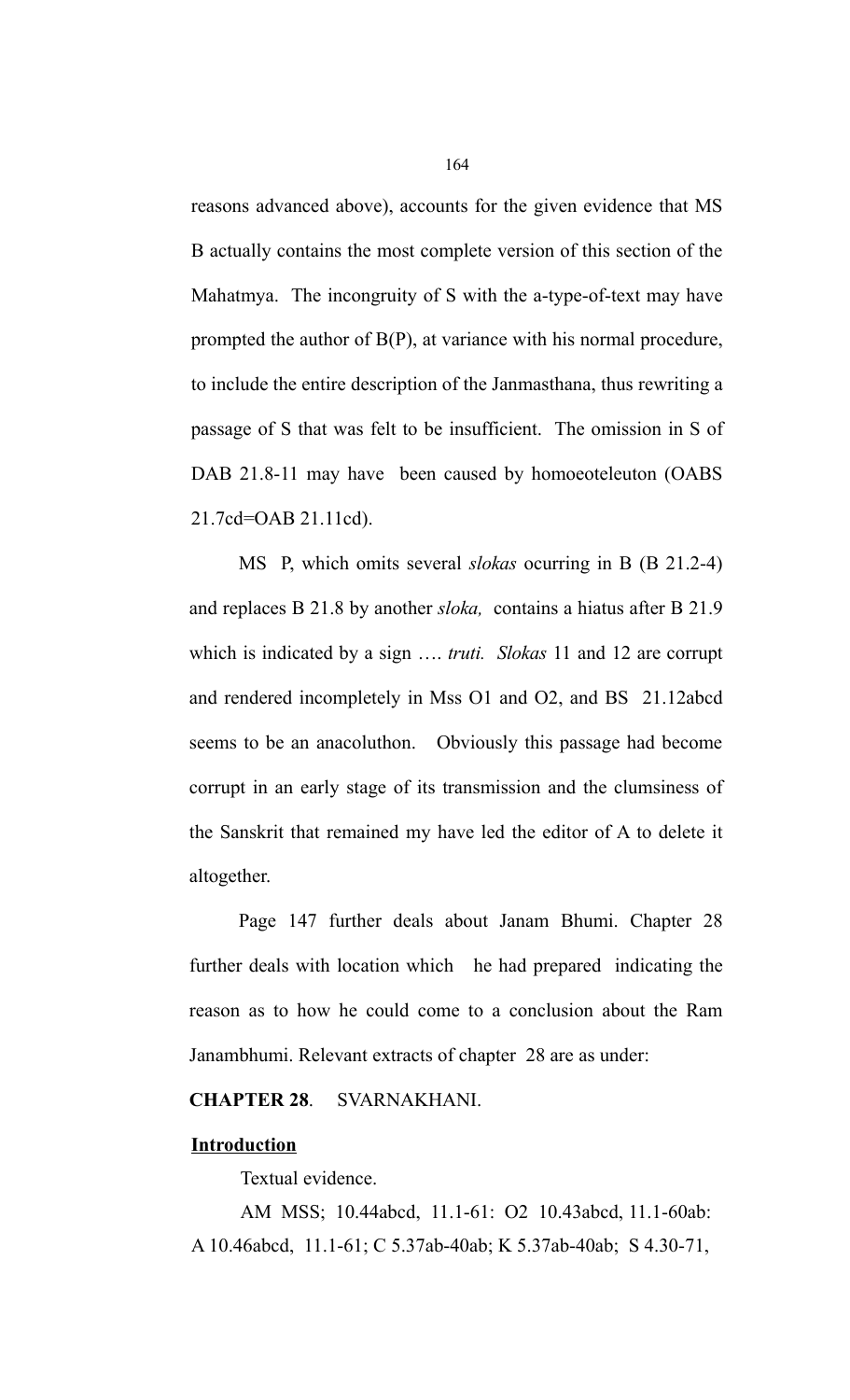5.1-18ab; om.BP.

Class.Lit.: *Raghuvamsa* 4.26-88, 5.1-35: Mbh. 5.104.8-26 (cp. Mbh. 5.112-117); SMC p.50

Mod.Lit.: Sitaram 1932, 53; Sitaram 1933, 72f.; Carnegy 1870 App. A,p.IX (*kuti* of Raghunathadasa); Ghurye 1953, 191 (Bari Chavani of Raghunathadasa); simha 1957, 415 (*kuti* of Ramaprasada), ibid. p.463 (Bari Chavani of Raghunathadasa).

## **Note to the textual evidence.**

Although the *mahatmya* of this holy place is a conflation of two classical legends (*Raghuvamsa* 4-5, and Mbh. 5.104), the text does not follow either source verbatim.

**Location.**

| OА           |                   | <u>At present</u> |
|--------------|-------------------|-------------------|
| Hanumatkunda | <b>Dharmahari</b> | Dharmahari        |
| Hanumatkunda |                   |                   |



Sarayu-Samgama

Version of P. Carnegy was confirmed after due research by Hans Bakker.

This Court has occasion to go through the "A Historical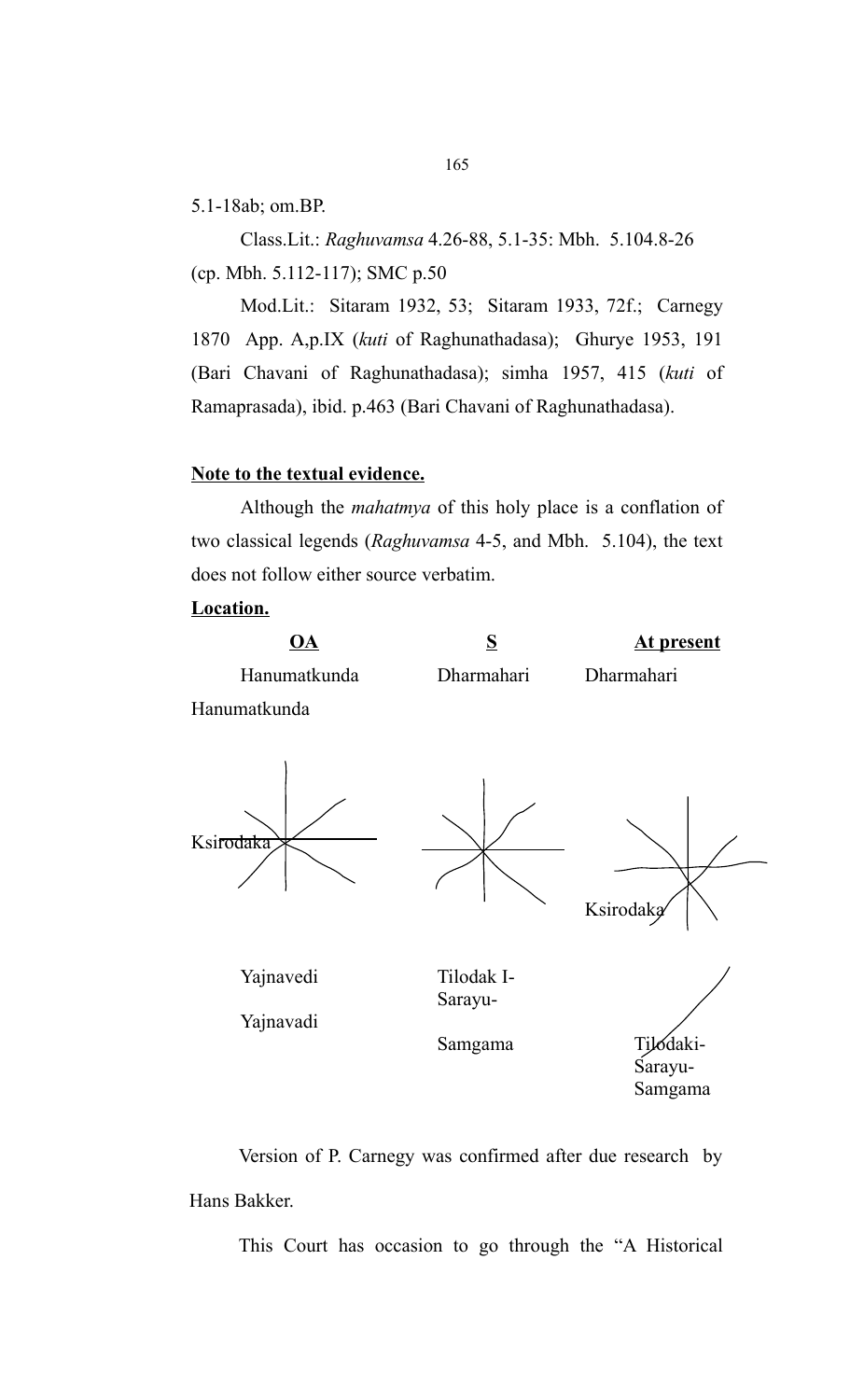Skethch of Faizabad including Parganas Haveli-Oudh and Pachhimrath with the old capitals Ajudhia and Fyzabad" by P. Carnegy . He has given description of Ayodha, Ram and Ramayan. Looking to the controversy in dispute as regards location of Ram Janam Bhumi, Ram Kot and description given by Carnegy which was based on a systematic way leaves no room for doubt that he affirmed Janambhumi and other temples and took a view that Emperor Babur built the mosque in 1528 after demolishing the Hindu temples Janamstali marks the place where Lord Ram was born. Relevant extracts of Gazetteers by P. Carnegy of Ayodhya are as under:-

## **AJUDHIA.**

Ajudhia- Ajudhia, which is to the Hindu what Macca is to the Mahomedan, Jerusalem to the Jews, has in the traditions of the orthodox, a highly mythical origin, being founded for additional security not on the earth for that is transitory, but on the chariot wheel of the Great Creator himself which will endure for over.

In appearance Ajudhia has been fancifully likened to a fish, having Guptar as its head, the old town for its body, and the eastern parganas for its tail.

Derivation- The name Ajudhia is explained by well-known local Pandits to be derived from the Sanskrit words, *Ajud*, unvanquished, also *Aj,* a name of Barmha, the unconquerable city of the Creator, But Ajudhia is also called *Oudh,* which in Sanskrit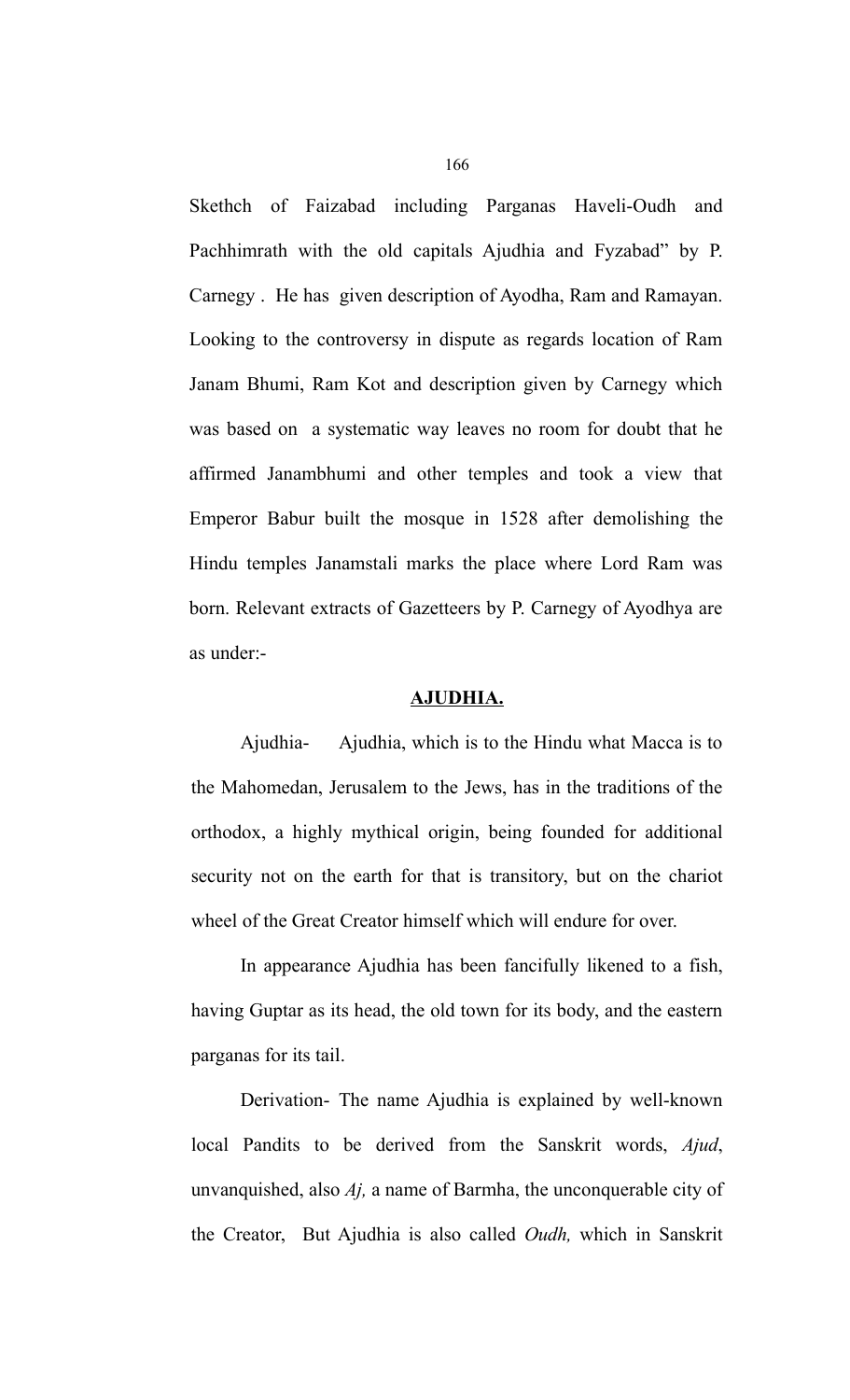means a promise, in allusion it is said, to the promise made by Ram Chandr when he went in exile, to return at the end of 14 years. These are the local derivation; I am not prepared to say to what extent they may be accepted as correct. Doctor Wilson of Bombay thinks the word is taken from *yudh* to fight, the city of the fighting Chhatris.

Area.- The ancient city of Ajudhia is said to have covered an area of 12 *jogan* or 48 kos, and to have been the capital of Utar-Kausala or Kosala, (the Northern Treasure) the country of the Surajbans race of Kings, of whom Ram Chundar was  $57<sup>th</sup>$  in descent from Raja Manu, and of which line Raja Sumintra was the  $113<sup>th</sup>$  and last. They are said to have reigned through the Suth, Tireta, and Dwapar Jugs, and 2,000 years of the Kul or present Jug or Era.

The description of the Ajudhia of Rama and the Ramayan has been beautifully rendered into verse by the distinguished Principal of the Benares College, Mr. Griffiths.

> Her ample streets were nobly planned, And streams of water flowed, To keep the fragrant blossoms fresh, That strewed her royal road.

There many a princely palace stood, In line, on level ground, Here temple, and triumphal are, And rampart banner crowned.

There gilded turrets rose on high, Above the waving green,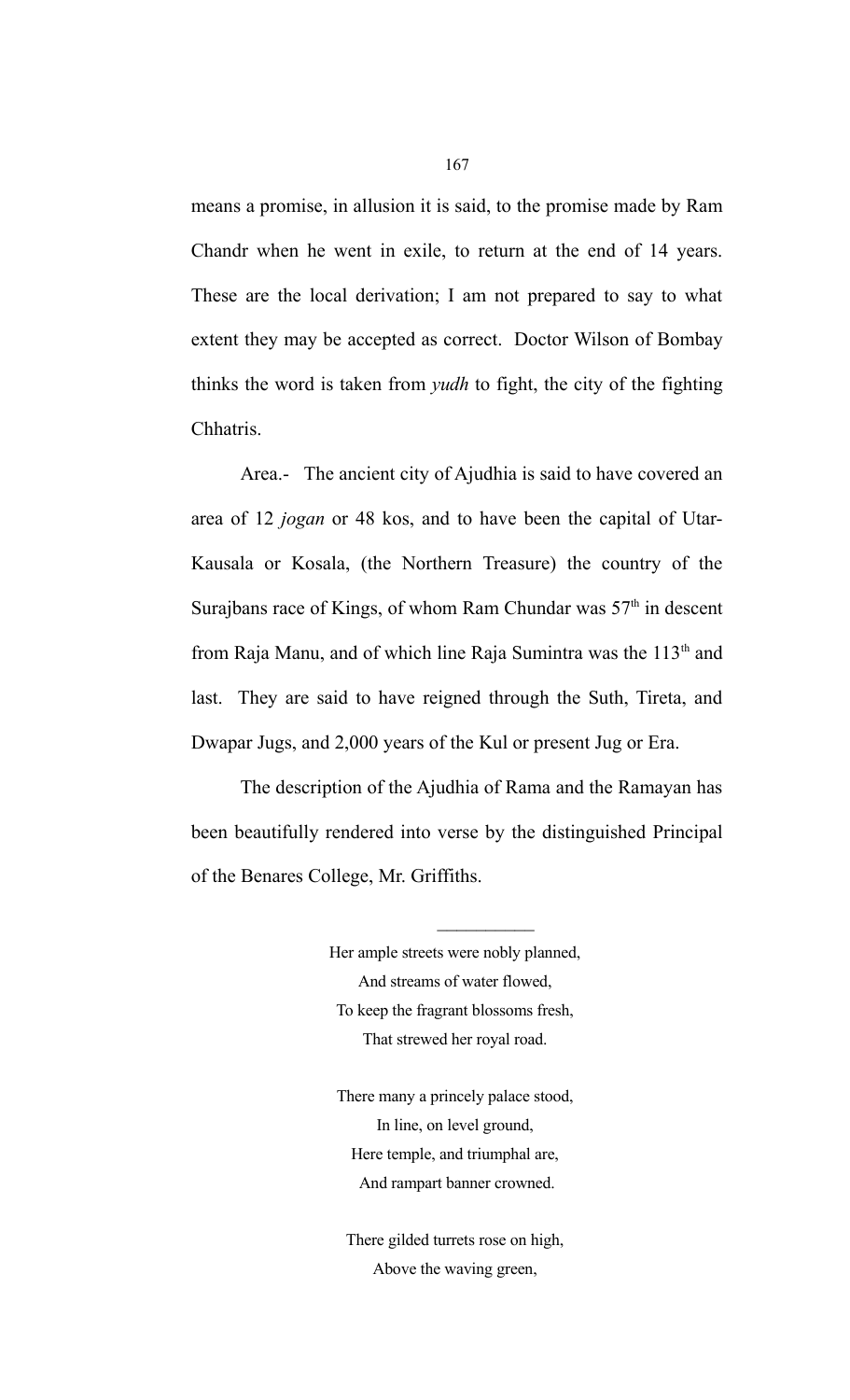Of mango-groves and blooming trees, And flowery knots between.

On battlement and gilded spire, The pennon streamed in state; And warders, with the ready bow, Kept watch at every gate,

She shone a very mine of gems, The throne of Fortune's Queen; So many-hued her gay parterres, So bright her fountains sheen.

Her dames were peerless for the charm, Of figure, voice, and face; For lovely modesty and truth, And woman's gentle grace.

Their husbands, loyal, wise and kind, Were heroes in the field, And sternly battling with the foe, Could die, but never yield.

Each kept his high observances, And loved one faithful spouse; And troops of happy children crowned, With fruit their holy vows. (Scenes from the Ramayan.)

 $\frac{1}{2}$ 

With the fall of the last of Rama's line, Ajudhia became a wilderness, and the royal race became dispersed even as the Jews. From different members of this dispersed people, the Rajas of Jaipur, Joudhpur, Udeypur, Jambu, &c., of modern times, on the

168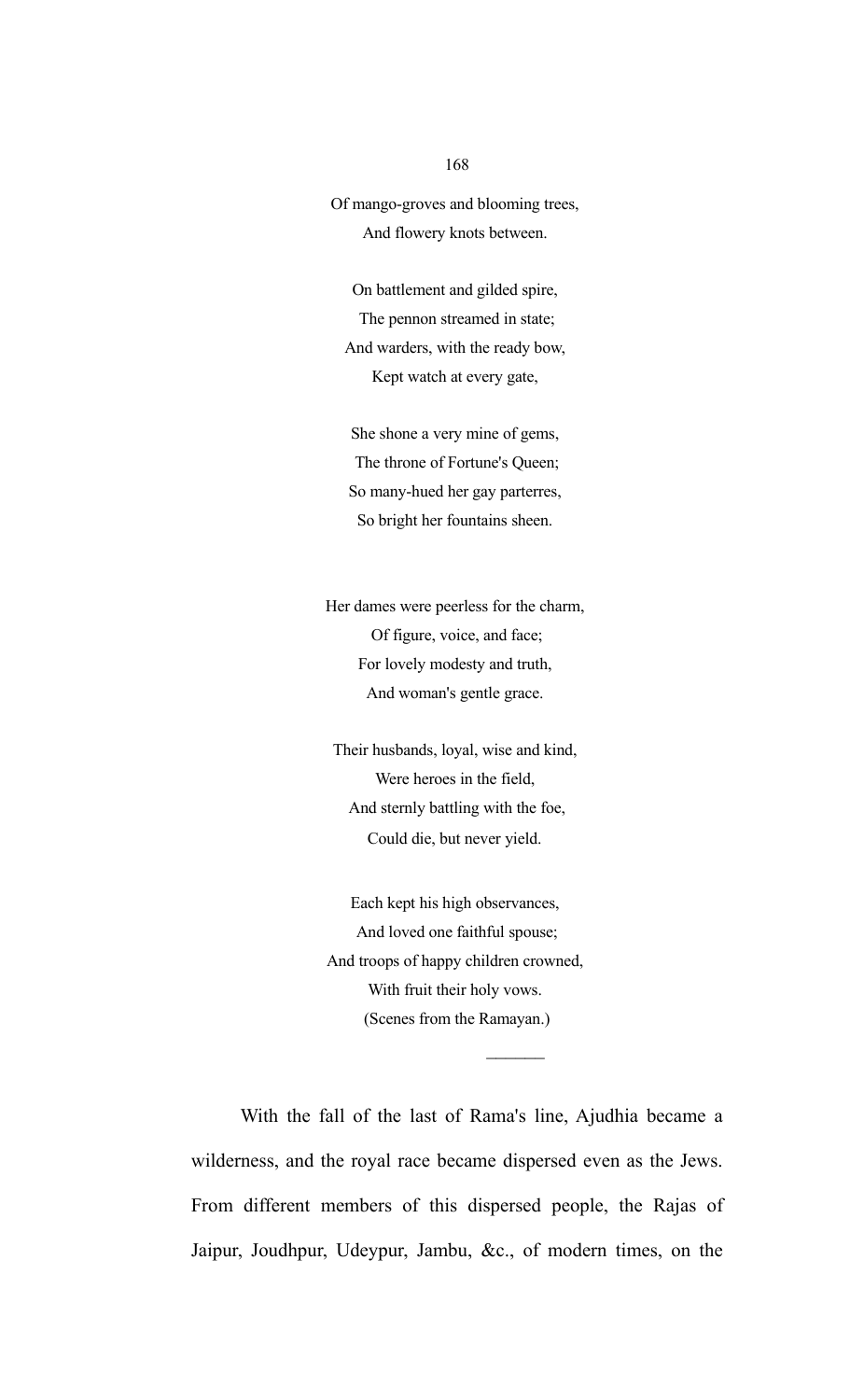authority of the "Tirhut Kuth-ha," claim to descend. Even in the days of its desertion Ajudhia is said still to have remained a comparative Paradise, for the jungle by which it was over-run, was the sweet-smelling *keorah,* a plant which to this day flourishes with unusual luxuriance in the neighbourhood.

*Ban-Oudha.-* In less ancient times when waste began to yield to cultivation, it took the name of Ban-Oudha or the Jangle of Oudh. With this period the name of Vikramajit is traditionally and intimately associated, when Budhism again began to give place to Brahminism.

*The restoration by Vikramajit.-* To him the restoration of the neglected and forest-concealed Ajudhia is universally attributed. His main clue in tracing the ancient city was of course the holy river Sarju, and his next was the shrine still known as Nageshar-nath, which is dedicated to Mahadeo, and which presumably excaped the devastations of the Budhist and atheist periods. With these clues, and aided by descriptions ehich he found recorded in ancient manuscripts , the different identified, and vikramajit is said to have indicated the different shrines to which pilgrims from afar still in ghousands half-yearly flock.

*Ramkot.-* The most remarkable of those was of course Ramkot the strong-hold of Ramchandar. This fort covered a large extent of ground and according to ancient manuscripts, it was surrounded by 20\* bastions, each of which was commanded by one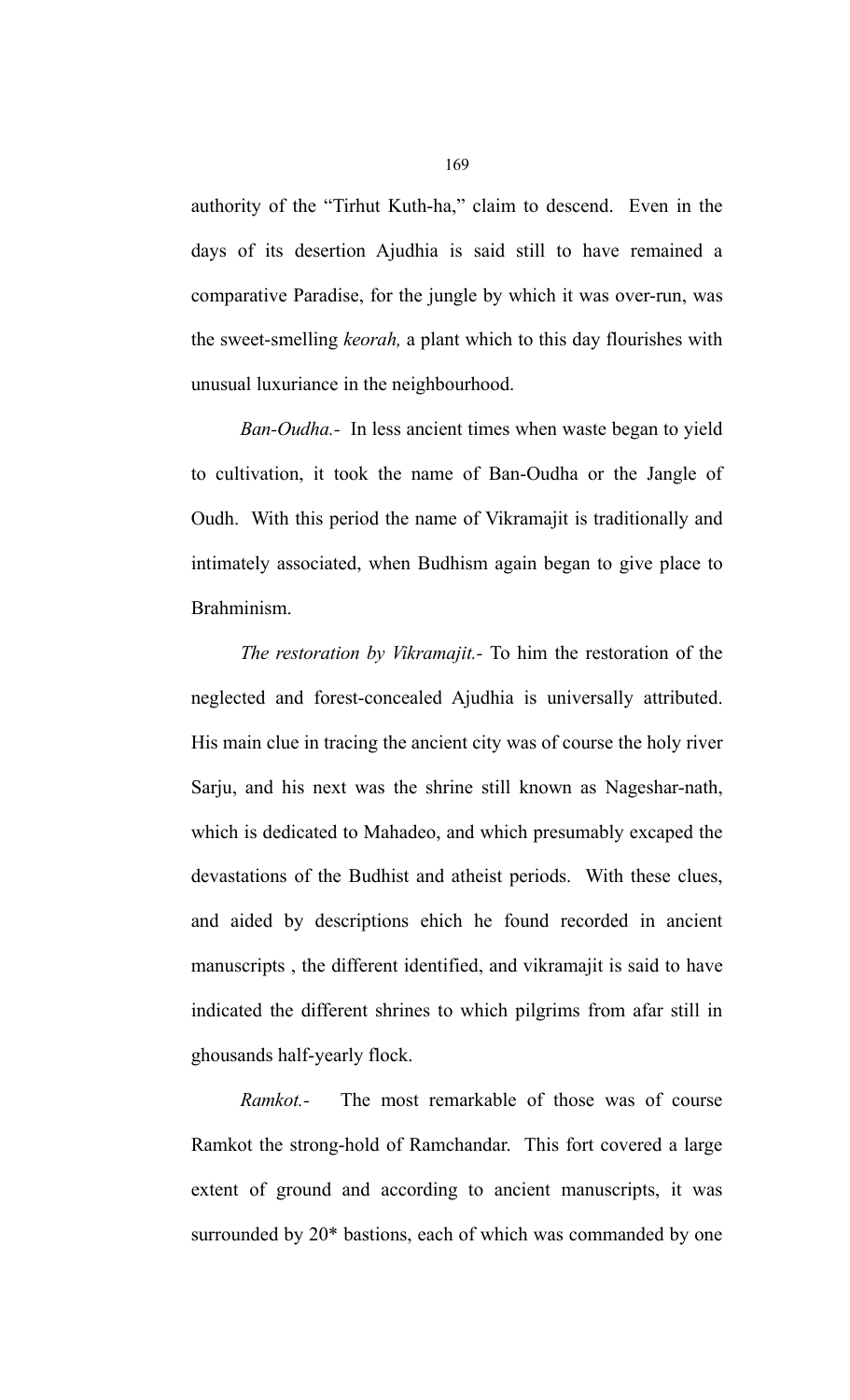of Rama's famous generals, after whom they took the names by which they are still known. Within the fort were eight royal mansions-!- where dwelt the Patriarch Dasrath, his wives, and Rama his deified son, of whom it has been plaintively sung-

> "Lord of all virtues, by no stain defiled, The king's chief glory was his eldest child, For he was gallant, beautiful, and strong, Void of all envy, and the thought of wrong. With gentle grace to man and child he spoke, Nor could the churl his harsh reply provoke, He paid due honor to the gook and sage, Renowned for virtue and revered for age. And when at eve his warlike task was o'er, He sat and listened to their peaceful lore, Just pure and prudent, full of tender ruth, The foe of falsehood and the friend of truth; Kind, slow to anger, prompt at miseries call, He loved the people, and was loved of all, Proud of the duties of his warrior race, His soul was worthy of his princely place. Resolved to win, by many a glorious deed, Throned with the gods in heaven, a priceless meed What thought Brihaspati might hardly vie, With him in eloquence and quick reply, Nano heard the music of his sweet lips flow In idle wrangling or for empty show. He shunned no toils that student's life befit, But learned the Vedas and all holy writ; And even eclipsed his father's archer fame, So swift his arrow and so sure his aim.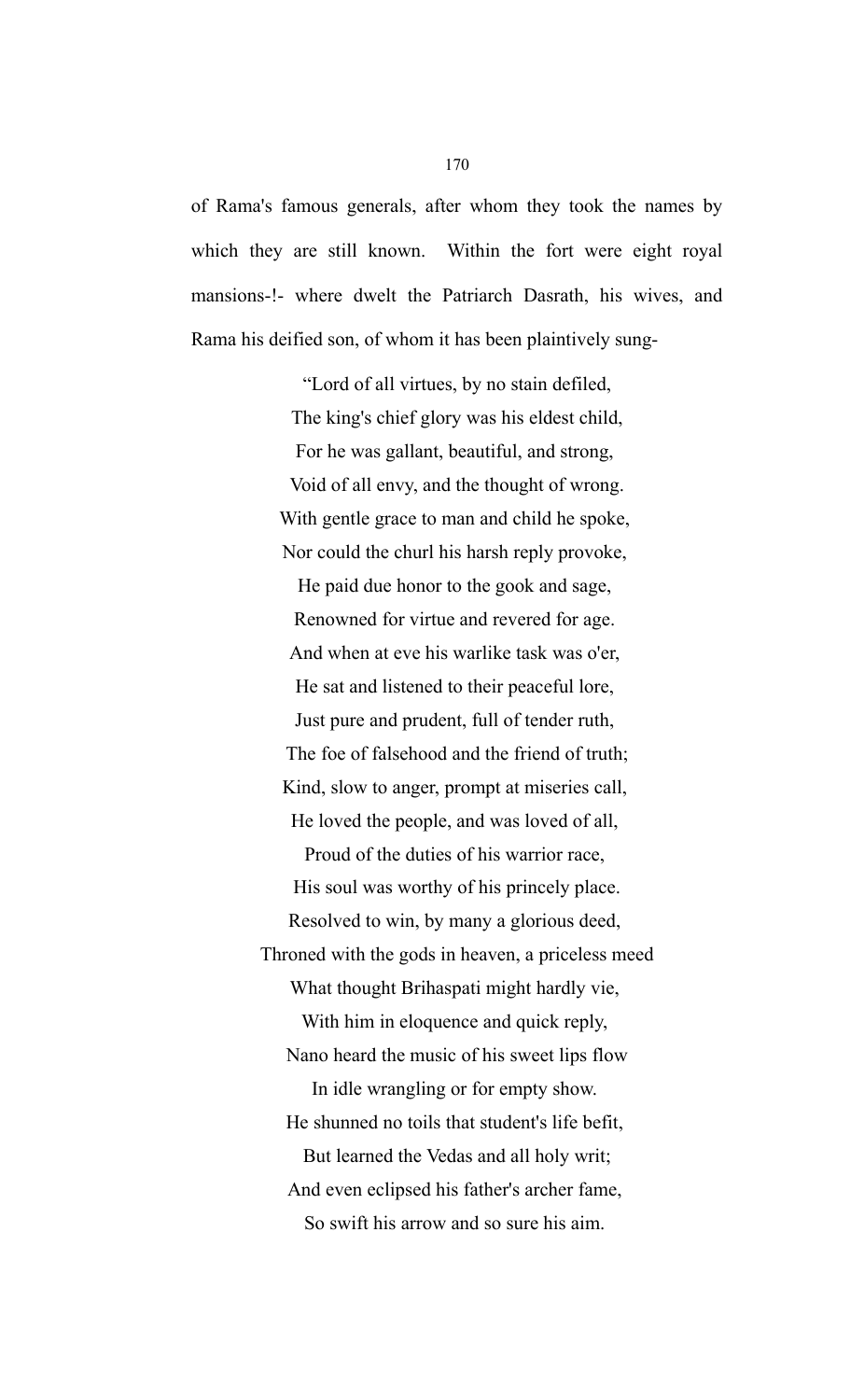| $*1$        | Hanuman Garhi.  | 11. | Kuteswar.     |
|-------------|-----------------|-----|---------------|
| 2.          | Sugreon.        | 12. | Labidh Bawan. |
| 3.          | Ungad.          | 13. | Mayand.       |
|             | Dibadh.         | 14. | Rakhach.      |
| 5.          | Nal.            | 15. | Surumbha.     |
| 6.          | Nil.            | 16. | Bibhi Khan.   |
| $7_{\cdot}$ | Sukhen.         | 17. | Pindark.      |
| 8.          | Kuber.          | 18. | Mat Gajyindr. |
| 9.          | Gwachh.         |     | 19. Jamwant.  |
|             | 10. Dadh Biktr. | 20. | Kesri.        |

#### -!-1. Rattan Singasin (the throne room).

- 2. Kosilla Mandr (the palace of Kosilla, Raja Dasrath's  $1<sup>st</sup>$  wife)
- 3. Sumantra Mandr, (ditto, ditto, 2nd wife.)
- 4. Kekai Bhawan, (ditto, ditto,  $3<sup>rd</sup>$  do.)
- 5. Subha Mandr, (the court house.)
- 6. Janam Asthan, (Rama's birth place.)
- 7. Nowratan, (assembly room of the queens.)
- 8. Kunak Bhawan, (the golden palace of Ramchandar.)

To this praise for virtue his ancient father apparently had no pretension; for we are told that besides the three wives above marginally indicated, who caused him so much anxiety, there were 360 others of whom history says little.\* A prodigality of connubial happiness which in modern days found its parallel also in Oudh, in the Kesar Bagh Harem of Wajid Ali Shah.

*Note:*- The same story and number of wives is also ascribed to Salivahara and Tilokchand.

*Samundra Pal Dynasty.-* According to tradition Raja Vikramaditta ruled over Ajudhia for 80 years, and at the end of that time he was outwitted by the Jogi Samundra Pal, who having by magic made away with the spirit of the Raja, himself entered into the abandoned body, and he sand his dynasty succeeding to the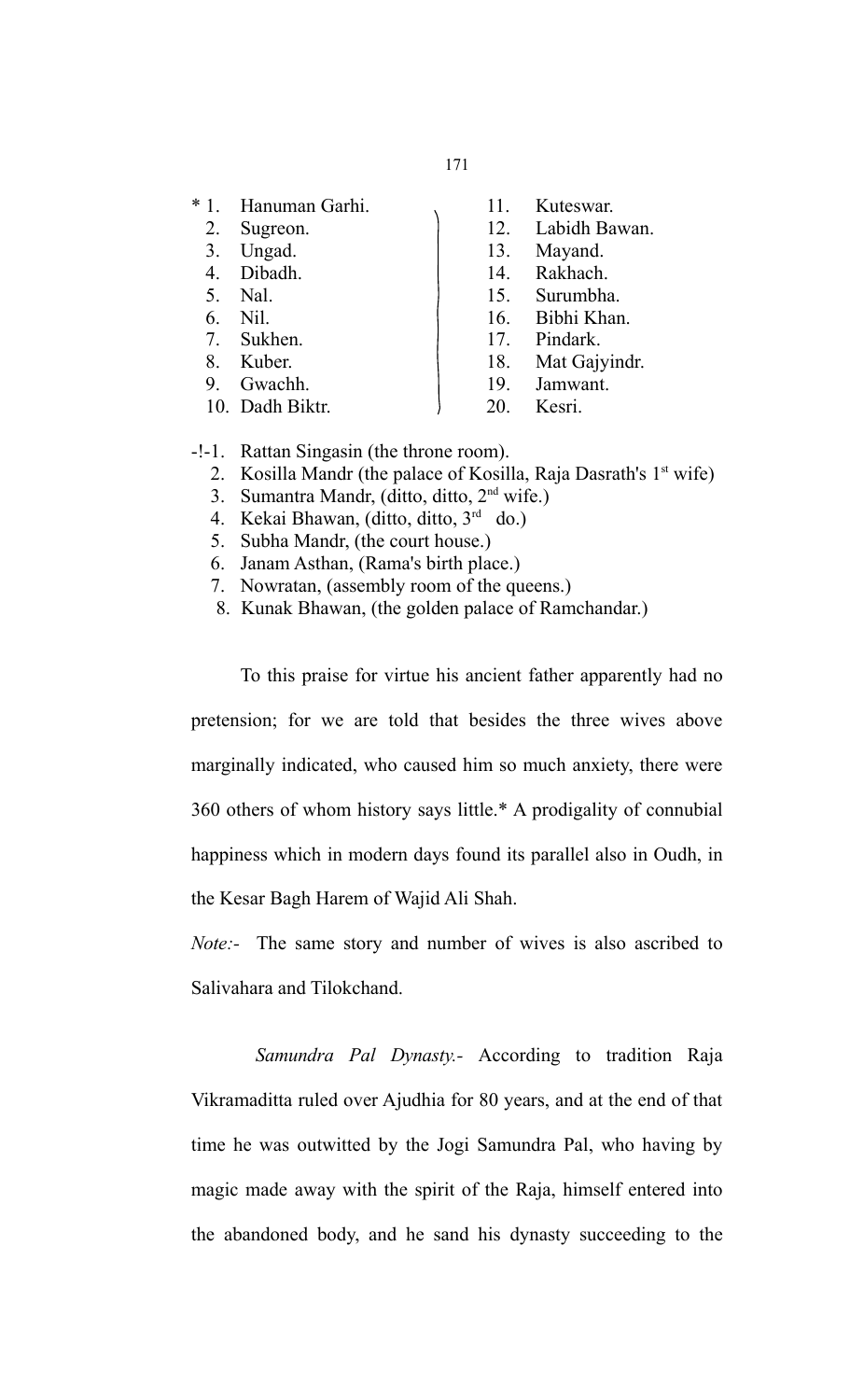kingdom they ruled over it for 17 generations or 643 years, which gives an unusual number of years for each reign.

*Note:-* Ancient Hindu History is sadly mystified by the irrepressible appearance of Vikramditta. Wilford speaks of eight rulers of the name, extending over as many centuries. Something of the same kind may be said of Tilokchand in these parts, for the Bais, Bachgote and Siribastam families all had most prominent rulers of that name.

*The Ajudhia Mahatum.-* No account of Ajudhia would be complete with did not throw some light on the Ramayan and the Ajudhia Mahatum. Of the former of these works, I need not speak, for through the writings of Wheeler, Cust, Monier Williams &c. most readers are familiar therewith. I will therefore confine my remarks to the Ajudhia Mahatum, which is comparatively unknown.

This work was prepared to the glorification of Ajudhia according to some, by Ikshawaku of the solar race, while others with more probability aver that it is a transcript from the Askundh and Padam Purans, and is not the production of any Raja. Be that as it may it is well that the essence of the work should be made available to the public, and in this view Mr. Woodburn c.s. Has been good enough to make a connected abstract for me, from a literal translation which I had made some years ago. This abstract is given as Appendix B.

*Limits of Oudh.-* It is not always easy to comprehend what is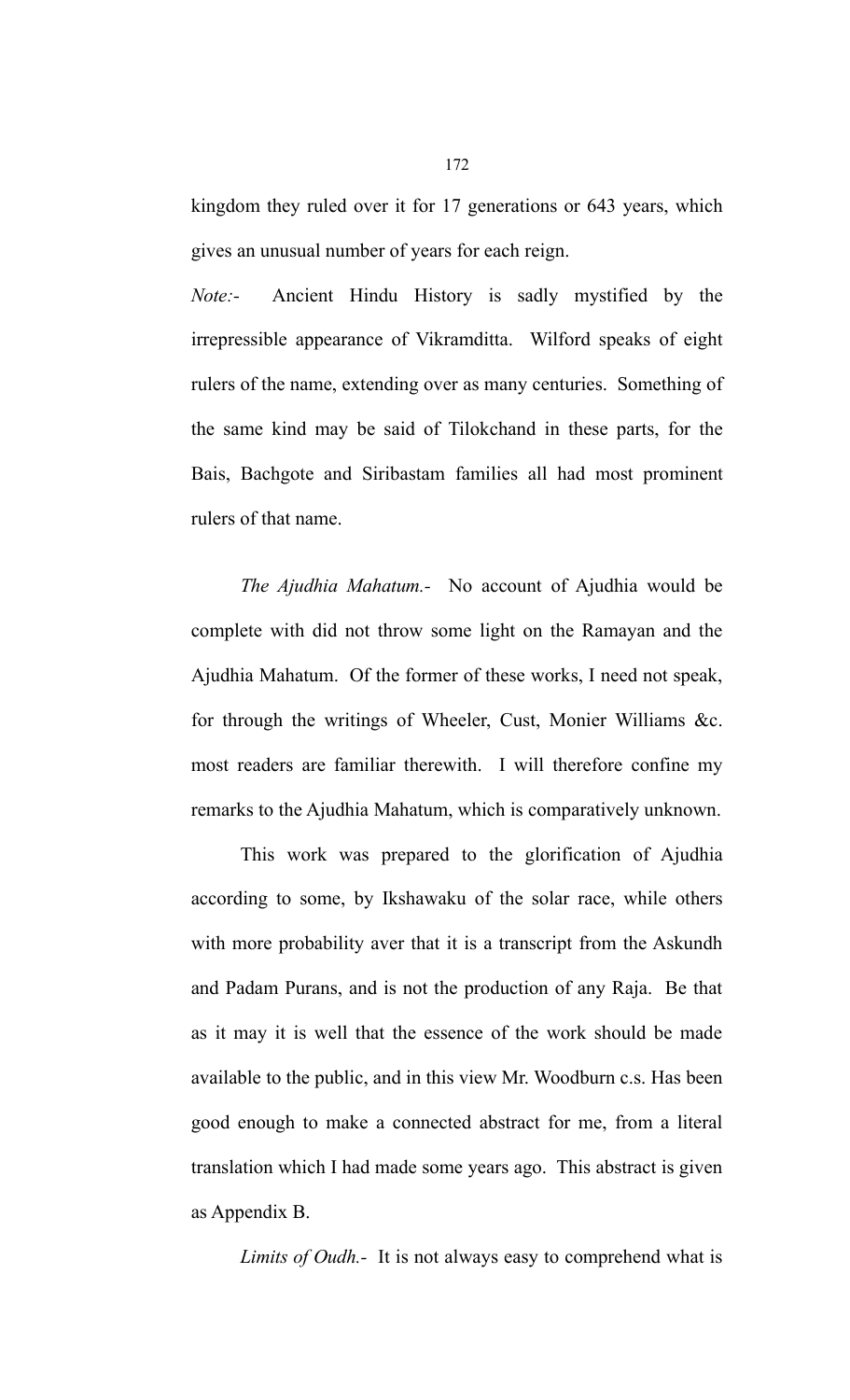meant by the Oudh or Ajudhia of ancient times, for that territory has been subjected to many changes. So far as these are known to me, I give them below-

*The Oudh of Rama.-* Such intelligent natives as Maharaja Man Singh have informed me that at this period Oudh was divided into five portions, thus:- (1) *Kosal or Utar Kosala,* which included the present Trans-Gogra districts of Gorakhpur, Busti, Gondah and Baraich. (2) *Pachhamrath,* which included the country between the rivers Gogra dnd Gomti, extending westwards from ajudhia to Nimkhar in Sitapur, (3) *Purabrath,* or the territory between the same rivers, extending eastwards towards Jaunpur, the limit not being traceable. (4) *Arbar* being the country around Pertabgurh, lying between the rivers Gomti and Son, probably the same that is still known as Aror or Arwar: and (5) *Silliana,* which incoluded some portion of the Nepal hills running along the then Oudh frontier.

*The Oudh of Akbar.-* Mention is made of the title of Subadar of Oudh as early as A.D. 1280, and it was one of the 15 subas or Governorships into which Akbar subdivided the empire in 1590 A.D. The Mahamadan attempt to change the name from Oudh to Akhtarnagar, never seems to have succeeded fully.

The boundaries of the old Suba differed materially from those of the present day, and a large part of what is now the eastern portion of the Province, including tanda, Aldemau, Manikpur, &c.,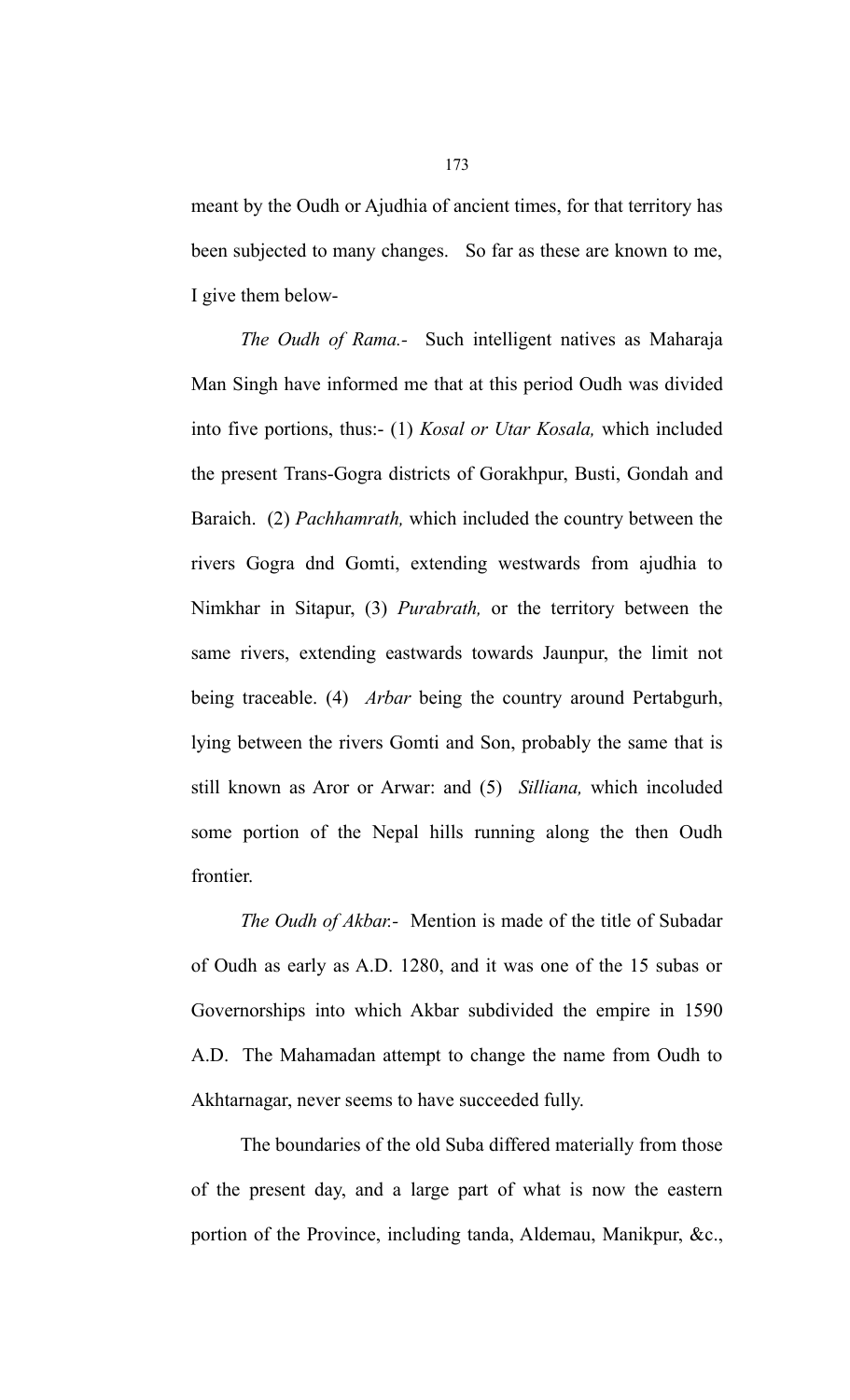was not in those days included in Suba Oudh, but in Allahabad. According to the Ain-i-Akbari the Suba then extended from and inclusive of Sirkar Gorakhpur, to Kanouj, and from the Himalayas to Suba Allahabad, 135 kos by 115 kos.

Suba Oudh contained five Sirkars, viz., (1) Oudh ; (2) Lucknow : (3) Baraich ; (4) Khyrabad ; and (5) Gorakhpur. The details of these are given below, but they are only approximately correct, and in regard to some places my information is incomplete.

*The Janmasthan and other temples.-* It is locally affirmed that at the Mahomedan conquest there were three important Hindu shrines, with but few devotees attached, at Ajudhia which was then little other than a wilderness. These were the "Janmasthan," the "Sargadwar mandir" also known as "Ram Darbar" and the "Taretake-Thakur."

On the first of these the emperor Babar built the mosque which still bears his name, A.D. 1528. On the second Aurangzeb did the same A.D. 1658-1707; and on the third that sovereign, or his predecessor, built a mosque, according to the well known Mahomedan principle of enforcing their religion on all those whom they conquered.

The Janmasthan marks the place where Ram Chandr was born. The Sargadwar is the gate through which he passed into paradise, possibly the spot where his body was burned. The Taretake-Thakur was famous ad the place where Rama performed a great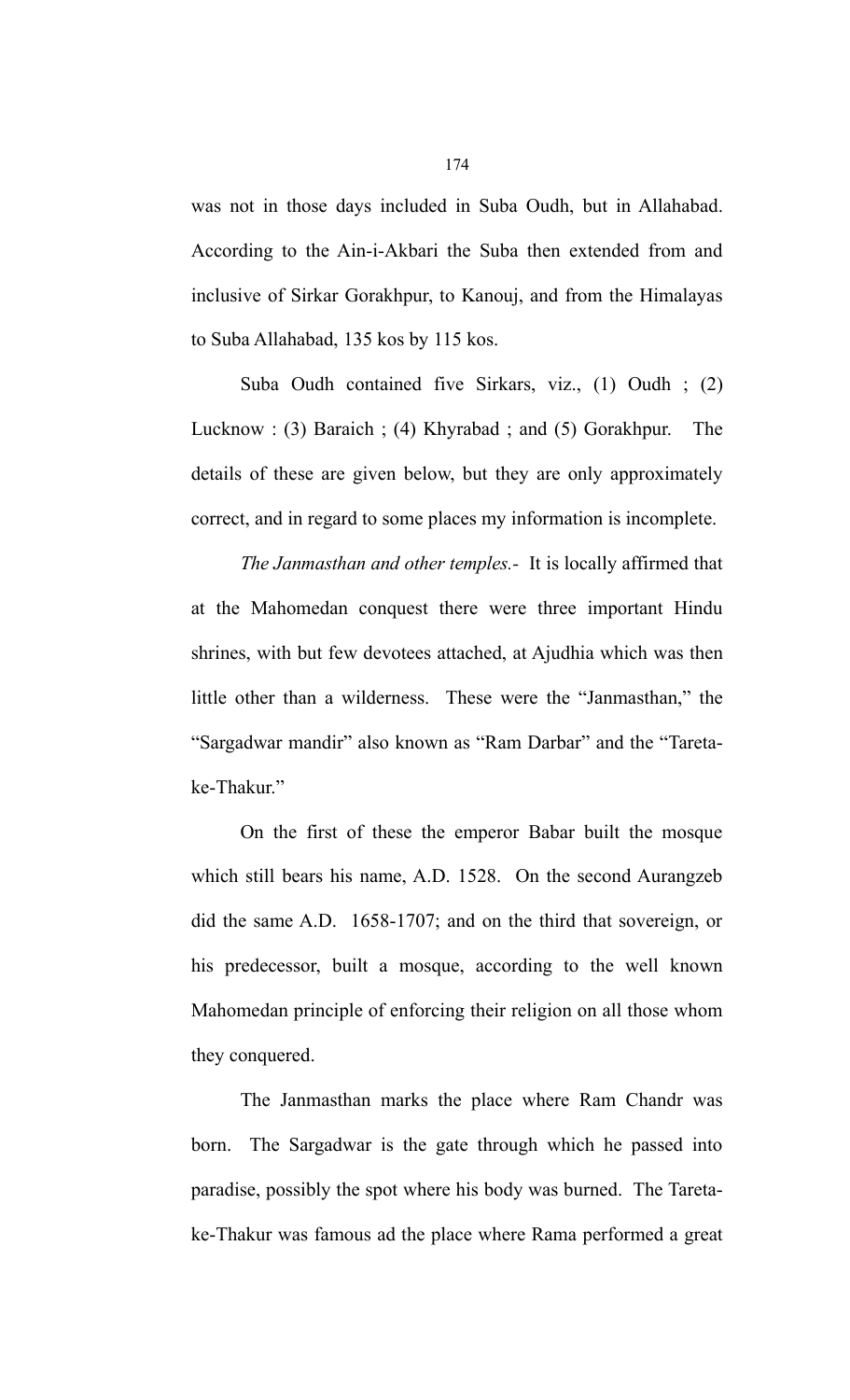sacrifice, and which he commemorated by setting up there images of himself add Sita.

*Babar's mosque-* According to Leyden's memoirs of Babar that emperor encamped at the junction of the Serwa and Gogra rivers two orthree kos east from Ajudhia, on the  $28<sup>th</sup>$  March 1528, and there he halted 7 or 8 days settling the surrounding country. A well known hunting ground is spoken of in that work, 7 or 8 kos above Oudh, on the banks of the Surju. It is remarkable that in all the copies of Babar's life now known, the pages that relate to his doings at Ajudhia are wanting. In two places in the Babari mosque the year in which it was built 935 H., corresponding with 1528 A.D. is carved in stone, along with inscriptions dedicated to the glory of that emperor.

If Ajudhia was then little other than a wild, it must at least have possessed a fine temple in the Janmasthan; for many of its columns are still in existence and in good preservation, having been used by the Musalmans in the construction of the Babari Mosque. These are of strong close-grained dark slate-colored or black stone, called by the natives *Kasoti* (literally touch-stone,) and carved with different devices. To my thinking these strongly resemble Budhist pillars that I have seen at Benares and elsewhere. They are from seven to eight feet long, square at the base, centre and capital, and round or octagonal intermediately.

*Hindu and Musalman differences.-* The Janmasthan is within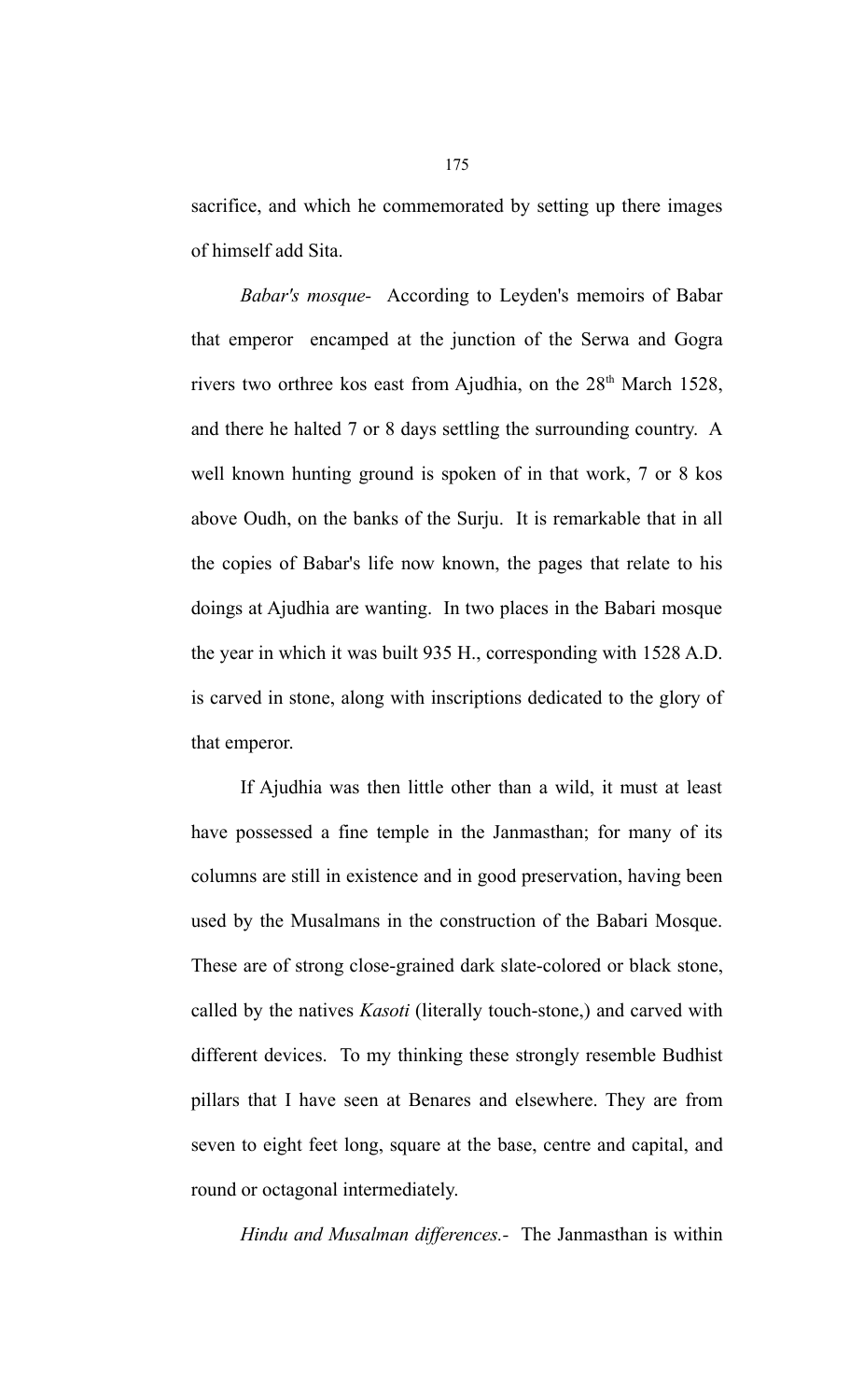a few hundred paces of the Hanuman Garhi. In 1855 when a great rupture took place between the Hindus and Mahomedans, the former occupied the Hanuman Garhi in force, while the Musalmans took possession of the Janmastham. The Mahomedans on that occasion actually charged up the steps of the Hanuman Garhi, but were driven back with considerable loss. The Hindus then followed up this success, and at the third attempt, took the Janmasthan, at the gate of which 75 Mahomedans are buried in the "Martyrs' grave" (ganj-shahid.) Several of the King's Regiments were looking on all the time, but their orders were not to interfere. It is said that up to that time the Hindus and Mahomedans alike used to worship in the mosque-temple. Since British rule a railing has been put up to prevent disputes, within which in the mosque the Mahomedans pray, while outside the fence the Hindus have raised a platform on which they make their offerings.

The two other old mosques to which allusion has been made (known by the common people by the same of *Nourang Shah,* by whom they mean Aurangzeb,) are now mere picturesque ruins. Nothing has been done by the Hindus to restore the old Mandir of "Ram Darbar." The "Tareta-ke-Thakur" was reproduced near the old ruin by the Raja of Kalu, whose estate is said to be in the Punjab, more than two centuries ago; and it was improved upon afterwards by Hilla Bai, Marathin, who also built the adjoining ghat A.D. 1784. She was the widow of Jaswant Rai, Holkar, of Indore,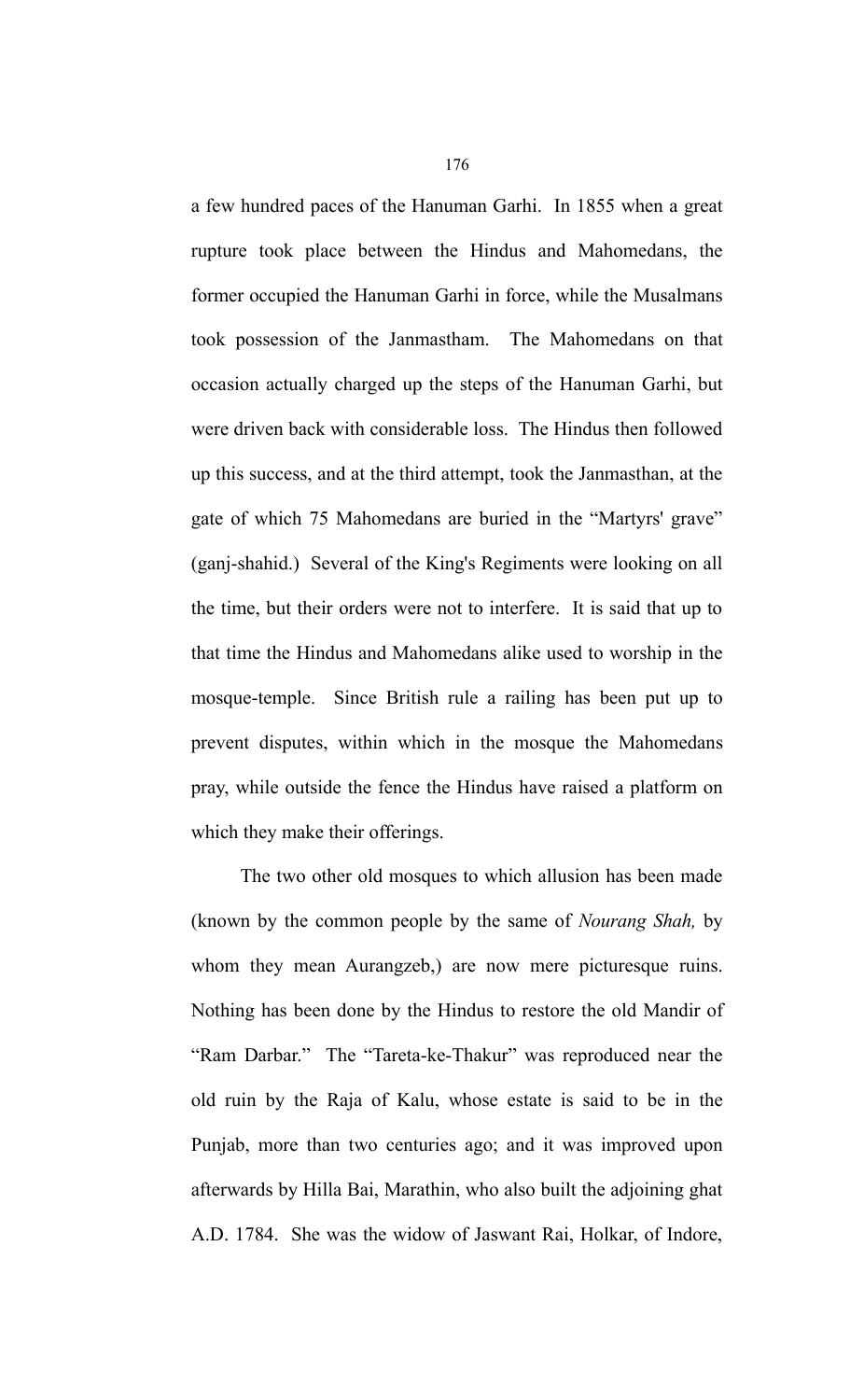from which family Rs. 231 are still annually received at this shrine.

Thus, on the basis of convincing epigraphical evidence the belief of Hindus and the arguments advanced by Hindus, I am of the view that the city of Ayodhya undeniably is city of great antiquity and sacred spot to the Hindus for a long time. Valmiki Ramayan, Srimad Bhagwat, Mahabhart and Raghuvansham recognised the identity of Ayodhya.

On the basis of record it transpired that on the basis of historical account given by William Finch, William Foster and Tieffen Thaler, it is crystal clear that Hindus were worshipping the site as birth place of Lord Ram as a deity. The aforesaid assertions corroborate that Hindu temple used to exist at the birth place of Lord Ram at Ram Kot. Encyclopaedia Britannica India by Surgeon J.A. Balfour , gazetteer of P. Carnegy and other gazetteers reveal the location of Babri mosque as the site of Ram Janam Bhumi and corroborate the version of William Finch that the pilgrims were offering prayers with a belief that site was the birth place of Lord Ram. Hans Bakker in hi s research work also corroborated the historical version. He also consulted religious books of Hindus and other historical books. I have already referred important extracts of his thesis on the subject . Thus, from the material on record it transpires that site was used to be a temple on Ram Janam Bhumi which was reconstructed in  $12<sup>th</sup>$  century and the same was demolished. A.S.I. also confirms ruins of  $12<sup>th</sup>$  century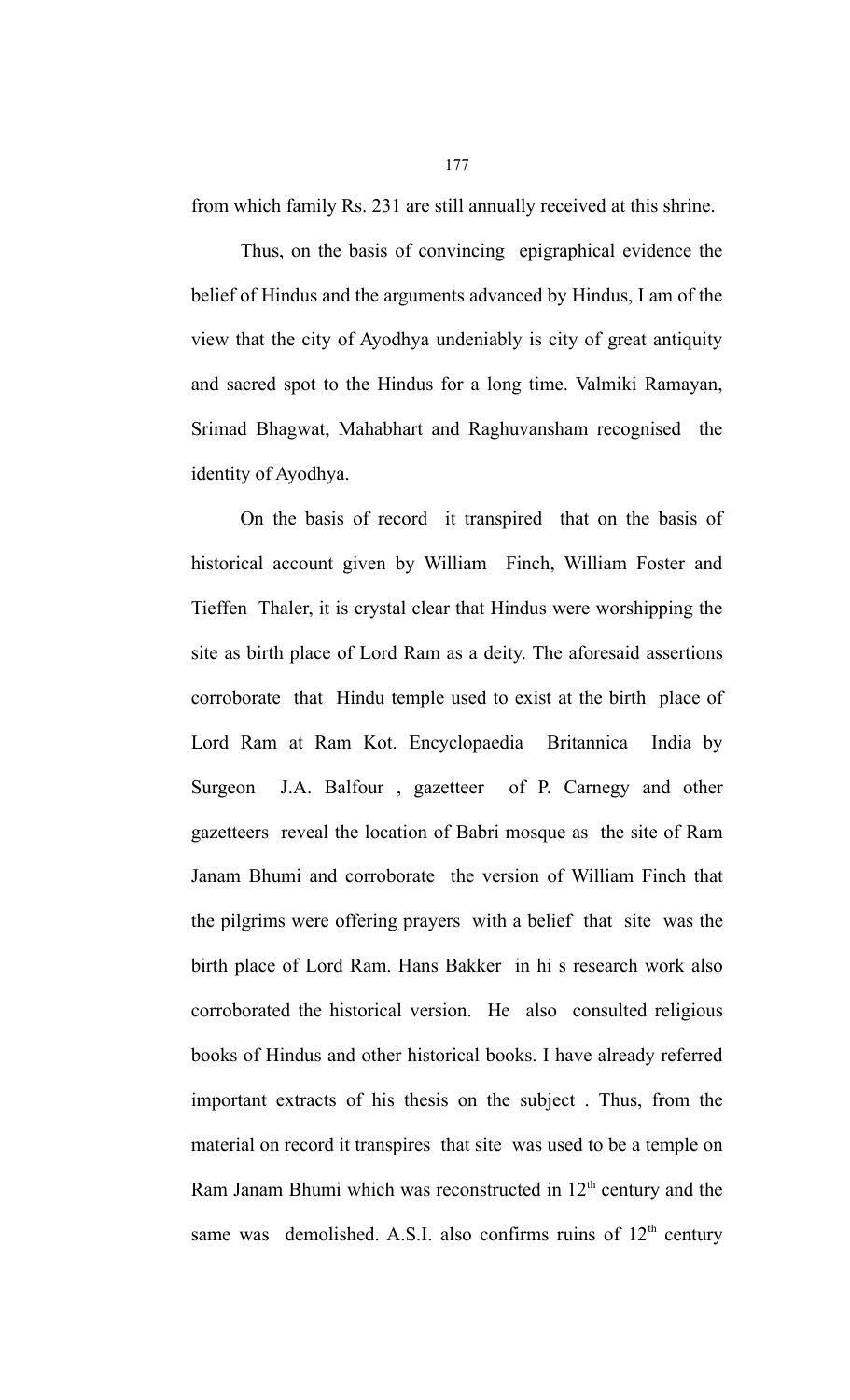temple. Even the debris of the Babri mosque which were collected on 6.12.1992 proves the existence of Ram Janam Bhumi temple which was considered at the birth spot of Lord Ram. Fourteen Kasauti pillars were taken from the old temple and were used in the construction of the mosque by Muslim on which images of Hindu Gods and Goddesses were engraved. Sita Rasoi and Charan Paduka were identified by Hans Bakker. In this context para 78 of Dr. M Ismail Faruqui and others Vs. Union of India and others 1994(6) SCC 360 is relevant which reads as under:-

"*While offer of prayer or worship is a religious practice, its offering at every location where such prayers can be offered would not be an essential or integral part of such religious practice unless the place has a particular significance for that religion so as to form an essential or integral part thereof. Places of worship of any religion having particular significance for that religion, to make it an essential or integral part of the religion, stand on a different footing and have to be treated differently and more reverentially."*

Thus, there is overwhelming evidence that the property in suit is site of Ram Janambhumi.It is corroborated by religious records, religious books, judicial records and relevant scriptures . The fact of destruction of Ram Janambhumi temple is also established. This fact is also established that Hindus were worshipping Ram Janambhumi. Revenue records also show entry of Janambhumi, which was not objected by the parties at any point of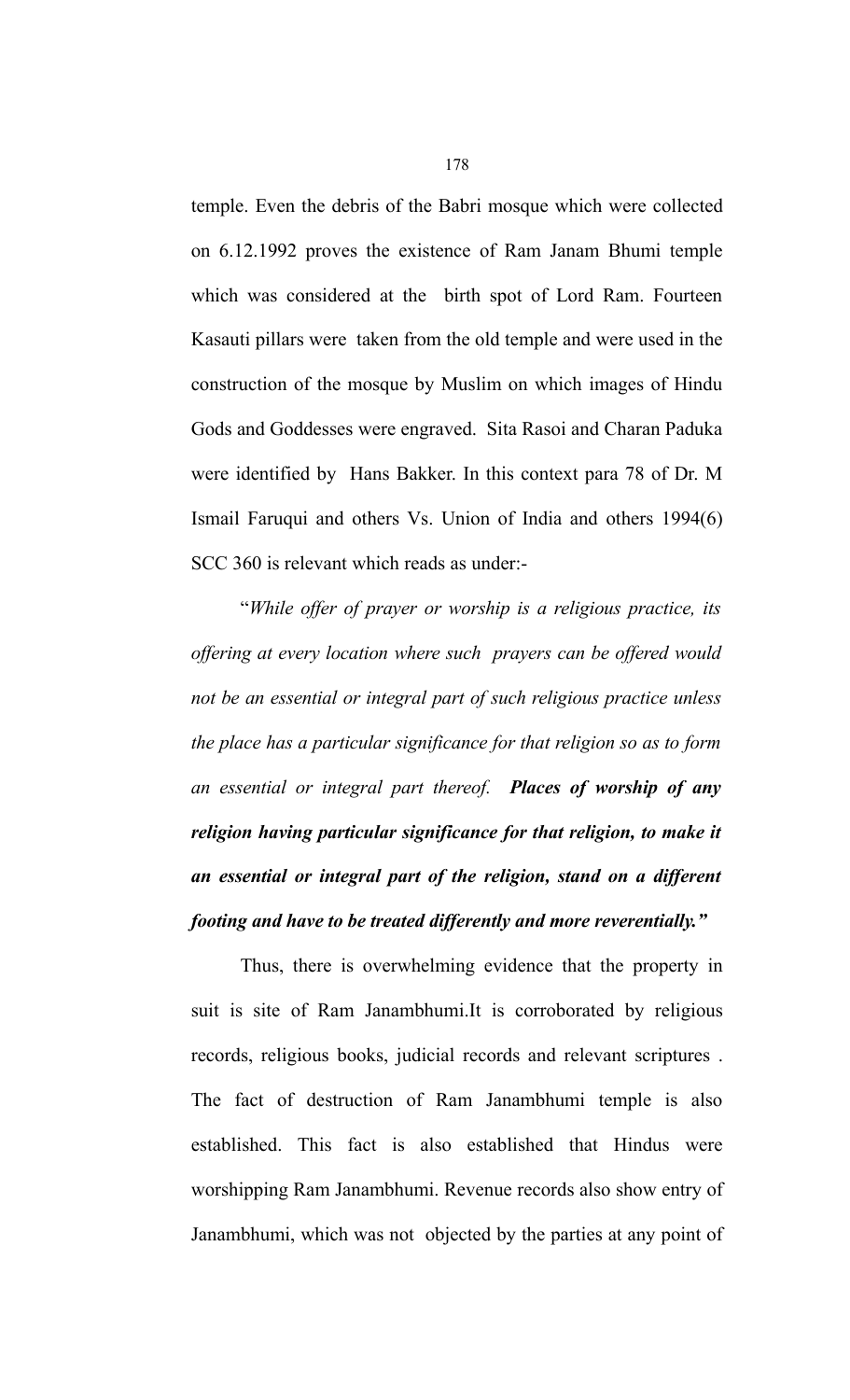time. The first revenue record also refers the place as Janambhumi, probably for the reason that Britishers after investigation and research work of P. Carnegy were satisfied that the place of birth of Lord Ram is site of Babri mosque. William Finch and others also corroborated the version that Hindus were worshipping the site as Ram Janambhumi. Version of William Finch is more acceptable for the reason that according to Muslims the mosque was constructed in the year 1528 while William Finch visited Ayodhya in the early  $17<sup>th</sup>$ century, that is, about 70 years after the demolition of the temple. Thus, his information and description about the place was based on correct appreciation of facts and on the basis of information based on faith and belief of Hindus, P. Carnegy also acknowledged the work of William Finch and others .

On the basis of the statements of parties it further transpires that there is no dispute between the parties that Lord Ram took birth at Ayodhya. The only dispute is with regard to birth spot. The parties admit the existence of Ram Kot ,i.e. fort of Lord Ram. There is overwhelming evidence that after the destruction of old temple celebration of Ram Naumi was going on at Ayodhya. Even in those days five lakh people used to assemble to celebrate the festival of Ram Naumi. Thus, the circumstantial evidence available on record fully corroborate the report of the ASI and if read in the light of historical account given by William Finch and others leaves no room for doubt that Janambhumi was worshipped along with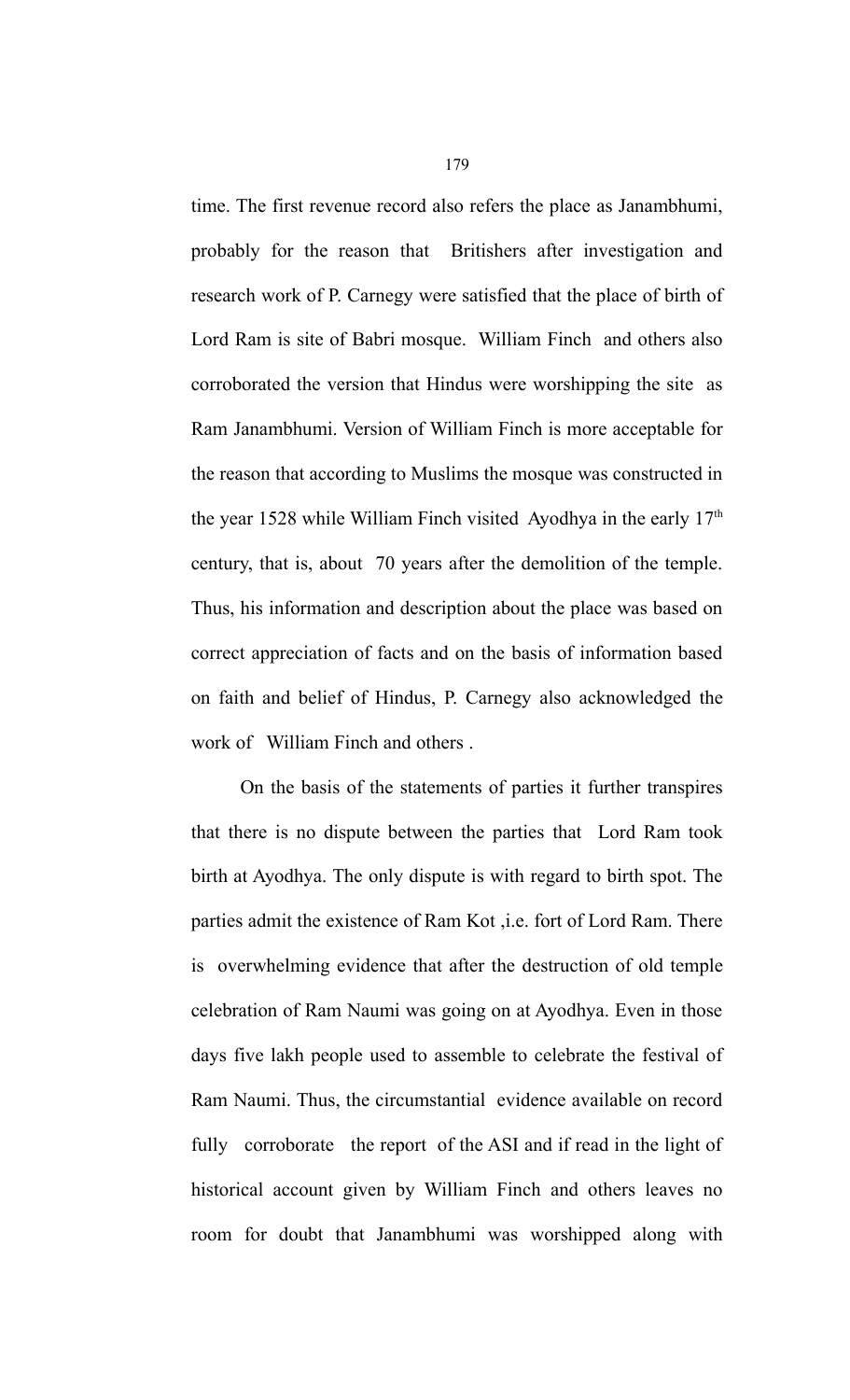Charan Paduka and Sita Rasoi by Hindus. I may further clarify that according to Hindus place of worship may be deemed to be a deity itself with or without any idol. Ritually among Hindus this is considered as a deity at other religious place like Gangotri, Yamnotri,Gaya, Kedar Nath Amaranath etc. Even at Jagannathpuri the deities are changed after 12 years. Even then the place is worshipped like a deity. Thus, without any form or shape the place can also be worshipped without idols. **The deities were installed in the inner courtyard on 22/23.12.1949. They are being worshipped by devotees. Thus, the Hindus are worshipping the place in dispute as Ram Janambhumi as a sacred place of pilgrims from time immemorial and idols were also worshipped, firstly at Ram Chabutra and thereafter idols were shifted on 22/23. 12.1949 at birth spot of Lord Rama inside the disputed structure.** Thus from Hindu side overwhelming evidence has been produced to establish that the property in suit is site of Janambhumi of Lord Ram. It is also established from record that idols and objects of worship were placed inside the disputed building in the night intervening 22/23-12.1949. Hindus in general and defendants in particular were worshipping Charan Paduka, Sita Rasoi and other idols even after the construction of Babri mosque in the outer courtyard. Hindus were worshipping the place in dispute as a sacred place of birth of Lord Rama in the inner courtyard from times immemorial.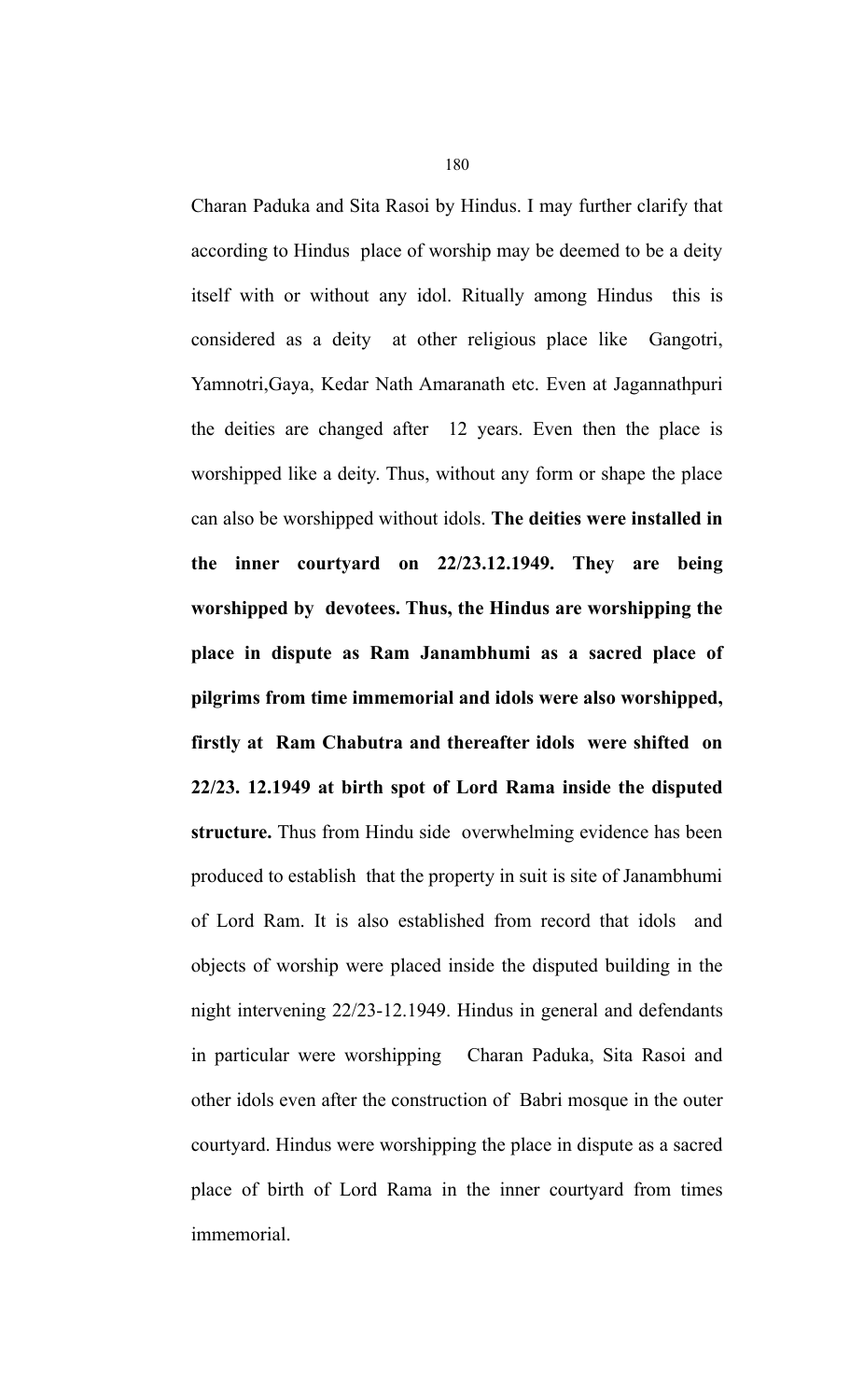Hindus have proved the existence of temple construed in  $12<sup>th</sup>$ century at the site of Ram Janambhumi. They have also proved their belief that the place was worshipped like a deity and further proved the fact that after demolition of the temple the mosque was constructed after re-using material and broken part of the temple and the deities.

 Lastly, against the tenets of Islam, no mosque can be constructed after demolishing a temple. Further according to the Muslims, inside the mosque there cannot be two spots of worship, one for Hindus and another for Muslims. Thus, temple and mosque cannot co-exist at the disputed spot. Accordingly it is established that even prior to the destruction of Hindu temple which was constructed in  $12<sup>th</sup>$  century, no mosque can come into existence against the tenets of Islam at the site of birth place of Lord Ram.

It is manifestly established by public record, gazetteers, history accounts and oral evidence that the premises, in dispute, is the place where Lord Ram was born as son of Emperor Dashrath of solar dynasty. According to the traditions and faith of devotees of Lord Ram, the place where He manifested Himself has ever been called as Sri Ram Janmbhumi by all and sundry through ages. Thus, the Asthan, Ram Janambhumi has been an object of worship as a deity by the devotees of Lord Ram as it personifies the spirit of divine worshipped in the form of Ram Lala or Lord Ram, the child. Ram Janmbhumi is also a deity and a juridical person. It is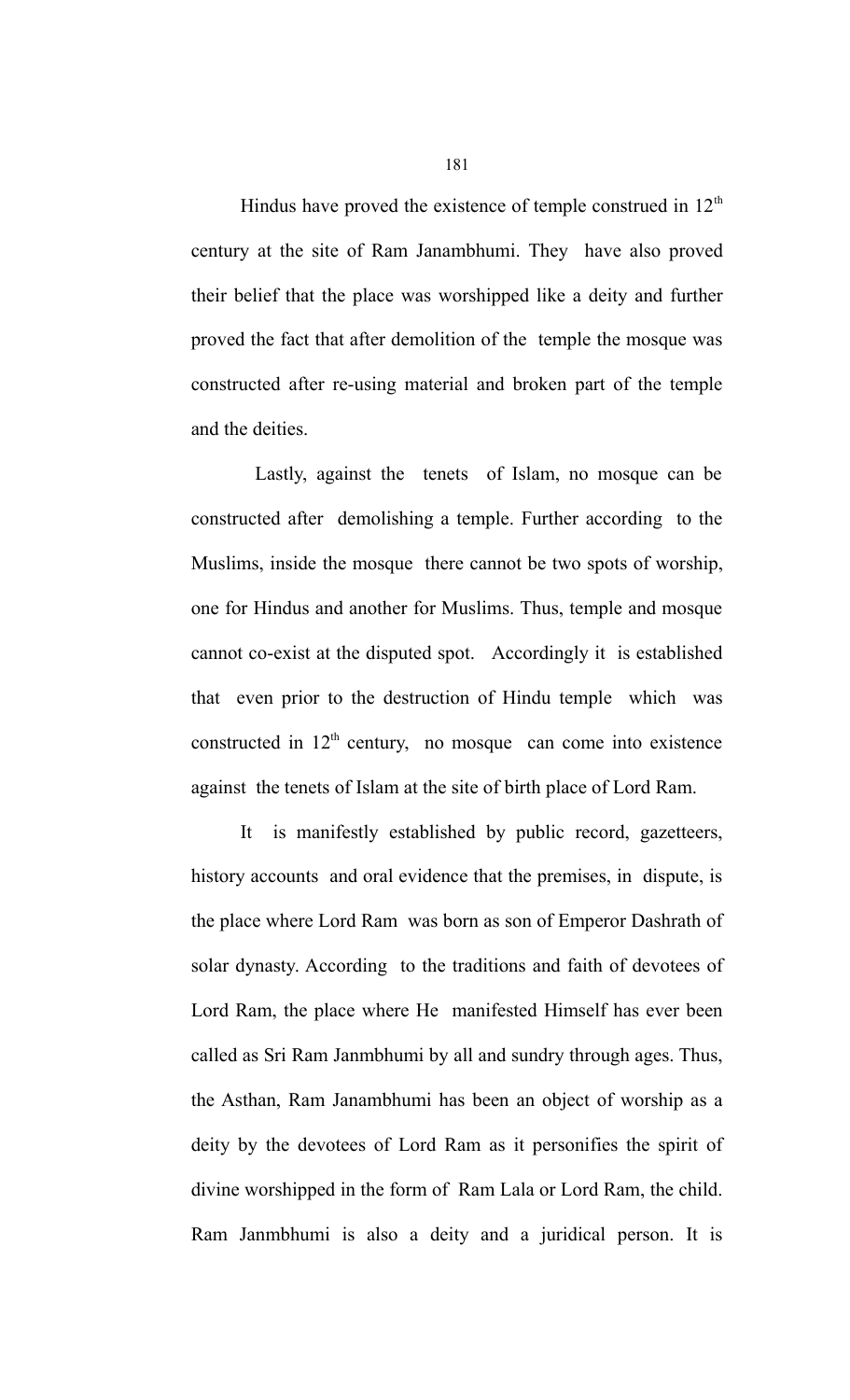established from evidence that the Hindus worship the divine place in the form of God. The Hindus can mediate upon the formless and shapeless divine. The spirit of Divine is indestructible. Birth place is sacred place for Hindus and Lord Ram, who is said to be incarnation of God, was born at this place. The Hindus since times immemorial and for many generations constantly hold in great esteem and reverence the Ram Janmbhumi where they believe that Lord Ram was born. It is established by tradition and classical legal literature relating to the Hindus and according to their belief and faith that the place is regarded as a deity. This place, according to Hindu religion, is symbol and embodiment of spiritual purpose and the property is dedicated and vested with the Asthan, Janmbhumi. This place being worshipped as idol from times immemorial and dedicated property vests in idol as juristic person. Thus, the place according to the Smirit have to be considered as a deity like Agni and Vayu being worshipped. They are shapeless and formless but they attain the divinity. If the public go for worship and consider that there is divine presence, then it is temple which has already been held by Hon'ble apex court in 1999(5) SCC page 50 **Ram Janki Deity Vs. State of Bihar.** 

In view of **Gokul Nath Ji Mahraj Vs. Nathji Bhogilal AIR 1953 Allahabad 552,** after the length of time it is impossible to prove by affirmative evidence that there was any consecration ever by faith and belief. It is believed that the place is the place which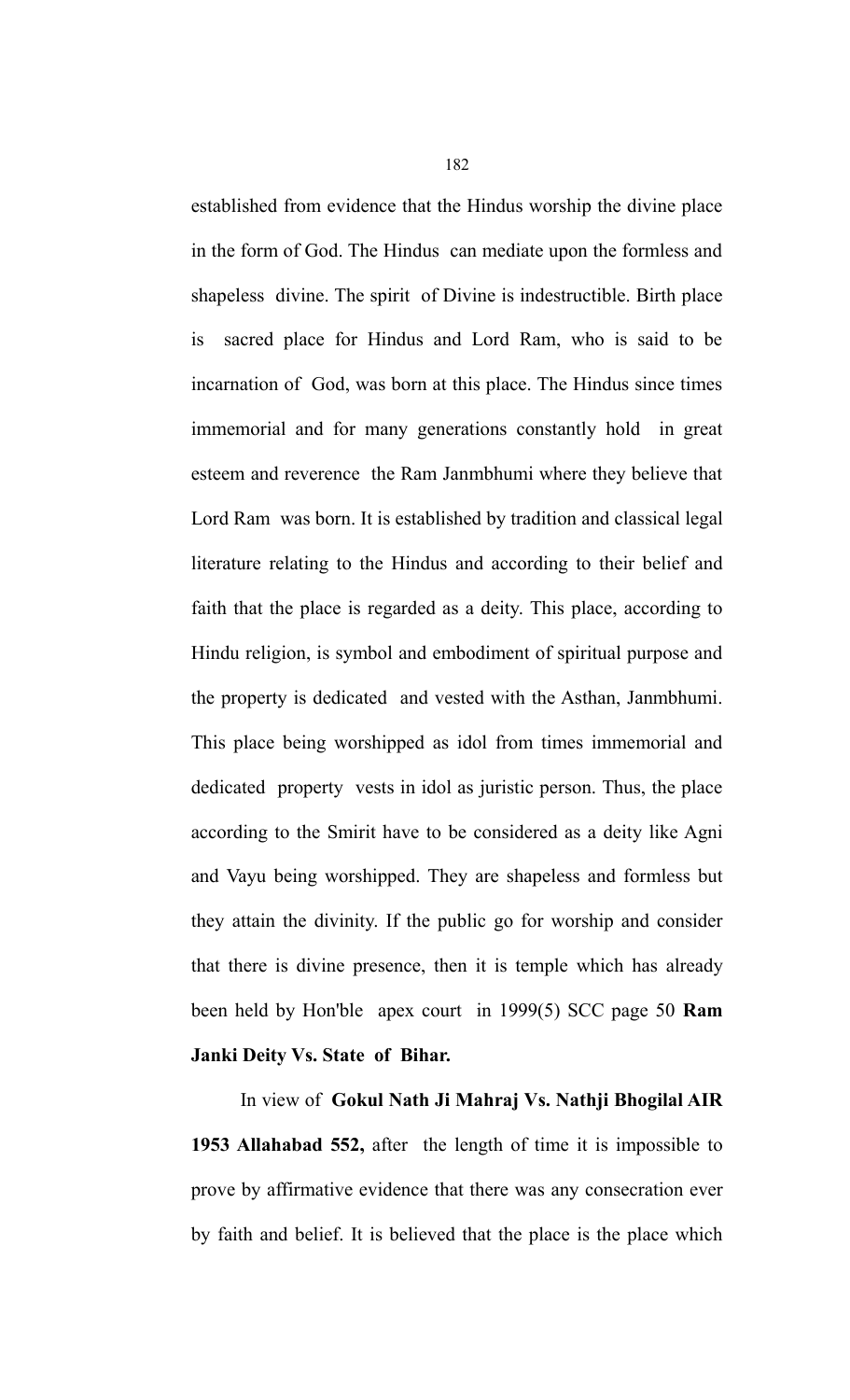was considered by all times as a deity and is being worshipped like a deity. Accordingly Asthan is personified as the spirit of divine worshipped as the birth place of Lord Ram.

In view of the discussions, referred to above, it is established that the property in suit is the site of Janm Bhumi of Ram Chandra Ji and Hindus in general and the defendants in particular had the right to worship Charan, Sita Rasoi, other idols and other object of worship existed upon the property in suit. It is also established that Hindus have been worshipping the place in dispute as Janm Sthan i.e. a birth place and visiting it as a sacred place of pilgrimage as a right since times immemorial. After the construction of the disputed structure it is not proved the deities were installed inside the disputed structure before 22/23.12.1949, but the place of birth is a deity. It is also proved that in the outer courtyard was in exclusive possession of Hindus and they were worshipping throughout and in the inner courtyard (in the disputed structure) they were also worshipping. It is also established that the disputed structure cannot be treated as a mosque as it came into existence against the tenets of Islam.

In view of the above findings issues No.11,13,14,19-a and 19-c are decided against the plaintiffs.

# **ISSUES NO. 16 & 22**

**16. To what relief, if any, are the plaintiffs or any of them, entitled?**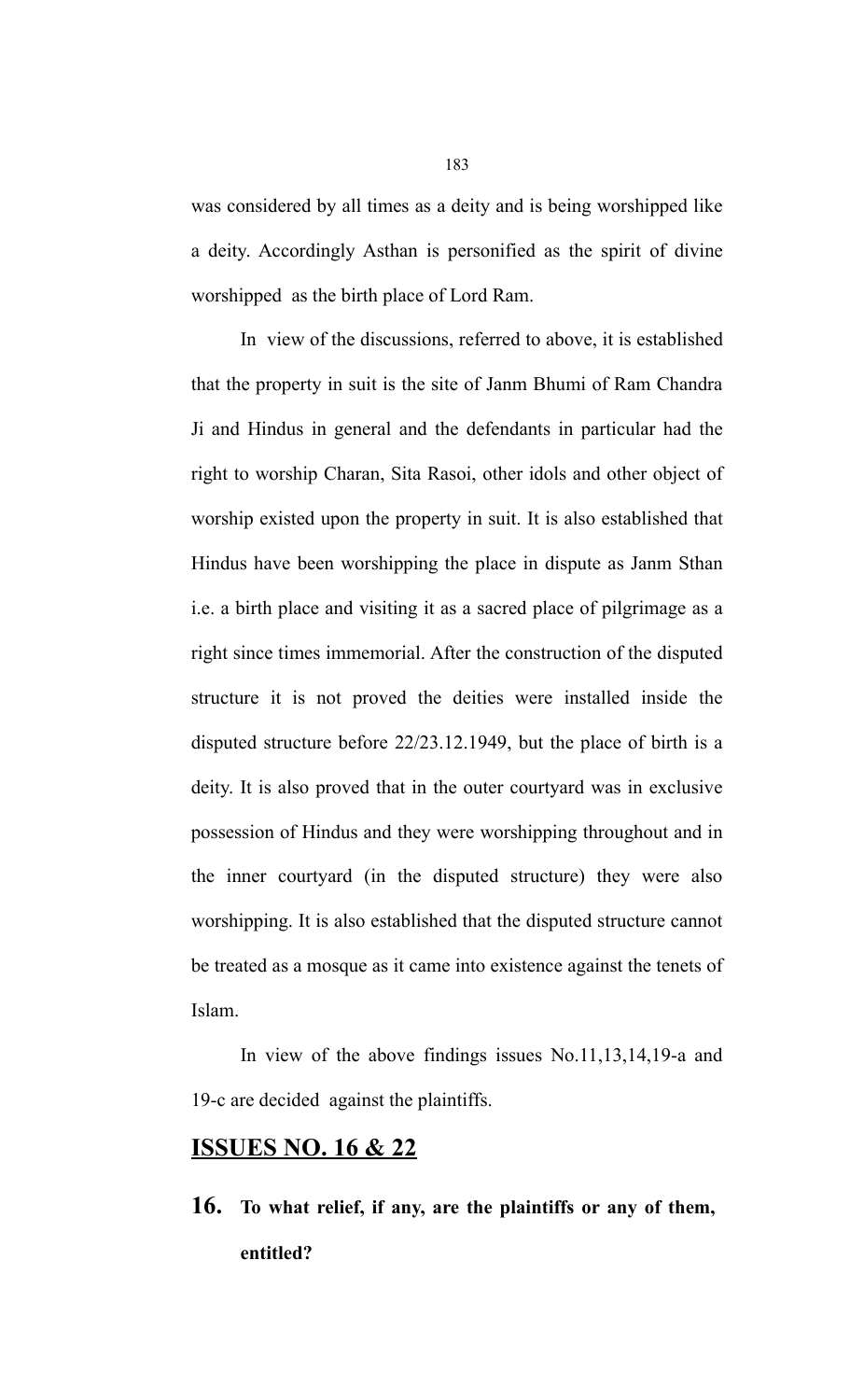**22. Whether the suit is liable to be dismissed with special costs?**

# **FINDINGS**

These issues are inter related and conveniently be decided at one place. The Hon'ble Apex Court in *Dr. Ismail Farooqui Vs. Union of India, 1994 (6) SCC 390*, directed this Court to consider the title of the parties. Plaintiffs have claimed title through adverse possession and have also relied upon certain revenue records, which has been discussed while deciding issues by me. Thus, on the basis of revenue record the plaintiffs have failed to establish the title and adverse possession over the property in suit. Plaintiffs have further failed to establish their exclusive possession over the property in suit till 22<sup>nd</sup> December, 1949. Hon'ble Apex Court upheld the validity of provisions of Acquisition of Certain Area at Ayodhya, 1993 in Dr. Ismail Faruqui case (supra) and held that the Central Government can acquire any place of worship. At para- 78 Apex Court held that the place of birth has a particular significance for Hindus and it should be treated on different footing, which reads as under:-

> "**78.** While offer of prayer or worship is a religious practice, its offering at every location where such prayers can be offered would not be an essential or integral part of such religious practice **unless the place has a particular significance for that religion so as to form an essential or**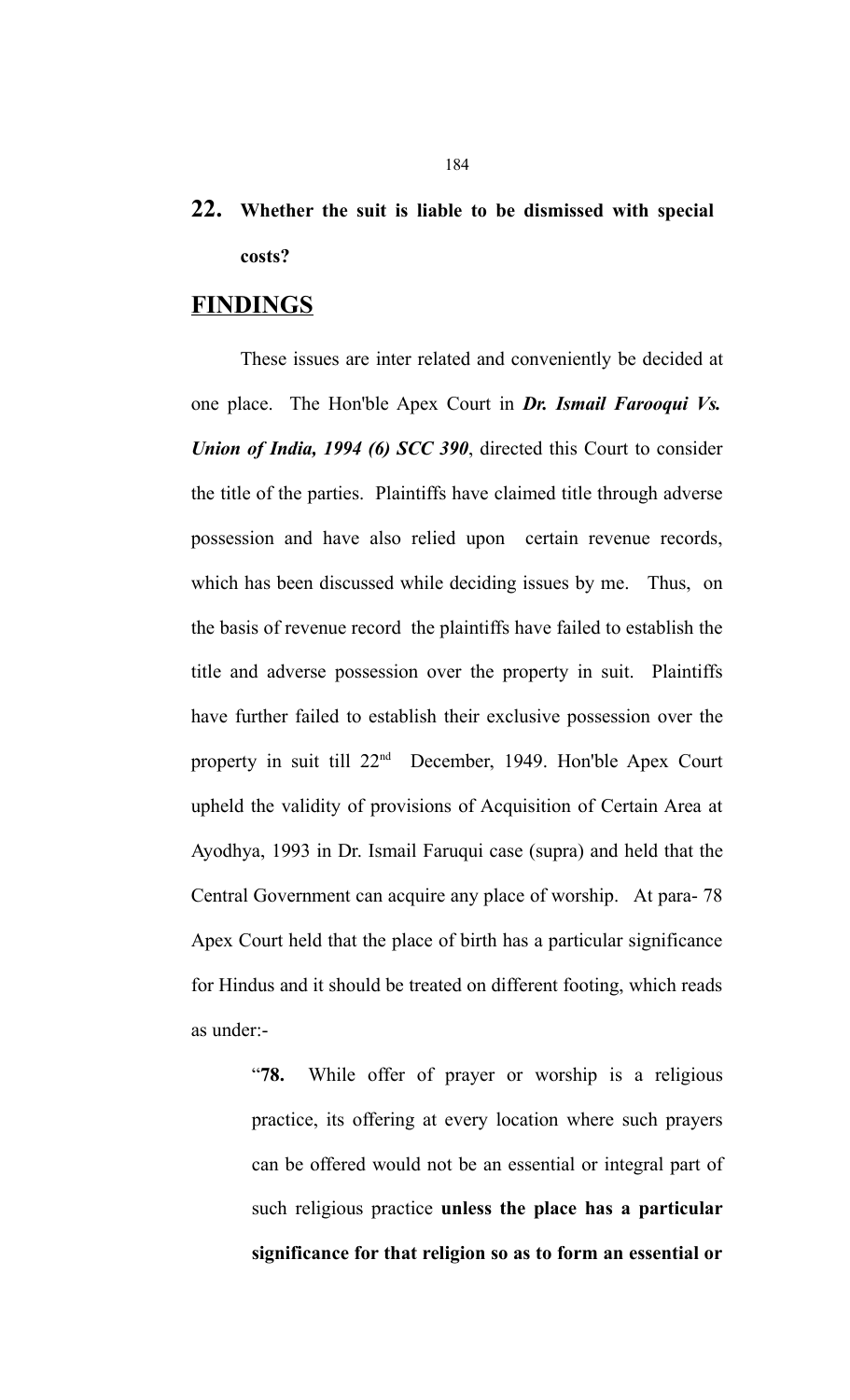**integral part thereof. Places of worship of any religion having particular significance for that religion, to make it an essential or integral part of the religion, stand on a different footing and have to be treated differently and more reverentially."**

On behalf of Hindus it is urged that the plaintiffs are not entitled for the relief claimed and as such the relief is barred by the provisions of Section 42 of the Specific Relief Act,1877 which is at par with Section 34 of the Specific Relief Act,1963 on the ground that they have superior fundamental rights. Contentions of Hindus are as under:-

The Hindus have superior fundamental right than the Muslims under articles 25 & 26 of the Constitution of India for the reasons that performing customary rituals and offering service worship to the lord of universe to acquire merit and to get salvation as such it is integral part of Hindu Dharma & religion in view whereof it is humbly submitted that the instant suit is liable to be dismissed with exemplary cost:

*1.* In (1998) 8 SCC 296 (*Mr. 'X' v. Hospital 'Z'.)* the Hon'ble Supreme Court held that where there is a clash of two Fundamental Rights, the Right which would advance the public morality or public interest would alone be enforced through the process of Court. In other words the superior Fundamental Right would prevail. Relying on said judgment it is submitted that the pilgrimage, service and worship as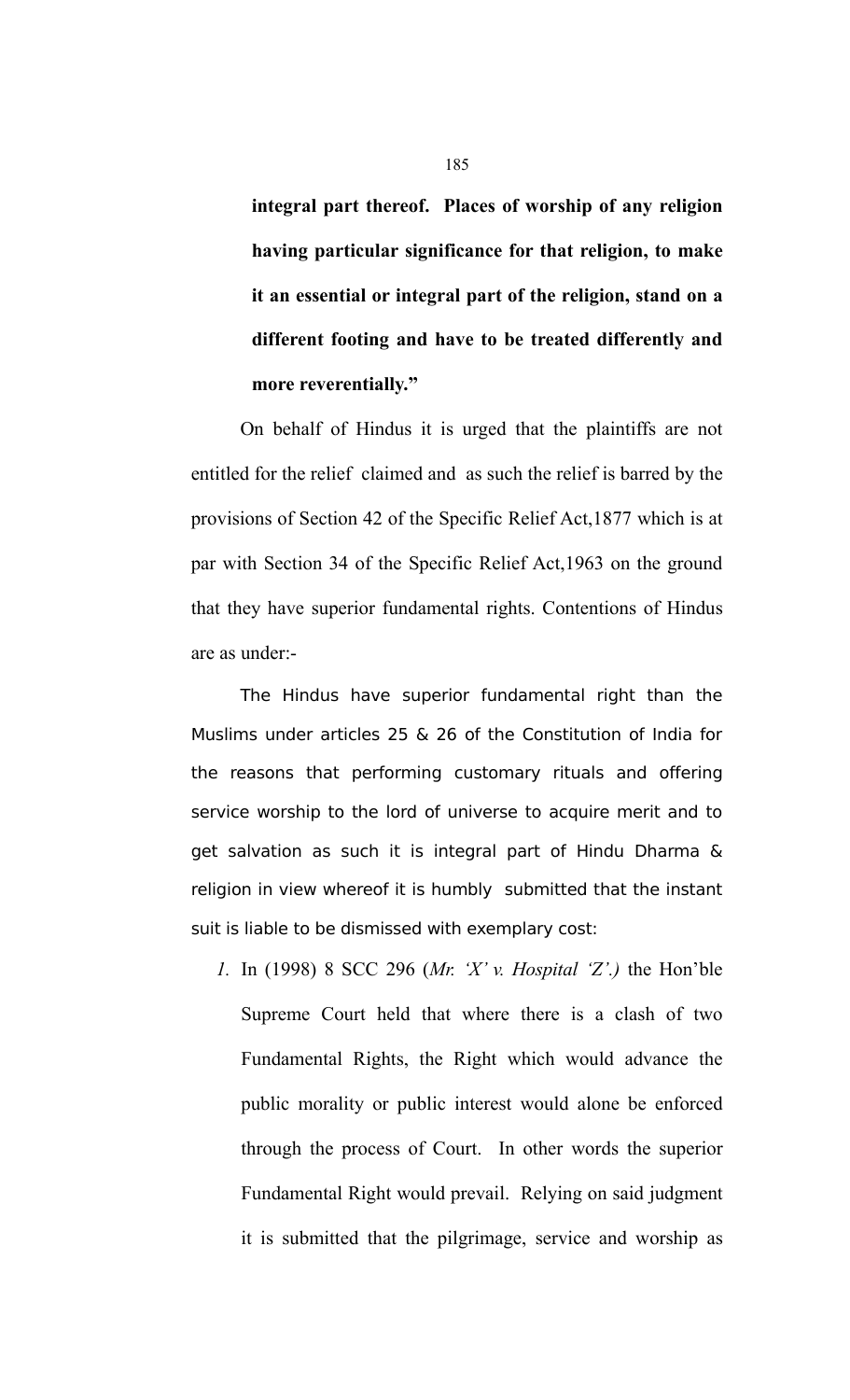well as performance of customary rituals at Sri Ramjanamsthan which has been described as Babri Mosque in the plaint is integral part of Hinduism as it has been commanded by the Holy Divine Scripture Sri Atharv Ved, the Holy Sacred Scripture Sri Skand Puran & Sri Narsimh Puran, Sri Valmiki Ramayana, The Sacred Religious Book Sri Ramacharitamanasa that the persons must visit the birth place of the Lord of Universe Sri Ram and by doing so they will acquire merit of visiting all the sacred places, performing of all yajnas (sacrifice) and gifting of thousands of cows etc. as also they will get salvation. But in no sacred holy books of Islam it has been mentioned that offering prayer at the birth place of Sri Ram which has been described as Babri Mosque in the plaint is integral part of Islam. As such the Hindus have superior Fundamental Right to enforce through this Hon'ble Court and the instant suit is liable to be dismissed as *Sthandil* of Sri Ram which is a deity cannot be declared as mosque otherwise it will infringe Fundamental Rights of the Hindus guaranteed under Article 25 and 26 of the Constitution of India. Relevant paragraph nos.44 and 45 of the said judgment read as follows:

> **"44.** Ms 'Y', with whom the marriage of the appellant was settled, was saved in time by the disclosure of the vital information that the appellant was  $HIV(+)$ . The disease which is communicable would have been positively communicated to her immediately on the consummation of marriage. As a human being, Ms 'Y'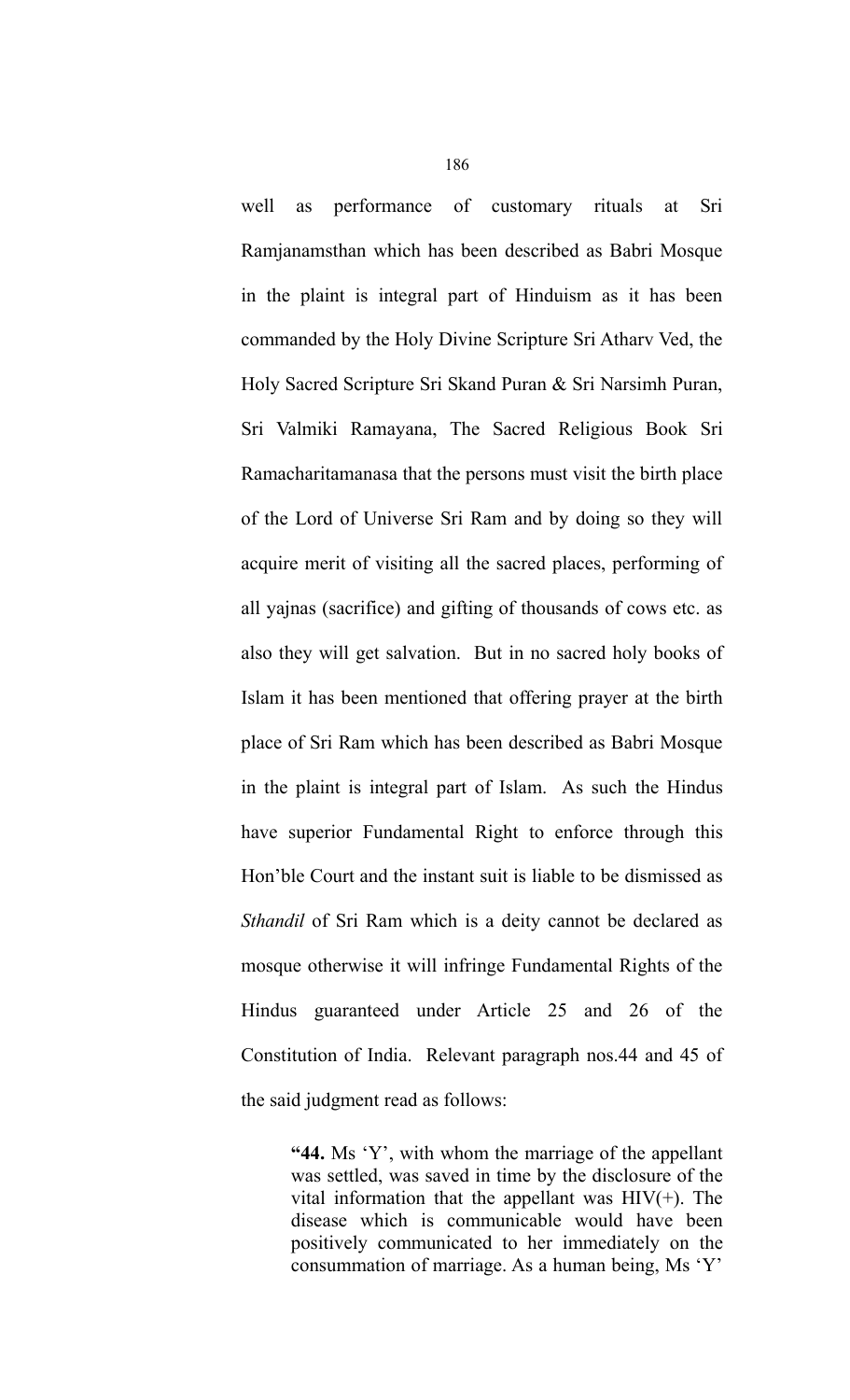must also enjoy, as she obviously is entitled to, all the Human Rights available to any other human being. This is apart from, and in addition to, the Fundamental Right available to her under Article 21, which, as we have seen, guarantees "right to life" to every citizen of this country. This right would positively include the right to be told that a person, with whom she was proposed to be married, was the victim of a deadly disease, which was sexually communicable. Since "right to life" includes right to lead a healthy life so as to enjoy all the faculties of the human body in their prime condition, the respondents, by their disclosure that the appellant was  $HIV(+)$ , cannot be said to have, in any way, either violated the rule of confidentiality or the right of privacy. Moreover, where there is a clash of two Fundamental Rights, as in the instant case, namely, the appellant's right to privacy as part of right to life and Ms 'Y's right to lead a healthy life which is her Fundamental Right under Article 21, the  $\frac{1}{210}$  right

which would advance the public morality or public interest, would alone be enforced through the process of court, for the reason that moral considerations cannot be kept at bay and the Judges are not expected to sit as mute structures of clay in the hall known as the courtroom, but have to be sensitive, "in the sense that they must keep their fingers firmly upon the pulse of the accepted morality of the day". (See: Allen: *Legal Duties*)

**45.** "AIDS" is the product of undisciplined sexual impulse. This impulse, being a notorious human failing if not disciplined, can afflict and overtake anyone howsoever high or, for that matter, how low he may be in the social strata. The patients suffering from the dreadful disease "AIDS" deserve full sympathy. They are entitled to all respect as human beings. Their society cannot, and should not be avoided, which otherwise, would have a bad psychological impact upon them. They have to have their avocation. Government jobs or service cannot be denied to them as has been laid down in some American decisions. (See: *School Board of Nassau Country, Florida* v. *Airline*<sup>8</sup> ; *Chalk* v. *USDC CD of Cal*. 9 ; *Shuttleworth* v. *Broward Cty.*<sup>10</sup> ; *Raytheon* v. *Fair Employment and Housing Commission, Estate of Chadbourne*<sup>11</sup>. But "sex" with them or the possibility thereof has to be avoided as otherwise they would infect and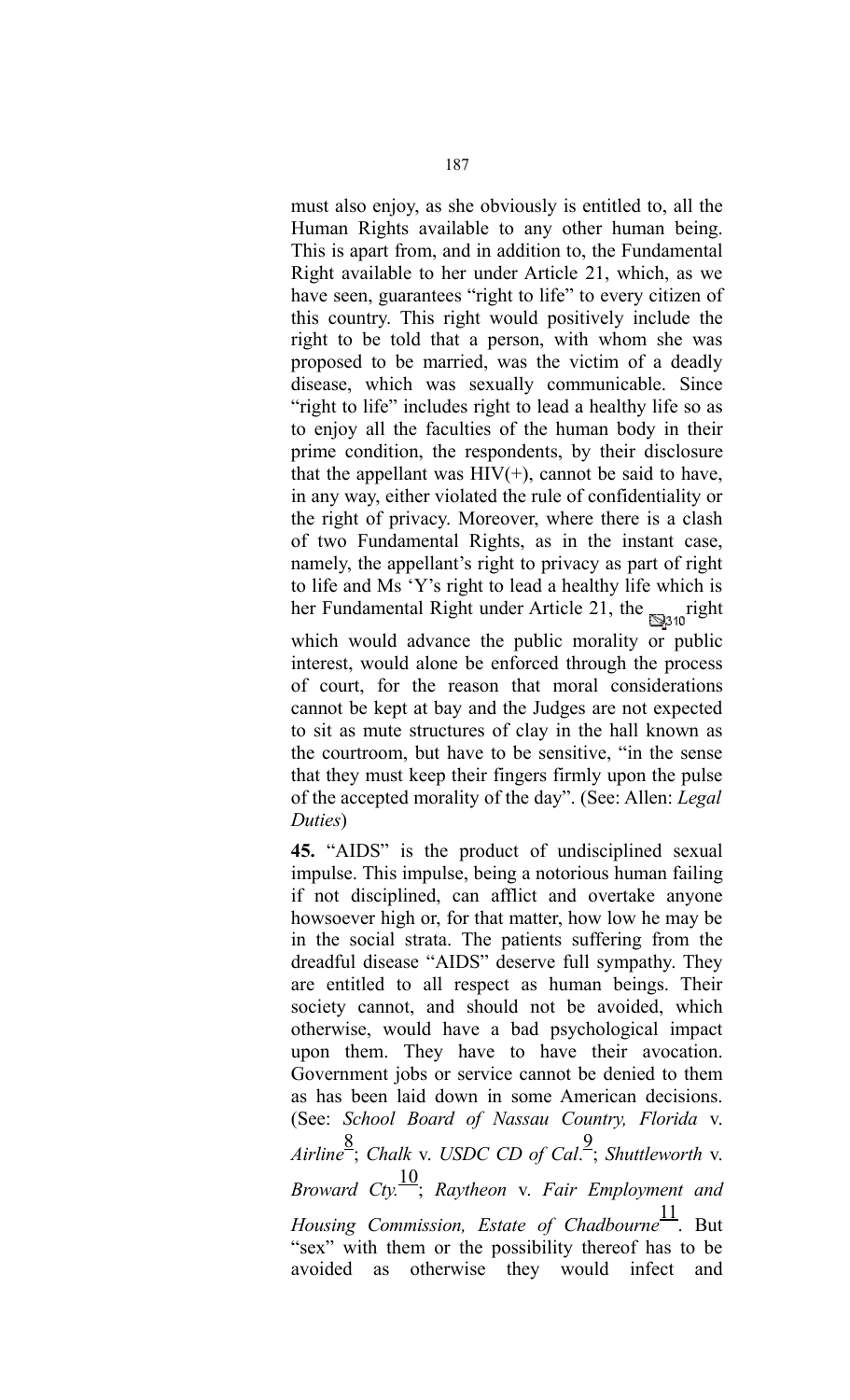communicate the dreadful disease to others. The Court cannot assist that person to achieve that object."

*2.* In (1994) 6 SCC 360 (*M. Ismail Faruqui (Dr.) v. Union of India*) the Hon'ble Supreme Court has held that the Right to Practise, Profess and Propagate Religion guaranteed under Article 25 of the Constitution does not extend to the Right of Worship at any and every place of worship so that any hindrance to worship at a particular place per se may infringe the religious freedom guaranteed under Articles 25 and 26 of the Constitution of India. The protection under Articles 25 and 26 is to religious practice which forms integral part of practice of that religion. While offer of prayer or worship is a religious practice, its offering at every location where such prayers can be offered would not be an essential or integral part of such religious practice unless the place has a particular significance for that religion so as to form an essential or integral part thereof. Places of worship of any religion having particular signifgicance of that religion to make it an essential or integral part of the religion stand on a different footing and have to be treated differently and more reverentially. Relying on said judgment it is submitted that Sri Ramjanamsthan has particular significance for the Hinduism as visiting and performing customary rites confer merit and gives salvation it is firm belief of the Hindus based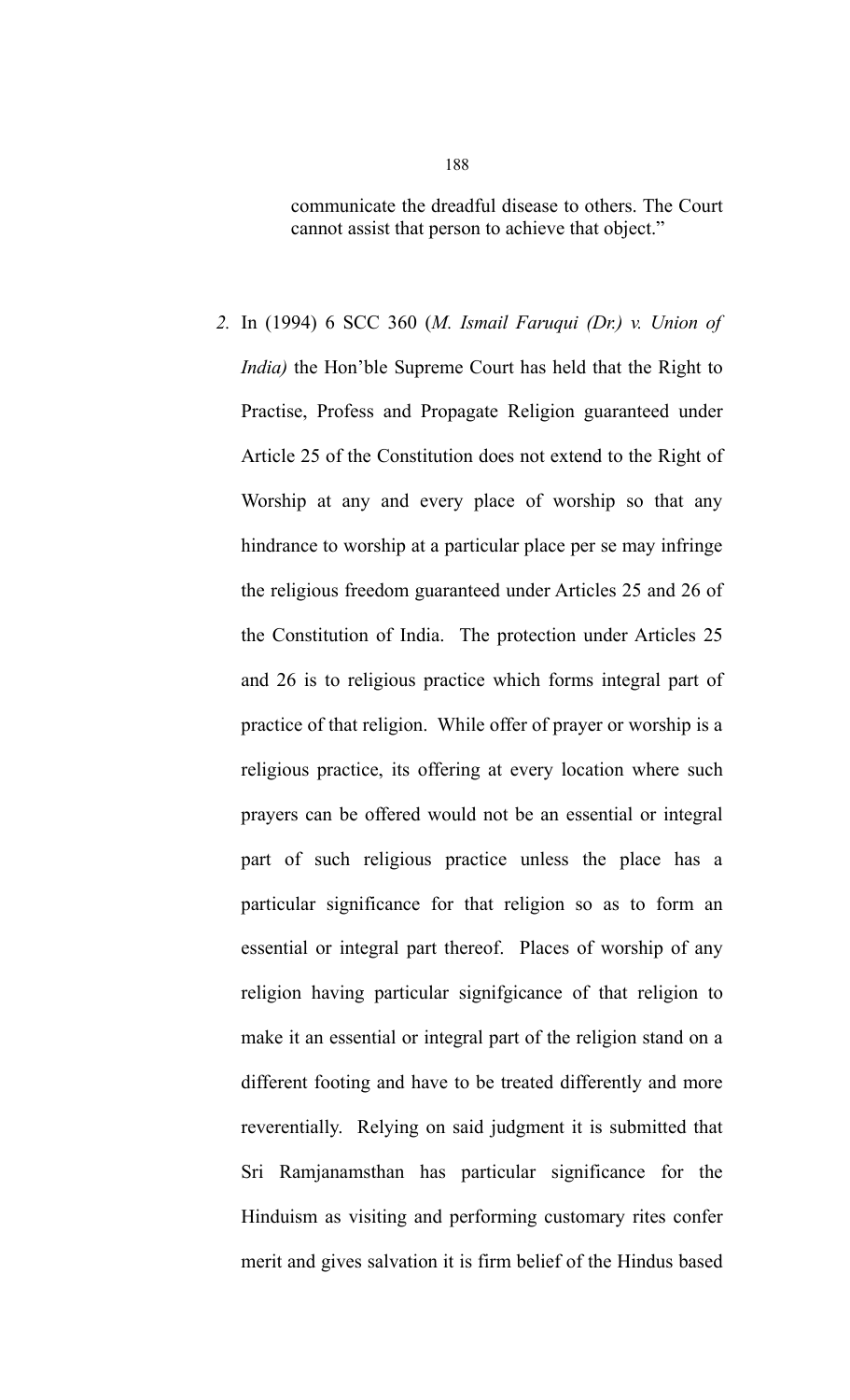on their sacred Divine Holy Scriptures which belief neither can be scrutinized by any Court of Law nor can be challenged by the persons having no faith in Hinduism as this is conscience of the Hindus having special protection under Article 25 of the Constitution of India. Relevant paragraph 77 and 78 of the said judgment read as follows:

> **77.** It may be noticed that Article 25 does not contain any reference to property unlike Article 26 of the Constitution. The right to practise, profess and propagate religion guaranteed under Article 25 of the Constitution does not necessarily include the right to acquire or own or possess property. Similarly this right does not extend to the right of worship at any and every place of worship so that any hindrance to worship at a particular place per se may infringe the religious freedom guaranteed under Articles 25 and 26 of the Constitution. The protection under Articles 25 and 26 of the Constitution is to religious practice which forms an essential and integral part of the religion. A practice may be a religious practice but not an essential and integral part of practice of that religion.

> **78.** While offer of prayer or worship is a religious practice, its offering at every location where such prayers can be offered would not be an essential or integral part of such religious practice unless the place has a particular significance for that religion so as to form an essential or integral part thereof. Places of worship of any religion having particular significance for that religion, to make it an essential or integral part of the religion, stand on a different footing and have to be treated differently and more reverentially.

*3.* In M. Ismail Faruqui (Dr.) v. Union of India *(supra)* the

Hon'ble Supreme Court held that a mosque is not an essential part of the practice of the religion of Islam and namaz (prayer) by Muslims can be offered any where even in open.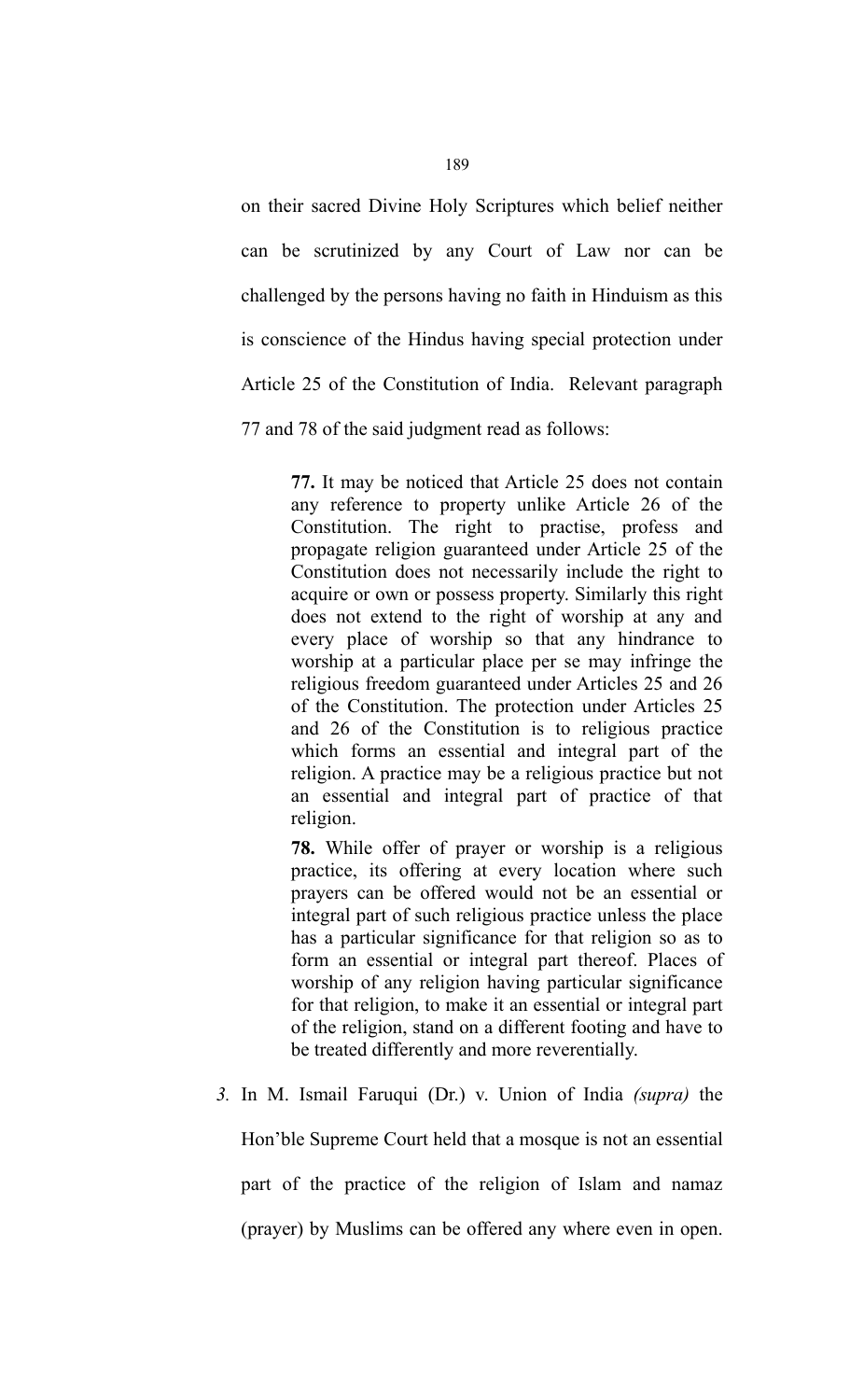The Right to Worship is not at any and every place so long as it can be practised effectively, unless the Right to Worship at a particular place is itself an integral part of that right. Relying on said ratio of law it is submitted that without offering prayer at Sri Ramjanamsthan described as Babri mosque in the plaint it can be practised somewhere else but offering prayer in stead of Sri Ramjanamsthan at any other place cannot be practised because the merit which is obtained by worshiping at the birth place of Sri Ram cannot be obtained by doing so at other places and it will be contrary to the holy Divine Sacred Scripture of the Hindus and will cause extinction of a most sacred shrine of the Hindus. Relevant paragraph nos.80 to 87 of the said judgment read as follows:

**"80.** It has been contended that a mosque enjoys a particular position in Muslim Law and once a mosque is established and prayers are offered in such a mosque, the same remains for all time to come a property of Allah and the same never reverts back to the donor or founder of the mosque and any person professing Islamic faith can offer prayer in such a mosque and even if the structure is demolished, the place remains the same where the namaz can be offered. As indicated hereinbefore, in British India, no such protection was given to a mosque and the mosque was subjected to the provisions of statute of limitation thereby extinguishing the right of Muslims to offer prayers in a particular mosque lost by adverse possession over that property.

**81.** Section 3(26) of the General Clauses Act comprehends the categories of properties known to Indian Law. Article 367 of the Constitution adopts this secular concept of property for purposes of our Constitution. A temple, church or mosque etc. are essentially immovable properties and subject to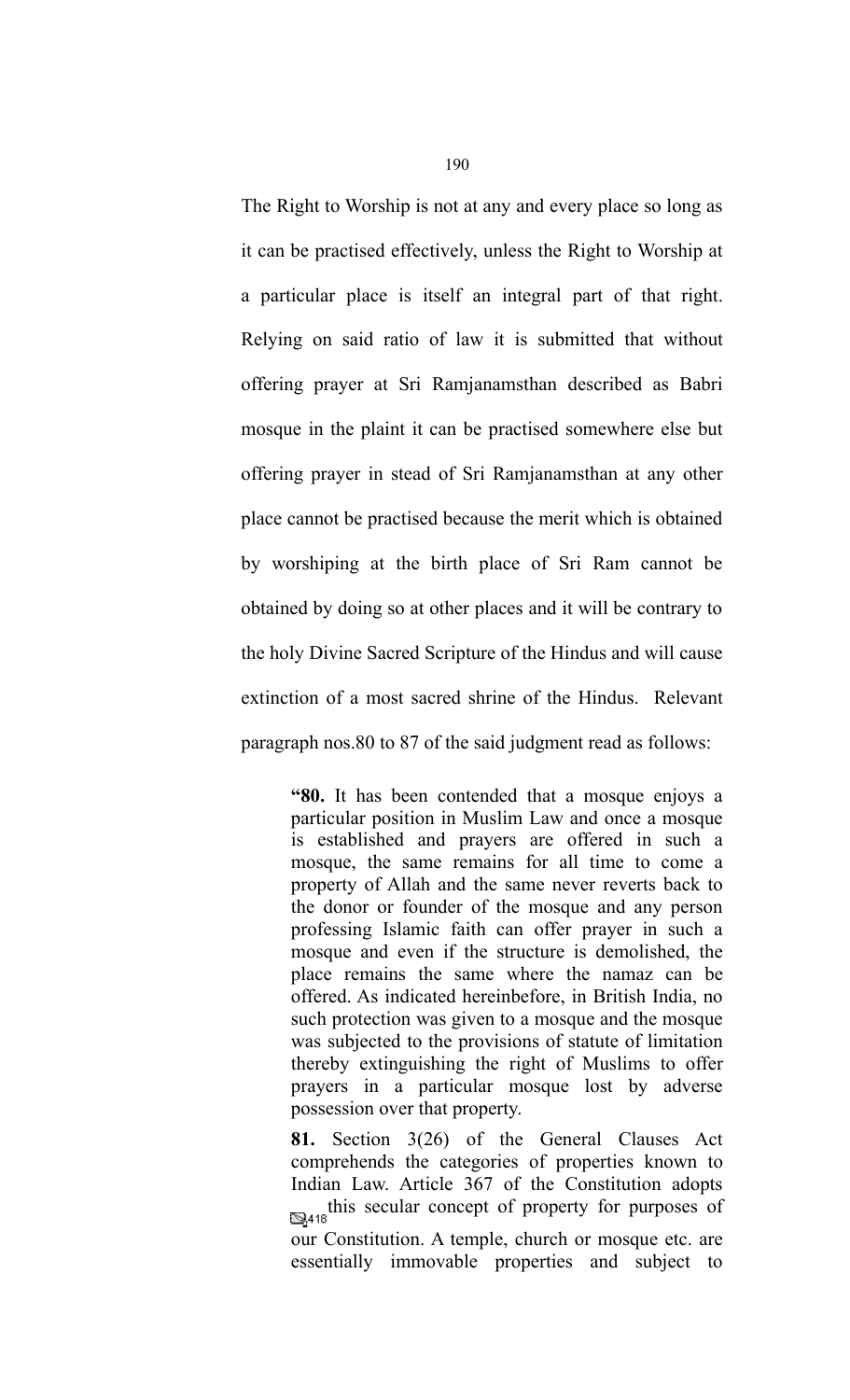protection under Articles 25 and 26. Every immovable property is liable to be acquired. Viewed in the proper perspective, a mosque does not enjoy any additional protection which is not available to religious places of worship of other religions.

**82.** The correct position may be summarised thus. Under the Mahomedan Law applicable in India, title to a mosque can be lost by adverse possession (See *Mulla's Principles of Mahomedan Law*, 19th Edn., by M. Hidayatullah — Section 217; and *Shahid Ganj* v. *Shiromani Gurdwara*<sup>3</sup> 13). If that is the position in law,

there can be no reason to hold that a mosque has a unique or special status, higher than that of the places of worship of other religions in secular India to make it immune from acquisition by exercise of the sovereign or prerogative power of the State. A mosque is not an essential part of the practice of the religion of Islam and *namaz* (prayer) by Muslims can be offered anywhere, even in open. Accordingly, its acquisition is not prohibited by the provisions in the Constitution of India. Irrespective of the status of a mosque in an Islamic country for the purpose of immunity from acquisition by the State in exercise of the sovereign power, its status and immunity from acquisition in the secular ethos of India under the Constitution is the same and equal to that of the places of worship of the other religions, namely, church, temple etc. It is neither more nor less than that of the places of worship of the other religions. Obviously, the acquisition of any religious place is to be made only in unusual and extraordinary situations for a larger national purpose keeping in view that such acquisition should not result in extinction of the right to practise the religion, if the significance of that place be such. Subject to this condition, the power of acquisition is available for a mosque like any other place of worship of any religion. The right to worship is not at any and every place, so long as it can be practised effectively, unless the right to worship at a particular place is itself an integral part of that right.

### **Maintainability of the Reference**

**83.** In the view that we have taken on the question of validity of the statute (Act No. 33 of 1993) and as a result of upholding the validity of the entire statute, except Section 4(3) thereof, resulting in revival of the pending suits and legal proceedings wherein the dispute between the parties has to be adjudicated, the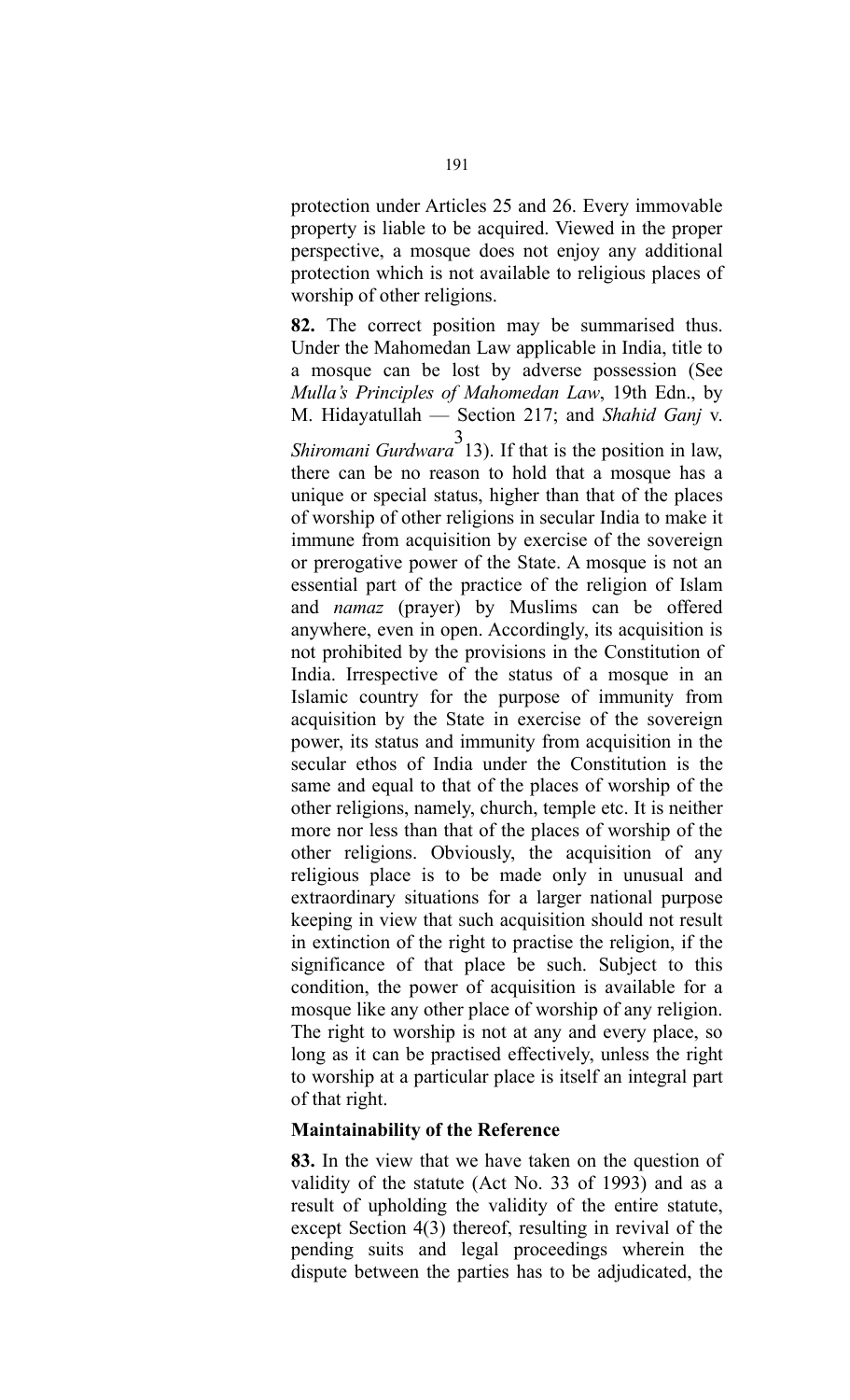Reference made under Article 143(1) becomes superfluous and unnecessary. For this reason, it is unnecessary for us to examine the merits of the submissions made on the maintainability of this Reference. We, accordingly, very respectfully decline to answer the Reference and return the same.

## **Result**

**84.** The result is that all the pending suits and legal proceedings stand revived, and they shall be proceeded with, and decided, in accordance with  $\frac{1}{12}$ aw. It follows further as a result of the remaining enactment being upheld as valid that the disputed area has vested in the Central Government as a statutory receiver with a duty to manage and administer it in the manner provided in the Act maintaining status quo therein by virtue of the freeze enacted in Section 7(2); and the Central Government would exercise its power of vesting that property further in another authority or body or trust in accordance with Section 8(1) of the Act in terms of the final adjudication in the pending suits. The power of the courts in the pending legal proceedings to give directions to the Central Government as a statutory receiver would be circumscribed and limited to the extent of the area left open by the provisions of the Act. The Central Government would be bound to take all necessary steps to implement the decision in the suits and other legal proceedings and to hand over the disputed area to the party found entitled to the same on the final adjudication made in the suits. The parties to the suits would be entitled to amend their pleadings suitably in the light of our decision.

**85.** Before we end, we would like to indicate the consequence if the entire Act had been held to be invalid and then we had declined to answer the Reference on that conclusion. It would then result in revival of the abated suits along with all the interim orders made therein. It would also then result automatically in revival of the worship of the idols by Hindu devotees, which too has been stopped from December 1992 with all its ramifications without granting any benefit to the Muslim community whose practice of worship in the mosque (demolished on 6- 12-1992) had come to a stop, for whatever reason, since at least December 1949. This situation, unless altered subsequently by any court order in the revived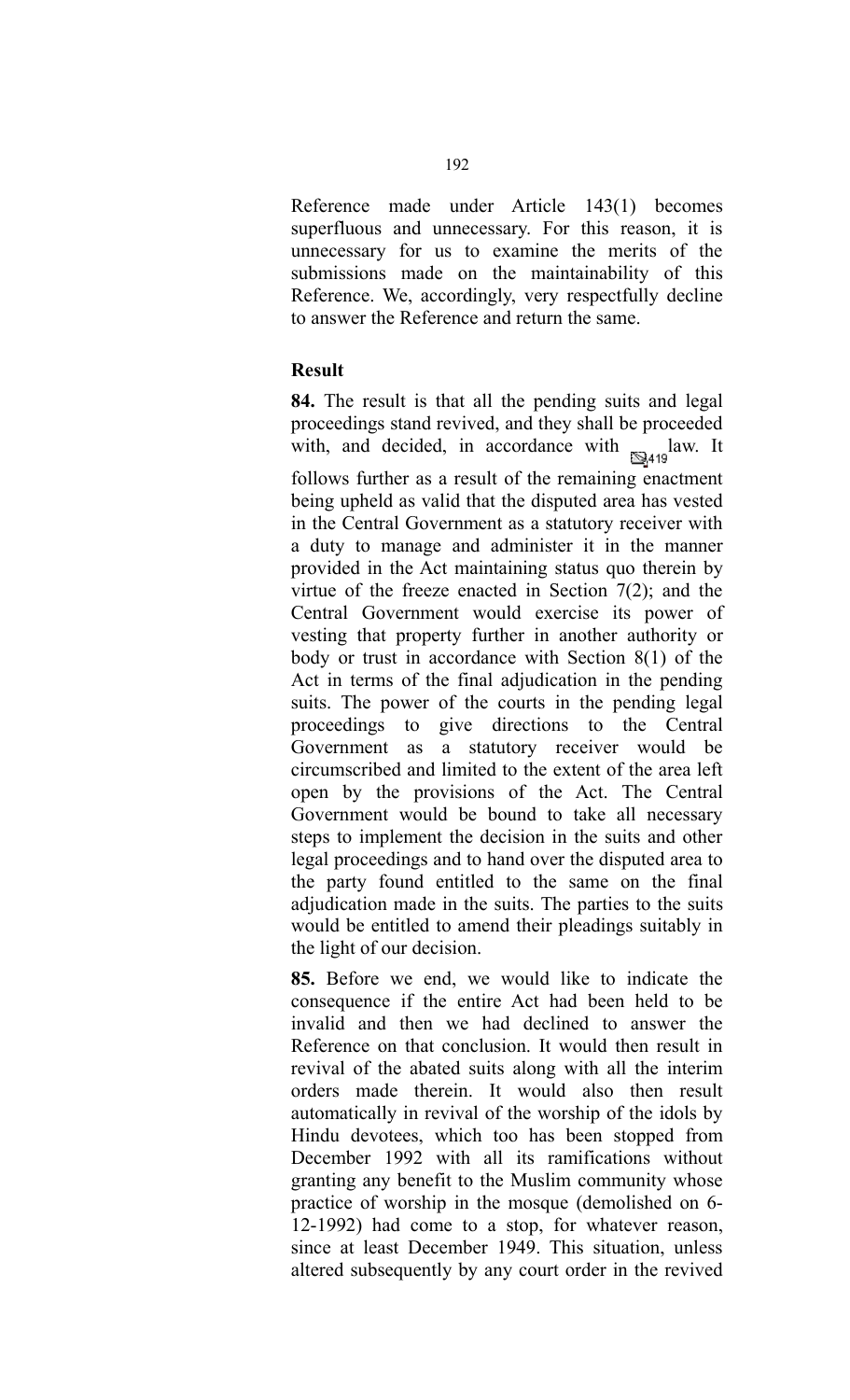suits, would, therefore, continue during the pendency of the litigation. This result could be no solace to the Muslims whose feelings of hurt as a result of the demolition of mosque, must be assuaged in the manner best possible without giving cause for any legitimate grievance to the other community leading to the possibility of reigniting communal passions detrimental to the spirit of communal harmony in a secular State.

**86.** The best solution in the circumstances, on revival of suits is, therefore, to maintain status quo as on 7-1- 1993 when the law came into force modifying the interim orders in the suits to that extent by curtailing the practice of worship by Hindus in the disputed area to the extent it stands reduced under the Act instead of conferring on them the larger right available under the court orders till intervention was made by legislation.

**87.** Section 7(2) achieves this purpose by freezing the interim arrangement for worship by Hindu devotees reduced to this extent and curtails the larger right they enjoyed under the court orders, ensuring that it cannot be enlarged till final adjudication of the dispute and consequent transfer of the disputed area to the party found entitled to the same. This being the purpose and true effect of Section 7(2), it promotes and strengthens the commitment of the nation to secularism instead of negating it. To hold this provision as anti-secular and slanted in favour of the Hindu community  $\frac{1}{2420}$  would

be to frustrate an attempt to thwart anti-secularism and unwittingly support the forces which were responsible for the events of 6-12-1992."

# *4.* AIR 1966 SUPREME COURT 1119 "Shastri Yagnapurushdasji v. Muldas Bhundardas Vaishya" a constitution Bench of the Hon'ble Supreme Court of India inferred that according to Hindu Dharma the ultimate goal of humanity is the release and freedom from the unceasing cycle of births and rebirths; Moksha or Nirvana, which is the ultimate aim of Hindu religion and philosophy, represents the state of absolute absorption and assimilation of the individual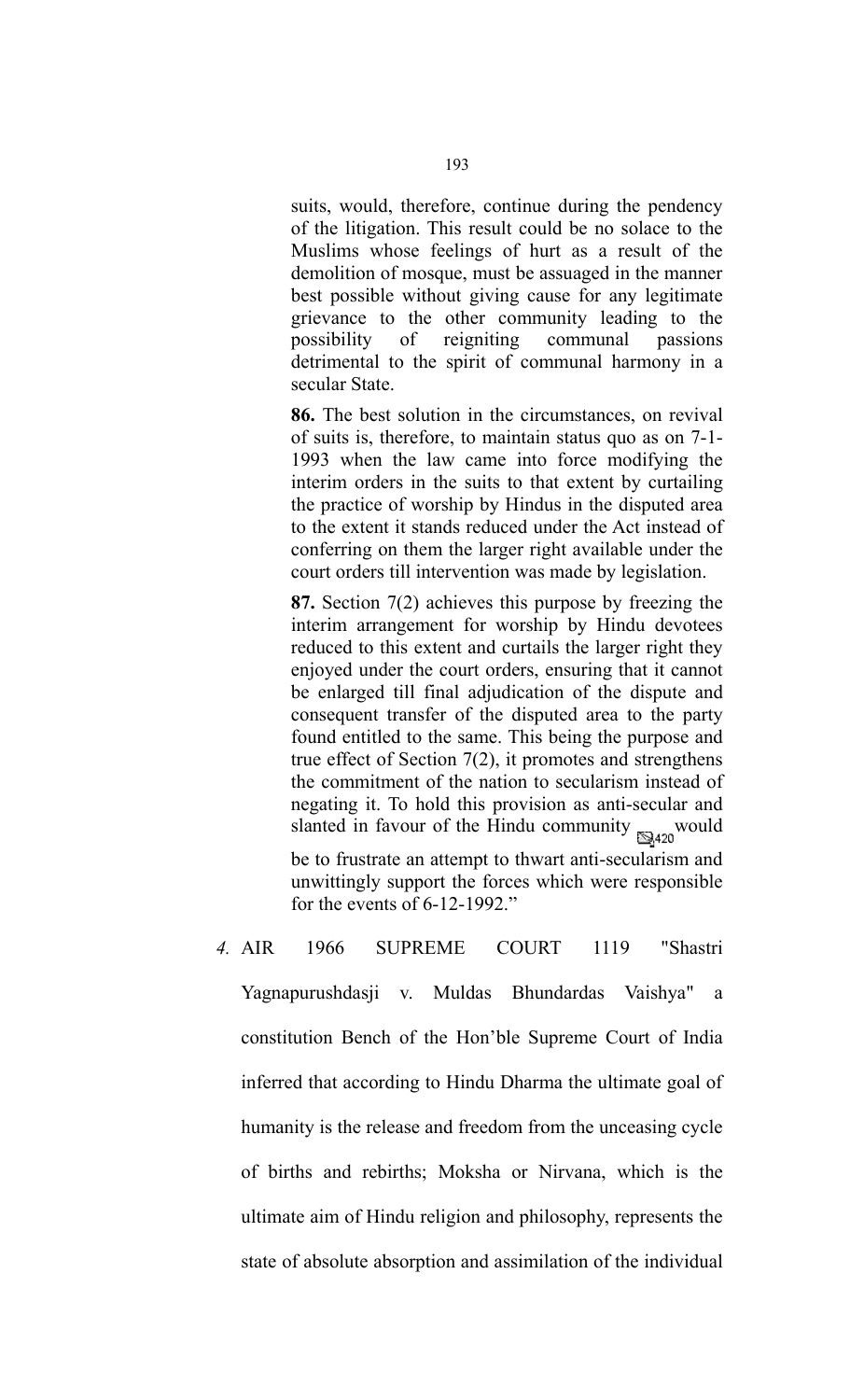soul with the infinite. 'Acceptance of the Vedas with reverence; recognition of the fact that the means or ways to salvation are diverse; and realisation of the truth that the number of gods to be worshipped is large, that indeed is the distinguishing feature of Hindu religion'. This definition brings out succinctly the broad distinctive features of Hindu religion. Relying on said judgment it is respectfully submitted that as according to the Holy Devine Srimad Atharv- Ved, Sri Skand Puran, Sri Narsimh Puran,Sri Valmiki Ramayan, Sri Ram-charitmanas etc. a Hindu gets salvation on visiting and having a look of *Sthandil* / *Site* of 'Sri Ramjanamsthan' in Ayodhya as well as by performing customary rituals thereon, pilgrimage to said most holiest place and performing service and worship thereon is integral part of Hinduism guaranteed under Articles 25 and 26 of the Constitution of India deprivation wherefrom would amount to infringement of Fundamental right of freedom of religion of the Hindus and extinction of sacred place of Hiindus which is easiest means of ultimate end of salvation for the Hindus. Relevent paragraph 39-41 of the said judgment reads as follows:

> 39. Whilst we are dealing with this broad and comprehensive aspect of Hindu religion, it may be permissible to enquire what, according to this religion, is the ultimate goal of humanity? It is the release and freedom from the unceasing cycle of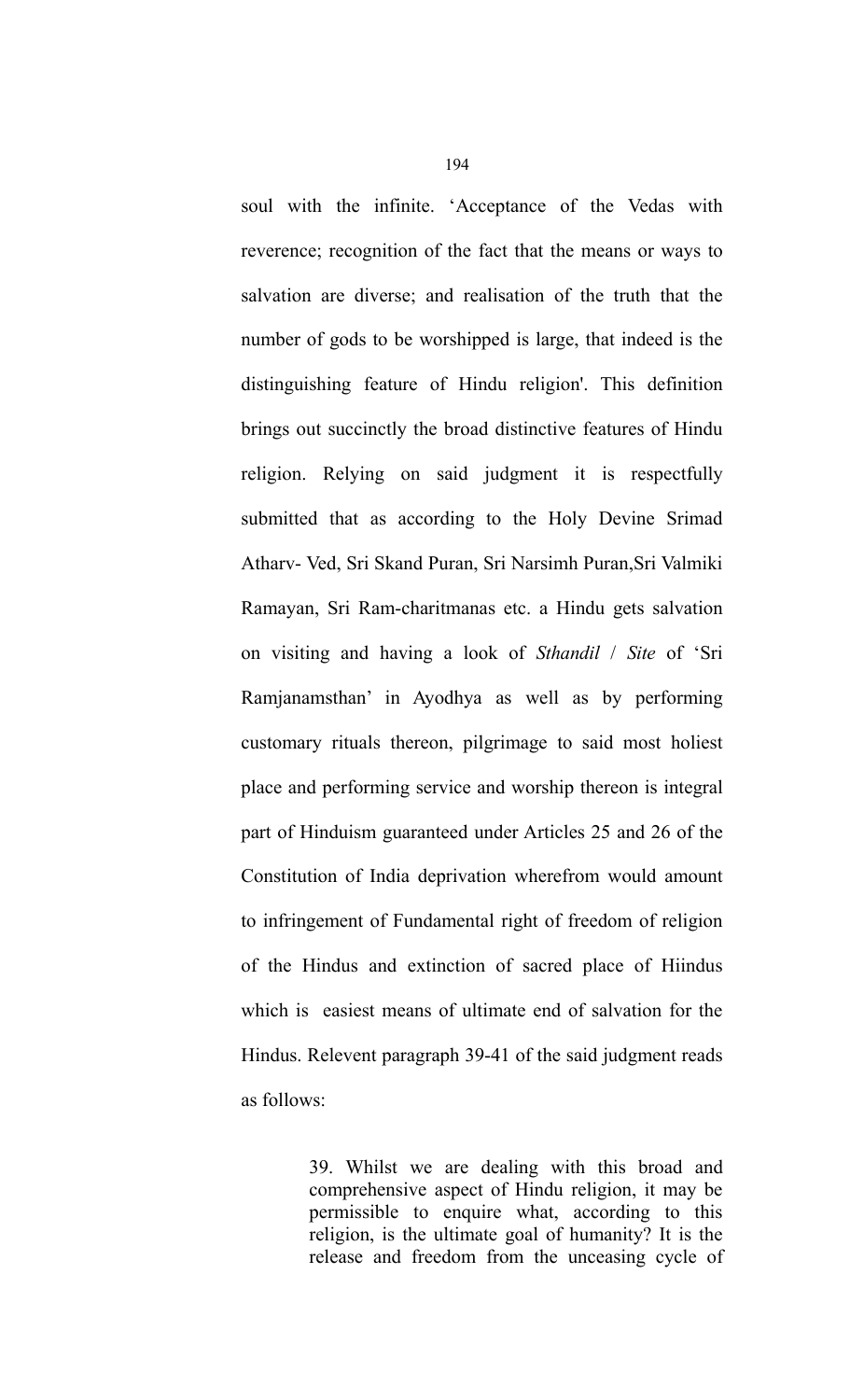births and rebirths; Moksha or Nirvana, which is the ultimate aim of Hindu religion and philosophy, represents the state of absolute absorption and assimilation of the individual soul with the infinite. What are the means to attain this end? On this vital issue, there is great divergence of views; some emphasise the importance of Gyan or knowledge, while others extol the virtues of Bhakti or devotion; and yet others insist upon the paramount importance of the performance of duties with a heart full of devotion and mind inspired by true knowledge. In this sphere again, there is diversity of opinion, though all are agreed about the ultimate goal. Therefore, it would be inappropriate to apply the traditional tests in determining the extent of the jurisdiction of Hindu religion. It can be safely described as a way of life based on certain basic concepts to which we have already referred.

40. Tilak faced this complex and difficult problem of defining door or at least describing adequately Hindu religion and he evolved a working formula which may be regarded as fairly adequate and satisfactory. Said Tilak: "Acceptance of the Vedas with reverence; recognition of the fact that the means or ways to salvation are diverse; and realisation of the truth that the number of gods to be worshipped is large, that indeed is the distinguishing feature of Hindu religion(11-A)''. This definition brings out succinctly the broad distinctive features of Hindu religion. It is somewhat remarkable that this broad sweep of Hindu religion has been eloquently described by Toynbee. Says Toynbee: "When we pass from the plane of social practice to the plane of intellectual outlook. Hinduism too comes out well by comparison with the religions and ideologies of the South-West Asian group. In contrast to these Hinduism has the same outlook as the pre-Christian and pre-Muslim religions and philosophies of the Western half of the old world. Like them, Hinduism takes it for granted that there is more than one valid approach to truth and to salvation and that these different approaches are not only compatible with each other, but are complementary (12)\*''  $(11-A)$ 

B. G. Tilak's Gitarahasaya''.

\* (12) "The Present day experiment in Western Civilisation'' by Toynbee, page 46-49.

41. The Constitution-makers were fully conscious of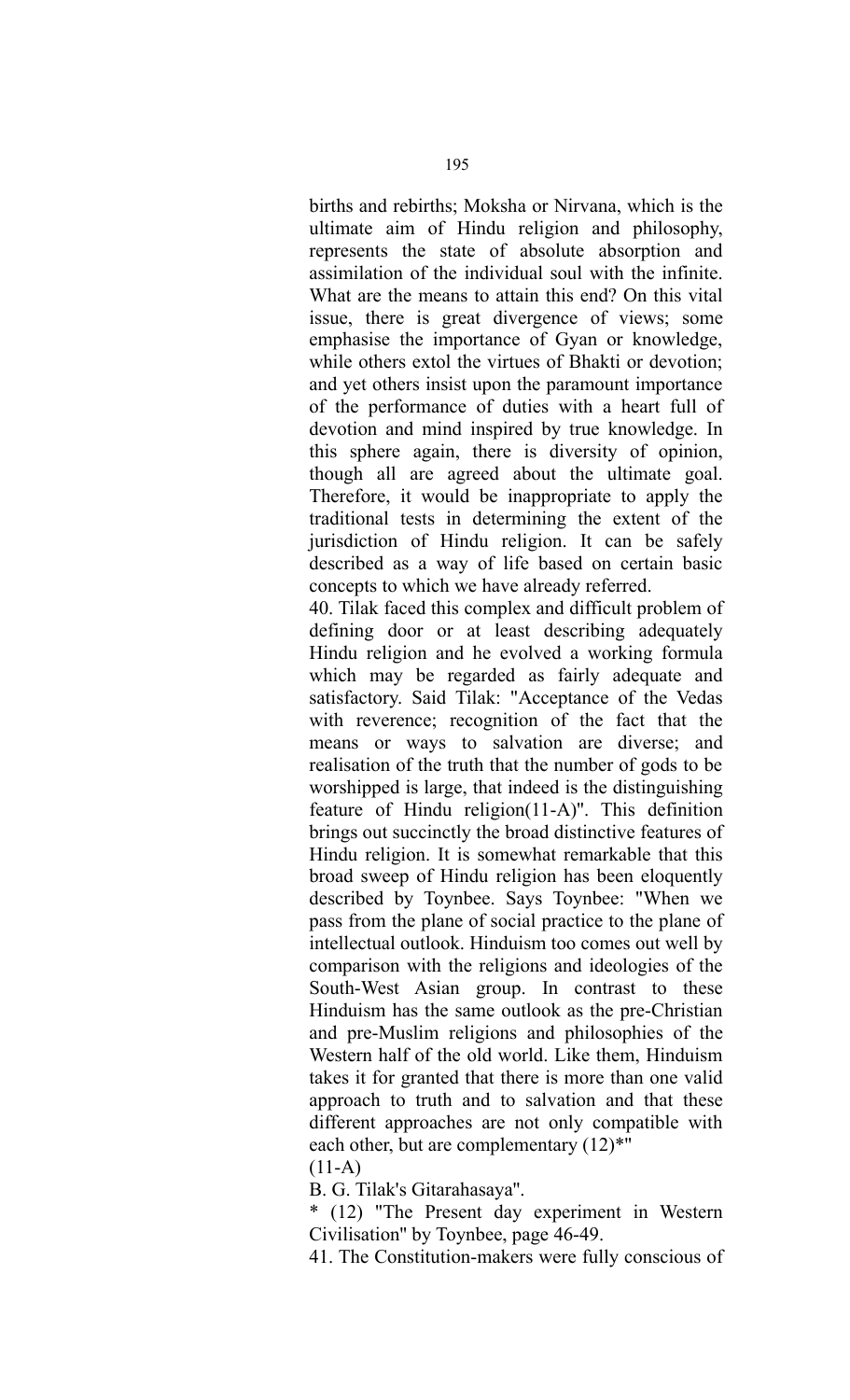this broad and comprehensive character of Hindu religion; and so, while guaranteeing the fundamental right to freedom of religion, Explanation II to Art. 25 has made it clear that in sub-clause (b) of clause. (2), the reference to Hindus shall be construed as including a reference to persons professing the Sikh, Jaina or Buddhist religion, and the reference to Hindu religious institutions shall be construed accordingly.

#### *5.* In AIR 1996 SUPREME COURT 1765 = (1996) 9 SCC 548

"A. S. Narayana Deekshitulu v. State of A.P." the Hon'be Supreme Court held that a religion undoubtedly has its basis in a system of belief and doctrine which are regarded by those who profess religion to be conducive to their spiritual well-being; and religion is not merely an opinion, doctrine or belief. It has outward expression in acts as well. What are essential parts of religion or religious belief or matters of religion and religious practice is essentially a question of fact to be considered in the context in which the question has arisen and the evidence - factual or legislative or historic presented in that context is required to be considered and a decision reached. Relying on said judgment it is submitted that performing customary rituals and service worship at Sri Ramajanamasthan is integral part of Hindus religious practices but offering prayer on that sacred place is not integral part of Islam. Relevant paragraph 89-91 of the said judgment reads as follows:

"89. A religion undoubtedly has its basis in a system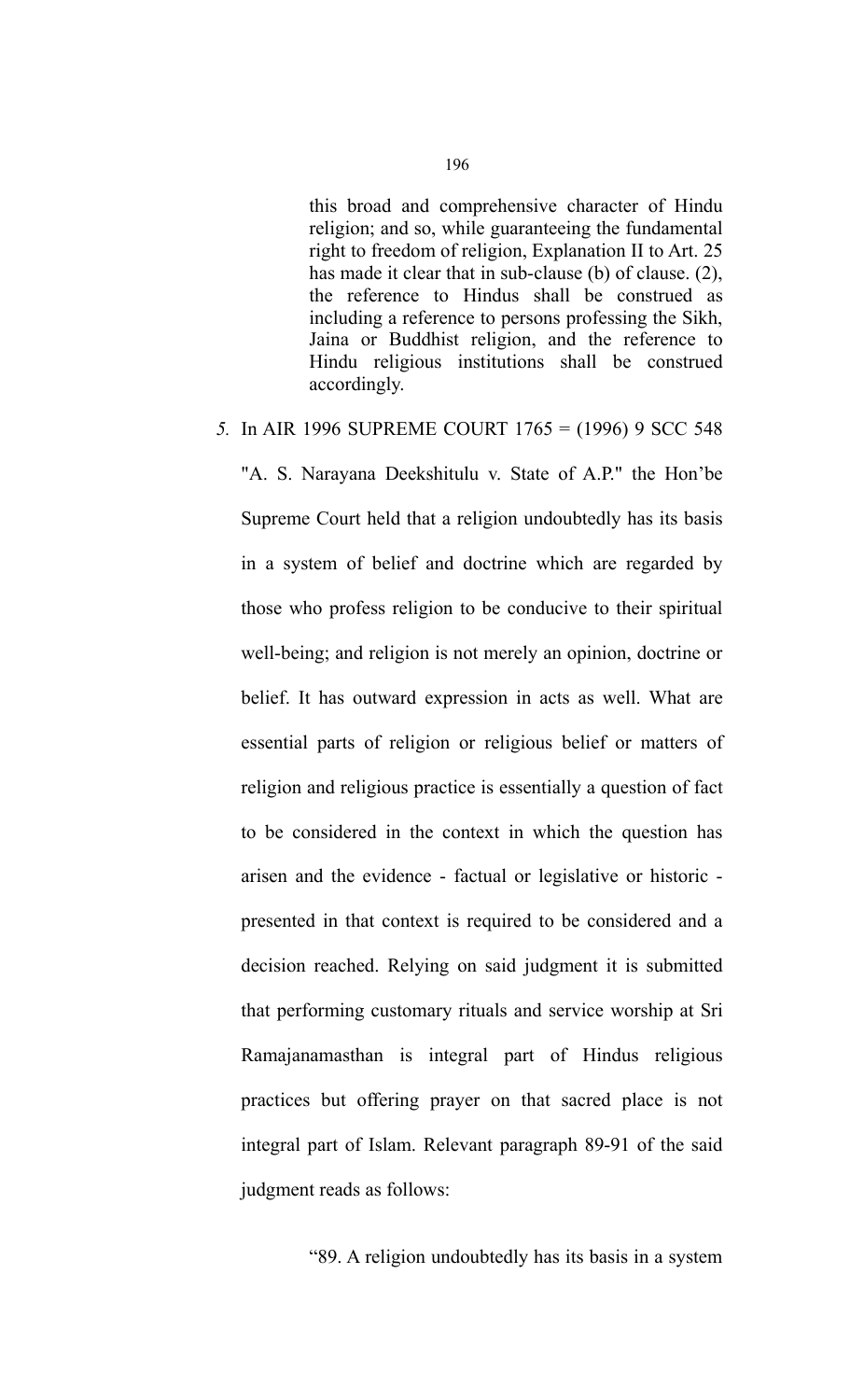of beliefs and doctrine which are regarded by those who profess religion to be conducive to their spiritual well-being. A religion is not merely an opinion, doctrine or belief. It has outward expression in acts as well. It is not every aspect of religion that has been safeguarded by Articles 25 and 26 nor has the Constitution provided that every religious activity cannot be interfered with. Religion, therefore, be construed in the context of Articles 25 and 26 in its strict and etymological sense. Every religion must believe in a conscience and ethical and moral precepts. Therefore, whatever binds a man to his own conscience and whatever moral or ethical principle regulate the lives of men believing in that theistic, conscience or religious belief that alone can constitute religion as understood in the Constitution which fosters feeling of brotherhood, amenity, fraternity and equality of all persons which find their foot-hold in secular aspect of the Constitution. Secular activities and aspects do not constitute religion which brings under its own cloak every human activity. There is nothing which a man can do, whether in the way of wearing clothes or food or drink, which is not considered a religious activity. Every mundane or human activity was not intended to be protected by the Constitution under the guise of religion. The approach to construe the protection of religion or matters of religion or religious practices guaranteed by Articles 25 and 26 must be viewed with pragmatism since by the very nature of things, it would be extremely difficult, if not impossible, to define the expression religion of matters or religion or religious belief or practice.

90. In pluralistic society like India, as stated earlier, there are numerous religious groups who practise diverse forms of worship or practise religions, rituals, rites etc, even among Hindus, different denominates and sects residing within the country or abroad profess different religious faiths, beliefs, practices. They seek to identify religion with what may in substance be mere facets of religion. It would, therefore, be difficult to devise a definition of religion which would be regarded as applicable to all religions or matters of religious practices. To one class of persons a mere dogma or precept or a doctrine may be pre-dominant in the matter of religion; to others, rituals or ceremonies may be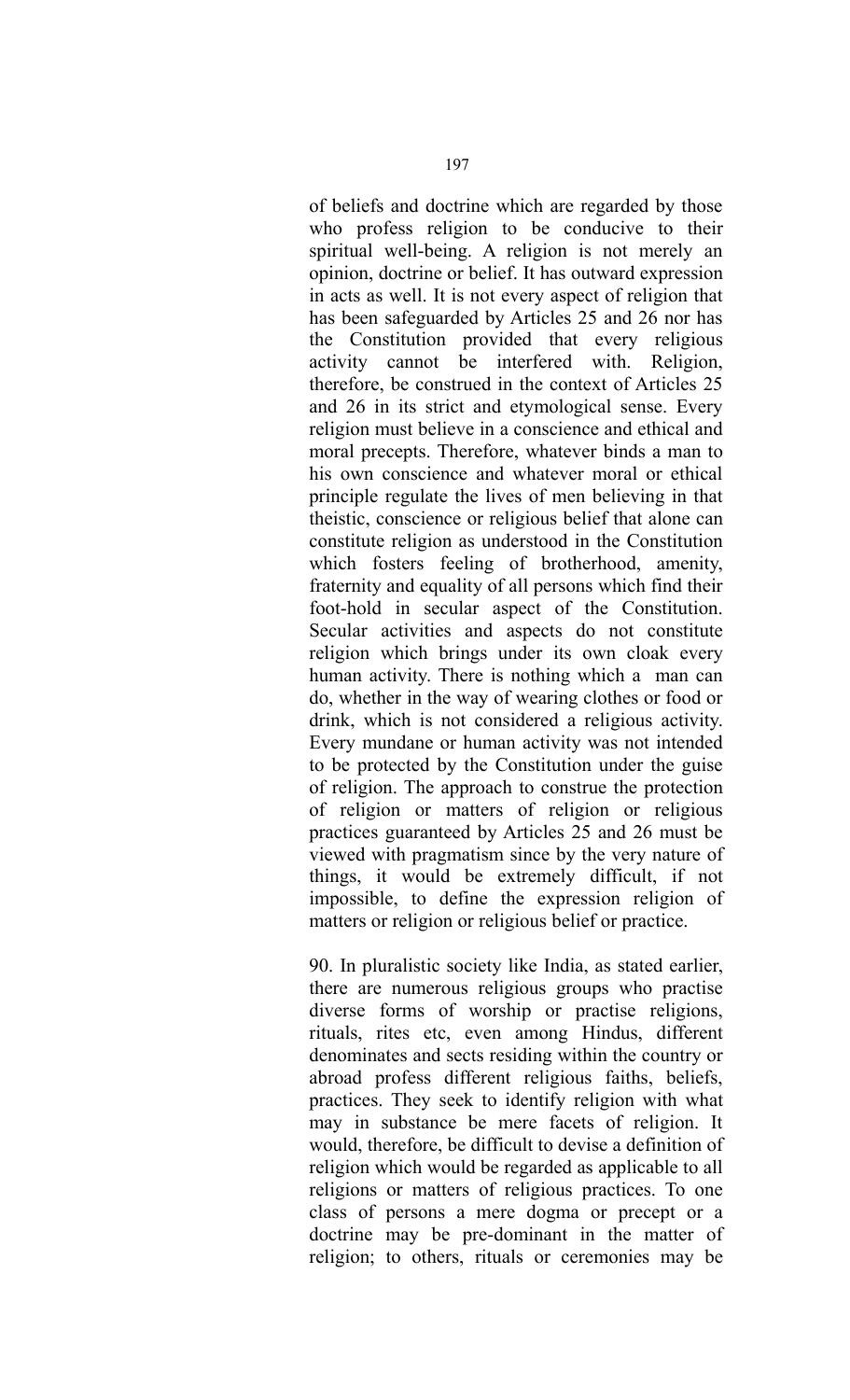predominant facets of religion; and to yet another class of persons a code of conduct or a mode of life may constitute religion. Even to different persons professing the same religious faith some of the facets of religion may have varying significance. It may not be possible, therefore, to devise a precise definition of universal application as to what is religion and what are matters of religious belief or religious practice. That is far from saying that it is not possible to State with reasonable certainty the limits within which the Constitution conferred a right to profess religion. Therefore, the right to religion guaranteed under Article 25 or 26 is not an absolute or unfettered right to propagating religion which is subject to legislation by the State limiting or regulating any activity - economic, financial, political or secular which are associated with religious belief, faith, practice or custom. They are subject to reform on social welfare by appropriate legislation by the State. Though religious practices and performances of acts pursuance of religious belief are as much a part of religion as faith or belief in a particular doctrine, that by itself is not conclusive or decisive. What are essential parts of religion or religious belief or matters of religion and religious practice is essentially a question of fact to be considered in the context in which the question has arisen and the evidence - factual or legislative or historic - presented in that context is required to be considered and a decision reached.

93. The religious freedom guaranteed by Articles 25 and 26, therefore, is intended to be a guide to a community-life and ordain every religion to act according to its cultural and social demands to establish an egalitarian social order. Articles 25 and 26, therefore, strike a balance between the rigidity of right to religious belief and faith and their intrinsic restrictions in matters of religion, religious beliefs and religious practices and guaranteed freedom of conscience to commune with his Cosmos, Creator and realise his spiritual self. Sometimes, practices religious or secular, are intricably mixed up. This is more particularly so in regard to Hindu religion because under the provisions of ancient Samriti, human actions from birth to death and most of the individual actions from day to day are regarded as religious in character in one facet or the other. They sometimes claim the religious system or sanctuary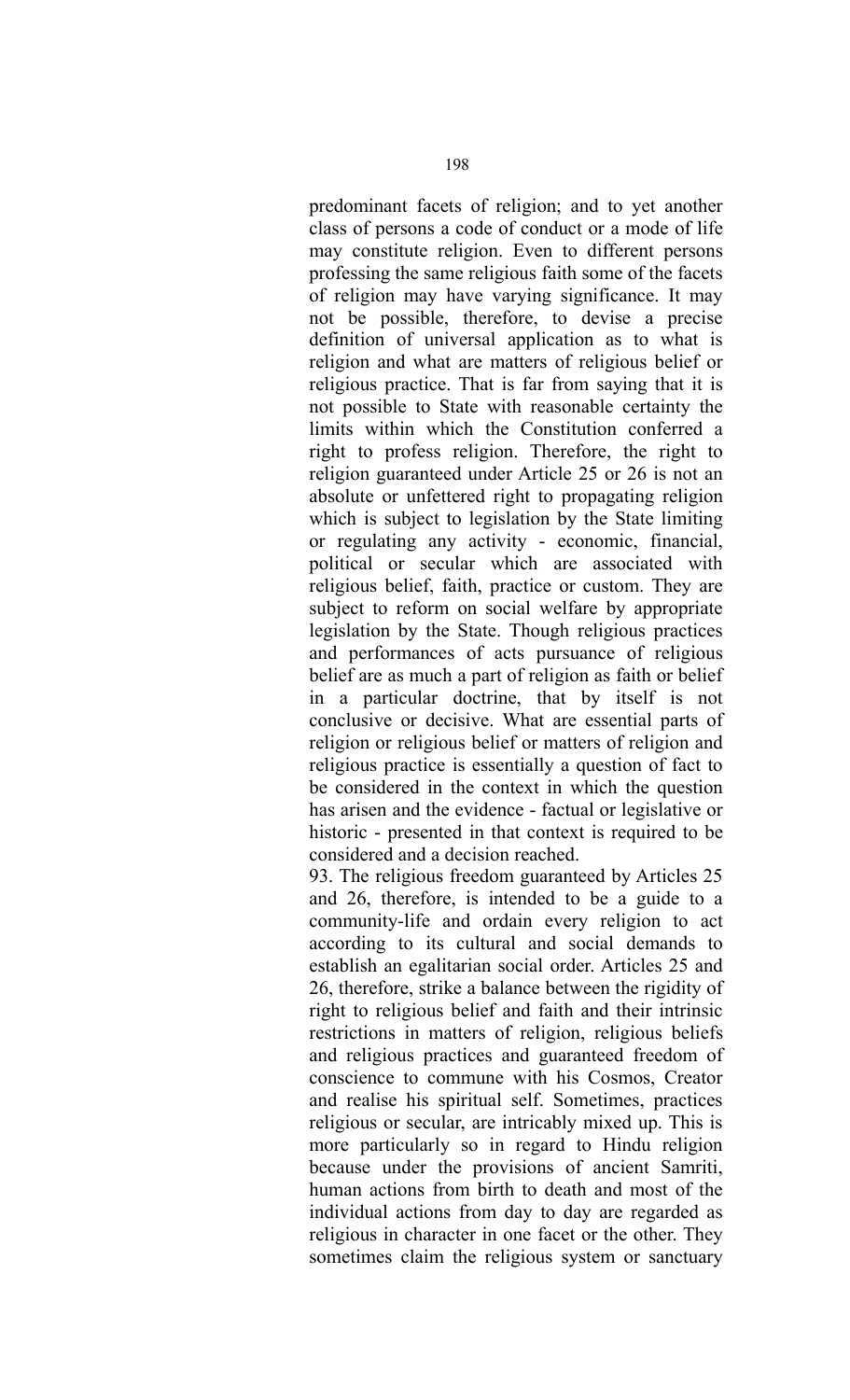and seek the cloak of constitutional protection guaranteed by Articles 25 and 26. One, hinges upon constitutional religious model and another diametrically more on traditional point of view. The legitimacy of the true categories is required to be adjudged strictly within the parameters of the right of the individual and the legitimacy of the State for social progress, well-being and reforms, social intensification and national unity. Law is a social engineering and an instrument of social change evolved by a gradual and continuous process. As Banjamin Cardozo has put it in his "Judicial Process," life is not a logic but experience. History and customs, utility and the accepted standards of right conduct are the forms which singly or in combination shall be the progress of law. Which of these forces shall dominate in any case depends largely upon the comparative importance or value of the social interest that will be, thereby, impaired. There shall be symmetrical development with history or custom when history or custom has been the motive force or the chief one in giving shape to the existing rules and with logic or philosophy when the motive power has been theirs. One must get the knowledge just as the legislature gets it from experience and study and reflection in proof from life itself. All secular activities which may be associated with religion but which do not relate or constitute an essential part of it may be amenable to State regulations but what constitutes the essential part of religion may be ascertained primarily from the doctrines of that religion itself according to its tenets, historical background and change in evolved process etc. The concept of essentially is not itself a determinative factor. It is one of the circumstances to be considered in adjudging whether the particular matters of religion or religious practices or belief are an integral part of the religion. It must be decided whether the practices or matters are considered integral by the community itself. Though not conclusive, this is also one of the facets to be noticed. The practice in question is religious in character and whether it could be regarded as an integral and essential part of the religion and if the Court finds upon evidence adduced before it that it is an integral or essential part of the religion, Article 25 accords protection to it. Though the performance of certain duties is part of religion and the person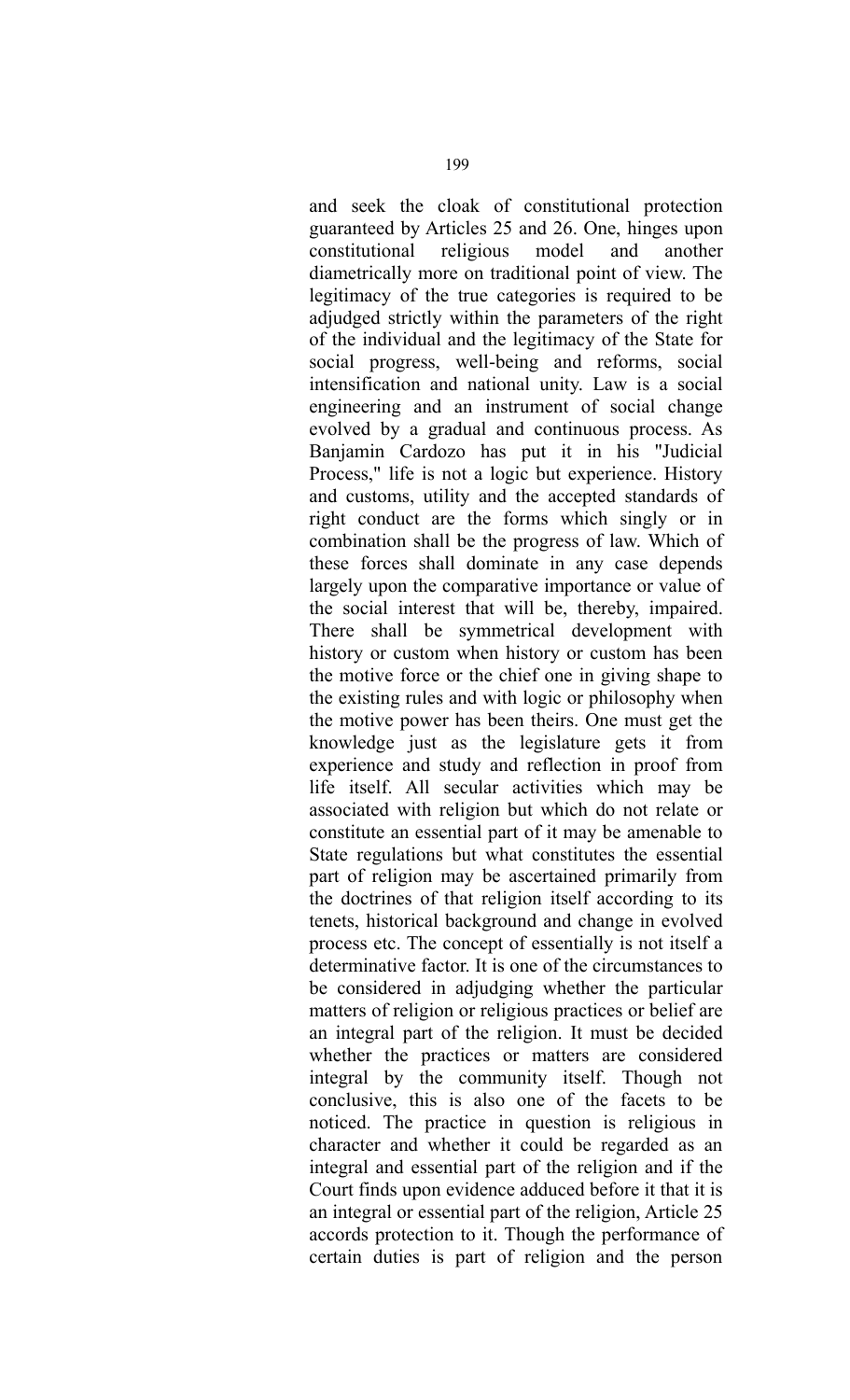performing the duties is also part of the religion or religious faith or matters of religion, it is required to be carefully examined and considered to decide whether it is a matter of religion or a secular management by the State. Whether the traditional practices are matters of religion or integral and essential part of the religion and religious practice protected by Articles 25 and 26 is the question. Whether hereditary archaka is an essential and integral part of the Hindu religion is the crucial question?

## *6.* In AIR 1996 SUPREME COURT 1765 = (1996) 9 SCC 548

"A. S. Narayana Deekshitulu v. State of A.P." the Hon'be Supreme Court distinguished between Dharma and religion stating that that the Hindu Dharma is eternal and since time immemorial. Relying on said judgment it is submitted that as the Lord of Sri Ram any protector of Dharma and has shown path of Dharma to the mankind, His Place of Birth has special significance for the Hindus and it is not only part of religious practices but the epicenter of the Hindu Dharma. Relevant paragraph nos. 143 to 148 of the said judgment read as follows:

> " 143. Very often the words "religion" and the same concept or notion; to put it differently, they are used inter-changeably. This, however, is not so, as would become apparent from what is being stated later, regarding our concept of dharma. I am of the considered view that the word religion in the two articles has really been used, not as colloquially understood by the word religion, but in the sense of it comprehending our concept of dharma. The English language having had no parallel word to dharma, the word religion was used in these two articles. it is a different matter that the word dharma has now been accepted even in English language, as would appear from Webster's New Collegiate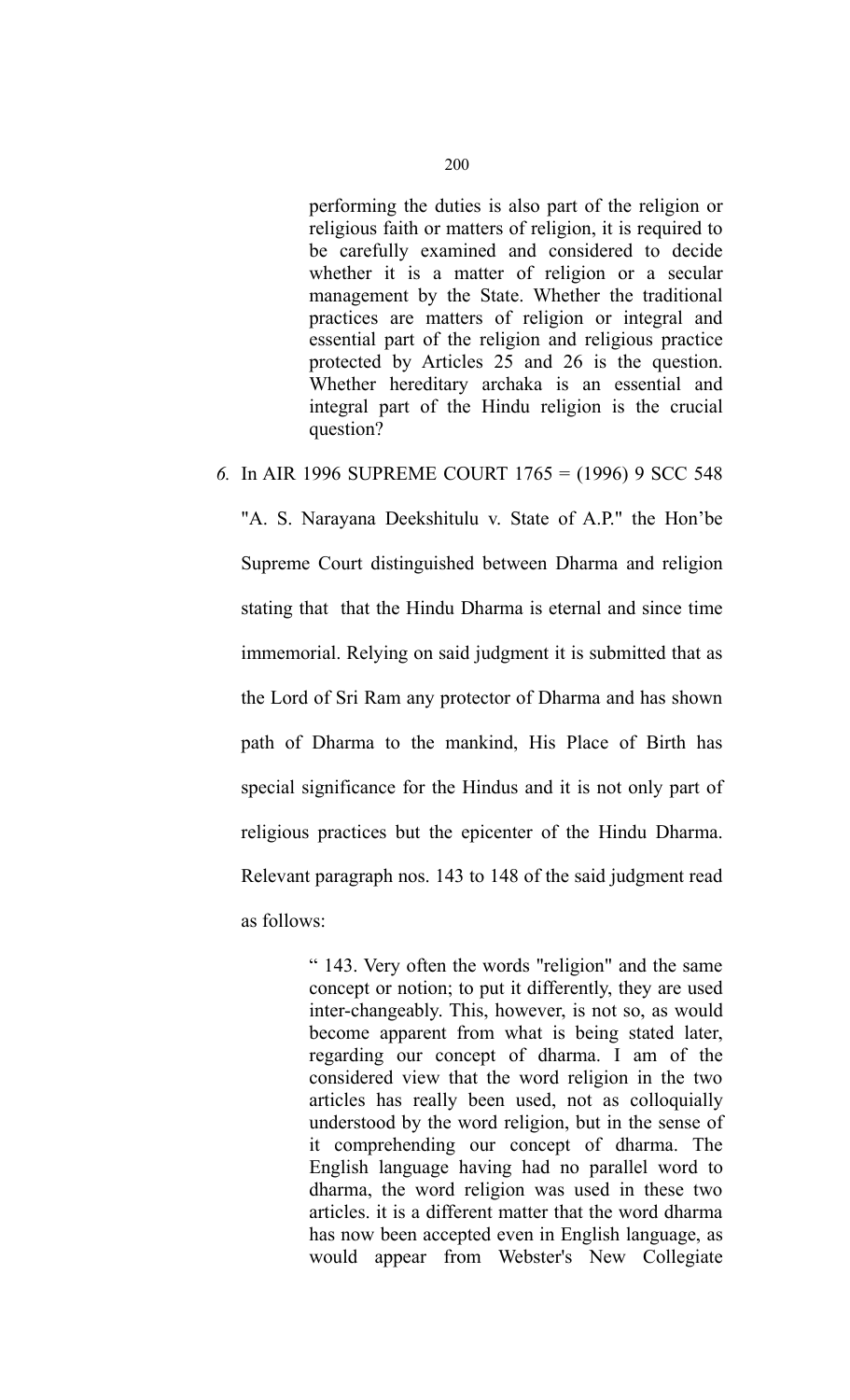Dictionary which has defined it to mean : Dharma : n (Skt. fr. dharayati he holds:) akin to L firmus firm : custom or law regarded as duty : he basic principles of cosmic or individual existence : nature : conformity to one's duty and nature". The Oxford Dictionary to one's duty and nature",. The Oxford Dictionary defines dharma as : "Right behaviour, virtue; the law (Skt. a decree, custom)".

144. The difference between religion and dharma is eloquently manifested when it is remembered that this Court's precept is

It is apparent that the word dharma in this canon or, for that matter, in our saying :

,does not mean religion, but the same has been used in the sense defined in the sense defined in the aforesaid two dictionaries. This is how the President of India, Dr. Shanker Dayal Sharma, understood the word dharma in his address at the First Convocation of the National Law School of India University delivered on 25th September, 1993 at Bangalore.

145. Our dharma is said to be `Sanatana' i. e. one which has eternal values: one which is neither timebound nor space-bound. It is because of this that Rig veda has referred to the existence `Sanatan Dharmani'. The concept of `dharma', therefore, has been with us for time immemorial. The word is derived from the root`Dh. r' - which denotes : `upholding', supporting', nourishing' and sustaining', It is because of this that in Karna Parva of the Mahabharata, Verse- 58 in Chapter 69 says :

"Dharma is for the stability of the society, the maintenance of social order and the general wellbeing and progress of human king. Whatever conduces to the fulfillment of these object is Dharma; that is definite."

(This is the English translation of the Verse) as finding place in the aforesaid Convocation Address by Dr. Shanker Dayal Sharma.)

146. The Brhadaranyakopanisad identified Dharma with Truth, and declared its supreme status thus :

" There is nothing higher than dharma. Even a very weak man hopes to prevail over a very strong man on the strength of dharma, just as (he prevails over a wrong-doer) with the help of the King. So what is called Dharma is really Truth. Therefore people say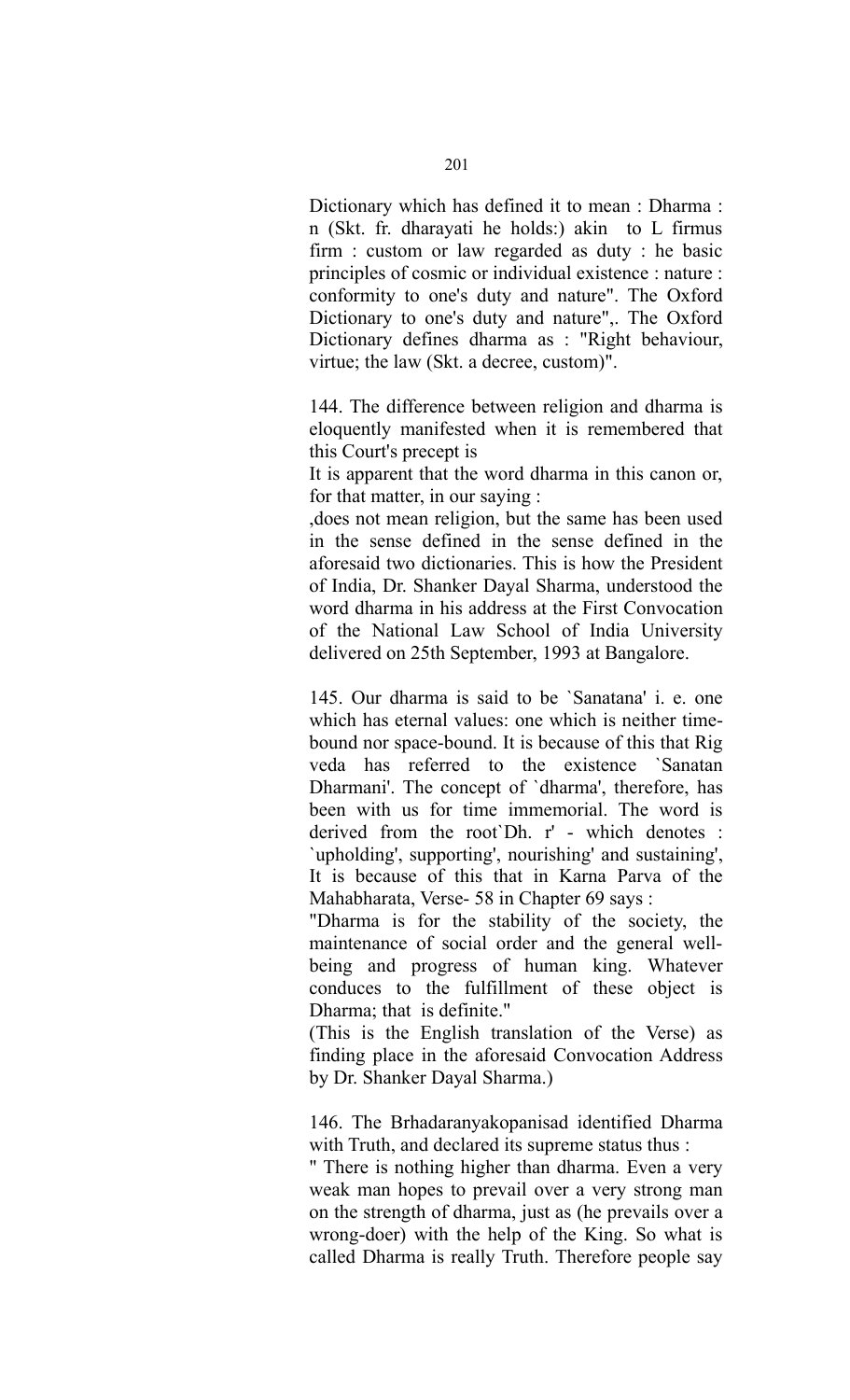about a man who declares the truth that he is declaring dharma and about one who declares dharma they say he speaks the truth. These two (dharma and truth) are this."

(English translation of the original text as given in the aforesaid convocation address).

147. The essential aspect of our ancient thought concerning law was the clear recognition of the supremacy of dharma and the clear articulation of the status of `dharma', which is somewhat akin to the modern concept of the rule of law. i. e. of all being sustained and regulated by it.

148. In Verse- 9 of Chapter-5 in the Ashrama Vasika Parva of the Mahabharata, dhritrashtra states to Yudhisthira : "the State can only be preserved by dharma- under the rule of law."

*7.* AIR 1982 SUPREME COURT 1107 "K. Rajendran v. State

of T.N." the Hon'ble Supreme Court has quoted the statement

of the Lord of Universe Sri Rama from the Ramayana depicting the attitude of an Indian ruler as an authority. From said judgments it becomes crystal clear that even a statement of the Lord of Sri Rama has greatest value for the Hindus as such the religious value of His Birth place is beyond description. Relevant paragraph 49 of the said judgment reads as follows:

> "49. The nature of the relationship that exists or ought to exist between the Government and the people in India is different from the relationship between the ruler and his subjects in the West. A study of the history of the fight for liberty that has been going on in the West shows that it has been a continuous agitation of the subjects for more and more freedom from a king or the ruler who had once acquired complete control over the destinies of his subjects. The Indian tradition or history is entirely different. The attitude of an Indian ruler is depicted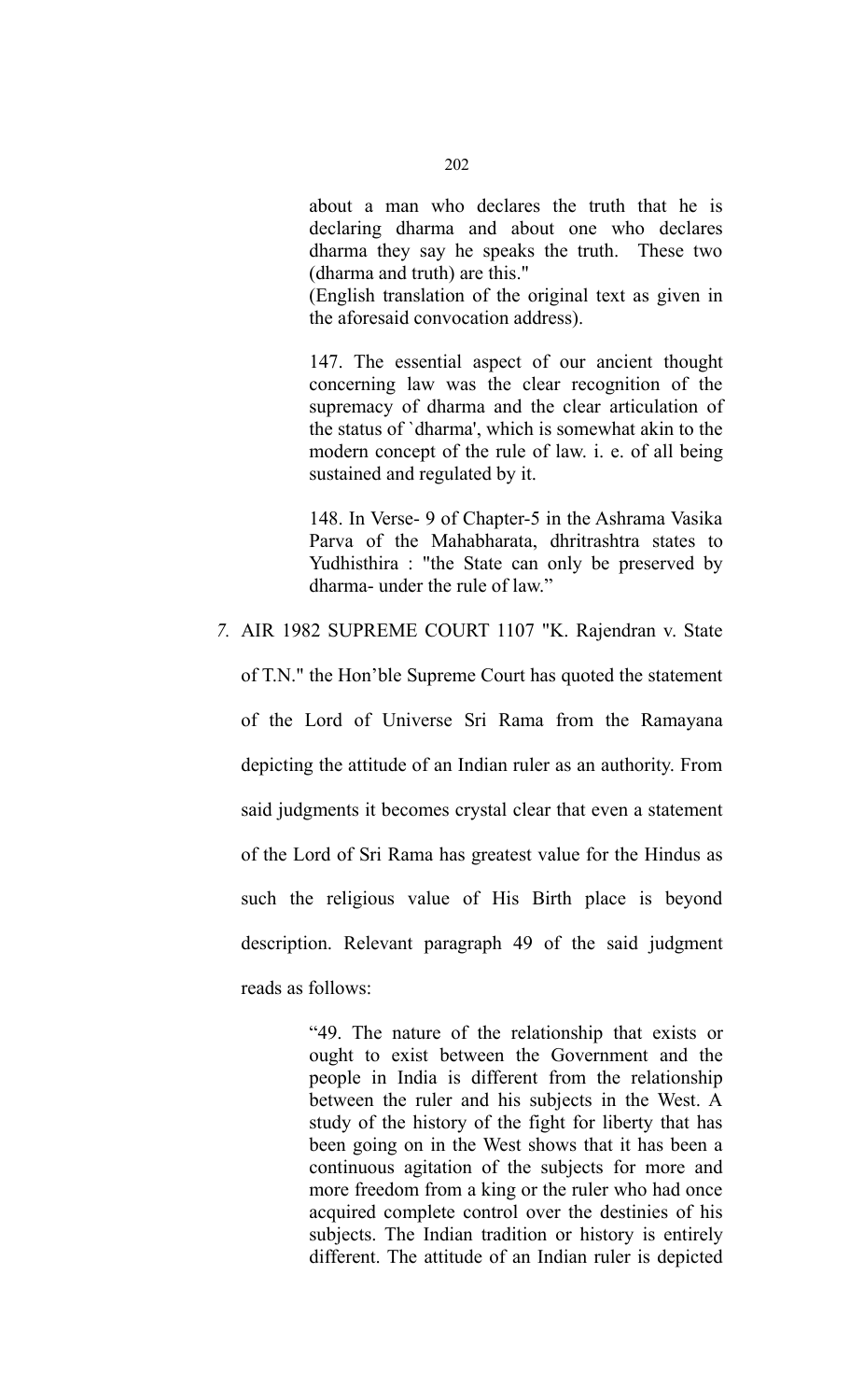in the statement of Sri Rama in the Ramayana thus :

 ……….. (Ramayana III-10-3) (Kshatriyas (the kings) bear the bow (wield the power) in order to see that there is no cry of distress (from any quarter))."

*8.* AIR 1998 SUPREME COURT 3164 = (1998) 7 SCC 392 "State of Gujarat v. Hon'ble High Court of Gujarat" the Hon'ble Supreme court has observed that the world would have been poorer without the great epic "Ramayana". From the said judgment it becomes clear that each and every thing connected with the Lord of Universe is of great value to the Hindus and extinction of the most holiest shrine *Sri Ramajanamsthan* will deprive the Hindus from acquiring unparallel merit and salvation which can be obtained only by visiting the said sacred shrine and performing customary ritual there. Relevant paragraph 31 of the said judgment reads as follows:

> "31. It is a grand transformation recorded in the epics that the hunter Valmiki turned out to be a poet of eternal recognition. If the powers which brought about that transformation had remained inactive the world would have been poorer without the great epic **"**Ramayana**".** History is replete with instances of bad persons transforming into men of great usefulness to humanity. The causes which would have influenced such swing may be of various kinds. Forces which condemn a prisoner and consign him to the cell as a case of irredeemable character belong to the pessimistic society which lacks the vision to see the innate good in man."

*9.* In AIR 1954 SUPREME COURT 282 "Commr., Hindu Religious Endowments, Madras v. Lakshmindra Thirtha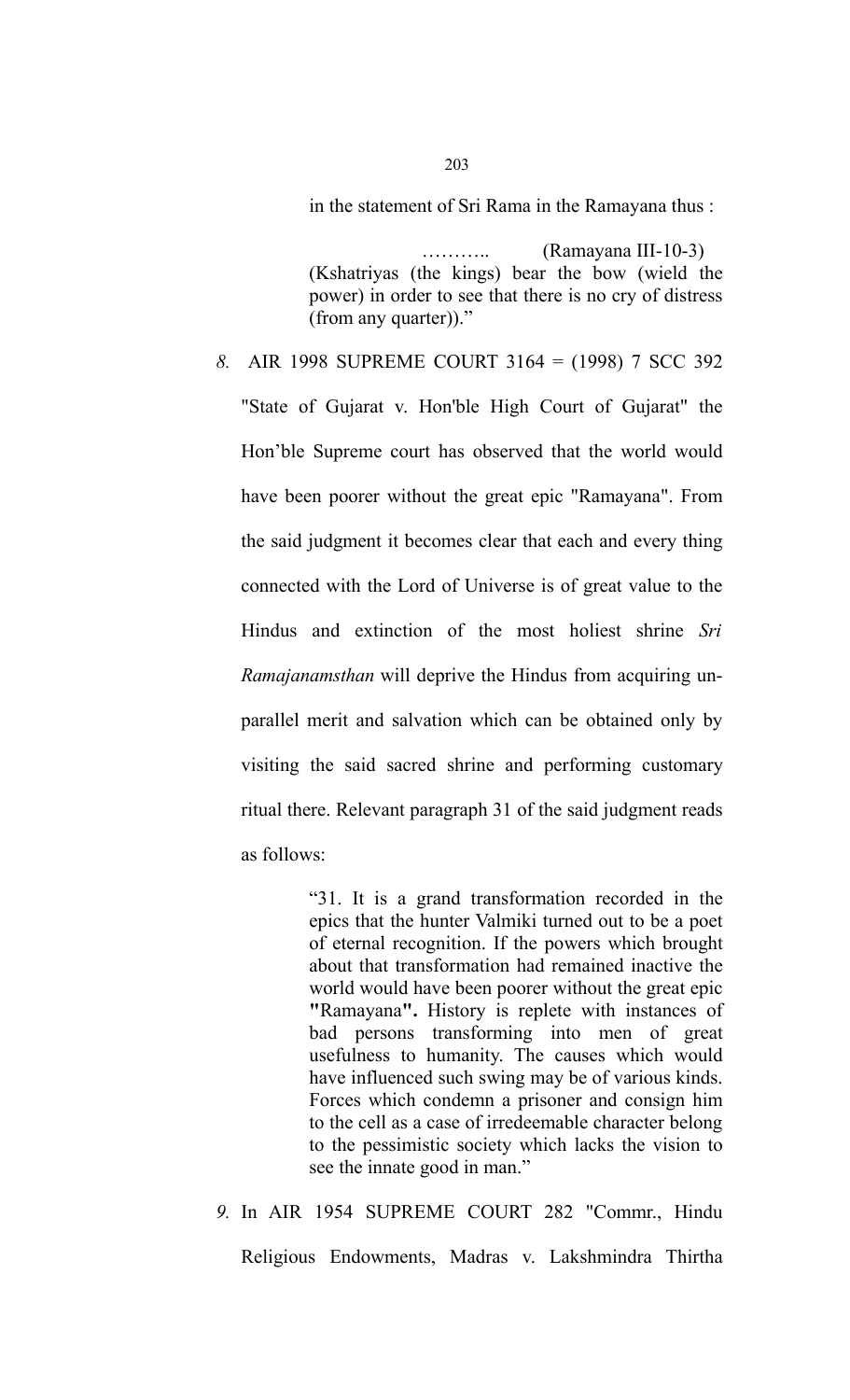Swamiar of Shirur Mutt" the Hon'ble Supreme court held that a religion undoubtedly has its basis in a system of beliefs or doctrines which are regarded by those who profess that religion as conducive to their spiritual well being, but it will not be correct to say that religion is nothing else but a doctrine or belief. A religion may not only lay down a code of ethical rules for its followers to accept, it might prescribe rituals and observances, ceremonies and modes of worship which are regarded as integral parts of religion and these forms and observances might extend even to matters of food and dress. The guarantee under the Constitution of India not only protects the freedom of religious opinion but it protects also acts done in pursuance of a religion and this is made clear by the use of the expression "practice of religion" in Art. 25. Relying on said judgment it is submitted that performing customary rites at Sri Ramajanamasthan is integral part of religions practices of the Hindus as Hindus believe that therein there is invisible power of the Lord of Universe Sri Ram who confers merit on devotees and gives them salvation as such said practice is integral part of Hindu Dharma & Religion and is protected under Article 25 & 26 of the constitution of India. Relevant paragraph nos. 17, 18 and 19 of the said judgment read as follows:

> "17. It will be seen that besides the right to manage its own affairs in matters of religion which is given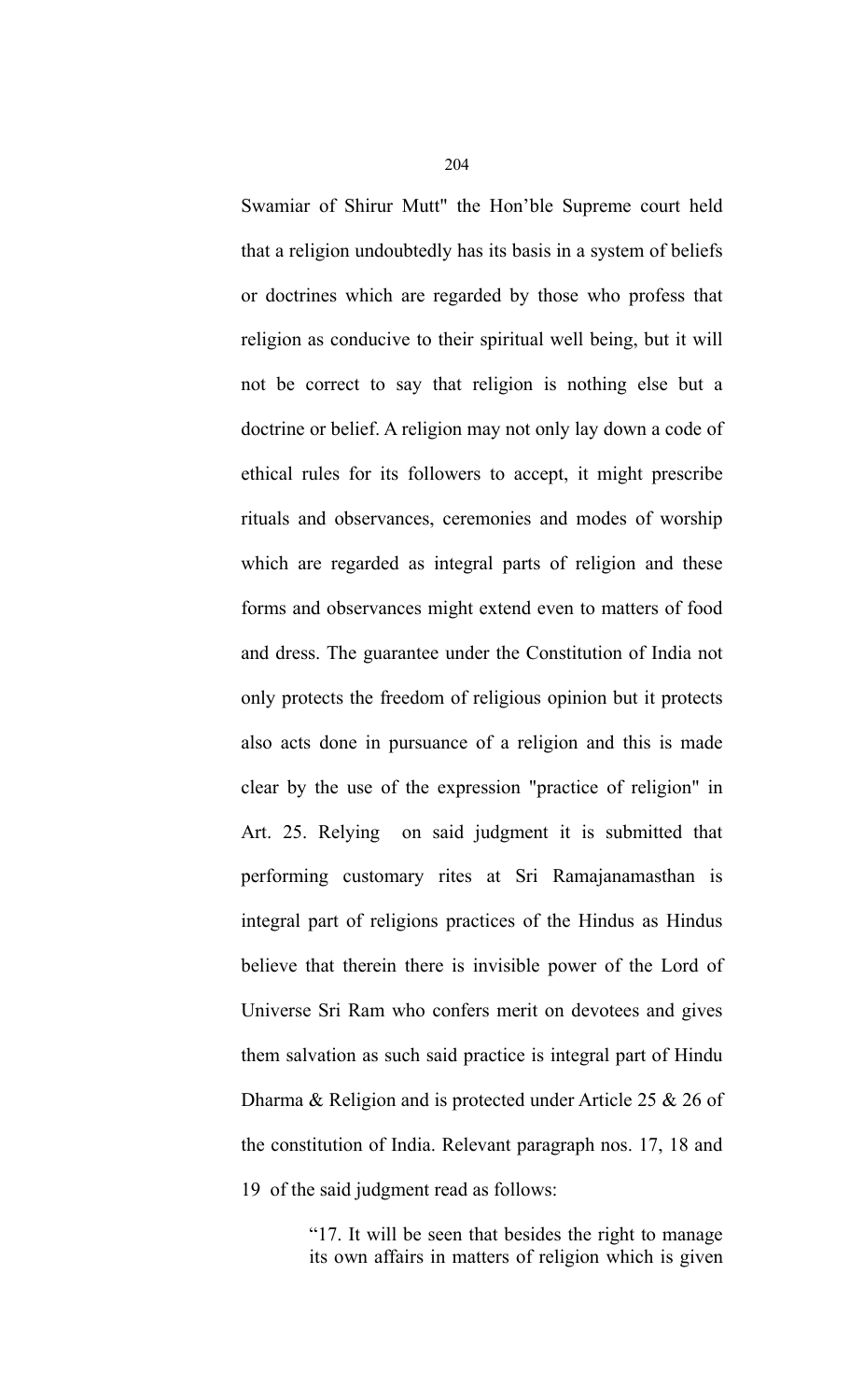by cl. (b), the next two clauses of Art. 26 guarantee to a religious denomination the right to acquire and own property and to administer such property in accordance with law. The administration of its property by a religious denomination has thus been placed on a different footing from the right to manage its own affairs in matters of religion. The latter is a fundamental right which no Legislature can take away, where as the former can be regulated by laws which the legislature can validly impose. It is clear, therefore, that questions merely relating to administration of properties belonging to a religious group or institution are not matters of religion to which cl. (b) of the Article applies.

What then are matters of religion? The word "religion" has not been defined in the Constitution and it is a term which is hardly susceptible of any rigid definition. In an American case --- -'Vide Davis v. Beason', (1888) 133 US 333 at p. 342 (G), it has been said :

"that the term 'religion' has reference to one's views of his relation to his Creator and to the obligations they impose of reverence for His Being and character and of obedience to His will. It is often confounded with 'cultus' of form or worship of a particular sect, but is distinguishable from the latter." We do not think that the above definition can be regarded as either precise or adequate. Articles 25 and 26 of our Constitution are based for the most part upon Art 44(2), Constitution of Eire and we have great doubt whether a definition of 'religion' as given above could have been in the minds of our Constitution-makers when they framed the Constitution.

Religion is certainly a matter of faith with individuals or communities and it is not necessarily theistic. There are well known religions in India like Buddhism and Jainism which do not believe in God or in ay Intelligent First Cause. A religion undoubtedly has its basis in a system of belief or doctrines which are regarded by those who profess that religion as conductive to their spiritual well being, but it would not be correct to say that religion is nothing else but a doctrine or belief. A religion may not only lay down a code of ethical rules for its followers to accept, it might prescribe rituals and observances, ceremonies and modes of worship which are regarded as integral parts of religion, and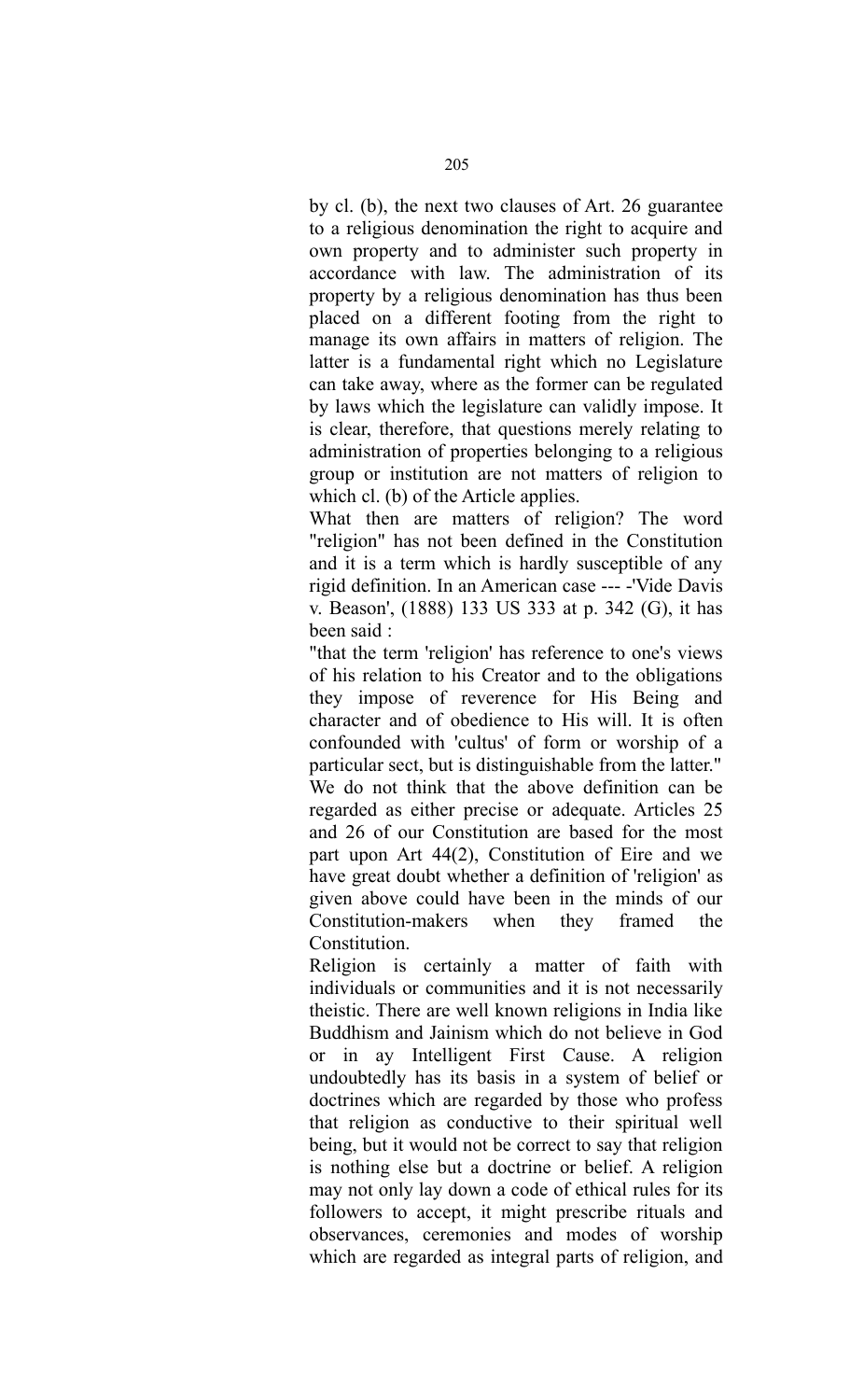these forms and observances might extend even to matters of food and dress.

18. The guarantee under our Constitution not only protects the freedom of religious opinion but it protects also acts done in pursuance of a religion and this is made clear by the use of the expression "practice of religion' in Art. 25. Latham, C. J. of the High Court of Australia while dealing with the provision of S. 116, Australian Constitution which 'inter alia' forbids the Commonwealth to prohibit the 'free exercise of any religion' made the following weighty observations ---- 'Vide Adelaide Company v. The Commonwealth', 67 CLR 116 at p. 127  $(\hat{H})$ :

"It is sometimes suggested in discussions on the subject of freedom of religion that, though the civil government should not, interfere with religious 'opinions', it nevertheless may deal as it pleases with any 'acts' which are done in pursuance of religious belief without infringing the principle of freedom of religion. It appears to me to be difficult to maintain this distinction as relevant to the interpretation of S. 116. The Section refers in express terms to the 'exercise' of religion, and therefore it is intended to protect from the operation of any Commonwealth laws acts which are done in the exercise of religion. Thus the Section goes far beyond protecting liberty of opinion. It protects also acts done in pursuance of religious belief as part of religion".

These observations apply fully to the protection of religion as guaranteed by the Indian Constitution. Restrictions by the State upon free exercise of religion are permitted both under Arts. 25 and 26 on grounds of public order, morality and health. Clause (2) (a) of Art. 25 reserves the right of the State to regulate or restrict any economic, financial, political and other secular activities which may be associated with religious practice and there is a further right given to the State by sub-cl. (b).under which the State can legislate for social welfare and reform even though by so doing it might interfere with religious practices. The learned Attorney-General lays stress upon cl (2) (a) of the Article and his contention is that all secular activities, which may be associated with religion but do not really constitute an essential part of it, are amenable to State regulation.

19. The contention formulated in such broad terms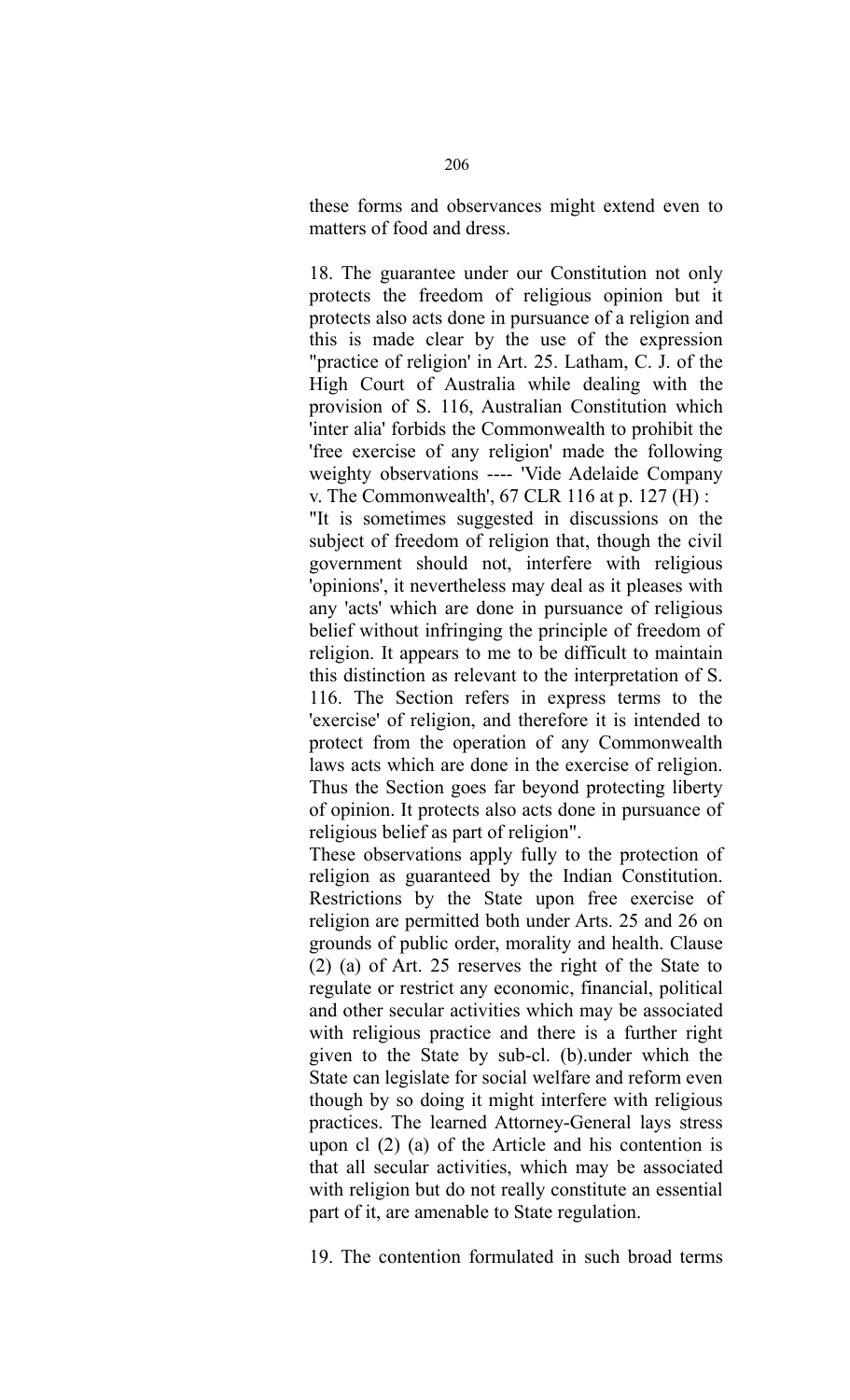cannot, we think be supported, in the first place, what constitutes the essential part of a religion is primarily to be ascertained with reference to the doctrines of that religion itself. If the tenets of any religious sect of the Hindus prescribe that offerings of food should be given to the idol at particular hours of the day, that periodical ceremonies should be performed in a certain way at certain periods of the year or that there should be daily recital of sacred texts or oblations to the sacred fire, all these would be regarded as parts of religion and the mere fact that they involve expenditure of money or employment of priests and servants or the use of marketable commodities would not make them secular activities partaking of a commercial or economic character; all of them are religious practices and should be regarded as matters of religion within the meaning of Art. 26(b). …"

## *10.*In AIR 1954 SUPREME COURT 282 "Commr., Hindu

Religious Endowments, Madras v. Lakshmindra Thirtha Swamiar of Shirur Mutt" the Hon'ble Supreme court held that Under Art. 26(b), therefore, a religious denomination or organisation enjoys complete autonomy in the matter of deciding as to what rites and ceremonies are essential according to the tenets of the religion they hold and no outside authority has any jurisdiction to interfere with their decision in such matters and ; under Art. 26(d), it is the fundamental right of a religious denomination or its representative to administer its properties in accordance with law; and the law, therefore, must leave the right of administration to the religious denomination itself subject to such restrictions and regulations as it might choose to impose. A law which takes away the right of administration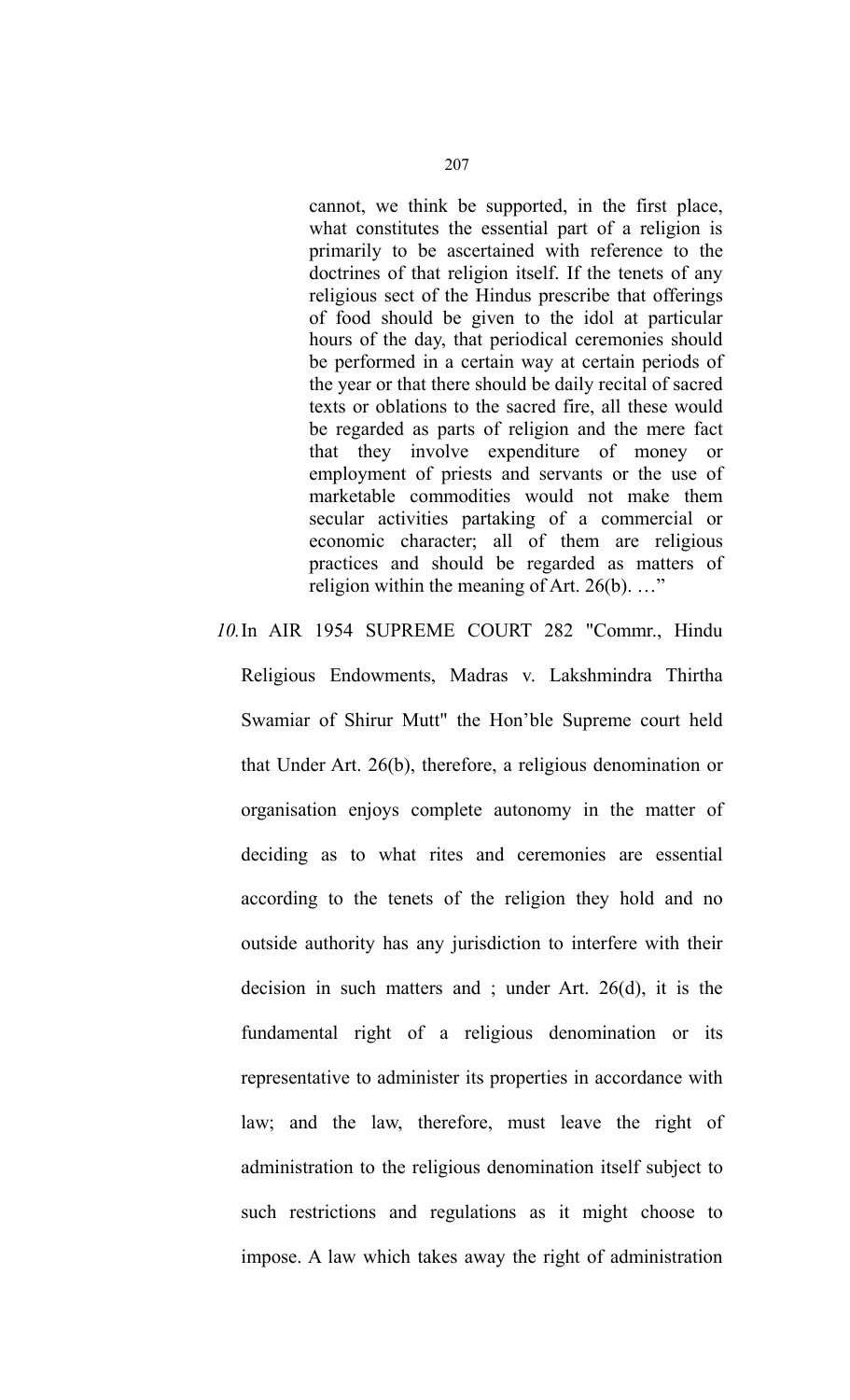from the hands of a religious denomination altogether and vests it in any other authority would amount to a violation of the right guaranteed under cl. (d) of Art. 26. Relying on said ratio of law it is submitted that prohibiting the Hindus from performing their customary religious rituals at Sri Ramajanamasthan which has been described as Babari Mosque and not handing over management of the said sacred shrine of the Hindus shall infringe fundamental rights of the Hindus guaranteed under Articles 25 and 26 of the constitution of India. Relevant paragraph 22 of the said judgment reads as follows:

> " 22. It is to be noted that both in the American as well as in the Australian Constitution the right to freedom of religion has been declared in unrestricted terms without any limitation whatsoever. Limitations, therefore, have been introduced by courts of law in these countries on grounds of morality, order and social protection, An adjustment of the competing demands of the interests of Government and constitutional liberties is always a delicate and difficult task and that is why we find difference of judicial opinion to such an extent in cases decided by the American courts where questions of religious freedom were involved.

> Our Constitution-makers, however, have embodie the limitations which have been evolved by judicial pronouncements in America or Australia in the Constitution itself and the language of Arts. 25 and 26 is sufficiently clear to enable us to determine without the aid of foreign authorities as to what matters come within the purview of religion and what do not. As we have already indicated, freedom of religion in our Constitution is not confined to religious beliefs only, it extends to religious practices as well subject to the restrictions which the Constitution itself had laid down. Under Art. 26(b), therefore a religious denomination or organization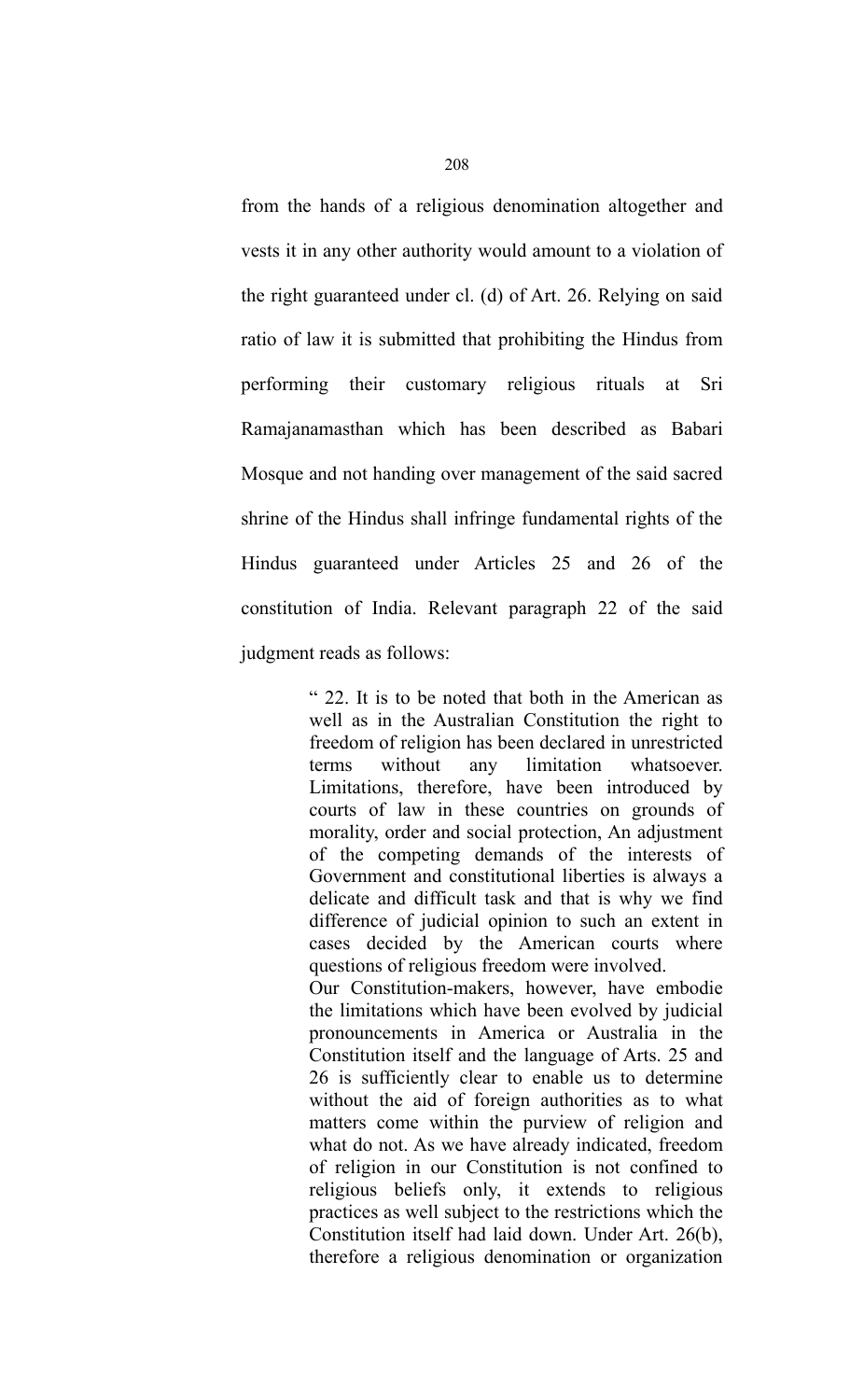enjoys complete autonomy in the matter of deciding as to what rites and ceremonies are essential according to the tenets of the religion they hold and no outside authority has any jurisdiction to interfere with their decision in such matters.

Of course, the scale of expenses to be incurred in connection with these religious observances would be a matter of administration of property belonging to the religious denomination and can be controlled by secular authorities in accordance with any law laid down by a competent legislature, for it could not be the injunction of any religion to destroy the institution and its endowments by incurring wasteful expenditure on rites and ceremonies. It should be noticed, however, that under Art. 26 (d), it is the fundamental right of a religious denomination or its representative to administer its properties in accordance with law, and the law, therefore, must leave the right of administration to the religious denomination itself subject to such restrictions and regulations as it might choose to impose.

A law which takes away the right of administration from the hands of a religious denomination altogether and vests it in any other authority would amount to a violation of the right guaranteed under cl. (d) of Art 26."

### *11.*AIR 2004 SUPREME COURT 2984 = (2004) 12 SCC 770

"Commr. of Police v. Acharya Jagadishwarananda Avadhuta" It is settled law that protection under Articles 25 and 26 of the Constitution of India extend guarantee for rituals and observances, ceremonies and modes of worship which form part and parcel of religion. Practice becomes part of religion only if such practice is found to be essential and integral part. It is only those practices which are integral part of religion that are protected. What would constitute an essential part of religion or religious practice is to be determined with reference to the Doctrine of a particular religion which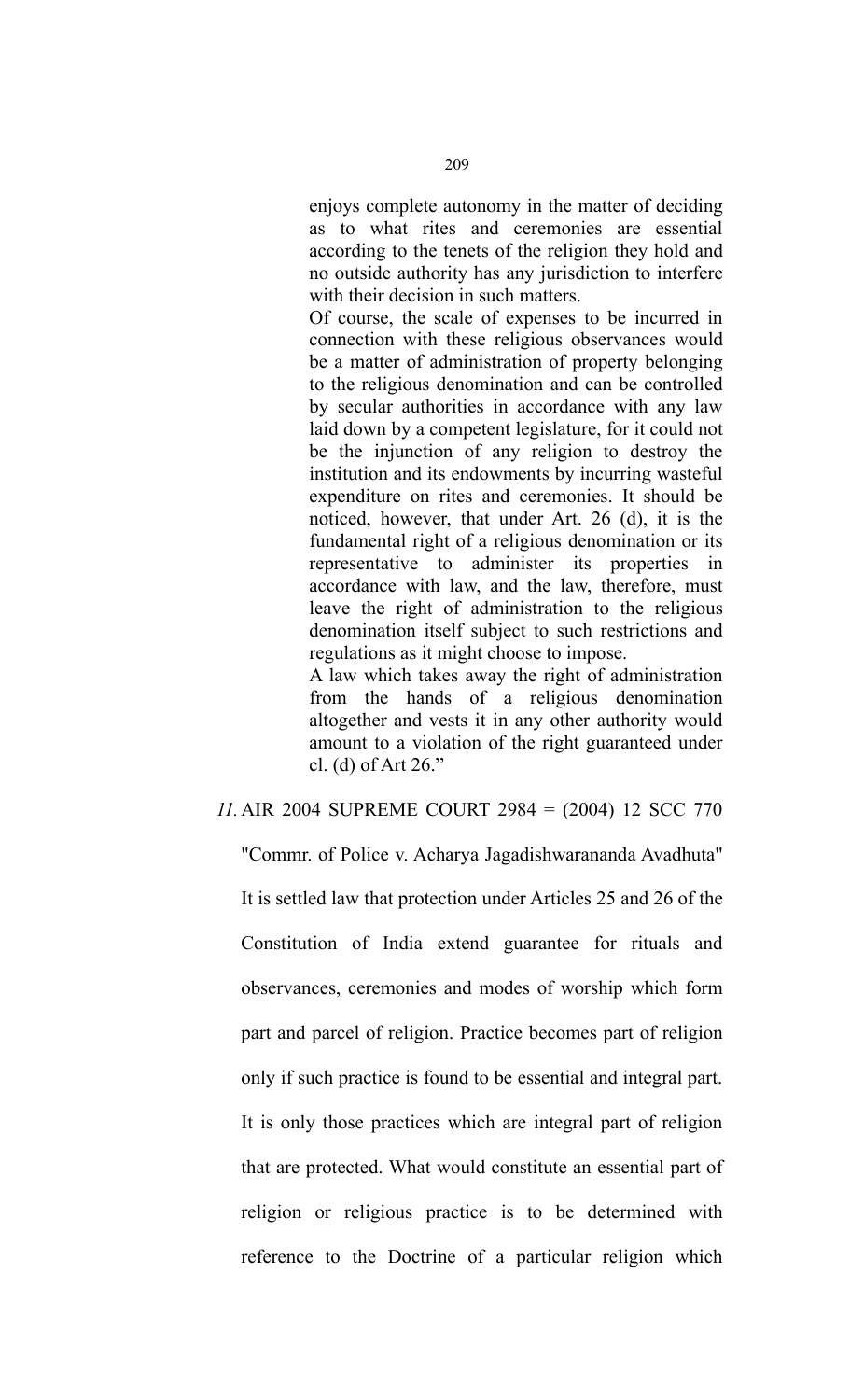includes practices which are regarded by the Community as part and parcel of that religion. Test has to be applied by Courts whether a particular religious practice is regarded by the community practicing that particular practice is integral part of the religion or not. It is also necessary to decide whether the particular practice is religious in character or not and whether the same can be regarded as an integral or essential part of religion which has to be decided based on evidence. Many symbols have been used in Hindu Literature. Different kinds of symbols and images have different sanctity. Brading of chest, arms and other parts of body represent to the weapons of symbols of Siva. Relying on said judgment it is submitted that being Shartric (Scriptural) command visiting Sri Ramajanamasthan and performing service worship there is integral part of religion of Hindus but it is not integral part of Muslim religion as such instant suit is liable to be dismissed. Relevant paragraph nos. 80 to 86 read as follows:

> "80. It would be pertinent to mention that the Sikh Community carry "Kirpans" as a symbol of their religious practice and the Gurkhas the "Kukris" or "Dagger". So also, the Hindus are permitted to carry the idol of "Ganesa" in procession before immersion in the sea during Vinayaka Chaturti Celebrations. Persons professing Islamic Faith are allowed to take out procession during "Moharrum" Festival and persons participating in such processions beat their chest with hands and chains and inflict injuries on them and the same has been permitted as a religious practice of that community.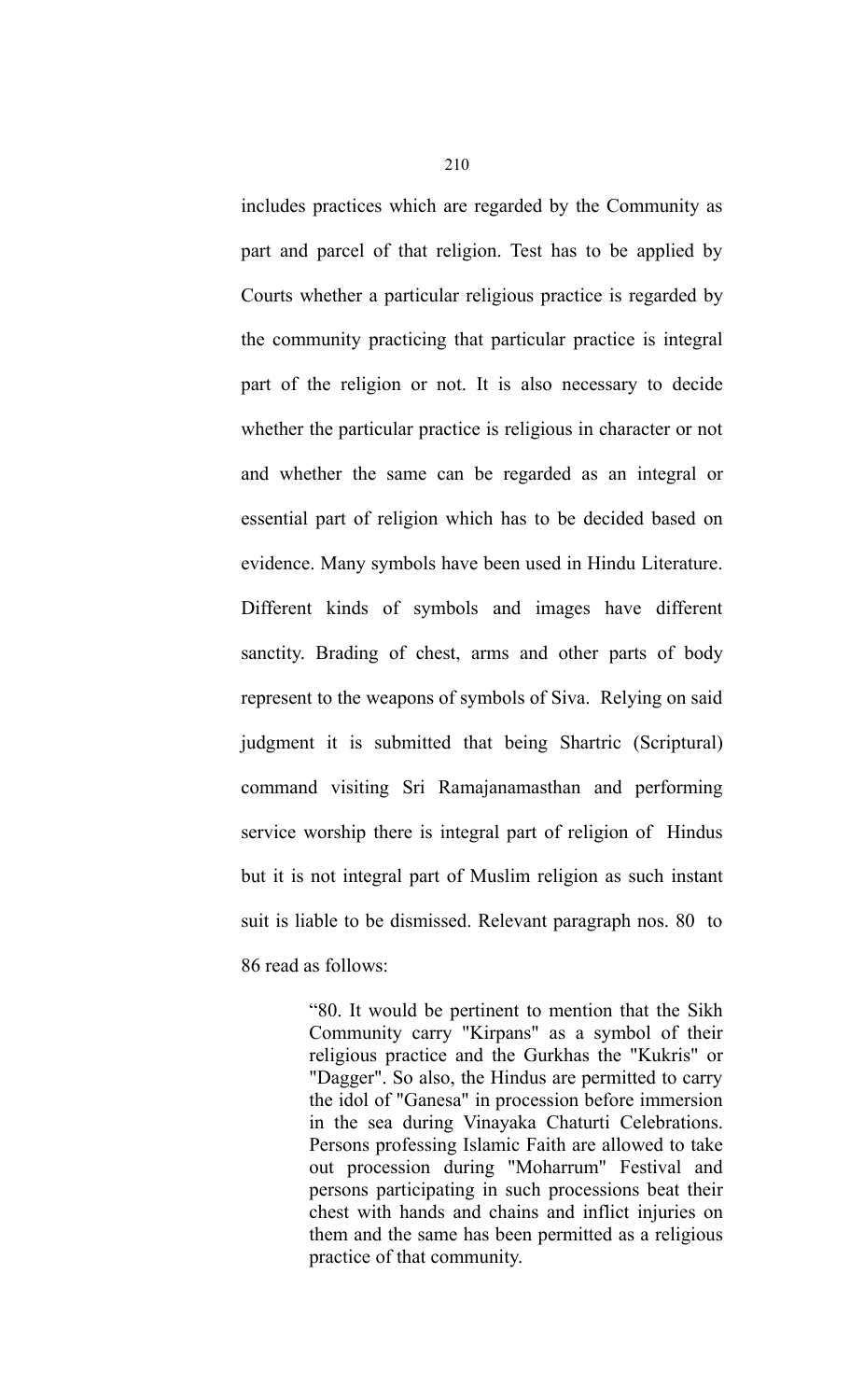81. Each deity presides over a certain function, has a certain consort, uses a particular vehicle, giving them a concrete aspect that appeals to less spiritually sophisticated lay people. All these insignia have a deep philosophical symbolism. What might interest us presently is that all these vehicles are mostly drawn from the world of animals, birds, and even reptiles. For example, Brahma has a swan, Vishnu has a garuda, a type of eagle, Siva rides a bull, Ganesa a mouse, Subrahmanya a peacock, and so on. The idea is only to emphasize the kinship with animals. Trees have the divinity Vanadevata. War is presided over by the Goddess Chemundi riding a lion. Sound has a divinity, the Nadabrahmam. The Goddess Saraswathi presides over music and arts. Lakshmi sitting on a lotus deals with wealth. Parvathi, the consort of Siva, rules the entire Nature. All these divinities serve to consecrate every aspect of daily life. The whole pantheon serves to emphasize the one ultimate Reality.

82. Reading and reciting old scriptures, for instance, Ramayana or Quran or Bible or Gurur Granth Sahib is as much a part of religion as offering food to deity by a Hindu or bathing the idol or dressing him and going to a temple, mosque, church or gurudwara. . . .

83. The authorities concerned can step in and take preventive measures in the interest of maintenance of Law and Order if such religious processions disturb Law and Order. It has to be held that the right to carry Trishul, Conch or Skull is an integral and essential part of religious practice and the same is protected under Article 25 of the Constitution of India. However, the same is subject to the right of the State to interfere with the said practice of carrying Trishul, Conch or Skull if such procession creates Law and Order problems requiring intervention of concerned authorities who are entrusted with the duty of maintaining Law and Order.

#### What is Religion

84. Religion is a social system in the name of God laying down the Code of Conduct for the people in Society. Religion is a way of life in India and it is an unending discovery into unknown world. People living in Society have to follow some sort of religion. It is a social Institution and Society accepts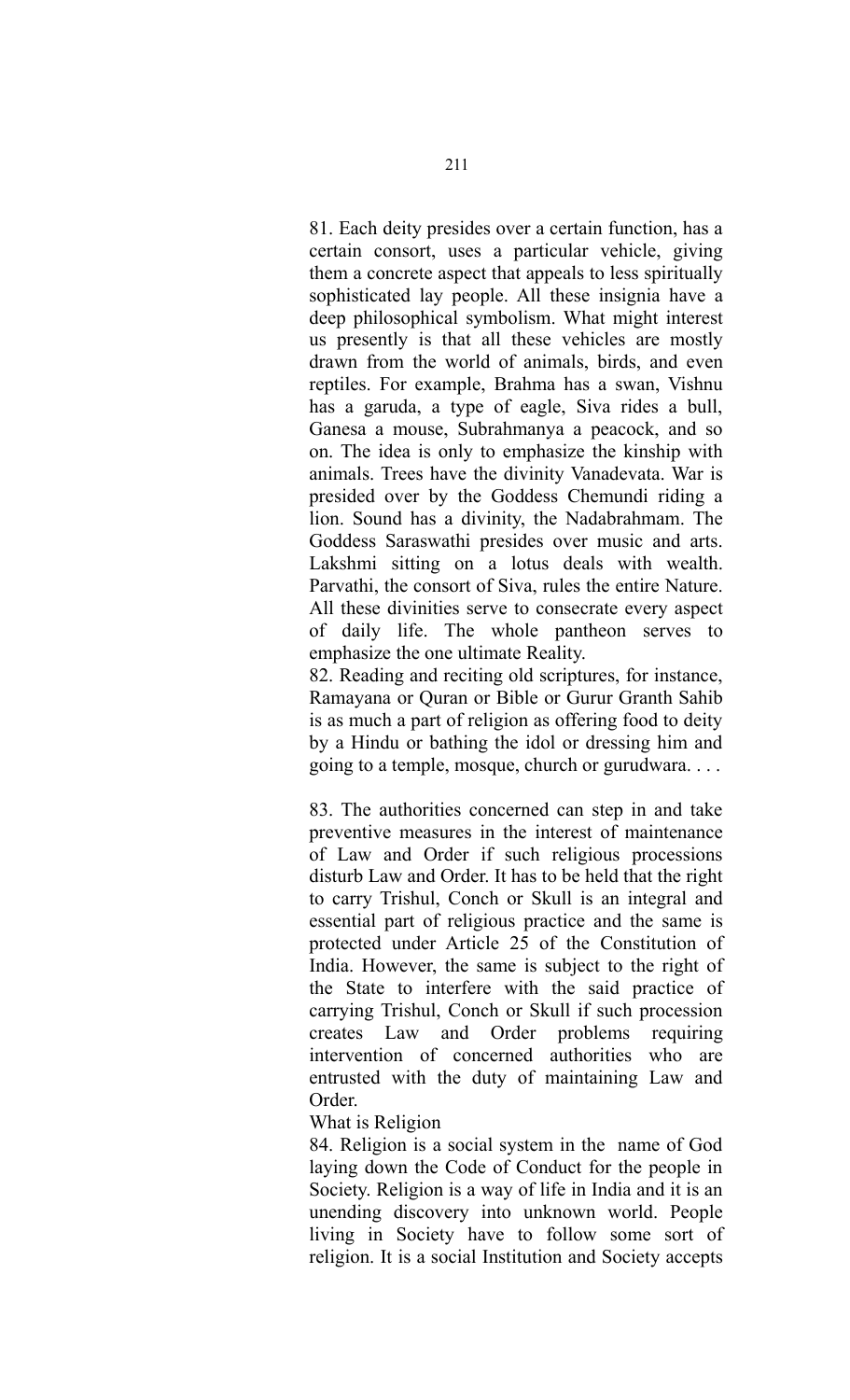religion in a form which it can easily practice. George Barnard Shaw stated, "There is nothing that people do not believe if only it be presented to them as Science and nothing they will not disbelieve if it is presented to them as Religion." Essentially, Religion is based on "Faith". Some critics say that Religion interfered with Science and Faith. They say that religion led to the growth of blind faith, magic, sorcery, human sacrifices etc. No doubt, history of religion shows some indications in this direction but both Science and Religion believe in faith. Faith in Religion influences the temperament and attitude of the thinker. Ancient civilization viz., the Indus Valley Civilization shows faith of people in Siva and Sakthi. The period of Indus Valley Civilization was fundamental religion and was as old as at least Egyptian and Mesopotamian Culture. People worship Siva and the Trishul (Trident), the emblem of Siva which was engraved on several seals. People also worshipped stones, trees, animals and Fire. Besides, worship of stones, trees, animals etc. by the primitive religious tribes shows that animism viz., worship of trees, stones, animals was practiced on the strong belief that they were abodes of spirits, good or evil. Modern Hinduism is to some extent includes Indus Valley Civilization Culture and religious faith. Lord Siva is worshipped in the form of Linga. Many symbols have been used in Hindu Literature. Different kinds of symbols and images have different sanctity. Brading of chest, arms and other parts of body represent to the weapons of symbols of Siva. Modern Hinduism has adopted and assimilated various religious beliefs of primitive tribes and people. The process of worship has undergone various changes from time to time.

85. The expression of 'RELIGION' has not been defined in the Constitution and it is incapable of specific and precise definition. Article 25 of the Constitution of India guarantees to every person, freedom of conscience and right freely to profess, practice and propagate religion. No doubt, this right is subject to public order related to health and morality and other provisions relating to Fundamental Right. Religion includes worship, faith and extends to even rituals. Belief in religion is belief of practice a particular faith, to preach and to profess it. Mode of worship is integral part of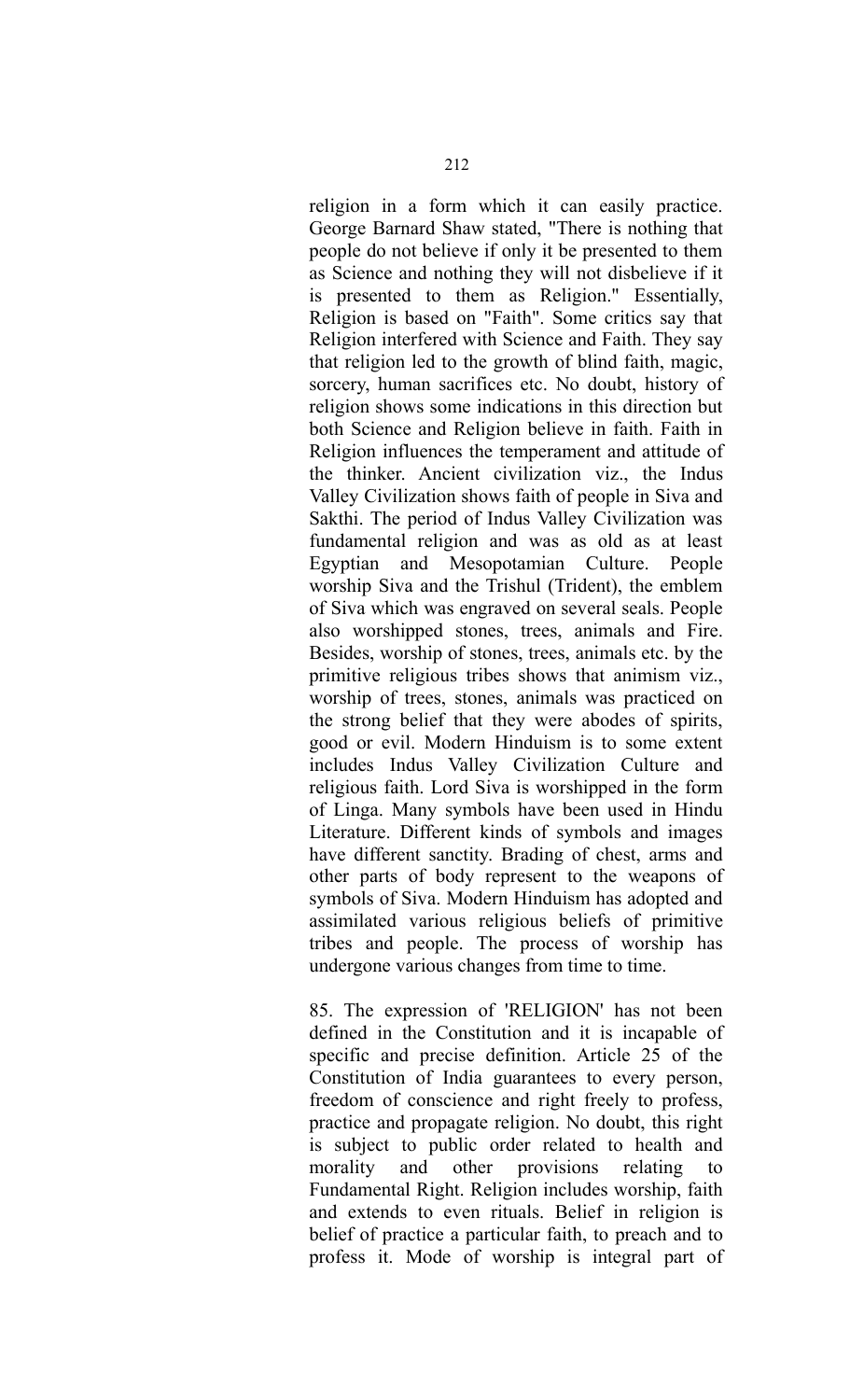religion. Forms and observances of religion may extend to matters of Food and Dress. An act done in furtherance to religion is protected. A person believing in a particular religion has to express his brief in such acts which he thinks proper and to propagate his religion. It is settled law that protection under Articles 25 and 26 of the Constitution of India extend guarantee for rituals and rituals and observances, ceremonies and modes of worship which form part and parcel of religion. Practice becomes part of religion only if such practice is found to be essential and integral part. It is only those practices which are integral part of religion that are protected. What would constitute an essential part of religion or religious practice is to be determined with reference to the Doctrine of a particular religion which includes practices which are regarded by the Community as part and parcel of that religion. Test has to be applied by Courts whether a particular religious practice is regarded by the community practising that particular practice is integral part of the religion or not. It is also necessary to decide whether the particular practice is religious in character or not and whether the same can be regarded as an integral or essential part of religion which has to be decided based on evidence.

86. It is not uncommon to find that those delve deep into scriptures to ascertain the character and status of a particular practice. It has been authoritatively laid down that Cow Sacrifice is not an obligatory overact for a Muslim to exhibit his religious belief. No Fundamental Right can be claimed to insist on slaughter of a healthy cow on a Bakrid Day. Performance of "Shradha" and offering of "Pinda" to ancestors are held to be an integral part of Hindu Religion and religious practice. Carrying "Trishul" or "Trident" and "skull" by a few in procession to be taken out by a particular community following a particular religion is by itself an integral part of religion. When persons following a particular religion carry Trishul, Conch or Skull in a possession, they merely practice which is part of their religion which they wanted to propagate by carrying symbols of their religions such as Trishul, Conch etc. If the conscience of a particular community has treated a particular practice as an integral or essential part of religion, the same is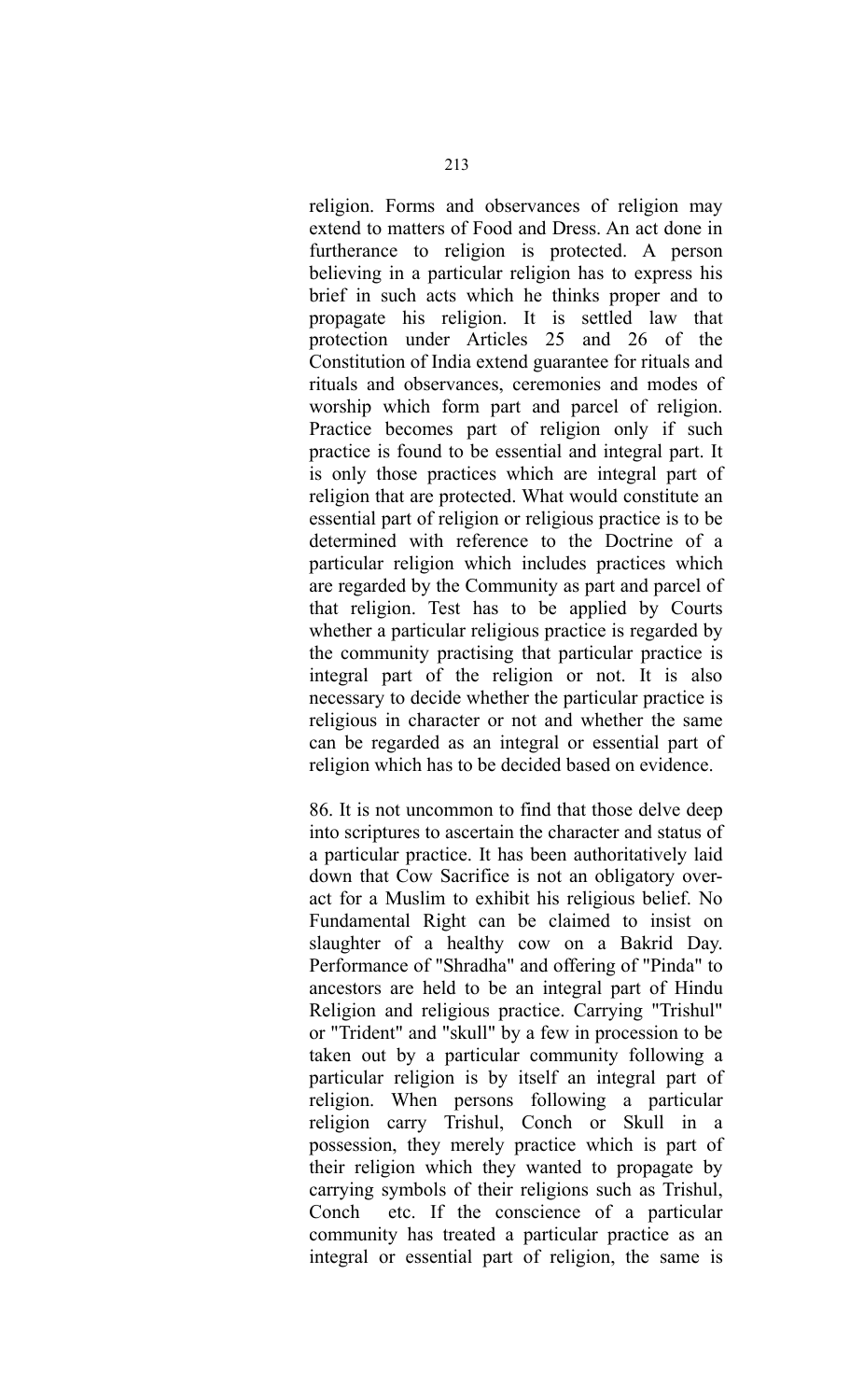protected by Articles 25 and 26 of the Constitution of India."

*12.*In AIR 1969 SUPREME COURT 563 "Kamaraju Venkata Krishna Rao v. Sub-Collector, Ongole" the Hon'ble Supreme court held that the entire objects of Hindu endowments will be found included within the enumeration of *Ishta* and *Purta* works. In the Rig Veda I*shtapurttam* (sacrifices and charities) are described as means of the going to heaven. In commenting on the same passage Sayana explained *Ishtapurtta* to denote "the gifts bestowed in *Srauta* and *Smarta* rites." In the Taittiriya Aranyaka, *Ishtapurtta* occur in much the same sense and Sayana in commenting on the same explains *Ishta* to denote "*Vedic* rites like Darsa, Purnamasa etc." and *Purta* "to denote *Smarta* works like tanks, wells etc." From the aforesaid judgment it is crystal clear that service worship of the Deities comes within the definition of *Ishta* as such depriving Hindus to worship at Sri Ramjanamsthan on Sthandil would amount to depriving them from the result of *Ishta* i.e. ultimate goal of salvation at the cost of less expenditure and less efforts. In view of such religious belief of the Hindus the Suit primises is not fit for being declared as mosque it is respectfully submitted.Relevant extract from para 6 of the said judgement reads as follows:

214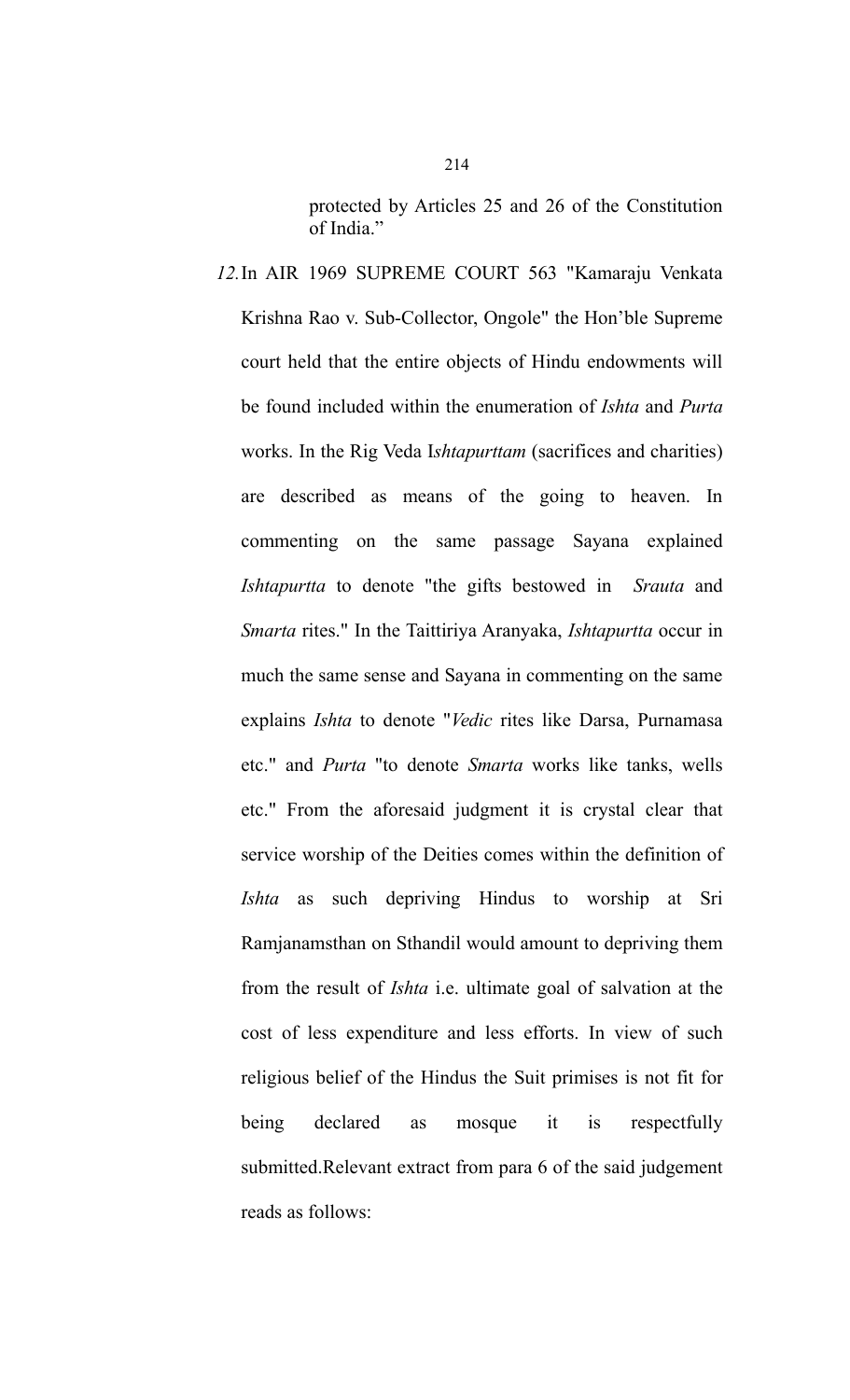"6. … …. "From very ancient times the sacred writing of the Hindus divided works productive of religious merit into two divisions named ishta and purta a classification which has come down to our times. So much so that the entire objects of Hindu endowments will be found included within the enumeration of ishta and purta works. In the Rig Veda ishtapurttam (sacrifices and charities) are described as means of the going to heaven. In commenting on the same passage Sayana explained ishtapurtta to denote "the gifts bestowed in srauta and amarka rites." In the Taittiriya Aranyaka, ishtapurtta occur in much the same sense and Sayana in commenting on the same explains ishta to denote "Vedic rites like Darsa, Purnamasa etc." and purta "to denote Smarkta works like tanks, wells etc." … "

*13.*IN AIR 1995 SUPREME COURT 1531 = (1995) 3 SCC 635

"Sarla Mudgal, President, Kalyani v. Union of India" the Hon'ble Supreme Court held that religion is more than mere matter of faith. The Constitution by guaranteeing freedom of conscience ensured inner aspects of religious belief. And external expression of it were protected by guaranteeing right to freely practice and propagate religion. Relying on said judgment it is submitted that as the Suit premises is the Birth Place of the Lord of Universe Sri Rama and his invisible power is present in the said Sthandil the Hindus have superior fundamental right to worship at that sacred place according to injunctions of their Sacred Scriptures in comparison to the fundamental right of the Muslims to offer their prayer at that place which in not integral part of Muslim religion. Relevant paragraph 43 of the said judgment reads as follows: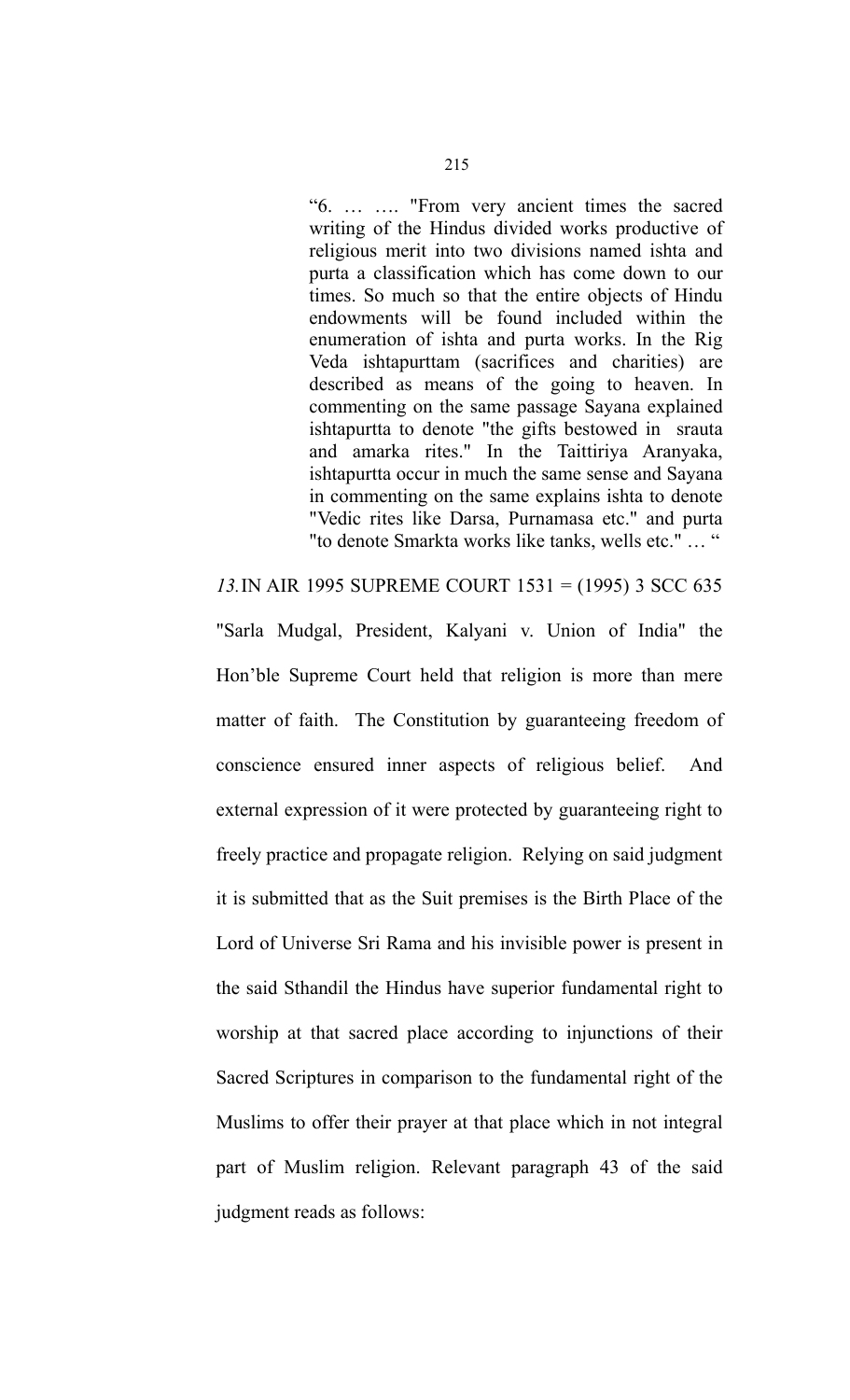"43. When Constitution was framed with secularism as its deal and goal, the consensus and conviction to be one, socially, found its expression in Article 44 of the Constitution. But religious freedom, the basic foundation of secularism, was guaranteed by Articles 25 to 28 of the Constitution. Article 25 is very widely worded. It guarantees all persons, not only freedom of conscience but the right to profess, practice and propagate religion. What is religion? Any faith or belief. The Court has expanded religious liberty in its various phases guaranteed by the Constitution and extended it to practices and even external overt acts of the individual. Religion is more than mere matter of faith. The Constitution by guaranteeing freedom of conscience ensured inner aspects of religious belief. And external expression of it were protected by guaranteeing right to freely practice and propagate religion. Reading and reciting holy scriptures, for instance, Ramayana or Quran or Bible or Guru Granth Sahib is as much a part of religion as offering food to deity by a Hindu or bathing the idol or dressing him and going to a temple, mosque, church or gurudwara."

#### *14.*In AIR 1962 SUPREME COURT 853 "Sardar Syedna Taher

Saifuddin Saheb v. State of Bombay" held that the protection of Articles 25 and 26 of the Constitution of India is not limited to matters of doctrine or belief, they extend also to acts done in pursuance of religion and therefore contain a guarantee for rituals and observances, ceremonies and modes of worship which are integral parts of religion as also that what constitutes an essential part of a religion or religious practice has to be decided by the courts with reference to the doctrine of a particular religion and practices which are regarded by the community as a part of its religion.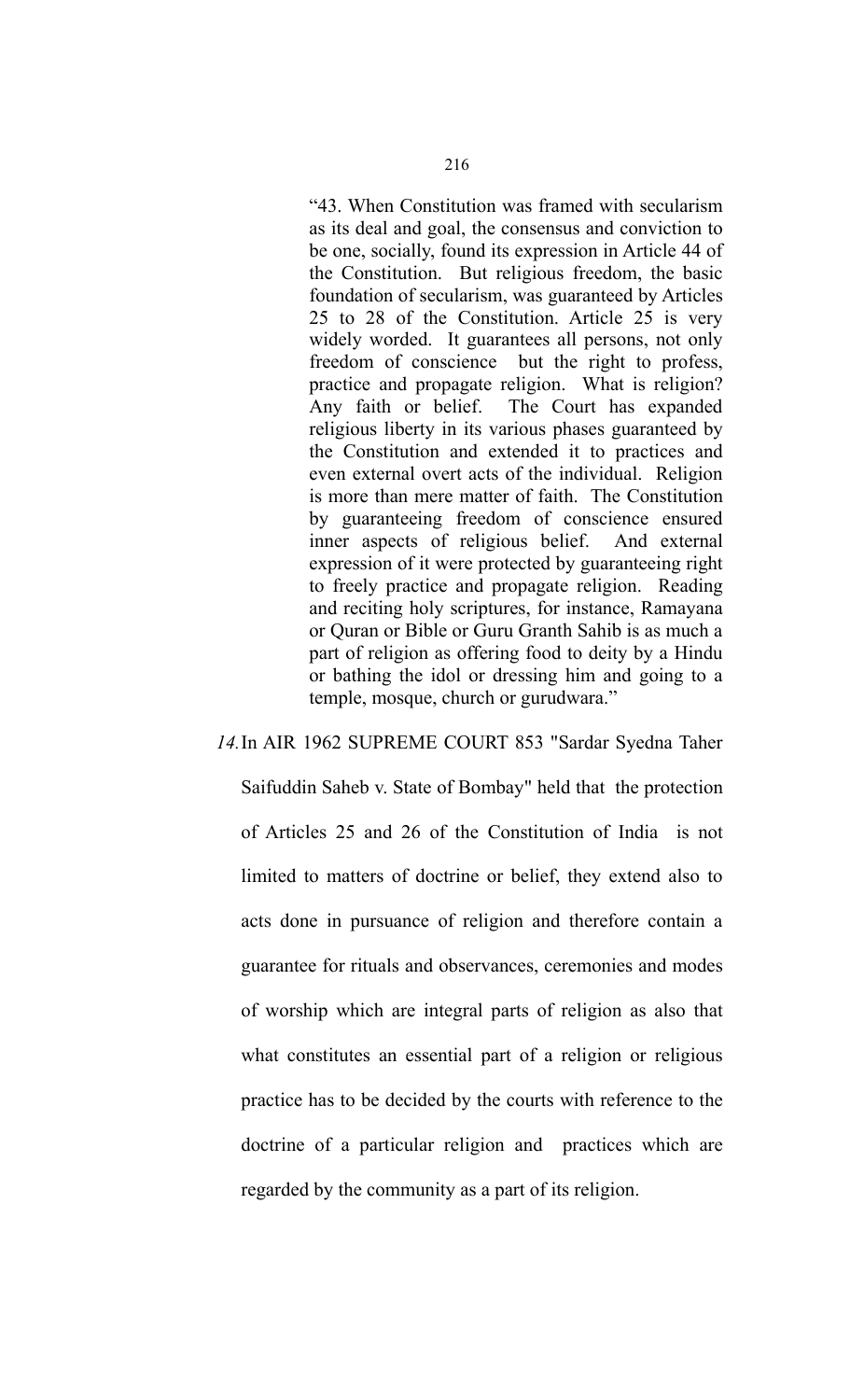"34. The content of Arts. 25 and 26 of the Constitution came up for consideration before this Court in 1954 SCR 1005 : (AIR 1954 S.C. 282), Ramanuj Das v. State of Orissa 1954 SCR 1046 : (AIR 1954 SC 400), 1958 SCR 895 : (AIR 1958 S.C. 255); (Civil Appeal No. 272 of 1960 D/- 17-3- 1961 : (AIR 1961 SC 1402), and several other cases and the main principles underlying these provisions have by these decisions been placed beyond controversy. The first is that the protection of these articles is not limited to matters of doctrine or belief, they extend also to acts done in pursuance of religion and therefore contain a guarantee for rituals and observances, ceremonies and modes of worship which are integral parts of religion. The second is that what consitutes an essential part of a religion or religious practice has to be decided by the courts with reference to the doctrine of a particular religion and include practices which are regarded by the community as a part of its religion."

## *15.* In **Pannalal Bansilal Pitti v. State of A.P., (1996) 2 SCC**

**498, the Hon'ble Supreme Court held that the** Hindus are majority in population and Hinduism is a major religion. While Articles 25 and 26 granted religious freedom to minority religions like Islam, Christianity and Judaism, they do not intend to deny the same guarantee to Hindus. Relying on said judgement it is most respectfully and humbly submitted that this Hon'ble Court would be pleased to dismiss the instant Suit and to protect the integral part of religious and customary practices of the Hindus i.e. their right to offer service and worship to the Lord of Universe Sri Ramlala's Idol & *Sthandil* at Sri Ramajanamasthan which has been described as Babari Mosque in the plaint otherwise the superior fundamental right of the Hindus shall be infringed and they shall suffer with irreparable loss and injury which cannot be compensated in any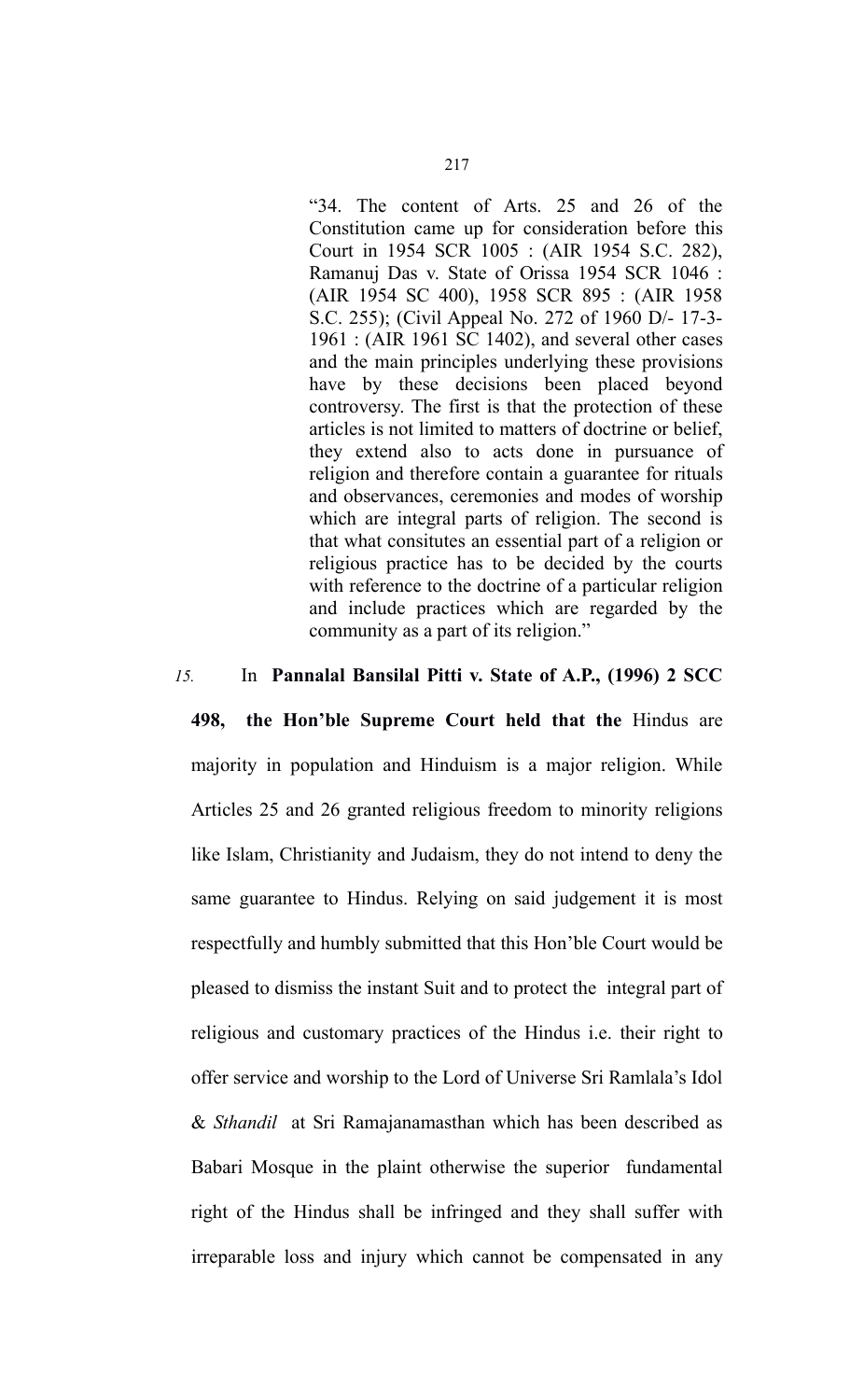manner whatsoever and justice shall suffer adversely. Relevant

paragraph 26 and 27 of the said judgment read as follows:

**26.** Hindus are majority in population and Hinduism is a major religion. While Articles 25 and 26 granted religious freedom to minority religions like Islam, Christianity and Judaism, they do not intend to deny the same guarantee to Hindus. Therefore, protection under Articles 25 and 26 is available to the people professing Hindu religion subject to the law therein. The right to establish a religious and charitable institution is a part of religious belief or faith and, though law made under clause (2) of Article 25 may impose restrictions on the exercise of that right, the right to administer and maintain such institution cannot altogether be taken away and vested in other party; more particularly, in the officers of a secular Government. The administration of religious institution or endowment or specific endowment being a secular activity, it is not an essential part of religion and, therefore, the legislature is competent to enact law, as in Part III of the Act, regulating the administration and governance of the religious or charitable institutions  $\sum_{n=1}^{\infty}$  or endowment. They are not part of religious practices or customs. The State does not directly undertake their administration and expend any public money for maintenance and governance thereof. Law regulates appropriately for efficient management or administration or governance of charitable and Hindu religious institutions or endowments or specific endowments, through its officers or officers appointed under the Act.

27. The question then is whether legislative declaration of the need for maintenance, declaration of the need for maintenance, administration and governance of all charitable and Hindu religious institutions or endowments or specific endowments and taking over the same and vesting the management in a trustee or board of trustees is valid in law. It is true, as rightly contended by Shri P.P. Rao, that the legislature acting on the material collected by Justice Challa Kondaiah Commission amended and repealed the predecessor Act of 1966 and brought the Act on statute. Section 17 of the predecessor Act of 1966 had given power to a hereditary trustee to be the chairman of the board of non-hereditary trustees. Though abolition of hereditary right in trusteeship under Section 16 has already been upheld, the charitable and religious institution or endowment owes its existence to the founder or members of the family who would resultantly evince greater and keener responsibility and interest in its proper and efficient management and governance. The autonomy in this behalf is an assurance to achieve due fulfilment of the objective with which it was founded unless, in due course, foul in its